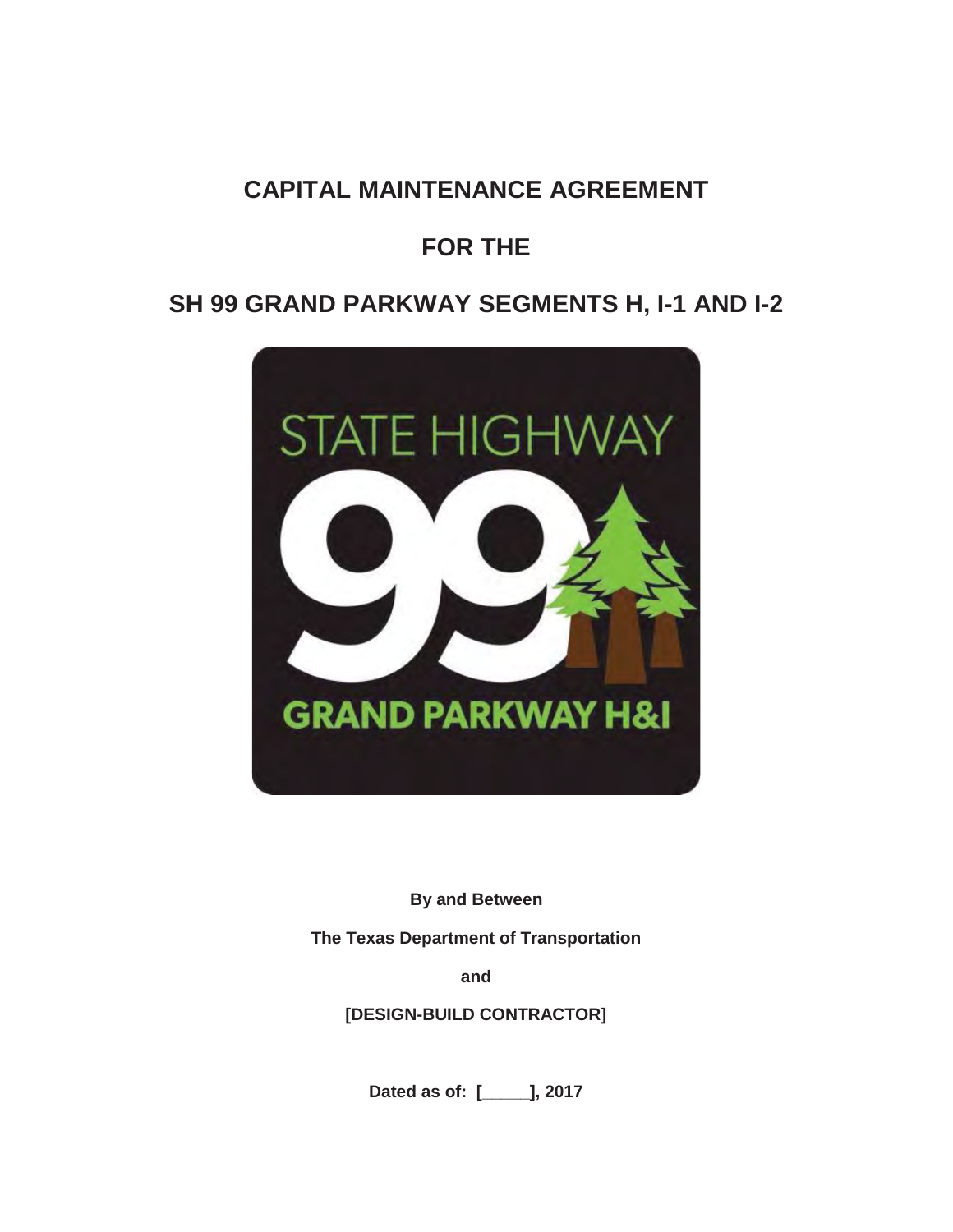#### **CAPITAL MAINTENANCE AGREEMENT**

#### **SH 99 GRAND PARKWAY SEGMENTS H, I-1 AND I-2**

#### **TABLE OF CONTENTS**

# SECTION 1. DEFINITIONS; CMA DOCUMENTS; INTERPRETATION OF CMA DOCUMENTS 2

| 1.1               |                                                                                                                 |                |
|-------------------|-----------------------------------------------------------------------------------------------------------------|----------------|
| 1.2               |                                                                                                                 |                |
| 1.3               |                                                                                                                 |                |
| 1.4               |                                                                                                                 |                |
| 1.5               |                                                                                                                 |                |
| 1.6               |                                                                                                                 |                |
| 1.7               |                                                                                                                 |                |
| 1.8               |                                                                                                                 |                |
| 1.9               |                                                                                                                 |                |
| 1.10              |                                                                                                                 |                |
| SECTION 2.        | <b>COMMENCEMENT OF CAPITAL MAINTENANCE AGREEMENT;</b><br>TXDOT OPTION RIGHTS; FAILURE TO ISSUE MAINTENANCE NTPS | $\overline{7}$ |
| 2.1<br>2.2        | Commencement of Capital Maintenance Agreement; Maintenance NTP1  7                                              |                |
| 2.3               |                                                                                                                 |                |
| <b>SECTION 3.</b> | SCOPE OF MAINTENANCE SERVICES                                                                                   | 8              |
| 3.1               |                                                                                                                 |                |
| 3.2               | Policing, Security and Incident and Emergency Response  11                                                      |                |
| 3.3               |                                                                                                                 |                |
| 3.4               |                                                                                                                 |                |
| 3.5               | Requirements Applicable to Design and Construction Work 13                                                      |                |
| 3.6               |                                                                                                                 |                |
| 3.7               |                                                                                                                 |                |
| 3.8               |                                                                                                                 |                |
| 3.9               |                                                                                                                 |                |
| 3.10              |                                                                                                                 |                |
| SECTION 4.        | <b>MAINTENANCE TERM</b>                                                                                         | 19             |
| 4.1               |                                                                                                                 |                |
| 4.2               |                                                                                                                 |                |
|                   |                                                                                                                 |                |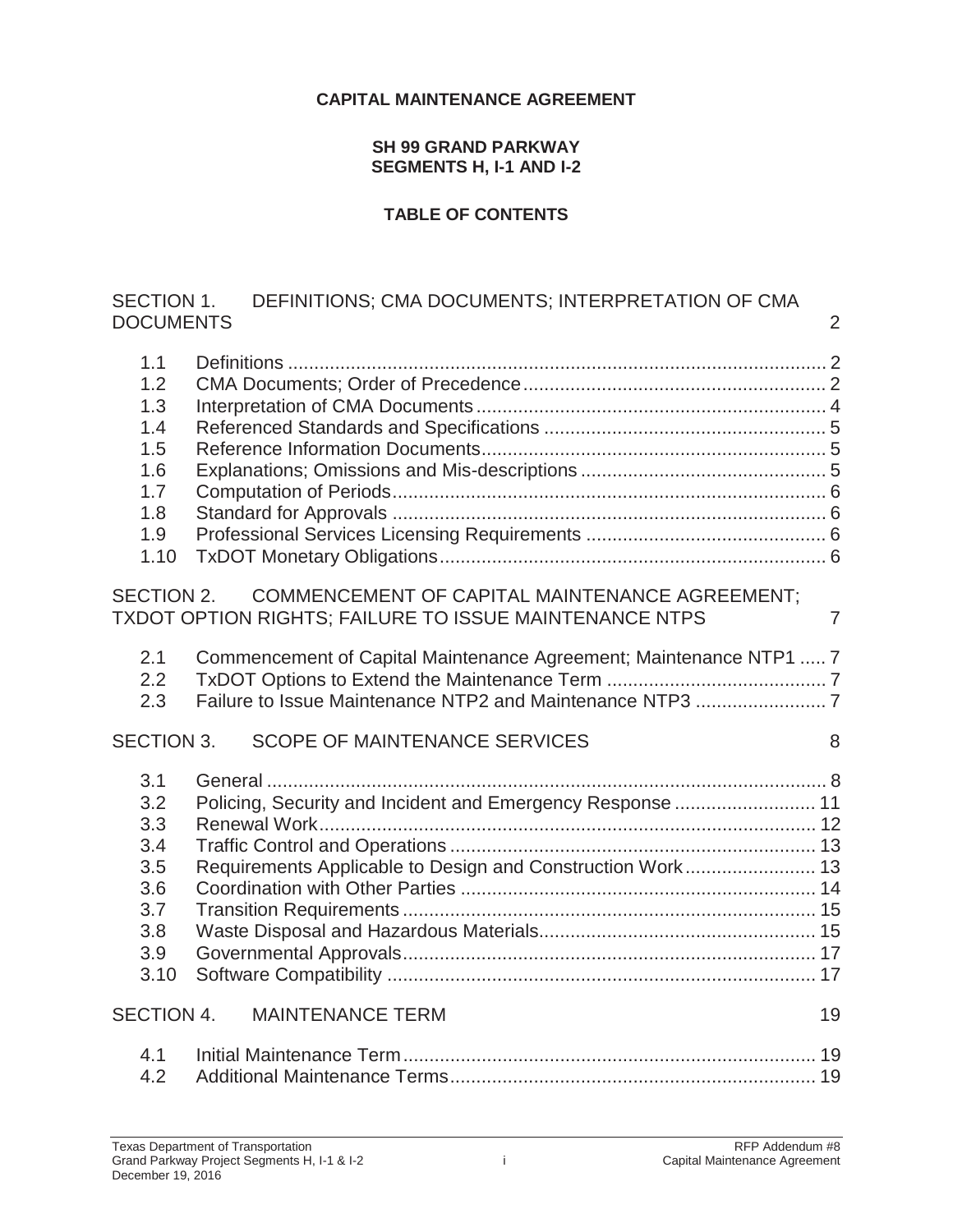|                                                                                             | SECTION 5. MANAGEMENT AND ADMINISTRATION                                                                                              | 20 |
|---------------------------------------------------------------------------------------------|---------------------------------------------------------------------------------------------------------------------------------------|----|
| 5.1<br>5.2<br>5.3<br>5.4<br>5.5<br>5.6<br>5.7<br>5.8<br>5.9                                 | Maintenance Manager; Maintenance Safety Manager; Qualifications of<br>Effect of Oversight, Spot Checks, Audits, Tests, Acceptance and |    |
| <b>SECTION 6.</b>                                                                           | <b>CONTRACTING AND LABOR PRACTICES</b>                                                                                                | 28 |
| 6.1<br>6.2<br>6.3<br>6.4<br>6.5<br>6.6<br>6.7                                               |                                                                                                                                       |    |
| SECTION 7.                                                                                  | MAINTENANCE SECURITY; INSURANCE                                                                                                       | 34 |
| 7.1<br>7.2<br>7.3<br>7.4<br>7.5<br>7.6<br>7.7<br>7.8<br>7.9<br>7.10<br>7.11<br>7.12<br>7.13 | Insurance and Commencement of Maintenance Services 48<br>TxDOT's Right to Remedy Breach by DB Contractor Regarding Insurance . 48     |    |
| <b>SECTION 8.</b>                                                                           | <b>COMPENSATION</b>                                                                                                                   | 51 |
| 8.1<br>8.2<br>8.3<br>8.4<br>8.5                                                             |                                                                                                                                       |    |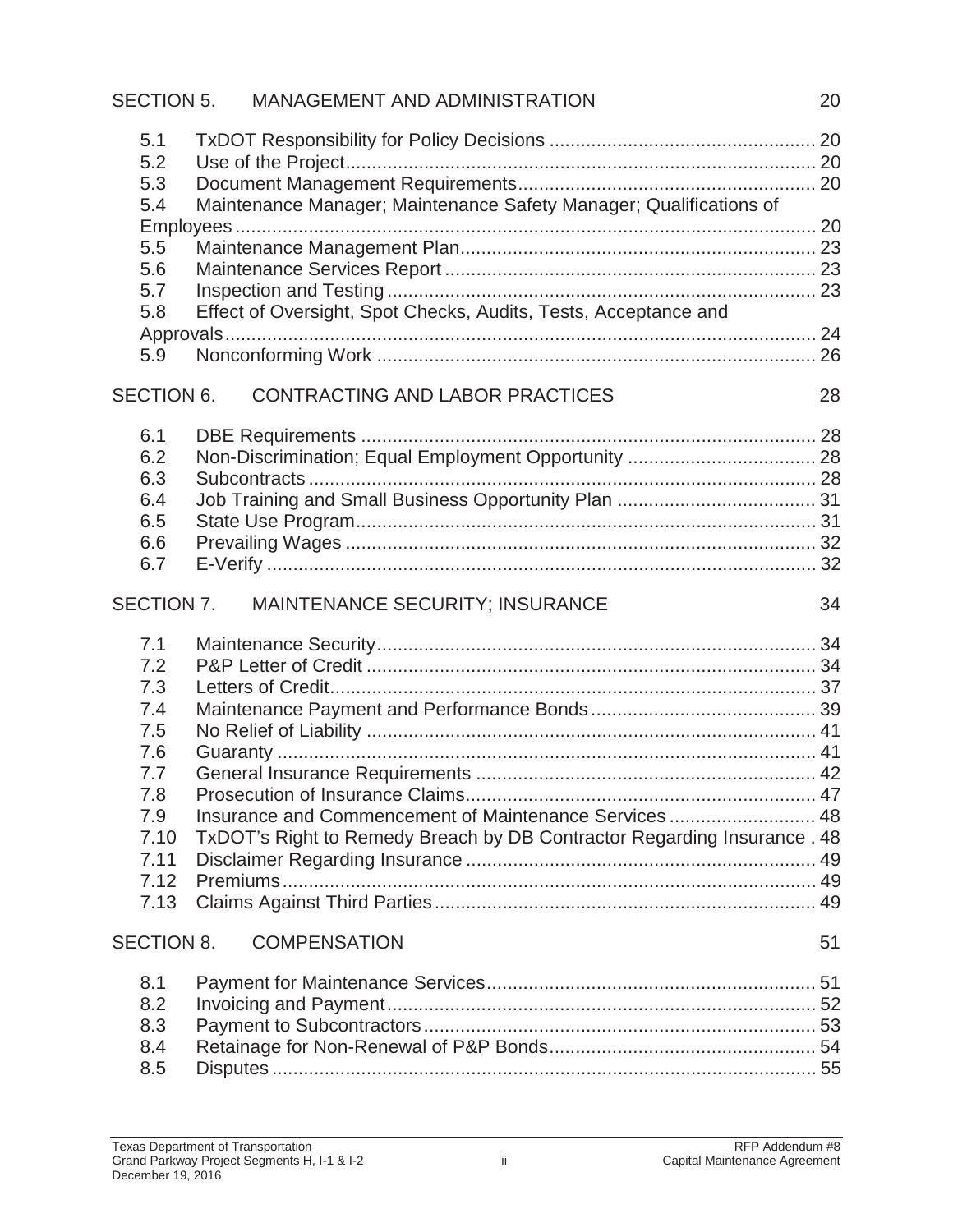# SECTION 9. WARRANTIES FOR MAINTENANCE SERVICES 56

| 9.1 |                                                                     |    |
|-----|---------------------------------------------------------------------|----|
| 9.2 |                                                                     |    |
| 9.3 |                                                                     |    |
| 9.4 |                                                                     |    |
| 9.5 | Effect of TxDOT and/or System Integrator Activities on Warranties58 |    |
| 9.6 |                                                                     |    |
| 9.7 |                                                                     |    |
|     |                                                                     |    |
|     | SECTION 10. CHANGES IN THE MAINTENANCE SERVICES                     | 59 |

| 10.1 |                                                                         |  |
|------|-------------------------------------------------------------------------|--|
| 10.2 |                                                                         |  |
| 10.3 |                                                                         |  |
| 10.4 |                                                                         |  |
| 10.5 |                                                                         |  |
| 10.6 | Change Order Pricing for Negotiated Lump Sum Price or Unit Price Change |  |
|      |                                                                         |  |
|      |                                                                         |  |
|      | 10.8 Change Orders for Force Majeure Events; Hazardous Materials; Non-  |  |
|      |                                                                         |  |
|      |                                                                         |  |
|      |                                                                         |  |
|      |                                                                         |  |
|      |                                                                         |  |
|      |                                                                         |  |

## SECTION 11. REPRESENTATIONS, WARRANTIES AND ACKNOWLEDGMENTS 82

| $11.0$ Disalaimers by $T_{V}$ DOT |  |
|-----------------------------------|--|

## SECTION 12. DEFAULT AND REMEDIES, DAMAGES, NONCOMPLIANCE CHARGES, LANE RENTAL CHARGES AND LIMITATION OF LIABILITY 87

| 12.6 Right to Stop Performance for Failure by TxDOT to Make Undisputed |  |
|------------------------------------------------------------------------|--|
|                                                                        |  |
|                                                                        |  |
|                                                                        |  |
|                                                                        |  |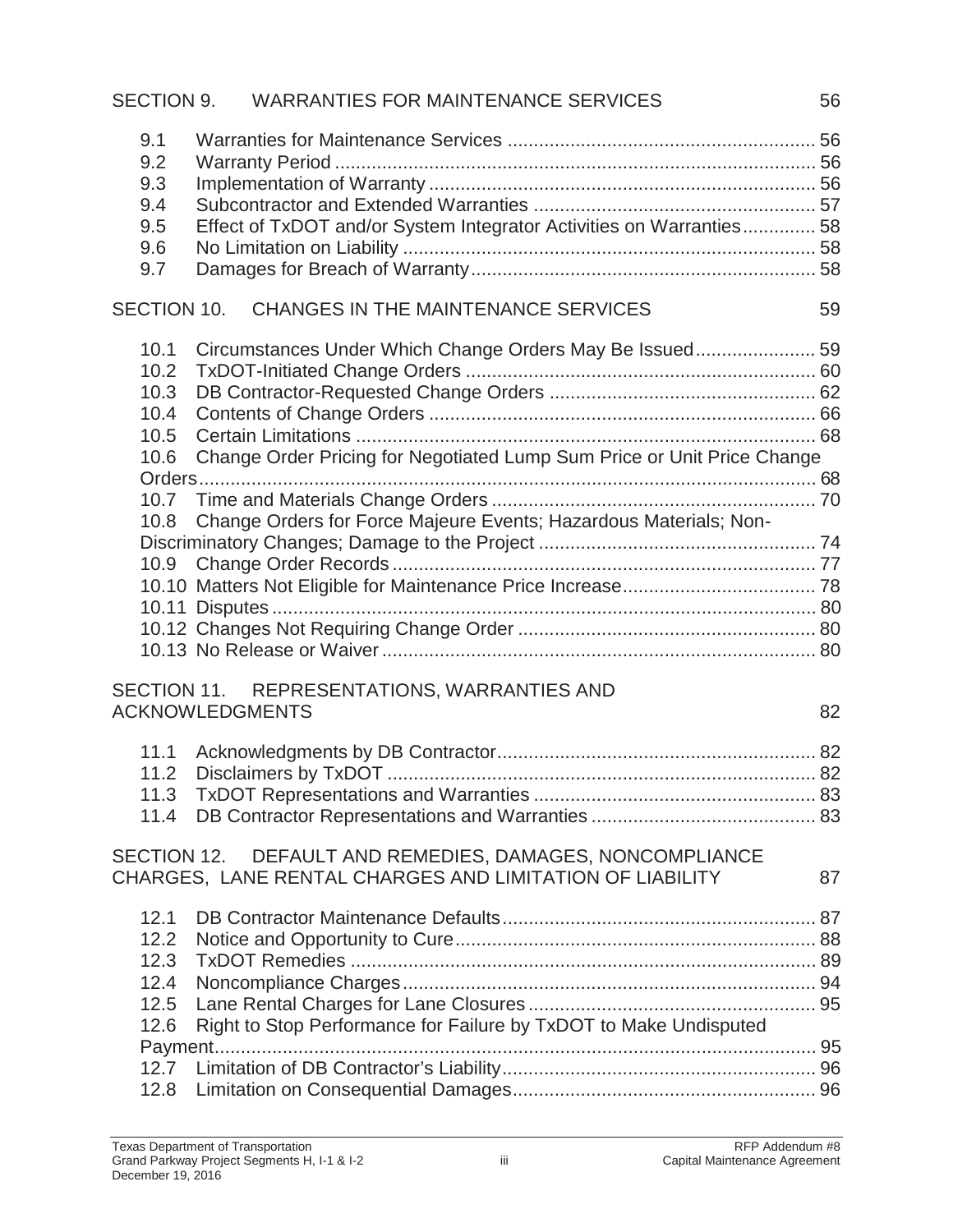# SECTION 13. SUSPENSION 98

| 13.1<br>13.2<br>13.3 | Responsibilities of DB Contractor during Suspension Periods 98                |     |
|----------------------|-------------------------------------------------------------------------------|-----|
|                      | SECTION 14. TERMINATION                                                       | 99  |
| 14.1                 |                                                                               |     |
| 14.2                 |                                                                               |     |
| 14.3                 | DB Contractor's Responsibilities After Receipt of a Notice of Termination  99 |     |
| 14.4                 |                                                                               |     |
| 14.5                 | Settlement Proposal Upon Termination for Convenience  101                     |     |
| 14.6                 |                                                                               |     |
| 14.7                 | No Agreement as to Amount of Termination Settlement 102                       |     |
| 14.8                 |                                                                               |     |
| 14.9                 | Termination Based on Failure to Issue a Maintenance NTP  103                  |     |
|                      |                                                                               |     |
|                      |                                                                               |     |
|                      |                                                                               |     |
|                      |                                                                               |     |
|                      |                                                                               |     |
|                      | SECTION 15. INDEMNIFICATION; RELEASES                                         | 105 |
| 15.1                 |                                                                               |     |
| 15.2                 |                                                                               |     |
| 15.3                 |                                                                               |     |
| 15.4                 |                                                                               |     |
| 15.5                 |                                                                               |     |
| 15.6                 |                                                                               |     |
| 15.7                 |                                                                               |     |
| 15.8                 |                                                                               |     |
| 15.9                 |                                                                               |     |
|                      |                                                                               |     |
|                      | SECTION 16. PARTNERING AND DISPUTE RESOLUTION                                 | 111 |
| 16.1                 |                                                                               |     |
| 16.2                 |                                                                               |     |
| 16.3                 |                                                                               |     |
| 16.4                 | Dispute Resolution: Additional Requirements for Subcontractor Disputes 111    |     |
| 16.5                 |                                                                               |     |
| 16.6                 |                                                                               |     |
| 16.7                 |                                                                               |     |
| 16.8                 |                                                                               |     |
| 16.9                 |                                                                               |     |
|                      |                                                                               |     |
|                      |                                                                               |     |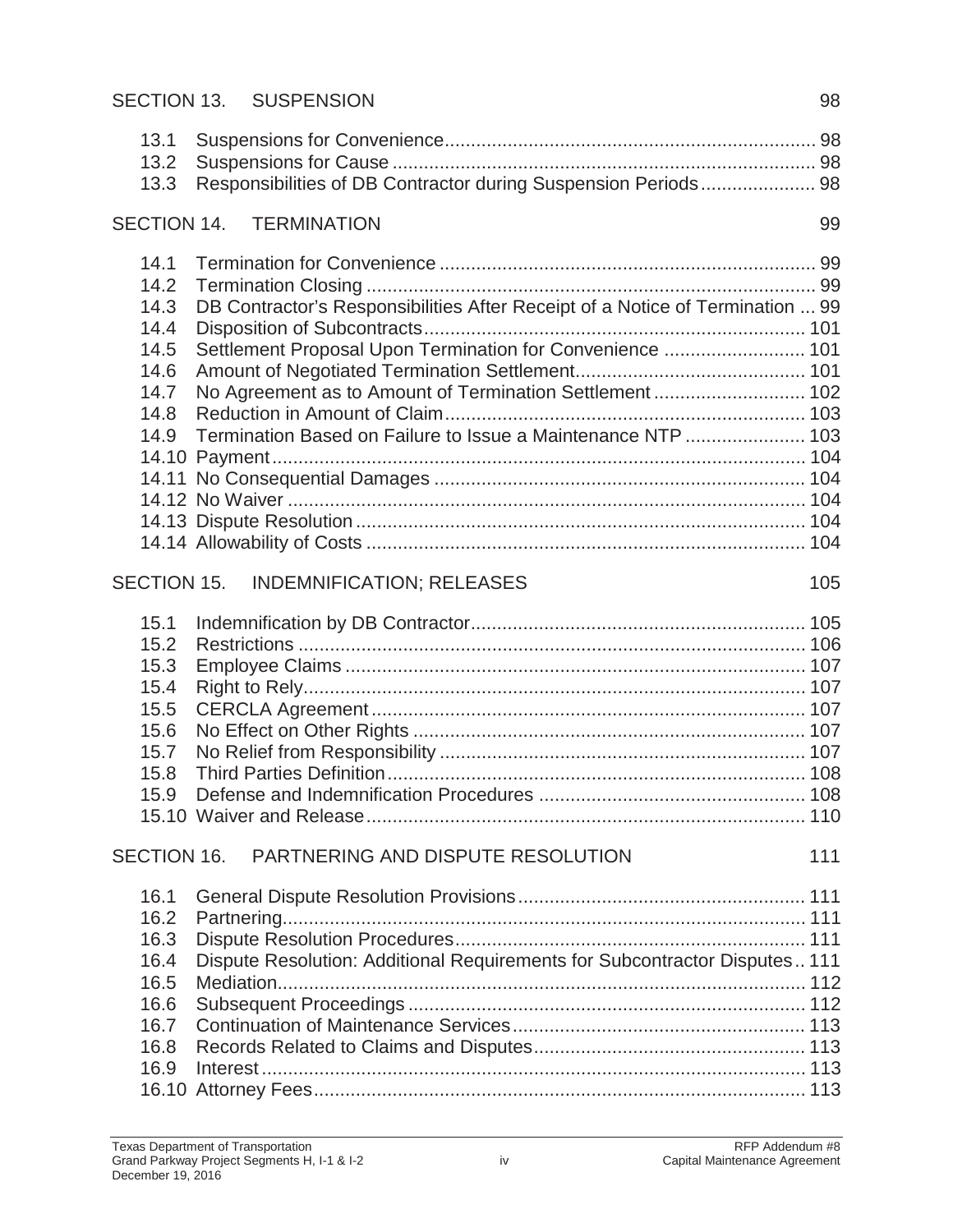# SECTION 17. DOCUMENTS AND RECORDS 114

| 17.1<br>17.2<br>17.3<br>17.4<br>17.5<br>17.6<br>17.7                                                                                                                                                                                                                 |     |
|----------------------------------------------------------------------------------------------------------------------------------------------------------------------------------------------------------------------------------------------------------------------|-----|
| NONCOMPLIANCE EVENTS AND NONCOMPLIANCE POINTS<br>SECTION 18.                                                                                                                                                                                                         | 122 |
| 18.1<br>18.2<br>18.3<br>Records Regarding Assessment of Noncompliance Points  125<br>18.4<br>Trigger Points for Persistent DB Contractor Maintenance Default  125<br>18.5<br>Special Provisions for Certain Noncompliance Events 125<br>18.6<br>18.7<br>18.8<br>18.9 |     |
| SECTION 19.<br><b>MISCELLANEOUS PROVISIONS</b>                                                                                                                                                                                                                       | 129 |
| 19.1<br>19.2<br>19.3<br>19.4<br>Designation of Representatives; Cooperation with Representatives 130<br>19.5<br>19.6<br>19.7<br>Tort Liability; Personal Liability of TxDOT Employees 131<br>19.8<br>19.9<br>19.11                                                   |     |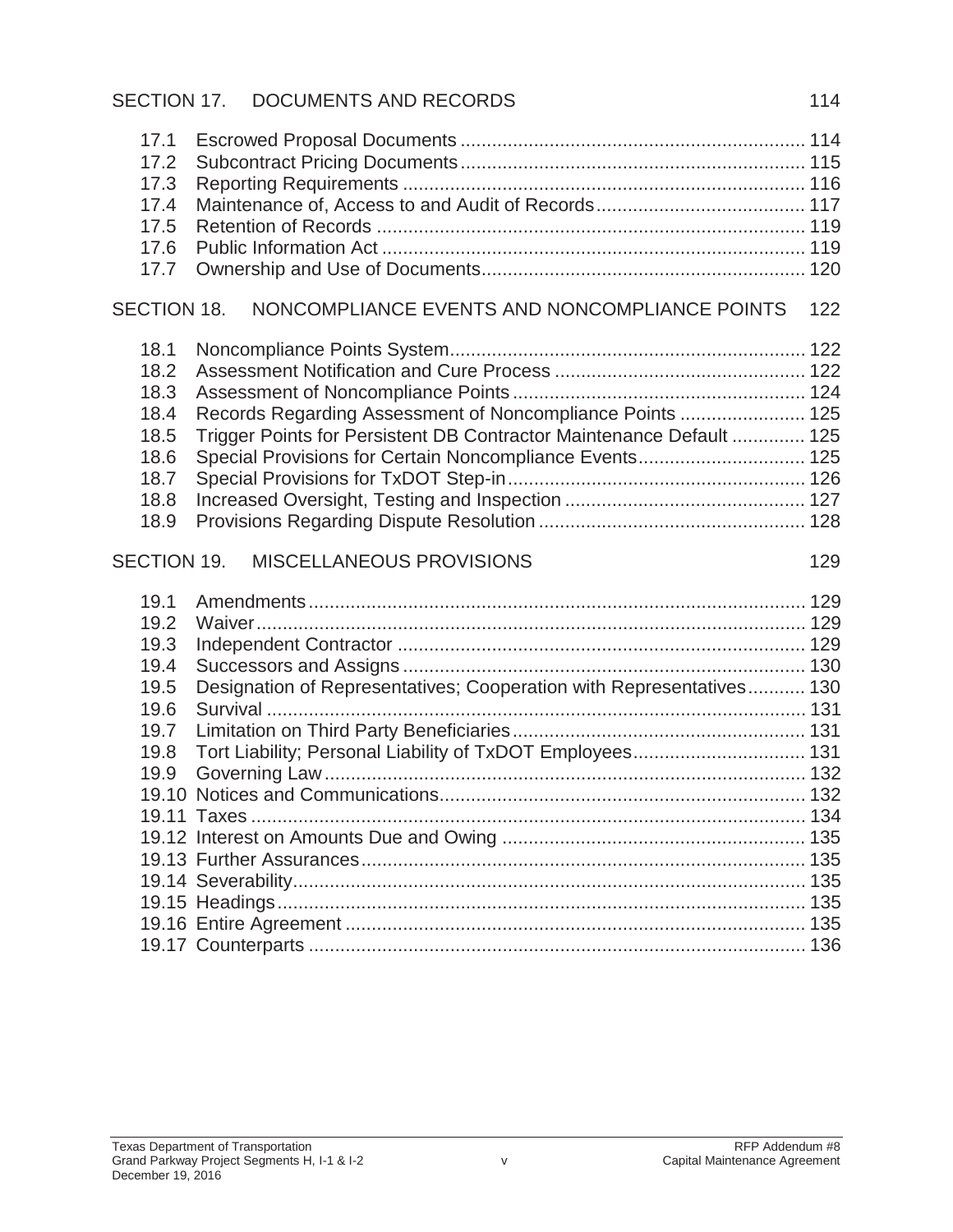# **LIST OF EXHIBITS**

| $\mathbf{1}$   | <b>Abbreviations and Definitions</b>                             |
|----------------|------------------------------------------------------------------|
| 2              | Maintenance Specification                                        |
| 3              | <b>DB Contractor's Proposal Commitments</b>                      |
| 4              | <b>Maintenance Price</b>                                         |
| 5              | Job Training and Small Business Opportunity Plan                 |
| 6              | Form of Maintenance Performance Bond                             |
| $6 - 1$        | Form of Multiple Obligee Rider to Maintenance Performance Bond   |
| $\overline{7}$ | Form of Maintenance Payment Bond                                 |
| $7 - 1$        | Form of Multiple Obligee Rider to Maintenance Payment Bond       |
| 8              | Noncompliance Events                                             |
| 9              | Form of Guaranty                                                 |
| 10             | <b>Insurance Requirements</b>                                    |
| 11             | Form of Draw Request and Certificate                             |
| 12             | Form of Change Order                                             |
| 13             | <b>Authorized Representative</b>                                 |
| 14             | List of Reference Information Documents                          |
| 15             | <b>Traffic Control Plan Requirements and Lane Rental Charges</b> |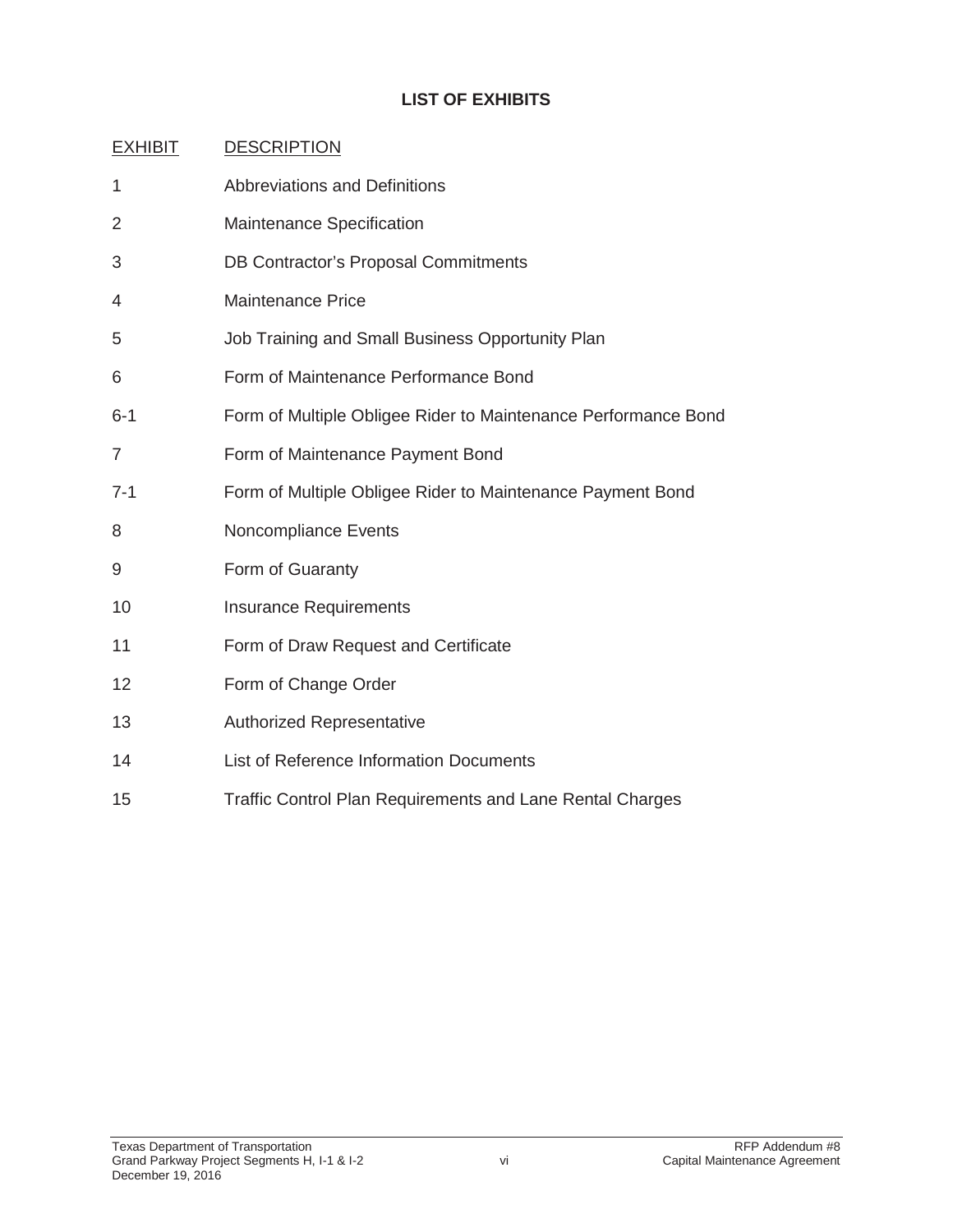#### **CAPITAL MAINTENANCE AGREEMENT**

#### **SH 99 GRAND PARKWAY SEGMENTS H, I-1 AND I-2**

This **CAPITAL MAINTENANCE AGREEMENT** ("Capital Maintenance Agreement") is made and entered into as of  $\qquad \qquad$ , 2016 by and between the **TEXAS DEPARTMENT OF TRANSPORTATION** ("TxDOT") and [\_\_\_\_\_\_\_\_], a [ \_\_\_\_\_\_\_] ("DB Contractor").

#### **RECITALS**

**A.** The State of Texas desires to facilitate private sector participation in the development of the State's transportation system via public-private partnership agreements, and to accomplish this purpose, the Texas Legislature has enacted Transportation Code, Chapter 223, Subchapter F (the "Code"), and TxDOT has adopted subchapter I in Chapter 9 of Title 43, Texas Administrative Code, relating to design-build contracts (the "Rules").

**B.** TxDOT wishes to enter into agreements with a private sector entity to design, construct and maintain tolled lanes, general purpose lanes and associated facilities along an approximately 52.3-mile segment of State Highway ("SH") 99 from U.S. Route ("US") 59 to SH 146, in Harris, Montgomery, Chambers and Liberty Counties (the "Project").

**C.** Pursuant to the Code and the Rules, TxDOT issued a Request for Qualifications (as amended, the "RFQ") on July 31, 2014.

**D.** TxDOT received four qualification statements for the design, construction and maintenance of the Project on September 30, 2014 and subsequently shortlisted three proposers.

**E.** On April 30, 2015, TxDOT issued to the shortlisted proposers a Request for Proposals (as subsequently amended by addenda, the "RFP") to design, construct and maintain the Project.

**F.** On October 27, 2015, TxDOT received three responses to the RFP, including the response of DB Contractor (the "Original Proposal").

**G.** TxDOT issued to the Proposers a Request for Proposal Revisions on [ (as amended "Request for Proposal Revisions"), and on [\_\_\_\_\_], TxDOT received [\_\_\_\_\_] responses to the Request for Proposal Revisions, including the response of DB Contractor (together with the Original Proposal, hereinafter referred to as the "Proposal").

**H.** An RFP evaluation committee comprised of TxDOT personnel determined that DB Contractor was the proposer which best met the selection criteria contained in the RFP and that the Proposal was the one which provided the best value to the State of Texas.

**I.** On [  $\qquad$  ], 2016, the Texas Transportation Commission accepted the recommendation of the Executive Director and the RFP evaluation committee and authorized TxDOT staff to negotiate a Design-Build Agreement and this Capital Maintenance Agreement.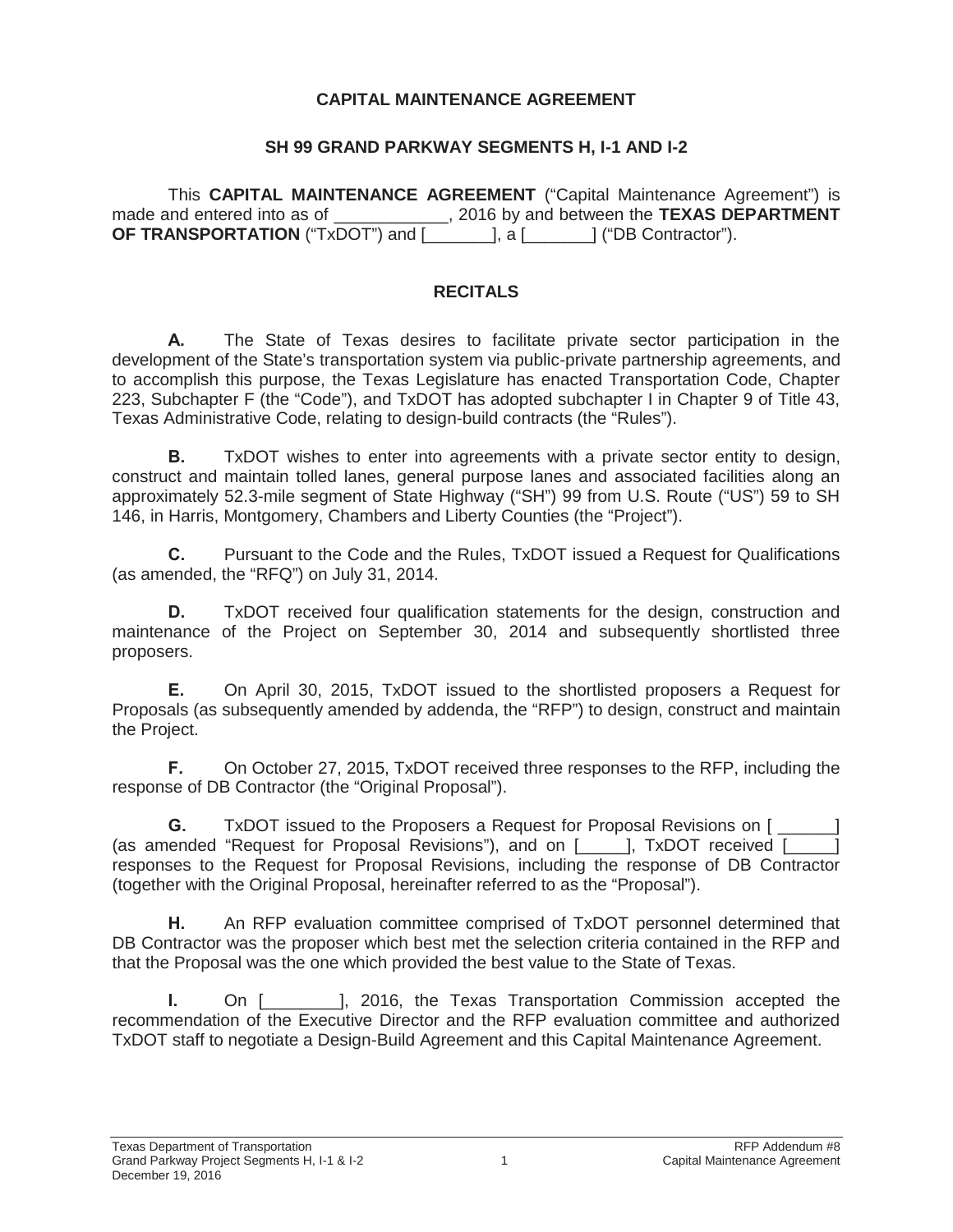**J.** Concurrently herewith TxDOT and DB Contractor are entering into a Design-Build Agreement providing for the development, design and construction of the Project (the "Design-Build Agreement").

**K.** This Capital Maintenance Agreement, the Design-Build Agreement and the other CMA Documents collectively constitute a design-build agreement, as contemplated under the Code and the Rules, and are entered into in accordance with the provisions of the RFP.

**L.** The Executive Director of TxDOT has been authorized to enter into this Capital Maintenance Agreement pursuant to the Code, the Rules and the Texas Transportation Commission Minute Order [\_\_\_\_\_\_\_], dated [\_\_\_\_\_].

**M.** It is anticipated that the DBA and CMA will, shortly after the Effective Date and to facilitate the financing for the Project, be assigned by TxDOT to the Grand Parkway Transportation Corporation ("Corporation"), a public transportation corporation created under the Texas Transportation Corporation Act at Transportation Code, Chapter 431.

**NOW, THEREFORE**, in consideration of the sums to be paid to DB Contractor by TxDOT, the Maintenance Services to be performed by DB Contractor, the foregoing premises and the covenants and agreements set forth herein, TxDOT and DB Contractor agree as follows:

#### **SECTION 1. DEFINITIONS; CMA DOCUMENTS; INTERPRETATION OF CMA DOCUMENTS**

## **1.1 Definitions**

Exhibit 1 hereto contains the meaning of various terms used in the CMA Documents. Initially capitalized terms not otherwise defined in Exhibit 1 attached hereto shall have the meanings set forth in the Design-Build Agreement.

# **1.2 CMA Documents; Order of Precedence**

**1.2.1** The term "CMA Documents" shall mean the documents listed in Section 1.2.2. Each of the CMA Documents is an essential part of the agreement between the Parties, and a requirement occurring in one is as binding as though occurring in all. The CMA Documents are intended to be complementary and to describe and provide for a complete contract.

**1.2.2** Subject to Sections 1.2.3 through 1.2.5, in the event of any conflict among the CMA Documents, the order of precedence shall be as set forth below:

- (a) Change Orders and amendments to this Capital Maintenance Agreement (except for amendments to the Maintenance Specification which amendments shall have the order of priority as set forth in clause (c) below);
- (b) this Capital Maintenance Agreement (including all exhibits, except Exhibits 2 and 3);
- (c) portions of the Design-Build Agreement included by reference in accordance with Section 1.2.5;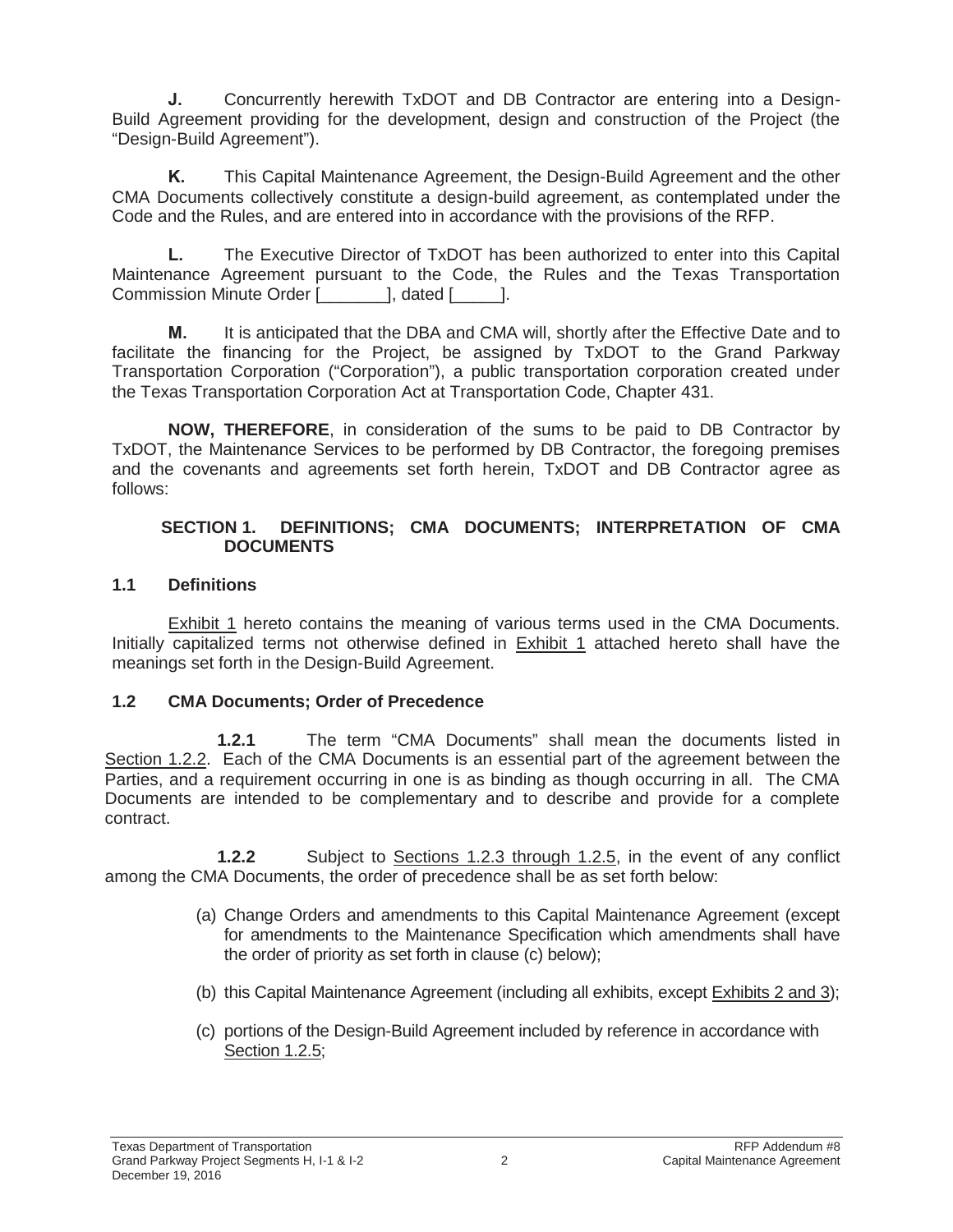- (d) Amendments to Exhibit 2 (Maintenance Specification) or to any attachments thereto;
- (e) Exhibit 2 (Maintenance Specification) and all attachments thereto;
- (f) portions of the Technical Provisions included by reference in accordance with Section 1.2.5;
- (g) DB Contractor's Proposal Commitments as set forth in Exhibit 3;
- (h) requirements and procedures set forth in the approved MMP and PMP.

**1.2.3** Notwithstanding the order of precedence among CMA Documents set forth in Section 1.2.2, in the event and to the extent that Exhibit 3 expressly specifies that it is intended to supersede specific provisions of the CMA Documents, Exhibit 3 shall have precedence over the specified provisions. Moreover, if the Proposal includes statements, offers and terms that can reasonably be interpreted as offers to provide higher quality items than otherwise required by the CMA Documents or to perform services or meet standards in addition to or better than those otherwise required, or otherwise contains statements, offers and terms which TxDOT considers to be more advantageous than the requirements of the other CMA Documents, DB Contractor's obligations hereunder shall include compliance with all such statements, offers and terms, which shall have priority over the requirements of the other CMA Documents.

**1.2.4** Notwithstanding the order of precedence among CMA Documents set forth in Section 1.2.2, if a CMA Document contains differing provisions on the same subject matter than another CMA Document, the provisions that establish the higher quality, manner or method of performing the Maintenance Services or use more stringent standards will prevail. Further, in the event of a conflict among any standards, criteria, requirements, conditions, procedures, specifications or other provisions applicable to the Project or Maintenance Services established by reference to a described manual or publication within a CMA Document or set of CMA Documents, the standard, criterion, requirement, condition, procedure, specification or other provision offering higher quality or better performance will apply, unless TxDOT in its sole discretion, approves otherwise in writing. If either Party becomes aware of any such conflict, it shall promptly notify the other Party of the conflict. TxDOT shall issue a written determination respecting which of the conflicting items is to apply promptly after it becomes aware of any such conflict.

**1.2.5** Portions of the Design-Build Agreement and Technical Provisions are referenced in the CMA Documents for the purpose of defining requirements for Renewal Work. The Design-Build Agreement and Technical Provisions shall be deemed incorporated in the CMA Documents to the extent that they are so referenced, with the order of priority shown in Section 1.2.2.

**1.2.6** The Reference Information Documents are listed in Exhibit 14. Portions of such Reference Information Documents are referenced in the CMA Documents for the purpose of defining requirements of the CMA Documents. The Reference Information Documents shall be deemed incorporated in the CMA Documents to the extent that they are so referenced, with the same order of priority as the CMA Document in which the reference occurs.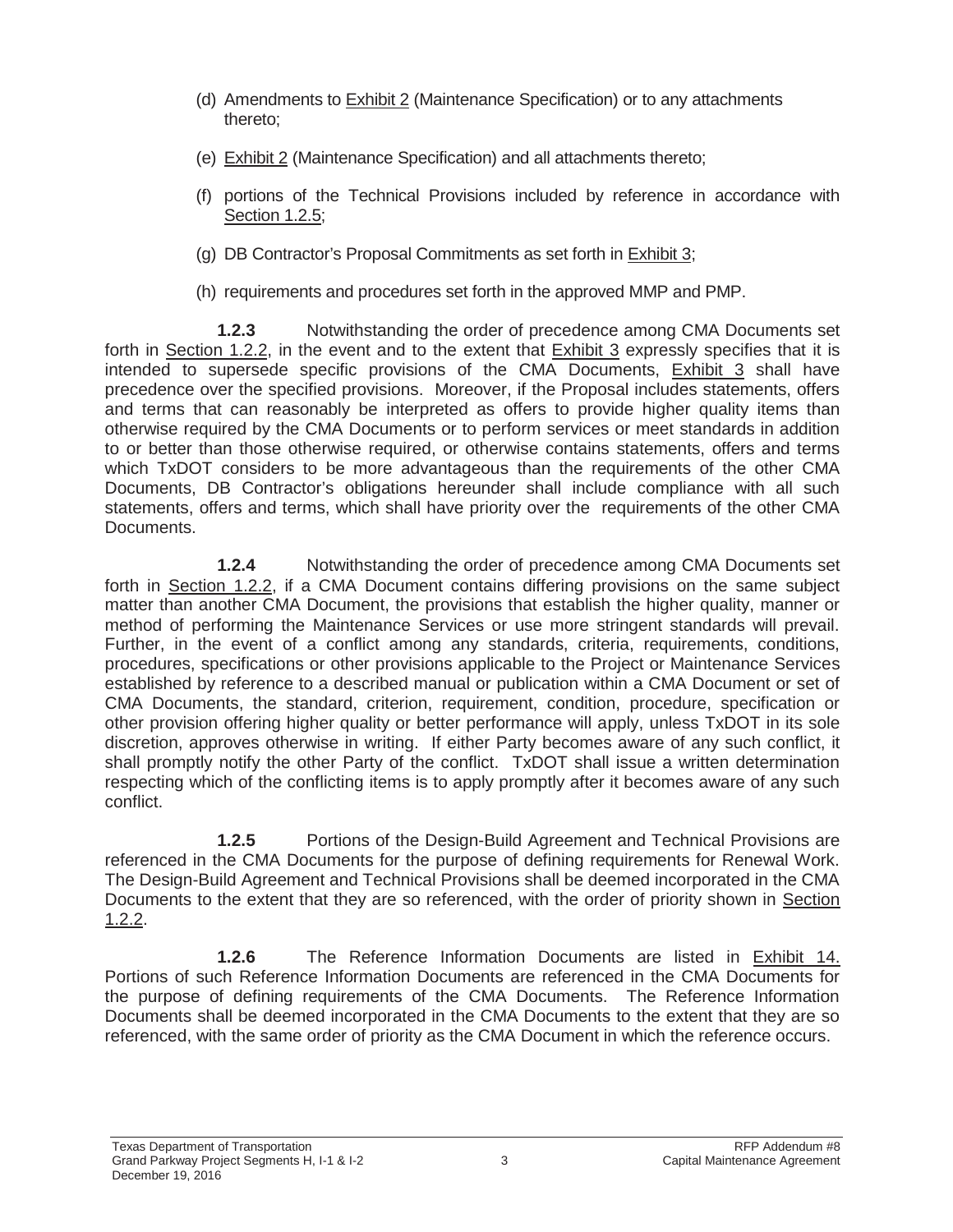## **1.3 Interpretation of CMA Documents**

- **1.3.1** In the CMA Documents, where appropriate:
- (a) The singular includes the plural and vice versa;
- (b) References to statutes or regulations include all statutory or regulatory provisions consolidating, amending or replacing the statute or regulation referred to;
- (c) The words "including," "includes" and "include" shall be deemed to be followed by the words "without limitation";
- (d) Unless otherwise indicated references to sections, appendices or schedules are to this Capital Maintenance Agreement;
- (e) The word "discretion" with respect to any Person means the sole and absolute discretion of such Person except as otherwise stated herein;
- (f) the word "promptly" means as soon as reasonably practicable in light of thenprevailing circumstances;
- (g) Words such as "herein," "hereof" and "hereunder" shall refer to the entire document in which they are contained and not to any particular provision or section;
- (h) Words not otherwise defined that have well-known technical or construction industry meanings, are used in accordance with such recognized meanings;
- (i) References to Persons include their respective permitted successors and assigns and, in the case of Governmental Entities, Persons succeeding to their respective functions and capacities; and
- (j) Words of any gender used herein shall include each other gender where appropriate.

**1.3.2** Unless otherwise specified, lists contained in the CMA Documents defining the Project or the Maintenance Services shall not be deemed all-inclusive.

**1.3.3** DB Contractor acknowledges and agrees that it had the opportunity and obligation, prior to submission of its Proposal, to review the terms and conditions of the CMA Documents and to bring to the attention of TxDOT any conflicts or ambiguities contained therein. DB Contractor further acknowledges and agrees that it has independently reviewed the CMA Documents with legal counsel, and that it has the requisite experience and sophistication to understand, interpret and agree to the particular language of the provisions of the CMA Documents. Accordingly, if an ambiguity in, or there is a dispute regarding, the interpretation of the CMA Documents, they shall not be interpreted or construed against the Person which prepared them, and, instead, other rules of interpretation and construction shall be used.

**1.3.4** TxDOT's interim or final answers to the questions posed during the Proposal process for this Capital Maintenance Agreement shall in no event be deemed part of the CMA Documents and shall not be relevant in interpreting the CMA Documents except to the extent they may clarify provisions otherwise considered ambiguous.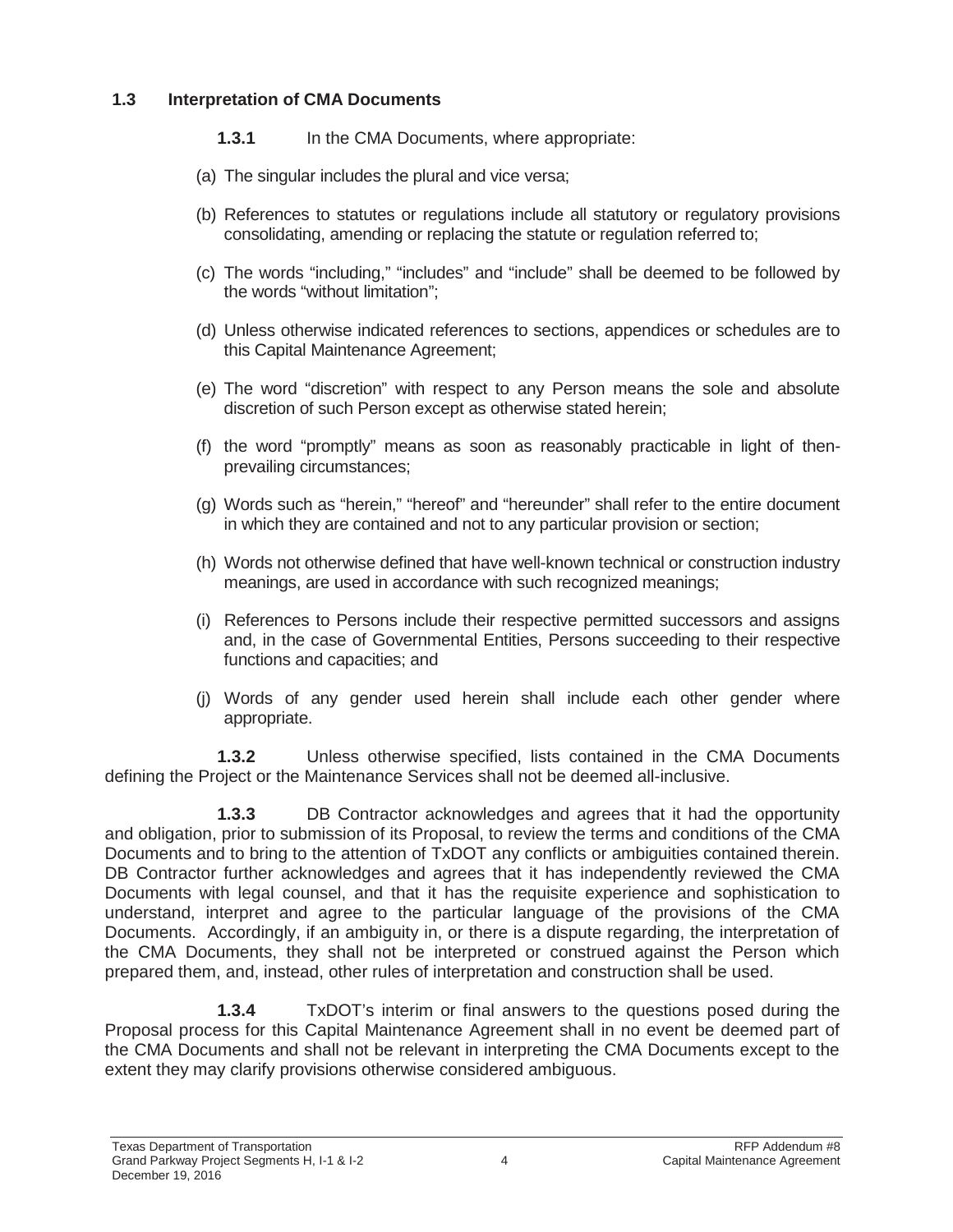**1.3.5** On plans, as-built drawings, working drawings, and standard plans, calculated or stated dimensions shall take precedence over scaled dimensions.

**1.3.6** Unless specified otherwise, a reference to a Law is considered to be a reference to (a) such Law as it may be amended, modified or supplemented from time to time, (b) all regulations and rules pertaining to or promulgated pursuant to such Law, (c) the successor to the Law resulting from recodification or similar reorganizing of Laws and (d) all future Laws pertaining to the same or similar subject matter.

# **1.4 Referenced Standards and Specifications**

**1.4.1** Except as otherwise specified in the CMA Documents or otherwise directed by TxDOT, material and workmanship specified by the number, symbol or title of any standard established by reference to a described publication affecting any portion of the Project or Maintenance Services shall comply with the latest edition or revision thereof and amendments and supplements thereto in effect as further described in Section 3.5.1.

- **1.4.2** In interpreting referenced standards, the following apply:
- (a) References to the project owner shall mean TxDOT.
- (b) Cross-references to measurement and payment provisions contained in the referenced standard shall be deemed to refer to the measurement and payment provisions contained in the CMA Documents.

# **1.5 Reference Information Documents**

**1.5.1** TxDOT has provided and disclosed the Reference Information Documents to DB Contractor. Except as provided in Section 1.2.6: (a) the Reference Information Documents are not mandatory or binding on DB Contractor, and (b) DB Contractor is not entitled to rely on the Reference Information Documents as presenting design, engineering, operating or maintenance solutions or other direction, means or methods for complying with the requirements of the CMA Documents, Governmental Approvals or Law.

**1.5.2** TxDOT shall not be responsible or liable in any respect for any causes of action, claims or Losses whatsoever suffered by any DB Contractor-Related Entity by reason of any use of information contained in, or any action or forbearance in reliance on, the Reference Information Documents or Capital Maintenance Agreement.

**1.5.3** TxDOT does not represent or warrant that the information contained in the Reference Information Documents is complete or accurate or that such information is in conformity with the requirements of the CMA Documents, Governmental Approvals or Laws. DB Contractor shall have no right to additional compensation based on any incompleteness or inaccuracy in the Reference Information Documents.

# **1.6 Explanations; Omissions and Mis-descriptions**

DB Contractor shall not take advantage of or benefit from any apparent Error in the CMA Documents. Should it appear that the Maintenance Services to be done or any matter relative thereto is not sufficiently detailed or explained in the CMA Documents, DB Contractor shall request in writing such further written explanations from TxDOT as may be necessary and shall comply with the explanation provided. DB Contractor shall promptly notify TxDOT in writing of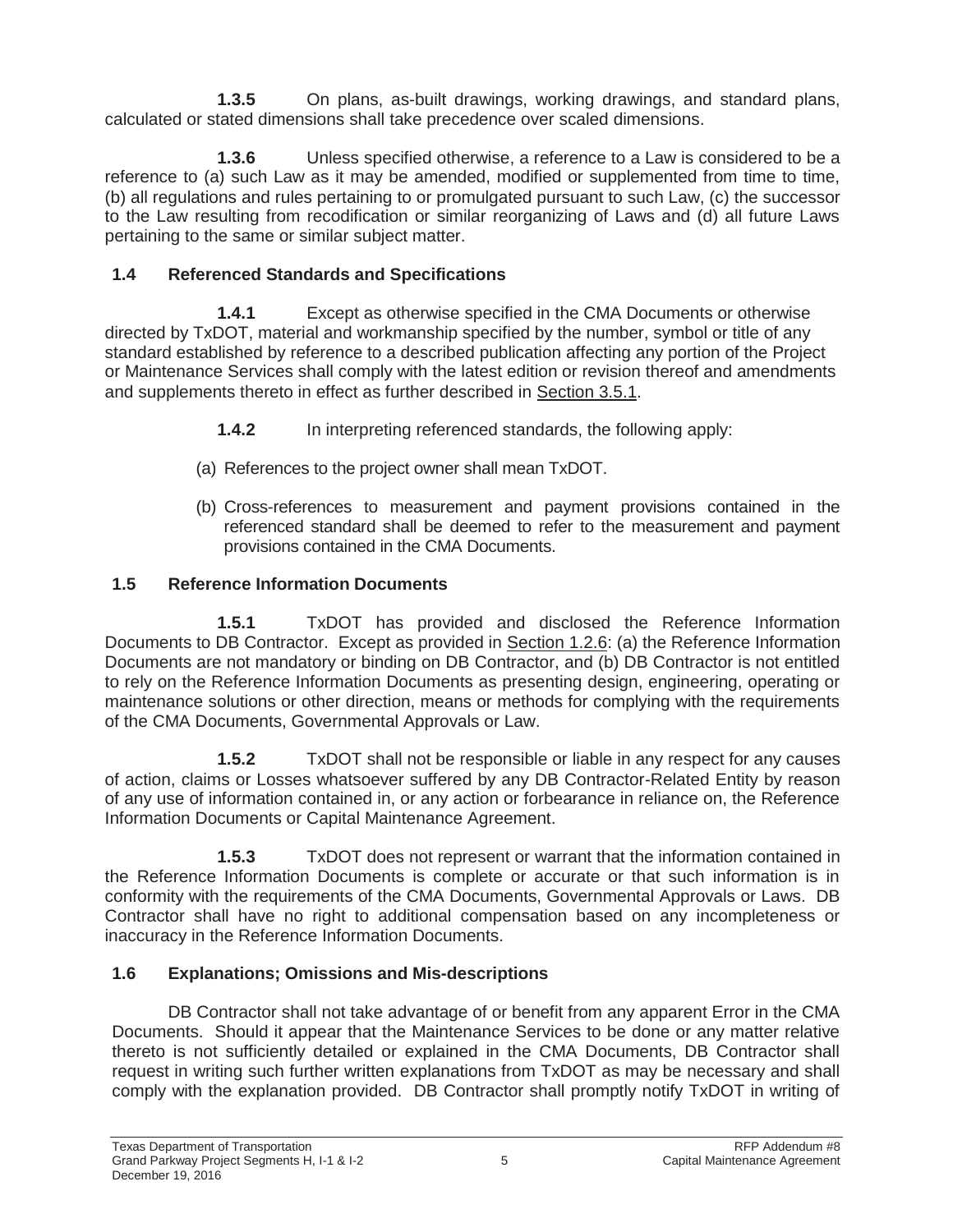all Errors which it may discover in the CMA Documents, and shall obtain specific instructions in writing from TxDOT regarding any such Error before proceeding with the Maintenance Services affected thereby. The fact that the CMA Documents omit or mis-describe any details of any Maintenance Services that are necessary to carry out the intent of the CMA Documents, or that are customarily performed, shall not relieve DB Contractor from performing such omitted Maintenance Services (no matter how extensive) or mis-described details of the Maintenance Services, and they shall be performed as if fully and correctly set forth and described in the CMA Documents, without entitlement to a Change Order hereunder except as specifically allowed under Section 10.

# **1.7 Computation of Periods**

If the date to perform any act or give any notice specified in the CMA Documents (including the last date for performance or provision of notice "within" a specified time period) falls on a non-Business Day, such act or notice may be timely performed on the next succeeding day that is a Business Day. Notwithstanding the foregoing, requirements contained in the CMA Documents relating to actions to be taken in the event of an emergency, the mitigation of a hazard from a Category 1 Defect or other requirements for which it is evident that performance is intended to occur on a non-Business Day, shall be required to be performed as specified, even though the date in question may fall on a non-Business Day.

## **1.8 Standard for Approvals**

In all cases where approvals or consents are required to be provided by TxDOT or DB Contractor hereunder, such approvals or consents shall not be withheld unreasonably except in cases where a different standard (such as discretion or sole discretion) is specified. In cases where discretion or sole discretion is specified the decision shall not be subject to dispute resolution hereunder.

## **1.9 Professional Services Licensing Requirements**

TxDOT does not intend to contract for, pay for, or receive any professional services which are in violation of any professional licensing or registration Laws, and by execution of this Capital Maintenance Agreement, DB Contractor acknowledges that TxDOT has no such intent. It is the intent of the Parties that DB Contractor is fully responsible for furnishing the professional services for the Project as provided in this Capital Maintenance Agreement through itself and/or subcontracts with licensed and/or registered professional service firm(s). Any references in the CMA Documents to DB Contractor's responsibilities or obligations to "perform" the professional services portions of the Maintenance Services shall be deemed to mean that DB Contractor shall "furnish" the professional services for the Project. The terms and provisions of this Section 1.9 shall control and supersede every other provision of all CMA Documents.

# **1.10 TxDOT Monetary Obligations**

All TxDOT monetary obligations under the CMA Documents (or in the event the Capital Maintenance Agreement is assigned to the Corporation, all monetary obligations of the Corporation under the CMA Documents other than those payable from revenue bond proceeds) are subject to appropriation by the Texas Legislature. This Section 1.10 applies to all monetary obligations of TxDOT and the Corporation, as applicable, set forth in the CMA Documents, notwithstanding any contrary provisions of the CMA Documents. The CMA Documents do not create a debt under the Texas Constitution.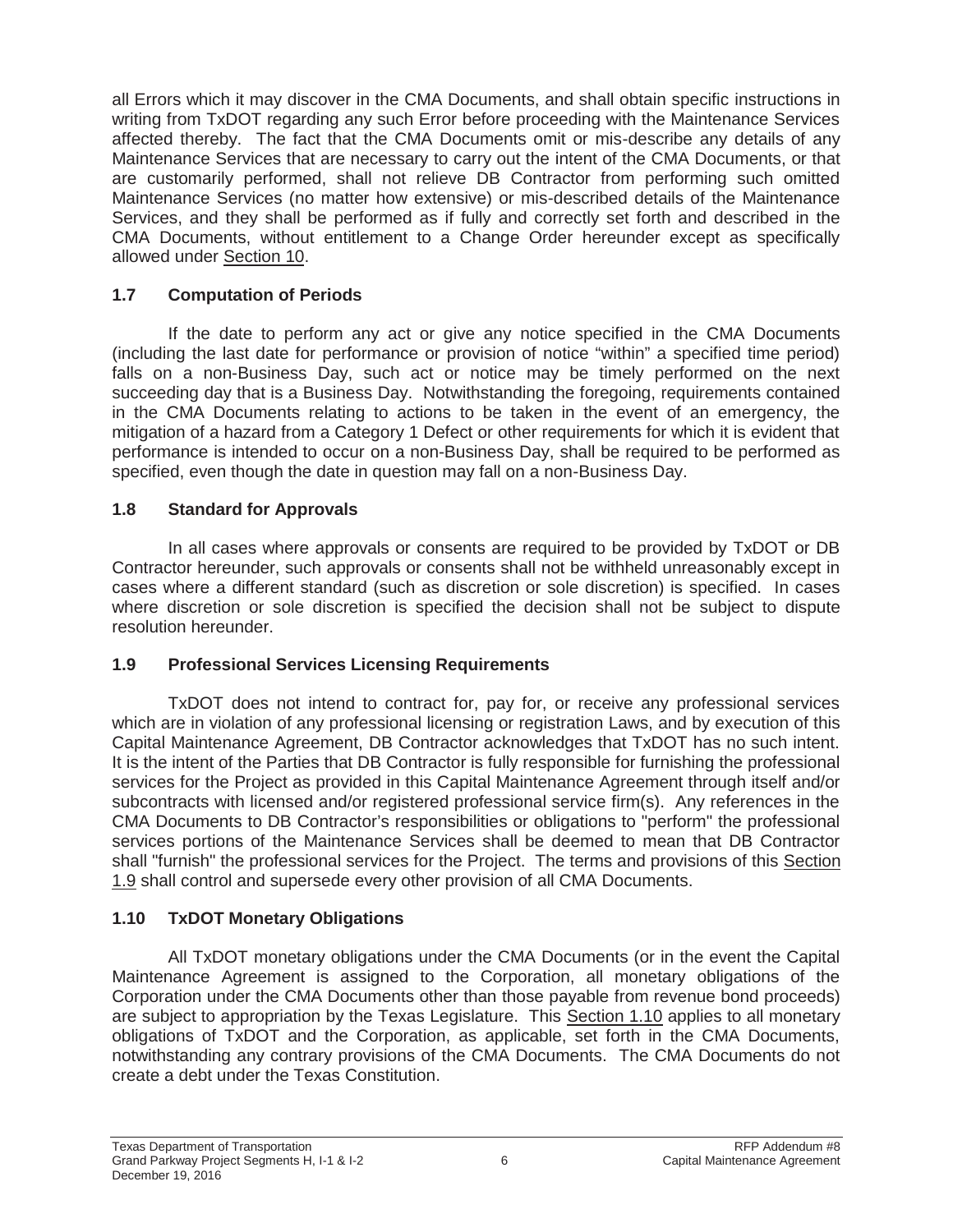#### **SECTION 2. COMMENCEMENT OF CAPITAL MAINTENANCE AGREEMENT; TXDOT OPTION RIGHTS; FAILURE TO ISSUE MAINTENANCE NTPS**

## **2.1 Commencement of Capital Maintenance Agreement; Maintenance NTP1**

No later than 180 Days prior to the scheduled Substantial Completion of the Project to be constructed under the Design-Build Agreement, TxDOT shall either: (a) issue Maintenance NTP1 to DB Contractor; or (b) be deemed to terminate this Capital Maintenance Agreement, as more particularly provided in Section 14.9.

## **2.2 TxDOT Options to Extend the Maintenance Term**

After the Initial Maintenance Term, this CMA gives TxDOT the right to exercise, in its sole discretion, up to two consecutive option periods described in Section 4, requiring DB Contractor to provide Maintenance Services for the Project in accordance with the terms and conditions of the CMA Documents.

## **2.3 Failure to Issue Maintenance NTP2 and Maintenance NTP3**

TxDOT shall have no liability to DB Contractor in the event that TXDOT elects, in its sole and absolute discretion, not to issue Maintenance NTP2 or Maintenance NTP3 under this Capital Maintenance Agreement.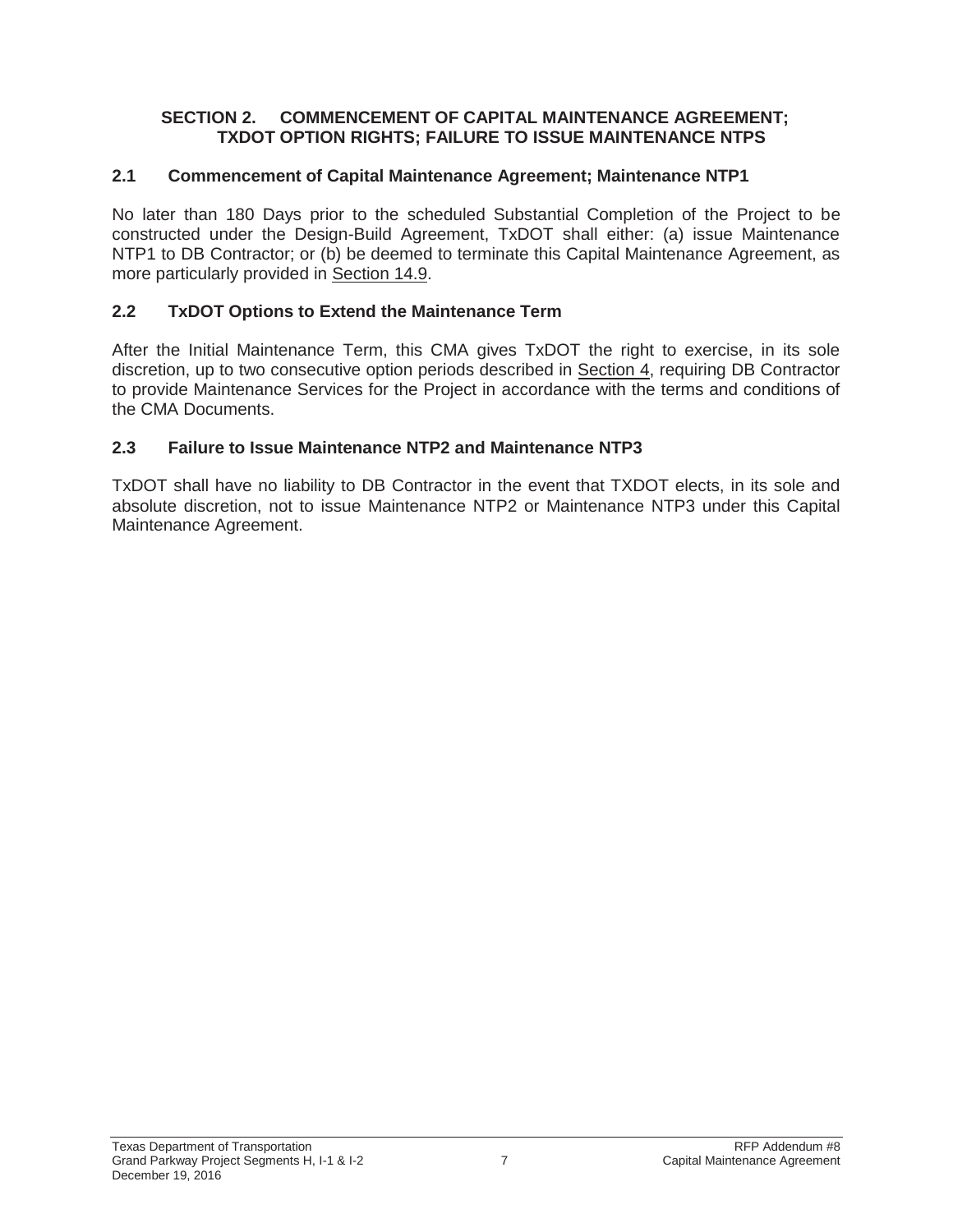#### **SECTION 3. SCOPE OF MAINTENANCE SERVICES**

#### **3.1 General**

#### **3.1.1 General Obligations**

**3.1.1.1.** DB Contractor shall furnish all Maintenance Services throughout the Maintenance Period within the Maintenance Limits. Updated Maintenance Limits drawings shall be submitted for TxDOT approval as part of the applicable MMP. All costs associated with providing the Maintenance Services are included in the Maintenance Price set forth in Exhibit 4 to this Capital Maintenance Agreement, as such may be adjusted in accordance with Section 10.

**3.1.1.2.** DB Contractor shall provide all personnel, labor, materials, supplies, parts, equipment, public and employee safety devices, components, tools, utilities and other items and services required to undertake and complete the Maintenance Services. DB Contractor shall bear the risk of loss, damage, theft and vandalism of such materials, supplies, parts, equipment, devices, components, tools, utilities and other items.

**3.1.1.3.** DB Contractor shall furnish all plans and submittals required by the CMA Documents in a timely manner and in the form and with the content required thereby.

**3.1.1.4.** At all times during the Maintenance Period, DB Contractor shall carry out the Maintenance Services in accordance with (i) Good Industry Practice, as it evolves from time to time, (ii) the requirements, terms and conditions set forth in the CMA Documents, as the same may change from time to time, (iii) all Laws, (iv) the requirements, terms and conditions set forth in all Governmental Approvals, (v) the approved Maintenance Management Plan, and all approved updates and amendments thereof, (vi) safety compliance and Safety Standards, (vii) the approved Project Management Plan and all component parts, plans and documentation prepared or to be prepared thereunder, and all approved updates and amendments thereof, and (viii) all other applicable safety, environmental and other requirements, taking into account the Project ROW limits and other constraints affecting the Project. If DB Contractor encounters a contradiction between subsections (i) through (viii), DB Contractor shall advise TxDOT of the contradiction and TxDOT shall instruct DB Contractor as to which subsection shall control in that instance. No such instruction shall be construed as a TxDOT-Directed Change. DB Contractor is responsible for keeping itself informed of and applying current Good Industry Practice, including maintaining an updated list of TxDOTpublished changes to manuals, specifications and guidelines pertaining to the Maintenance Services as further described in Section 3.1.2.4.

**3.1.1.5.** DB Contractor acknowledges and agrees that, although certain provisions in the CMA Documents include Performance Requirements, such Performance Requirements shall not otherwise limit DB Contractor's obligation to perform the Maintenance Services in a safe, reasonable, and prudent manner, and, in doing so, DB Contractor shall employ Good Industry Practice as it evolves from time to time, and shall conduct its commercial affairs in a manner consistent with good faith and fair dealing.

**3.1.1.6.** DB Contractor shall, at all times, schedule and direct its activities to provide an orderly progression of the Maintenance Services to achieve completion within the specified time for completion, including furnishing such employees, materials, facilities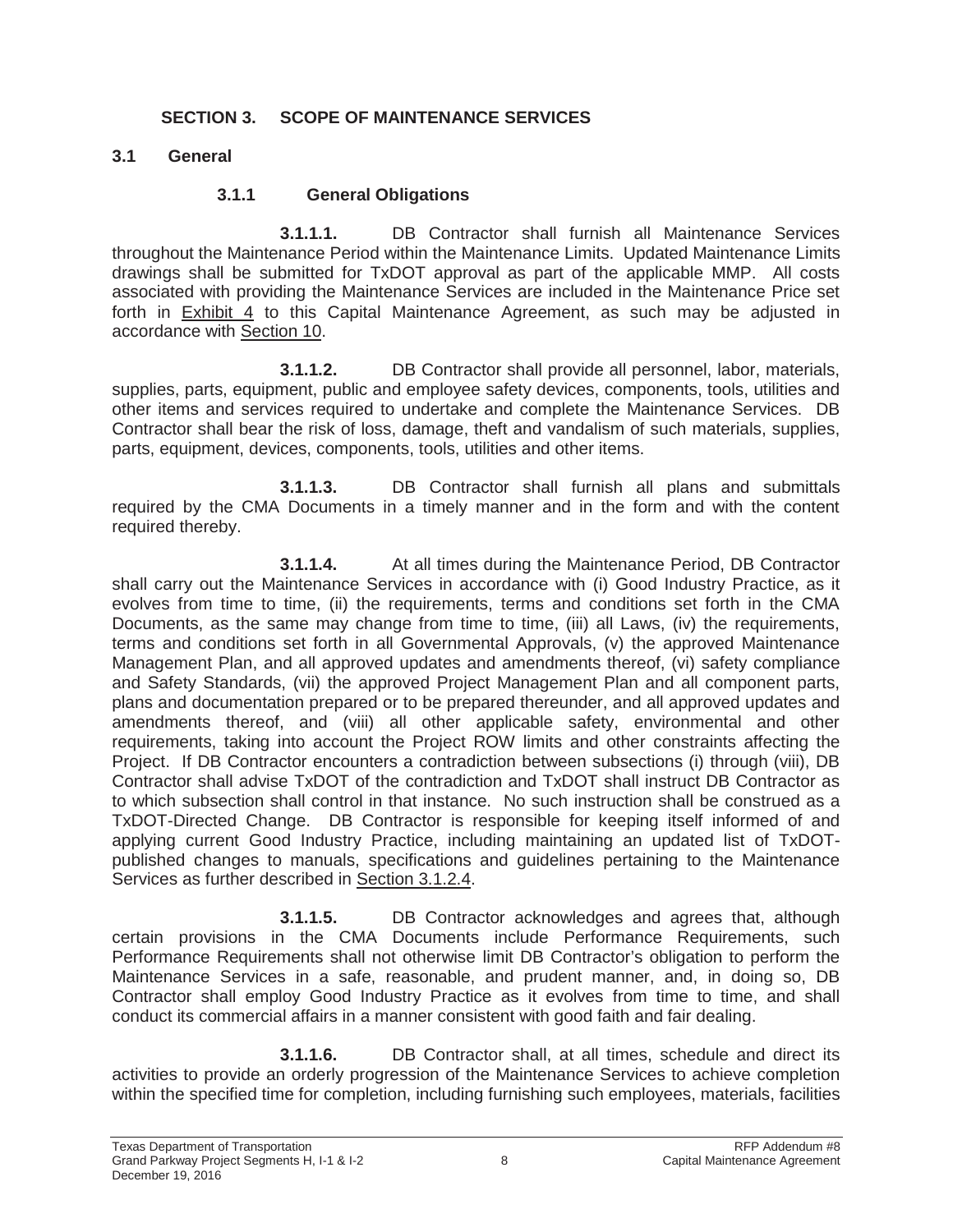and equipment and working such hours, including extra shifts, overtime operations, Sundays and holidays as may be necessary to achieve such goal, all at DB Contractor's sole cost, except as otherwise specifically provided in Section 10.

**3.1.1.7.** Whenever DB Contractor becomes aware of any damage to or Defect in the Project or of any maintenance activity that DB Contractor considers should be performed but with regards to which DB Contractor believes falls outside of its scope of responsibility for Maintenance Services, DB Contractor shall immediately notify TxDOT of such damage or Defect or maintenance activity.

**3.1.1.8.** DB Contractor shall remedy and repair the Project other than the Non-Maintained Elements, including renewal or rehabilitation work not scheduled in the DB Contractor's annually recurring highway maintenance and repair program, as necessary to meet the requirements of Exhibit 2 and the CMA Documents.

**3.1.1.9.** Whenever an activity by DB Contractor disturbs, alters, removes, or changes any Non-Maintained Element, DB Contractor shall restore the affected Non-Maintained Element to a condition no less favorable than its condition existing immediately before it was disturbed, altered, removed or changed.

**3.1.1.10.** At all times during the Maintenance Period, DB Contractor shall provide a Maintenance Manager approved by TxDOT who: (i) will have full responsibility for the prosecution of the Maintenance Services, (ii) will act as agent and be a single point of contact in all matters on behalf of DB Contractor, and (iii) will be available to respond to TxDOT or TxDOT's Authorized Representatives.

**3.1.1.11.** DB Contractor, at its sole cost and expense unless expressly provided otherwise in this Capital Maintenance Agreement, shall comply with all provisions of the Maintenance Specification, including Safety Standards, during the Maintenance Period. DB Contractor's failure to comply with such requirements shall entitle TxDOT to the rights and remedies set forth in the CMA Documents, including assessment of Noncompliance Charges, Lane Rental Charges and Key Personnel Change Fees, deductions from payments otherwise owed to DB Contractor, and termination for uncured DB Contractor Maintenance Default.

# **3.1.2 Changes in Performance, Operation and Maintenance Standards**

**3.1.2.1.** TxDOT shall have the right to adopt at any time, and DB Contractor acknowledges it must comply with all Discriminatory Changes. DB Contractor shall implement a Discriminatory Change only after TxDOT issues a Change Order or Directive Letter therefor pursuant to Section 10.

**3.1.2.2.** Except as set forth in Section 10.8.3, (i) Non-Discriminatory Changes shall not require a Change Order or Directive Letter and (ii) DB Contractor shall not be entitled to any increase in the Maintenance Price or schedule relief for any Non-Discriminatory Change.

**3.1.2.3.** DB Contractor shall continuously monitor the Maintenance Standards to ensure that: (i) such documents are consistent with instructions by TxDOT and Good Industry Practice; (ii) new publications coming into effect that govern the Maintenance Services are included; (iii) the most recent versions of previously listed documents are referenced; and (iv) previously listed documents are, where applicable, shown as superseded.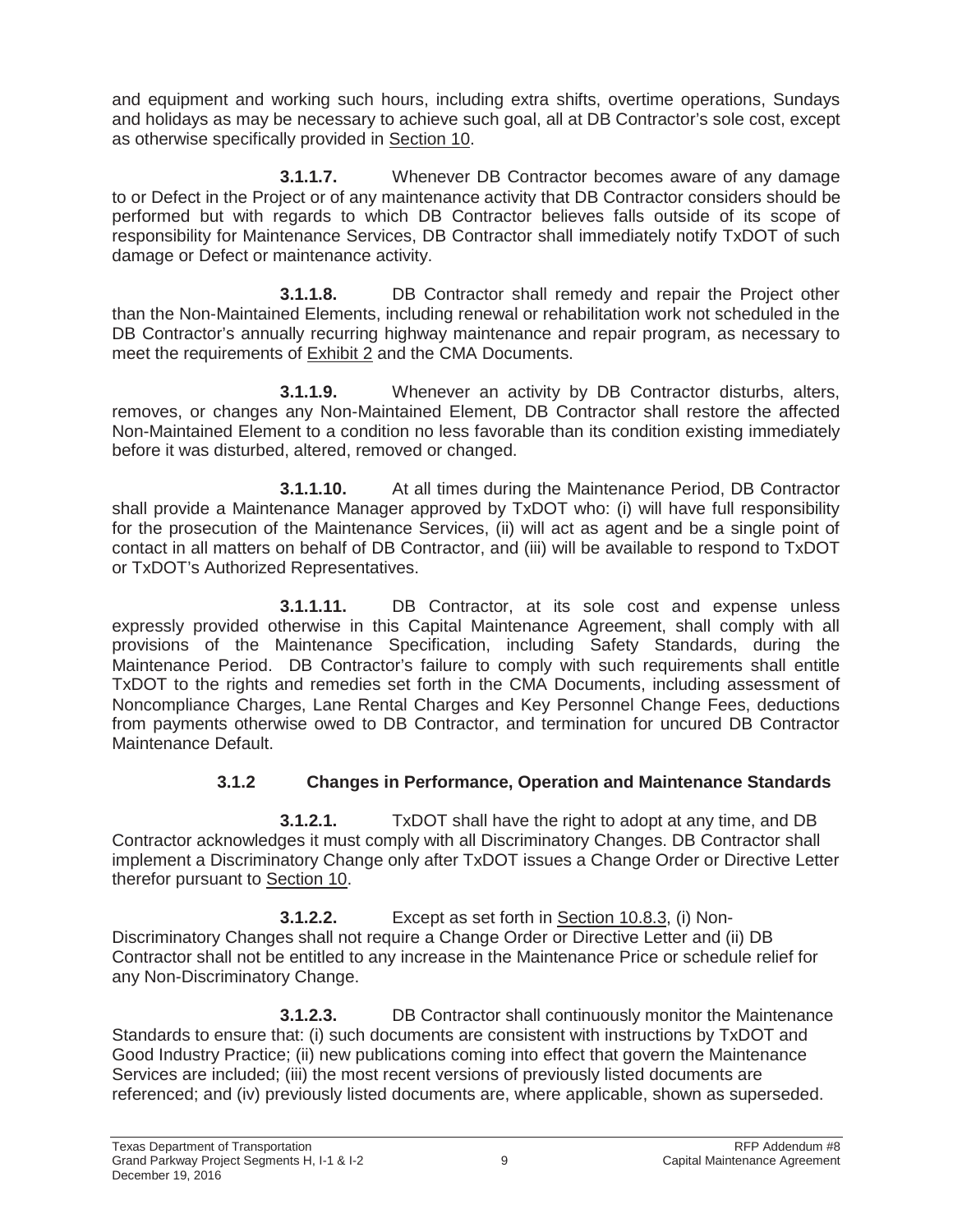No later than 90 days before the start of the Initial Maintenance Term and annually thereafter, DB Contractor shall submit an MMP update for TxDOT's approval including, for each Maintenance Standard, confirmation that the Maintenance Standard remains current, or where a new or revised Maintenance Standard comes into effect, the title, publication date, and link to such document.

**3.1.2.4.** DB Contractor shall perform the Maintenance Services in accordance with the Maintenance Standards in the most recently approved MMP. TxDOT has the right, at any time, to instruct the DB Contractor to perform the Maintenance Services in compliance with an existing Maintenance Standard or to adopt a new or revised Maintenance Standard and in each case to update the MMP consistent with such instruction. TxDOT's right to instruct the adoption of a new or revised Maintenance Standard shall not relieve the DB Contractor from its obligation to monitor the Maintenance Standards and submit MMP updates as described in Section 3.1.2.3 above.

**3.1.2.5.** If the DB Contractor considers that the adoption of a new or revised Maintenance Standard may change the Maintenance Price, DB Contractor shall submit to TxDOT a PCO Notice in accordance with Section 10.3.2.3 no later than 45 days before the scheduled date for performance of any Maintenance Services governed by the new or revised Maintenance Standard. Unless identified otherwise by the DB Contractor in a PCO Notice and agreed by TxDOT, the performance of Maintenance Services in accordance with a new or revised Maintenance Standard shall not be grounds for a Change Order increasing the Maintenance Price.

**3.1.2.6.** If compliance with a Non-Discriminatory Change requires Renewal Work, DB Contractor shall commence performance of and diligently perform such Renewal Work not later than the first to occur of (i) the date when DB Contractor next performs Renewal Work on such Maintained Element, (ii) the date when DB Contractor is first obligated to perform Renewal Work on such Maintained Element, or (iii) provided TxDOT gives no less than 30 days prior notice to DB Contractor, the date on which TxDOT commences actions to implement the Non-Discriminatory Change on any Comparable Limited Access Highways that TxDOT manages or operates, as determined by TxDOT.For purposes of Section 3.1.2.6(iii), DB Contractor shall not be entitled to delay commencement or completion of its work on grounds that TxDOT is delayed in commencing or completing implementing actions on Comparable Limited Access Highways where:

(i) TxDOT is delayed due to the extensive system of Comparable Limited Access Highways for which TxDOT is responsible; or

(ii) The change, addition or replacement to the Maintenance Specification, Technical Provisions or Safety Standard applies only upon the occurrence of a condition or circumstance that has not yet occurred in respect of a Comparable Limited Access Highway that TxDOT manages or operates.

**3.1.2.7.** DB Contractor may apply for TxDOT approval of Deviations from applicable Maintenance Specification regarding Maintenance Services. All applications shall be in writing. Where DB Contractor requests a Deviation as part of the submittal of a component plan of the Maintenance Management Plan, DB Contractor shall specifically identify and label the Deviation. TxDOT shall consider in its discretion, but have no obligation to approve, any such application, and DB Contractor shall bear the burden of persuading TxDOT that the Deviation sought constitutes sound and safe practices consistent with Good Industry Practice and achieves or substantially achieves TxDOT's applicable Safety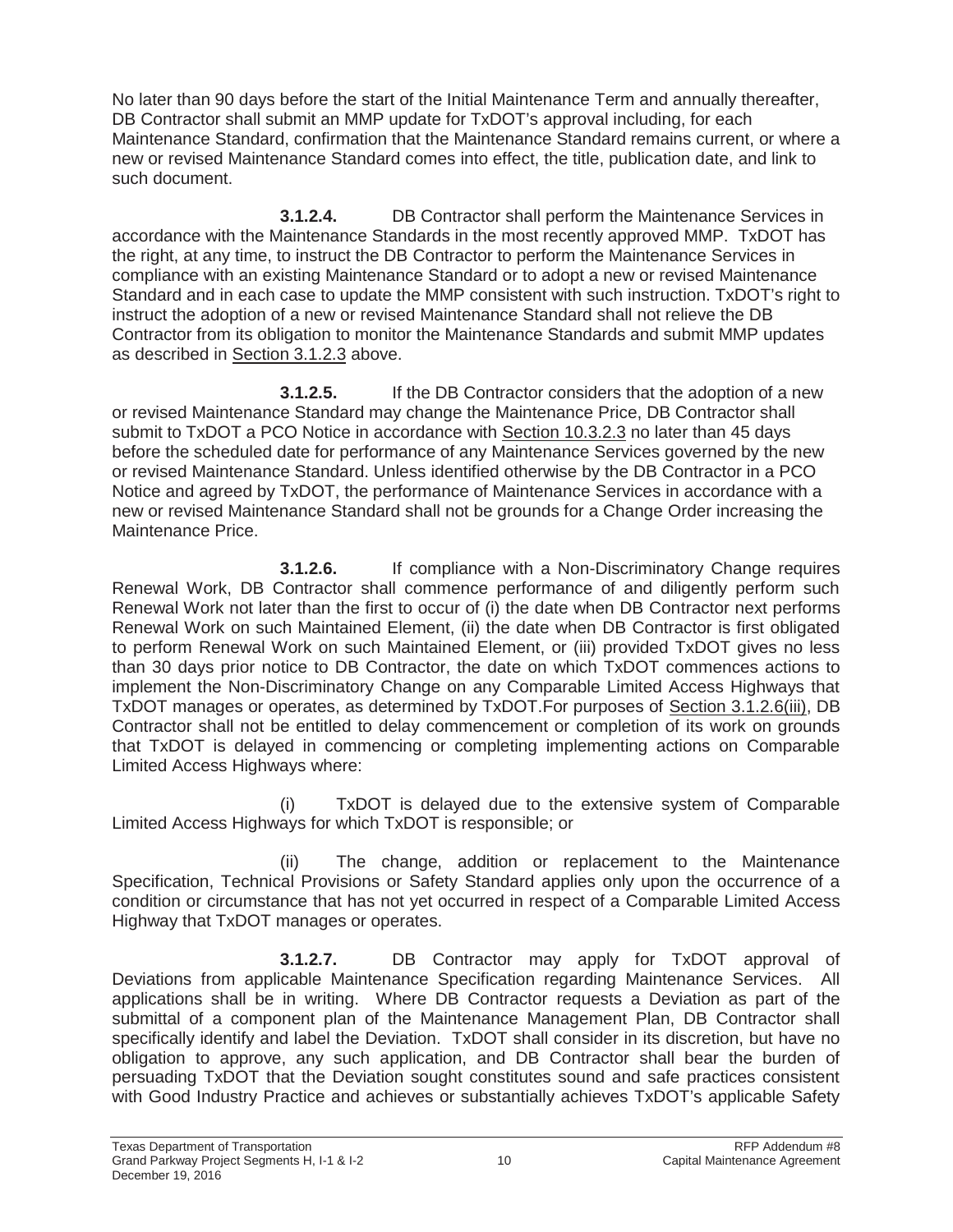Standards and criteria. No Deviation shall be deemed approved or be effective unless and until stated in a writing signed by TxDOT's Authorized Representative. TxDOT's affirmative written approval of a component plan of the Maintenance Management Plan shall constitute (i) approval of the Deviations expressly identified and labeled as Deviations therein, unless TxDOT takes exception to any such Deviation and (ii) disapproval of any Deviations not expressly identified and labeled as Deviations therein. TxDOT's lack of issuance of a written Deviation within 14 days after DB Contractor applies therefor in writing shall be deemed a disapproval of such application. TxDOT's denial or disapproval of a requested Deviation shall be final and not subject to the dispute resolution procedures under Section 16. TxDOT may elect to process the application as a Change Request under Section 10 rather than as an application for a Deviation.

# **3.1.3 Utility Accommodation**

**3.1.3.1.** It is anticipated that from time to time during the course of the Maintenance Period, Utility Owners will apply for additional utility permits to install new Utilities that would cross or longitudinally occupy the Project ROW, or to modify, repair, upgrade, relocate or expand existing Utilities within the Project ROW. In such circumstances, and if requested by TxDOT, DB Contractor shall analyze the application and provide to TxDOT a recommendation (together with supporting analysis) as to whether the permit will have an impact on the Maintained Elements or DB Contractor's obligations hereunder, including the Maintenance Services. In addition, TxDOT shall make available to DB Contractor all Utility permits issued after the Maintenance Services Commencement Date. However, TxDOT shall have the right to issue Utility permits in its sole discretion. Applications for Utility permits and associated coordination described in this Section 3.1.3.1 shall not be grounds for an adjustment in the Maintenance Price, Change Order or other Claim by DB Contractor.

## **3.1.4 Updates of Record Drawings**

Within 30 days after undertaking any Maintenance Services that results in a change to the Project design or construction, DB Contractor shall update the Record Drawings to reflect such change.

## **3.1.5 Frontage Roads**

TxDOT shall be solely responsible, at its expense, for handling requests and permitting for adjacent property access to frontage roads of the Project. Nothing in the CMA Documents shall restrict TxDOT from granting access permits or determining the terms and conditions of such permits. TxDOT will make available to DB Contractor access permits issued by TxDOT. DB Contractor shall have no claim for any increase in the Maintenance Price or other compensation by reason of TxDOT's grant of access permits, the terms and conditions thereof, or the actions of permit holders or their employees, agents, representatives and invitees. DB Contractor at its expense shall cooperate and coordinate with permit holders to enable them to safely construct, repair and maintain access improvements allowed under their access permits.

## **3.2 Policing, Security and Incident and Emergency Response**

# **3.2.1 Police Services**

**3.2.1.1.** DB Contractor acknowledges that the Texas Department of Public Safety is empowered to enforce all applicable Laws and to enter the Project at any and all times to carry out its law enforcement duties. No provision of this CMA is intended to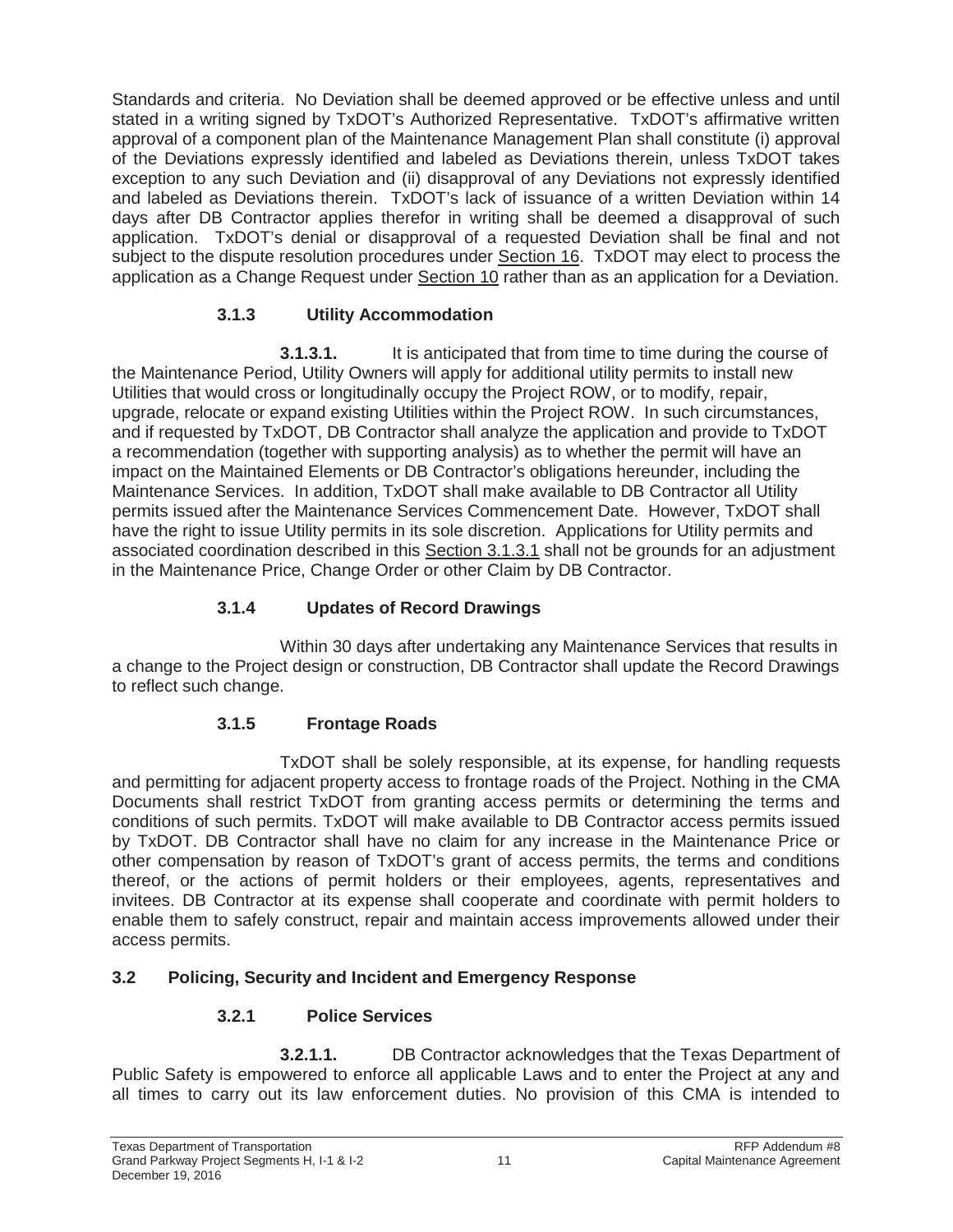surrender, waive or limit any police powers of the Texas Department of Public Safety or any other Governmental Entity, and all such police powers are hereby expressly reserved.

**3.2.1.2.** TxDOT shall not have any liability or obligation to DB Contractor resulting from, arising out of or relating to the failure of the Texas Department of Public Safety or any other public law enforcement agency to provide services, or its negligence or misconduct in providing services.

**3.2.1.3.** TxDOT and third parties with responsibility for traffic regulation and enforcement shall have the right to install, operate, maintain and replace cameras or other equipment on the Project that relate to traffic regulation or enforcement. DB Contractor shall coordinate and cooperate, and require its Subcontractors to coordinate and cooperate, with any such installation, maintenance and replacement activities.

# **3.2.2 Security and Incident and Emergency Response**

**3.2.2.1.** DB Contractor is responsible for the safety and security of the Project, DB Contractor personnel and the general public during all maintenance activities under the control of any DB Contractor-Related Entity.

**3.2.2.2.** DB Contractor shall comply with all applicable Laws, as well as all rules, directives and guidance of the U.S. Department of Homeland Security or comparable State agency. DB Contractor shall coordinate and cooperate with all Governmental Entities providing security, first responder and other public emergency response services.

# **3.3 Renewal Work**

# **3.3.1 General Requirements**

**3.3.1.1.** DB Contractor shall diligently perform and complete Renewal Work when required by the Renewal Work Submittal and updates thereto approved by TxDOT. In addition, DB Contractor shall diligently perform and complete Renewal Work when a Performance Requirement is not met and the required level of performance cannot be achieved by means of routine maintenance.

DB Contractor shall complete all Renewal Work required under this Section 3.3.1 according to the schedule in the approved Renewal Work Submittal and approved updates thereto, or at any earlier time needed to comply with Section 2 of Exhibit 2 to the CMA, and in any event:

**(a)** Prior to the expiration of the Maintenance Term; or

**(b)** If the Capital Maintenance Agreement is terminated for any reason prior to the expiration of the Maintenance Term, within 90 days after the effective date of termination. If DB Contractor, despite diligent efforts, is unable to complete such Renewal Work prior to such period or TxDOT elects, at its sole discretion, to perform such Renewal Work, then in lieu of DB Contractor's completion of such Renewal Work, DB Contractor shall reimburse TxDOT, within ten days of delivery of an invoice therefor, for TxDOT's Recoverable Costs of completing such Renewal Work. In lieu of reimbursement, TxDOT may elect, in its sole discretion, to deduct such amounts from any amounts payable to DB Contractor under this Capital Maintenance Agreement.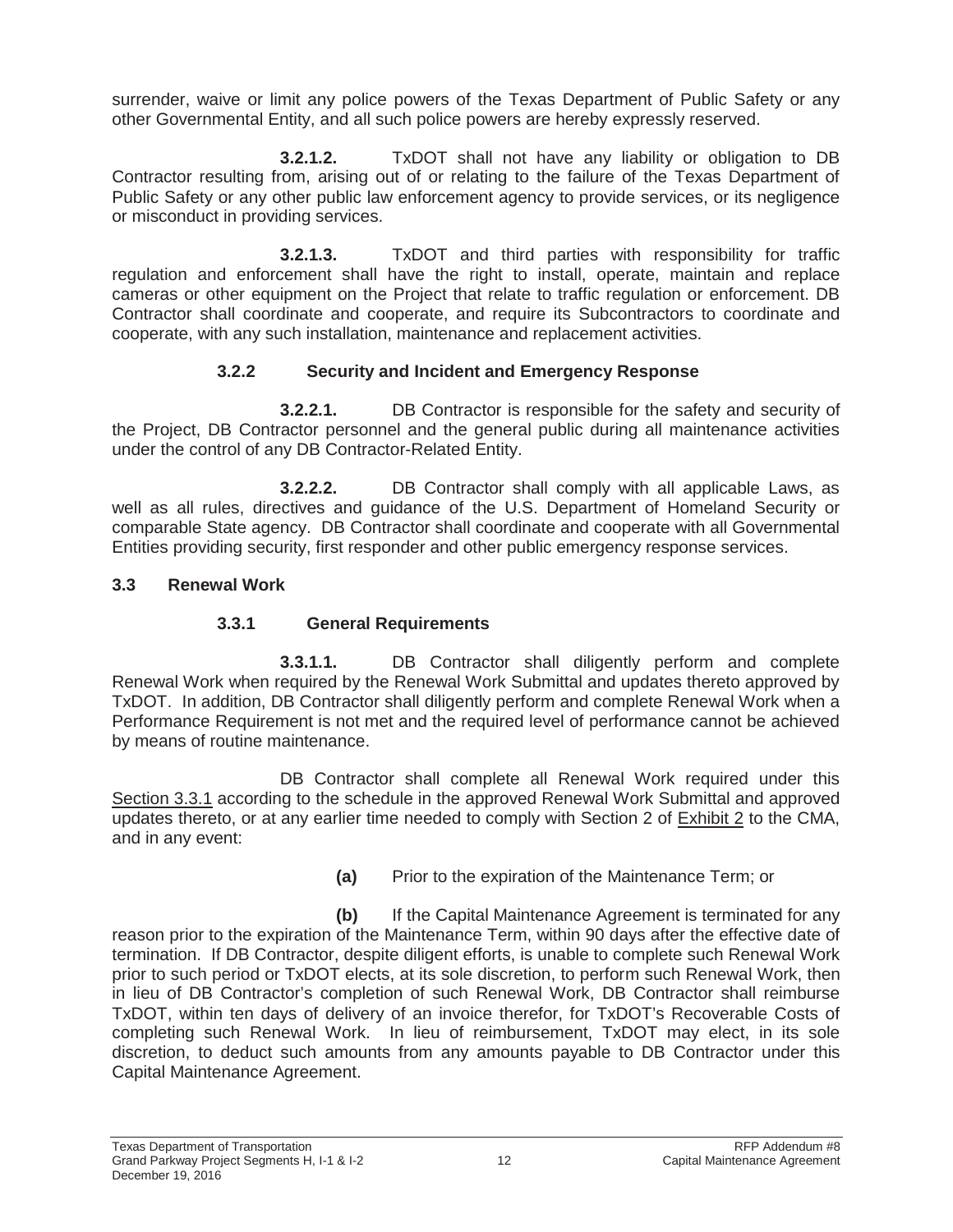# **3.4 Traffic Control and Operations**

DB Contractor shall perform the Maintenance Services in a manner that recognizes that the safety of the public, convenience of the traveling public and providing a safe work environment for all maintenance workers are of prime importance. DB Contractor shall perform its traffic control and operations in accordance with the CMA Documents, including this Section 3.4.

# **3.4.1 Traffic Management and Control Plans**

**3.4.1.1.** DB Contractor shall be responsible for the safety of traffic and the public associated with the performance of the Maintenance Services, and shall perform all Maintenance Services that affect traffic operations in accordance with Section 5 of Exhibit 2 to this Capital Maintenance Agreement.

# **3.4.2 Traffic Operation Restrictions**

**3.4.2.1.** The requirements for and restrictions on Lane Closures are set forth in Section 5.3 of Exhibit 2 and Exhibit 15 to this Capital Maintenance Agreement, which describe the circumstances under which DB Contractor shall be subject to the assessment of Lane Rental Charges in accordance with Section 12.5 of this Capital Maintenance Agreement.

**3.4.2.2.** Upon notification by TxDOT or if DB Contractor becomes aware of damage to a Maintained Element as a direct result of an incident or Emergency, DB Contractor shall perform inspections in accordance with Section 1.4 of Exhibit 2 to this Capital Maintenance Agreement and shall report to TxDOT the nature of any damage and the scope of necessary repairs. DB Contractor shall repair such damage subject to DB Contractor's right to a Change Order in accordance with Section 10, upon receipt of direction from TxDOT.

**3.4.2.3.** Should Emergencies occur during DB Contractor's performance of traffic management, including vehicle accidents and structural failures, DB Contractor shall take all actions necessary to open the roadway as soon as possible and shall, subject to DB Contractor's right to a Change Order in accordance with Section 10, repair any damage to the Maintained Elements.

**3.4.2.4.** TxDOT's approval rights with respect to traffic control plans and Lane Closure requests are set forth in Exhibit 15 to this Capital Maintenance Agreement.

**3.4.2.5.** TxDOT shall have at all times, without obligation or liability to DB Contractor, the right to (a) issue Directive Letters to DB Contractor regarding traffic management and control (with which DB Contractor shall comply), or directly assume traffic management and control, of the Project during any period that the Executive Director determines such action will be in the public interest as a result of an emergency or natural disaster; and (b) provide on the Project, via message signs or other means consistent with Good Industry Practice, traveler and driver information, and other public information (e.g., amber alerts).

# **3.5 Requirements Applicable to Design and Construction Work**

**3.5.1** To the extent that DB Contractor performs any design or construction work, including for Renewal Work, Unplanned Capital Maintenance, or Change Orders, DB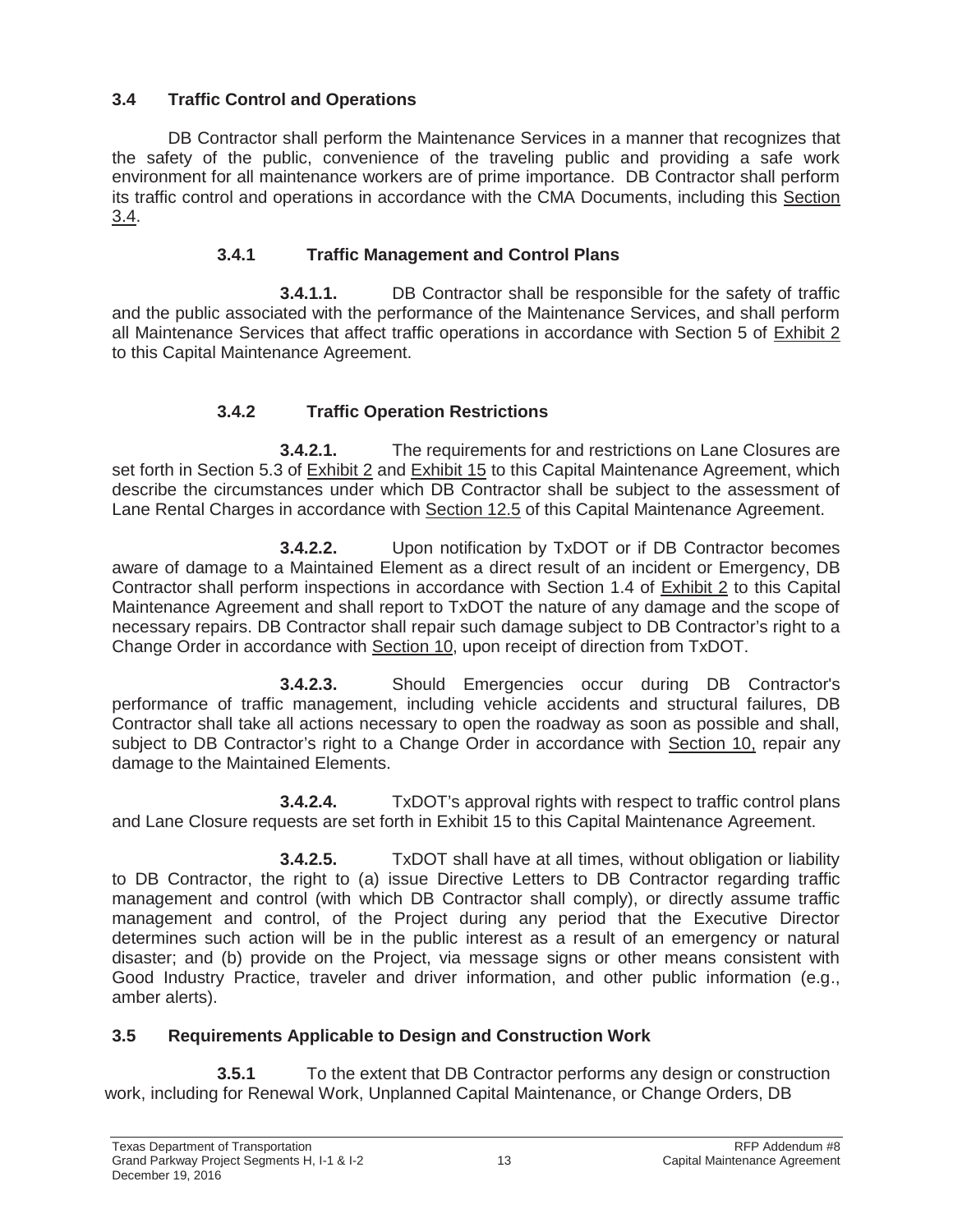Contractor shall comply with the design and construction requirements set forth in the Technical Provisions applicable to the original design, installation or construction; provided that the work shall be performed in accordance with then-current Good Industry Practice. Whenever the Technical Provisions require design or construction of a Maintained Element to be undertaken in compliance with a standard, manual, guideline or specification, all such design and construction work associated with that Maintained Element shall comply with the latest version of such standard, manual, guideline or specification in effect on the date the applicable Maintenance Services are performed. DB Contractor's obligation to perform design and construction work in accordance with the latest version of any such standard, manual, guideline or specification shall not require a notice from TxDOT, unless the use of such latest version qualifies as a Discriminatory Change.

**3.5.2** In connection with the performance by DB Contractor of any Unplanned Capital Maintenance or Change Orders, DB Contractor shall procure and maintain (a) the insurance deemed appropriate by TxDOT in its sole discretion (subject to Section 7.7.11) and (b) payment and performance bonds each in the full amount of the Unplanned Capital Maintenance or Change Order as determined by TxDOT in its sole discretion; provided, however, that subject to applicable Law, TxDOT may, in its sole discretion, lower the level of bonding required. In the event the insurance and payment and performance bonds are procured for such design and construction work, DB Contractor shall be entitled to reimbursement (without profit or mark-up) in accordance with Section 7.8 for any actual payments made by DB Contractor for the premiums, except to the extent that: (a) the design and construction work arises from the acts, omissions, negligence, intentional misconduct, or breach of applicable Law, contract, or Governmental Approval by any DB Contractor-Related Entity; (b) the design and construction work arises from a failure to meet the Performance Requirements of this Capital Maintenance Agreement; or (c) the premiums result from the claim or performance history of any DB Contractor-Related Entity.

# **3.6 Coordination with Other Parties**

**3.6.1** DB Contractor shall fully cooperate with, and shall be solely responsible for coordinating its activities and maintenance with the activities and maintenance undertaken by, the personnel and contractors of TxDOT, other Governmental Entities, Utility Owners and other third parties that will be performing work or activities at or adjacent to or in the vicinity of the Project, including their maintenance activities for Non-Maintained Elements. TxDOT will provide reasonable notice to DB Contractor of permits issued by TxDOT that allow Governmental Entities, Utility Owners and other third parties to access the Project for the purpose of performing such work or activities.

**3.6.2** DB Contractor shall schedule the Maintenance Services as reasonably necessary to accommodate the work or activities of such third parties, and shall not hinder or interfere with such work or activities.

**3.6.3** Except as otherwise provided in Section 10, DB Contractor shall not be entitled to a Change Order arising out of the activities and maintenance undertaken by the personnel and contractors of TxDOT, other Governmental Entities, Utility Owners or other third parties.

**3.6.4** Except as otherwise provided in Section 10, if DB Contractor asserts that any third parties have hindered or interfered with the progress or performance of the Maintenance Services, DB Contractor's sole remedy shall be to seek recourse against such third parties.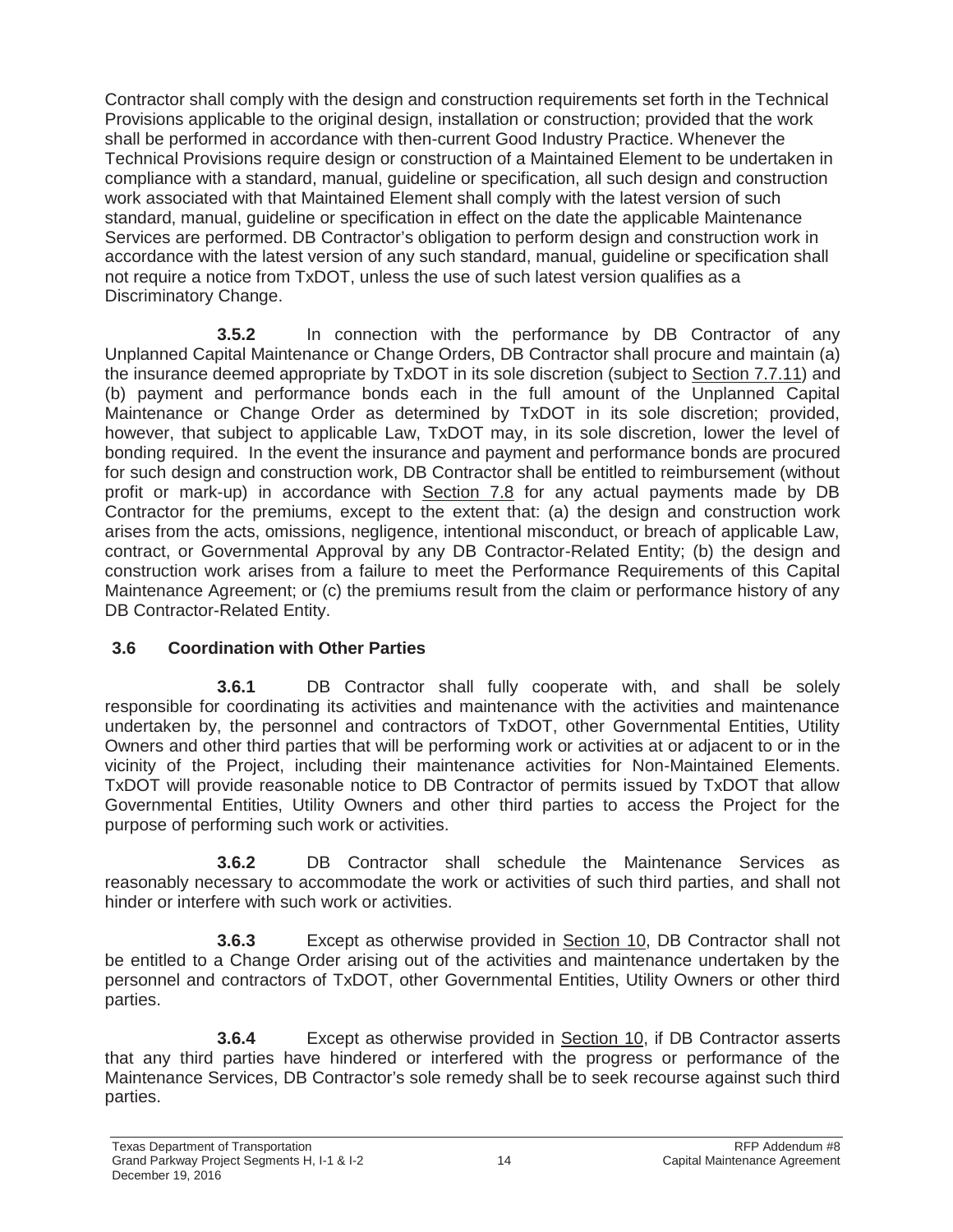**3.6.5** DB Contractor shall not enter into any agreement with any Governmental Entity, Utility Owner, railroad, property owner or other third party having regulatory jurisdiction over any aspect of the Project or the Maintenance Services or having any property interest affected by the Project or the Maintenance Services that in any way purports to obligate TxDOT, or states or implies that TxDOT has an obligation, to the third party to carry out any installation, design, construction, maintenance, repair, operation, control, supervision, regulation or other activity after the expiration or termination of this Capital Maintenance Agreement, unless TxDOT otherwise approves such obligation in its sole discretion. DB Contractor has no power or authority to enter into any such agreement with a third party in the name or on behalf of TxDOT.

# **3.7 Transition Requirements**

At the expiration of the Maintenance Term or any earlier termination of this Capital Maintenance Agreement, DB Contractor shall ensure and certify in writing that (a) the Maintained Elements can be safely used for their intended purpose and that the Maintenance Services have been performed in accordance with the terms of the CMA Documents, Governmental Approvals and applicable Law, (b) there are no DB Contractor Releases of Hazardous Materials within, on, in or under the Project ROW, and (c) except as previously disclosed in writing to TxDOT, there is no litigation pending regarding the Maintenance Services or the Project by any DB Contractor-Related Entity.

# **3.8 Waste Disposal and Hazardous Materials**

# **3.8.1 General Requirements**

**3.8.1.1.** DB Contractor shall manage, store, contain, transport, and dispose of, or cause the disposal of, all waste, residue, construction debris, materials, Hazardous Materials, Recognized Environmental Conditions, and supplies that are produced, used or generated as a result of the activities of any DB Contractor-Related Entity in accordance with all applicable Laws and Governmental Approvals. The foregoing obligations also apply to DB Contractor Releases of Hazardous Materials. DB Contractor's personnel handling Hazardous Materials shall be appropriately trained in Hazardous Materials handling and disposal. DB Contractor shall provide evidence of such personnel's training to TxDOT.

**3.8.1.2.** For any Hazardous Materials which are DB Contractor's responsibility under this Capital Maintenance Agreement, DB Contractor shall be solely responsible for all costs of Hazardous Materials Management and for restoring the real property affected thereby to its condition prior to the Release of Hazardous Materials, including, to the extent required, any grading and reinforcement necessary to restore the weight-bearing and functional capacity of the Project. If, within a reasonable time (as determined by TxDOT) after a Release of Hazardous Materials for which DB Contractor is responsible, DB Contractor has not taken action under Section 3.8.2, TxDOT may undertake such action itself. In such event, DB Contractor shall reimburse TxDOT for TxDOT's Recoverable Costs it incurs as a result of DB Contractor's failure, and shall do so within ten Business Days of receipt of an invoice therefor. In lieu of reimbursement, TxDOT may elect, in its sole discretion, to deduct such amounts from any amounts payable to DB Contractor under this Capital Maintenance Agreement.

# **3.8.2 Procedures for Hazardous Materials Management**

**3.8.2.1.** If during the course of the Maintenance Services, DB Contractor encounters Hazardous Materials or Recognized Environmental Conditions, DB Contractor shall: (a) promptly notify TxDOT in writing and advise TxDOT of any obligation to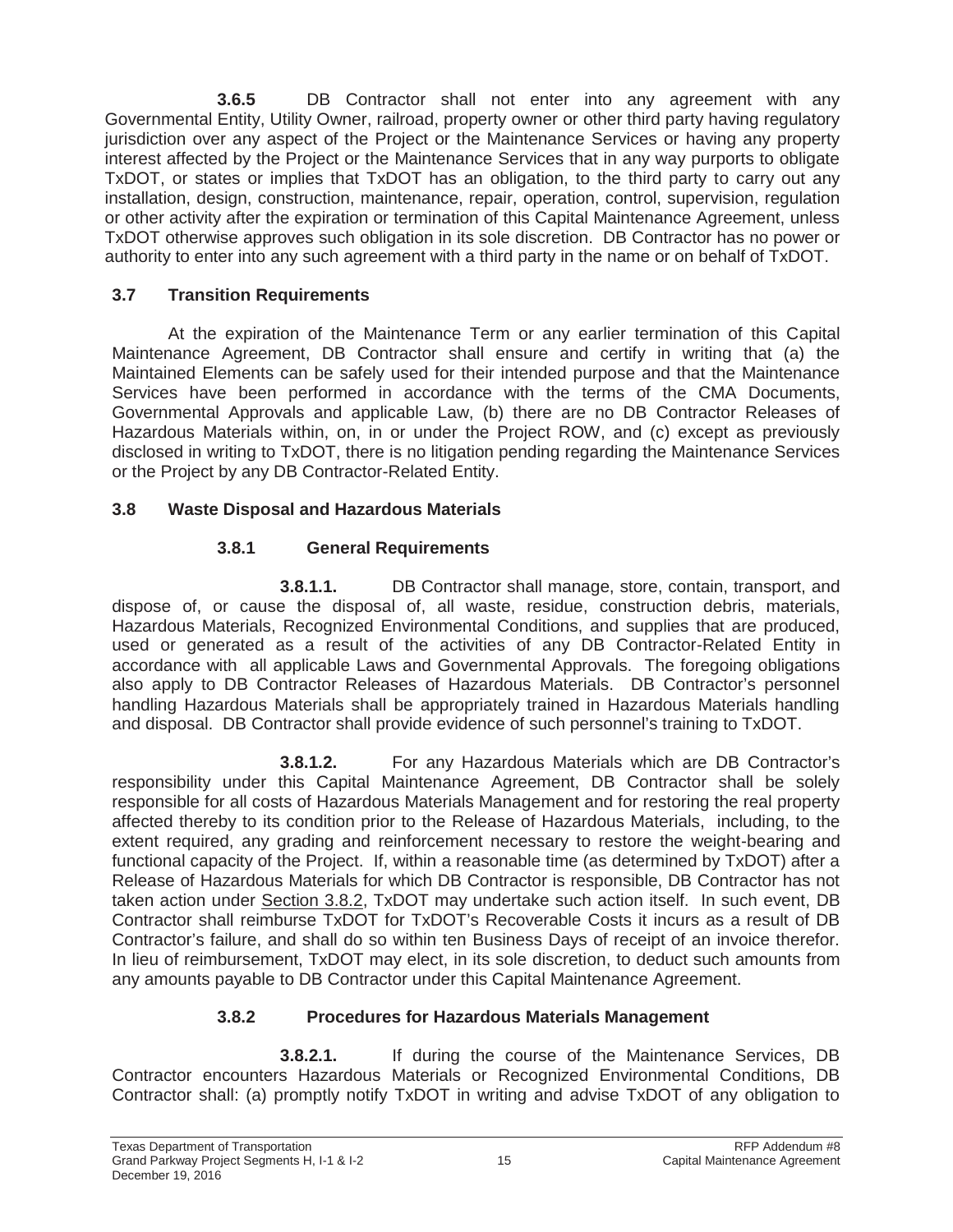notify Governmental Entities under applicable Law, and notify such Governmental Entities as required by applicable Law; and (b) take reasonable steps, including design modifications and/or construction techniques, to avoid excavation or dewatering in areas with Hazardous Materials or Recognized Environmental Conditions. Where excavation or dewatering of Hazardous Materials or Recognized Environmental Conditions is unavoidable, DB Contractor shall utilize appropriately trained personnel and shall select the most cost-effective approach to Hazardous Materials Management, unless otherwise directed by TxDOT. Wherever feasible and consistent with the CMA Documents, applicable Law and Good Industry Practice, contaminated soil and groundwater shall not be disposed off-site.

**3.8.2.2.** Except where DB Contractor is required to take immediate action under the CMA Documents or applicable Law, DB Contractor shall afford TxDOT the opportunity to inspect sites containing Hazardous Materials or Recognized Environmental Conditions before any action is taken which would inhibit TxDOT's ability to ascertain the nature and extent of the contamination.

**3.8.2.3.** DB Contractor's rights to a Change Order with respect to costs and/or delays directly attributable to performance of Hazardous Materials Management are set forth in Section 10.8.2.

# **3.8.3 Hazardous Material Generator**

**3.8.3.1.** As between DB Contractor and TxDOT, TxDOT shall be considered the generator of and assume generator responsibility for Hazardous Materials other than DB Contractor Releases of Hazardous Materials; provided, however, that the foregoing shall not preclude or limit any rights or remedies that TxDOT may have against third parties, including prior owners, lessees, licensees and occupants of the Project ROW.

**3.8.3.2.** As between DB Contractor and TxDOT, DB Contractor shall be considered the generator of and assume generator responsibility only for DB Contractor Releases of Hazardous Materials.

**3.8.3.3.** TxDOT has exclusive decision-making authority regarding selection of the destination facility to which Hazardous Materials other than DB Contractor Release(s) of Hazardous Materials will be transported.

**3.8.3.4.** To the extent permitted by applicable Law, TxDOT shall defend, indemnify and hold harmless DB Contractor from third party claims, causes of action and Losses arising out of or related to generator responsibility for Hazardous Material for which TxDOT is considered the generator pursuant to this Section 3.8.3.

# **3.8.4 Hazardous Material Generator Liability of DB Contractor**

DB Contractor's liability as the generator of DB Contractor Releases of Hazardous Materials shall not be compensable to DB Contractor or entitle DB Contractor to schedule relief.

# **3.8.5 Hazardous Materials Brought to Project ROW by DB Contractor**

DB Contractor shall be solely responsible for: (a) compliance with all Laws and Governmental Approvals applicable to Hazardous Materials brought onto the Site by any DB Contractor-Related Entity; (b) use, containment, storage, management, transport and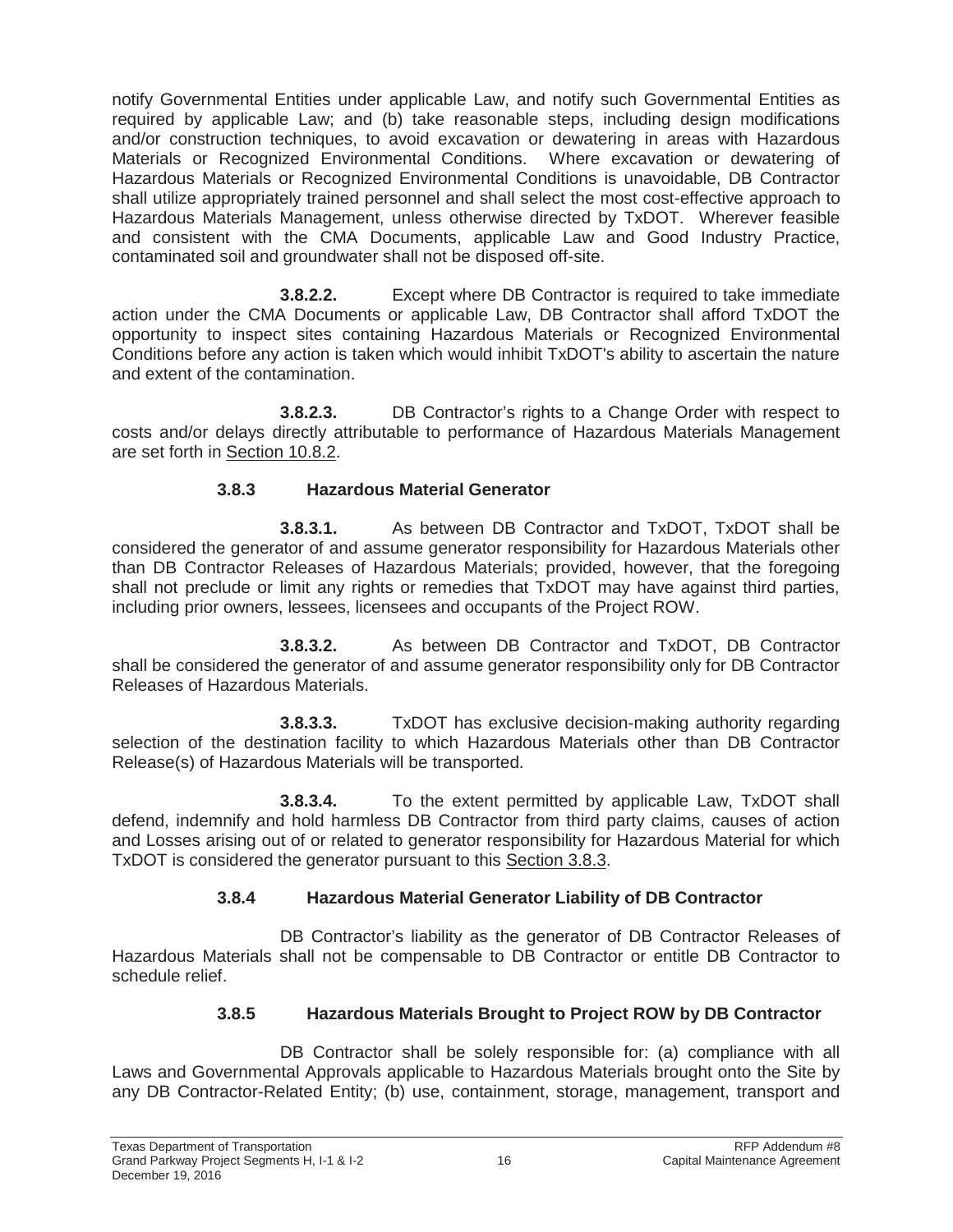disposal of such Hazardous Materials in accordance with the CMA Documents; and (c) payment of all Losses associated with, arising out of or related to such Hazardous Materials.

## **3.8.6 Governmental Approvals Relating to Hazardous Materials Management**

DB Contractor shall be solely responsible for obtaining all Governmental Approvals relating to Hazardous Materials Management including federal and State surface water and groundwater discharge permits and permits for recycling or reuse of Hazardous Materials. DB Contractor shall be solely responsible for compliance with such Governmental Approvals and applicable Laws, including those governing the preparation of waste profiles, waste manifests and bills of lading.

# **3.9 Governmental Approvals**

**3.9.1 DB Contractor shall identify and obtain all Governmental Approvals** and consents from any other Person required in connection with the Maintenance Services, at its sole cost and expense. Except to the extent arising from a Force Majeure Event or TxDOT-Directed Change, DB Contractor shall be responsible for any and all costs, including any liability, penalties, expenses, damages or delays resulting from any suspension, termination, interruption, denial or non-renewal of, or failure to obtain any Governmental Approval.

**3.9.2** If any Governmental Approvals required to be obtained by DB Contractor must formally be issued in the name of TxDOT, TxDOT shall cooperate with DB Contractor, at DB Contractor's expense, to obtain such Governmental Approvals as may be reasonably requested by DB Contractor. DB Contractor shall be responsible for preparing all documentation necessary for any application for a Governmental Approval. Prior to submitting to a Governmental Entity any application for a Governmental Approval (or any proposed modification, renewal, extension or waiver of a Governmental Approval or provision thereof) that must be formally issued in the name of TxDOT, DB Contractor shall submit such application, together with any supporting environmental studies and analyses, to TxDOT for approval.

**3.9.3** DB Contractor shall comply with all conditions imposed by and undertake all actions required by or necessary to maintain in full force and effect all Governmental Approvals, including performance of all environmental mitigation measures required by the CMA Documents or Governmental Approvals, except to the extent (if any) that responsibility for performance of such measures is expressly assigned to TxDOT in the CMA Documents.

# **3.10 Software Compatibility**

**3.10.1** Unless otherwise specifically stated in the CMA Documents, DB Contractor is responsible for assuring that all software it uses for any aspect of the Project is compatible with software used by TxDOT. "Compatible" for use in this Section 3.10 shall mean that DB Contractor-provided electronic files may be loaded or imported by TxDOT, using its current software or future upgraded software with no modifications, preparation or adjustments. Prior to using any software or version of software not then in use by TxDOT, DB Contractor must obtain written approval from TxDOT, as applicable. In addition, DB Contractor shall provide to TxDOT staff, at DB Contractor's cost, working electronic copies of the software, any necessary licenses for TxDOT's use of the software, and any training reasonably necessary to assure that TxDOT is able to implement compatible usage of all software utilized by DB Contractor.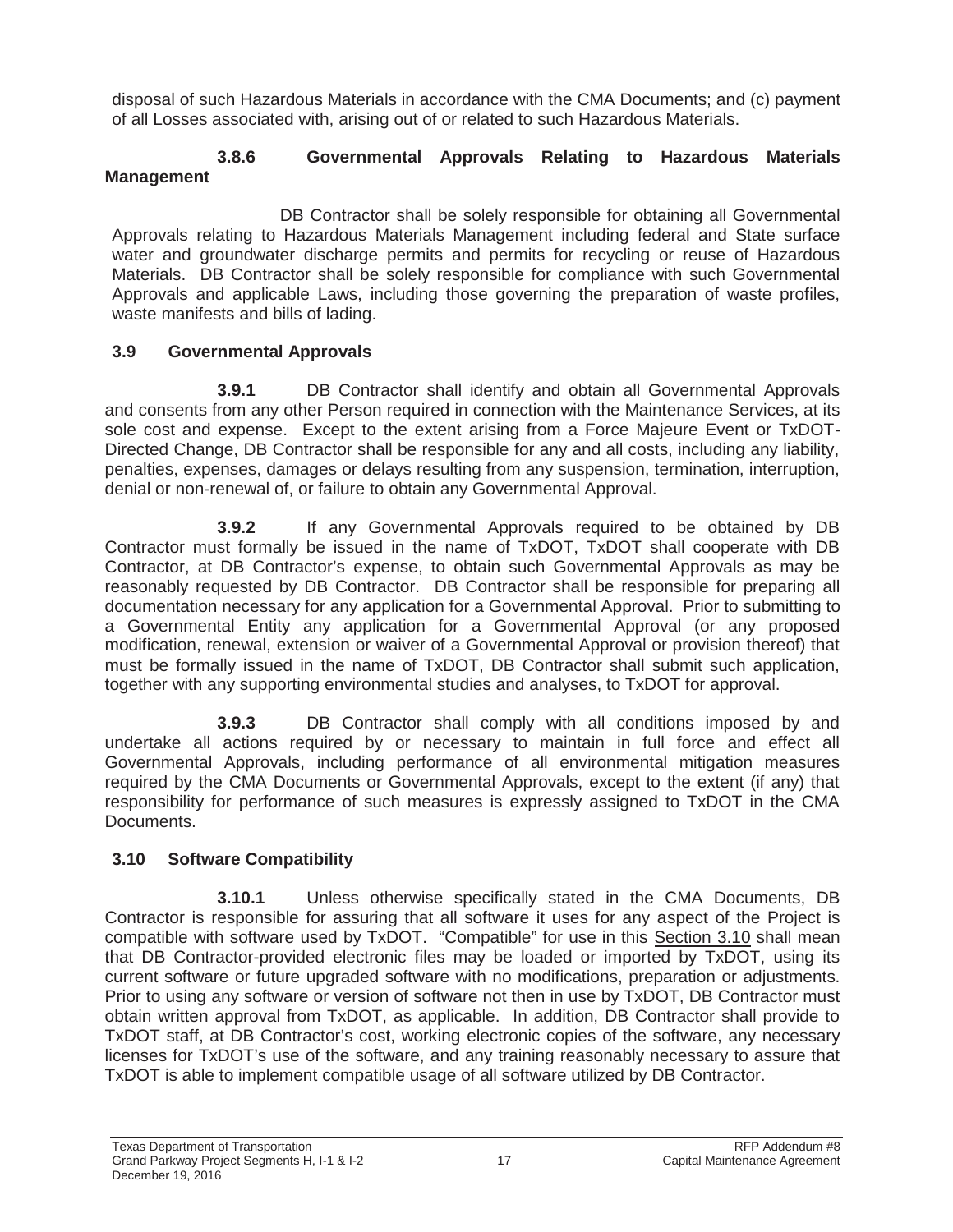**3.10.2** DB Contractor shall submit all documents, correspondence and Submittals to TxDOT through TxDOT's dedicated SharePoint site for the Project.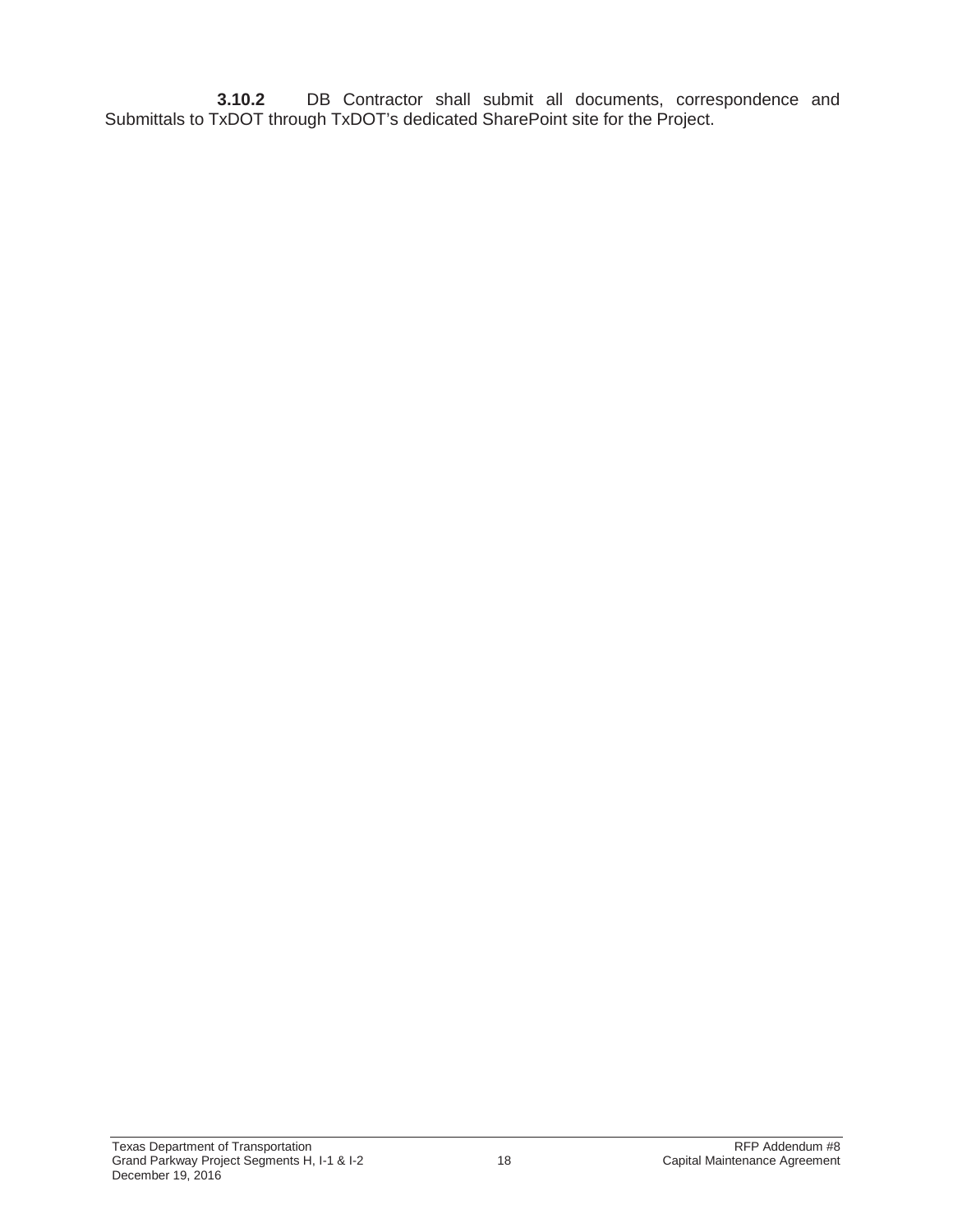#### **SECTION 4. MAINTENANCE TERM**

The term of this Capital Maintenance Agreement includes a five-year initial term that TxDOT may extend by up to two additional, five-year terms at its sole discretion. The maximum term of this Capital Maintenance Agreement, including all extensions thereof, is 15 years.

#### **4.1 Initial Maintenance Term**

The initial maintenance term shall commence on the date of Substantial Completion of the Project in accordance with the DB Agreement provided TxDOT has issued Maintenance NTP1 (the "Initial Maintenance Term Commencement Date"), and shall continue for a period of five years, unless terminated earlier in accordance with the terms of this Capital Maintenance Agreement (the "Initial Maintenance Term"). During the first year of the Initial Maintenance Term, in which the construction warranties under the Design-Build Agreement are in effect, for any failures of any of the work that is the subject of the warranties, DB Contractor shall be required to correct such work pursuant to the DB Agreement and shall bear the costs associated with correcting such warranted work under the DB Agreement. These costs are not included in the Maintenance Price set forth in Exhibit 4 of this Capital Maintenance Agreement.

#### **4.2 Additional Maintenance Terms**

TxDOT, in it is sole and absolute discretion, shall have the sole option to extend the term of this Maintenance Agreement for up to two additional, five-year terms, for a maximum of 15 years. Each additional five-year term shall commence as of the expiration of the prior Maintenance Term and continue for a period of five years, unless terminated earlier in accordance with the terms of this Capital Maintenance Agreement.

If TxDOT elects to exercise its option rights for an additional Maintenance Term, TxDOT shall issue the applicable Maintenance NTP on or before 180 days prior to the scheduled expiration of the prior Maintenance Term.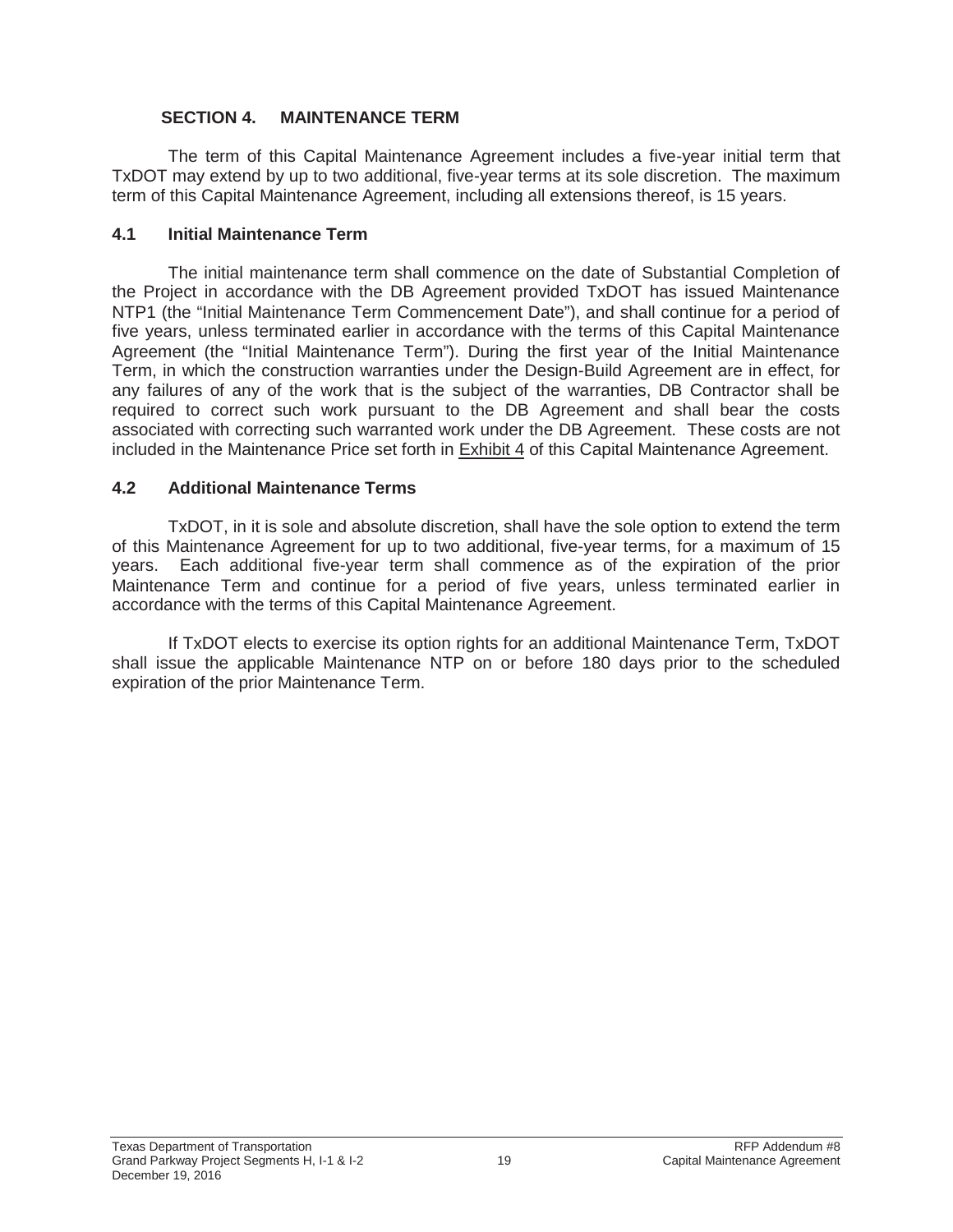## **SECTION 5. MANAGEMENT AND ADMINISTRATION**

## **5.1 TxDOT Responsibility for Policy Decisions**

All policy decisions regarding use, operation and maintenance of the Project shall rest solely with TxDOT.

## **5.2 Use of the Project**

DB Contractor shall not use the Project, the Project ROW or any of the premises provided by TxDOT for any purpose other than the performance of Maintenance Services. At the discretion of TxDOT, DB Contractor may use the ROW for the temporary staging/storing of equipment for a reasonable period while maintenance activity is being conducted. DB Contractor shall not be entitled to, and shall not purport to, grant the use of the Project or the Project ROW to anyone without the written approval of TxDOT. DB Contractor shall be responsible for paying all tolls for its personnel, Subcontractors and Suppliers, unless directed otherwise in writing by TxDOT. DB Contractor shall have no interest, right or title in or to: (a) any toll or other revenues arising out of the use of the Project; (b) the Project; or (c) the Project ROW.

# **5.3 Document Management Requirements**

DB Contractor shall establish and maintain an electronic document control system in accordance with Section 4.4 of Exhibit 2.

## **5.4 Maintenance Manager; Maintenance Safety Manager; Qualifications of Employees**

**5.4.1** At all times during the Maintenance Period, DB Contractor shall provide (1) a Maintenance Manager approved by TxDOT who (a) has full responsibility for the prosecution of the Maintenance Services, (b) acts as agent and shall be a single point of contact in all matters on behalf of DB Contractor, and (c) is available to respond to TxDOT or TxDOT's Authorized Representatives, and (d) is present at the Project site any time Renewal Work is being performed; and (2) a Maintenance Safety Manager who will be responsible for all safety aspects of the Project during the applicable Maintenance Term and is present at the Project site any time Renewal Work is being performed.

**5.4.2** On or before 60 Days after TxDOT issues a Maintenance NTP, DB Contractor shall obtain TxDOT's written approval of any change to the person serving as the Maintenance Manager under the DB Agreement and the person identified as the Maintenance Safety Manager in the Proposal.

**5.4.3 During the Maintenance Period, DB Contractor shall promptly notify** TxDOT in writing of any proposed changes in the person serving as the Maintenance Manager or the Maintenance Safety Manager. DB Contractor shall not change, or permit any change in, the person serving as the Maintenance Manager or the Maintenance Safety Manager without the prior written consent of TxDOT. Before DB Contractor replaces the Maintenance Manager or the Maintenance Safety Manager, TxDOT shall be given the opportunity to interview and approve or disapprove the replacement candidate(s). DB Contractor's request to replace the Maintenance Manager or the Maintenance Safety Manager shall include a proposed replacement, with equivalent or better qualifications, who shall be available within 30 Days after TxDOT's approval. Any request shall be submitted in sufficient time, taking into consideration TxDOT's interview and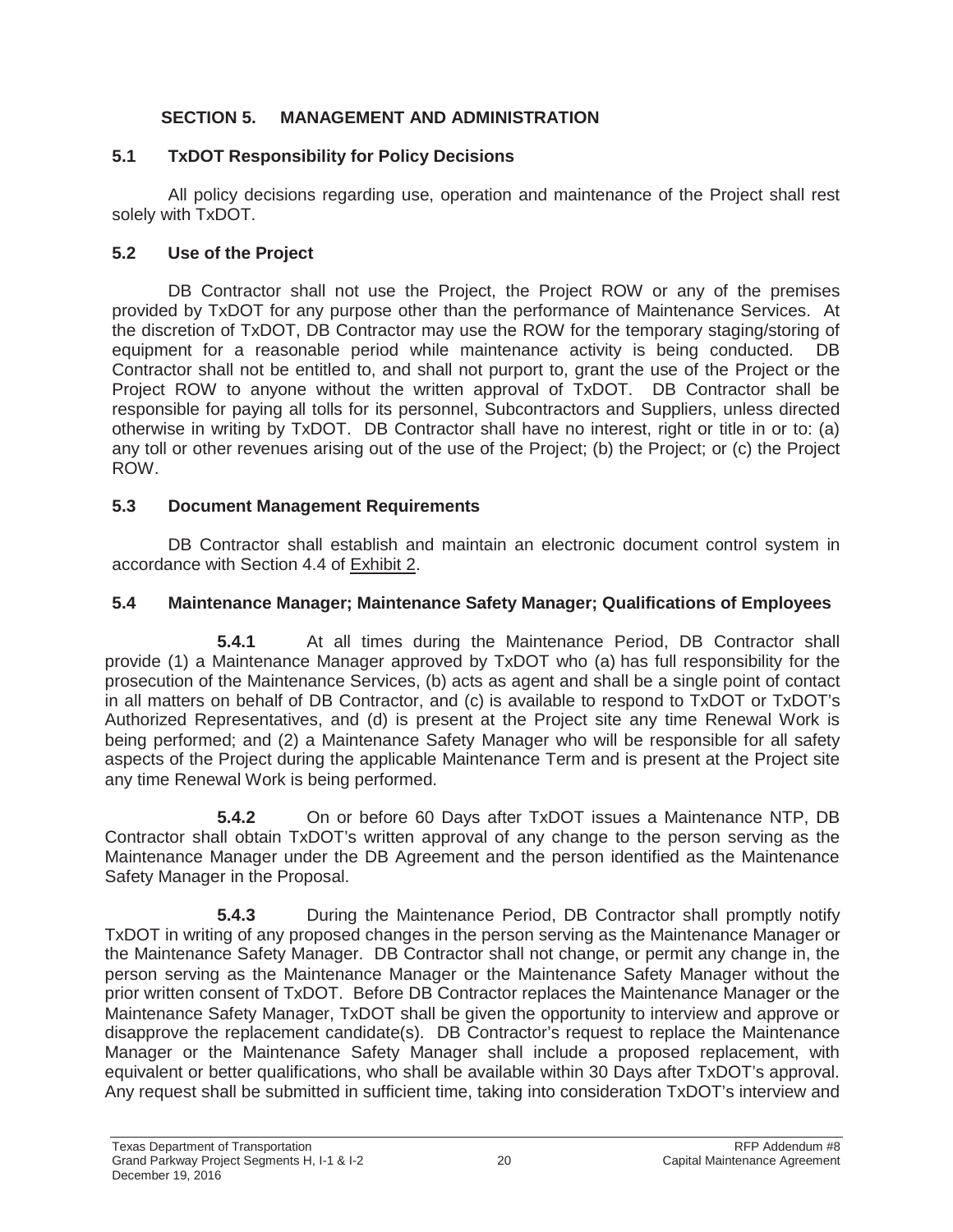approval rights, for an approved replacement to be in position without a gap in continuity of the position.

**5.4.4** All individuals performing Maintenance Services shall have the skill and experience and any licenses or certifications required to perform the Maintenance Services assigned to them. If TxDOT determines, in its sole discretion, that any Person employed by DB Contractor or any Subcontractor is not performing the Maintenance Services in a proper and skillful manner or is detrimental to the progress of the Maintenance Services and/or the Project, then, at the written request of TxDOT, DB Contractor shall remove such Person from the Project and such Person shall not be reemployed on the Project without the prior written approval of TxDOT.

**5.4.5** DB Contractor shall designate in writing one or more field representatives who shall have onsite field and office authority to represent and act for DB Contractor. A field representative shall be present within the Maintenance Limits at the job site at all times while Maintenance Services are in progress. DB Contractor shall provide to TxDOT phone, e-mail addresses and pager numbers for the Maintenance Manager and such field representative(s). TxDOT requires the ability to contact the Maintenance Manager and such field representative(s) 24 hours per Day, seven Days per week.

**5.4.6** DB Contractor acknowledges and agrees that the award of this Capital Maintenance Agreement by TxDOT to DB Contractor was based, in large part, on the qualifications and experience of the personnel listed in the Proposal and DB Contractor's commitment that such individuals would be available to undertake and perform the Maintenance Services. DB Contractor represents, warrants and covenants that such individuals are available for and will fulfill the roles identified for them in the Proposal in connection with the Maintenance Services. Unless otherwise agreed to by TxDOT in writing, such individuals shall be available for the Maintenance Services and shall maintain active involvement in the prosecution and performance of the Maintenance Services in accordance with the approved Maintenance Management Plan.

**5.4.7** If either of the approved individuals filling the Maintenance Manager role or the Maintenance Safety Manager role are not available for the Maintenance Services and do not maintain active involvement in the prosecution and performance of the Maintenance Services because either such individual has been replaced for a reason other than as set forth in clauses (a)-(c) of Section 5.4.9, DB Contractor acknowledges that TxDOT, the Maintenance Services and the Project will suffer significant and substantial Losses and that it is impracticable and extremely difficult to ascertain and determine the actual Losses which would accrue to TxDOT in such event. Therefore, if either such individual filling the role of Maintenance Manager or Maintenance Safety Manager is not available or not actively involved in the prosecution and performance of the Maintenance Services, as determined by TxDOT in its sole discretion, then, subject to Section 5.4.9, regardless of whether such individual has been replaced by an individual approved by TxDOT, DB Contractor agrees to pay TxDOT a Key Personnel Change Fee as follows as deemed compensation to TxDOT for such Losses:

| <b>POSITION</b>     | <b>KEY PERSONNEL CHANGE FEE</b> |
|---------------------|---------------------------------|
| Maintenance Manager | \$76,000                        |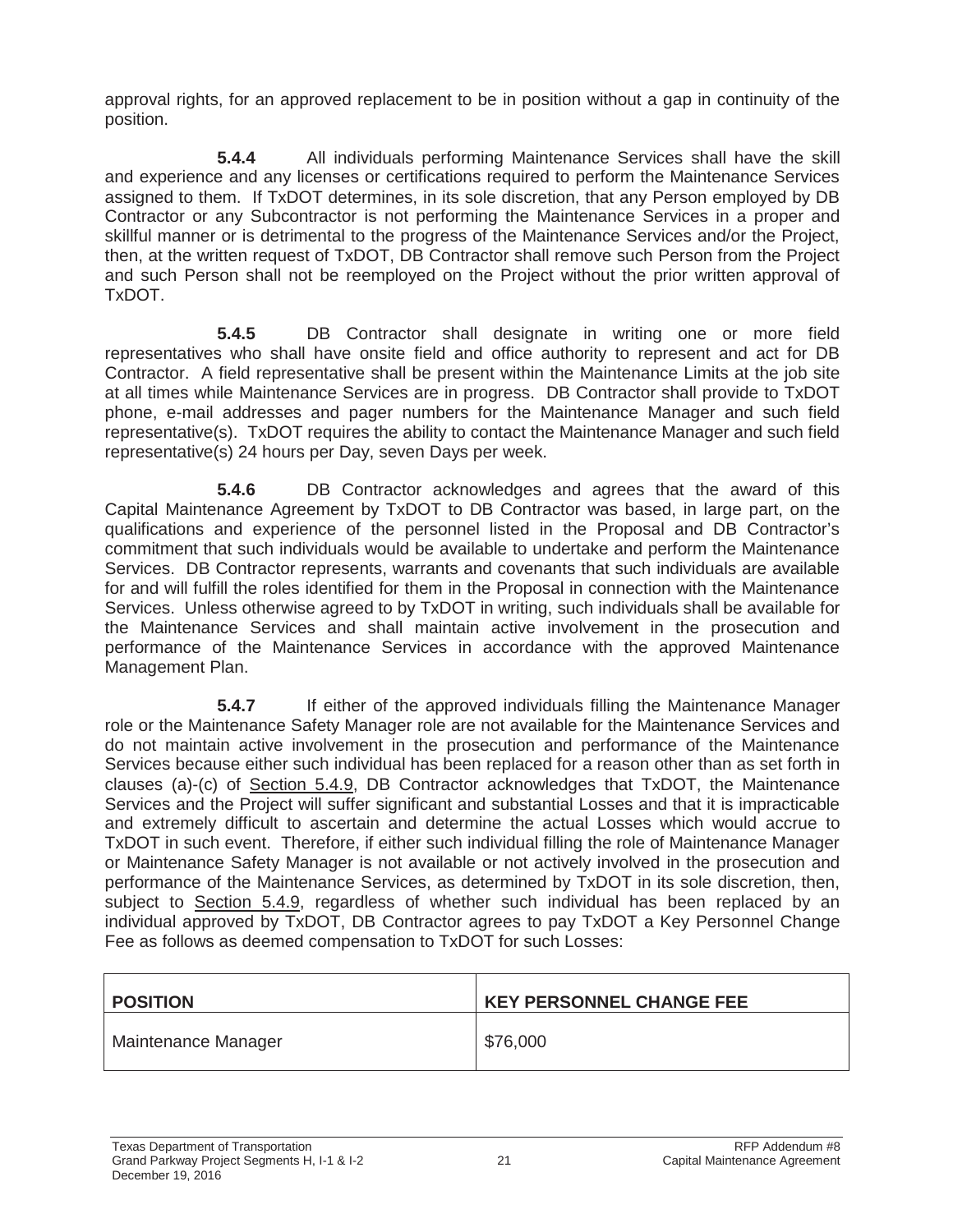| Maintenance Safety Manager | $\frac{1}{2}$ \$76,000 |
|----------------------------|------------------------|
|                            |                        |

**5.4.8** In addition, if either individual filling the role of Maintenance Manager or Maintenance Safety Manager is not available for the Maintenance Services or does not maintain active involvement in the prosecution and performance of the Maintenance Services and such individual has not been replaced by an individual approved by TxDOT, DB Contractor acknowledges that TxDOT, the Maintenance Services and the Project will suffer significant and substantial additional Losses due to the unavailability of an approved individual to fill the Maintenance Manager role and that it is impracticable and extremely difficult to ascertain and determine the actual Losses which would accrue to TxDOT in such event. Therefore, for each day (x) beginning on (i) to the extent DB Contractor shall not have submitted a proposed replacement to TxDOT, (A) the date immediately following the 30-day period after the Maintenance Manager or Maintenance Safety Manager role is vacated due to death, retirement, injury or no longer being employed by the applicable DB Contractor-Related Entity (except where such employee is moved to an affiliated company) or (B) the date immediately following the fifteen-day period after the Maintenance Manager or Maintenance Safety Manager role is vacated for any other reason, as applicable, or (ii) to the extent DB Contractor shall have submitted a proposed replacement to TxDOT, the date on which TxDOT rejects the proposed replacement for the vacated Maintenance Manager or Maintenance Safety Manager role, as applicable, and (y) ending on (and excluding) the date on which such role has been filled by an individual approved by TxDOT, DB Contractor agrees to pay TxDOT a Key Personnel Change Fee as follows as deemed compensation to TxDOT for such Losses:

| <b>POSITION</b>            | <b>KEY PERSONNEL CHANGE FEE</b> |
|----------------------------|---------------------------------|
| Maintenance Manager        | \$7,000 per day                 |
| Maintenance Safety Manager | \$7,000 per day                 |

**5.4.9** DB Contractor understands and agrees that any Key Personnel Change Fees payable in accordance with Sections 5.4.7 and 5.4.8 are in the nature of liquidated damages and not a penalty and that such sums are reasonable under the circumstances existing as of the Effective Date. DB Contactor shall pay to TxDOT within ten Business Days after DB Contractor's receipt of an invoice therefor from TxDOT. In lieu of reimbursement, TxDOT, in its sole discretion, shall have the right to deduct such Key Personnel Change Fees from any amounts owed by TxDOT to DB Contractor or to collect such damages from any bond or Guaranty furnished under this Capital Maintenance Agreement. Notwithstanding the foregoing, DB Contractor shall not be liable for Key Personnel Change Fees under Sections 5.4.7 and 5.4.8 if: (a) DB Contractor removes or replaces such person at the direction of TxDOT; (b) such individual is unavailable due to death, retirement, injury or no longer being employed by the applicable DB Contractor-Related Entity (provided that moving to an affiliated company shall not be considered grounds for avoiding such damages); or (c) DB Contractor identifies the replacement for the Maintenance Manager or Maintenance Safety Manager, as applicable within 60 Days after issuance of any Maintenance NTP, provided, however, in each such case, DB Contractor shall promptly propose to TxDOT a replacement for such personnel, which individual shall be subject to TxDOT's prior written approval. Following any TxDOT-approved substitution or replacement of the Maintenance Manager or Maintenance Safety Manager, as applicable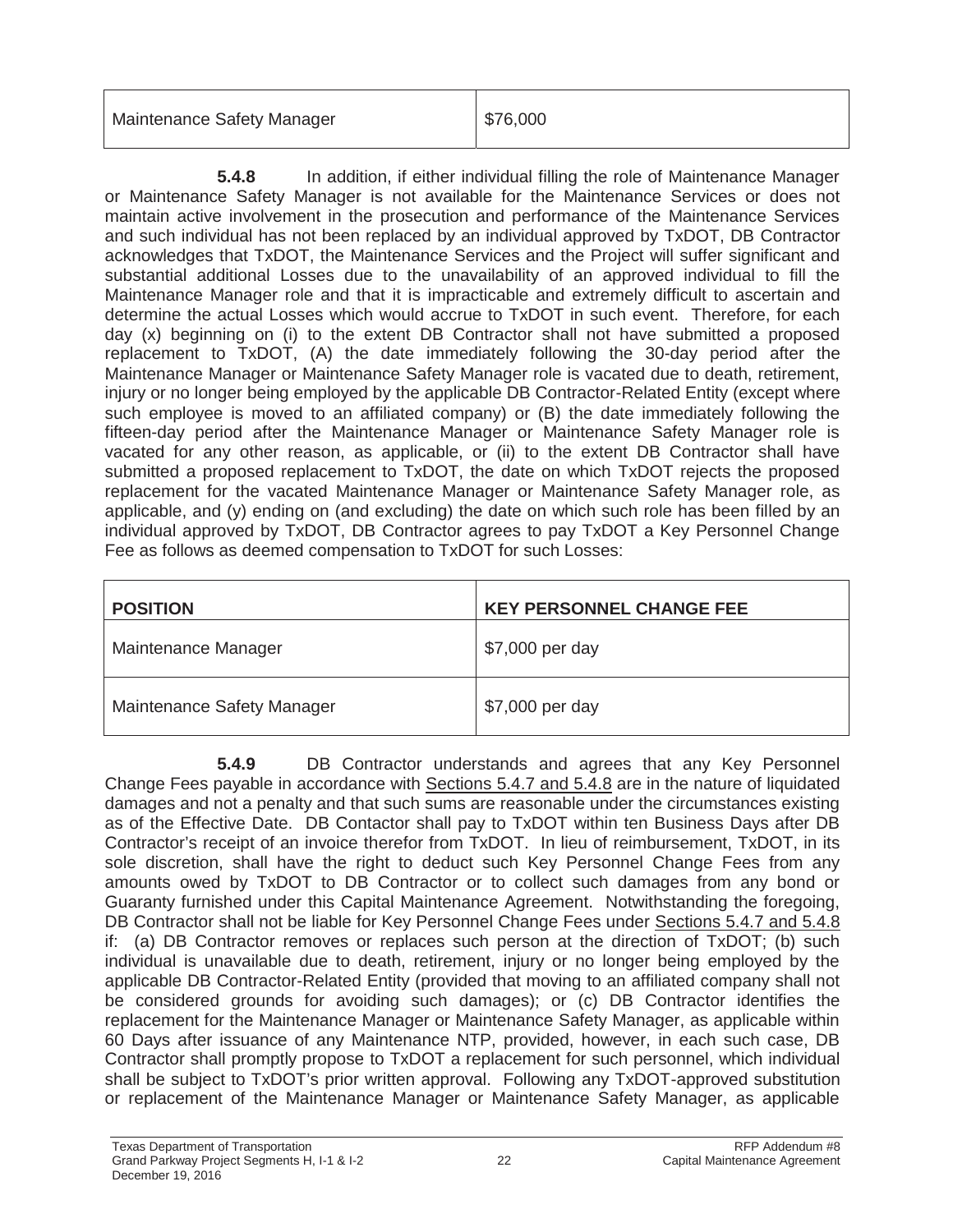pursuant to the terms hereof, the new individual shall be considered the Maintenance Manager or Maintenance Safety Manager, as applicable for all purposes under this Capital Maintenance Agreement, including the provisions of this Section 5.4.9.

**5.4.10** DB Contractor acknowledges and agrees that the Maintenance Manager and Maintenance Safety Manager positions are of critical importance to TxDOT and the Project. In addition to the approval rights of TxDOT set forth in this Section 5.4 and the Key Personnel Change Fees set forth in Sections 5.4.7 and 5.4.8, if the individual in the Maintenance Manager or Maintenance Safety Manager position leaves that position for a reason other than as set forth in clauses (a)-(c) of Section 5.4.9, TxDOT shall have the right to terminate this Capital Maintenance Agreement for default under Section 12, unless DB Contractor provides TxDOT a replacement acceptable to TxDOT within 30 Days after the earlier of: (a) the date on which such individual has left his/her position; or (b) DB Contractor or TxDOT becomes aware that such individual intends to leave his/her position.

## **5.5 Maintenance Management Plan**

**5.5.1** DB Contractor shall submit the Maintenance Management Plan (MMP) to TxDOT for review and approval in its sole discretion no later than 60 days after issuance of Maintenance NTP1. DB Contractor may not commence Maintenance Services until TxDOT has approved the applicable MMP.

**5.5.2** The MMP is an umbrella document that describes DB Contractor's managerial approach, strategy, and quality procedures to maintain the Maintained Elements and achieve all requirements of the CMA Documents. The MMP shall define the process for maintenance of the Maintained Elements throughout the Maintenance Period. Unless otherwise agreed by TxDOT, the MMP shall be consistent with the maintenance approach and MMP submitted with the Proposal. Attachment 4 to Exhibit 2 lists the main contents of Maintenance Management Plan.

**5.5.3** TxDOT shall review the MMP and each update thereto and shall meet with DB Contractor within 30 days after DB Contractor submits the MMP to discuss any revisions, clarifications or points of disagreement. TxDOT will either approve the MMP or disapprove the MMP with comments or objections in writing within 15 days of such meeting. If TxDOT disapproves the MMP, DB Contractor shall within ten days of receiving such disapproval, submit to TxDOT a revised MMP or update thereto, as applicable.

**5.5.4** As part of the MMP, DB Contractor shall submit a Maintenance Services Quality Management Plan in accordance with Section 1.2.2 of Exhibit 2.

# **5.6 Maintenance Services Report**

For each monthly period during the Maintenance Period, DB Contractor shall submit to TxDOT a Maintenance Services Report meeting the requirements of Section 6.1 of Exhibit 2. The Maintenance Services Report shall be submitted to TxDOT on or before the 10th day of the month following the end of the monthly period.

# **5.7 Inspection and Testing**

# **5.7.1 DB Contractor Inspection and Testing**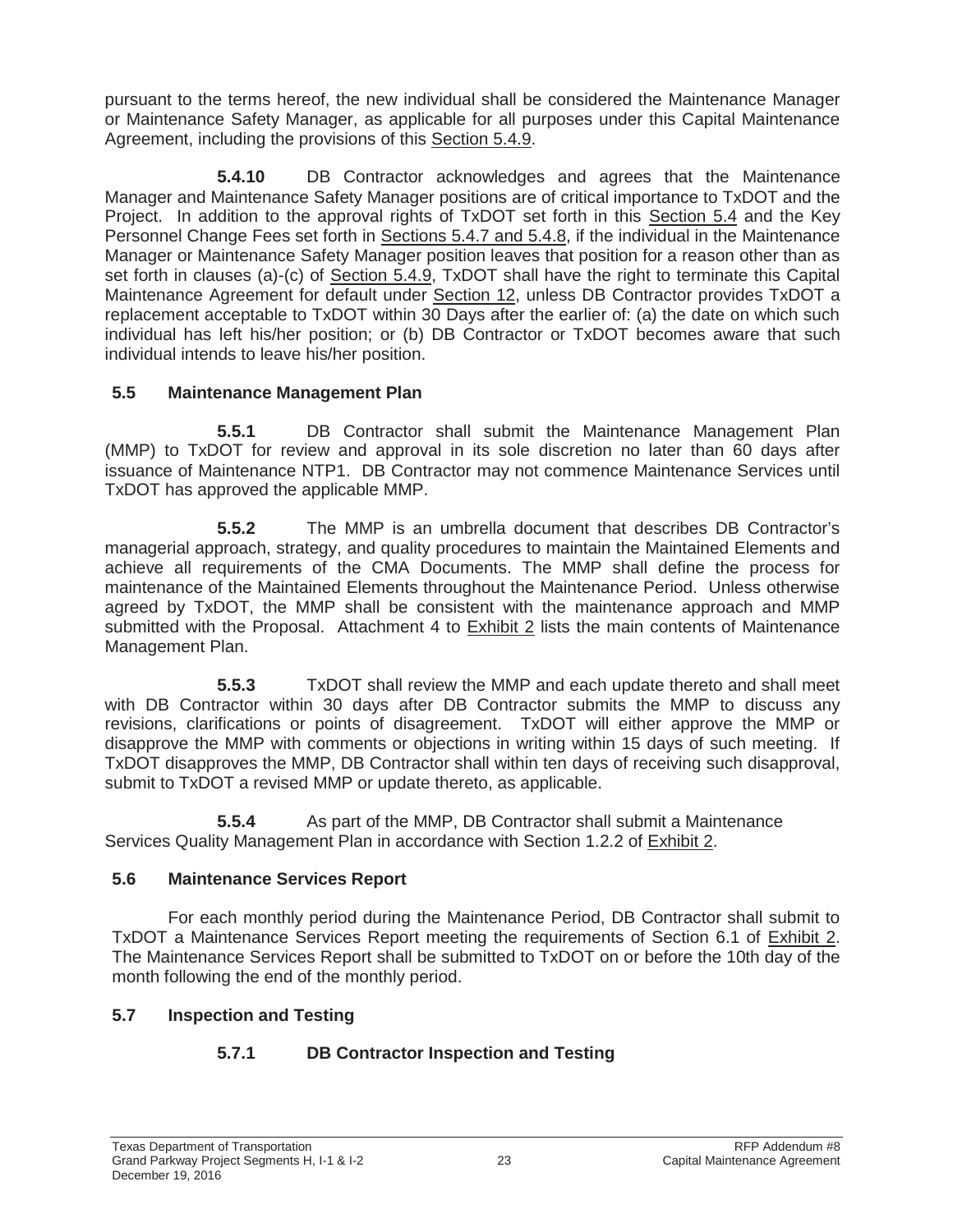**5.7.1.1.** DB Contractor shall perform the inspection, sampling, testing, quality control and quality assurance necessary for DB Contractor to comply with its obligations under the CMA Documents.

**5.7.1.2.** DB Contractor shall carry out General Inspections, Specialist Inspections and Audit Inspections in accordance with Section 1.4 of Exhibit 2 and the MMP. DB Contractor shall use the results of General Inspections, Specialist Inspections and Audit Inspections to update the Renewal Work Submittal, to maintain asset condition and service levels, and to develop programs of maintenance and Renewal Work to minimize the effect of Maintenance Services on Users and other members of the public.

#### **5.7.2 Oversight, Inspection and Owner Verification Testing by TxDOT and Others**

All materials and each part or detail of the Maintenance Services shall also be subject to oversight, inspection and owner verification testing by TxDOT and other Persons designated by TxDOT. At all points in performance of the Maintenance Services at which specific approvals by TxDOT are required by the CMA Documents, DB Contractor shall not proceed beyond that point until TxDOT has made such approval or waived its right in writing to inspect or approve. DB Contractor hereby consents to such oversight, inspection and owner verification testing. Upon request from TxDOT, DB Contractor shall furnish information to such Persons as are designated in such request and shall permit such Persons access to the Project and all parts of the Maintenance Services.

# **5.7.3 Obligation to Uncover Finished Construction Work**

Whenever DB Contractor performs design work and construction work as part of the Maintenance Services such work shall be governed by the requirements for Design Work and Construction Work as defined in the DB Agreement and shall follow the procedures for design work and construction work set forth in the PMP. DB Contractor shall inform TxDOT in writing of any construction work to be performed under this Capital Maintenance Agreement that is to be covered, to allow adequate opportunity to TxDOT to inspect and test such work. DB Contractor shall remove or uncover such portions of the finished work as directed by TxDOT. After examination by TxDOT and any other Persons designated by TxDOT, DB Contractor shall restore the work to the standard required by the CMA Documents. If the work exposed or examined is not in conformance with the requirements of the CMA Documents, then uncovering, removing and restoring of such work and any delay occasioned thereby shall be at DB Contractor's cost. Furthermore, any construction work done or materials used without adequate notice to and opportunity for prior inspection by TxDOT or without inspection in accordance with CMA Documents may be ordered uncovered, removed or restored at DB Contractor's cost, even if such work proves acceptable and conforming after uncovering. Except with respect to the construction work done or materials used without providing TxDOT adequate notice as described in the foregoing sentence, if the work exposed or examined under this Section 5.7.3 is in conformance with the requirements of the CMA Documents, DB Contractor shall be entitled to recover the reasonable and documented cost of such efforts.

# **5.8 Effect of Oversight, Spot Checks, Audits, Tests, Acceptance and Approvals**

# **5.8.1 Oversight and Acceptance**

The oversight, spot checks, monitoring, inspections, verifications, audits, tests, reviews, acceptances and approvals conducted by TxDOT and other Persons do not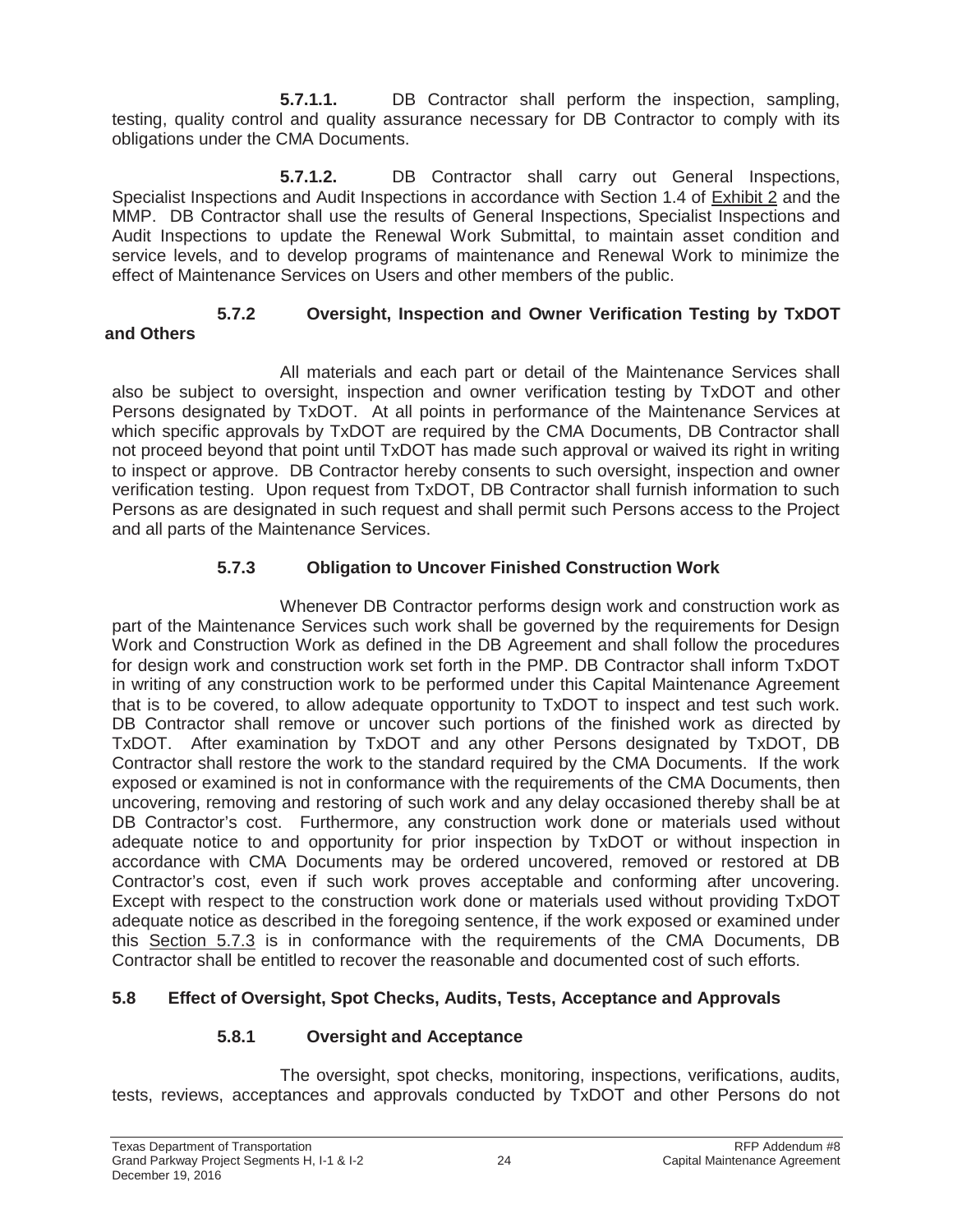constitute acceptance of Nonconforming Work (except in limited circumstances as expressly provided in Section 5.9.2) or waiver of any warranty or legal or equitable right with respect thereto. TxDOT may request and is entitled to remedies for Nonconforming Work and/or may identify additional Maintenance Services, which must be done to bring the Maintenance Services into compliance with the requirements of the CMA Documents at any time, regardless of whether TxDOT or any such Persons conducted or waived previous oversight, spot checks, monitoring, inspections, verifications, audits, tests, reviews, acceptances or approvals.

## **5.8.2 No Estoppel**

**5.8.2.1.** DB Contractor shall not be relieved of its obligations to perform the Maintenance Services in accordance with the CMA Documents, or any of its Warranty or indemnity obligations, as the result of oversight, spot checks, audits, reviews, tests or inspections performed by any Persons, approvals or acceptances made by any Persons, or any failure of any Person to take such action. DB Contractor at all times shall have an independent duty and obligation to fulfill the requirements of the CMA Documents. DB Contractor agrees and acknowledges that any such activity or failure to conduct any such activity by TxDOT:

**(a)** Is solely for the benefit and protection of TxDOT;

**(b)** Does not relieve DB Contractor of its responsibility for the selection and the competent performance of all DB Contractor-Related Entities;

**(c)** Does not create or impose upon TxDOT any duty or obligation toward DB Contractor to cause it to fulfill the requirements of the CMA Documents;

**(d)** Shall not be deemed or construed as any kind of warranty, express or implied, by TxDOT;

**(e)** May not be relied upon by DB Contractor or used as evidence in determining whether DB Contractor has fulfilled the requirements of the CMA Documents; and

**(f)** May not be asserted by DB Contractor against TxDOT as a defense, legal or equitable, to, or as a waiver of or relief from, DB Contractor's obligation to fulfill the requirements of the CMA Documents.

**5.8.2.2.** TxDOT shall not be precluded or estopped, by any measurement, estimate or certificate made at any time, or by making any payment, from showing that any such measurement, estimate or certificate is incorrectly made or untrue, or from showing the true amount and character of the Maintenance Services performed and materials furnished by DB Contractor, or from showing that the Maintenance Services do not conform in fact to the requirements of the CMA Documents. Notwithstanding any such measurement, estimate or certificate, or payment made in accordance therewith, TxDOT shall not be precluded or estopped from recovering from DB Contractor and its Guarantor(s) or Surety(ies) such damages as TxDOT may sustain by reason of DB Contractor's failure to comply with the terms of the CMA Documents.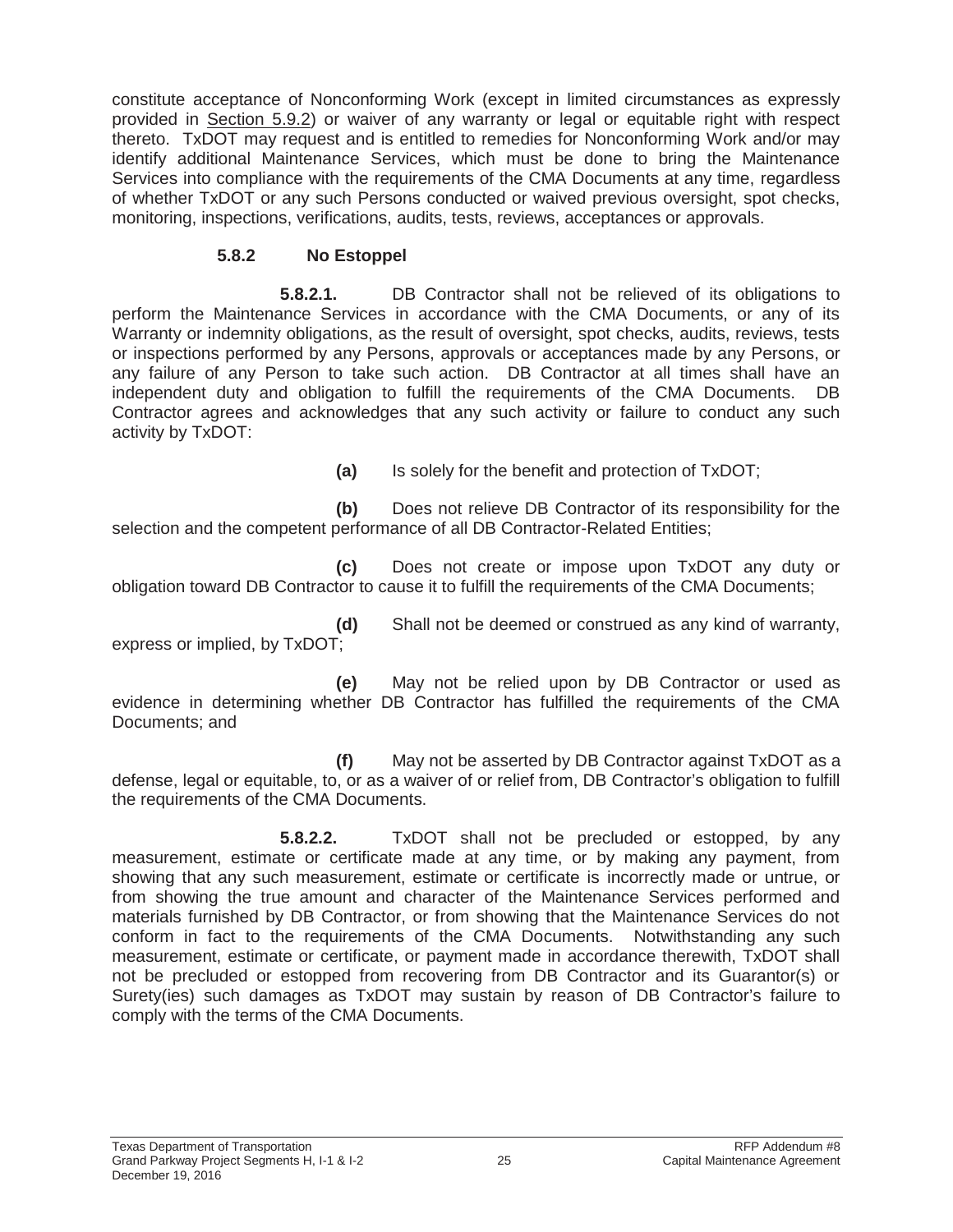## **5.8.3 Release**

To the maximum extent permitted by law, DB Contractor hereby releases and discharges TxDOT from any and all duty and obligation to cause DB Contractor's services and work to satisfy the standards and requirements of the CMA Documents.

## **5.9 Nonconforming Work**

## **5.9.1 Correction of Nonconforming Work**

**5.9.1.1.** Subject to Section 5.9.2, DB Contractor shall correct Nonconforming Work so as to conform to the requirements of the CMA Documents, at DB Contractor's cost. The fact that TxDOT may not have discovered the Nonconforming Work shall not relieve DB Contractor of its responsibilities to correct such Nonconforming Work.

**5.9.1.2.** Unless TxDOT agrees to permit Nonconforming Work in accordance with Section 5.9.2, Nonconforming Work shall be removed and replaced so as to conform to the requirements of the CMA Documents at DB Contractor's cost and without any adjustment to the Maintenance Price or any other relief; and DB Contractor shall promptly take all action necessary to prevent similar Nonconforming Work from occurring in the future. The fact that TxDOT may not have discovered the Nonconforming Work shall not constitute an acceptance of such Nonconforming Work. If DB Contractor fails to correct any Nonconforming Work within ten days of receipt of notice from TxDOT requesting correction, or if such Nonconforming Work cannot be corrected within ten days and DB Contractor fails to: (a) provide to TxDOT a schedule acceptable to TxDOT for correcting any such Nonconforming Work within such ten-day period, (b) commence such corrective Work within such ten-day period and (c) thereafter diligently prosecute such correction in accordance with such approved schedule to completion, then TxDOT may cause the Nonconforming Work to be remedied or removed and replaced and may deduct the cost of doing so from any moneys due or to become due DB Contractor and/or obtain reimbursement from DB Contractor for such cost.

# **5.9.2 Agreement to Allow Nonconforming Work to Remain Uncorrected**

**5.9.2.1.** If TxDOT agrees to allow any Nonconforming Work to remain uncorrected, TxDOT shall be entitled to reimbursement of a portion of the Maintenance Price in an amount equal to the greatest of: (a) the amount deemed appropriate by TxDOT to provide compensation for known impacts to all affected Persons (including TxDOT) such as future maintenance and/or other costs relating to the Nonconforming Work, (b) the amount of the Maintenance Price allocated to such Maintenance Services, (c) 100% of DB Contractor's cost savings associated with its failure to perform the Maintenance Services in accordance with the requirements of the CMA Documents or (d) all or a percentage, to be determined in TxDOT's sole discretion, of the cost to correct such Nonconforming Work. Such reimbursement shall be payable to TxDOT within ten Days after delivery of an invoice therefor to DB Contractor. Alternatively, TxDOT, in its sole discretion, may deduct the amount of such costs and expenses from any sums TxDOT owes to DB Contractor pursuant to this Capital Maintenance Agreement.

**5.9.2.2.** DB Contractor acknowledges and agrees that TxDOT shall have sole discretion regarding the correction or non-correction of Nonconforming Work and shall have sole discretion with regard to the amount payable in connection therewith. Payment, reimbursement or deduction of the amounts owing to TxDOT under this Section 5.9.2 shall be a condition precedent to allow applicable Nonconforming Work to remain uncorrected.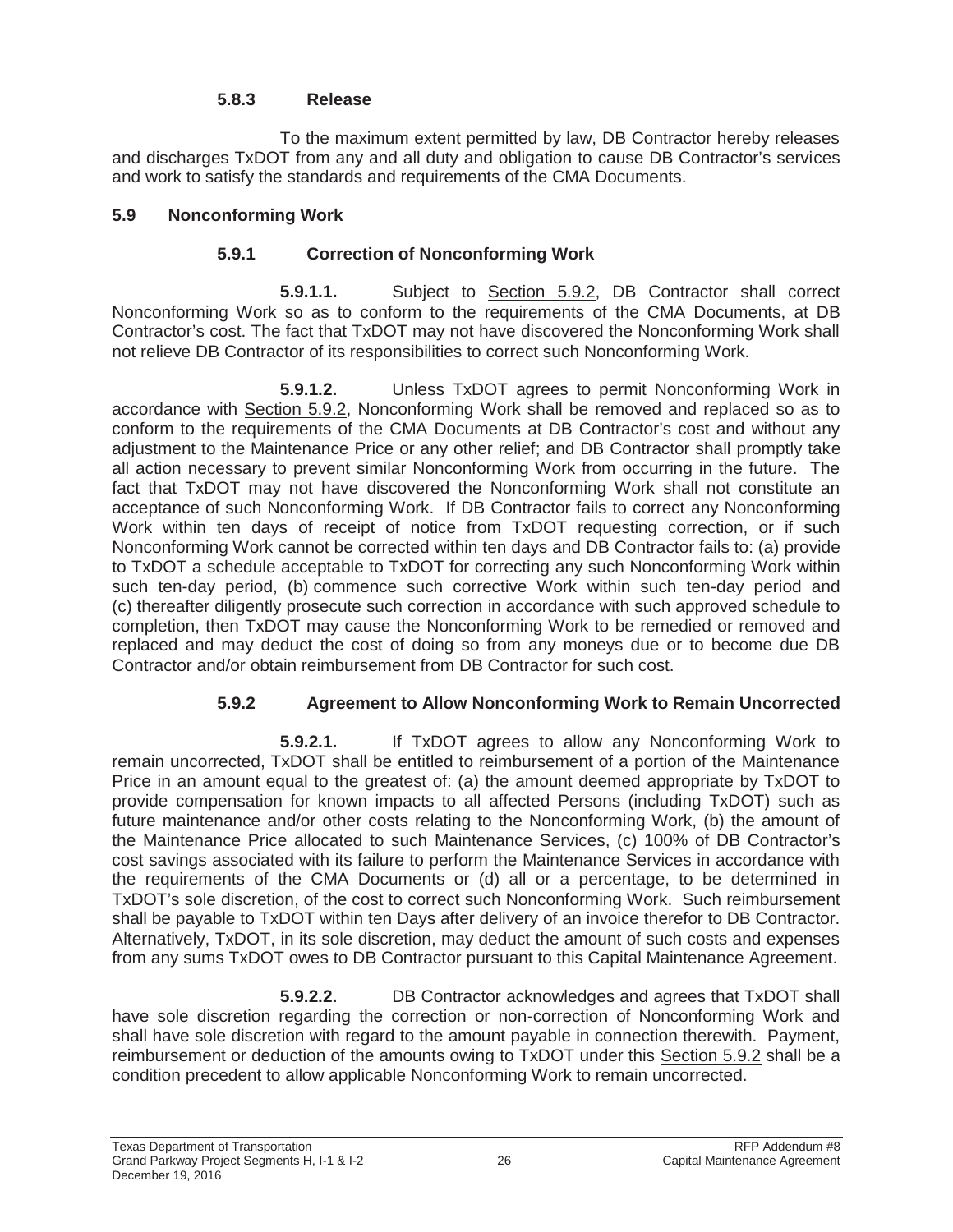**5.9.2.3.** Where such Nonconforming Work is allowed to remain uncorrected in accordance with this Section 5.9.2 and such Nonconforming Work requires that a Performance Requirement different to that set forth in the Performance and Measurement Table to this Capital Maintenance Agreement is necessary, TxDOT shall establish such different Performance Requirement for such Nonconforming Work.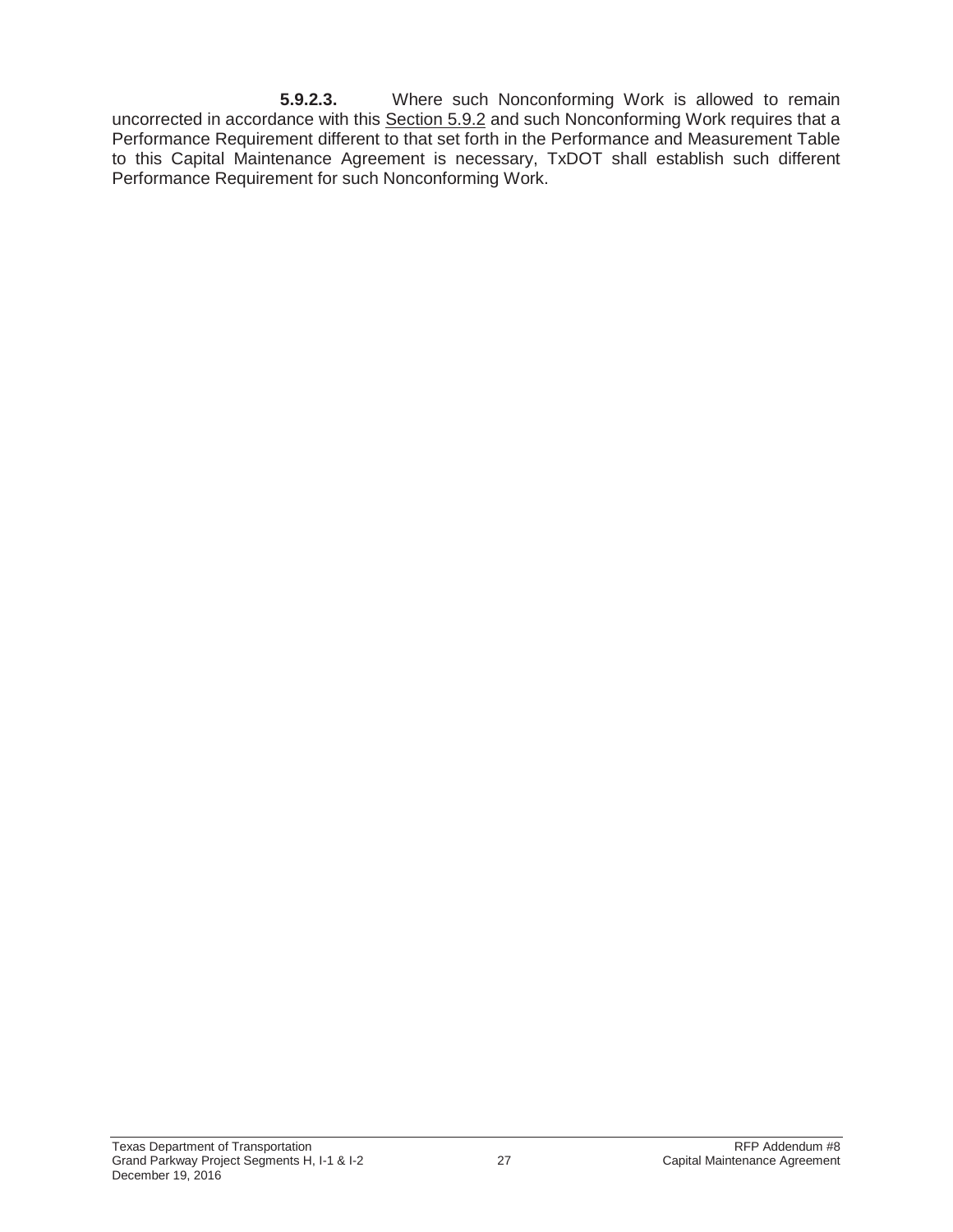# **SECTION 6. CONTRACTING AND LABOR PRACTICES**

## **6.1 DBE Requirements**

**6.1.1** DB Contractor shall comply with the TxDOT Disadvantaged Business Enterprise (DBE) program in effect as of the date on which a Maintenance NTP is issued by TxDOT and shall undertake good faith efforts to encourage DBE participation in the Maintenance Services and maintaining and submitting documentation as required by the TxDOT DBE program. DB Contractor shall submit the documentation required under TxDOT's DBE program within 90 days following issuance of any Maintenance NTP. The purpose of the DBE Program is to ensure that DBEs and HUBs have an equal opportunity to participate in the performance of contracts financed in whole or in part with federal or State funds. In the event of any conflict between 49 CFR Part 26 and TxDOT DBE Rules, the former shall prevail.

**6.1.2** In the event of any change in the DBE program after the date of issuance of a Maintenance NTP that would materially impact DB Contractor's cost of compliance, as demonstrated by DB Contractor to TxDOT's reasonable satisfaction, TxDOT shall either: (a) adjust the Maintenance Price to reflect the cost increase demonstrated by the DB Contractor as a result of the change in the DBE program; or (b) require compliance with the TxDOT DBE program requirements in effect as of the Proposal Due Date instead of the DBE program in effect on the date of issuance of the applicable Maintenance NTP.

# **6.2 Non-Discrimination; Equal Employment Opportunity**

**6.2.1** DB Contractor shall not, and shall cause the Subcontractors to not, discriminate on the basis of race, color, national origin or sex in the performance of the Maintenance Services under the CMA Documents. DB Contractor shall carry out, and shall cause the Subcontractors to carry out, applicable requirements of 49 CFR Part 26. Failure by DB Contractor to carry out these requirements is a material breach of this Capital Maintenance Agreement, which may result in the termination of this Capital Maintenance Agreement or such other remedy as TxDOT deems appropriate.

**6.2.2** DB Contractor shall include the terms and conditions of Section 6.2.1 in every Subcontract, and shall require that such terms and conditions be included in all Subcontracts at all lower tiers, so that such provisions will be binding upon each Subcontractor.

**6.2.3** DB Contractor confirms for itself and all Subcontractors that DB Contractor and each Subcontractor has an equal employment opportunity policy ensuring equal employment opportunity without regard to race, color, national origin, sex, age, religion or handicap; and that DB Contractor and each Subcontractor maintains no employee facilities segregated on the basis of race, color, religion or national origin. DB Contractor shall comply with all applicable Laws relating to equal employment opportunity and nondiscrimination, and shall require its Subcontractors to comply with such Laws.

# **6.3 Subcontracts**

**6.3.1** Each instrument evidencing any agreement of DB Contractor with any Subcontractor shall provide that, pursuant to terms in form and substance satisfactory to TxDOT: (a) the rights of DB Contractor under such instrument are assigned to TxDOT contingent only upon written notice from TxDOT or its successor or assign following default by DB Contractor or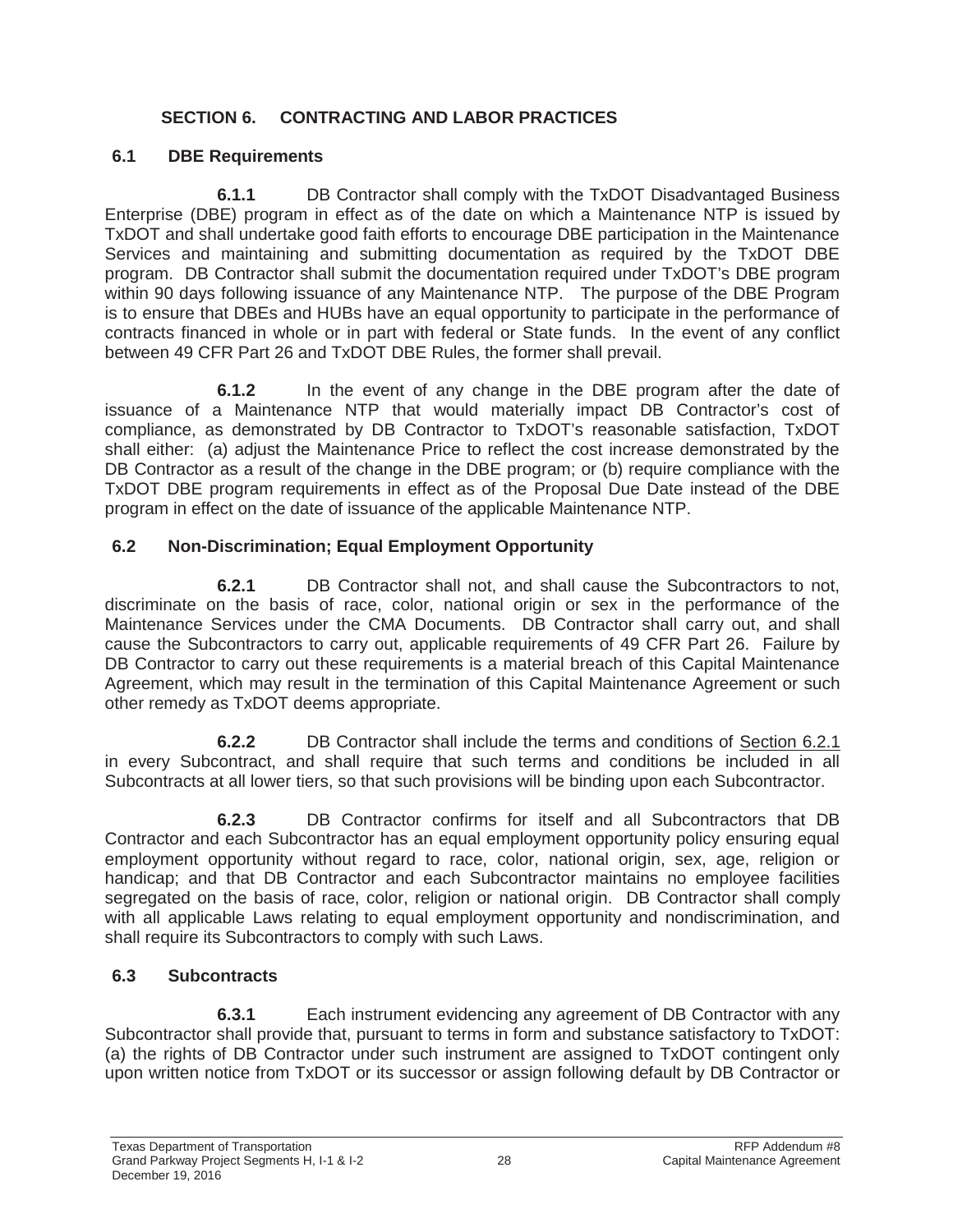termination or expiration of this Capital Maintenance Agreement, and (b) all warranties (express and implied) of such Subcontractor shall inure to the benefit of TxDOT.

**6.3.2** All Subcontractors must be approved by TxDOT in writing. DB Contractor shall provide TxDOT with a list of all Subcontractors from time to time upon request, shall allow TxDOT access to all Subcontracts and records regarding Subcontracts and shall deliver to TxDOT, within ten Days after execution, copies of all Major Subcontracts and, within ten Days after receipt of a request from TxDOT, copies of all other Subcontracts as may be requested.

**6.3.3** The appointment of Subcontractors by DB Contractor will not relieve DB Contractor of its responsibility hereunder or for the quality of the Maintenance Services or materials provided by it. DB Contractor will at all times be held fully responsible to TxDOT for the actions, omissions, negligence, intentional misconduct, or breach of applicable Law or contract by its Subcontractors and persons employed by them and no Subcontract entered into by DB Contractor will impose any obligation or liability upon TxDOT to any such Subcontractor or any of its employees. Nothing in this Capital Maintenance Agreement will create any contractual relationship between TxDOT and any Subcontractor of DB Contractor.

**6.3.4** The following additional requirements shall apply to Key Subcontractors:

**6.3.4.1.** DB Contractor shall not terminate any Subcontract with a Key Subcontractor, or permit or suffer any substitution or replacement of a Key Subcontractor, unless the Key Subcontractor:

**(a)** is no longer in business, is unable to fulfill its legal, financial, or business obligations, or can no longer meet the terms of the teaming agreement with DB Contractor:

**(b)** voluntarily removes itself from DB Contractor's team; or

**(c)** fails to provide a sufficient number of qualified personnel to fulfill the duties identified during the Proposal stage.

**6.3.4.2.** If DB Contractor makes changes to a Key Subcontractor in violation of Section 6.3.4.1, DB Contractor shall pay to TxDOT 100% of any cost savings resulting from the change.

**6.3.5** Each Subcontract shall:

**(a)** Set forth a standard of professional responsibility or a standard for commercial practice equal to prudent industry standards for work of similar scope and scale and shall set forth effective procedures for claims and change orders.

**(b)** Require the Subcontractor to carry out its scope of work in accordance with the CMA Documents, the Governmental Approvals and applicable Law, including the applicable requirements of the TxDOT DBE program.

**(c)** Set forth warranties, guaranties and liability provisions of the contracting party in accordance with good commercial practice for work of similar scope and scale.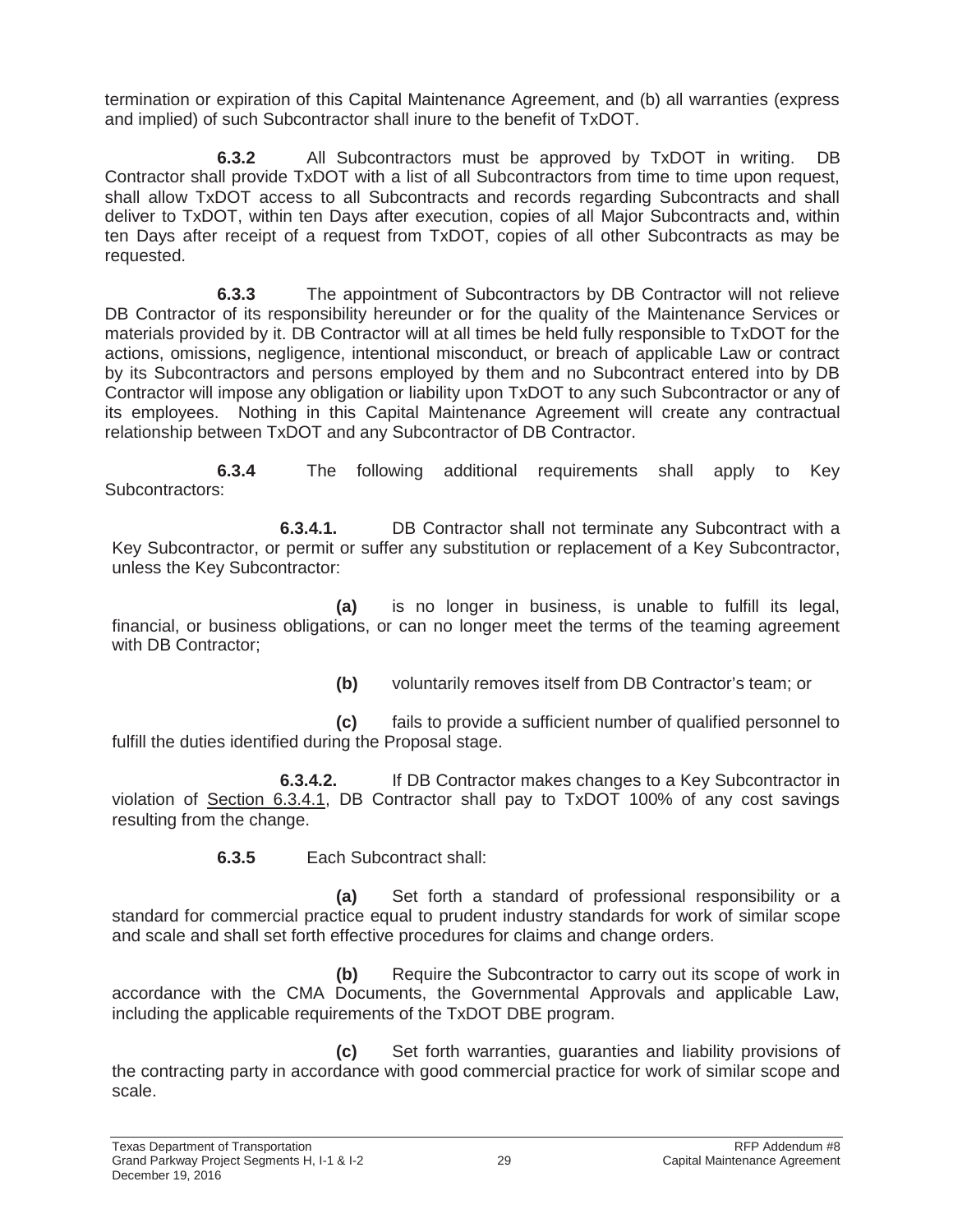**(d)** Be fully assignable without cost or modification to TxDOT and the Corporation, such assignability to include the benefit of all Subcontractor warranties, indemnities, guarantees and professional responsibility and include express requirements that: (i) it will maintain usual and customary books and records for the type and scope of operations of business in which it is engaged (e.g., constructor, equipment supplier, designer, service provider); (ii) permit audit thereof by DB Contractor, and provide progress reports to DB Contractor appropriate for the type of work it is performing sufficient to enable DB Contractor to provide the reports it is required to furnish TxDOT under this Capital Maintenance Agreement; and (iii) allow TxDOT to assume the benefit of DB Contractor's rights with liability only for those remaining obligations of DB Contractor accruing after the date of assumption by TxDOT.

**(e)** Expressly include a covenant to recognize and attorn to TxDOT upon receipt of notice from TxDOT that it has exercised its rights under this Capital Maintenance Agreement, without necessity for consent or approval from DB Contractor or to determine whether TxDOT validly exercised its rights, and DB Contractor's covenant to waive and release any claim or cause of action against the Subcontractor arising out of or relating to its recognition and attornment in reliance on any such notice.

**(f)** Not be assignable by the Subcontractor without DB Contractor's prior written consent.

**(g)** Expressly include requirements that the Subcontractor will: (i) maintain usual and customary books and records for the type and scope of operations of business in which it is engaged; (ii) permit audit thereof with respect to the Project or Maintenance Services by each of DB Contractor and TxDOT pursuant to Section 17.4 and; (iii) provide progress reports to DB Contractor appropriate for the type of work it is performing sufficient to enable DB Contractor to provide the reports it is required to furnish TxDOT under this Capital Maintenance Agreement.

**(h)** With respect to any Subcontract which, when aggregated with all Subcontracts between DB Contractor and such Subcontractor for the same year, is in excess of \$100,000: (i) be terminable by the Subcontractor only for cause; and (ii) include an indemnity from the Subcontractor in favor of DB Contractor and the Indemnified Parties against any and all Losses arising out of, related to or associated with, the actions, omissions, negligence, intentional misconduct, or breach of applicable Law or contract by the Subcontractor or any of its officers, employees, agents or representatives.

**(i)** Include the right of DB Contractor to terminate the Subcontract in whole or in part upon any Termination for Convenience of this Capital Maintenance Agreement without liability of DB Contractor or TxDOT for the Subcontractor's lost profits or business opportunity.

**(j)** Expressly require the Subcontractor to participate in meetings between DB Contractor and TxDOT, upon TxDOT's request, concerning matters pertaining to such Subcontract or its work, provided that all direction to such Subcontractor shall be provided by DB Contractor, and provided further that nothing in this clause (j) shall limit the authority of TxDOT to give such direction or take such action which, in its opinion, is necessary to remove an immediate and present threat to the safety of life or property.

**(k)** Expressly provide that all Liens, claims and charges of the Subcontractor and its subcontractors, suppliers or other vendors at any time shall not attach to any interest of TxDOT in the Project or the Site.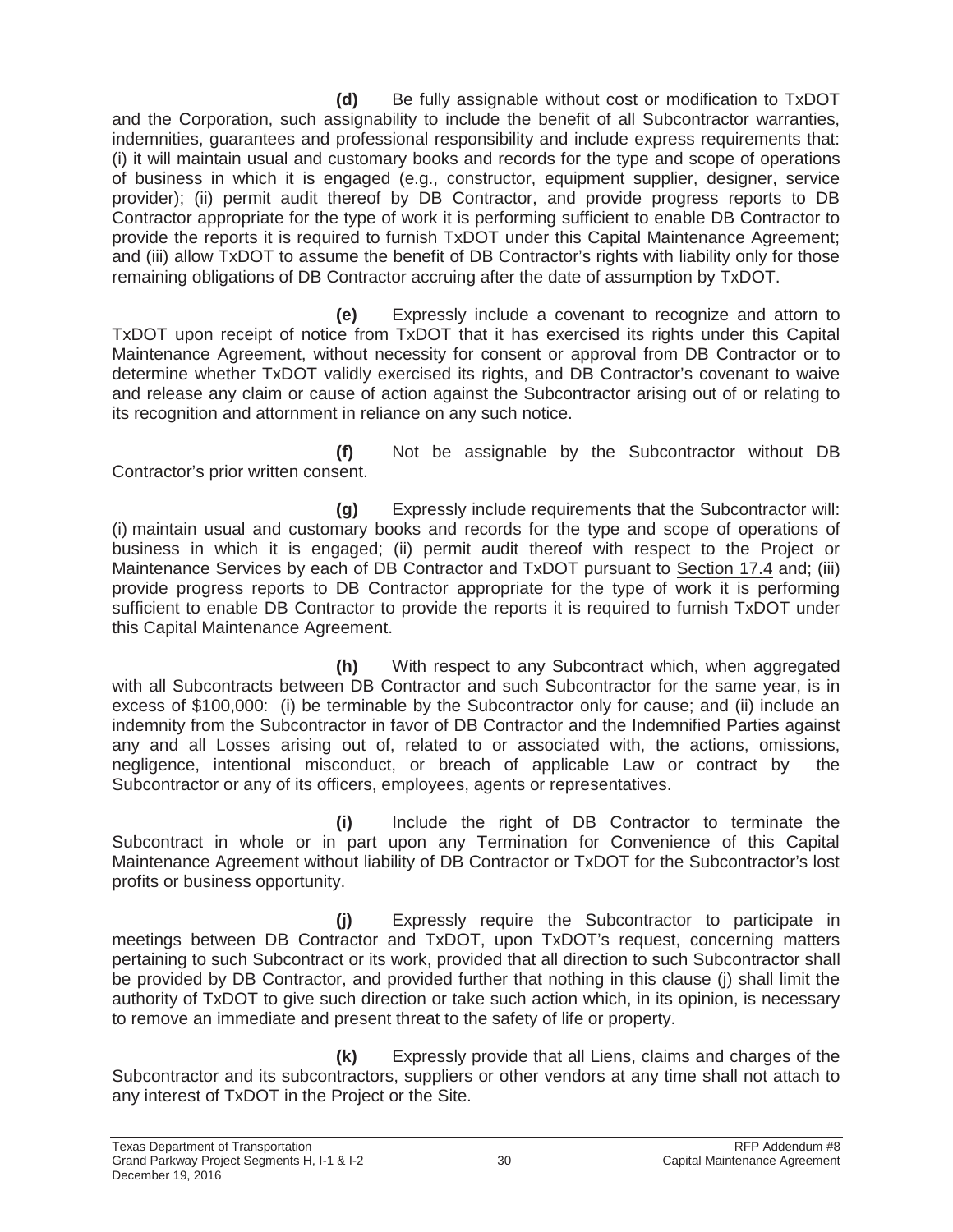**(l)** Be consistent in all other respects with the terms and conditions of this Capital Maintenance Agreement to the extent such terms and conditions are applicable to the scope of work of such Subcontractors, including Section 14.7.1, and include all provisions required by this Capital Maintenance Agreement.

**6.3.6** DB Contractor shall not amend any Subcontract with respect to any of the foregoing matters without the prior written consent of TxDOT.

**6.3.7** DB Contractor shall not enter into any Subcontracts with any Person then debarred or suspended from submitting bids by any agency of the State.

**6.3.8** DB Contractor shall include a provision in each Subcontract requiring the Subcontractor to maintain all licenses required by applicable Laws.

**6.3.9** All Subcontracts with Affiliates shall be arm's-length, and on terms no less favorable to DB Contractor than those offered to non-affiliates of the Subcontractor.

### **6.4 Job Training and Small Business Opportunity Plan**

**6.4.1** DB Contractor's "Job Training Plan" and "Small Business Opportunity Plan" applicable to the Maintenance Services are set forth in Exhibit 5. The purpose of the Job Training Plan and Small Business Opportunity Plan is to ensure that inexperienced and untrained workers have a reasonable opportunity to participate in the performance of the Maintenance Services through apprenticeships, training and similar measures to maintain and grow a diverse, skilled work force. DB Contractor shall perform and comply with all requirements set forth in of the Small Business Opportunity Plan. DB Contractor may elect to provide on the job training. If DB Contractor makes the election, it shall provide a written notice to the Contract Compliance Section of the Office of Civil Rights of the Texas Department of Transportation at 125 East 11th St., Austin, Texas 78701-2483, with a copy to TxDOT as provided in Section 24.11.3, and DB Contractor shall perform and comply with all requirements set forth in the Job Training Plan.

**6.4.2** DB Contractor shall include provisions to effectuate the Job Training Plan (if the election is made) and Small Business Opportunity Plan in every Subcontract to which it is a party (including purchase orders and task orders for Maintenance Services), and shall require that they be included in all Subcontracts at lower tiers (including purchase orders and task orders for Maintenance Services), so that such provisions will be binding upon each Subcontractor.

# **6.5 State Use Program**

**6.5.1** DB Contractor shall comply with the provisions of Chapter 122 of the Texas Human Resources Code that are applicable to the State or TxDOT. The use of Community Rehabilitation Programs (CRP's) is outlined in Chapter 122 and 40 Texas Administrative Code §189 and is strongly encouraged by TxDOT. Specifically, Section 122.008 (Procurement at Determined Prices) states: "A suitable product or service that meets applicable specifications established by the state or its political subdivisions and that is available within the time specified must be procured from a CRP at the price determined by the council to be the fair market price."

**6.5.2** DB Contractor will make a good faith effort to negotiate with CRP's and the Texas Industries for the Blind and Handicapped (TIBH) for subcontracts at a fair market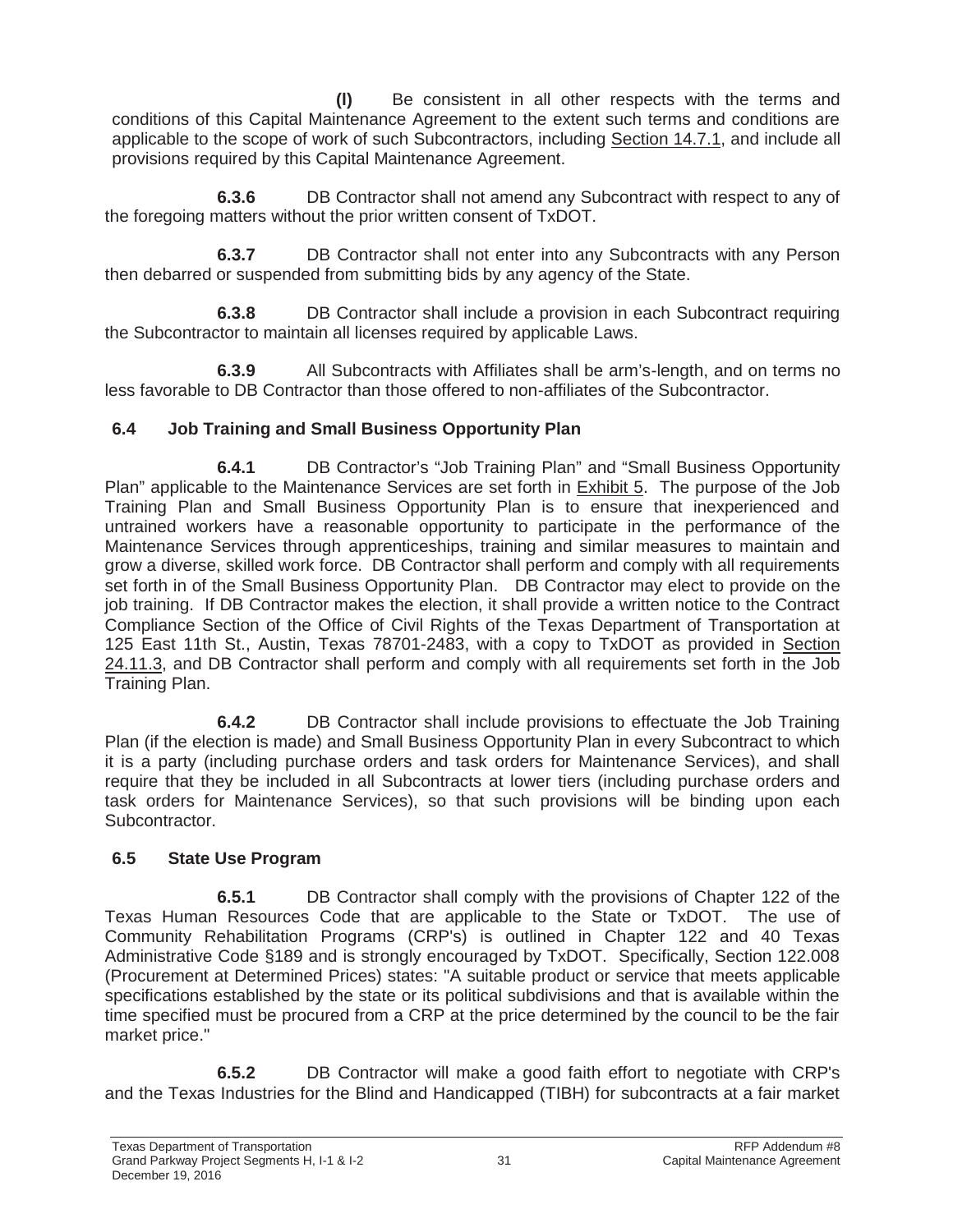price. TxDOT reserves the right to facilitate disputes involving subcontracts or potential subcontracts with CRP's and TIBH.

### **6.6 Prevailing Wages**

**6.6.1** DB Contractor shall pay or cause to be paid to all applicable workers employed by it or its Subcontractors to perform the Maintenance Services not less than the prevailing rates of wages, as provided in the statutes and regulations applicable to public work contracts, including Chapter 2258 of the Texas Government Code and the Davis-Bacon Act, and as provided in Exhibit 3 to the Design-Build Agreement; provided, however, that the minimum prevailing wages that DB Contractor shall be required to pay to all applicable workers for the Maintenance Services shall be the lesser of: (i) the prevailing wages in effect on the commencement date of the Maintenance Term then and (ii) the prevailing wages set forth in Exhibit 3 to the Design-Build Agreement as escalated based on changes in CPI in accordance with the methodology set forth in Section 8.1.3.1. DB Contractor shall comply and cause its Subcontractors to comply with all Laws pertaining to prevailing wages. For the purpose of applying such Laws, the Project shall be treated as a public work paid for in whole or in part with public funds (regardless of whether public funds are actually used to pay for the Project). The foregoing shall not apply to Subcontracts at any tier with TxDOT or Governmental Entities.

**6.6.2** It is DB Contractor's sole responsibility to determine the wage rates required to be paid. In the event rates of wages and benefits change while this Capital Maintenance Agreement is in effect, DB Contractor shall bear the cost of such changes and shall have no Claim against TxDOT on account of such changes. Without limiting the foregoing, no Claim will be allowed which is based upon DB Contractor's lack of knowledge or a misunderstanding of any such requirements or DB Contractor's failure to include in the Maintenance Price adequate increases in such wages over the duration of this Capital Maintenance Agreement.

**6.6.3** Any issue between DB Contractor or a Subcontractor, and any affected worker relating to any alleged violation of Section 2258.023 of the Texas Government Code that is not resolved before the 15th day after the date TxDOT makes its initial determination under Section 2258.052 of the Texas Government Code (as to whether good cause exists to believe that a violation occurred) shall be submitted to binding arbitration in accordance with the Texas General Arbitration Act, Chapter 171 of the Civil Practice and Remedies Code.

**6.6.4** DB Contractor shall comply and cause its Subcontractors to comply with all Laws regarding notice and posting of intent to pay prevailing wages, of prevailing wage requirements and of prevailing wage rates.

# **6.7 E-Verify**

Pursuant to Executive Order PR-80, DB Contractor certifies and ensures that for all contracts for services, DB Contractor shall, to the extent permitted by law, utilize the United States Department of Homeland Security's E-Verify system during the Maintenance Period to determine the eligibility of:

> (a) All persons hired by DB Contractor during the Maintenance Period to perform duties within the State of Texas; and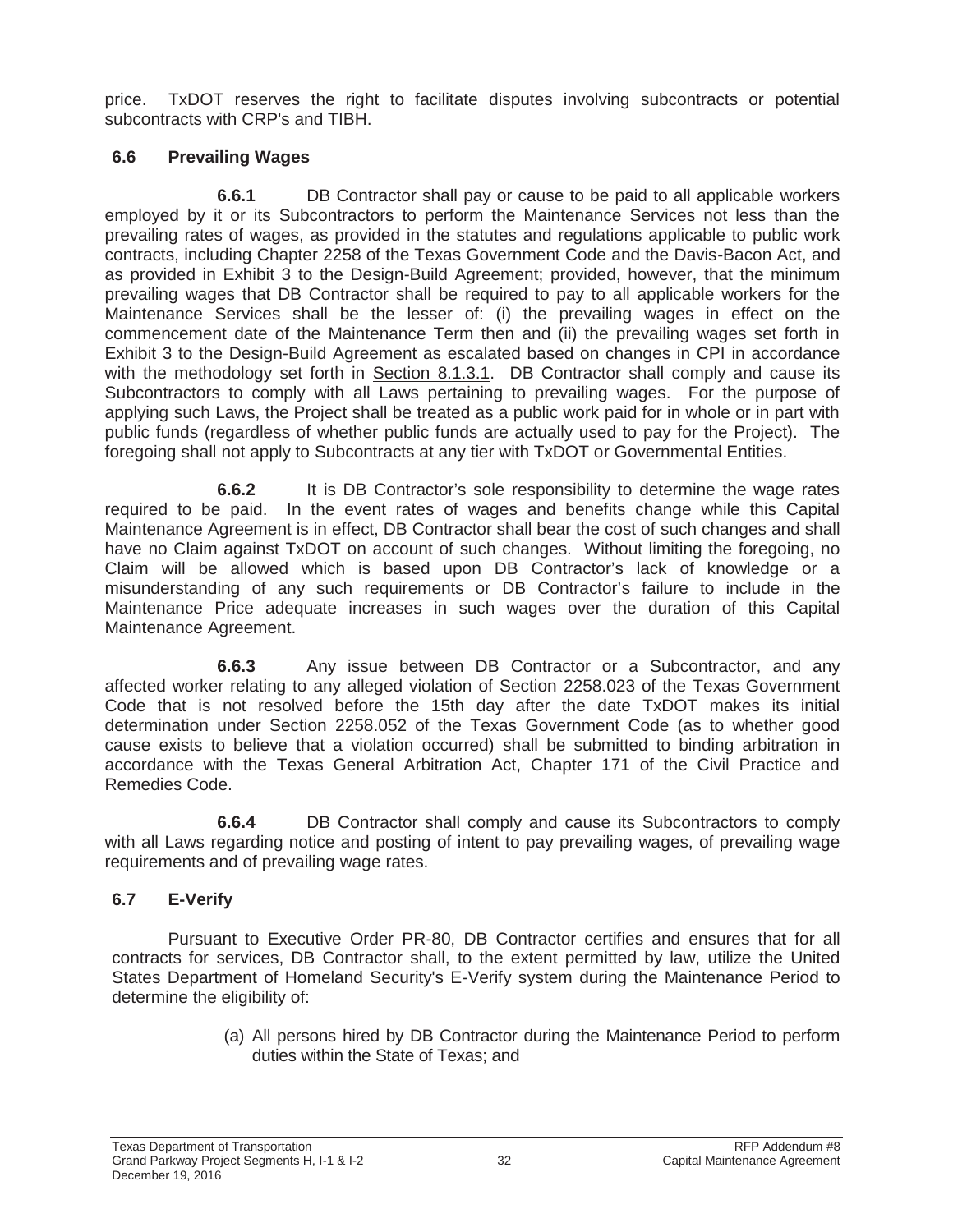(b) All persons, including subcontractors, hired during the Maintenance Period and assigned by DB Contractor during the Maintenance Period to perform work pursuant to this Capital Maintenance Agreement.

Violation of this provision constitutes a material breach of this Capital Maintenance Agreement.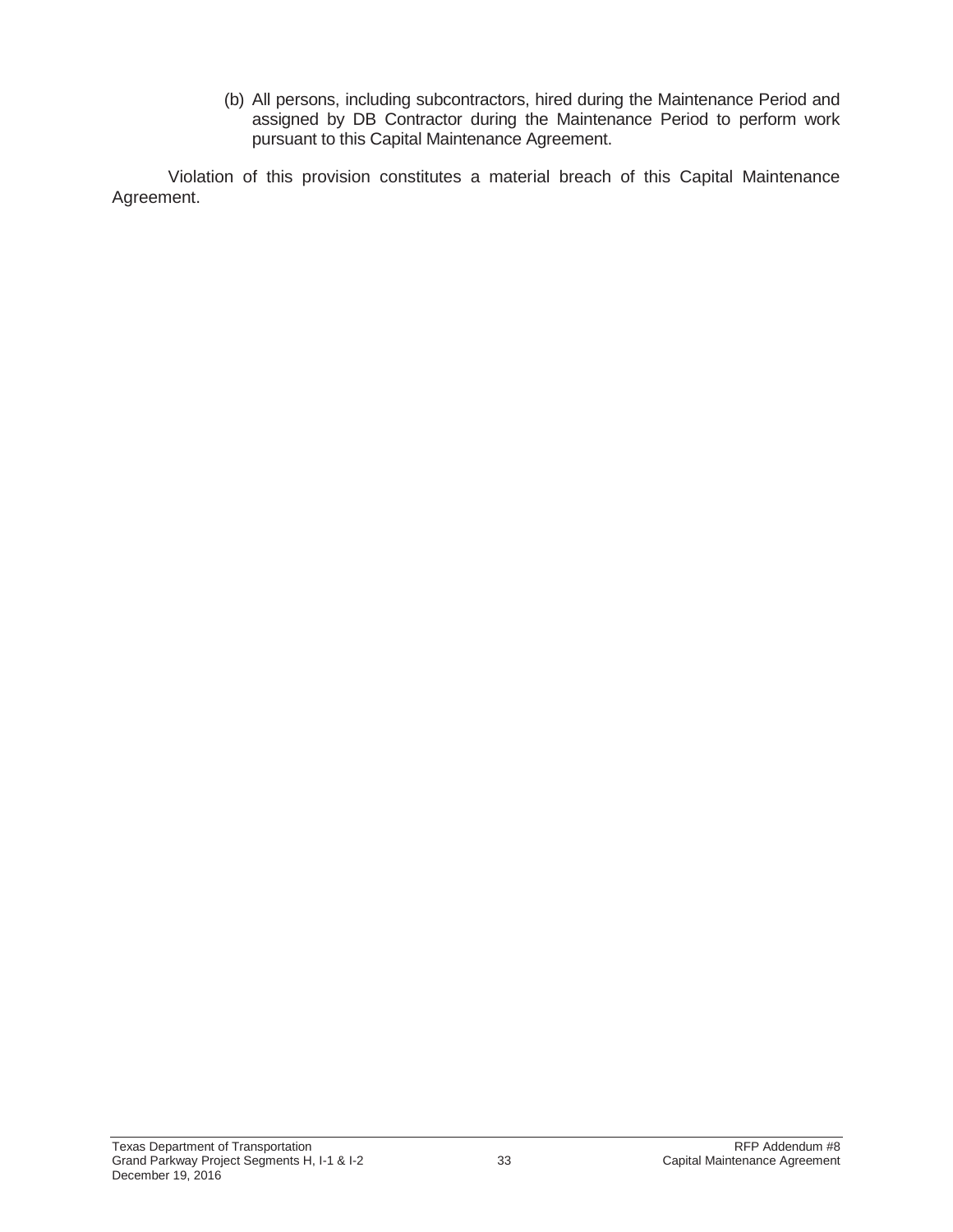### **SECTION 7. MAINTENANCE SECURITY; INSURANCE**

#### **7.1 Maintenance Security**

DB Contractor (or the Lead Maintenance Firm on behalf of DB Contractor) shall provide to TxDOT, and shall maintain at all times during the Maintenance Period, including during the Initial Maintenance Term and all subsequent Maintenance Terms for which a Maintenance NTP has been issued, adequate security securing DB Contractor's obligations hereunder in the form of either (i) the P&P Letter of Credit in accordance with Sections 7.2 and 7.3 or (ii) the Maintenance Performance Bond and Maintenance Payment Bond in accordance with Section 7.4 (the "Maintenance Security"). DB Contractor may cause the Lead Maintenance Firm to provide the Maintenance Security on DB Contractor's behalf so long as such Maintenance Security complies with all requirements of this Section 7. If DB Contractor (i) elects to provide a Letter of Credit as Maintenance Security or (ii) is a limited liability entity and elects to provide the Maintenance Performance Bond and Maintenance Payment Bond as Maintenance Security, DB Contractor shall also provide a Guaranty satisfying the requirements of Section 7.6 on or before the date on which such Maintenance Security is provided to TxDOT.

### **7.2 P&P Letter of Credit**

As Maintenance Security, DB Contractor may elect to provide and maintain a letter of credit in the amount and pursuant to the requirements set forth in this Section 7.2 (the "P&P Letter of Credit").

**7.2.1** DB Contractor shall obtain and deliver to TxDOT a P&P Letter of Credit in an amount not less than the amount of the P&P Bonds as calculated in accordance with Section 7.4.2 (as such amount shall be adjusted for each Maintenance Term for which a Maintenance NTP has been issued by TxDOT). If DB Contractor elects to provide a P&P Letter of Credit, DB Contractor also shall deliver to TxDOT a Guaranty satisfying the requirements of Section 7.6 at the same time the P&P Letter of Credit is provided to TxDOT.

**7.2.1.1.** The P&P Letter of Credit shall name TxDOT as

beneficiary.

**7.2.1.2.** The P&P Letter of Credit shall comply with the provisions and requirements of Section 7.3 except as permitted or required otherwise under this Section 7.2. The P&P Letter of Credit shall be maintained (through extensions or replacements as provided in Section 7.3.1.2), in full force and effect at all times from the date of delivery until at least one year and 90 Days after the end of the Maintenance Period.

**7.2.1.3.** TxDOT has determined, as permitted by Section 223.205 of the Code, that the P&P Letter of Credit identified in this Section 7.2 constitutes security sufficient to ensure the proper performance of DB Contractor's obligations for maintaining the Maintenance Limits as required under this CMA and to protect TxDOT and claimants with respect thereto.

# **7.2.2 Increase in P&P Letter of Credit Amount**

If TxDOT does not receive any certificate that amounts payable to any designers, consultants, Subcontractors and Suppliers for the completed Maintenance Services have been paid (including evidence of wages paid) as required by Exhibit 11, it may require DB Contractor to immediately increase the amount of the P&P Letter of Credit to such amount as TxDOT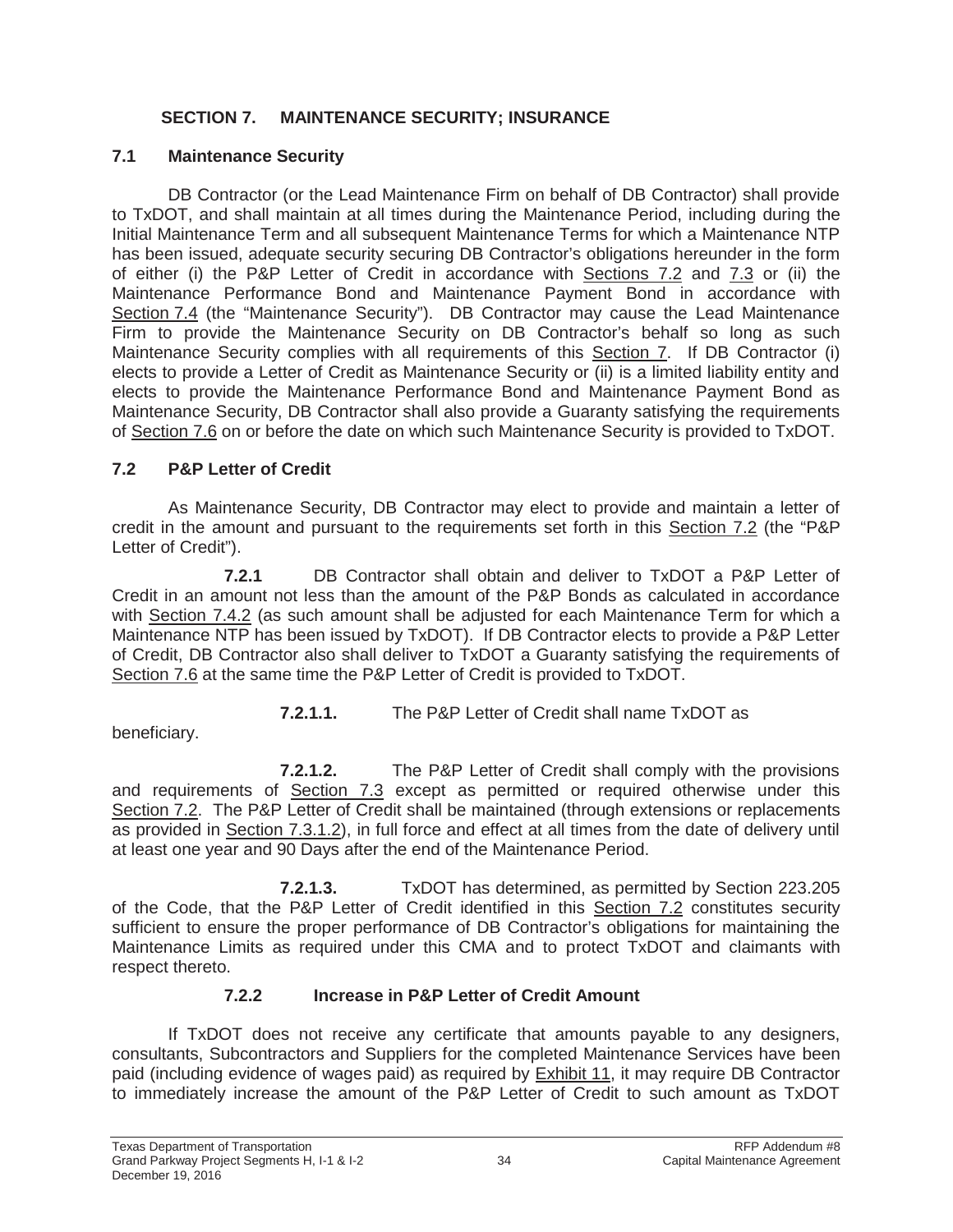determines is appropriate to protect its interests and the Project, provided that the amount of any such increase shall not exceed the value of work for which TxDOT did not receive any such certificate.

#### **7.2.3 Payment Claims Against P&P Letter of Credit**

**7.2.3.1.** Payment claims against the P&P Letter of Credit shall be governed by this Section 7.2.3. To ensure that all potential claimants receive notice of the procedures set forth in this Section 7.2.3, DB Contractor shall require that Sections 7.2.3.2 through 7.2.3.7 be restated, with the blanks filled in, in each Subcontract that includes Maintenance Services during the Maintenance Period and in all Subcontracts thereunder (including contracts with Suppliers) that include Maintenance Services during the Maintenance Period. In addition, each such Subcontract shall include a provision requiring the Subcontractor to provide formal notice regarding the claims procedures under this Section 7.2.3 to each employee performing public work labor (as such term is defined in Texas Government Code Section 2253.001) under the Subcontract, in the same manner in which equal opportunity notices are required to be given to employees.

**7.2.3.2.** This contract concerns a public works project for which a letter of credit has been posted to secure obligations that would otherwise be secured by a payment bond provided by [\_\_\_\_\_\_\_\_\_\_\_\_\_\_\_\_] (the "Prime Contractor") pursuant to Section 223.205 of the Code. Each person or entity that would have the right under said statute to make a claim against a payment bond provided thereunder (a "Claimant") will instead have the right to make a claim under said letter of credit, as described below. Such alternative security is authorized by and provided in accordance with Section 223.205 of the Code, and no Claimant will have any right to make a claim against TxDOT for failure to obtain a payment bond under Section 223.205 of the Code.

**7.2.3.3.** All claims made pursuant to this Section 7.2.3 must:

Claimant's agent;

**(a)** Be in writing, signed, and sworn by the Claimant or the

**(b)** Provide a general description of the labor, services, equipment or material furnished or agreed to be furnished, including the approximate dates and place of delivery or performance, in a manner that reasonably identifies the labor, services, equipment or material;

**(c)** State the Claimant's name and address;

**(d)** State the name of the person or entity to or for which the work or items were done or furnished, including the name and address of the party with which the Claimant contracted;

just and correct;

**(e)** State the total amount claimed, and that such amount is

**(f)** State the value of the work already performed or items furnished, and that all known just and lawful offsets, payments, and credits have been allowed; and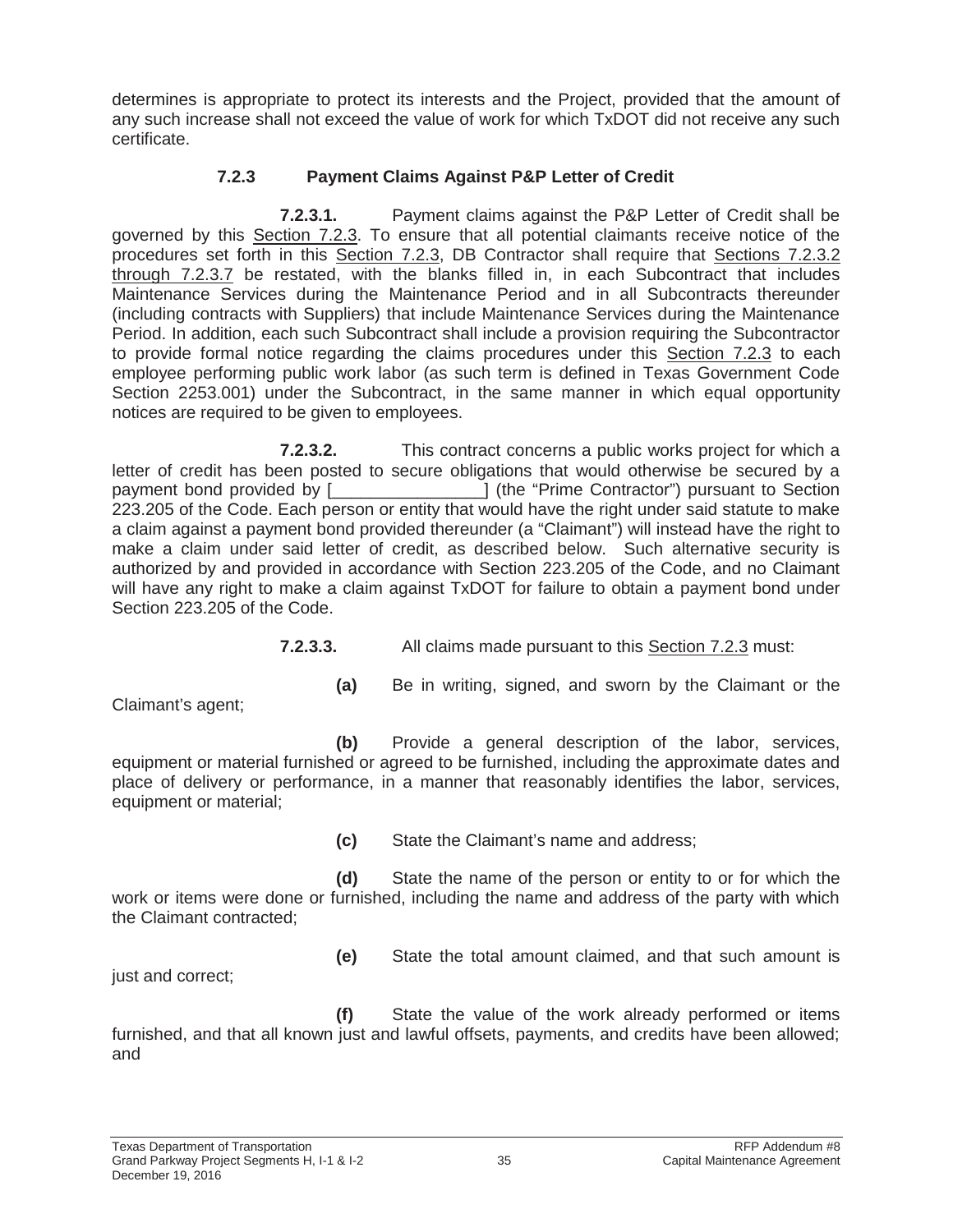**(g)** State the amount of any retainage that has not yet become due. A claim for retainage must include the amount of the contract, any amount paid, and the outstanding balance. However, to the extent that any prior claim made under this Section 7.2.3 included retainage, a separate subsequent claim for retainage need not be made.

**7.2.3.4.** The notices of claim must be delivered by certified or registered mail to the Prime Contractor at the following address: [ [ ] [ ], with a copy to DB Contractor if DB Contractor is separate from the Prime Contractor, at the following address: [\_\_\_\_\_\_\_\_\_\_\_\_\_\_\_], and a copy to the Texas Department of Transportation at the following address: [\_\_\_\_\_\_\_\_\_\_\_\_\_\_\_\_\_\_\_\_\_\_\_]. In addition, if the Claimant does not have a direct contract with the Prime Contractor, a copy must be delivered to [\_\_\_\_\_\_\_\_\_\_\_] [*insert name of the party with which the Claimant has entered into a contract* at the following address:  $\Box$ 

**7.2.3.5.** A Subcontractor that has a direct contractual relationship with the Prime Contractor shall make its claim, except for claims for payment of retainage, no later than the 15th day of the third month after each month in which any of the claimed labor was performed or any of the claimed material was delivered. A Subcontractor that does not have a direct contractual relationship with the Prime Contractor shall make its claim, except for claims for payment of retainage, no later than the 15th day of the second month after each month in which any of the claimed labor was performed or any of the claimed material was delivered. Claims for payment of retainage shall be made no later than the 90th day after the date of final completion of the Project.

**7.2.3.6.** Any lawsuit filed by a Claimant to enforce its claim must be filed no earlier than the 61st day after the date the notice was mailed to all recipients identified above and no later than one year after such mailing date.

**7.2.3.7.** To the maximum extent permitted by law, any claim not made within the specified deadline is forever waived and extinguished, and any lawsuit not filed within the specified deadline is forever barred.

# **7.2.4 Draws on the P&P Letter of Credit**

**7.2.4.1.** The P&P Letter of Credit shall be subject to draw by TxDOT prior to expiration in accordance with Section 7.3.1.2.

**7.2.4.2.** The P&P Letter of Credit shall be subject to draw by TxDOT for the purpose of disbursement of funds owing to a Claimant under any one of the following circumstances:

**(a)** TxDOT has received a copy of a claim that complies on its face with Section 7.2.3.2, together with a proof of delivery thereof to the Prime Contractor, and TxDOT has not received from the Prime Contractor, within 30 days after service of the notice of claim, a sworn notice stating (i) that the Prime Contractor contests the claim, (ii) whether the claim is contested in whole or in part, and if in part, the portion of the claim amount being contested, (iii) the grounds for contesting the claim and (iv) that the Prime Contractor is acting in good faith in contesting the claim;

**(b)** Upon TxDOT's receipt of a settlement agreement signed by all parties with competing interests to the funds that specifically provides that settlement funds are to be paid from the P&P Letter of Credit, in which case, such funds shall be disbursed according to the express terms of the settlement agreement;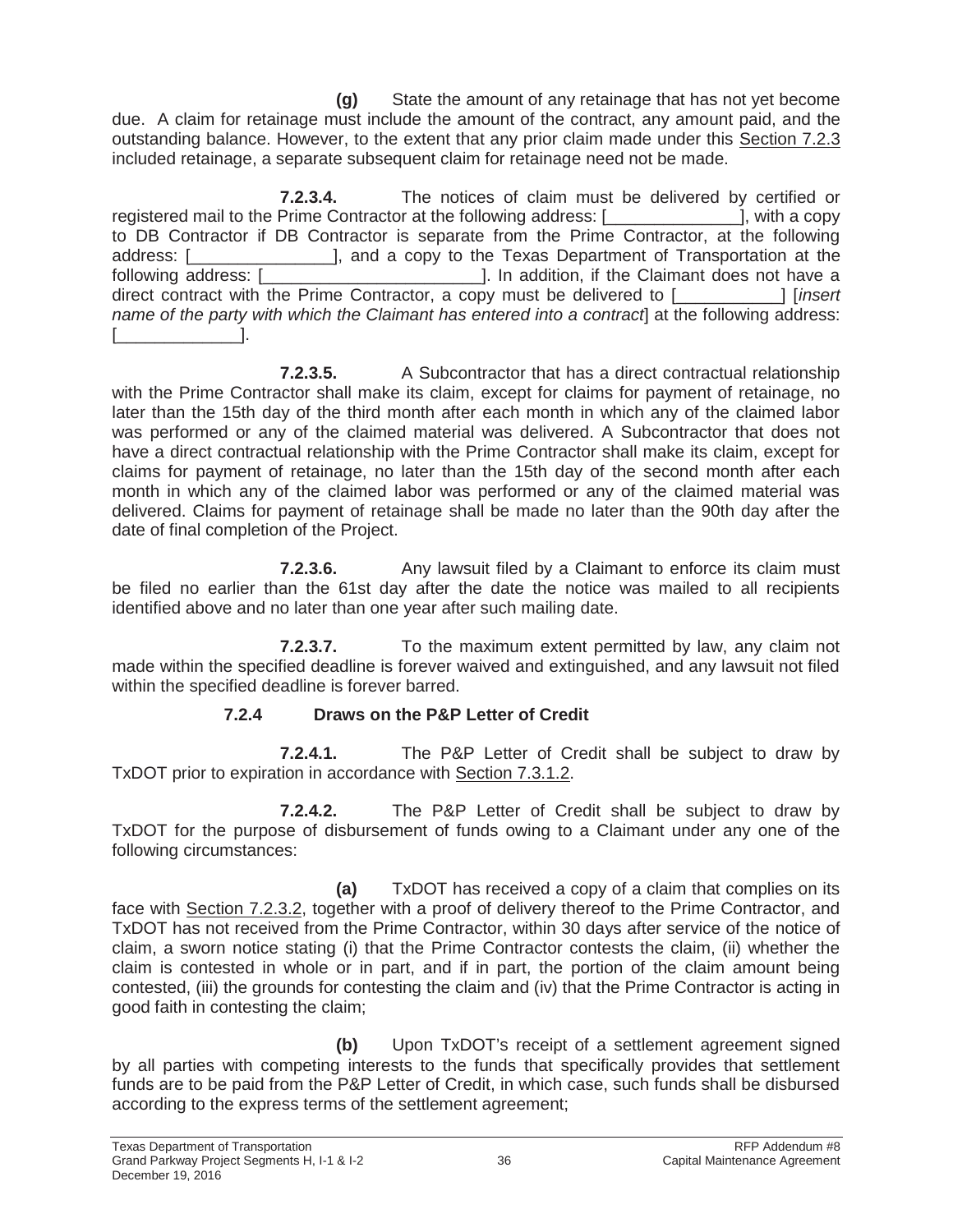**(c)** Upon TxDOT's receipt of an entered court order providing for payment of a claim from draw on the P&P Letter of Credit, in which case funds drawn shall be disbursed according to the terms of such court order; or

**(d)** A claim has been made and notice thereof given in accordance with Section 7.2.3, and at that time, or at any other time during the pendency of the claim, the P&P LC Obligor is or becomes, voluntarily or involuntarily, a debtor in any bankruptcy proceeding under applicable Law.

No beneficiary of a P&P Letter of Credit shall have any obligation to investigate, verify or ascertain the eligibility of the person making a claim as a Claimant, the validity of any claim, notice of contest of claim, settlement agreement or court order or whether the Claimant has timely provided notice of claim. Rather, for the purpose of determining whether the P&P Letter of Credit is subject to draw, the beneficiary may, without liability, conclusively assume eligibility of the person making a claim as a Claimant and timely notice of a claim, and may conclusively assume the truthfulness and validity of, and may rely on, the claim, notice of contest of claim, settlement agreement, court order or any other information submitted under this Section 7.2.

**7.2.4.3.** The P&P Letter of Credit shall be subject to draw by TxDOT due to the failure of DB Contractor to perform its obligations under the CMA Documents during the Maintenance Period. Any draw by TxDOT is subject to Section 12.3.

**7.2.4.4.** The P&P Letter of Credit shall also constitute security in favor of TxDOT for payment and performance of DB Contractor's obligation to defend and indemnify TxDOT under Section 15, and accordingly will be subject to draw by TxDOT as provided in Section 12.3.

#### **7.3 Letters of Credit**

# **7.3.1 General Provisions**

Wherever in the CMA Documents DB Contractor has the option or obligation to deliver to TxDOT a letter of credit, the following provisions shall apply except to the extent expressly provided otherwise in the CMA Documents:

- **7.3.1.1.** The letter of credit shall:
	- **(a)** Be a standby letter of credit;

**(b)** Be issued by a financial institution with a credit rating of "A-" or better according to Standard & Poors Rating Services, a division of The McGraw-Hill Companies, Inc. and with an office in Austin, Dallas, Houston, or San Antonio at which the letter of credit can be presented for payment;

**(c)** Be in form approved by TxDOT in its good faith discretion;

**(d)** Be payable immediately, conditioned only on written presentment from TxDOT to the issuer of a sight draft drawn on the letter of credit and a certificate stating that TxDOT has the right to draw under the letter of credit in the amount of the sight draft, up to the amount due to TxDOT, without requirement to present the original letter of credit;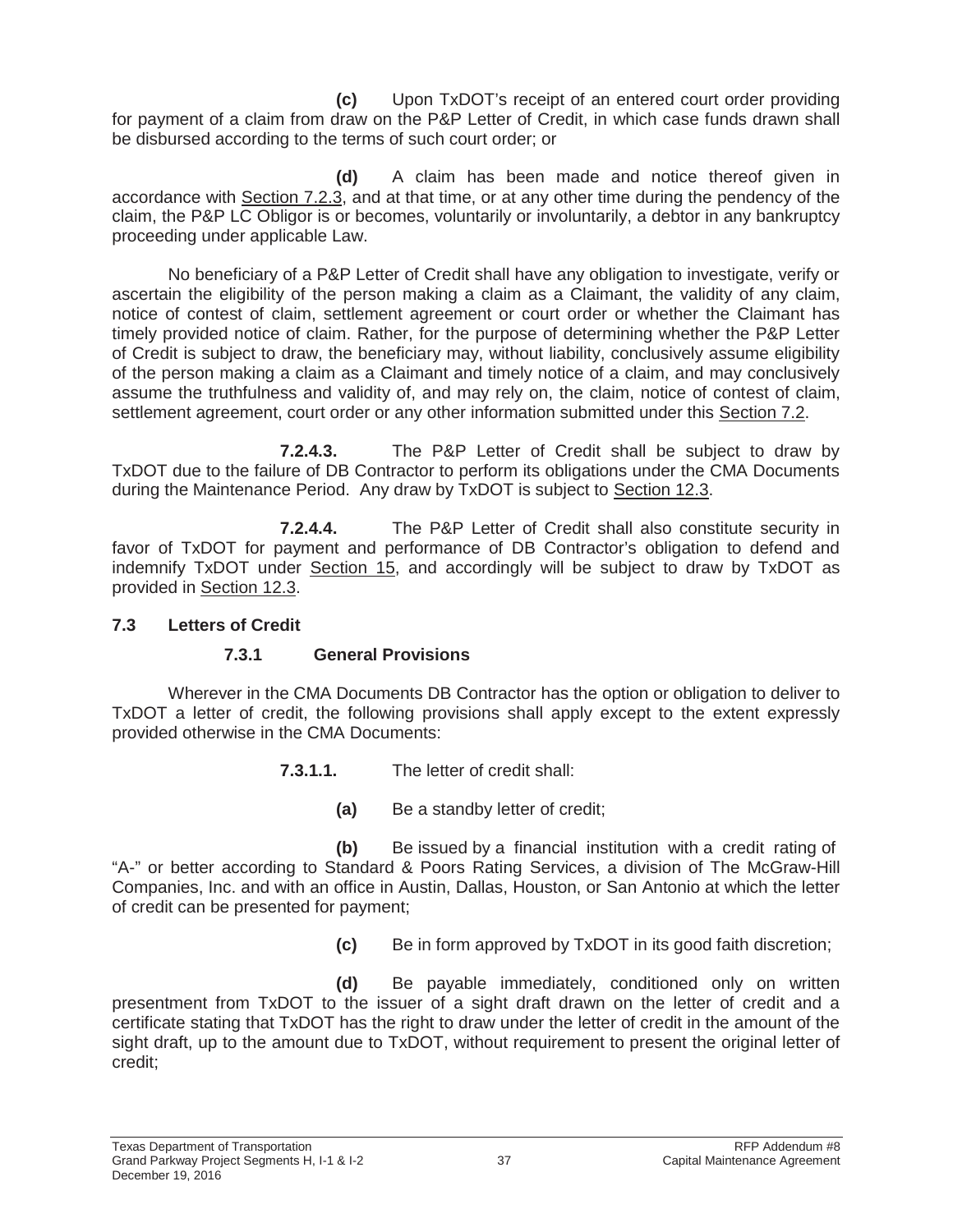date of issue;

- **(e)** Provide an expiration date not earlier than one year from
- **(f)** Allow for multiple draws; and
- **(g)** Name TxDOT as beneficiary.

**7.3.1.2.** TxDOT shall have the right to draw on the letter of credit as and when provided in Section 12 for draws under clause (i) below (subject to Section 7.2.3.2 with respect to claimants) and without prior notice to DB Contractor for draws under clause (ii) below, unless otherwise expressly provided in the CMA Documents with respect to the letter of credit, if (i) DB Contractor has failed to pay or perform when due the duty, obligation or liability under the CMA Documents for which the letter of credit is held or (ii) DB Contractor for any reason fails to deliver to TxDOT a new or replacement letter of credit, on the same terms, or at least a one year extension of the expiration date of the existing letter of credit or, with respect to the P&P Letter of Credit, has not replaced the P&P Letter of Credit with P&P Bonds satisfying the requirements of Section 7.4 and the required Guaranty satisfying the requirements of Section 7.6, in either case by not later than 45 days before such expiration date, unless the applicable terms of the CMA Documents expressly require no further letter of credit or other Maintenance Security with respect to the duty, obligation or liability in question. For all draws conditioned on prior written notice from TxDOT to DB Contractor, no such notice shall be required if it would preclude draw before the expiration date of the letter of credit. Draw on the letter of credit shall not be conditioned on prior resort to any other security of DB Contractor unless otherwise stated in the CMA Documents. If TxDOT draws on the letter of credit under clause (i) above, TxDOT shall use and apply the proceeds as provided in the CMA Documents for such letter of credit. If TxDOT draws on the letter of credit under clause (ii) above, TxDOT shall be entitled to draw on the full face amount of the letter of credit and shall retain such amount as cash security to secure the obligations under the letter of credit without payment of interest to DB Contractor.

**7.3.1.3.** TxDOT shall use and apply draws on letters of credit toward satisfying the relevant obligation of DB Contractor (or, if applicable, any other Person for which the letter of credit is performance security). If TxDOT receives proceeds of a draw in excess of the relevant obligation, TxDOT shall promptly refund the excess to DB Contractor (or such other Person) after all relevant obligations are satisfied in full.

**7.3.1.4.** DB Contractor's sole remedy in connection with the improper presentment or payment of sight drafts drawn under letters of credit shall be to obtain from TxDOT a refund of the proceeds that are misapplied, interest thereon, at a floating rate equal to the LIBOR in effect from time to time plus 200 basis points, from the date of improper draw until repaid, and subject to Section 12.8, reimbursement of the reasonable costs DB Contractor incurs as a result of such misapplication; provided that at the time of such refund DB Contractor increases the amount of the letter of credit to the amount (if any) then required under applicable provisions of this Capital Maintenance Agreement. DB Contractor acknowledges that the presentment of sight drafts drawn upon a letter of credit could not under any circumstances cause DB Contractor injury that could not be remedied by an award of money damages, and that the recovery of money damages would be an adequate remedy. Accordingly, DB Contractor covenants (i) not to request or instruct the issuer of any letter of credit to refrain from paying any sight draft drawn under the letter of credit and (ii) not to commence or pursue any legal proceeding seeking, and DB Contractor irrevocably waives and relinquishes any right, to enjoin, restrain, prevent, stop or delay any draw on any letter of credit.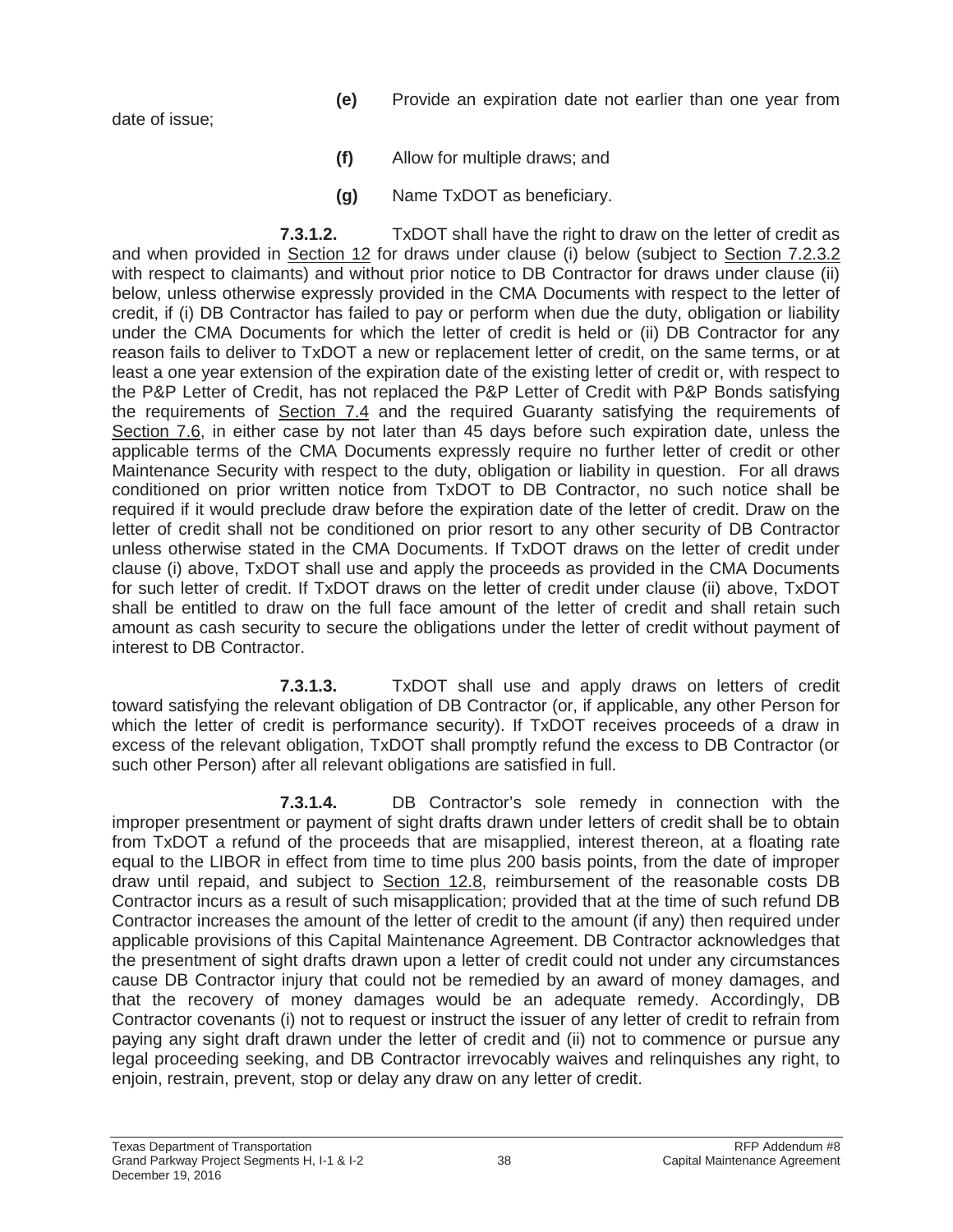**7.3.1.5.** DB Contractor shall obtain and furnish all letters of credit and replacements thereof at its sole cost and expense, and shall pay all charges imposed in connection with TxDOT's presentment of sight drafts and drawing against letters of credit or replacements thereof, subject to reimbursement under the circumstances described in Section 7.3.1.4.

**7.3.1.6.** In the event TxDOT makes a permitted assignment of its rights and interests under this Capital Maintenance Agreement, DB Contractor shall cooperate so that concurrently with the effectiveness of such assignment, either replacement letters of credit for, or appropriate amendments to, the outstanding letters of credit shall be delivered to the assignee naming the assignee as beneficiary, at no cost to DB Contractor.

**7.3.1.7.** TxDOT acknowledges that if the letter of credit is performance security for a Person other than DB Contractor (e.g., a Key Subcontractor), TxDOT's draw may only be based on the underlying obligations of such Person.

# **7.3.2 Special Letter of Credit Provisions**

Any terms and conditions applicable to a particular letter of credit that DB Contractor is required to or may provide under this Capital Maintenance Agreement are set forth in the provisions of this Capital Maintenance Agreement describing such letter of credit.

# **7.4 Maintenance Payment and Performance Bonds**

As Maintenance Security, DB Contractor may elect to provide and maintain payment and performance bonds in the amount and pursuant to the requirements set forth in this Section 7.4 (the "P&P Bonds").

**7.4.1** On or before 60 Days after issuance by TxDOT of Maintenance NTP1, DB Contractor shall provide to TxDOT, and shall maintain at all times, (a) a performance bond in the form attached as **Exhibit 6** (the "Maintenance Performance Bond") naming Corporation as obligee, as well as a dual obligee rider naming TxDOT as additional obligee in the form attached as Exhibit 6-1, and (b) a payment bond, in the form attached as Exhibit 7 (the "Maintenance Payment Bond") that shall guarantee the performance of the Maintenance Services and shall also guarantee payment to Persons performing certain work for DB Contractor under this Capital Maintenance Agreement, naming Corporation as obligee, as well as a dual obligee rider naming TxDOT as additional obligee in the form attached as Exhibit 7-1.

**7.4.2** The Maintenance Performance Bond and the Maintenance Payment Bond shall each have a term equal to or greater than the then-current Maintenance Term. The initial amount of the Maintenance Performance Bond shall be required for the period of the Initial Maintenance Term and an adjusted amount required for each additional Maintenance Term for which an NTP has been issued, based on the greater of the following calculations: (1) 0.75 times the amount determined by calculating the sum of the five escalated annual Maintenance Price payments for each year in the Maintenance Term and (2) 100% of the greatest escalated annual Maintenance Price payment in the applicable Maintenance Term. For the purpose of determining the escalated Maintenance Price payments in the preceding sentence, the annual Maintenance Price payment amounts described in Section 8.1 and set forth in Exhibit 4 shall be escalated, to the date that is 60 days prior to the date the Maintenance Security amount is required, using CPI in the same manner applied to the Maintenance Price in Section 8.1.3 and then at an annual rate of 3% for each succeeding year.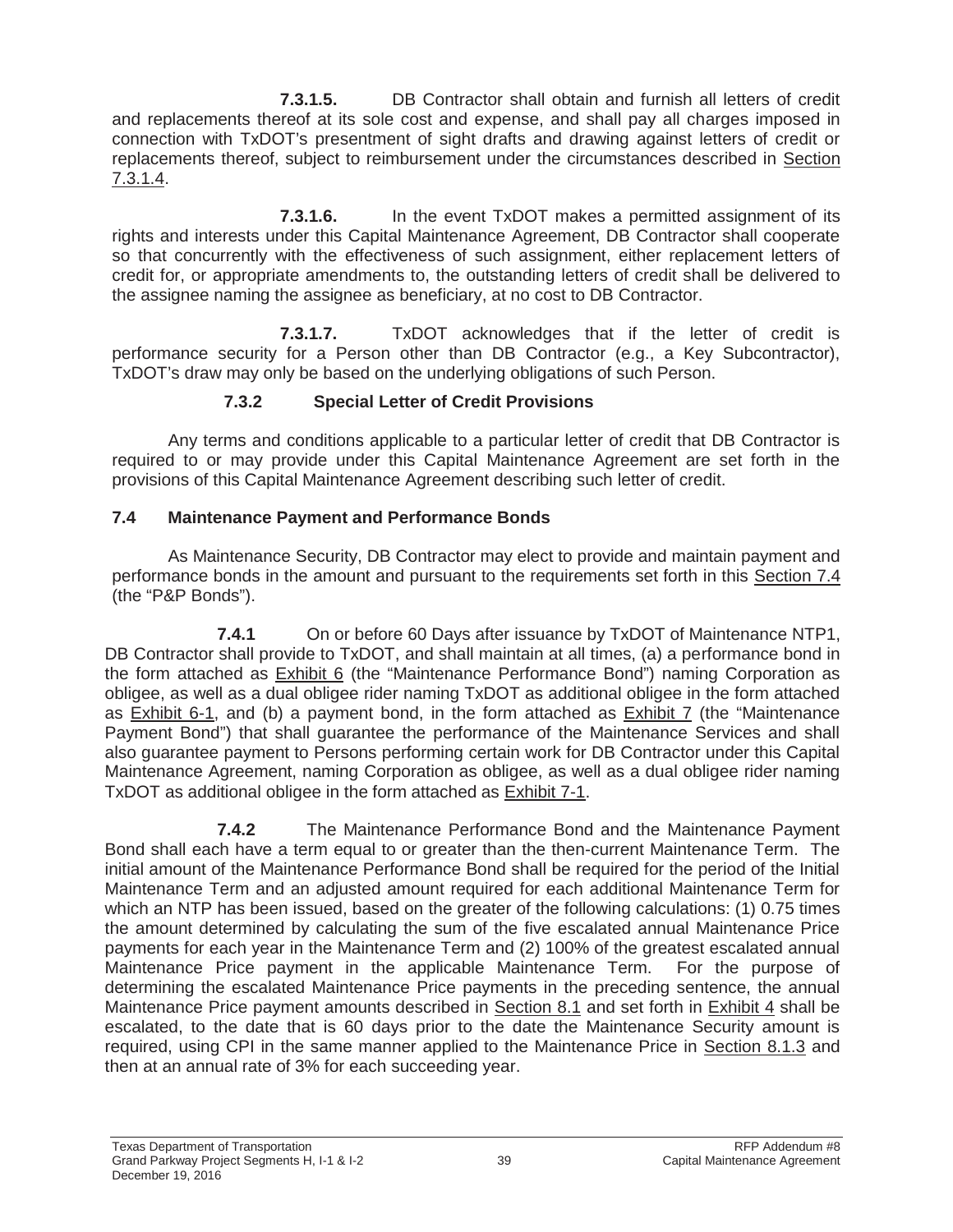**7.4.3** TxDOT shall provide a release of each Maintenance Performance Bond on the date that is one year after the expiration of the Maintenance Performance Bond and upon such date thereafter that all of the following have occurred: (a) DB Contractor is not in default under this Capital Maintenance Agreement, (b) no event has occurred that with the giving of notice or passage of time would constitute a default by DB Contractor hereunder or under the CMA Documents; and (c) no outstanding Claims are then pending against DB Contractor hereunder.

**7.4.4** DB Contractor shall deliver to TxDOT a Maintenance Payment Bond in the same amount and at the same times as is required for the Maintenance Performance Bond pursuant to Section 7.4.2. TxDOT will release each Maintenance Payment Bond upon: (a) receipt of (i) evidence satisfactory to TxDOT that all Persons eligible to file a claim against the Maintenance Payment Bond have been fully paid and (ii) unconditional releases of Liens and stop notices from all Subcontractors who filed a preliminary notice of a claim against the Maintenance Payment Bond (or evidence satisfactory to TxDOT that any such Liens and stop notices have been separately bonded around), or (b) expiration of the statutory period for Subcontractors to file a claim against the Maintenance Payment Bond if no claims have been filed.

**7.4.5** Each bond required hereunder shall be issued by a Surety authorized to do business in the State with a rating of at least A minus (A-) or better and Class VIII or better by A.M. Best Company or rated in the top two categories by two nationally recognized rating agencies, or as otherwise approved by TxDOT in its discretion. If any bond provided becomes ineffective, or if the Surety providing a P&P Bond no longer meets the requirements hereof (or if multiple Sureties act as co-sureties, no Surety meets the requirements hereof), DB Contractor shall provide a replacement bond in the same form issued by a Surety meeting the foregoing requirements. If the Maintenance Price is increased in connection with a Change Order, TxDOT may, in its discretion, require a corresponding proportionate increase in the amount of each bond or alternative security.

**7.4.6** After issuance by TxDOT of each of Maintenance NTP2 and Maintenance NTP3 pursuant to Section 4.2 and no later than 30 days prior to the expiration of the then outstanding bonds, DB Contractor shall deliver (a) replacement P&P Bonds meeting the requirements set forth in this Section 7.4, (b) evidence of renewal, and, if applicable, an adjustment of the amount, of the then outstanding bonds or (c) a P&P Letter of Credit meeting the requirements set forth in Section 7.3, as well as one or more Guarantees (if required) meeting the requirements set forth in Sections  $7.4$  and  $7.6$ . Furthermore, replacement Maintenance Security meeting the requirements of this Section 7 shall be delivered to TxDOT no later than ten days after (i) any bond previously provided becomes ineffective or (ii) the Surety (or all co-Sureties) that provided such bond no longer meet(s) the requirements hereof.

**7.4.7** If DB Contractor fails to timely provide replacement or renewal Maintenance Security meeting the requirements of this Section 7 for the Second Maintenance Term, TxDOT shall have the right to draw down an amount that is the lesser of (i) twenty percent of the amount of the Maintenance Performance Bond for the Initial Term or (ii) \$20,000,000 (escalated in accordance with the methodology set forth in Section 7.4.8) as cash collateral to secure the performance of DB Contractor under the CMA Documents as a result of DB Contractor's failure to satisfy the Maintenance Security obligations to which DB Contractor agreed upon in executing the CMA. If DB Contractor fails to timely provide replacement or renewal Maintenance Security meeting the requirements of this Section 7 for the Third Maintenance Term, TxDOT shall have the right to draw down an amount that is the lesser of (a) ten percent of the amount of the Maintenance Performance Bond for the Second Term or (b)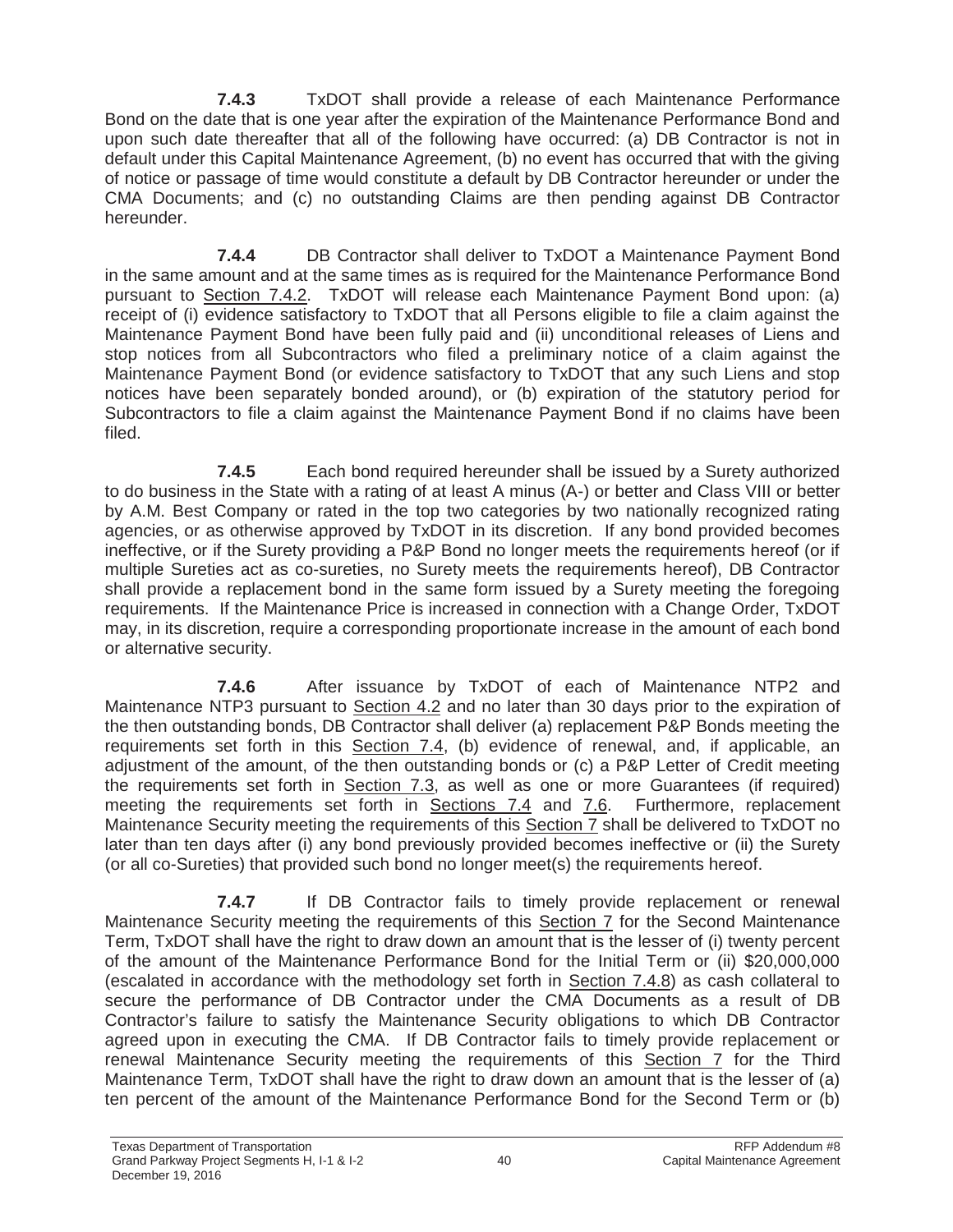\$10,000,000 (escalated in accordance with the methodology set forth in Section 7.4.8) as cash collateral to secure the performance of DB Contractor under the CMA Documents as a result of DB Contractor's failure to satisfy the Maintenance Security obligations to which DB Contractor agreed upon in executing the CMA.

**7.4.8** The dollar amounts described in Section 7.4.7 shall be escalated, commencing on the Effective Date to the date that is 60 days prior to the date the initial bond or each replacement bond, as applicable, is issued, based on changes in the CPI. DB Contractor agrees and acknowledges that such cash collateral is necessary to secure the performance of DB Contractor under the CMA Documents as a result of DB Contractor's failure to satisfy the Maintenance Security obligations under this CMA and may be used by TxDOT to compensate TxDOT for the damages incurred in connection therewith, including TxDOT's costs to procure a substitute DB Contractor and any amounts paid to such substitute DB Contractor in excess of the unpaid balance of the CMA. Any cash collateral not otherwise utilized by TxDOT with respect to DB Contractor's obligations under the CMA Documents shall be returned to DB Contractor upon the earlier of (i) delivery by DB Contractor of replacement P&P Bonds meeting the requirements of this Section 7.4 or the P&P Letter of Credit and Guaranty (if required) in accordance with Sections 7.2, 7.3 and 7.6 and (ii) one year after the end of the Maintenance Period.

**7.4.9** DB Contractor may elect to (a) procure the Maintenance Payment Bond and Maintenance Performance Bond directly, so that they are security for DB Contractor's payment obligations to Subcontractors and laborers performing the Maintenance Services and DB Contractor's performance obligations under the Contract Documents respecting the Maintenance Services, or (b) provided the Lead Maintenance Firm is responsible for the performance of all of the DB Contractor's performance obligations under the Contract Documents respecting the Maintenance Services, deliver Maintenance Payment Bonds and Maintenance Performance Bonds from the Lead Maintenance Firm so that each such Maintenance Payment Bond and Maintenance Performance Bond is security for payment to subcontractors and laborers and performance of the Lead Maintenance Firm's obligations under the Lead Maintenance Firm's Subcontract. If DB Contractor makes the election under clause (b) above, then (x) a multiple obligee rider in which Corporation and TxDOT are named as additional obligees in a form acceptable to TxDOT under which all rights of DB Contractor are subordinated to Corporation and TxDOT also must be provided, (y) the language of the bond forms set forth in Exhibits 6 and 7 shall be adjusted to reflect this election, but only as necessary to identify the Lead Maintenance Firm's Subcontract as the bonded contract, to identify Lead Maintenance Firm as the principal and to include the DB Contractor as the obligee and (z) such bonds shall otherwise conform to the requirements set forth in this Section 7.4.

# **7.5 No Relief of Liability**

Performance by a Surety or a Guarantor of any of the obligations of DB Contractor that meets the requirements of the CMA Documents shall not relieve DB Contractor of any of its obligations hereunder, including the payment of liquidated damages.

# **7.6 Guaranty**

**7.6.1** [To be inserted if a Guaranty is provided in Proposal.] [\_\_\_\_\_\_\_\_\_\_\_\_\_\_\_\_\_\_\_\_\_\_\_\_\_\_\_\_] are the Guarantors guaranteeing DB Contractor's obligations under the CMA Documents as set forth in Section 7.6.2 as of the Effective Date and have provided a guaranty in accordance with the form attached as Exhibit 9.

**7.6.2 DB Contractor shall be required to provide a Guaranty guaranteeing** DB Contractor's obligations under the CMA Documents during the Maintenance Period in the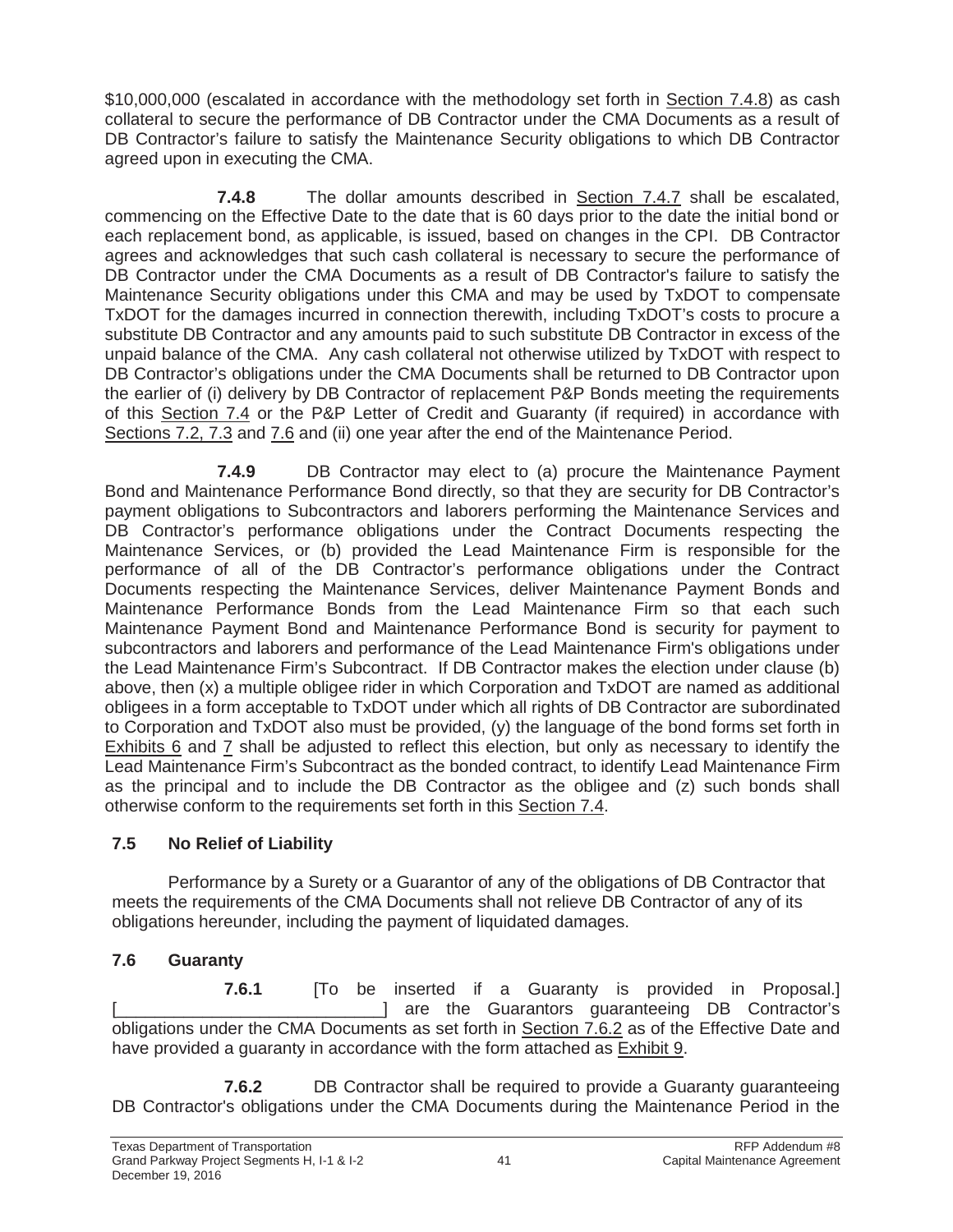form set forth in Exhibit 9 (the "Guaranty") from a Guarantor approved by TxDOT as of and as a condition to Substantial Completion if (i) DB Contractor elects to provide a P&P Letter of Credit as Maintenance Security or (ii) DB Contractor is a limited liability entity and elects to provide the P&P Bonds as Maintenance Security. If a Guaranty was provided as of the Effective Date and such Guaranty satisfies the requirements of this Section 7.6 and is in effect on the Substantial Completion Deadline, then DB Contractor shall not be required to provide an additional Guaranty at the Substantial Completion Deadline.

**7.6.3** DB Contractor shall report to TxDOT, on a quarterly basis during the Maintenance Period, the Tangible Net Worth of DB Contractor, its equity members, and any Guarantors. The report shall state the Tangible Net Worth and be certified by the chief financial officer of the entity reporting. The entity may mark the report "confidential."

**7.6.4** If at any time during the course of this Capital Maintenance Agreement the total combined Tangible Net Worth of DB Contractor, its equity members and any Guarantors, is less than \$200,000,000, DB Contractor shall provide one or more guarantees so that the combined Tangible Net Worth of the DB Contractor, its equity members and any Guarantors is at least \$200,000,000. Each such guaranty shall be in the form attached as Exhibit 9, together with appropriate evidence of authorization, execution, delivery and validity thereof, and shall guarantee the Guaranteed Obligations. Each guaranty must be provided by: (a) a parent corporation, affiliate, or a shareholder of DB Contractor, or (b) a parent corporation, affiliate, or a shareholder of an equity member of DB Contractor. The minimum Tangible Net Worth amount described above shall be adjusted annually based on changes in the CPI, commencing on the first anniversary of the Initial Maintenance Services Commencement Date and continuing annually thereafter during the Maintenance Period.

**7.6.5** DB Contractor may replace an existing Guaranty with a new Guaranty upon prior approval by TxDOT. Any new Guaranty shall be provided in the applicable form attached as Exhibit 9 together with appropriate evidence of authorization, execution, delivery and validity thereof, and shall guarantee the Guaranteed Obligations. The Guaranty being replaced shall remain in effect until the approved replacement Guaranty becomes effective.

# **7.7 General Insurance Requirements**

DB Contractor shall procure and keep in effect, or cause to be procured and kept in effect, with the DB Contractor as a named insured, the insurance policies in accordance with the requirements in this Section 7.7 and Exhibit 10.

# **7.7.1 Qualified Insurers**

Each of the insurance policies required hereunder shall be procured from an insurance carrier or company that, at the time coverage under the applicable policy commences is: (a) authorized to do business in the State and has a current policyholder's management and financial size category rating of not less that "A  $-$ , VII" according to A.M. Best's Insurance Reports Key Rating Guide; or (b) otherwise approved in writing by TxDOT.

# **7.7.2 Premiums, Deductibles and Self-Insured Retentions**

DB Contractor shall timely pay the premiums for all insurance policies required under this Capital Maintenance Agreement. Subject to Section 10, TxDOT shall have no liability for any deductibles, self-insured retentions and amounts in excess of the coverage provided. In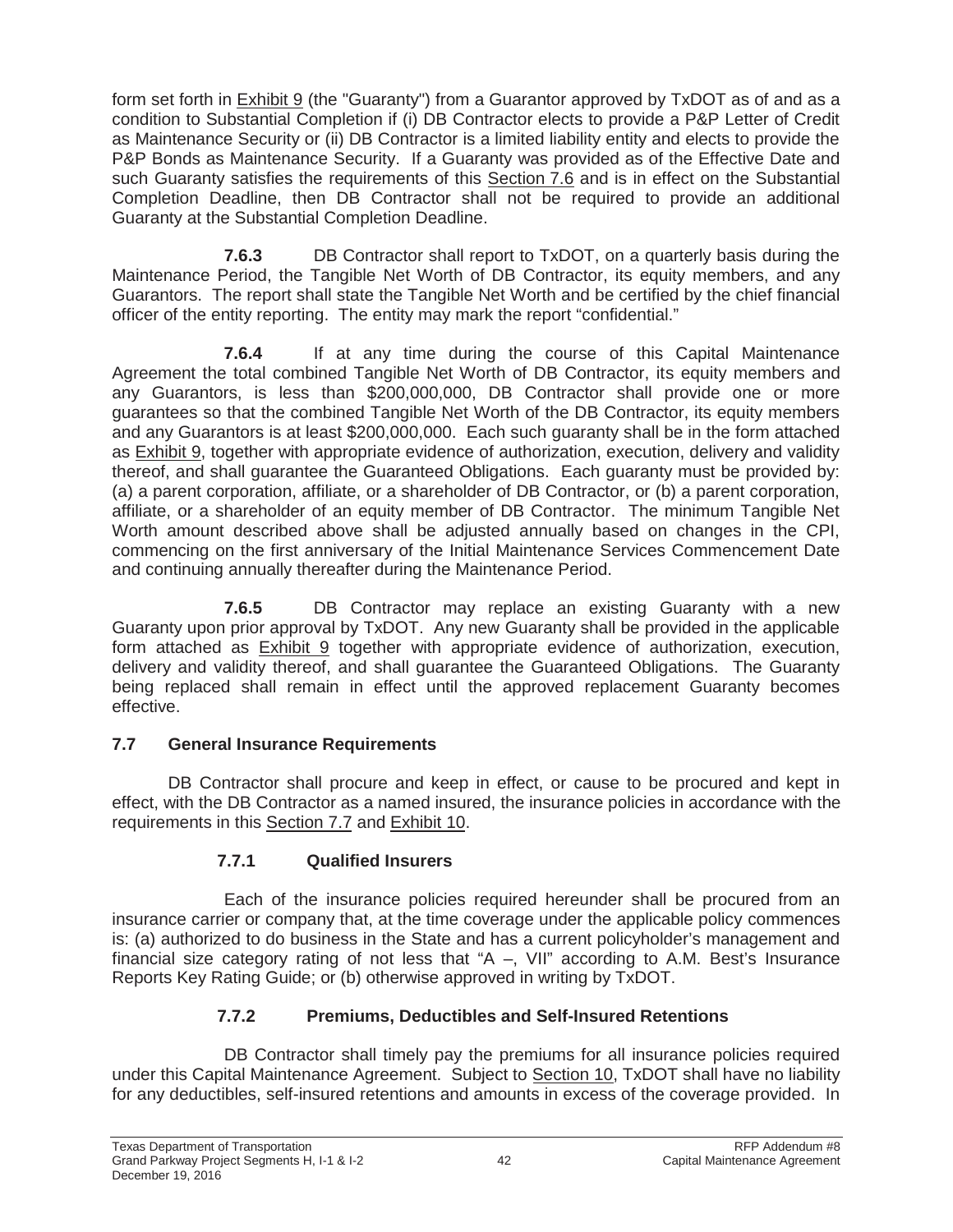the event that any required coverage is provided under a self-insured retention, the entity responsible for the self-insured retention shall have an authorized representative issue a letter to TxDOT, at the same time the insurance policy is to be procured, stating that it shall protect and defend TxDOT to the same extent as if a commercial insurer provided coverage for TxDOT.

### **7.7.3 Primary Coverage**

Each insurance policy shall provide that the coverage is primary and noncontributory coverage with respect to any other insurance available to TxDOT and the other Indemnified Parties, except for coverage that by its nature cannot be written as primary. Any insurance or self-insurance beyond that specified in this Capital Maintenance Agreement that is maintained by an insured or any such additional insured shall be in excess of such insurance and shall not contribute with it.

### **7.7.4 Verification of Coverage**

**7.7.4.1.** Within ten Days of TxDOT issuing a Maintenance NTP and thereafter not later than ten Days prior to the expiration date of each insurance policy, DB Contractor shall deliver to TxDOT a certificate of insurance evidencing that each required policy of insurance is in place. The certificate shall be on the most recent ACORD form, without disclaimer. Each required certificate must meet the requirements of Texas Insurance Code Chapter 1811 and, to the extent permitted under applicable Laws, state the identity of all carriers, named insureds and additional insureds, state the type and limits of coverage, deductibles and termination provisions of the policy, include as attachments all additional insured, waiver of subrogation, and notice of termination endorsements, and be signed by an authorized representative of the insurance company shown on the certificate or its agent or broker. Each such certificate of insurance shall be accompanied by a letter signed by the DB Contractor confirming that the insurances represented in the certificate of insurance fully comply with all provisions of this Section 7.7 and Exhibit 10.

**7.7.4.2.** DB Contractor shall promptly deliver to TxDOT a certificate of insurance and copies of all endorsements with respect to each renewal policy, as necessary to demonstrate the maintenance of insurance coverages required under this Capital Maintenance Agreement. Such certificate shall be delivered prior to the expiration of any policy.

**7.7.4.3.** Within 30 Days from delivery of the certificate of insurance as provided in Section 7.7.4.1, DB Contractor shall deliver to TxDOT: (i) a complete certified copy of each such insurance policy or modification, or renewal or replacement insurance policy and all endorsements thereto and (ii) satisfactory evidence of payment of the premium therefor.

**7.7.4.4.** If DB Contractor has not provided TxDOT with the foregoing proof of coverage and payment within five Days after TxDOT delivers to DB Contractor notice of an Event of Default under Section 12.3.1 and demand for the foregoing proof of coverage, TxDOT may, in addition to any other available remedy, without obligation or liability and without further inquiry as to whether such insurance is actually in force: (i) obtain such an insurance policy; and DB Contractor shall reimburse TxDOT for the cost thereof upon demand, and (ii) suspend all or any portion of Maintenance Services for cause or close the Project until TxDOT receives from DB Contractor such proofs of coverage in compliance with this Section 7.7.4 (or until TxDOT obtains an insurance policy, if it elects to do so).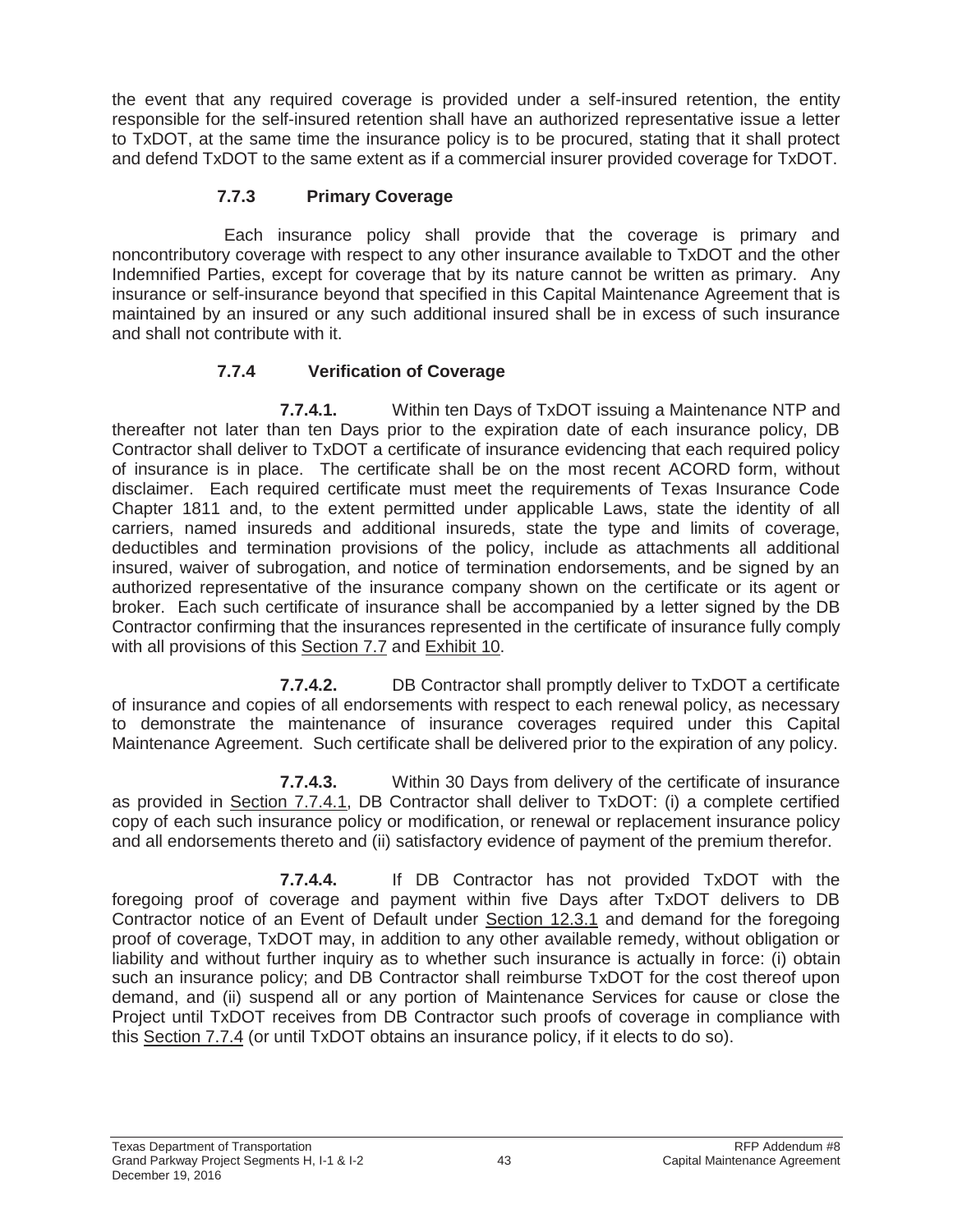# **7.7.5 Subcontractor Insurance Requirements**

**7.7.5.1.** DB Contractor's obligations regarding Subcontractor's insurance are set forth in Exhibit 10. DB Contractor shall cause each Subcontractor to provide such insurance in the manner and in the form consistent with the requirements contained in this Capital Maintenance Agreement, and also including requirements to comply with the primary and non-contributory, waiver of subrogation, and notice of cancellation provisions of this Section 7.7.

**7.7.5.2.** If any Subcontractor fails to procure and keep in effect the insurance required of it under Exhibit 10 and TxDOT asserts the same as an Event of Default hereunder, DB Contractor may, within the applicable cure period, cure such Event of Default by: (i) causing such Subcontractor to obtain the requisite insurance and providing to TxDOT proof of insurance; (ii) procuring the requisite insurance for such Subcontractor and providing to TxDOT proof of insurance; or (iii) terminating the Subcontractor and removing its personnel from the Site (provided that such termination is not an Event of Default).

### **7.7.6 Policies with Insureds in Addition to DB Contractor**

All insurance policies that are required to insure Persons (whether as named or additional insureds) in addition to DB Contractor shall comply or be endorsed to comply with the following provisions.

**7.7.6.1.** The insurance policy shall be written or endorsed so that no acts or omissions of an insured shall vitiate coverage of the other insureds, provided that professional liability policies shall not be required to comply with this Section 7.7.6.1. Without limiting the foregoing, any failure on the part of a named insured to comply with reporting provisions or other conditions of the insurance policies, any breach of warranty, any action or inaction of a named insured or others, or any change in ownership of all or any portion of the Project shall not affect coverage provided to the other named insureds or additional insureds (and their respective members, directors, officers, employees, agents and, if applicable, TxDOT Consultants).

**7.7.6.2.** The insurance shall apply separately to each named insured and additional insured against which a claim is made or suit is brought, except with respect to the limits of the insurer's liability.

**7.7.6.3.** All endorsements adding additional insureds to the required insurance policies shall contain no limitations, conditions, restrictions or exceptions to coverage in addition to those that apply under the insurance policy generally, and shall state that the interests and protections of each such additional insured shall not be affected by any misrepresentation, act or omission of a named insured or any breach by a named insured of any provision in the policy that would otherwise result in forfeiture or reduction of coverage. To the fullest extent of coverage allowed under Chapter 151 of the Texas Insurance Code, DB Contractor (if applicable) and TxDOT shall be included as additional insureds under the commercial general liability policy providing equivalent coverage, including products-completed operations. The commercial general liability insurance shall include completed operations liability coverage.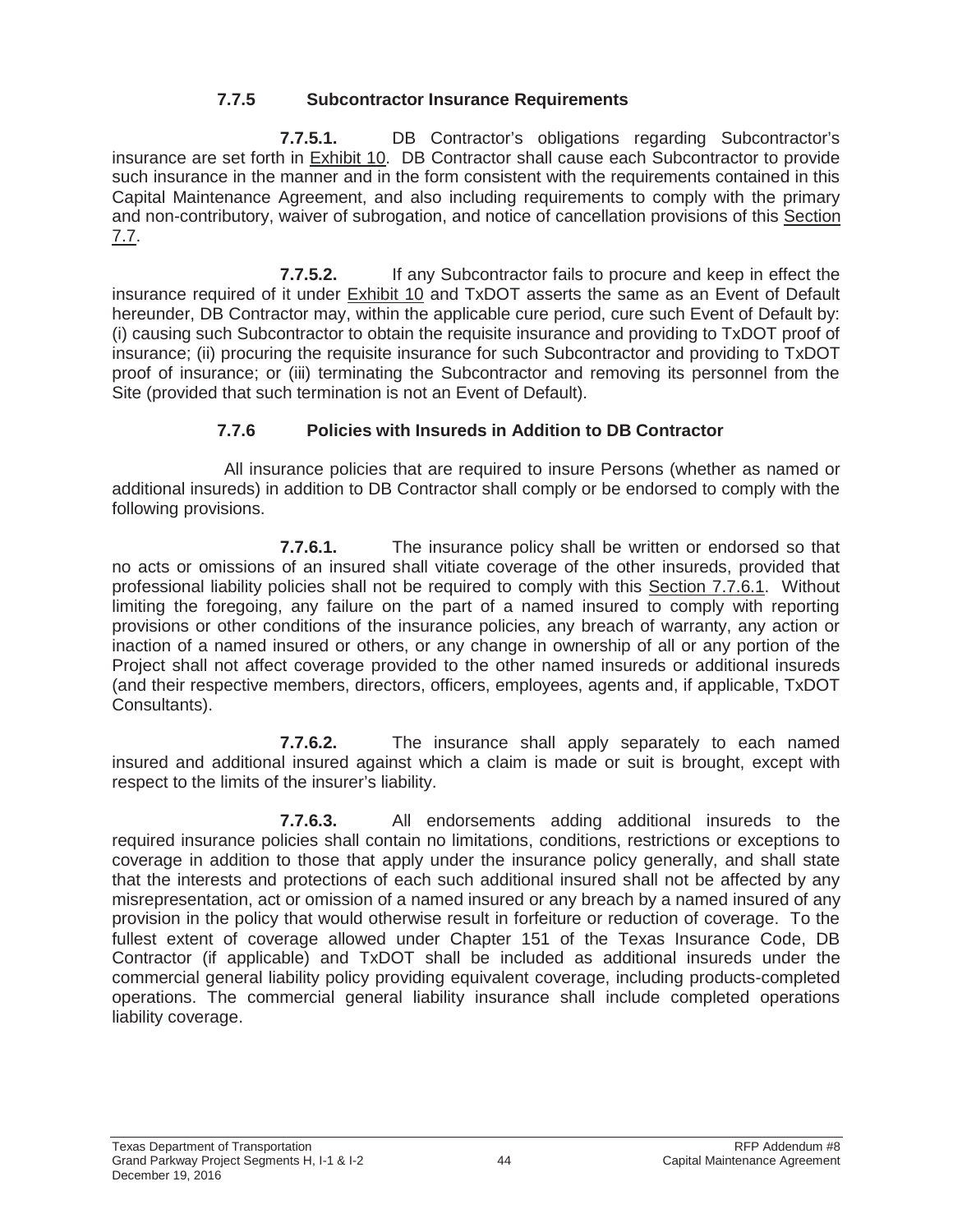# **7.7.7 Additional Terms and Conditions**

**7.7.7.1.** Each insurance policy shall be endorsed to state that coverage cannot be canceled, not renewed, voided, suspended, adversely modified, or reduced in coverage or in limits (including for non-payment of premium) except after 30 Days' prior written notice (or ten Days in the case of cancellation or non-renewal for non-payment of premium) by registered or certified mail, return receipt requested, has been given to TxDOT and each other insured or additional insured party. Such endorsement shall not include any limitation of liability of the insurer for failure to provide such notice.

**7.7.7.2.** The commercial general liability insurance policy shall cover liability arising out of the acts or omissions of DB Contractor's employees engaged in the Maintenance Services as well as employees of Subcontractors if Subcontractors are covered by a DB Contractor-controlled insurance program. If any Subcontractor is not covered by such DB Contractor-controlled insurance program, then Subcontractor shall provide commercial general liability insurance and other insurances described in Exhibit 10 to cover liability arising out of the activities of Subcontractor's employees engaged in the Maintenance Services.

**7.7.7.3.** If DB Contractor's or any Subcontractor's activities involve transportation of Hazardous Materials, the automobile liability insurance policy for DB Contractor or such Subcontractor shall be endorsed to include for private, non-commercial vehicles Motor Carrier Act Endorsement-Hazardous Materials Clean Up (MCS-90).

**7.7.7.4.** Each insurance policy shall provide coverage on an "occurrence" basis and not a "claims made" basis (with the exception of any professional liability insurance policy and, on an optional basis, pollution liability).

# **7.7.8 Waivers of Subrogation**

TxDOT waives all rights against the DB Contractor-Related Entities, and DB Contractor waives all rights against the Indemnified Parties, for any claims to the extent covered by insurance obtained pursuant to this Section 7, except such rights as they may have to the proceeds of such insurance. If DB Contractor is deemed to self-insure a claim or loss under Section 7.8.4, then DB Contractor's waiver shall apply as if it carried the required insurance. DB Contractor shall require all Subcontractors to provide similar waivers in writing each in favor of all other Persons enumerated above. Subject to Section 7.7.11, each policy, including workers' compensation if permitted under the applicable worker's compensation insurance laws, shall include a waiver of any right of subrogation against the Indemnified Parties or the insurers consent to the insured's waiver of recovery in advance of loss.

# **7.7.9 No Recourse**

There shall be no recourse against TxDOT for payment of premiums or other amounts with respect to the insurance required to be provided by DB Contractor or any of its Subcontractors hereunder, except to the extent such costs are recoverable under Section 7.7.12 or Section 10.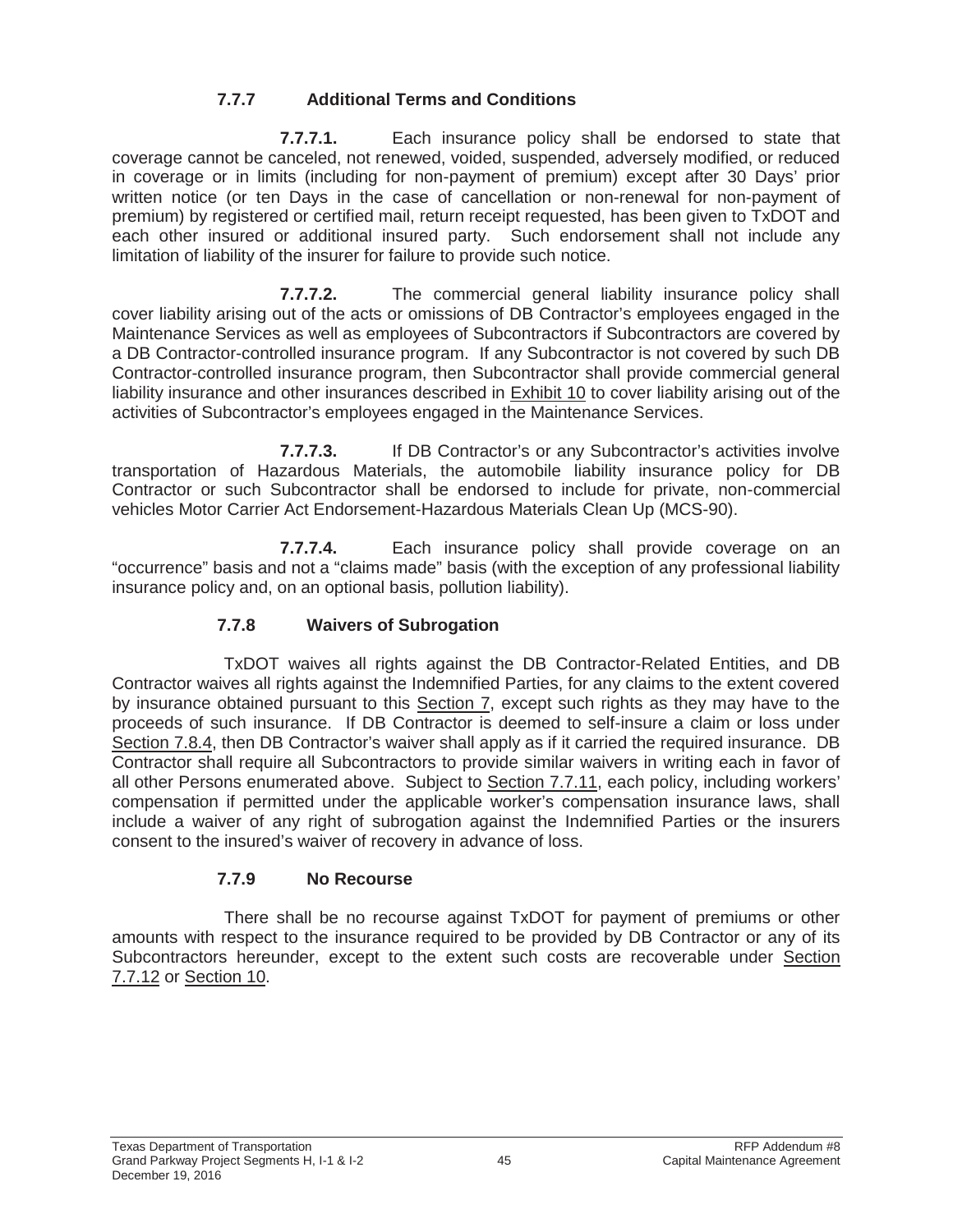# **7.7.10 Support of Indemnifications**

The insurance coverage provided hereunder by DB Contractor is not intended to limit DB Contractor's indemnification obligations under the CMA Documents.

# **7.7.11 Inadequacy or Unavailability of Required Coverages**

**7.7.11.1.** TxDOT makes no representation that the limits of liability specified for any insurance policy to be carried pursuant to this Capital Maintenance Agreement or approved variances therefrom are adequate to protect DB Contractor against its undertakings under the CMA Documents, to TxDOT, or any other Person. No such limits of liability or approved variances therefrom shall preclude TxDOT from taking any actions as are available to it under the CMA Documents or otherwise at Law.

**7.7.11.2.** If DB Contractor demonstrates to TxDOT's reasonable satisfaction that it has used diligent efforts in the global insurance and reinsurance markets to maintain the insurance coverages it is required to provide hereunder, and if, despite such diligent efforts and through no fault of DB Contractor, any of such coverages (or any of the required terms of such coverages, including insurance policy limits) become unavailable during the Maintenance Period, TxDOT will consider in good faith granting DB Contractor an interim written variance from such requirements under which DB Contractor shall obtain and maintain or cause to be obtained and maintained alternative insurance packages and programs that provide risk coverage as comparable to that contemplated in this Section 7 as is commercially reasonable under then-existing insurance market conditions.

**7.7.11.3.** DB Contractor shall not be entitled to any increase in the Maintenance Price for increased costs or any time extension resulting from the unavailability of coverage and the requirement to provide acceptable alternatives.

# **7.7.12 Defense Costs**

No defense costs shall be included within or erode the limits of coverage of any of the insurance policies, except that defense costs may be included within the limits of coverage of professional and pollution liability policies.

# **7.7.13 Contesting Denial of Coverage**

If any insurance carrier under an insurance policy denies coverage with respect to any claims reported to such carrier, upon DB Contractor's request, TxDOT and, to the extent necessary, the other Indemnified Parties shall cooperate in good faith to establish whether and to what extent to contest, and how to fund the cost of contesting, the denial of coverage; provided that if the reported claim is a matter covered by an indemnity in favor of an Indemnified Party, then DB Contractor shall bear all costs of contesting the denial of coverage.

# **7.7.14 Umbrella and Excess Policies**

DB Contractor shall have the right to satisfy the requisite insurance coverage amounts for liability insurance through a combination of primary policies and umbrella or excess policies. Umbrella and excess policies shall follow form of underlying policies and shall comply with all insurance requirements, terms and provisions set forth in this CMA for the applicable type of coverage.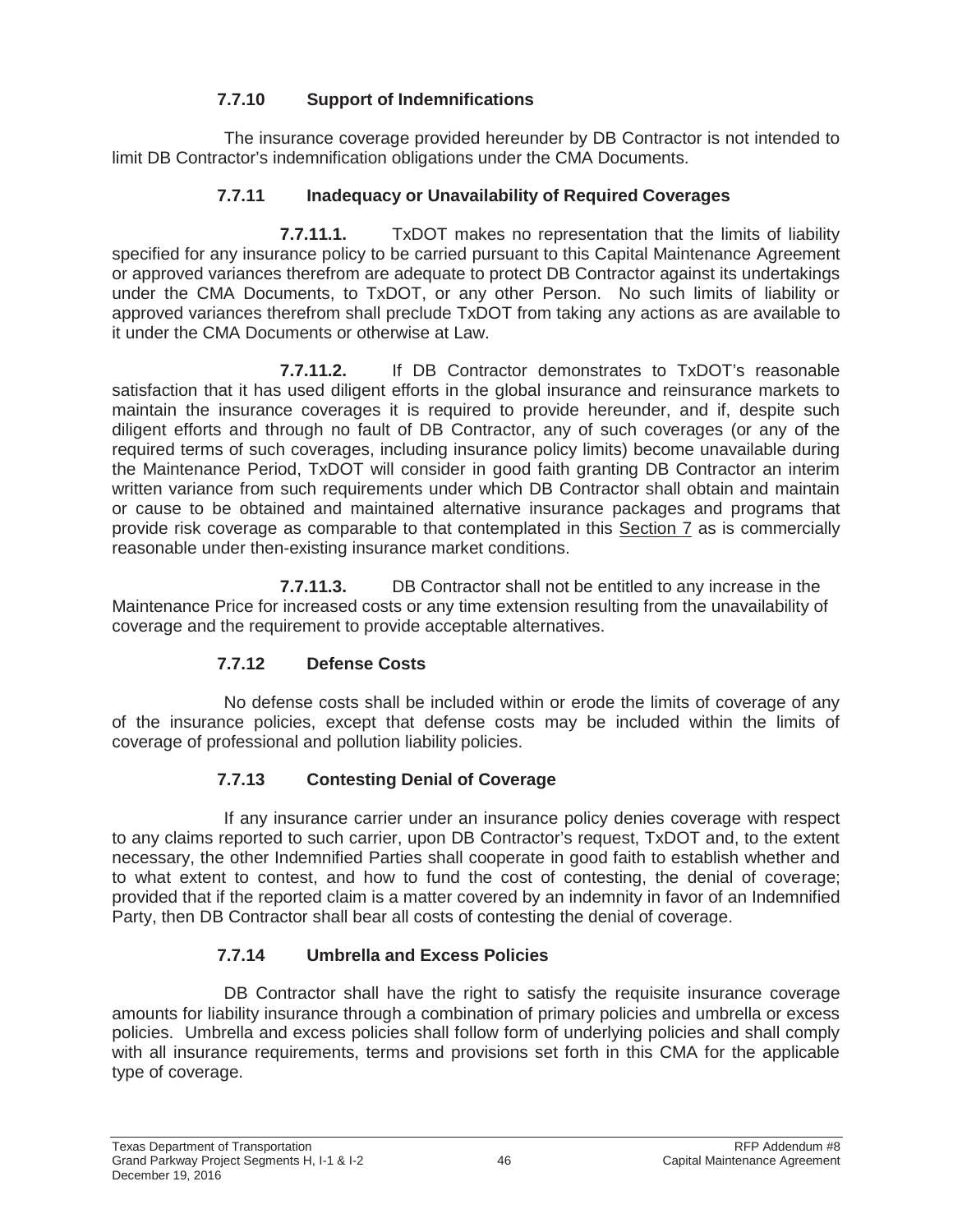# **7.8 Prosecution of Insurance Claims**

**7.8.1** Unless otherwise directed by TxDOT in writing with respect to TxDOT's insurance claims, DB Contractor shall be responsible for reporting and processing all potential claims by TxDOT or DB Contractor against the insurance policies required hereunder. DB Contractor agrees to report timely to the insurer(s) under such insurance policies any and all matters that may give rise to an insurance claim by DB Contractor or TxDOT or another Indemnified Party and to promptly and diligently pursue such insurance claims in accordance with the claims procedures specified in such insurance policies, whether for defense or indemnity or both. DB Contractor shall enforce all legal rights against the insurer under the applicable insurance policies and applicable Laws in order to collect thereon, including pursuing necessary litigation and enforcement of judgments, provided that DB Contractor shall be deemed to have satisfied this obligation if a judgment is not collectible through the exercise of lawful and diligent means.

**7.8.2** DB Contractor shall immediately notify TxDOT, and thereafter keep TxDOT fully informed, of any incident, potential claim, claim or other matter of which DB Contractor becomes aware that involves or could conceivably involve an Indemnified Party.

**7.8.3** TxDOT agrees to promptly notify DB Contractor of TxDOT's incidents, potential claims against TxDOT, and matters that may give rise to an insurance claim against TxDOT, to tender to the insurer TxDOT's defense of the claim under such insurance policies, and to cooperate with DB Contractor as necessary for DB Contractor to fulfill its duties hereunder. DB Contractor shall ensure that, to the extent covered by DB Contractor's insurance:

**7.8.3.1.** For claims and suits which DB Contractor's insurer reasonably estimates to be within the limits of its available coverage, DB Contractor or its insurer shall communicate and coordinate the defense strategy with TxDOT and the Texas Office of the Attorney General and shall ensure that the insurer does not agree to any settlement without first obtaining the concurrence of the Texas Office of the Attorney General. TxDOT and the Texas Office of the Attorney General shall not unreasonably withhold consent to the strategy and plan communicated by the DB Contractor or its insurer to TxDOT and the Texas Office of the Attorney General. Nor shall TxDOT and the Texas Office of the Attorney General unreasonably withhold consent to settlements and compromises proposed by DB Contractor or its insurers which fall within the limits of insurance provided by such insurers.

**7.8.3.2.** For claims and suits which DB Contractor's insurer reasonably estimates to be in excess of the available insurance provided by DB Contractor's insurers, and implicating the potential for damages which are the financial liability or responsibility of TxDOT or the State of Texas, DB Contractor shall ensure that the defense of the claim is coordinated by the insurer with TxDOT and the Texas Office of the Attorney General and shall ensure that the DB Contractor's insurer does not agree to any settlement in excess of DB Contractor's insurer's limits of liability without first obtaining the concurrence of the Texas Office of the Attorney General.

**7.8.4** If in any instance DB Contractor has not performed its obligations respecting insurance set forth in this Capital Maintenance Agreement or is unable to enforce and collect any such insurance for failure to assert claims in accordance with the terms of the insurance policies or to prosecute claims diligently, then for purposes of determining DB Contractor's liability and the limits thereon or determining reductions in compensation due from TxDOT to DB Contractor on account of available insurance, DB Contractor shall be treated as if it has elected to self-insure up to the full amount of insurance coverage that would have been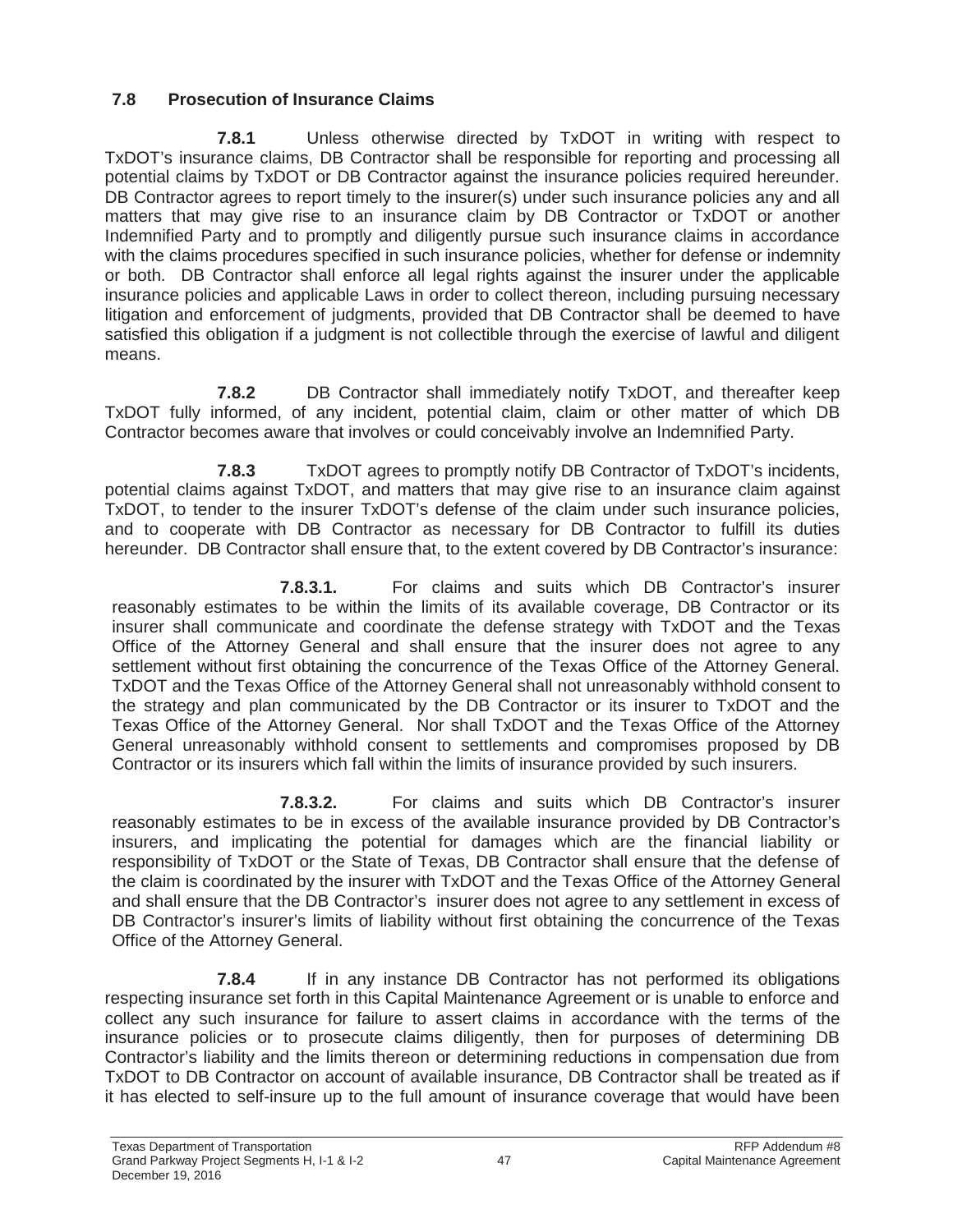available had DB Contractor performed such obligations and not committed such failure. Nothing in the CMA Documents shall be construed to treat DB Contractor as electing to selfinsure where DB Contractor is unable to collect due to the bankruptcy or insolvency of any insurer that at the time the insurance policy is written meets the rating qualifications set forth in this Section 7.

**7.8.5** If in any instance DB Contractor has not promptly performed its obligation to report to applicable insurers and process any potential insurance claim tendered by TxDOT or another Indemnified Party, then TxDOT or the other Indemnified Party may, but is not obligated to: (a) notify DB Contractor in writing of TxDOT's intent to report the claim directly with the insurer and thereafter process the claim; and (b) proceed with reporting and processing the claim if TxDOT or the other Indemnified Party does not receive from DB Contractor, within ten Days after so notifying DB Contractor, written proof that DB Contractor has reported the claim directly to the insurer. TxDOT or the other Indemnified Party may dispense with such notice to DB Contractor if TxDOT or the other Indemnified Party has a good faith belief that more rapid reporting is needed to preserve the claim.

**7.8.6** Unless otherwise directed by TxDOT in writing, DB Contractor shall be responsible for reporting and processing all potential claims by TxDOT or DB Contractor against the insurance required to be provided under Section 7.7. DB Contractor agrees to report to the insurer(s) in a timely manner any and all matters which may give rise to an insurance claim and to promptly and diligently pursue any and all insurance claims on behalf of TxDOT, whether for defense or indemnity or both.

**7.8.7** All insurance proceeds received by DB Contractor for any insured loss under the builder's risk insurance policy required by this Capital Maintenance Agreement shall be paid into a separate insurance proceeds account and shall be held in trust for the purposes of, and to be applied in accordance with, this Capital Maintenance Agreement.

#### **7.9 Insurance and Commencement of Maintenance Services**

DB Contractor shall not commence the Maintenance Services under this Capital Maintenance Agreement until it has obtained the insurance required under Section 7.7, has furnished original certificates of insurance evidencing the required coverage as required under Section 7.7.4 and such insurance has been approved in writing by TxDOT, and DB Contractor shall not allow any Subcontractor (nor shall such Subcontractor be entitled) to commence work under its Subcontract until the insurance required of the Subcontractor pursuant to this Section 7 has been obtained and approved by DB Contractor. A delay in securing such certificates of insurance or approvals shall not provide DB Contractor any relief or entitlement to a Change Order.

# **7.10 TxDOT's Right to Remedy Breach by DB Contractor Regarding Insurance**

If DB Contractor or any Subcontractor fails to provide insurance or proof of insurance as and when required herein, TxDOT shall have the rights set forth in Section 7.7.4.4. TxDOT's Recoverable Costs, at TxDOT's option, shall be deducted from amounts payable to DB Contractor or reimbursed by DB Contractor upon demand from TxDOT. Nothing herein shall preclude TxDOT from exercising its rights and remedies under Section 16 as a result of the failure of DB Contractor or any Subcontractor to satisfy its insurance obligations herein.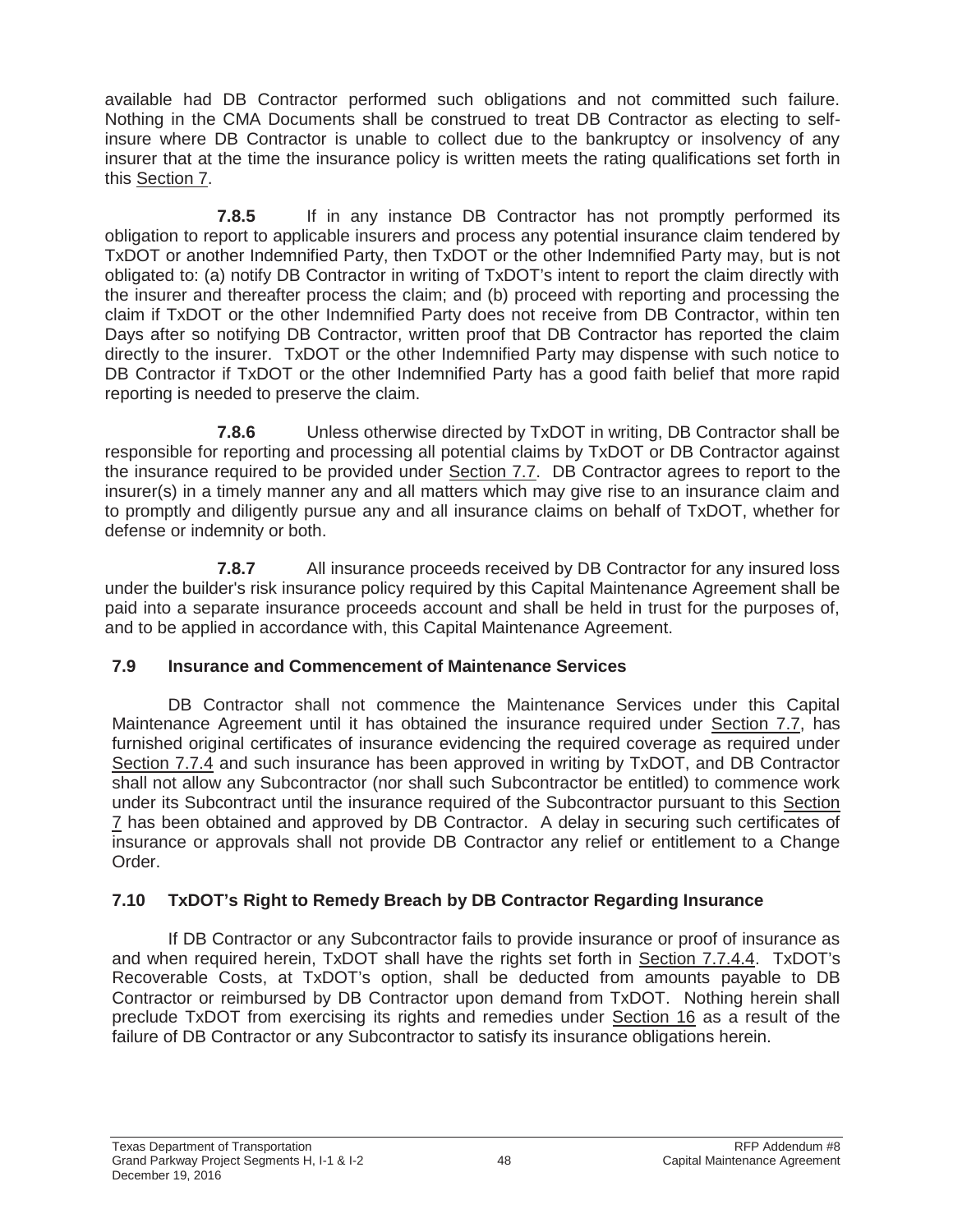# **7.11 Disclaimer Regarding Insurance**

DB Contractor and each Subcontractor have the responsibility to make sure that their insurance programs fit their particular needs, and it is their responsibility to arrange for and secure any insurance coverage that they deem advisable, whether or not specified herein. TxDOT makes no representation that the limits of liability specified for any insurance policy to be carried pursuant to this Capital Maintenance Agreement or approved variances therefrom are adequate to protect DB Contractor against liabilities and risks associated with its undertakings under the CMA Documents.

# **7.12 Premiums**

DB Contractor shall be responsible for the cost of insurance required to be provided during the Initial Maintenance Term, which premiums are included in the Maintenance Price for the Initial Maintenance Term. DB Contractor shall bear the full risk of any insurance premium increases from the Effective Date until the end of the Initial Maintenance Term, and shall not be entitled to any Claim for relief for such increases. Solely with respect to insurance policies required to be maintained during subsequent Maintenance Terms under this Section 7 and Exhibit 10, DB Contractor shall be entitled to reimbursement for the costs of insurance premiums, as follows:

**7.12.1** Premiums may be included in invoices hereunder only after payment thereof by DB Contractor. Said premiums shall be passed through without any profit or overhead or compensation for any costs incurred by DB Contractor in obtaining insurance in excess of the actual premiums paid therefor.

**7.12.2** TxDOT shall be entitled to any return or retrospective premiums with respect to said insurance. DB Contractor shall deliver any such funds to TxDOT within ten Days following DB Contractor's receipt thereof.

**7.12.3** DB Contractor shall use best efforts to obtain the insurance required hereunder, and renewals thereof, at cost-effective rates. Promptly following a request by TxDOT, or promptly following issuance of the notice to proceed for the applicable Maintenance Term (if not earlier requested), DB Contractor shall obtain competitive quotes for said insurance policies, shall notify TxDOT of the same, and shall obtain TxDOT's approval of said insurance policies before binding coverage. DB Contractor shall accommodate any commercially reasonable changes in providers, coverage or payment terms desired by TxDOT.

**7.12.4** DB Contractor shall promptly notify TxDOT if it becomes apparent at any time during the Maintenance Term that required insurance policies are no longer available or if the premiums for renewals materially increase from the prior rates. In such event, DB Contractor shall work with TxDOT to find commercially reasonable alternatives to the required coverages that are acceptable to TxDOT.

# **7.13 Claims Against Third Parties**

DB Contractor shall not have the authority or responsibility to assert and pursue any claims against any third party for damage to the Project, other than claims for third-party damage which do not fall within the definition for Force Majeure Event. In the event DB Contractor receives any funds from third parties for damages caused to the Project, such funds shall be used first to repair the applicable damage to the Project and next for the purposes for which the funds were awarded or received. In the event DB Contractor is responsible at its sole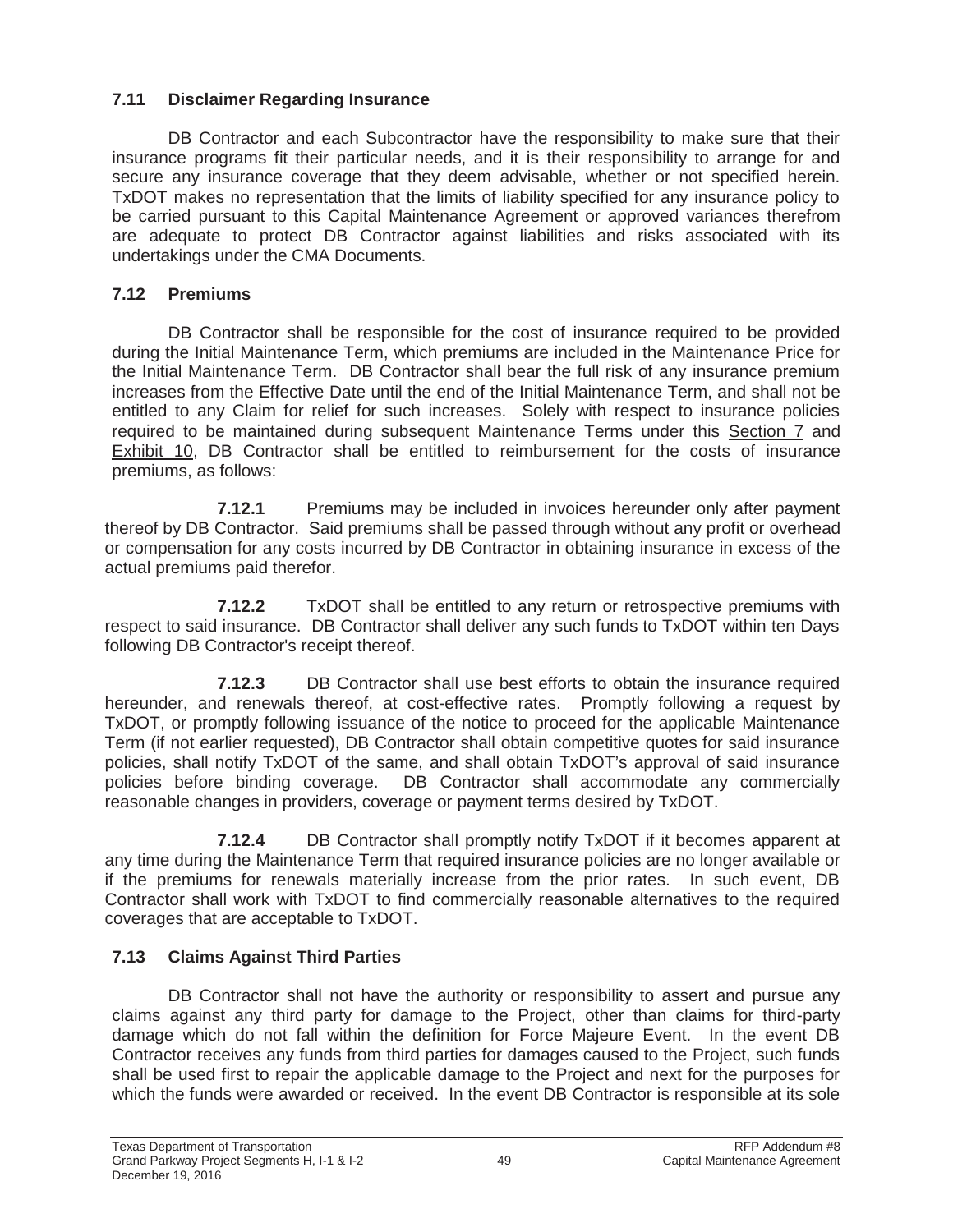cost and expense for the repair of damage to the Project caused by a third party and TxDOT receives payment pursuant to a third-party claim regarding such damage, TxDOT shall reimburse DB Contractor to the extent of the funds received, on a monthly basis, in accordance with Section 10 and upon completion of the applicable Maintenance Services. Upon request by TxDOT, DB Contractor shall provide reasonable assistance to, and shall reasonably cooperate with, TxDOT regarding claims against third parties for damage to the Project for which TxDOT is responsible.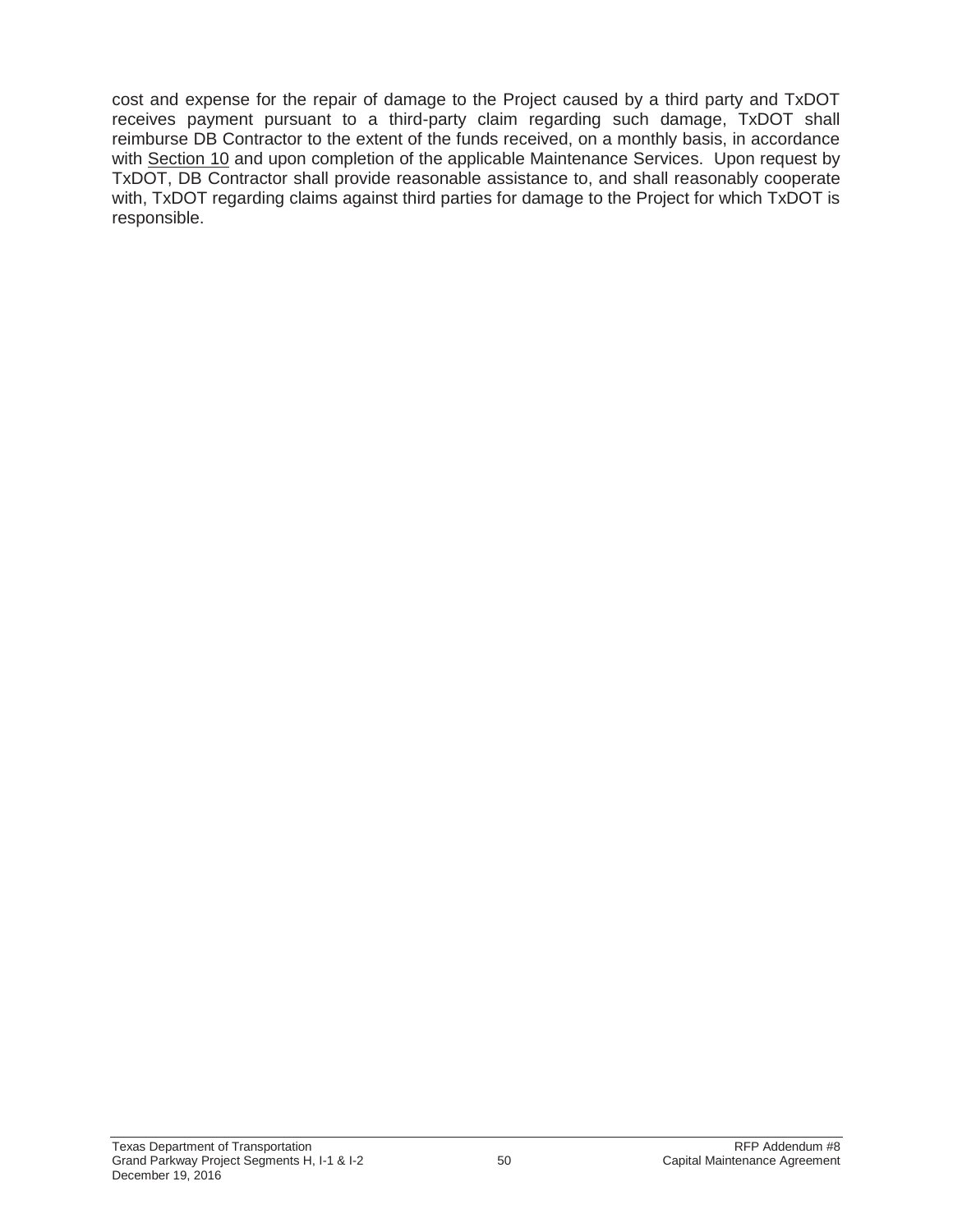#### **SECTION 8. COMPENSATION**

#### **8.1 Payment for Maintenance Services**

**8.1.1** During the term of this Capital Maintenance Agreement, in full consideration for the performance by the DB Contractor of its duties and obligations under the CMA Documents, TxDOT shall pay the amounts determined as set forth in Section 8.1.2, as adjusted in accordance with Section 8.1.3 ("Maintenance Price") subject only to Section 8.1.4 and to such additions to and deductions from the compensation as may be provided for pursuant to Section 10. The Maintenance Price shall be paid in accordance with this Section 8.1. The Maintenance Price (and the individual components thereof) shall be increased or decreased only by a Change Order issued in accordance with Section 10, by an amendment to this Capital Maintenance Agreement, or as provided in Section 8.1.4. No portion of the Maintenance Price shall be payable on account of services provided: (a) prior to the Initial Maintenance Term Commencement Date, except for those tasks expressly required by the CMA Documents to be performed, and that are performed by DB Contractor, after issuance of Maintenance NTP1 and prior to the Initial Maintenance Term Commencement Date, or (b) after the expiration or earlier termination the Maintenance Period.

**8.1.2** Subject to Section 8.1.4, DB Contractor shall be paid for Maintenance Services provided under this Capital Maintenance Agreement, a monthly payment equivalent to one-twelfth (1/12) of the sum of (a) the annual payments for Routine Maintenance set forth in the Routine Maintenance Payment Schedule in Exhibit 4, plus (b) the annual payments for Renewal Work set forth in the Renewal Work Payment Schedule in Exhibit 4. Such amount shall be payable in arrears pursuant to Draw Requests submitted on the first day of each month of such Maintenance Term year.

**8.1.3** The annual Maintenance Price (MP) will be escalated or reduced in accordance with this Section 8.1.3. For the annual payments set forth in the Routine Maintenance Payment Schedule and Renewal Work Payment Schedule shown in Exhibit 4, based on changes in CPI as follows:

- (a) The CPI for the month three months prior to the month in which this Capital Maintenance Agreement is executed will establish the Base Index  $(Bl_{\mathbb{C}Pl})$ ; and
- (b) The annual payments shall be escalated or reduced by multiplying the annual amount payable for such year by the CPI for the month that is three months prior to the month in which the applicable year commences and dividing such amount by the  $Bl_{\text{CPI}}$ .
- (c) The formula that reflects the foregoing related to Routine Maintenance Payments is: Adjusted Routine Maintenance Payment = (annual Routine O&M Payment) x  $CPI/(Bl_{CPI})$ .
- (d) The formula that reflects the foregoing related to Renewal Work Payments is: Adjusted Renewal Work Payments = (annual Renewal Work Payments)  $\times$  CPI/BI<sub>CPI</sub>).

**8.1.4** If DB Contractor fails to fulfill any requirement or obtain any TxDOT approval or third party approval that the CMA Documents indicate is to be fulfilled or obtained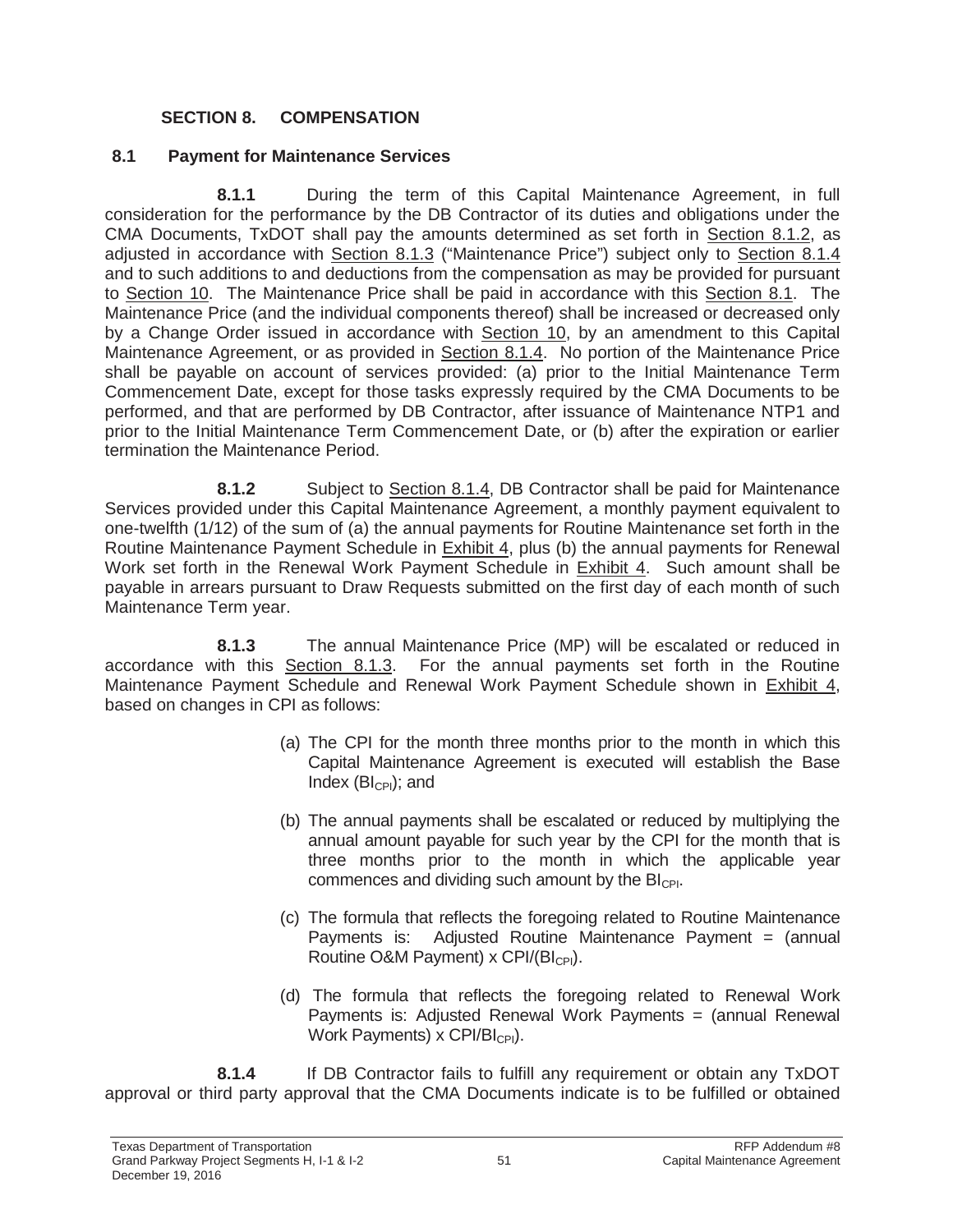prior to the Initial Maintenance Term Commencement Date, TxDOT shall have the right, in its discretion, to prohibit DB Contractor from commencing the Maintenance Services until the requirement or approval is obtained. In such case, DB Contractor (a) shall have no right to compensation allocable to the period of such delay in commencing Maintenance Services beyond the Initial Maintenance Term Commencement Date, and (b) shall pay to TxDOT, within ten Days after receipt of written demand, the excess, if any, of TxDOT's Recoverable Costs of carrying out or providing for the carrying out of Maintenance Services during such period over the Maintenance Price TxDOT would have paid DB Contractor for such period had it commenced Maintenance Services on the Initial Maintenance Term Commencement Date. The foregoing is in addition to any other remedy available to TxDOT under this Capital Maintenance Agreement on account of such failure.

### **8.2 Invoicing and Payment**

**8.2.1** On or about the fifth Business Day of each month, DB Contractor shall submit to TxDOT five copies of a Draw Request in the form of Exhibit 11 for Maintenance Services performed for the preceding month and meeting all requirements specified herein. Each Draw Request shall be executed by DB Contractor's Authorized Representative and Maintenance Quality Manager. DB Contractor acknowledges that TxDOT may obtain funding for portions of the Maintenance Services from the federal government, local agencies and other third parties, and DB Contractor agrees to segregate Draw Requests for all such Maintenance Services in a format reasonably requested by TxDOT and with detail and information as reasonably requested by TxDOT. Each Draw Request shall be organized to account for applicable reimbursement requirements and to facilitate the reimbursement process. In addition, the Draw Request for a monthly payment must be accompanied by an attached report containing information that TxDOT can use to verify the Draw Request and monthly payment and all components of the liquidated damages, Key Personnel Change Fees, and Noncompliance Charges for the prior month. Such attached report shall include:

**8.2.1.1.** A description of any Noncompliance Events, Noncompliance Points assessed during the prior month and any Noncompliance Charges owed for assessed Noncompliance Points;

**8.2.1.2.** A description of any other liquidated damages (including Lane Rental Charges for Lane Closures) assessed against DB Contractor during the prior month in relation to the Maintenance Services, including the date and time of occurrence and a description of the events and duration of the events for which the liquidated damages were assessed;

**8.2.1.3.** Any adjustments to reflect previous over-payments and/or

under-payments;

**8.2.1.4.** A detailed calculation of any interest payable in respect of any amounts owed; and

**8.2.1.5.** Any other amount due and payable from DB Contractor to TxDOT or from TxDOT to DB Contractor under this Capital Maintenance Agreement, including any retainage and any other deductions related to the Maintenance Services that TxDOT is entitled to make and any carry-over deductions or other adjustments from prior months not yet paid by DB Contractor.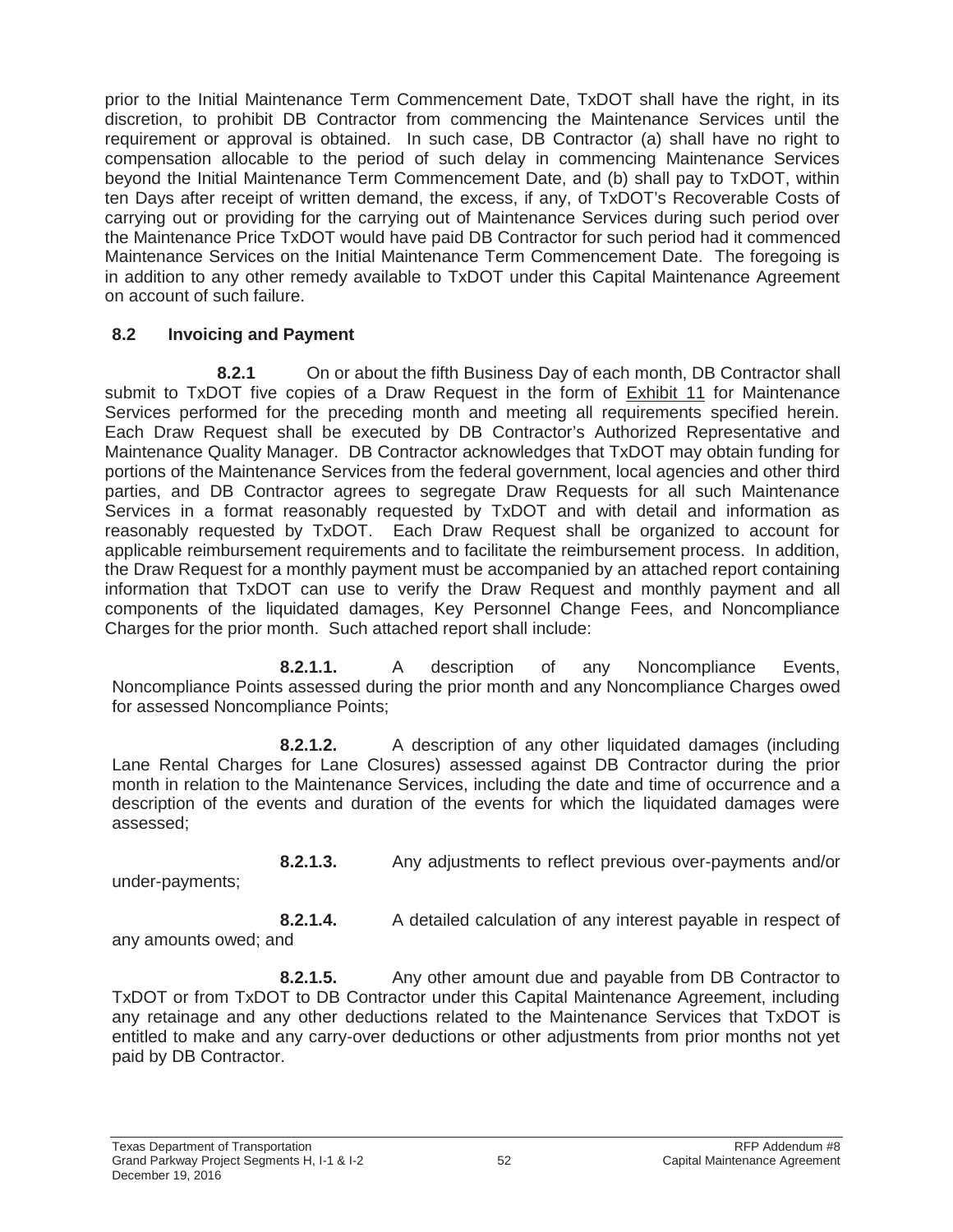**8.2.2** Within ten Business Days after TxDOT's receipt of a complete Draw Request, TxDOT will review the Draw Request and all attachments and certificates thereto, and shall notify DB Contractor of the amount approved for payment and the reason for disapproval of any remaining invoiced amounts or of any other information set forth in the Draw Request. DB Contractor may include such disapproved amounts in the next month's Draw Request after correction of the deficiencies noted by TxDOT and satisfaction of the requirements of the CMA Documents related thereto. Within fifteen Business Days after TxDOT's receipt of a complete Draw Request meeting the requirements of this Capital Maintenance Agreement, TxDOT shall pay DB Contractor the amount of the Draw Request approved for payment less any amounts that TxDOT is otherwise entitled to withhold or deduct. No payment by TxDOT shall, at any time, preclude TxDOT from showing that such payment was incorrect, or from recovering any money paid in excess of those amounts due hereunder.

**8.2.3** The annual payments payable for any partial month or payable for any partial year shall be prorated.

**8.2.4** TxDOT shall not be required to make any monthly payment if DB Contractor has failed to file the Monthly Noncompliance Events Report required to be filed under Exhibit 2, unless and until the required reports are filed.

**8.2.5** TxDOT may deduct from each payment and the Final Payment the following:

- (a) Any TxDOT or third party Losses for which DB Contractor is responsible hereunder, or any damages owing under Section 5.4.7 or 5.4.8, any Noncompliance Charges and any Lane Rental Charges for Lane Closures that have accrued as of the date of the application for payment;
- (b) If a notice to stop payment, claim or Lien is filed with TxDOT, due to DB Contractor's failure to pay for labor or materials used in the Maintenance Services, money due for such labor or materials will be withheld from payment to the DB Contractor;
- (c) Any sums, including TxDOT's Recoverable Costs, expended by TxDOT in performing any of DB Contractor's obligations under the CMA Documents that DB Contractor has failed to perform;
- (d) Any retainage under Section 8.4; and
- (e) Any other sums which TxDOT is entitled to recover from DB Contractor under the terms of this Capital Maintenance Agreement.

**8.2.6** The failure by TxDOT to deduct any of these sums from a payment shall not constitute a waiver of TxDOT's right to such sums.

# **8.3 Payment to Subcontractors**

**8.3.1** No later than ten Days after receipt of payment from TxDOT, DB Contractor shall promptly pay each Subcontractor, out of the amount paid to DB Contractor on account of such Subcontractor's portion of the Maintenance Services, the amount to which such Subcontractor is entitled, less any retainage provided for in the Subcontract, and any other offsets and deductions provided in the Subcontract or by Law. No later than ten Days after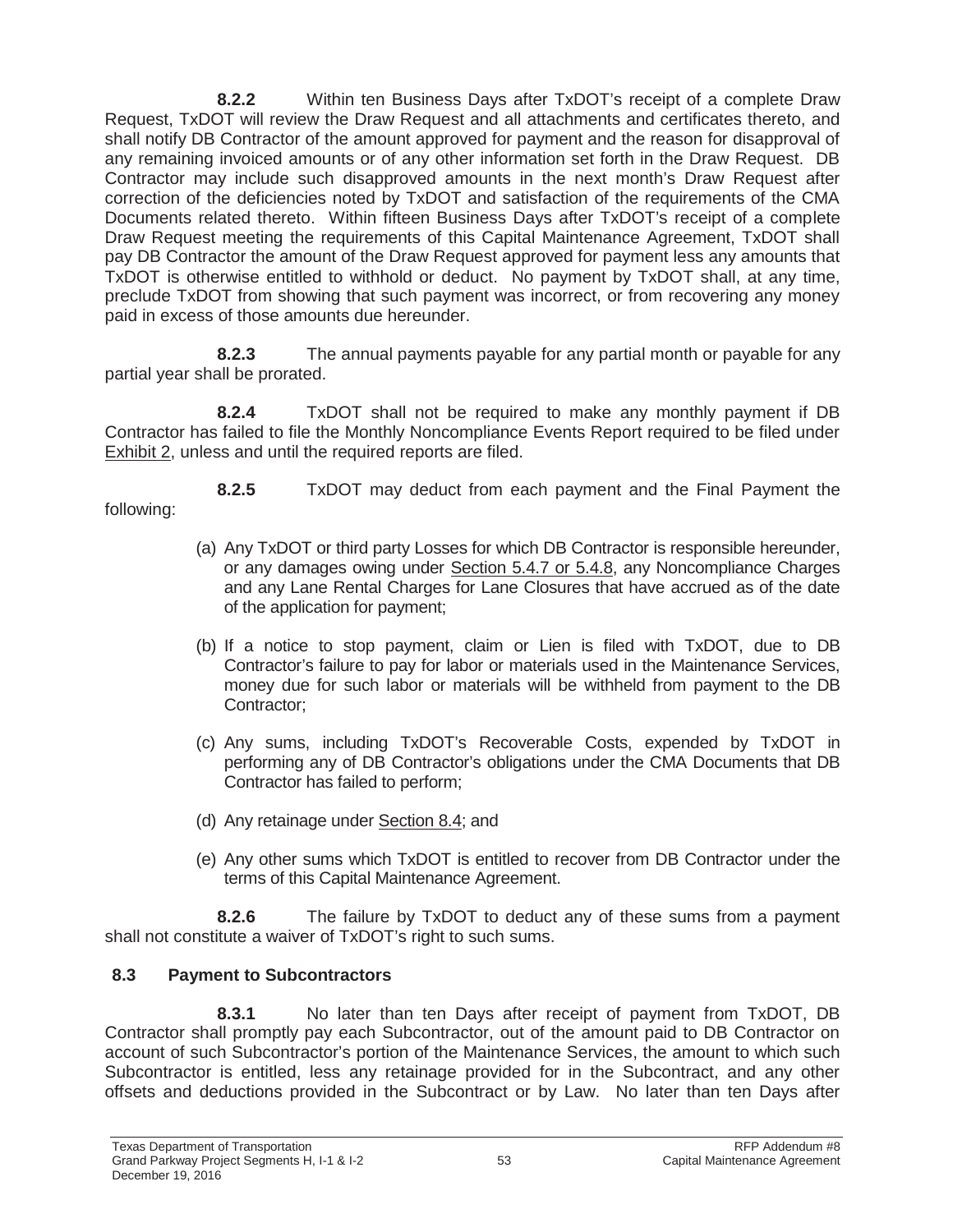satisfactory completion of all Maintenance Services to be performed by a Subcontractor, including provision of appropriate releases, certificates and other evidence of the Subcontractor's compliance with its Subcontract and all applicable requirements of the CMA Documents, DB Contractor shall pay to the Subcontractor moneys withheld in retention from the Subcontractor. Such payment shall be made promptly following satisfaction of the foregoing requirements, even if the Maintenance Services to be performed by DB Contractor or other Subcontractors is not completed.

**8.3.2** For the purpose of Section 8.3, satisfactory completion shall have been accomplished when:

- (a) the Subcontractor has fulfilled the Subcontract requirements and the requirements under the CMA Documents for the subcontracted Maintenance Services, including the submission of all submittals required by the Subcontract and the CMA Documents; and
- (b) the Maintenance Services performed by the Subcontractor have been inspected and approved in accordance with the CMA Documents and the final quantities of the Subcontractor's work have been determined and agreed upon.

**8.3.3** The foregoing payment requirements apply to all tiers of Subcontractors and shall be incorporated into all Subcontracts.

**8.3.4** The inspection and approval of a Subcontractor's work does not eliminate or impair DB Contractor's responsibility for the Maintenance Services. Any delay or postponement of payments to Subcontractors from the above-referenced time frames may occur only for good cause following written approval by TxDOT. TxDOT shall have no obligation to pay or to see to the payment of money to a Subcontractor, except as may otherwise be required by Law. Interest on late payments to Subcontractors shall be DB Contractor's responsibility, and shall not be a part of the Maintenance Price.

#### **8.4 Retainage for Non-Renewal of P&P Bonds**

In the event the P&P Bonds expire without renewal or otherwise are no longer in effect during the Maintenance Period, TxDOT shall withhold funds (the "Retainage") from each payment to be made to DB Contractor for the Maintenance Services until such time as (a) replacement Maintenance Security is provided to TxDOT or (b) one year after the end of the Maintenance Period, whichever is sooner. The Retainage shall be an amount equal to 10% of the amount owing.

**8.4.1** The Retainage, subject to reduction as specified below, shall be held by TxDOT until 60 Days after the expiration of the Warranties under this Capital Maintenance Agreement. At such time, and provided that DB Contractor is not in breach or default hereunder, TxDOT shall release to DB Contractor all Retainage withheld in connection with Maintenance Services other than amounts applied to the payment of Losses or which TxDOT deems advisable, in its sole discretion, to retain to cover any existing or threatened claims, Liens and stop notices relating to the Project, the cost of any uncompleted Maintenance Services and/or the cost of repairing any Nonconforming Work. Final payment of such Retainage not applied to Losses shall be made upon DB Contractor's showing, to TxDOT's satisfaction, that all such matters have been resolved, including delivery to TxDOT of a certification representing and warranting that there are no outstanding claims of Maintenance Services or any claims, Liens or stop notices of any Subcontractor or laborer with respect to the Maintenance Services.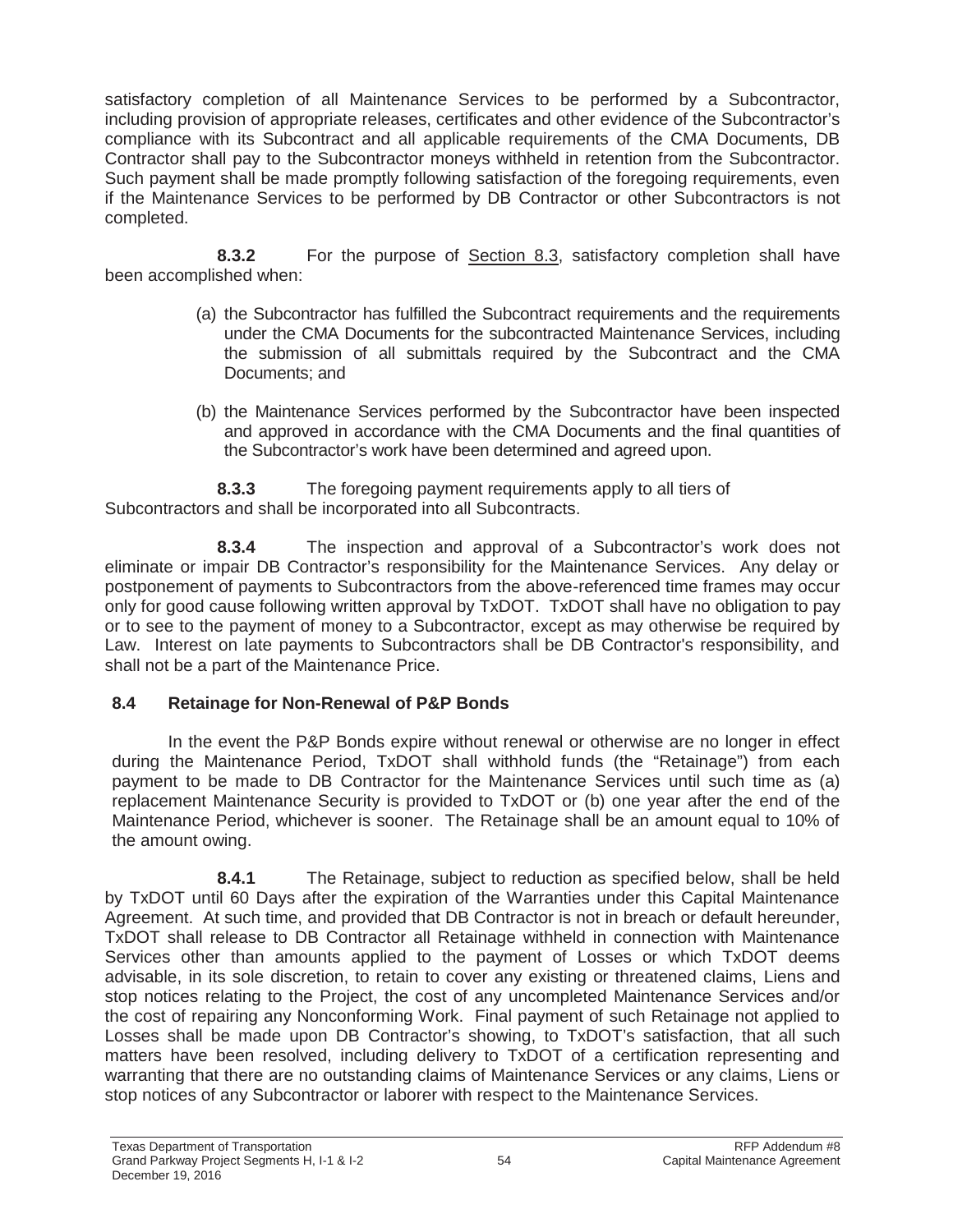**8.4.2** TxDOT agrees to release up to 50% of the Retainage withheld in connection with payments for the Maintenance Services 60 Days after the end of the Maintenance Period, subject to the following terms and conditions. The amount to be released shall be reduced by any amounts which TxDOT deems advisable, in its sole discretion, to retain to cover, any uncompleted Maintenance Services, including correction of Nonconforming Work, any Warranty work for which notice has been provided to DB Contractor, any Losses which TxDOT anticipates may be payable and any existing or threatened claims, Liens or stop notices relating to the Project. In addition, no portion of the Retainage shall be released unless and until (a) DB Contractor shall have applied in writing for such release; and (b) such release shall have been approved in writing by any Guarantor.

#### **8.5 Disputes**

Failure by TxDOT to pay any amount in dispute shall not alleviate, diminish or modify in any respect DB Contractor's obligation to perform under the CMA Documents, and DB Contractor shall not cease or slow down its performance under the CMA Documents on account of any such amount or dispute. Any Claim or Dispute regarding such payment shall be resolved pursuant to Section 16 of this Capital Maintenance Agreement. DB Contractor shall proceed as directed by TxDOT pending resolution of the Claim or Dispute. Upon resolution of such Claim or Dispute, each Party shall promptly pay to the other any amount owing.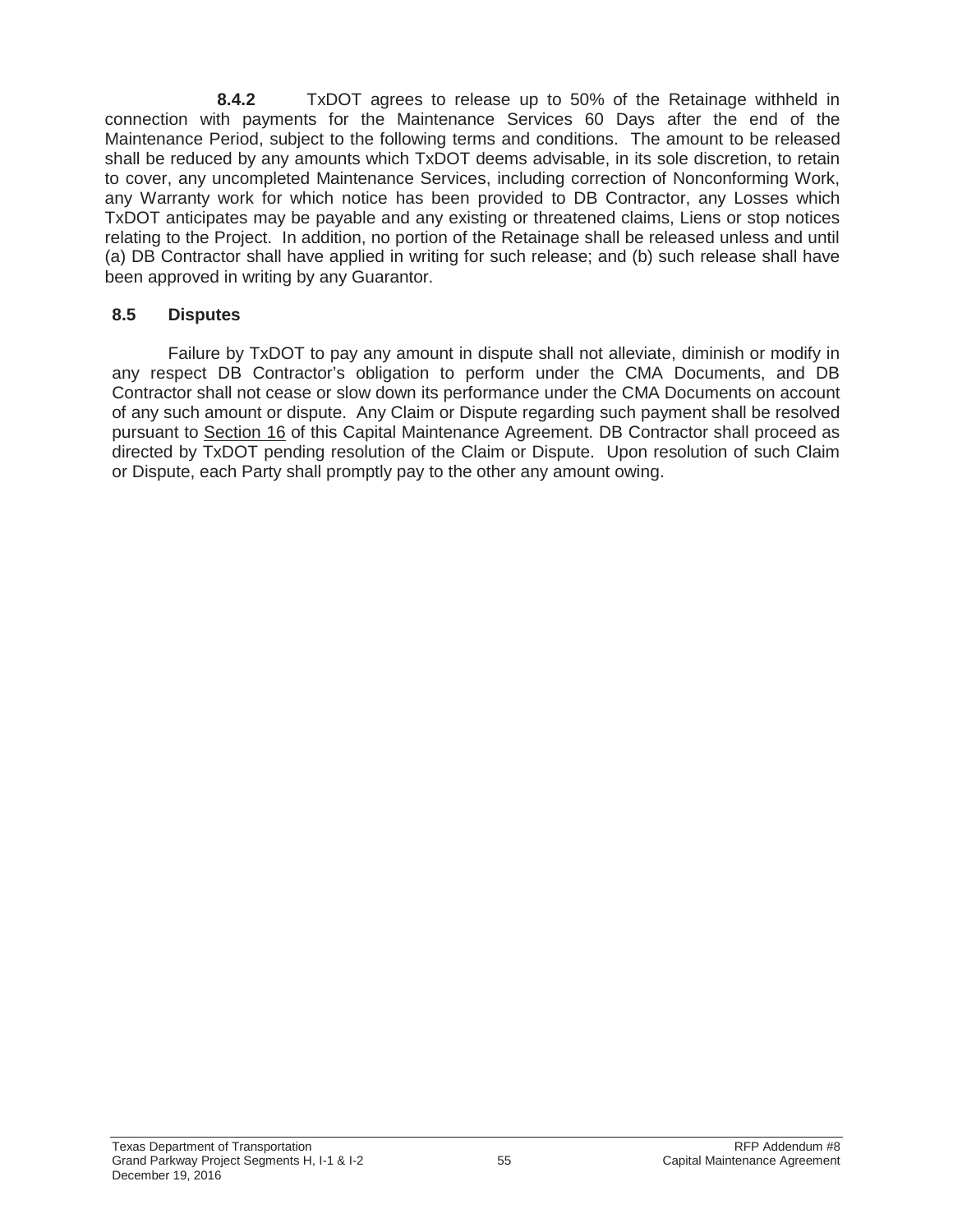### **SECTION 9. WARRANTIES FOR MAINTENANCE SERVICES**

#### **9.1 Warranties for Maintenance Services**

DB Contractor warrants that:

- (a) all Maintenance Services furnished pursuant to the CMA Documents shall conform to Good Industry Practice;
- (b) the Maintenance Services shall be free of Defects, including design Errors, except to the extent such Defects are inherent in prescriptive specifications included in the CMA Documents;
- (c) materials and equipment installed or incorporated under the CMA Documents shall be of good quality and new;
- (d) all design and construction work performed under the CMA Documents shall be fit for use for the intended function; and
- (e) such Maintenance Services shall meet all of the requirements of the CMA Documents.

The warranties set forth in clauses (a)-(e) above shall individually be referred to herein as a "Warranty" and, collectively, as the "Warranties."

# **9.2 Warranty Period**

**9.2.1** The Warranty Period for Maintenance Services shall commence at the conclusion of the Maintenance Period and shall remain in effect until one year after conclusion of the Maintenance Period, subject to extension under Section 9.2.2 ("Warranty Period"). If TxDOT determines that such Maintenance Services have not met the standards set forth in Section 9.1 at any time during the Warranty Period, then DB Contractor shall correct such Maintenance Services as specified in this Section 9, even if performance of such corrective Maintenance Services extend beyond the applicable Warranty Period.

**9.2.2** The Warranties shall apply to all Maintenance Services re-done, repaired, corrected or replaced pursuant to the terms of the CMA Documents. The Warranty Period for each repaired, corrected or replaced Maintained Element shall extend beyond the original Warranty Period in order that each Maintained Element will have at least a one-year warranty period (but not to exceed two years after the expiration or termination of this Capital Maintenance Agreement).

# **9.3 Implementation of Warranty**

**9.3.1** Within seven Days of receipt by DB Contractor of notice from TxDOT specifying: (a) a failure of the Maintenance Services to satisfy the Warranties, (b) the failure of any Subcontractor warranty, guarantee or obligation which DB Contractor is responsible to enforce, or (c) a misrepresentation by a Subcontractor regarding an obligation which DB Contractor is responsible to enforce, DB Contractor and TxDOT shall mutually agree when and how DB Contractor shall remedy such failure or misrepresentation; provided, however, that in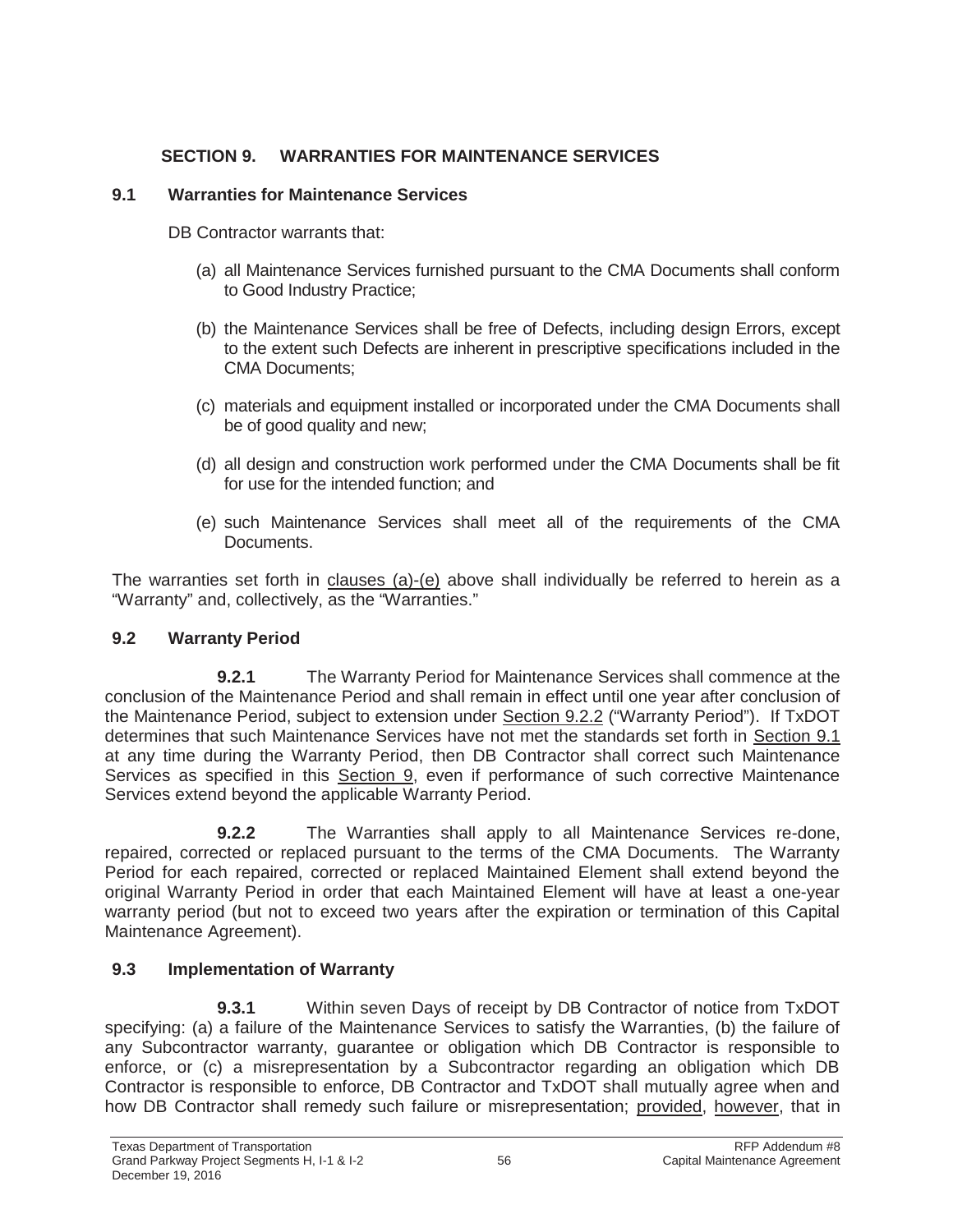case of an Emergency requiring immediate curative action or a situation which poses a significant safety risk, DB Contractor shall implement such action as it deems necessary and shall immediately notify TxDOT in writing of the Emergency and the urgency of the decision. DB Contractor and TxDOT shall promptly meet in order to agree on a remedy. If DB Contractor does not use its best efforts to effectuate such remedy within the agreed time, or if DB Contractor and TxDOT fail to reach such an agreement within such seven-Day period (or immediately, in the case of emergency conditions), TxDOT shall have the right, but not the obligation, to perform or have performed by third parties the necessary remedy, and the costs thereof shall be borne by DB Contractor. Reimbursement for TxDOT's Recoverable Costs associated with such work shall be payable to TxDOT within ten Days after DB Contractor's receipt of an invoice therefor. Alternatively, TxDOT, in its sole discretion, may deduct the amount of such costs and expenses from any sums owed by TxDOT to DB Contractor pursuant to this Capital Maintenance Agreement. TxDOT may agree to accept Nonconforming Work in accordance with Section 5.9.2.

**9.3.2** DB Contractor shall be responsible for obtaining any required encroachment permits and required consents from any other Persons in connection with the performance of Maintenance Services required under this Section 9. DB Contractor shall bear all costs of such Maintenance Services, including additional testing and inspections.

### **9.4 Subcontractor and Extended Warranties**

**9.4.1** Without in any way derogating the Warranties and DB Contractor's own representations and warranties and other obligations with respect to the Maintenance Services, DB Contractor shall obtain from all Subcontractors and cause to be extended to TxDOT, for periods at least coterminous with the Warranties, appropriate representations, warranties, guarantees and obligations with respect to design, materials, workmanship, equipment, tools and supplies furnished by such Subcontractors to effectuate the provisions in this Section 9. All representations, warranties, guarantees and other obligations of Subcontractors: (a) shall be written so as to survive all TxDOT inspections, tests and approvals; and (b) shall run directly to and be enforceable by DB Contractor and TxDOT and their respective successors and assigns. DB Contractor assigns to TxDOT all of DB Contractor's rights and interest in and to all extended warranties for periods exceeding the applicable Warranty Period which are received by DB Contractor from any of its Subcontractors. To the extent that any Subcontractor warranty or guaranty would be voided by reason of DB Contractor's negligence or failure to comply with the CMA Documents in incorporating material or equipment into the work, DB Contractor shall be responsible for correcting such Defect.

**9.4.2** Upon receipt from TxDOT of notice of a failure of any Subcontractor warranty, guaranty or obligation, or a misrepresentation by a Subcontractor, DB Contractor shall enforce or perform any such Subcontractor warranty, guaranty or obligation, or remedy such misrepresentation, in addition to DB Contractor's other obligations hereunder. TxDOT's rights under this Section 9.4 shall commence at the time such representation, warranty, guaranty, or obligation is furnished and shall continue until the expiration of DB Contractor's relevant Warranty Period (including extensions thereof under Section 9.2.2). Until such expiration, the cost of any equipment, material, labor (including re-engineering) or shipping shall be for the account of DB Contractor if such cost is covered by such a representation, warranty, guaranty, or obligation and DB Contractor shall be required to replace or repair defective equipment, material or workmanship furnished by Subcontractors.

**9.4.3** The foregoing provisions concerning Subcontractor warranties are intended to provide TxDOT with an additional Person and source in which to seek recourse if Maintenance Services fail to meet the requirements of the CMA Documents. In no event shall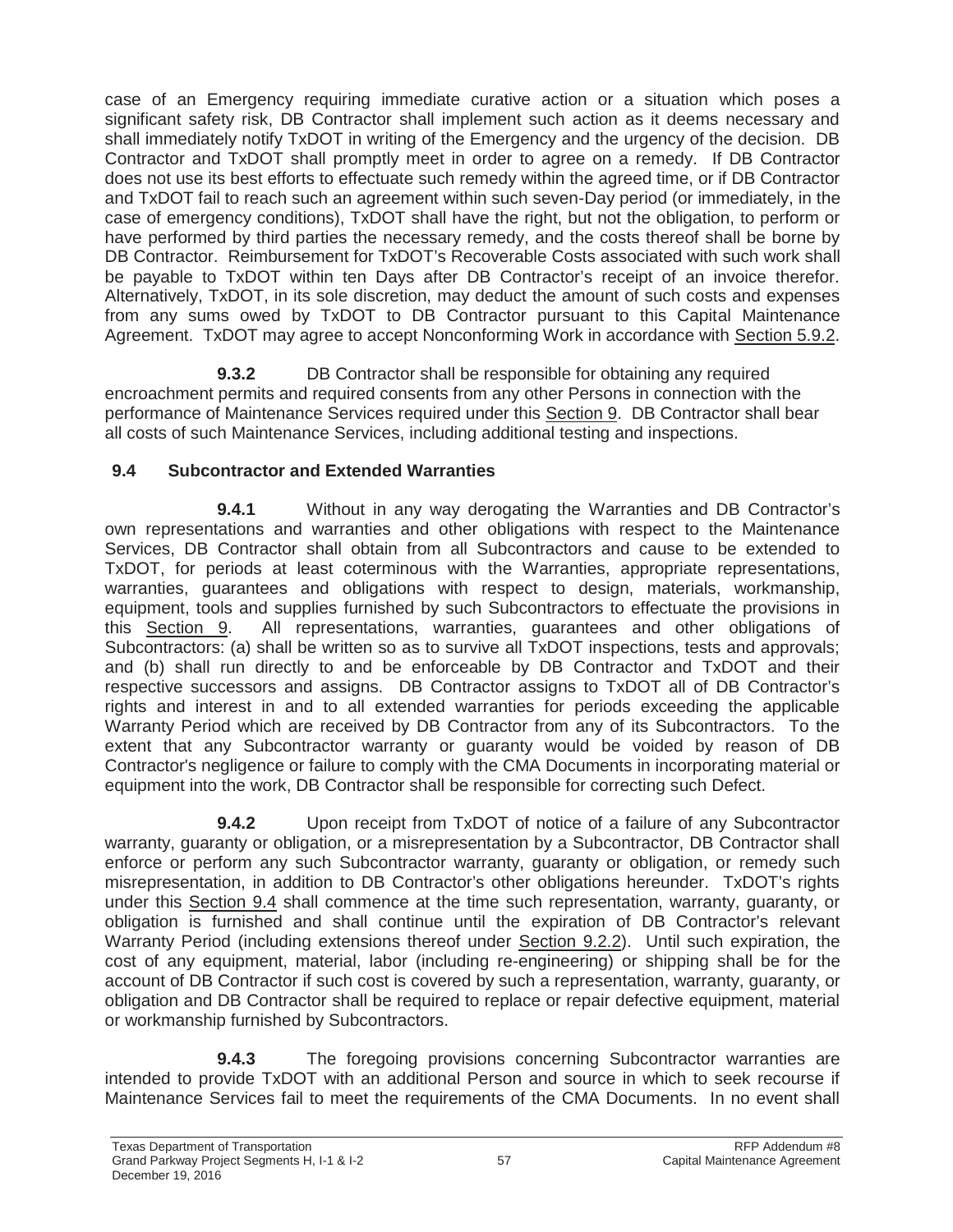the foregoing provisions be interpreted to modify, limit, discharge, release, negate or waive the Warranties or DB Contractor's obligations with respect to the Maintenance Services, and DB Contractor shall not be entitled to use the existence of Subcontractor warranties as a defense to DB Contractor's obligations under this Capital Maintenance Agreement and the other CMA Documents.

#### **9.5 Effect of TxDOT and/or System Integrator Activities on Warranties**

DB Contractor acknowledges and agrees that TxDOT, the Systems Integrator and/or their respective agents or contractors may perform certain maintenance work during the period in which the Warranties are in effect, and DB Contractor agrees that the Warranties shall apply notwithstanding such work; provided that DB Contractor's obligations under this Section 9 shall only apply to the extent the repair, replacement or correction of Maintenance Services is required as a result of the Maintenance Services failing to satisfy the Warranties set forth in Section 9.1.

#### **9.6 No Limitation on Liability**

Subject to Sections 12.7 and 12.8, the foregoing Warranties and Subcontractor warranties are in addition to all rights and remedies available under the CMA Documents or applicable Law or in equity, and shall not limit DB Contractor's liability or responsibility imposed by the CMA Documents or applicable Law or in equity with respect to the Maintenance Services, including liability for design Defects, latent construction Defects, strict liability, actions, omissions, negligence, intentional misconduct, or breach of applicable Law or contract by any DB Contractor-Related Entity; provided, however, that upon expiration of the Warranties, DB Contractor shall have no further liability hereunder for patent construction Defects.

#### **9.7 Damages for Breach of Warranty**

**9.7.1** DB Contractor shall pay or reimburse TxDOT for all its Losses caused by (a) a failure of the Maintenance Services to satisfy the Warranties, (b) the failure of any Subcontractor warranty, guarantee or obligation which DB Contractor is obligated to obtain from the Subcontractor pursuant to Section 9.4.1, or (c) a misrepresentation by any Subcontractor regarding any matter for which DB Contractor is obligated to obtain representations from the Subcontractor pursuant to Section 9.4.1. Such Losses shall include any costs incurred by TxDOT for independent quality assurance and/or quality control with respect to such Maintenance Services within ten Days after DB Contractor's receipt of invoices therefor, and, subject to the limitations in Sections 12.7 and 12.8, any lost revenue arising from or relating to such Maintenance Services. Alternatively, TxDOT, in its sole discretion, may deduct the amount of such Losses from any sums owed by TxDOT to DB Contractor pursuant to this Capital Maintenance Agreement.

**9.7.2** Subject to Section 12.7 and in addition to TxDOT's other rights and remedies hereunder, at law or in equity, DB Contractor shall be liable for actual damages resulting from any breach of an express or implied warranty or any Defect in the Maintenance Services, including the cost of performance of such obligations by others.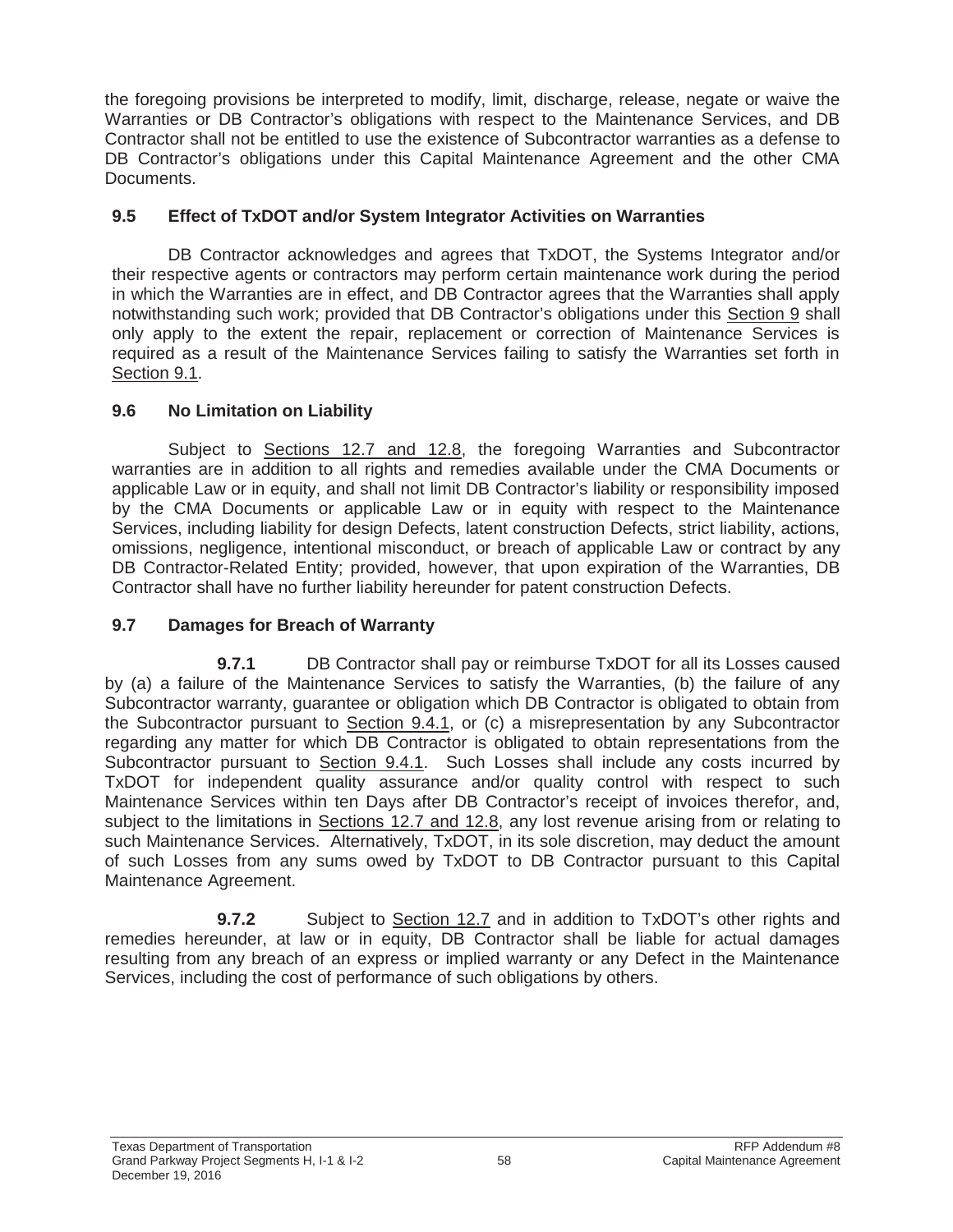### **SECTION 10. CHANGES IN THE MAINTENANCE SERVICES**

This Section 10 sets forth the requirements for obtaining all Change Orders under this Capital Maintenance Agreement. DB Contractor hereby acknowledges and agrees that the Maintenance Price constitutes full compensation for performance of all of the Maintenance Services and for the risks undertaken by DB Contractor under the CMA Documents, subject only to those exceptions specified in this Section 10, and that TxDOT is subject to constraints limiting its ability to increase the Maintenance Price. DB Contractor unconditionally and irrevocably waives the right to any Claim for any monetary compensation in addition to the Maintenance Price and other compensation specified in this Capital Maintenance Agreement, except in accordance with this Section 10. To the extent that any other provision of this Capital Maintenance Agreement expressly provides for a Change Order to be issued, such provision is incorporated into and subject to this Section 10.

### **10.1 Circumstances Under Which Change Orders May Be Issued**

# **10.1.1 Definition of and Requirements Relating to Change Orders**

### **10.1.1.1. Definition of Change Order**

The term "Change Order" shall mean a written amendment to the terms and conditions of the CMA Documents issued in accordance with this Section 10. TxDOT may issue unilateral Change Orders as specified in Section 10.2.2. Change Orders may be requested by DB Contractor only pursuant to Section 10.3. A Change Order shall not be effective for any purpose unless executed by TxDOT. Change Orders may be issued for the following purposes (or combination thereof):

- (a) to modify the scope of the Maintenance Services;
- (b) to revise the Maintenance Price; and
- (c) to revise other terms and conditions of the CMA Documents.

Upon TxDOT's approval of the matters set forth in the Change Order form (whether it is initiated by TxDOT or requested by DB Contractor), TxDOT shall sign such Change Order form indicating approval thereof. A Change Order may, at the sole discretion of TxDOT, direct DB Contractor to proceed with the Maintenance Services with the amount of any adjustment to the Maintenance Price to be determined in the future. All additions, deductions or changes to the Maintenance Services as directed by Change Orders shall be executed under the conditions of the original CMA Documents.

#### **10.1.1.2. Issuance of Directive Letter**

TxDOT may at any time issue a Directive Letter to DB Contractor in the event of any desired change in the Maintenance Services, or in the event of any Claim or Dispute regarding the scope of the Maintenance Services. The Directive Letter will state that it is issued under this Section 10.1.1.2, will describe the Maintenance Services in question and will state the basis for determining compensation, if any. DB Contractor shall proceed immediately as directed in the Directive Letter, pending the execution of a formal Change Order (or, if the Directive Letter states that the Maintenance Services are within DB Contractor's original scope of Maintenance Services, DB Contractor shall proceed with the Maintenance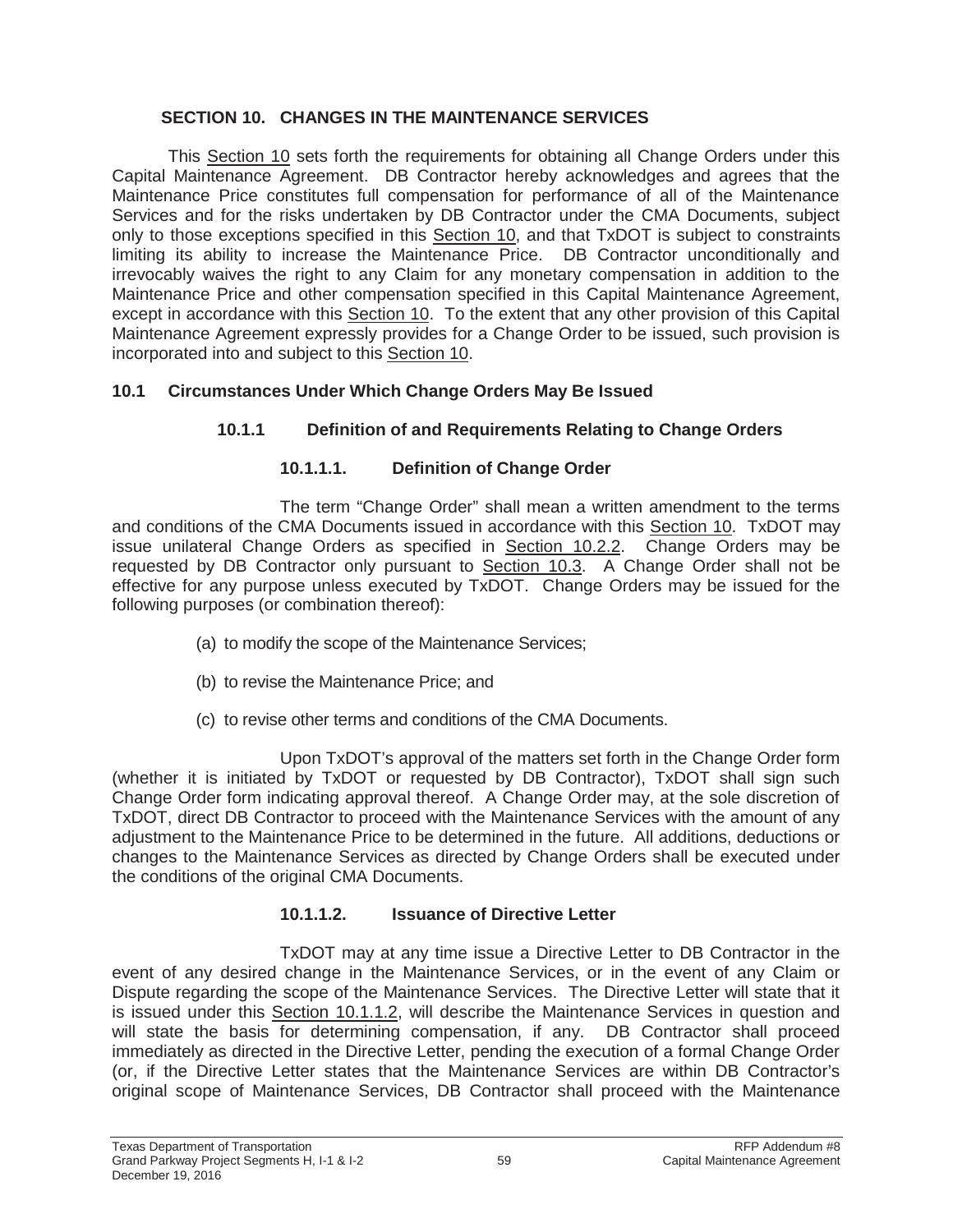Services as directed but shall have the right pursuant to Section 10.3 to request that TxDOT issue a Change Order with respect thereto).

#### **10.1.1.2.1. Directive Letter as Condition Precedent to Claim that TxDOT-Directed Change Has Occurred**

**(a)** DB Contractor shall not be entitled to additional compensation for any such work performed prior to receipt of a Directive Letter or Change Order, except to the extent that Section 10.3.2.2 preserves DB Contractor's right to compensation for work performed following delivery of a Request for Partnering. DB Contractor acknowledges that it will be at risk if it elects to proceed with any such work, since TxDOT may later decide not to provide direction with regard to such work. In addition to provision of a PCO Notice and subsequent Change Order request pursuant to Section 10.3.2, receipt of a Directive Letter from TxDOT shall be a condition precedent to DB Contractor's right to make a Claim that a TxDOT-Directed Change has occurred.

**(b)** The fact that a Directive Letter was issued by TxDOT shall not be considered evidence that in fact a TxDOT-Directed Change occurred. The determination whether a TxDOT-Directed Change in fact occurred shall be based on an analysis of the original requirements of the CMA Documents and a determination whether the Directive Letter in fact constituted a change in those requirements. The requirements of Section 10.1.1.2.1(a) shall not imply that a Directive Letter would be required in order for DB Contractor to have the right to receive compensation for Maintenance Services within its original scope for which additional compensation is specifically allowed under this Section 10.

# **10.1.2 Right of TxDOT to Issue Change Orders**

TxDOT may, at any time, without notice to any Surety, authorize and/or require changes in the Maintenance Services within the general scope of this Capital Maintenance Agreement pursuant to a Change Order. For the purpose of this Section 10.1.2, any direction to perform work shall be deemed to be within the general scope of this Capital Maintenance Agreement if it is related to the Project; any direction to delete or modify Maintenance Services shall be considered to be within the general scope unless as a result this Capital Maintenance Agreement would no longer be considered a maintenance contract for the Project of the nature initially contemplated by the Parties. DB Contractor shall have no obligation to perform any work outside the general scope of this Capital Maintenance Agreement, except on terms mutually acceptable to TxDOT and DB Contractor.

# **10.2 TxDOT-Initiated Change Orders**

This Section 10.2 concerns: (a) Change Orders issued by TxDOT following a Request for Change Proposal and (b) Change Orders unilaterally issued by TxDOT.

# **10.2.1 Request for Change Proposal**

**10.2.1.1.** If TxDOT desires to issue a TxDOT-Directed Change or to evaluate whether to initiate such a change, then TxDOT may, at its discretion, issue a Request for Change Proposal. A Directive Letter may also constitute a Request for Change Proposal.

**10.2.1.2.** Within ten Business Days after DB Contractor's receipt of a Request for Change Proposal, or such longer period as may be mutually agreed to by TxDOT and DB Contractor, TxDOT and DB Contractor shall consult to define the proposed scope of the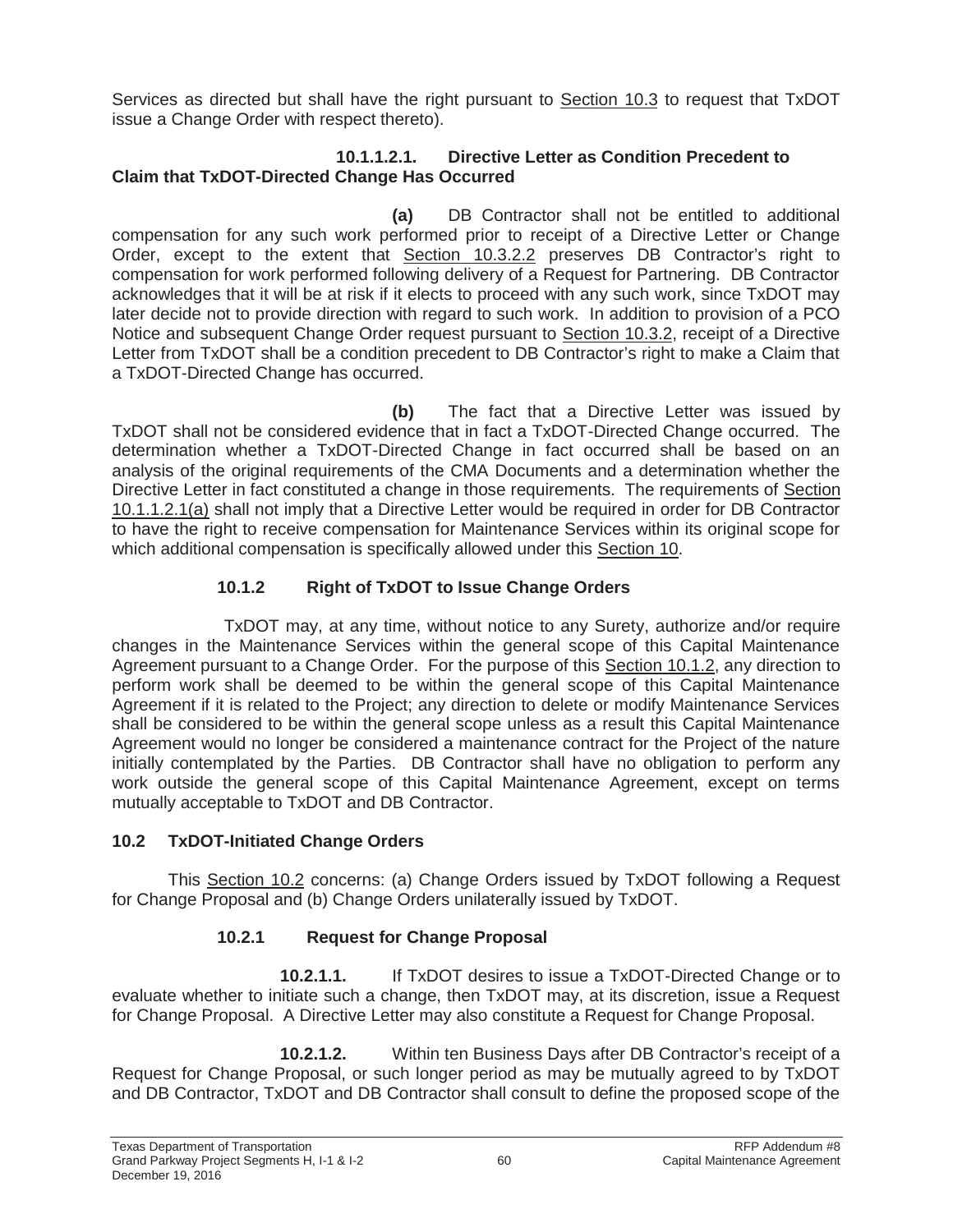change. Within five Business Days after the initial consultation, or such longer period as may be mutually agreed to by TxDOT and DB Contractor, TxDOT and DB Contractor shall consult concerning the estimated cost impacts.

**10.2.1.3.** Within ten Business Days after the second consultation and provision of any data described in Section 10.2.1.2, TxDOT shall notify DB Contractor whether TxDOT: (a) wishes to issue a Change Order, (b) wishes to request DB Contractor to provide a Cost and Schedule Proposal, (c) wishes to request DB Contractor to prepare a modified work plan for the change and a Cost and Schedule Proposal based on the modified plan, or (d) no longer wishes to issue a Change Order.

**10.2.1.4.** If so requested, DB Contractor shall, within ten Business Days after receipt of the notification described in Section 10.2.1.3, or such longer period as may be mutually agreed to by TxDOT and DB Contractor, prepare and submit to TxDOT for review and approval by TxDOT a Cost and Schedule Proposal (in the format provided by TxDOT) for the requested change, complying with all applicable requirements of Section 10.4, and incorporating and fully reflecting all requests made by TxDOT. DB Contractor shall bear the cost of developing the Cost and Schedule Proposal, including any modifications thereto requested by TxDOT, except that costs of design and engineering work required for preparation of plans or exhibits necessary to the Cost and Schedule Proposal, as pre-authorized by TxDOT, may be included in the Change Order as reimbursable items. If the Change Order is approved, such design and engineering costs will be included within the Change Order, otherwise, they shall be separately reimbursed through a separate Change Order.

**10.2.1.5.** If DB Contractor and TxDOT agree that a change in the requirements relating to the Maintenance Services has occurred but disagree as to whether the change justifies additional compensation or time or disagree as to the amount of any change to be made to the Maintenance Price, TxDOT may, in its sole discretion, order DB Contractor to proceed with the performance of the Maintenance Services in question notwithstanding such disagreement and without waiver by either Party of its right to submit the Dispute for resolution through the Dispute Resolution Procedures. Such order may, at TxDOT's option, be in the form of: (a) a Time and Materials Change Order as provided in Section 10.7 or (b) a Directive Letter under Section 10.1.1.2.

**10.2.1.6.** If it is not practicable, due to the nature and/or timing of the event giving rise to a proposed Change Order, for DB Contractor to provide a complete Cost and Schedule Proposal meeting all of the requirements of Section 10.4, DB Contractor shall provide an incomplete proposal that includes all information capable of being ascertained. Said incomplete proposal shall: (a) include a list of those Change Order requirements which are not fulfilled together with an explanation reasonably satisfactory to TxDOT stating why such requirements cannot be met, and (b) in all events include sufficient detail to ascertain the basis for the proposed Change Order and for any price increase associated therewith, to the extent such amount is then ascertainable. DB Contractor shall provide monthly updates to any incomplete Cost and Schedule Proposals in the same manner as updates to incomplete Requests for Change Order under Section 10.3.2.6.

# **10.2.2 Unilateral Change Orders**

TxDOT may issue a unilateral Time and Materials Change Order at any time, regardless of whether it has issued a Request for Change Proposal. DB Contractor shall be entitled to compensation in accordance with Section 10.7 for additional Maintenance Services that are required to be performed as the result of any such unilateral Change Order. For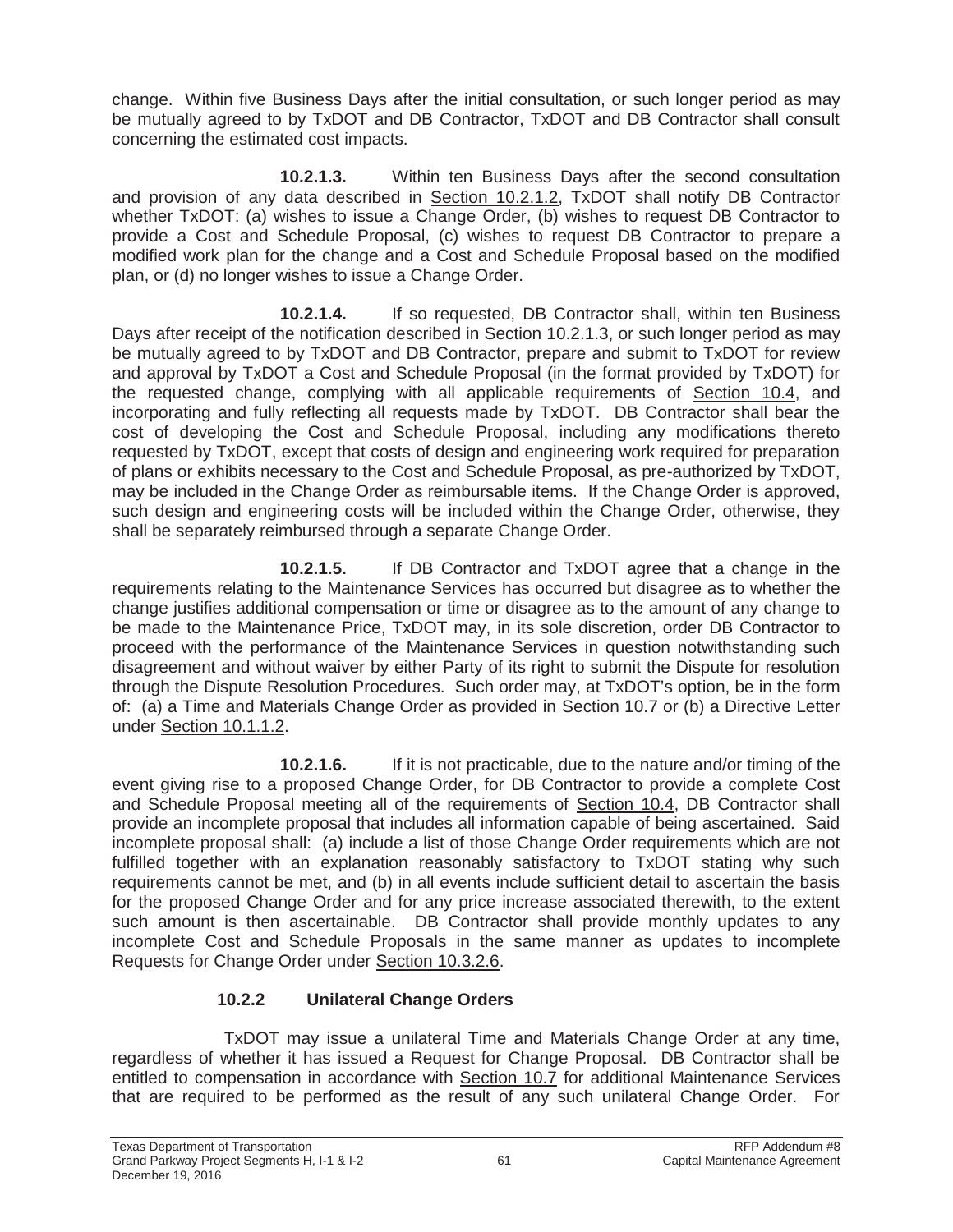deductive unilateral Change Orders, the Change Order may contain a Maintenance Price deduction deemed appropriate by TxDOT, and DB Contractor shall have the right to submit the amount of such Maintenance Price deduction to dispute resolution in accordance with Section 16.

#### **10.3 DB Contractor-Requested Change Orders**

#### **10.3.1 Eligible Changes**

**10.3.1.1.** DB Contractor may request a Change Order to increase the Maintenance Price only for increased costs of performance of the Maintenance Services as follows:

- (a) Additional costs directly attributable to additional Maintenance Services resulting from TxDOT-Directed Changes for which TxDOT has not submitted a Change Order or a Request for Change Proposal;
- (b) Additional costs relating to Hazardous Materials, Force Majeure Events, Non-Discriminatory Changes and Damage to the Project, to the extent provided in Section 10.8; and
- (c) Additional costs directly attributable to uncovering, removing and restoring the work, to the extent provided in Section 5.7.3.

**10.3.1.2.** DB Contractor's entitlement to a Change Order for eligible changes is subject to the restrictions and limitations contained in this Section 10 and elsewhere in the CMA Documents, and furthermore is subject to DB Contractor's compliance with all notification and other requirements identified herein. DB Contractor shall initiate the Change Order process by delivery of a PCO Notice as described in Section 10.3.2, followed by submittal of a Request for Change Order and supporting documentation to TxDOT.

#### **10.3.2 Procedures**

The requirements set forth in this Section 10.3.2 constitute conditions precedent to DB Contractor's entitlement to request and receive a Change Order except those involving a Request for Change Proposal. DB Contractor understands that it shall be forever barred from recovering against TxDOT under this Section 10 if it fails to give notice of any act, or omission, by TxDOT or any of its representatives or the happening of any event, thing or occurrence pursuant to a proper PCO Notice, or fails to comply with the remaining requirements of this Section 10.3.

#### **10.3.2.1. Delivery of Requests for Partnering and PCO Notices**

DB Contractor acknowledges the importance of providing prompt notification to TxDOT upon occurrence of any event or thing entitling DB Contractor to a Change Order under Section 10.3.1. Among other things, such notification serves the purpose of allowing TxDOT to take action to mitigate adverse impacts. Such notification must be delivered as promptly as possible after the occurrence of such event or situation, through either: (a) a PCO Notice as described in Section 10.3.2.3 or (b) if permitted by Section 10.3.2.2, a Request for Partnering followed by a PCO Notice if appropriate.

#### **10.3.2.2. Requests for Partnering**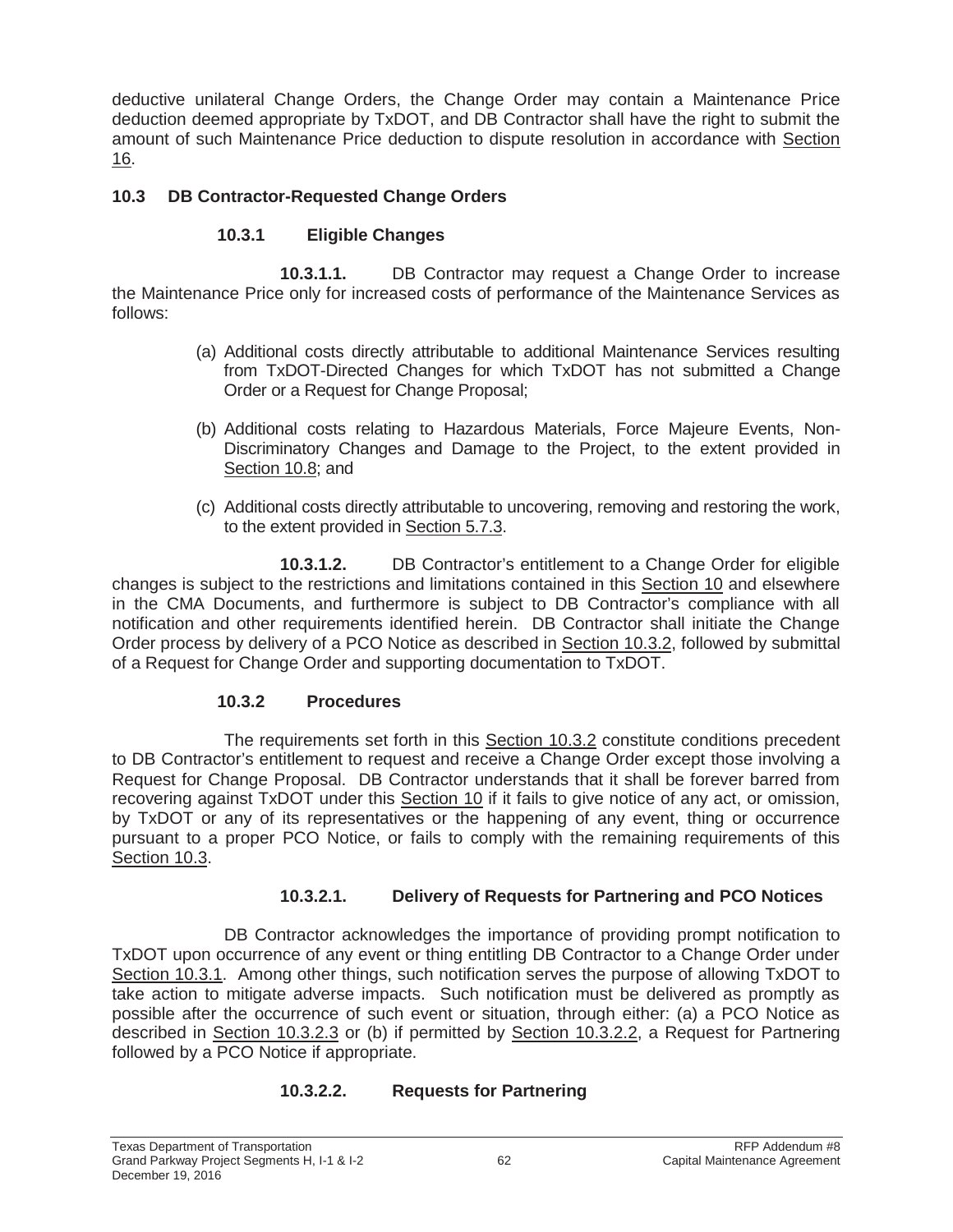The term "Request for Partnering" shall mean a notice delivered by DB Contractor requesting that TxDOT enter into partnering discussions with DB Contractor with regard to an event or situation that has occurred within the scope of Section 10.3.1.1. The Request for Partnering shall reference this Section 10.3.2.2 and shall describe the event or situation as well as action which DB Contractor would like to take with respect thereto. The Parties shall promptly meet and confer for the purpose of determining what action should be taken and also to determine whether the Parties are in agreement as to entitlement to a Change Order. Either Party may at any time terminate partnering discussions by delivery of written notice to the other, and partnering discussions shall automatically terminate 60 Days after delivery of the Request for Partnering unless both Parties agree in writing to an extension. Within five Business Days after termination of partnering discussions, if TxDOT has not issued either a Directive Letter or Change Order, DB Contractor must submit a PCO Notice in order to preserve its right to pursue a Change Order.

### **10.3.2.3. PCO Notices**

The term "PCO Notice" shall mean a notice delivered by DB Contractor, meeting the requirements set forth below, stating that an event or situation has occurred within the scope of Section 10.3.1.1 and stating which subsection thereof is applicable. The first notice shall be labeled "PCO Notice No. 1" and subsequent notices shall be numbered sequentially.

**10.3.2.3.1.** The PCO Notice shall: (a) state in detail the facts underlying the anticipated Request for Change Order, the reasons why DB Contractor believes additional compensation will or may be due and the date of occurrence, (b) state the name, title, and activity of each DB Contractor representative and TxDOT representative knowledgeable of the facts underlying the anticipated Request for Change Order, (c) identify any documents and the substance of any oral communication involved in the facts underlying the anticipated Request for Change Order, (d) state in detail the basis that the work is not required by this Capital Maintenance Agreement, if applicable, (e) identify particular elements of performance for which additional compensation may be sought under this Section 10.3.2, and (f) provide an estimate of the time within which a response to the notice is required to minimize cost, delay or disruption of performance.

**10.3.2.3.2.** If the Request for Change Order relates to a decision which this Capital Maintenance Agreement leaves to the discretion of a Person or as to which this Capital Maintenance Agreement provides that such Person's decision is final, the PCO Notice shall set out in detail all facts supporting DB Contractor's objection to the decision, including all facts supporting any contention that the decision was capricious or arbitrary or is not supported by substantial evidence.

**10.3.2.3.3.** Any adjustments made to this Capital Maintenance Agreement shall not include increased costs resulting from DB Contractor's failure to timely provide requested additional information under this Section 10.3.2.3.

# **10.3.2.4. Waiver**

**10.3.2.4.1.** Each PCO Notice shall be delivered as promptly as possible after the occurrence of such event or situation. If any PCO Notice is delivered later than ten Days after DB Contractor first discovered (or should have discovered in the exercise of reasonable prudence) the occurrence described therein, DB Contractor shall be deemed to have waived the right to collect any costs incurred or accrued prior to the date of delivery of the Request for Partnering (if applicable) or PCO Notice (if no Request for Partnering was submitted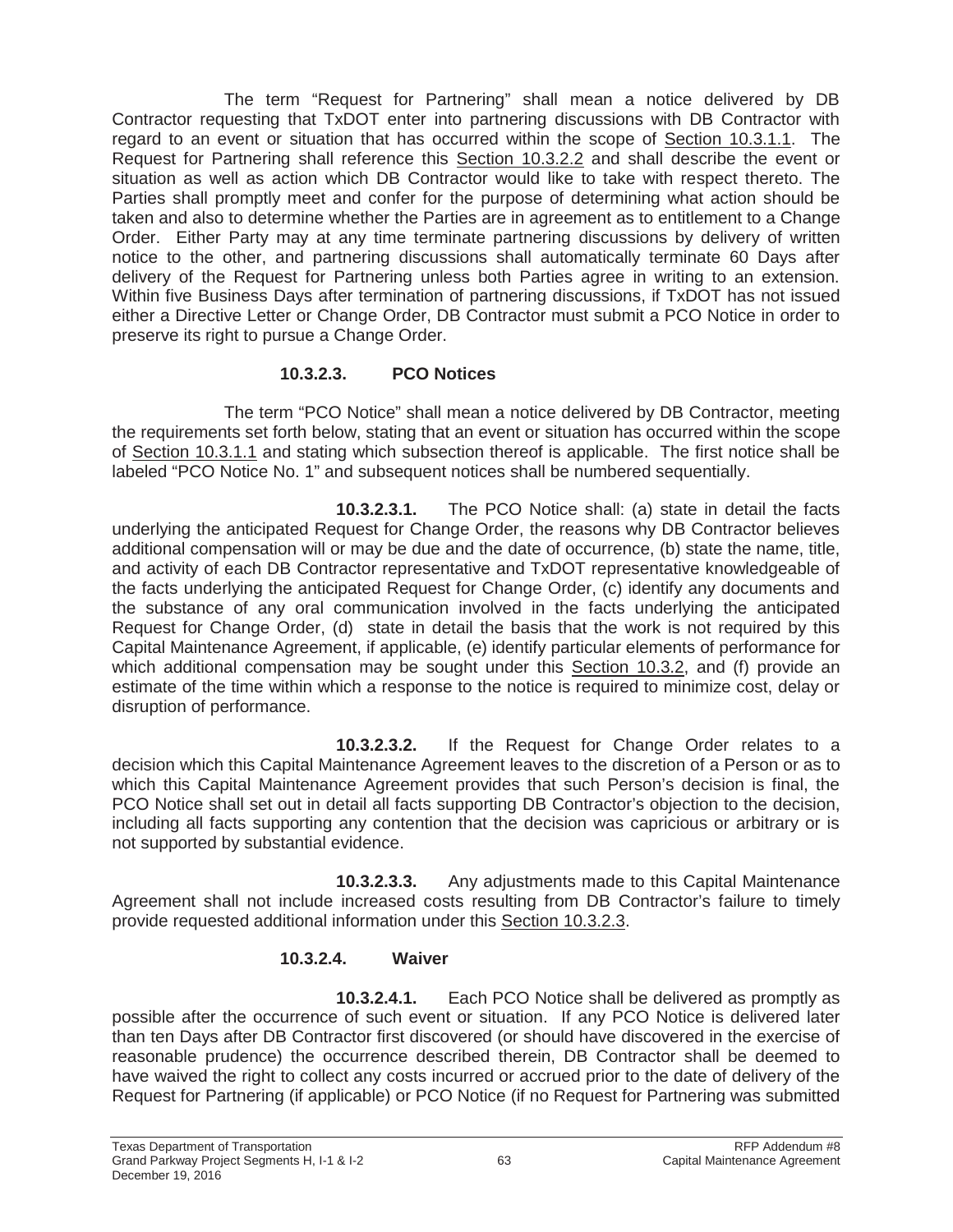or if the PCO Notice was not timely submitted following termination of partnering discussions). Furthermore, if any PCO Notice concerns any condition or material described in Section 10.8.2.1.3, DB Contractor shall be deemed to have waived the right to collect any and all costs incurred in connection therewith to the extent that TxDOT is not afforded the opportunity to inspect such material or condition before it is disturbed.

**10.3.2.4.2.** In addition to the limitations set forth in Section 10.3.2.4.1, DB Contractor's failure to provide a PCO Notice within 60 Days after DB Contractor first discovered (or should have discovered in the exercise of reasonable prudence) the occurrence of a given event or situation shall preclude DB Contractor from any relief. For situations involving Requests for Partnering, the 60-day period shall be extended until two Business Days following termination of the partnering period.

#### **10.3.2.5. Delivery of Request for Change Order**

DB Contractor shall deliver a Request for Change Order under this Section 10.3.2.5 to TxDOT within 30 Days after delivery of the PCO Notice, or such longer period of time as may be allowed in writing by TxDOT. TxDOT may require design and construction costs to be covered by separate Requests for Change Order.

#### **10.3.2.6. Incomplete Requests for Change Order**

**10.3.2.6.1.** Each Request for Change Order provided under Section 10.3.2.5 shall meet all requirements set forth in Section 10.4; provided that if any such requirements cannot be met due to the nature and/or timing of the occurrence, DB Contractor shall provide an incomplete Request for Change Order which fills in all information capable of being ascertained. Said incomplete Request for Change Order shall: (a) include a list of those Change Order requirements which are not fulfilled together with an explanation reasonably satisfactory to TxDOT stating why such requirements cannot be met, and (b) in all events include sufficient detail to ascertain the basis for the proposed Change Order and for any price increase associated therewith, to the extent such amount is then ascertainable.

**10.3.2.6.2.** DB Contractor shall furnish, when requested by TxDOT or its designee, such further information and details as may be required to determine the facts or contentions involved. DB Contractor agrees that it shall give TxDOT or its designee access to any and all of DB Contractor's books, records and other materials relating to the Maintenance Services, and shall cause its Subcontractors to do the same, so that TxDOT or its designee can investigate the basis for such proposed Change Order. DB Contractor shall provide TxDOT with a monthly update to all outstanding Requests for Change Order describing the status of all previously unfulfilled requirements and stating any changes in projections previously delivered to TxDOT and expenditures to date. TxDOT may reject the Request for Change Order at any point in the process. TxDOT's failure to respond to a complete Request for Change Order within 15 Business Days of delivery of the request shall not be deemed an acceptance of such request, and the DB Contractor shall have the burden of following up with TxDOT on the status of any such Request for Change Order.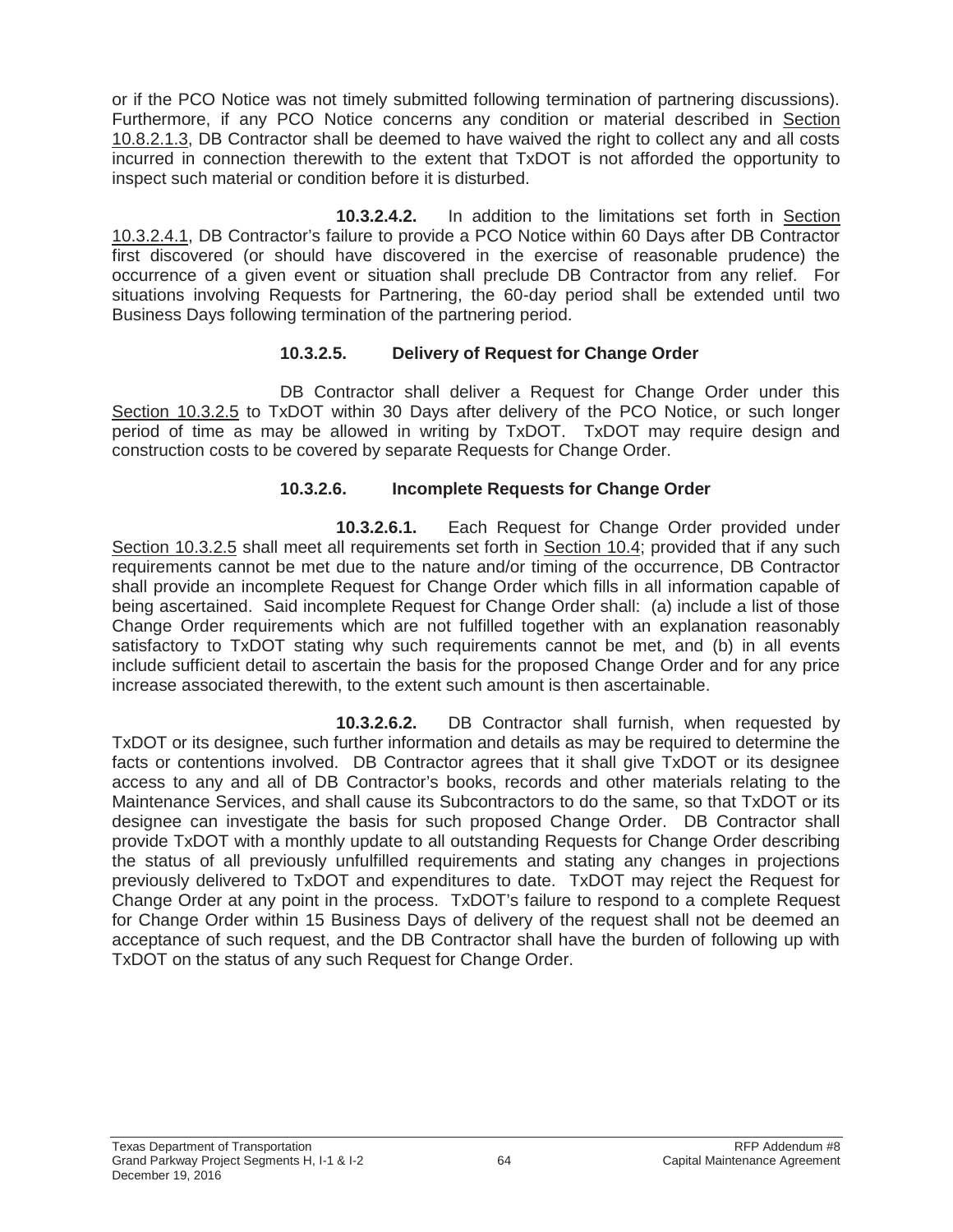#### **10.3.2.7. Importance of Timely Notice**

DB CONTRACTOR ACKNOWLEDGES AND AGREES THAT, DUE TO LIMITATIONS ON FUNDING FOR THE PROJECT AND HARM TO TXDOT THAT WILL RESULT FROM DELAY, TIMELY DELIVERY OF PCO NOTICES AND REQUESTS FOR CHANGE ORDERS AND UPDATES THERETO ARE OF VITAL IMPORTANCE TO TXDOT. TXDOT IS RELYING ON DB CONTRACTOR TO EVALUATE PROMPTLY UPON THE OCCURRENCE OF ANY EVENT OR SITUATION WHETHER THE EVENT OR SITUATION WILL AFFECT THE MAINTENANCE PRICE AND, IF SO, WHETHER DB CONTRACTOR BELIEVES A MAINTENANCE PRICE INCREASE IS REQUIRED HEREUNDER. ACCORDINGLY, DB CONTRACTOR HEREBY EXPRESSLY WAIVES ALL RIGHTS TO ASSERT ANY AND ALL CLAIMS BASED ON ANY CHANGE IN THE MAINTENANCE SERVICES OR THEIR COST, DELAY, DISRUPTION, SUSPENSION OR ACCELERATION (INCLUDING ANY CONSTRUCTIVE CHANGE, DELAY, DISRUPTION, SUSPENSION OR ACCELERATION) FOR WHICH DB CONTRACTOR FAILED TO PROVIDE PROPER AND TIMELY NOTICE, OR FAILED TO PROVIDE A TIMELY PCO NOTICE, TIMELY REQUEST FOR CHANGE ORDER OR TIMELY UPDATES THERETO.

#### **10.3.2.8. Review of Subcontractor Request for Price Increase**

Prior to submission by DB Contractor of any Request for Change Order that is based in whole or in part on a request by a Subcontractor to DB Contractor for a price increase under its Subcontract, DB Contractor shall have reviewed all invoices by the Subcontractor which constitute the basis for the Request for Change Order and determined in good faith that each such request is justified hereunder and that DB Contractor is acting reasonably in requesting an increase in the Maintenance Price in the amounts specified in the Request for Change Order. Each Request for Change Order involving Subcontractor-performed Maintenance Services, and each update to an incomplete Change Order request involving such Maintenance Services shall include a summary of DB Contractor's analysis of all Subcontractor invoice components and shall include a certification signed by the Maintenance Manager stating that DB Contractor has investigated the basis for the Subcontractor's request and has determined that all such request is justified as to entitlement and amount of money requested, has reviewed and verified the adequacy of all back-up documentation to be placed in escrow pursuant to Section 17.2, and has no reason to believe and does not believe that the factual basis for the Subcontractor's request is falsely represented. Any Request for Change Order involving Subcontractor-performed Maintenance Services which is not accompanied by such analysis and certification shall be considered incomplete.

#### **10.3.3 Performance of Disputed Maintenance Services**

If TxDOT refuses to issue a Change Order based on DB Contractor's request, DB Contractor shall nevertheless perform all work as specified by Directive Letter, and shall have the right to submit the issue to dispute resolution pursuant to Section 16. DB Contractor shall maintain and deliver to TxDOT, upon request, contemporaneous records, meeting the requirements of Section 10.9, for all work performed that DB Contractor believes constitutes extra work (including non-construction work), until all Claims and Disputes regarding entitlement or cost of such work are resolved.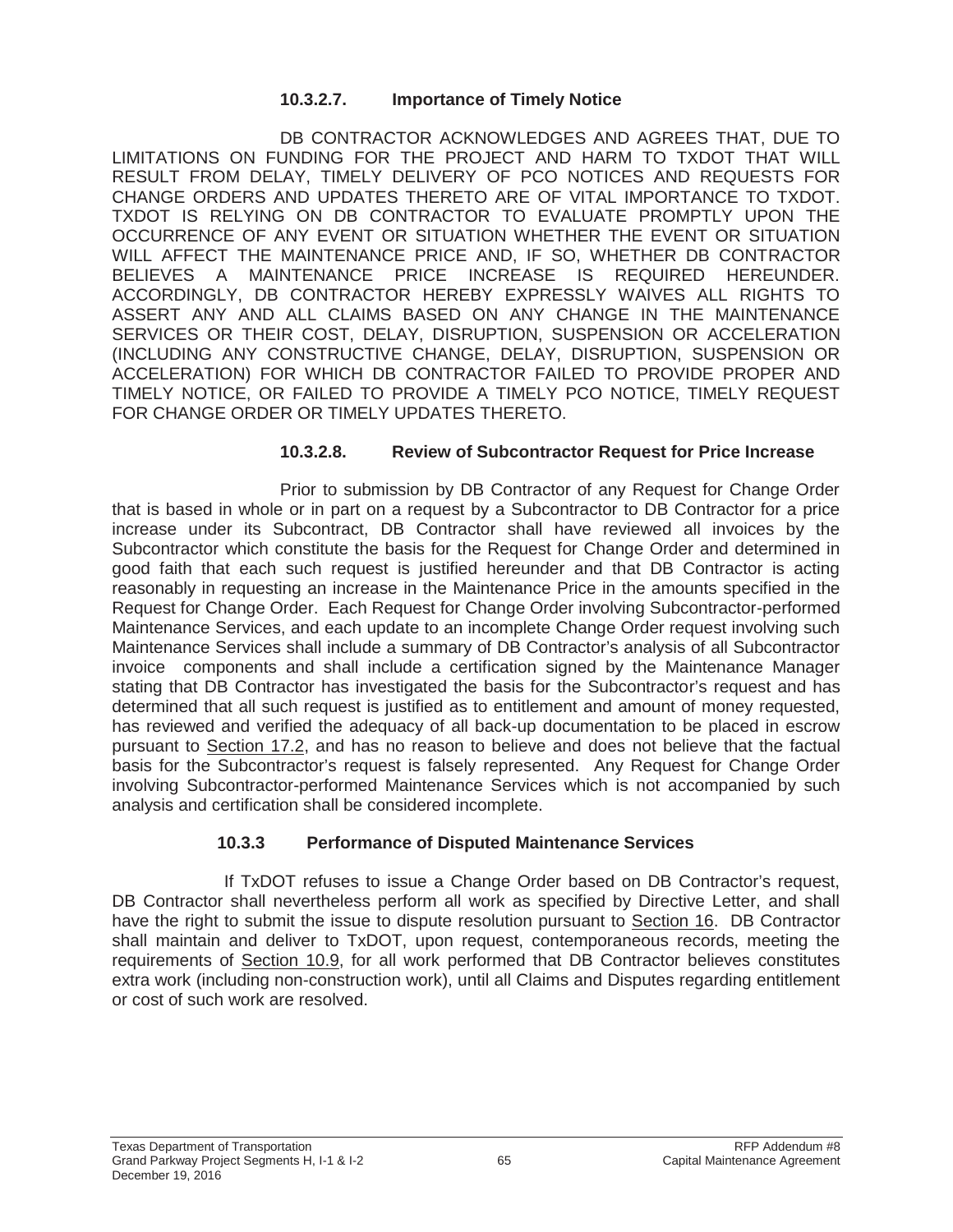## **10.4 Contents of Change Orders**

## **10.4.1 Form of Change Order**

Each Cost and Schedule Proposal and Request for Change Order shall (i) be prepared in a form acceptable to TxDOT, (ii) meet all applicable requirements of this Section 10; and (iii) be substantially in the form of Exhibit 12.

### **10.4.2 Scope of Work, Cost Estimate, and Other Supporting Documentation**

DB Contractor shall prepare a scope of work and cost estimate, and such other information as required by this Section 10.4.2 for each Cost and Schedule Proposal and Request for Change Order.

## **10.4.2.1. Scope of Work**

The scope of work shall describe in detail satisfactory to TxDOT all activities associated with the proposed Change Order, including a description of additions, deletions and modifications to the existing requirements of the CMA Documents.

### **10.4.2.2. Cost Estimate**

The cost estimate shall set out the estimated costs for the proposed Change Order in such a way that a fair evaluation can be made. It shall include a breakdown for labor, materials, equipment and markups for overhead and profit, unless TxDOT agrees otherwise. If the work is to be performed by Subcontractors and if the work is sufficiently defined to obtain Subcontractor quotes, DB Contractor shall obtain quotes (with breakdowns showing cost of labor, materials, equipment and markups for overhead and profit) on the Subcontractor's stationery and shall include such quotes as back-up for DB Contractor's estimate. No markup shall be allowed in excess of the amounts allowed under Section 10.6. DB Contractor shall identify all conditions with respect to prices or other aspects of the cost estimate, such as pricing contingent on firm orders being made by a certain date or the occurrence or non-occurrence of an event.

# **10.4.2.3. Other Supporting Documentation**

DB Contractor shall provide such other supporting documentation as may be required by TxDOT.

### **10.4.3 Justification**

All Requests for Change Orders shall include an attachment containing a detailed narrative justification therefor, describing the circumstances underlying the proposed change, identifying the specific provision(s) of Section 10 which permit a Change Order to be issued, and describing the data and documents (including all data and reports required under Section 10.9) which establish the necessity and amount of such proposed change.

# **10.4.4 DB Contractor Representation**

Each proposed Change Order shall be accompanied by a certification under penalty of perjury, in a form acceptable to TxDOT, executed by DB Contractor and stating that: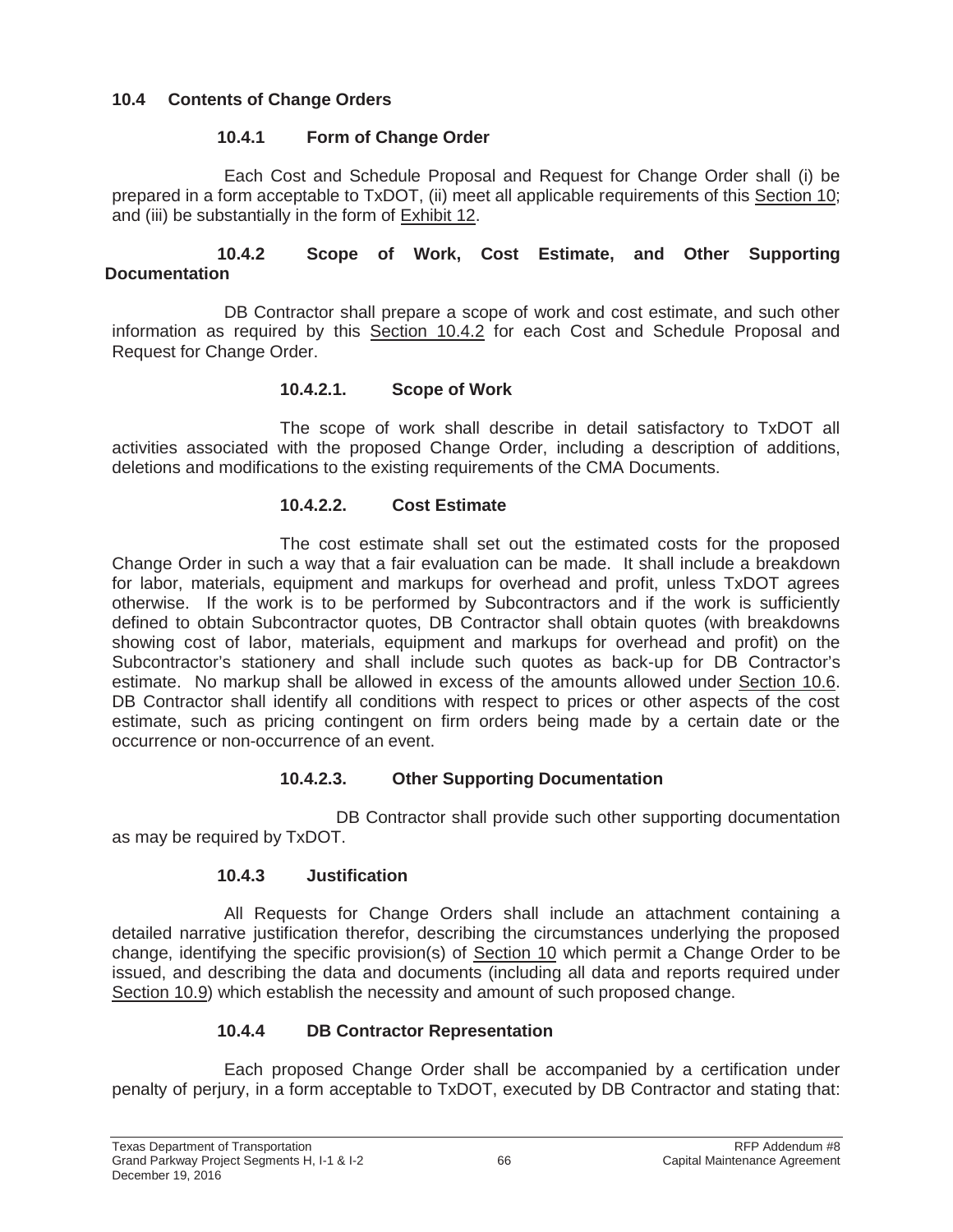(a) the amount of compensation requested is justified as to entitlement and amount, (b) the amount of compensation requested includes all known and anticipated impacts or amounts that may be incurred as a result of the event or matter giving rise to such proposed change, and (c) the cost and pricing data forming the basis for the proposed Change Order is complete, accurate and current. Each proposed Change Order involving Maintenance Services by a Subcontractor for which pricing data is required to be provided under Section 17.2 shall include a statement that the Subcontractor pricing data has been provided and shall include a copy of the certification required to be provided by the Subcontractor under Section 17.2.

# **10.4.5 Effect of Change Order Under Design-Build Agreement**

DB Contractor acknowledges that it has reviewed the Design-Build Agreement and provisions affecting Change Orders requested by DB Contractor under this Capital Maintenance Agreement. DB Contractor expressly agrees to comply with and be bound by Section 13.4.5 of the Design-Build Agreement.

# **10.4.6 Changes in Scope of Project or Maintenance Services**

If an event or situation occurs which may entitle DB Contractor to a Change Order increasing the Maintenance Price, TxDOT will evaluate the situation and shall have the right, in its sole discretion, to make changes to the definition of the Project or the scope of Maintenance Services so as to bring it within TxDOT's funding and time restraints.

# **10.4.7 Certificate of Interested Parties (Form 1295)**

DB Contractor must file a Form 1295, Certificate of Interested Parties ("Form 1295") with the Texas Ethics Commission as required by Section 2252.908 of the Texas Government Code and Chapter 46 of Title 1 of the Texas Administrative Code (collectively, the "Form 1295 Laws") in connection with each amendment to this Capital Maintenance Agreement, including any Change Order or Deviation. DB Contractor must indicate the CSJ for this Agreement and the applicable Change Order, Deviation or amendment number in the fields provided on Form 1295.

As a condition to TxDOT's execution of any amendment to this Capital Maintenance Agreement, including a Change Order or Deviation, DB Contractor must submit to TxDOT an executed and notarized Form 1295 complying with the requirements of the Form 1295 Laws at the same time it submits the executed amendment, including any Change Order or Deviation, for TxDOT's execution. TxDOT will not execute any Change Order or other amendment to this Capital Maintenance Agreement until it has received the Form 1295 completed in accordance with this Section 10.4.6 and the Form 1295 Laws; provided, that DB Contractor's filing of a Form 1295 does not obligate TxDOT to execute a Change Order or any other amendment to this Capital Maintenance Agreement. TxDOT will acknowledge receipt of each Form 1295 submitted by DB Contractor in relation to each amendment to this Capital Maintenance Agreement executed by TxDOT; however, TxDOT's receipt of a Form 1295 shall not be construed as TxDOT's review, approval, consent or certification as to the contents of such Form 1295, for which DB Contractor is solely responsible.

Additional information regarding Form 1295 may be found at the Texas Ethics Commission website at https://www.ethics.state.tx.us/tec/1295-Info.htm.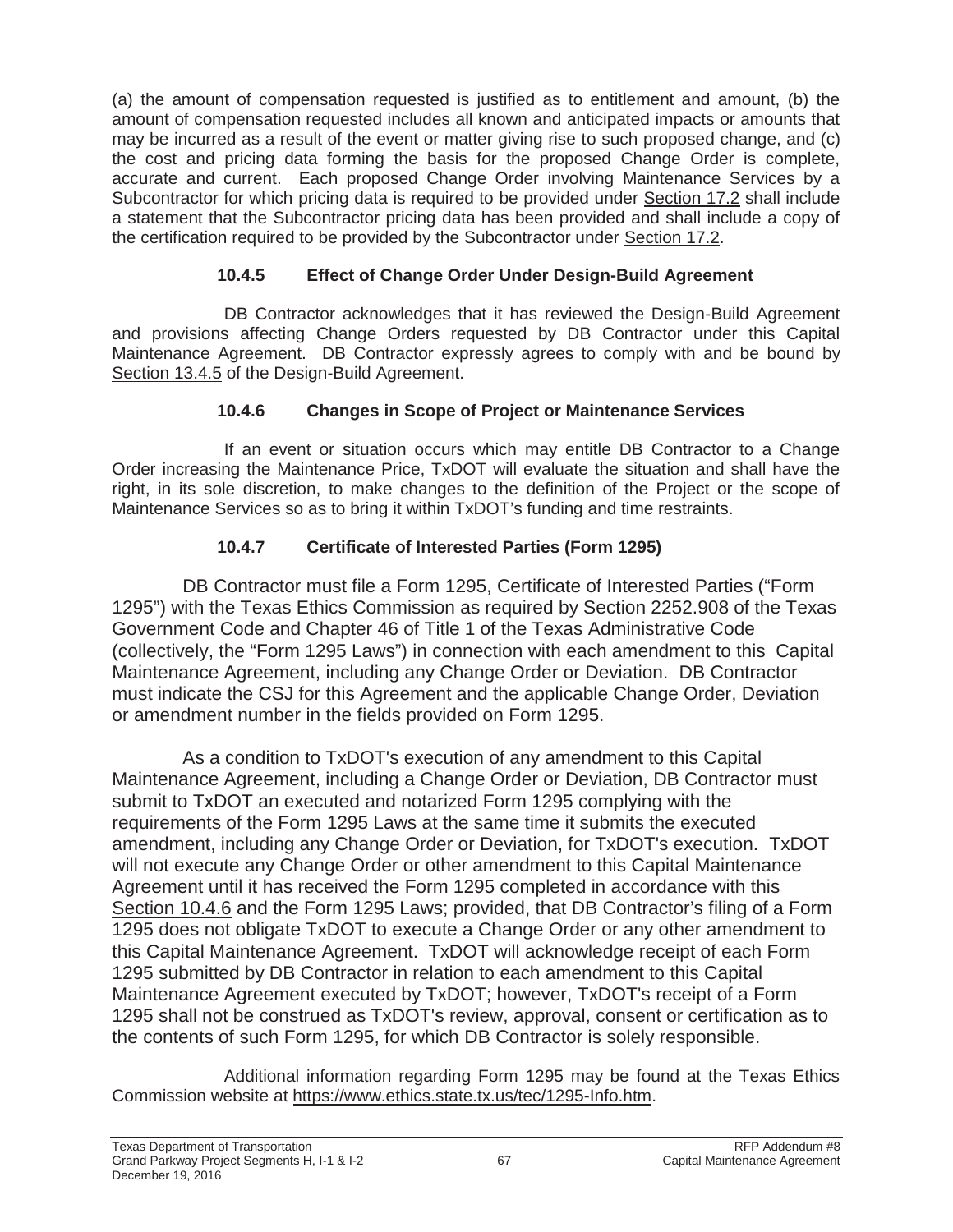### **10.5 Certain Limitations**

### **10.5.1 Limitation on Maintenance Price Increases**

Any increase in the Maintenance Price allowed hereunder shall exclude: (a) costs incurred by DB Contractor arising out of or relating to the acts, omissions, negligence, intentional misconduct, or breach of applicable Law, contract, or Governmental Approval by any DB Contactor-Related Entity; (b) costs to the extent that they are unnecessary or could reasonably be avoided by DB Contractor, including by re-sequencing, reallocating or redeploying its forces to other portions of the Maintenance Services or to other activities unrelated to the Maintenance Services; and (c) costs for remediation of any Nonconforming Work. Costs incurred for the purpose of mitigating further costs as described in clause (b) above, and not otherwise disallowed hereunder, would be reimbursable.

## **10.5.2 Maintenance Services Performed Without Direction**

To the extent that DB Contractor undertakes any efforts outside of the scope of the Maintenance Services, unless DB Contractor has received a Directive Letter or Change Order signed by TxDOT to undertake such efforts, DB Contractor shall be deemed to have undertaken the extra work voluntarily and shall not be entitled to a Change Order in connection therewith. In addition, TxDOT may require DB Contractor to remove or otherwise undo any such work, at DB Contractor's sole cost.

### **10.6 Change Order Pricing for Negotiated Lump Sum Price or Unit Price Change Orders**

The price of a Change Order under this Section 10.6 shall be a negotiated lump sum price or unit prices as provided below. Lump sum price or unit prices shall be based on the original allocations of the Maintenance Price to comparable activities, whenever possible. If reference to price allocations is not possible and if requested by TxDOT, negotiation for lump sum or unit price Change Orders shall be on an Open Book Basis and may be based on the pricing contained in the EPDs as well as Subcontractors' bid prices.

# **10.6.1 Detailed Cost Proposal**

DB Contractor may be required to submit a detailed cost proposal identifying all categories of costs in accordance with the requirements of Section 10.7: (a) showing all impacts on the CMA Documents from Maintenance Services additions, deletions and modifications shown in the proposed Change Order being priced; and (b) setting out the proposed costs in such a way that a fair evaluation can be made. When the Change Order adds Maintenance Services to DB Contractor's scope, the increase in the Maintenance Price shall be negotiated based on estimates or actual costs of labor, material and equipment. When the Change Order deletes Maintenance Services from DB Contractor's scope, the amount of the reduction in the Maintenance Price shall be based upon an estimate including a bill of material, a breakdown of labor and equipment costs. Markup for profit and overhead consistent with Section 10.7 (with the exception of the reduced markups specified for Reimbursable Hazardous Materials Costs) shall apply to Maintenance Services added and deleted by Change Orders.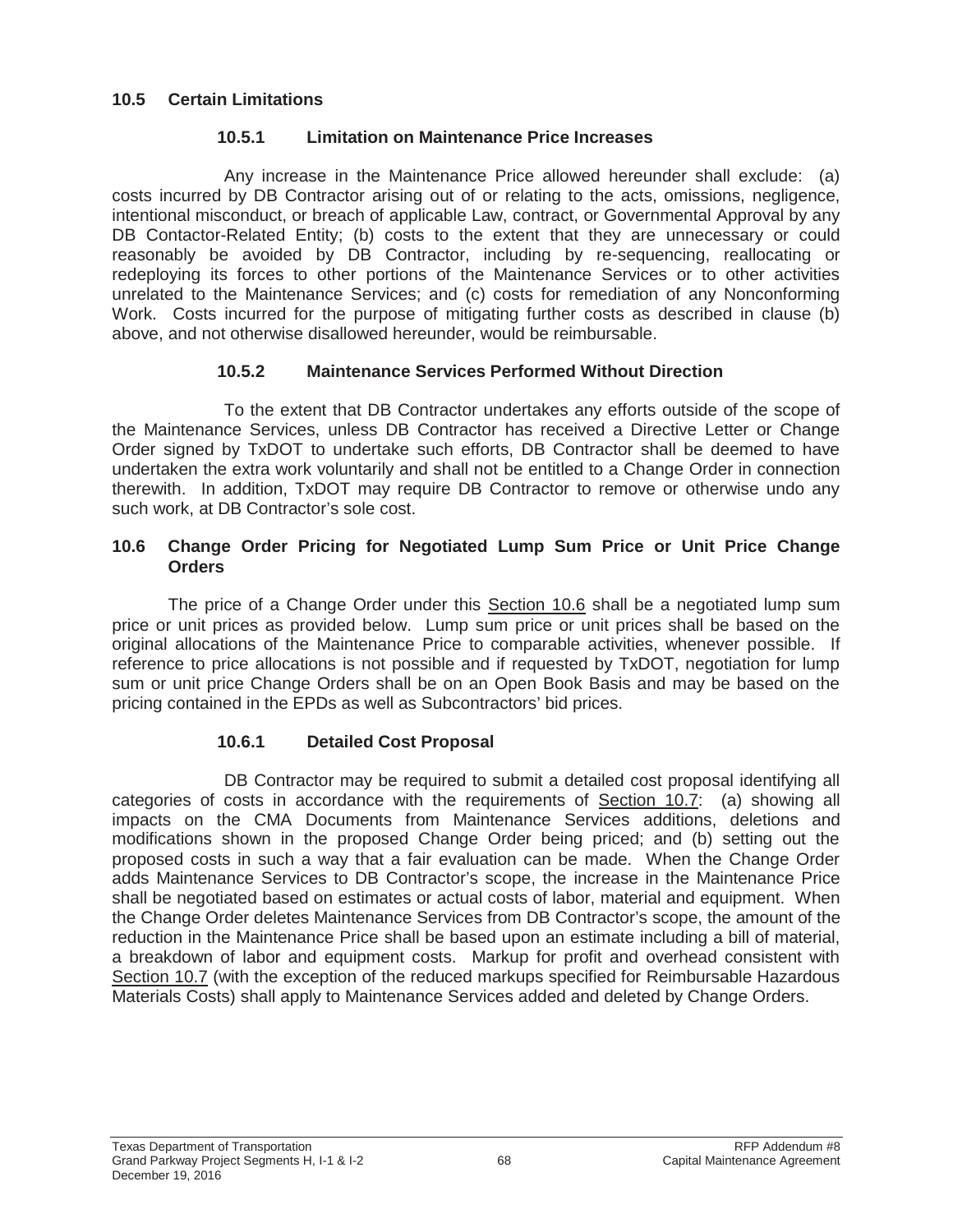## **10.6.2 Identification of Conditions**

DB Contractor shall identify all conditions with respect to prices or other aspects of the cost proposal, such as pricing contingent on firm orders being made by a certain date or the occurrence or nonoccurrence of an event.

### **10.6.3 Contents**

A negotiated Change Order shall specify costs, scheduling requirements, and all costs of any nature arising out of the Maintenance Services covered by the Change Order. Notwithstanding the foregoing, the Parties may mutually agree to use a multiple-step process involving issuance of a Change Order which includes an estimated construction cost and which provides for a modified Change Order to be issued after a certain design level has been reached, thus allowing a refinement and further definition of the estimated construction cost.

# **10.6.4 Added Maintenance Services**

When the Change Order adds Maintenance Services to DB Contractor's scope, the increase in the Maintenance Price shall be negotiated based on estimated costs of labor, material and equipment, or shall be based on actual costs in accordance with Section 10.7. For negotiated Change Orders, markups for profit and overhead shall be consistent with Section 10.7.7. Risk associated with the Maintenance Services described in the Change Order shall be addressed through the assumptions contained therein regarding the scope of such Maintenance Services.

# **10.6.5 Deleted Maintenance Services**

When the Change Order deletes Maintenance Services from DB Contractor's scope, the amount of the reduction in the Maintenance Price shall be based upon DB Contractor's estimated price for such work included in the Proposal, including a bill of material and a breakdown of labor and equipment costs, plus variable overhead and profit associated with the deleted Maintenance Services. Estimated costs that the DB Contractor applied to develop the original Maintenance Price, as well as markup for profit and variable overhead at the rates the DB Contractor applied to develop the Maintenance Price, as reflected in the EPDs, shall apply for determining the amount of the Maintenance Price reduction for Change Orders that delete Maintenance Services. The amount of risk associated with such Maintenance Services as of the Effective Date by DB Contractor shall be an additional factor in determining the amount of the Maintenance Price reduction. When a deduction is involved, documented cancellation and restocking charges may be included in costs and subtracted from the Maintenance Price reduction. Reimbursement will be made for actual work done and all costs incurred, including mobilization of materials, prior to the date of the Directive Letter or other notification by TxDOT eliminating the work.

# **10.6.6 Change Order Both Adding and Deleting Maintenance Services**

When the Change Order includes both added and deleted Maintenance Services, DB Contractor shall prepare a statement of the cost of labor, material and equipment for both added and deleted Maintenance Services. If the cost of labor, material and equipment for the Maintenance Services added and deleted results in a:

> (a) Net increase in cost, the change shall be treated as Maintenance Services added and the provisions of Section 10.6.4 shall be used to determine markups for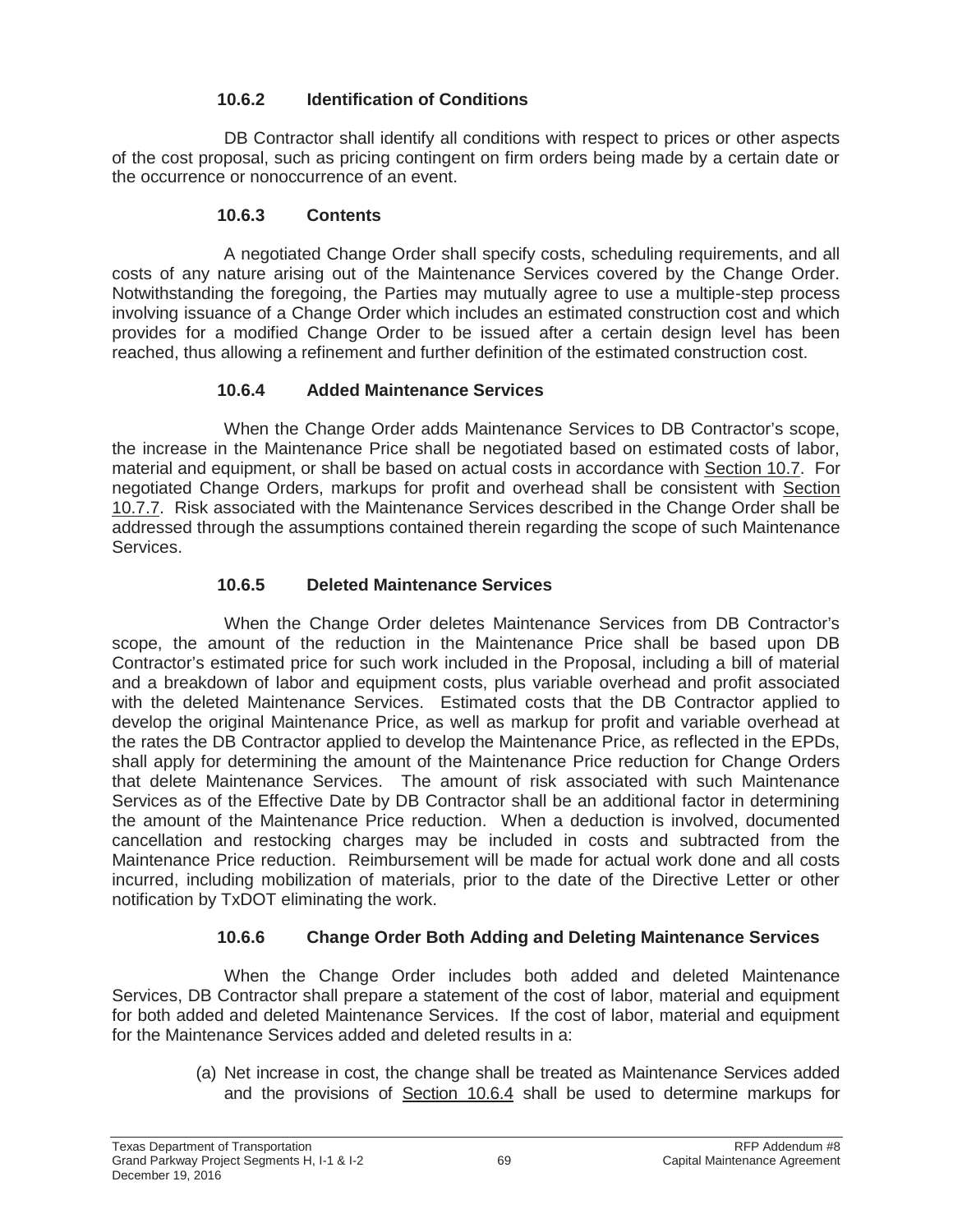overhead and profit. Markups for overhead and profit will be allowed only for the net increase in cost in order to establish the amount to be added to the Maintenance Price.

- (b) Net decrease in cost, the change shall be treated as Maintenance Services deleted and the provisions of Section 10.6.5 shall be used on the net decrease in cost in order to establish the amount deduct from the Maintenance Price.
- (c) Net change of zero, there will be no change in the Maintenance Price.

# **10.6.7 Unit Priced Change Orders**

Unit prices shall be deemed to include all costs for labor, material, overhead and profit, and shall not be subject to change regardless of any change in the estimated quantities. Unit-priced Change Orders shall initially include an estimated increase in the Maintenance Price based on estimated quantities. Upon final determination of the quantities, TxDOT will issue a modified Change Order setting forth the final adjustment to the Maintenance Price.

# **10.6.8 All-Inclusive Change Orders**

All proposed Change Orders submitted by DB Contractor shall be all-inclusive, comprehensive and complete and shall not include any conditions with respect to pricing or schedule.

# **10.6.9 Insurance**

Any increase to the Maintenance Price under any Change Order shall not include: (i) the amount of any insurance available to DB Contractor, (ii) any deductible or selfinsured retention associated with such insurance, and (iii) the amount of any insurance coverage that is deemed to be self-insured by DB Contractor under Section 7.8.4. All of the foregoing shall be solely the responsibility of DB Contractor.

# **10.7 Time and Materials Change Orders**

TxDOT may at its discretion issue a Time and Materials Change Order whenever TxDOT determines that a Time and Materials Change Order is advisable. The Time and Materials Change Order shall instruct DB Contractor to perform the identified additional (or modified) Maintenance Services, indicating expressly the intention to treat the items as changes in the Maintenance Services, and setting forth the kind, character, and limits of the Maintenance Services as far as they can be ascertained, the terms under which changes to the Maintenance Price will be determined and the estimated total change in the Maintenance Price anticipated thereunder. Upon final determination of the allowable costs, TxDOT shall issue a modified Change Order setting forth the final adjustment to the Maintenance Price.

# **10.7.1 Labor Costs**

The cost of labor for workers used in the actual and direct performance of the Change Order work, whether provided by DB Contractor or a Subcontractor, will equal the sum of the following:

> (a) For construction-related labor, (1) the actual cost for direct labor; plus (2) the actual cost of workers' compensation and liability insurance required under this Capital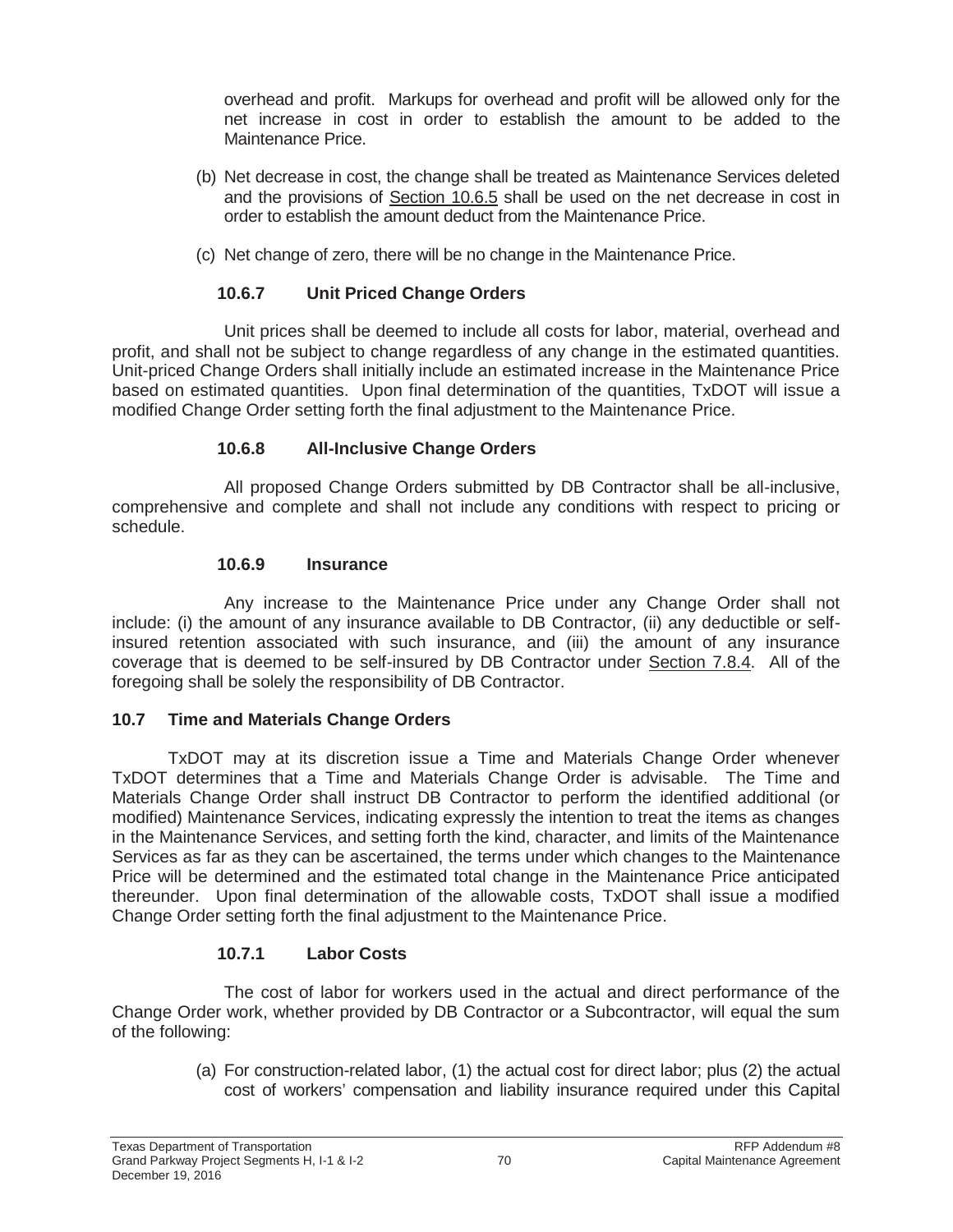Maintenance Agreement, health, welfare and pension benefits and Social Security deductions or 55% of the actual direct labor cost, whichever is less; plus (3) 25% of the total of the amounts set forth in clauses (1) and (2) for profit and overhead.

(b) For non-construction-related labor (professional services), (1) the actual wages (i.e., the base wage paid to the employee exclusive of any fringe benefits); plus (2) a labor surcharge in the amount of 145%, which shall constitute full compensation for all profit, overhead and all State and federal payroll, unemployment and other taxes, insurance, fringe benefits and all other payments made to, or on behalf of, the workers, in excess of actual wages.

### **10.7.2 Material Costs**

Material costs for Change Order work shall be the actual cost of all materials to be used in the performance of construction work including normal wastage allowance as per industry standards, less salvage value, plus 15% for profit and overhead. The material prices shall be supported by valid quotes and invoices from Suppliers. The cost shall include applicable sales taxes, freight and delivery charges and any allowable discounts.

# **10.7.3 Equipment**

**10.7.3.1.** Costs for DB Contractor-owned machinery, trucks, power tools or other similar equipment that are required for Change Order work will be allowed based on the following methodology:

- (a) The direct cost of fuel, lubricants, repairs, parts, and depreciation will be considered without any additional compensation percentage for overhead and profit being added; and
- (b) The equipment rental rates shall be those tabulated in the most recent version of the *Rental Rate Blue Book*. The rental rates to be used shall be (i) the published monthly rate divided by 176 to yield an hourly rate, which hourly rate shall be further adjusted by multiplying it by the *Rental Rate Blue Book* adjustment rate for the year the equipment was manufactured and by the regional factor contained in the *Rental Rate Blue Book*, plus (ii) the estimated hourly operating cost rate shown in *Rental Rate Blue Book*.

DB Contractor shall be considered to own such items if an ownership interest therein is held by: (i) DB Contractor, (ii) any equity participant in DB Contractor, (iii) any Subcontractor performing construction work, or (iv) any Affiliate of DB Contractor, any equity participant in DB Contractor or any such Subcontractor. If the publication of the *Rental Rate Blue Book* should be discontinued for any reason, TxDOT may select a different publication from which to make the described calculations.

**10.7.3.2.** Costs for machinery, trucks, power tools or other similar equipment that are required for Change Order work rented from any commercial enterprises routinely offering equipment and tools for rent or lease to the public will be allowed in an amount equal to the direct rental rate for the equipment plus a 5% markup for overhead and profit.

**10.7.3.3.** The time to be paid for use of equipment on the Site shall be the time the equipment is in operation on the Change Order work being performed. The time shall include the reasonable time required to move the equipment to the location of the Change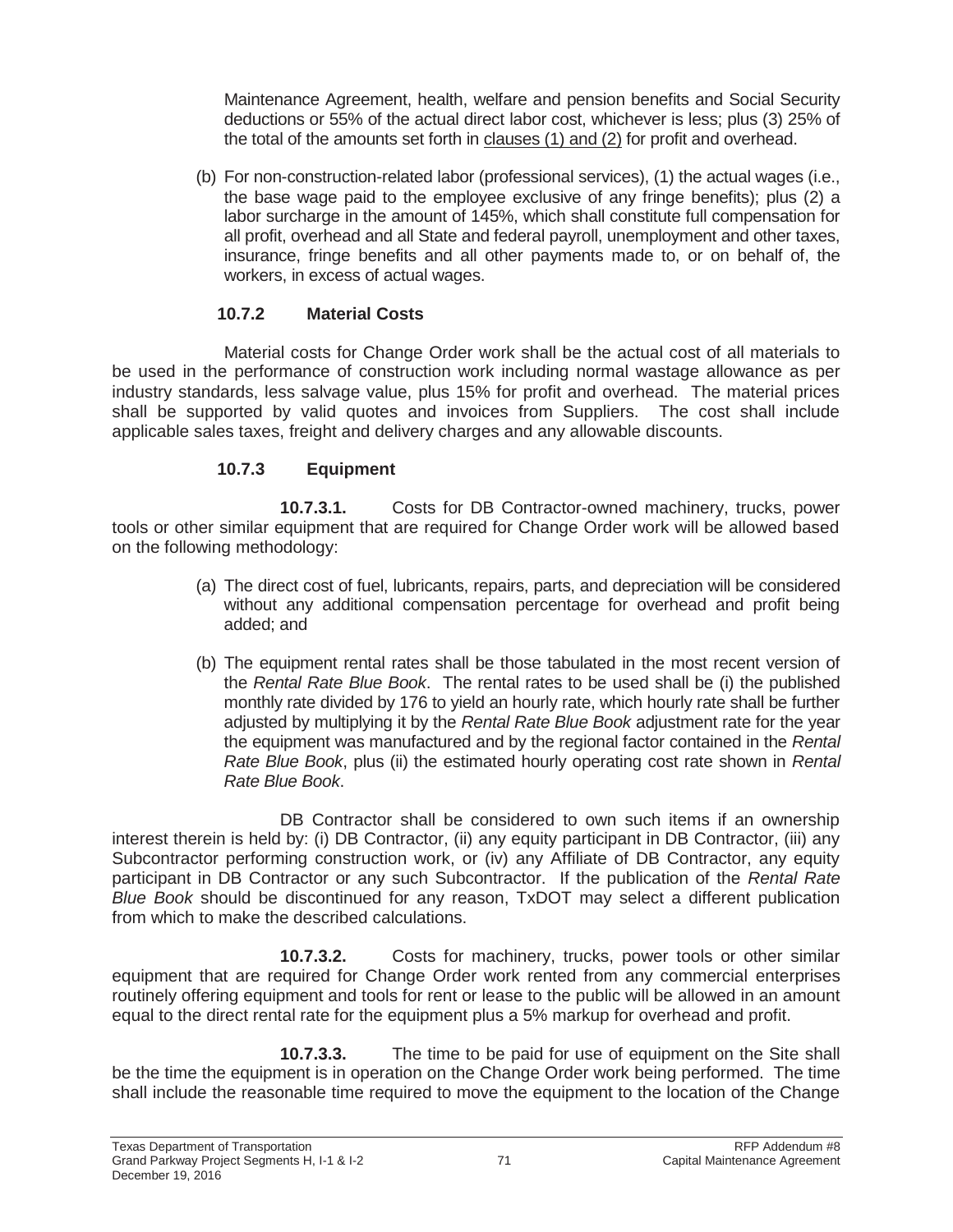Order work and return it to the original location or to another location requiring no more time than that required to return it to its original location. Moving time will not be paid for if the equipment is also used at the Site other than for Change Order work. Loading and transporting costs will be allowed, in lieu of moving time, when the equipment is moved by means other than its own power. Payment for loading and transporting will be made only if the equipment is used for Change Order work and cannot be used to perform other Maintenance Services. Time will be computed in half and full hours. In computing the time for use of equipment, less than 30 minutes shall be considered one-half hour.

## **10.7.4 Subcontracted Maintenance Services**

To the extent that any Change Order is intended to compensate DB Contractor for the cost of work performed by Subcontractors, the Change Order shall provide for compensation equal to: (a) the actual cost to DB Contractor of such work (which shall be charged by the Subcontractor on a time and materials basis in accordance with this Section 10.7, unless otherwise approved in writing by TxDOT), plus (b) 5% of such cost. The 5% markup for subcontracted work shall not apply to: (i) Subcontracts with Affiliates; or (ii) Subcontracts with Suppliers.

## **10.7.5 Other Direct Costs**

For any justified direct cost incurred for Change Order work not covered by the categories of costs contained in Sections 10.7.1 through 10.7.4, DB Contractor shall accept as full payment therefor an amount equal to the actual cost to DB Contractor for such direct cost item without additional mark-up. Back-up documentation supporting each cost item for this category shall be provided by DB Contractor and approved by TxDOT in writing prior to any payment authorization being granted.

# **10.7.6 Overhead Items**

The mark-ups specified herein constitute full and complete compensation for all overhead, tools or equipment having an individual replacement value of \$1,000 (as escalated commencing on the Substantial Completion Deadline and annually thereafter throughout the Maintenance Period by the percentage based on CPI set forth in Section 8.1.3.1, provided that the comparison CPI shall be that published for the month three months prior to the month in which the Substantial Completion Deadline occurs and three months before each anniversary of such month thereafter) or less, consumables (items which are consumed in the performance of the Maintenance Services which are not a part of the finished product) and other indirect costs of the added or changed Maintenance Services, as well as for profit thereon, including any and all costs and expenses incurred due to any delay in connection with the added or changed Maintenance Services. DB Contractor's mark-up percentages shall be considered to include:

- (a) Supervisory expenses of all types, including salary and expenses of executive officers, supervising officers or supervising employees, excluding only direct supervision of force account work;
- (b) Clerical or stenographic employees;
- (c) Any and all field, jobsite and general home office overhead and operating expenses whatsoever;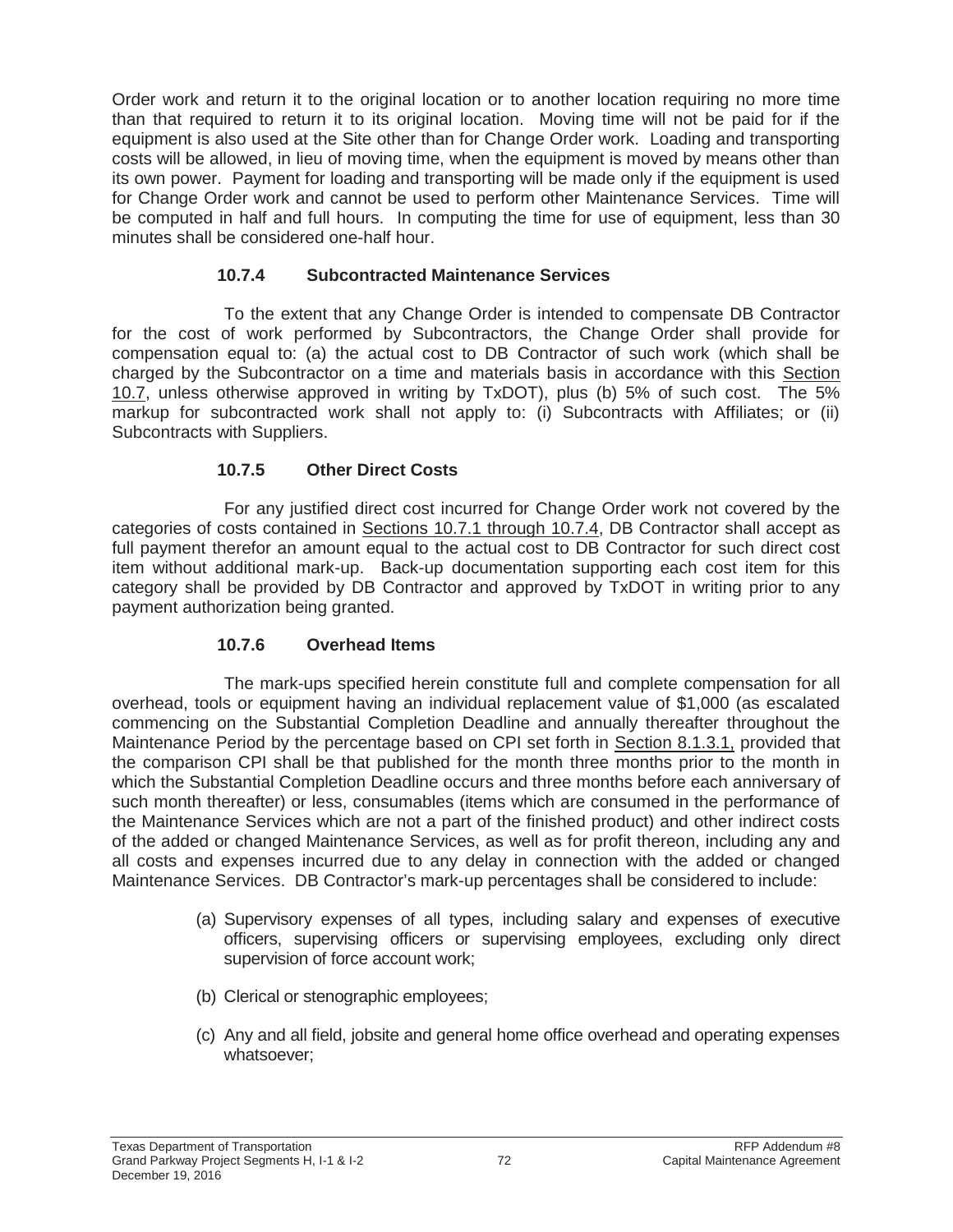- (d) Subsistence and travel expenses for all personnel, other incidental job burdens, and bonuses not otherwise covered;
- (e) Quality assurance and quality control; and
- (f) Bond and insurance premiums.

With respect to non-construction related labor costs, overhead is covered by the labor surcharge, and includes accessories such as computer assisted drafting and design (CADD) systems, software and computers, facsimile machines, scanners, plotters, etc.

### **10.7.7 Change Order Data**

**10.7.7.1.** DB Contractor shall contemporaneously collect, record in writing, segregate and preserve: (a) all data necessary to determine the costs described in this Section 10.7 with respect to all Maintenance Services which are the subject of a Time and Materials Change Order or a requested Change Order (excluding negotiated Change Orders previously executed and delivered), specifically including costs associated with design work, and (b) all data necessary to show the actual impact (if any) on the applicable deadlines with respect to all Maintenance Services which are the subject of a Change Order or a proposed Change Order. Such data shall be provided to TxDOT and any authorized representative of TxDOT reviewing any Claim or Dispute regarding compensation for such Maintenance Services. DB Contractor hereby waives the right to obtain compensation for any Maintenance Services for which cost data is required to be provided hereunder, if DB Contractor fails to maintain and timely provide to TxDOT cost data meeting the requirements of this Capital Maintenance Agreement.

**10.7.7.2.** In addition to obligations under Section 17.3, DB Contractor shall maintain its records in such a manner as to provide a clear distinction between: (a) the direct cost of Maintenance Services for which it is entitled (or for which it believes it is entitled) to an increase in the Maintenance Price and (b) the costs of other operations. DB Contractor shall furnish daily, on forms approved by TxDOT, reports of all costs described in the foregoing clause (a). The reports shall itemize all costs for labor, materials, and equipment rental and give total of costs through the date of the report. For workers, the reports shall include hours worked, rates of pay, names and classifications. For equipment, the reports shall include size, type, identification number, rental rate and actual working hours of operation. All such records and reports shall be made immediately available to TxDOT upon its request. The cost of furnishing such reports are deemed to be included in DB Contractor's overhead and fee percentages.

**10.7.7.3.** All reports shall be signed by DB Contractor. TxDOT will compare its records with DB Contractor's reports, make the necessary adjustments and compile the costs of Maintenance Services completed under a Time and Materials Change Order. When such reports are agreed upon and signed by both Parties, they will become the basis of payment.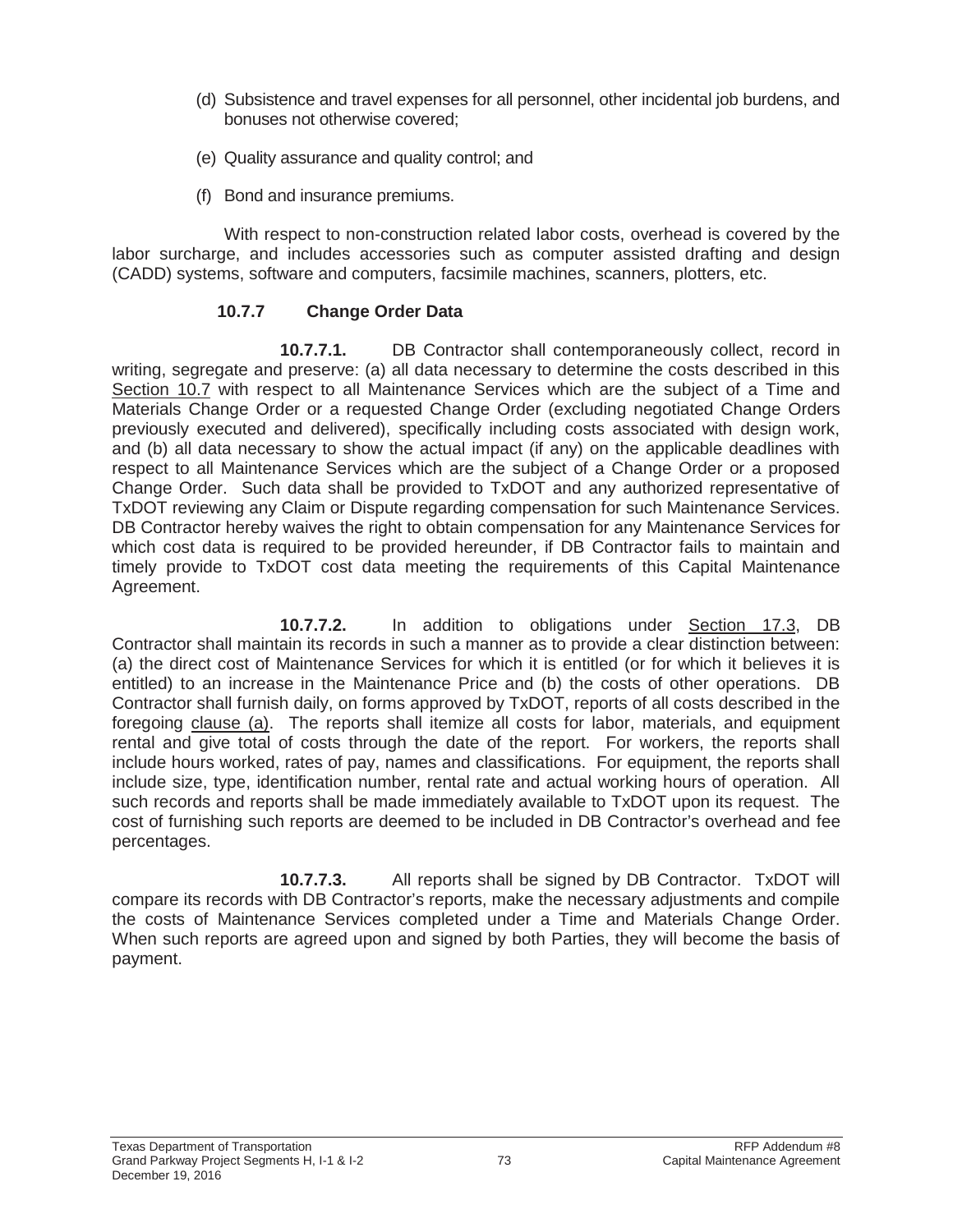### **10.8 Change Orders for Force Majeure Events; Hazardous Materials; Non-Discriminatory Changes; Damage to the Project**

### **10.8.1 Force Majeure Events**

Subject to the limitations contained in, and upon DB Contractor's fulfillment of all applicable requirements of, this Section 10, TxDOT shall issue Change Orders to compensate DB Contractor for additional costs directly attributable to Force Majeure Events. DB Contractor's rights to recover additional costs directly attributable to Force Majeure Events shall not include delay and disruption damages.

### **10.8.2 Hazardous Materials Management**

**10.8.2.1.** Subject to the limitations contained in, and upon DB Contractor's fulfillment of all applicable requirements of, this Section 10, TxDOT shall issue Change Orders to compensate DB Contractor for additional costs directly attributable to Hazardous Materials Management, except Hazardous Materials Management costs arising out of or relating to DB Contractor Releases of Hazardous Materials.

### **10.8.2.2. Limits on Compensation**

**10.8.2.2.1.** If compensation is payable to DB Contractor with respect to Hazardous Materials Management, the amount of the Change Order shall either be a negotiated amount acceptable to the Parties, or 100% of the Reimbursable Hazardous Materials Costs for the work in question, subject to the limitations set forth in this Section 10.8.2. DB Contractor shall not be entitled to a Change Order for additional compensation with respect to the Hazardous Materials Management responsibilities set forth in Sections 3.8.1.1 and 3.8.1.2.

**10.8.2.2.2.** Entitlement to compensation shall be limited to work performed pursuant to DB Contractor's Hazardous Materials Management Plan, prepared and approved by TxDOT in accordance with Section 4.4.1 of Exhibit 2 to this Capital Maintenance Agreement, and any Site Investigation Report or workplan for such Hazardous Materials as approved by TxDOT, in writing. No compensation shall be allowed with respect to: (a) immaterial quantities of Hazardous Materials, (b) any use of Hazardous Materials that could have been avoided by reasonable design modifications, maintenance procedures or construction techniques, (c) any costs that could have been avoided or (d) delay and disruption damages.

**10.8.2.2.3.** DB Contractor shall be deemed to have waived the right to collect any and all costs incurred in connection with any Hazardous Materials Management and any right to obtain a time extension if TxDOT is not provided written notice of the discovery of Hazardous Materials and afforded the opportunity to inspect sites containing Hazardous Materials before any action is taken which would inhibit TxDOT's ability to ascertain, based on a site inspection, the nature and extent of the materials. In the event of an Emergency involving Hazardous Materials, DB Contractor may take such limited actions as are required by Law without advance notice to TxDOT, but shall provide such notice immediately thereafter (which in no event shall be more than 2 hours after the incident by phone and 24 hours after the incident by written notice).

**10.8.2.2.4.** In cases involving reimbursement for Hazardous Materials Management under this Section 10.8.2, allowable costs shall be limited to the incremental costs actually incurred in performing Hazardous Materials Management after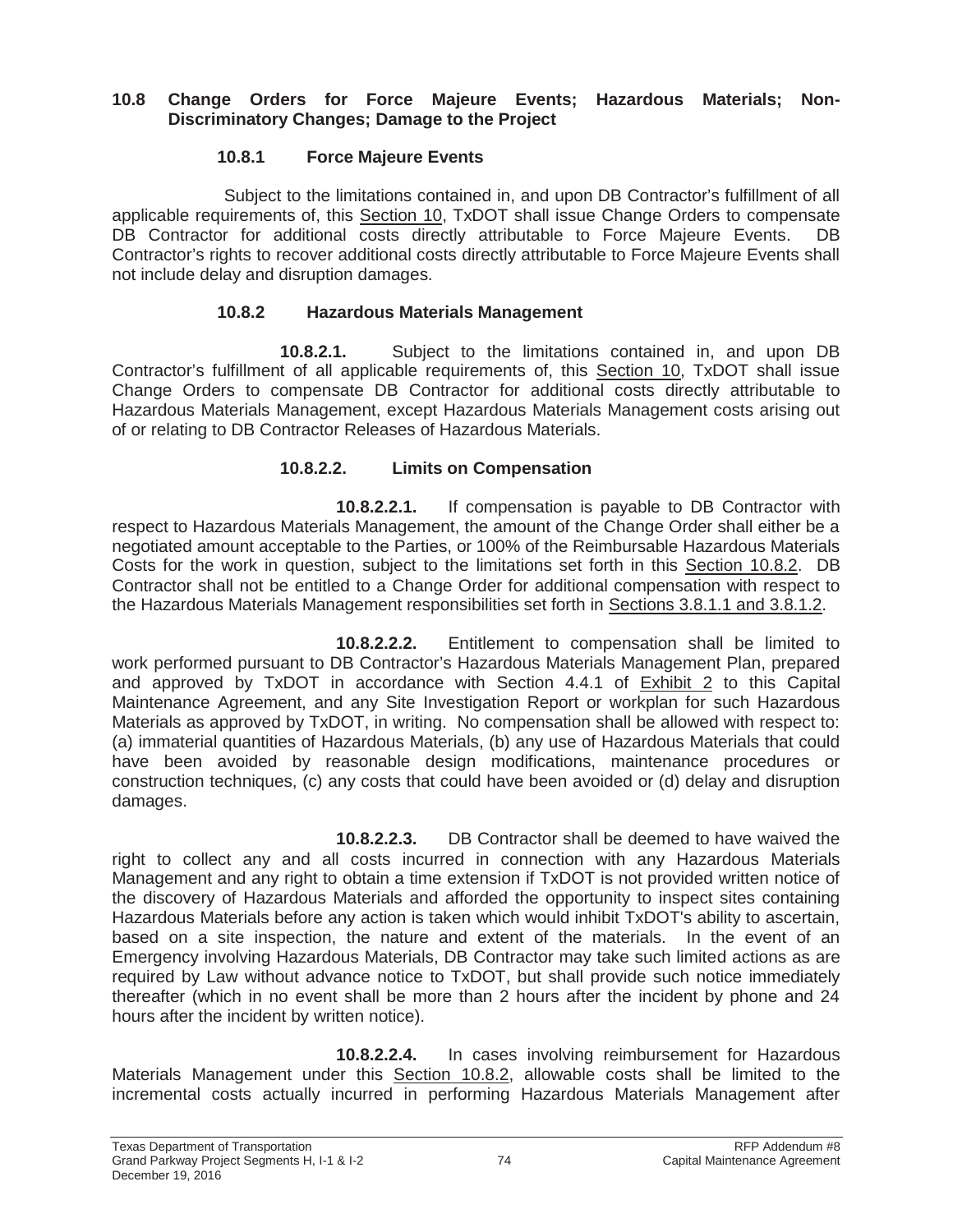completion of the testing process to determine whether Hazardous Materials are present (deducting any avoided costs such as the cost of disposal that would have been incurred had Hazardous Materials not been present). Investigating and characterizing are included in the Maintenance Price and DB Contractor shall not be entitled to additional compensation therefor. DB Contractor shall take all reasonable steps to minimize acts or omissions that cause DB Contractor to incur any such incremental costs.

**10.8.2.2.5.** Compensation shall be allowed only to the extent that DB Contractor demonstrates to TxDOT's satisfaction that: (a) the Hazardous Materials Management could not have been avoided by reasonable design modifications, maintenance procedures or construction techniques and (b) DB Contractor's plan for the Hazardous Materials Management represents the approach which is most beneficial to the Project and the public.

**10.8.2.2.6.** DB Contractor shall provide TxDOT with such information, analyses and certificates as may be requested by TxDOT in order to enable a determination regarding eligibility for payment.

## **10.8.2.3. Insurance Proceeds**

If the cost of any Hazardous Materials Management is covered by the insurance described in Section 7, DB Contractor shall be entitled to reimbursement of its costs from proceeds of insurance and self-insurance, up to the limits of the applicable policy, less any deductibles, which shall be DB Contractor's responsibility. To the extent that such proceeds are available, DB Contractor shall not be entitled to payment hereunder on any other basis for such Hazardous Materials Management.

# **10.8.3 Non-Discriminatory Changes**

**10.8.3.1.** In no event shall DB Contractor be entitled to compensation for increases in costs of Maintenance Services due to a Non-Discriminatory Change, except as set forth in this Section 10.8.3. Any Change Order for a Non-Discriminatory Change shall be limited to additional costs of required major new improvements or Renewal Work. Such additional costs shall be determined using the principles set forth in Section 10.6 (Change Order Pricing). DB Contractor shall be entitled to additional costs for Non-Discriminatory Changes only if TxDOT directs DB Contractor to implement the Non-Discriminatory Changes (or DB Contractor is otherwise obligated by Law to implement such Non-Discriminatory Changes) prior to the date when DB Contractor performs or is scheduled to perform the Renewal Work (if any) on the affected Maintained Element. .

**10.8.3.2.** DB Contractor shall only be entitled to compensation for increases in costs of Maintenance Services due to a Non-Discriminatory Change in accordance with Section 10.8.3.1 in excess of an annual aggregate deductible of \$150,000 ("Annual Non-Discriminatory Change Deductible"). The Annual Non-Discriminatory Change Deductible reflects the Parties' agreement that: (a) DB Contractor will bear the financial risks for additional Maintenance Services costs incurred in a Fiscal Year due to Non- Discriminatory Changes up to the Annual Non-Discriminatory Change Deductible, and (b) TxDOT will compensate DB Contractor for additional Maintenance Services costs incurred in a Fiscal Year due to compensable Non-Discriminatory Changes in excess of the Annual Non-Discriminatory Change Deductible; provided that no such compensation shall be made for any Non-Discriminatory Change that is required solely to conform to Good Industry Practice.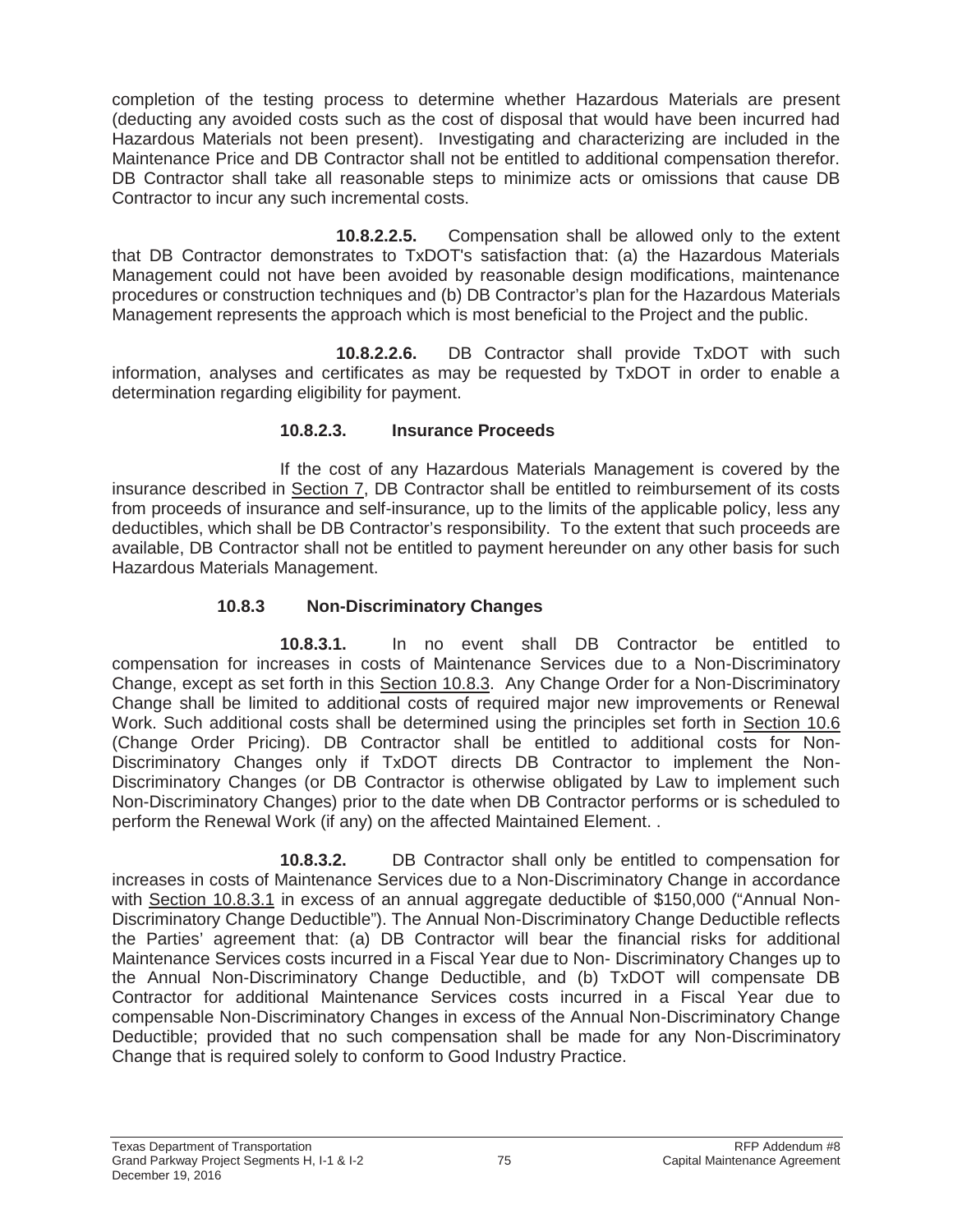**10.8.3.3.** The amount of the Annual Non-Discriminatory Change Deductible shall be adjusted annually at the beginning of each Fiscal Year after the Effective Date by a percentage equal to the percentage adjustment in the CPI between the CPI most recently published for the second immediately preceding Fiscal Year and the CPI most recently published for the immediately preceding Fiscal Year.

**10.8.3.4.** The DB Contractor shall include with the monthly Draw Request, a running total of the cost of all changes that would be subject to the Non-Discriminatory Change Deductible provisions in the Capital Maintenance Agreement.

### **10.8.4 Damage to the Project**

Subject to the restrictions and limitations set forth in this Section 10, DB Contractor shall be entitled to a Change Order for its reasonable and documented costs to repair direct physical damage to any of the Maintained Elements to the extent set forth in this Section 10.8.4.

**10.8.4.1.** DB Contractor shall be entitled to a Change Order for its costs to repair direct physical loss or damage, including debris removal, to the extent such damage is directly attributable to and resulting from any of the following events, provided the event is beyond the control of the DB Contractor-Related Entities and is not due to an act, omission, negligence, recklessness, willful misconduct, breach of contract or Law of any DB Contractor-Related Entity, and further that such event (or the effects of such event) could not have been avoided by the exercise of caution, due diligence, or reasonable efforts by DB Contractor:

(a) the acts of third parties (not including DB Contractor-Related Entities), including (i) collision with the Project by aircraft, ships, watercraft, trains, vehicles or other equipment; (ii) riot or civil commotion; (iii) vandalism; (iv) leakage from fire extinguishing equipment; and (v) terrorism; and

(b) the following events: (i) lightning; (ii) explosion; (iii) fire; (iv) collapse or "sinkhole collapse"; (v) volcanic action; (vi) weight of snow, ice or sleet; (vii) windstorm or hail; (viii) earthquake; (ix) tsunami; (x) flood; (xi) hurricane; and (xii) tornado.

**10.8.4.2.** DB Contractor shall be entitled to a Change Order to compensate DB Contractor for such costs to repair the Maintained Elements directly attributable to one of the events described in Section 10.8.4.1(a) and (b) if the reasonable costs to repair the damage to the Project, including necessary debris removal, resulting from the occurrence exceed \$10,000 (as adjusted in accordance with changes to CCI commencing on the Effective Date and annually thereafter on each anniversary of the Effective Date).

**10.8.4.3.** In no event, shall DB Contractor be entitled to a Change Order for increased costs caused by any of the following:

(i) normal wear and tear (regardless of the amount or type of traffic on the Project);

(ii) settling, cracking, bulging, shrinkage or expansion of any portion of the Project;

(iii) rust, or other corrosion, decay, deterioration;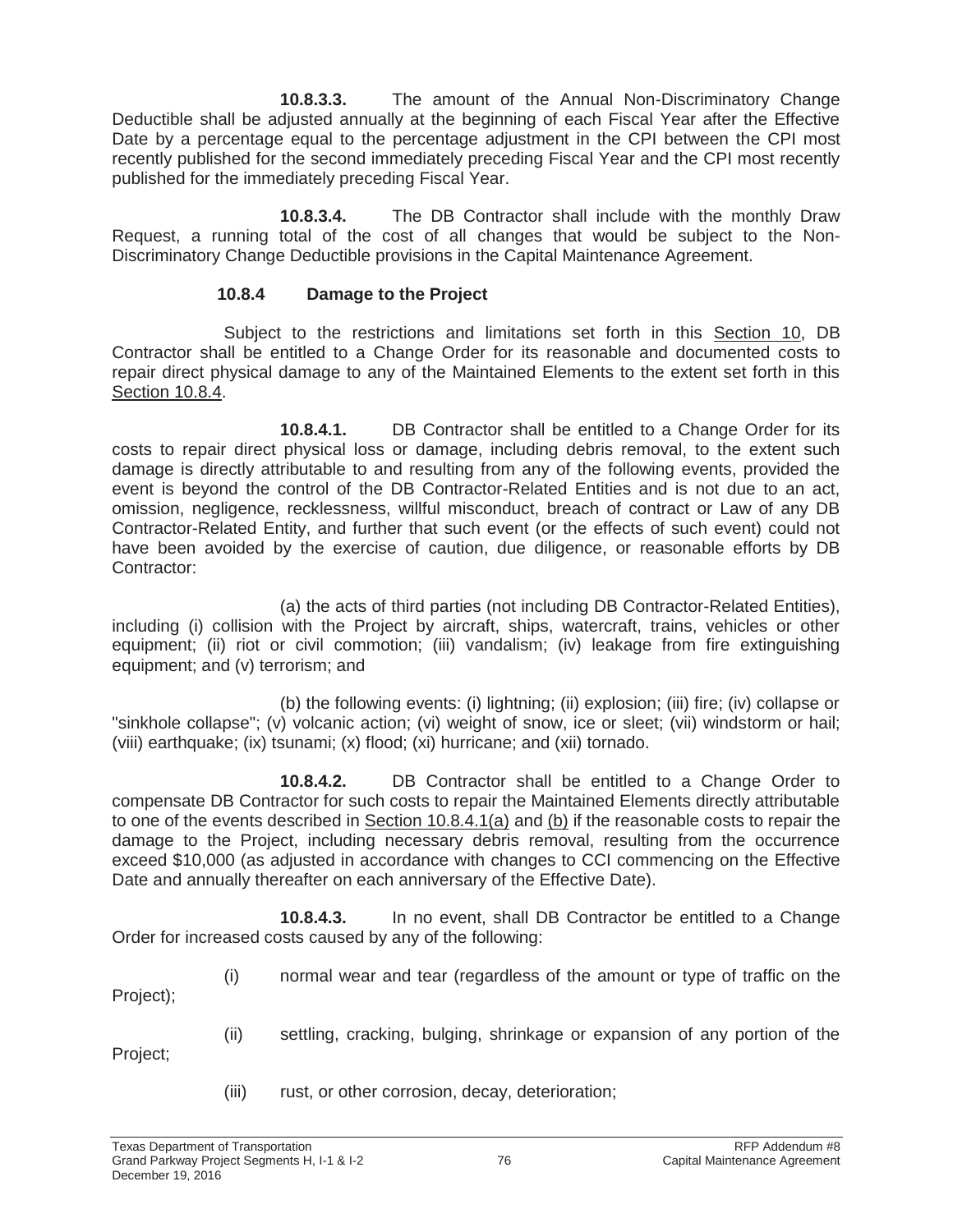(iv) hidden, latent or patent defects; or

(v) faulty Work, design defects, or other faulty workmanship or materials in the Work, as such term is defined in the DBA.

**10.8.4.4.** If damage to a Maintained Element in excess of the applicable threshold set forth in Section 10.4.8.2 occurs, DB Contractor shall immediately notify TxDOT thereof telephonically or in person, to be followed immediately by written notification. DB Contractor shall be responsible for determining the appropriate action to be undertaken, subject to concurrence by TxDOT. In the event that any Governmental Approvals specify a procedure to be followed, DB Contractor shall follow the procedure set forth in the Governmental Approvals.

**10.8.4.5.** DB Contractor shall bear the burden of proving that damage to the Maintained Elements meeting the requirements of and subject to the limitations in this Section 10.8.4 has occurred.

# **10.9 Change Order Records**

DB Contractor shall maintain its records in such a manner as to provide a clear distinction between the direct costs of Maintenance Services for which it is entitled (or for which it believes it is entitled) to an increase in the Maintenance Price and the costs of other operations. DB Contractor shall contemporaneously collect, record in writing, segregate and preserve all data necessary to determine the costs of all Maintenance Services which are the subject of a Change Order or a requested Change Order, specifically including costs associated with design work. Such data shall be provided to any dispute resolvers, TxDOT and its Authorized Representatives as directed by TxDOT, on forms approved by TxDOT. The cost of furnishing such reports is included in DB Contractor's predetermined overhead and profit markups.

# **10.9.1 Daily Work Reports and Data Collection**

DB Contractor shall furnish TxDOT completed daily work reports for each day's Maintenance Services that is to be paid for on a time and material basis. The daily time and material work reports shall be detailed as follows:

- (a) Name, classification, date, daily hours, total hours, rate, and extension for each worker (including both construction and non-construction personnel) for whom reimbursement is requested.
- (b) Designation, dates, daily hours, total hours, rental rate, and extension for each unit of machinery and equipment.
- (c) Quantities of materials, prices, and extensions.
- (d) Transportation of materials.

The reports shall also state the total costs to date for the Time and Materials Change Order work.

# **10.9.2 Supplier's Invoices**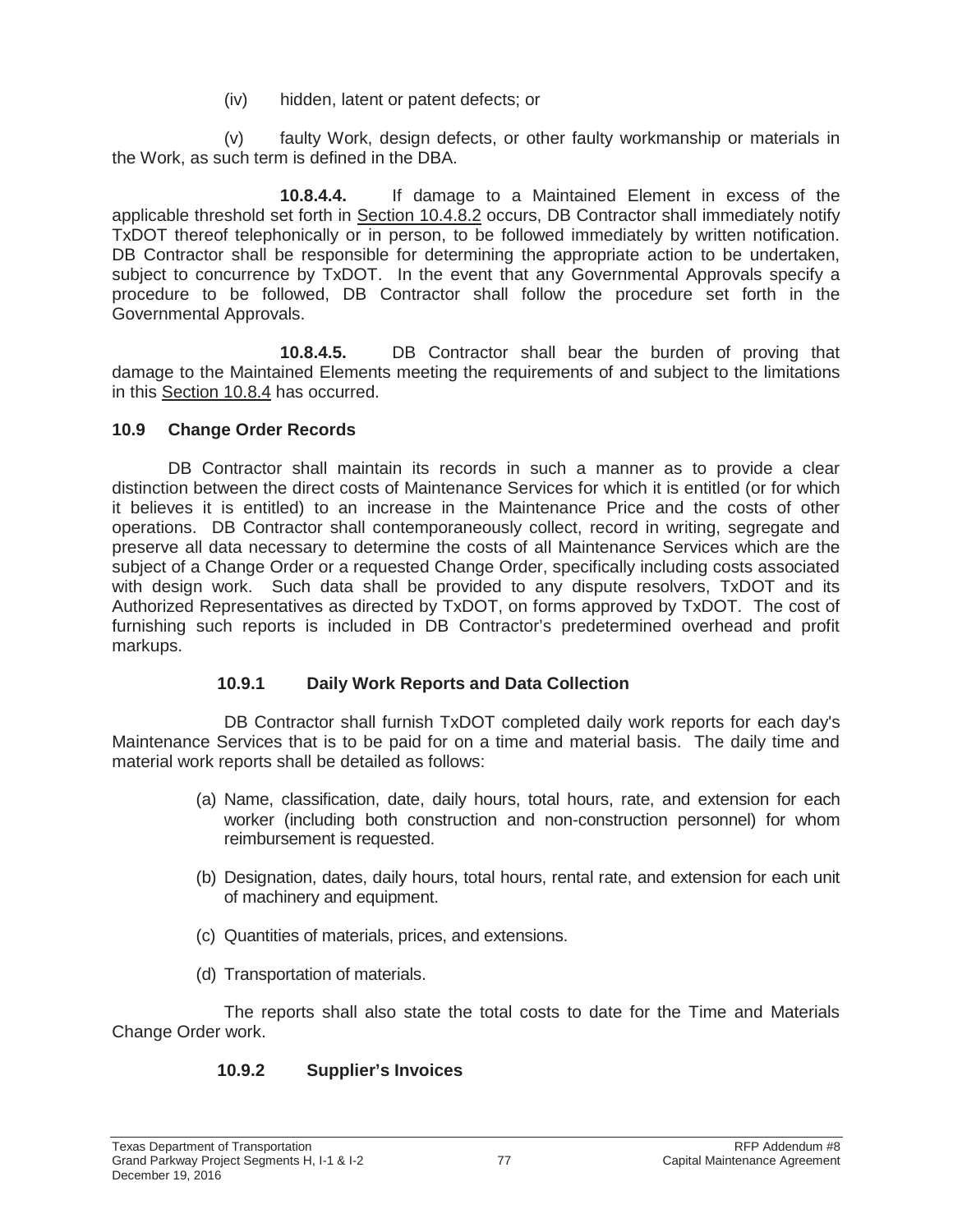Materials charges shall be substantiated by valid copies of Supplier's invoices. Such invoices shall be submitted with the daily time and material work reports, or if not available, with subsequent daily time and material work reports. Should said Supplier's invoices not be submitted within 60 Days after the date of delivery of the materials, TxDOT shall have the right to establish the cost of such materials at the lowest current wholesale prices at which such materials are available, in the quantities concerned, delivered to the location of Maintenance Services, less any discounts available, rather than at the invoiced amount.

## **10.9.3 Execution of Reports**

All daily time and material work reports shall be signed by the Maintenance

Manager.

## **10.9.4 Adjustment**

TxDOT will compare its records with the completed daily time and material work reports furnished by DB Contractor and make any necessary adjustments. When these daily time and material work reports are agreed upon and signed by both Parties, said reports shall become the basis of payment for the Maintenance Services performed, but shall not preclude subsequent adjustment based on a later audit. DB Contractor's cost records pertaining to Maintenance Services paid for on a time and material basis shall be open, during all regular business hours, to inspection or audit by representatives of TxDOT during the life of this Capital Maintenance Agreement and for a period of not less than five years after the termination of the Capital Maintenance Agreement, and DB Contractor shall retain such records for that period. Where payment for materials or labor is based on the cost thereof to any Person other than DB Contractor, DB Contractor shall make every reasonable effort to insure that the cost records of each such other Person will be open to inspection and audit by representatives of TxDOT on the same terms and conditions as the cost records of DB Contractor. Payment for such costs may be deleted if the records of such third parties are not made available to TxDOT's representatives. If an audit is to be commenced more than 60 Days after the termination of contract, DB Contractor will be given a reasonable notice of the time when such audit is to begin.

# **10.10 Matters Not Eligible for Maintenance Price Increase**

**10.10.1** DB Contractor acknowledges and agrees that no increase in the Maintenance Price is available except in circumstances expressly provided for herein, that such Maintenance Price increase shall be available only as provided in this Section 10 and that DB Contractor shall bear full responsibility for the consequences of all other events and circumstances. Matters which are DB Contractor's exclusive responsibility include the following:

- (a) Delay from the System Integrator's or other parties' maintenance activities;
- (b) Maintenance, replacement or repair of any component (whether or not it is a Maintained Element), necessitated by any act, omission, negligence, intentional misconduct, or breach of applicable Law, contract, or Governmental Approval by any DB Contractor-Related Entity;
- (c) Changes to the nature or frequency of Maintenance Services required to be performed (compared to the nature and frequency anticipated by the DB Contractor in its Proposal) arising out of design or construction of the Project, the volume or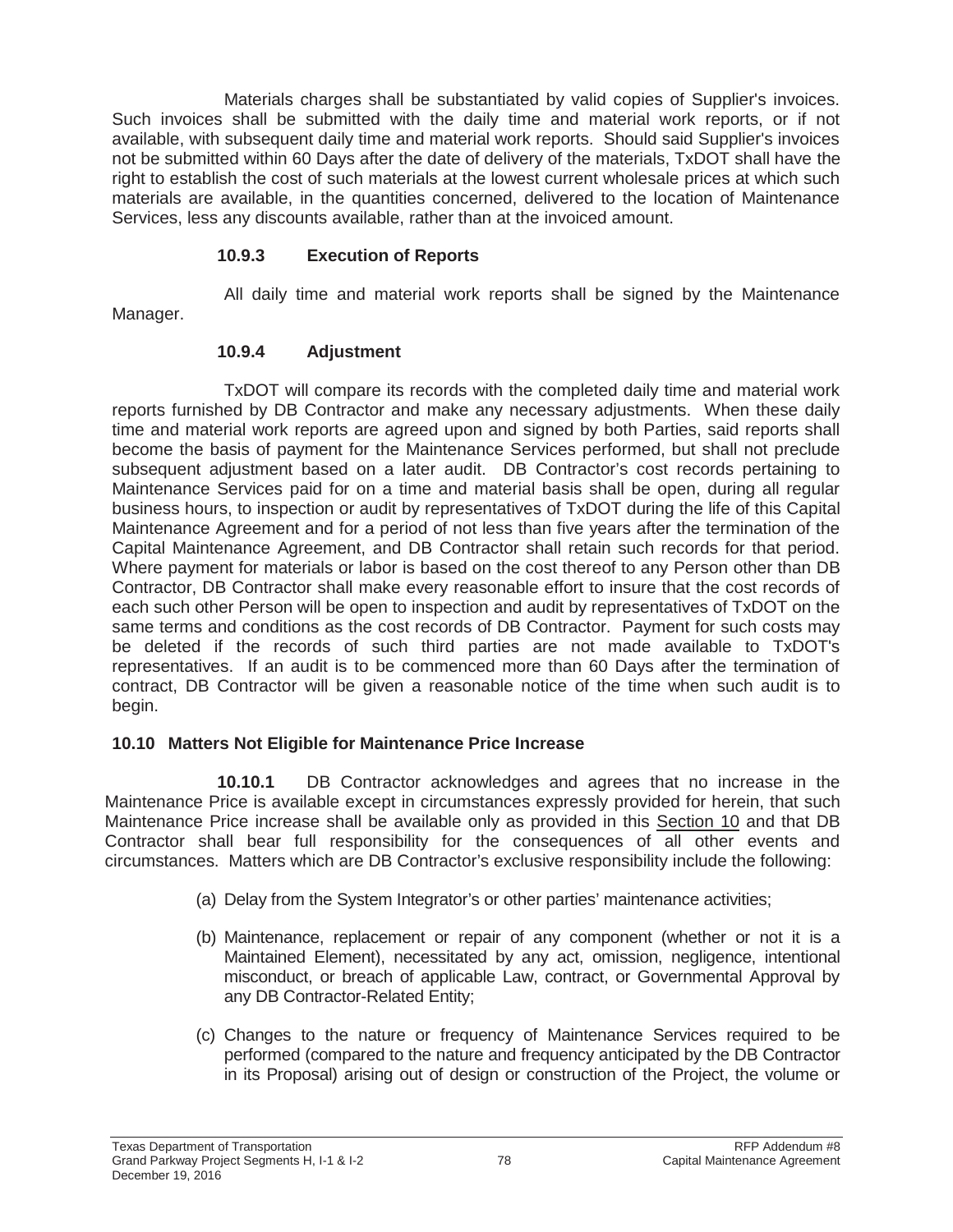characteristics of traffic using the Project or the materials and supplies used with the construction;

- (d) Acts, omissions, negligence, intentional misconduct or breach of contract, Law, or any Governmental Approval by any DB Contractor-Related Entity;
- (e) Costs to the extent they could be avoided through mitigation by the DB Contractor or by re-sequencing, re-allocating or redeploying workforces;
- (f) Materials replacement, re-seeding and re-vegetation for erosion;
- (g) Design or construction Errors;
- (h) Any costs covered by insurance available to DB Contractor, any deductible or selfinsured retention associated with such insurance, and any costs that would have been covered by any insurance deemed to be self-insured by DB Contractor under Section 7.8.4;
- (i) Action or inaction of adjoining property owners or TxDOT's other contractors (unless arising from causes which otherwise give rise to a right to a Change Order);
- (j) Groundwater levels or subsurface moisture content;
- (k) Correction of Nonconforming Work and review and acceptance thereof by TxDOT (including rejected design submittals);
- (l) Any suspensions, terminations, interruptions, denials, non-renewals of, or delays in issuance of a Governmental Approval that is required to be obtained by DB Contractor, any failure to obtain such Governmental Approval, and compliance with the terms and conditions of all Governmental Approvals;
- (m) Any situations (other than Force Majeure Events) which, while not within one of the categories delineated above, were or should have been anticipated because such situations are referred to elsewhere in this Capital Maintenance Agreement or arise out of the nature of the Maintenance Services; and
- (n) All other events beyond the control of TxDOT for which TxDOT has not expressly agreed to assume liability hereunder.

**10.10.2** DB Contractor hereby assumes responsibility for all such matters, and acknowledges and agrees that assumption by DB Contractor of responsibility for such risks, and the consequences and costs and delays resulting therefrom, is reasonable under the circumstances of this Capital Maintenance Agreement and that contingencies included in the Maintenance Price in DB Contractor's sole judgment, constitute sufficient consideration for its acceptance and assumption of said risks and responsibilities.

**10.10.3** DB CONTRACTOR HEREBY EXPRESSLY AGREES THAT IT SHALL BE ENTITLED TO NO COMPENSATION, DAMAGES OR TIME EXTENSION WHATSOEVER IN CONNECTION WITH THE MAINTENANCE SERVICES EXCEPT TO THE EXTENT THAT THE CMA DOCUMENTS EXPRESSLY SPECIFY THAT DB CONTRACTOR IS ENTITLED TO A CHANGE ORDER OR OTHER COMPENSATION, DAMAGES OR TIME EXTENSION.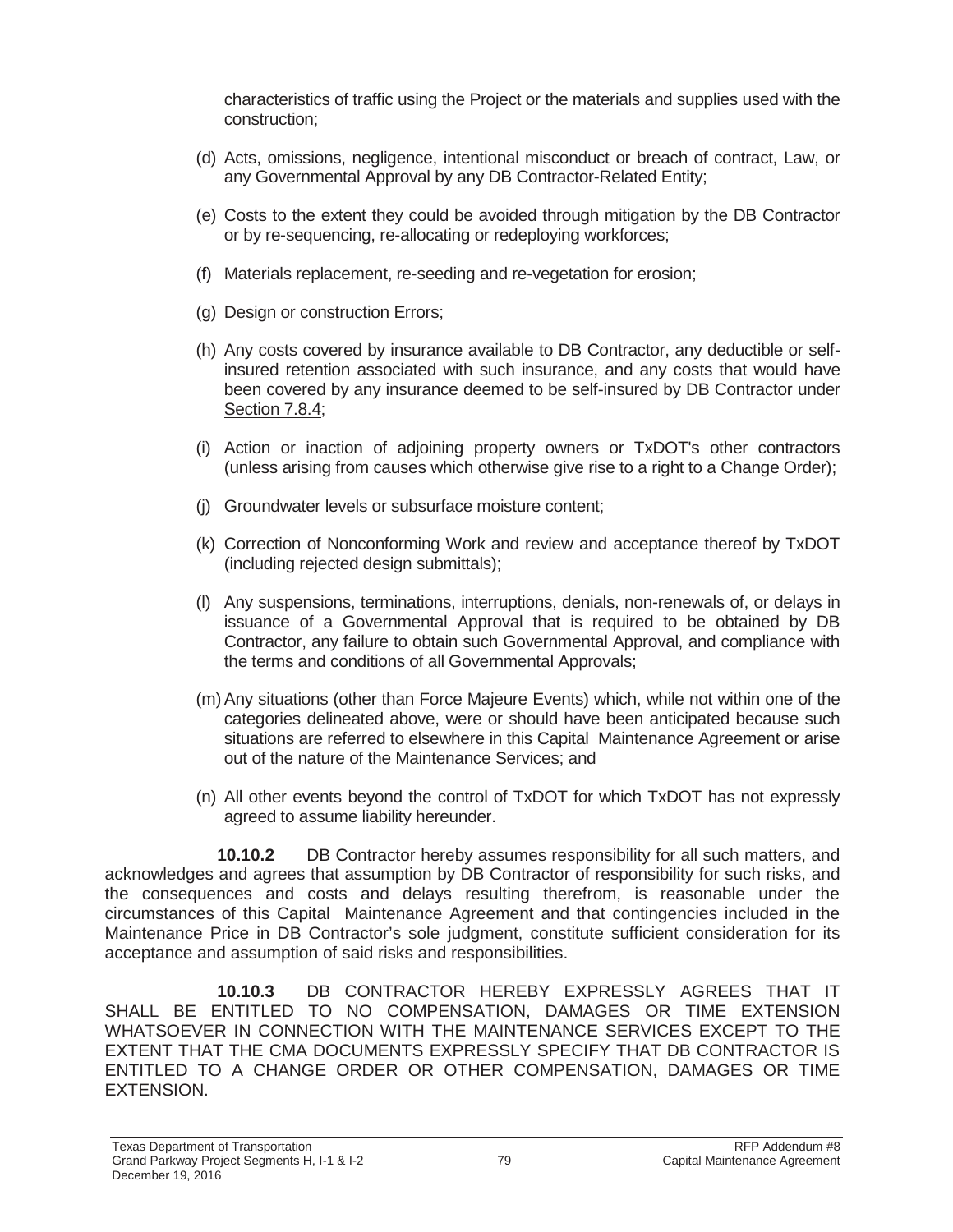### **10.11 Disputes**

If TxDOT and DB Contractor agree that a request to increase the Maintenance Price by DB Contractor has merit, but are unable to agree as to the amount of such Maintenance Price increase, TxDOT agrees to mark up the Request for Change Order or Cost and Schedule Proposal, as applicable, provided by DB Contractor to reduce the amount of the Maintenance Price increase as deemed appropriate by TxDOT. In such event, TxDOT will execute and deliver the marked-up Change Order to DB Contractor within a reasonable period after receipt of a request by DB Contractor to do so, and thereafter will make payment based on such marked-up Change Order. The failure of TxDOT and DB Contractor to agree to any Change Order under this Section 10 (including agreement as to the amount of compensation allowed under a Time and Materials Change Order and the disputed amount of the increase in the Maintenance Price in connection with a Change Order as described above) shall be a Dispute to be resolved pursuant to Section 16. Except as otherwise specified in the Change Order, execution of a Change Order by both Parties shall be deemed accord and satisfaction of all Claims by DB Contractor of any nature arising from or relating to the Maintenance Services covered by the Change Order. DB Contractor's Claim and any award by the Dispute resolver shall be limited to the incremental costs incurred by DB Contractor with respect to the Dispute (crediting TxDOT for any corresponding reduction in DB Contractor's other costs) and shall in no event exceed the amounts allowed by Section 10.7 with respect thereto.

### **10.12 Changes Not Requiring Change Order**

Changes in the Maintenance Services or requirements in the CMA Documents that have no net cost effect on the Maintenance Price may be approved in writing by TxDOT as a Deviation, and in such event shall not require a Change Order. Any other change in the requirements of the CMA Documents shall require either a Directive Letter or a Change Order. For purposes of this Section 10.12, the provisions regarding "Deviations" set forth at Section 2.1.2.4 of the Design-Build Agreement are incorporated herein by reference, *mutatis mutandis*.

### **10.13 No Release or Waiver**

**10.13.1** No Change Order granted hereunder shall release DB Contractor's Surety or Sureties from any of each of its respective obligations. Maintenance Services shall continue and be carried out in accordance with all the provisions of the CMA Documents and this Capital Maintenance Agreement shall be and shall remain in full force and effect, unless formally suspended or terminated by TxDOT in accordance with the terms hereof. Extending time or permitting DB Contractor to finish the Maintenance Services or any part thereof after the applicable deadline, or the making of payments to DB Contractor after such date, shall not constitute a waiver on the part of TxDOT of any rights under this Capital Maintenance Agreement.

**10.13.2** The performance and acceptance of any part of the Maintenance Services or materials specified by this Capital Maintenance Agreement after the date fixed for such performance, shall not be deemed to be a waiver by TxDOT of its right to terminate this Capital Maintenance Agreement for abandonment or failure to complete within the time specified or to impose and deduct damages as may be provided.

**10.13.3** No course of conduct or dealings between the Parties nor express or implied acceptance of alterations or additions to the Maintenance Services, and no claim that TxDOT has been unjustly enriched shall be the basis for any claim, request for additional compensation or time extension. Further, DB Contractor shall undertake, at its risk, work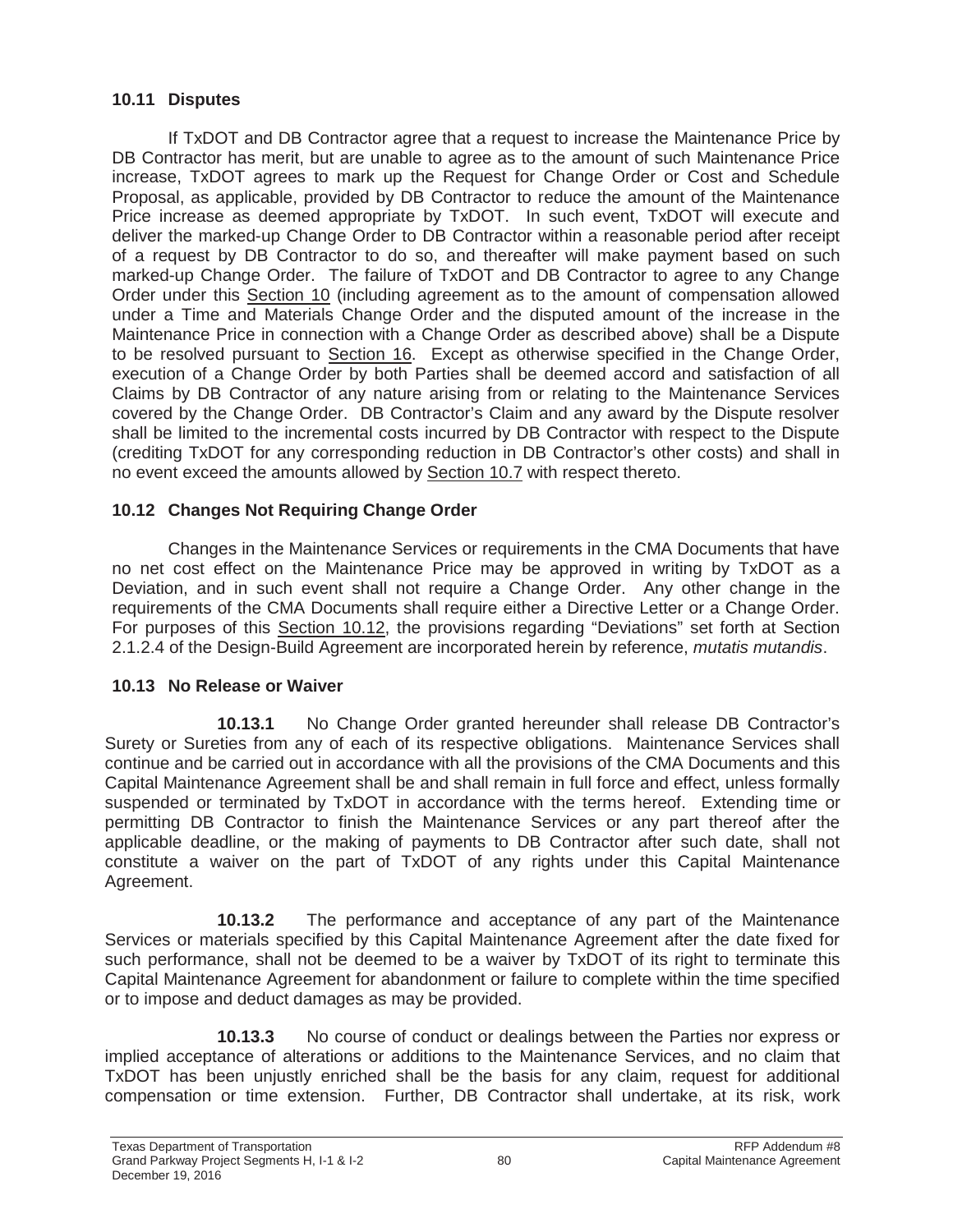included in any request, order or other authorization issued by a Person in excess of that Person's authority as provided herein, or included in any oral request. DB Contractor shall be deemed to have performed such work as a volunteer and at its sole risk and cost. In addition, TxDOT may require DB Contractor to remove or otherwise undo any such work, at DB Contractor's sole risk and cost.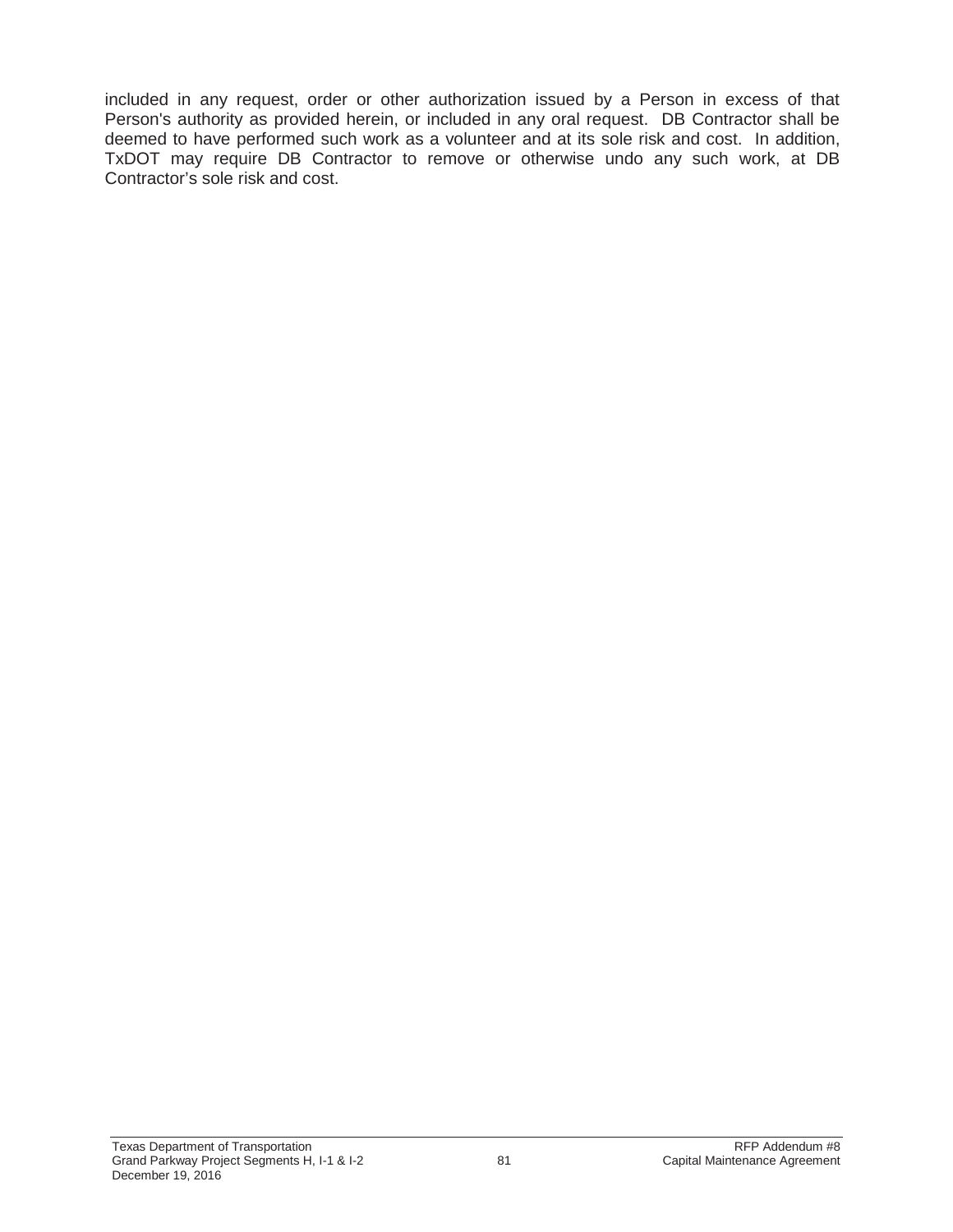## **SECTION 11. REPRESENTATIONS, WARRANTIES AND ACKNOWLEDGMENTS**

### **11.1 Acknowledgments by DB Contractor**

DB Contractor acknowledges and agrees that:

**11.1.1** To the extent of the Maintenance Services, DB Contractor has full responsibility for the maintenance, repair and upkeep of the Maintained Elements.

**11.1.2** DB Contractor assumes, with respect to the Maintained Elements that are within the scope of the Maintenance Services as described in Exhibit 2, the risk of the design and construction of the Project; design defects, omissions, errors or inaccuracies; construction defects and flaws; the materials and supplies used in connection with the construction of the Proiect: the Work under the Design-Build Agreement; and the actions, omissions, negligence, intentional misconduct, or breach of applicable Law or contract by any member of the DB Contractor-Related Entities and acknowledges and agrees that it has incorporated into the Maintenance Price all costs associated with such risks.

**11.1.3** DB Contractor shall not be entitled to: (a) assert or use the design and construction of the Project; design defects, omissions, errors or inaccuracies; construction defects and flaws; the materials and supplies used in connection with the construction of the Project; the Maintenance Services; and/or the actions, omissions, negligence, intentional misconduct, or breach of applicable Law or contract by any member of the DB Contractor-Related Entities as defenses to the full and complete performance of the Maintenance Services and any other obligation under the CMA Documents; and (b) any Change Order resulting from, related to or arising out of the design and construction of the Project; design defects, omissions, errors or inaccuracies; construction defects and flaws; the materials and supplies used in connection with the construction of the Project; the performance of the Maintenance Services; and/or the actions, omissions, negligence, intentional misconduct, or breach of applicable Law or contract by any member of the DB Contractor-Related Entities.

**11.1.4** Except to the limited extent provided by Section 1.2.4, DB Contractor shall not be entitled to rely on any documents or information provided by TxDOT relating to the design or construction of the Project, including the Reference Information Documents.

**11.1.5** TxDOT shall not be responsible or liable in any respect for any Losses suffered by any of the DB Contractor-Related Entities by reason of the design and construction of the Project; design defects, omissions, errors or inaccuracies; construction defects or flaws; the materials and supplies used in connection with the construction of the Project; the Maintenance Services; or the actions, omissions, negligence, intentional misconduct, or breach of applicable Law or contract by any member of the DB Contractor-Related Entities.

# **11.2 Disclaimers by TxDOT**

**11.2.1** TxDOT does not make any representation regarding or warrant the design and construction of the Project; the existence or non-existence of any design defects, omissions, errors, or inaccuracies; the existence of any construction defects or flaws; the traffic volume projections or revenue projections; the materials and supplies used in connection with the construction of the Project; the Maintenance Services; the compliance by any member of the DB Contractor-Related Entities with the terms of the Design-Build Agreement; or, the utility, suitability, or fitness of the Project for its intended use.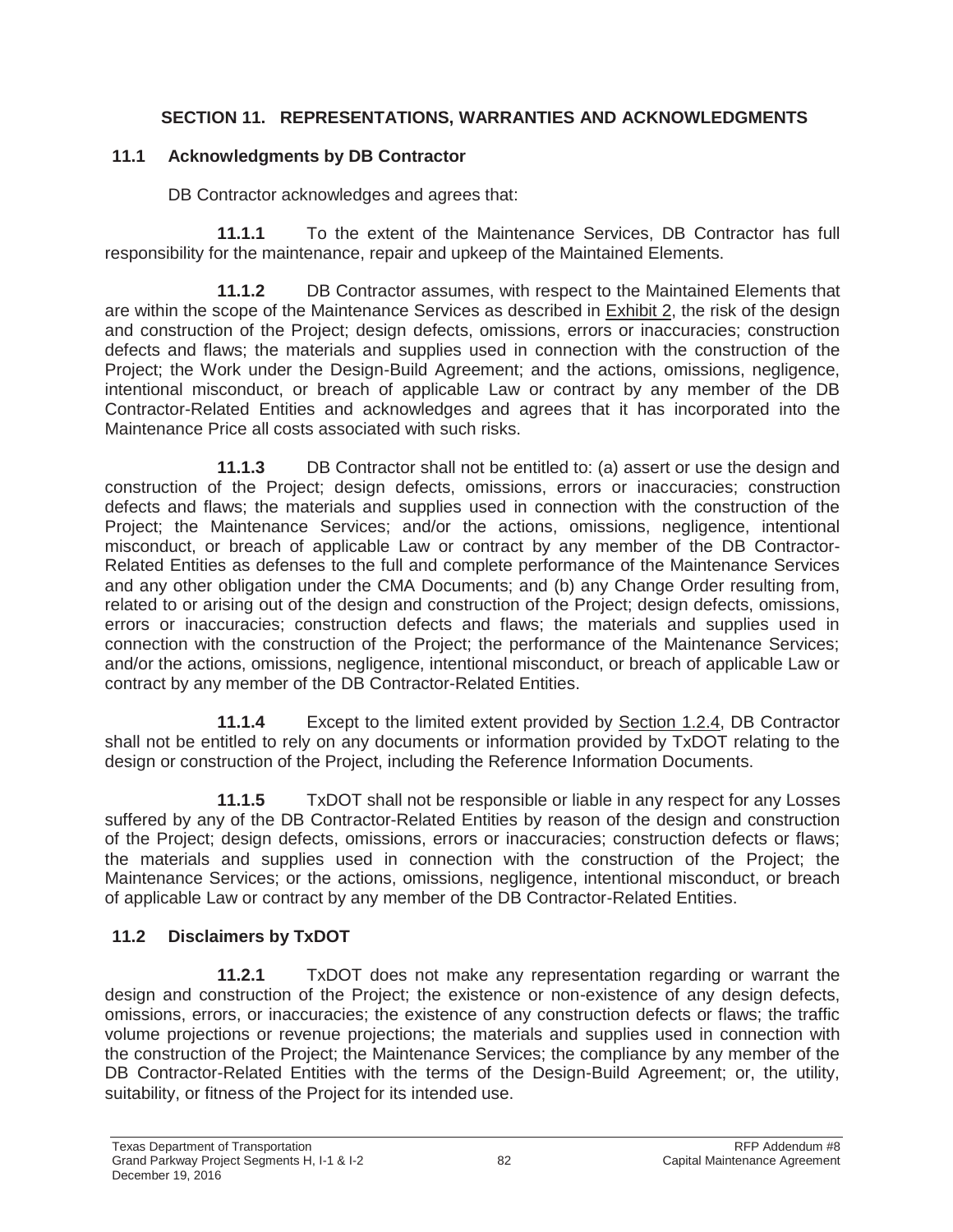**11.2.2** EXCEPT AS OTHERWISE EXPRESSLY PROVIDED HEREIN, TXDOT EXPRESSLY DISCLAIMS ANY REPRESENTATIONS OR WARRANTIES OF ANY KIND OR NATURE, EXPRESS OR IMPLIED, AS TO THE CONDITION OR QUALITY OF THE PROJECT, THE PROJECT ROW OR THE PROSPECTS (FINANCIAL AND OTHERWISE), RISKS AND OTHER INCIDENTS OF THE PROJECT ROW, THE WORK, THE MAINTENANCE SERVICES AND THE PROJECT AND TXDOT SPECIFICALLY DISCLAIMS ANY REPRESENTATION OR WARRANTY OF MERCHANTABILITY, USAGE, SUITABILITY OR FITNESS FOR ANY PARTICULAR PURPOSE WITH RESPECT TO THE PROJECT, THE PROJECT ROW, THE WORK AND THE MAINTENANCE SERVICES, OR ANY PART THEREOF, OR COMPLIANCE WITH APPLICABLE LAWS OR GOVERNMENTAL APPROVALS. WITHOUT LIMITING THE GENERALITY OF THE FOREGOING, EXCEPT AS OTHERWISE EXPRESSLY PROVIDED HEREIN, TXDOT EXPRESSLY DISCLAIMS ANY REPRESENTATION OR WARRANTY OF ANY KIND REGARDING THE CONDITION OF THE PROJECT, THE WORK, THE PROJECT ROW, OR THE SUITABILITY THEREOF IN CONNECTION WITH THE MAINTENANCE SERVICES AND NO SCHEDULE OR EXHIBIT TO THE CMA DOCUMENTS, NOR ANY OTHER MATERIAL OR INFORMATION PROVIDED BY OR COMMUNICATIONS MADE BY TXDOT, SHALL CAUSE OR CREATE ANY WARRANTY, EXPRESS OR IMPLIED, AS TO THE CONDITION OR QUALITY OF THE PROJECT, THE WORK OR THE PROJECT ROW.

## **11.3 TxDOT Representations and Warranties**

TxDOT represents and warrants to DB Contractor as follows:

**11.3.1** TxDOT has full power, right and authority to execute, deliver and perform its obligations under, in accordance with and subject to the terms and conditions of the CMA Documents to which it is a Party.

**11.3.2** Each Person executing the CMA Documents on behalf of TxDOT to which TxDOT is a Party has been or at the time of execution will be duly authorized to execute each such document on behalf of TxDOT.

**11.3.3** There is no action, suit, proceeding, investigation or litigation pending and served on TxDOT which challenges TxDOT's authority to execute, deliver or perform, or the validity or enforceability of, the CMA Documents to which TxDOT is a Party, or which challenges the authority of the officials executing the CMA Documents.

# **11.4 DB Contractor Representations and Warranties**

DB Contractor represents, warrants and covenants to TxDOT as follows:

**11.4.1** DB Contractor and its Subcontractors have maintained, and throughout the Maintenance Period shall maintain, all required authority, license status, professional ability, skills and capacity to perform DB Contractor's obligations hereunder and shall perform them in accordance with the requirements contained in the CMA Documents.

**11.4.2** DB Contractor has evaluated the feasibility of performing the Maintenance Services within the deadlines specified herein and for the Maintenance Price and has reasonable grounds for believing and does believe that such performance is feasible and practicable.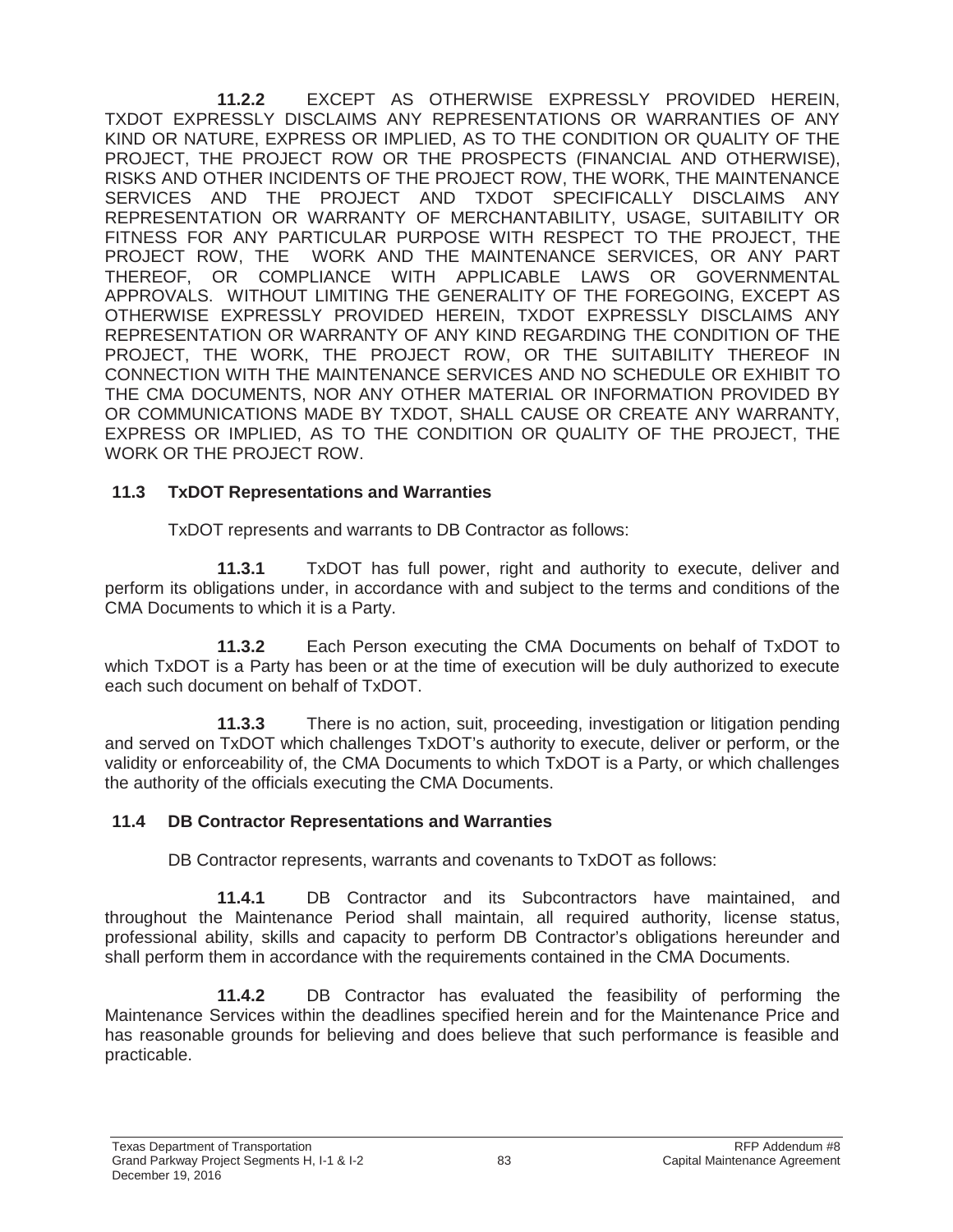**11.4.3** DB Contractor has, prior to executing this Capital Maintenance Agreement, in accordance with Good Industry Practice, reviewed and taken appropriate steps to verify the information included in the Reference Information Documents, inspected and, to the extent access was made available by TxDOT or was otherwise available to it, examined the Site and surrounding locations, performed appropriate field studies, and undertaken other activities sufficient to familiarize itself with existing Utilities, surface conditions and subsurface conditions affecting the Project to the extent DB Contractor deems necessary or advisable for performing its obligations under the CMA Documents, and as a result of such review, inspection, examination and other activities DB Contractor is familiar with and accepts the physical requirements of the Maintenance Services. DB Contractor acknowledges and agrees that it has been afforded the opportunity to review information and documents and, to the extent access was made available by TxDOT or was otherwise available to it, to conduct inspections and tests of the Site and surrounding locations as described above. Before commencing any work on a particular portion or aspect of the Project, DB Contractor shall verify all governing dimensions of the Site and shall examine all adjoining work (including Adjacent Work) that may have an impact on such work. DB Contractor shall ensure that any design documents and construction documents furnished as part of the Maintenance Services accurately depict all governing and adjoining dimensions.

**11.4.4** DB Contractor acknowledges and agrees that it has familiarized itself with the requirements of any and all applicable Laws and the conditions of any required Governmental Approvals prior to entering into this Capital Maintenance Agreement. DB Contractor shall comply with the foregoing at its sole cost and expense and without any increase in the Maintenance Price on account of such compliance, regardless of whether such compliance would require additional time for performance or additional labor, equipment and/or materials not expressly provided for in the CMA Documents. DB Contractor has no reason to believe that any Governmental Approval required to be obtained by DB Contractor will not be granted in due course and, thereafter, remain in effect in order to enable the Maintenance Services to proceed in accordance with the CMA Documents. If any Governmental Approvals required to be obtained by DB Contractor must formally be issued in the name of TxDOT, DB Contractor shall undertake all efforts to obtain such approvals subject to TxDOT's reasonable cooperation with DB Contractor, including execution and delivery of appropriate applications and other documentation prepared by DB Contractor in form approved by TxDOT. DB Contractor shall assist TxDOT in obtaining any Government Approvals which TxDOT may be obligated to obtain, including providing information requested by TxDOT, preparing necessary supporting materials and participating in meetings regarding such approvals.

**11.4.5** All Maintenance Services furnished by DB Contractor shall be performed by or under the supervision of Persons who hold all necessary and valid licenses to perform the Maintenance Services in the State, by personnel who are careful, skilled, experienced and competent in their respective trades or professions, who are professionally qualified to perform the Maintenance Services in accordance with the CMA Documents and who shall assume professional responsibility for the accuracy and completeness of all design and construction documents prepared or checked by them.

**11.4.6** At all times, including during the course of, and notwithstanding the existence of, any Dispute, DB Contractor shall perform as directed by TxDOT, in a diligent manner and without delay, shall abide by TxDOT's decision or order, and shall comply with all applicable provisions of the CMA Documents.

**11.4.7** DB Contractor is a [\_\_\_\_] duly organized and validly existing under the Laws of Texas with all requisite power and all required licenses to carry on its present and proposed obligations under the CMA Documents. DB Contractor is [\_\_\_\_]. Each member of DB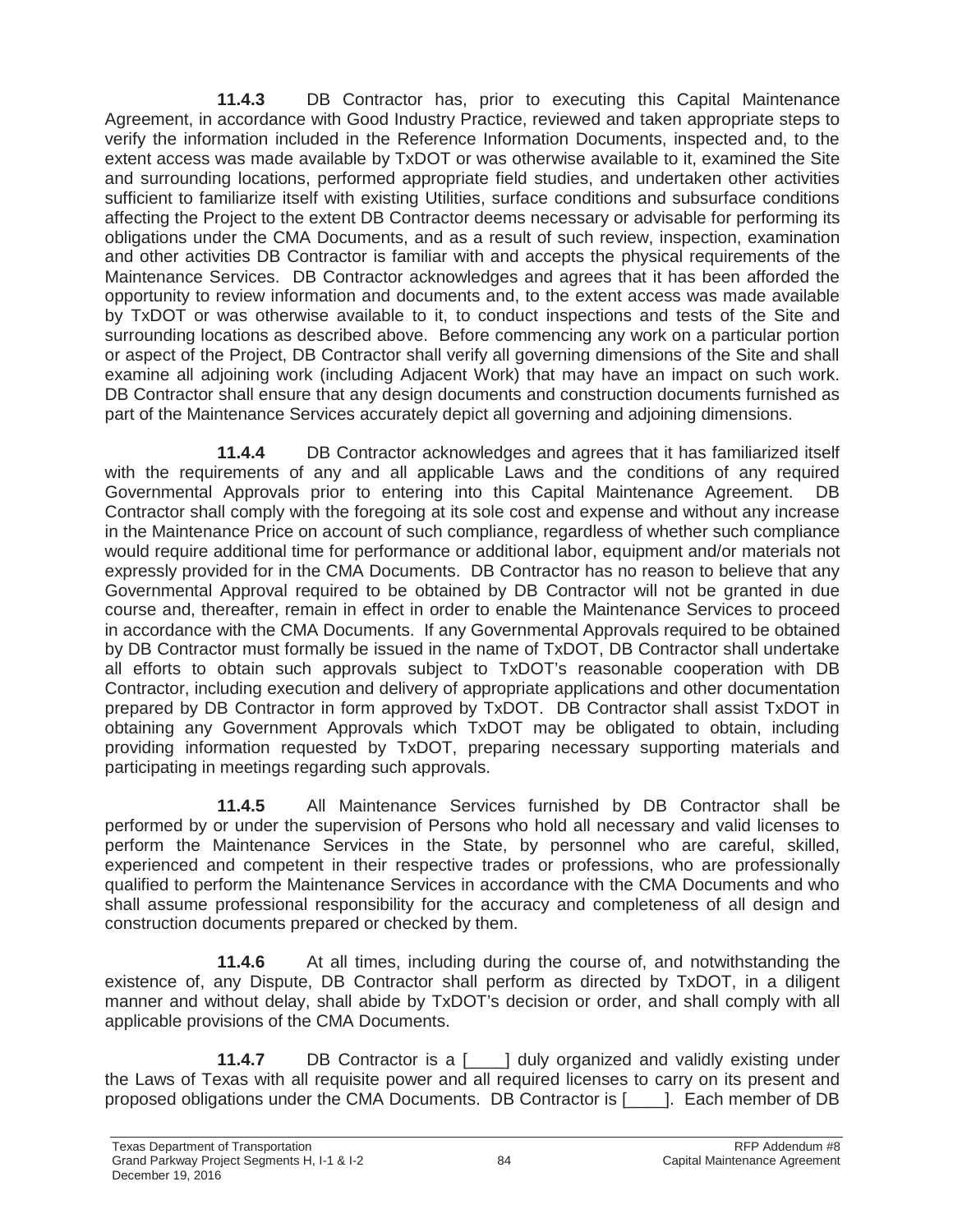Contractor is duly qualified to do business, and is in good standing, in the State, and will remain in good standing throughout the Maintenance Period and for as long thereafter as any obligations remain outstanding under the CMA Documents.

**11.4.8** The execution, delivery and performance of this Capital Maintenance Agreement have been duly authorized by all necessary corporate action of DB Contractor, and this Capital Maintenance Agreement has been duly executed and delivered by DB Contractor.

**11.4.9** All required approvals have been obtained with respect to the execution, delivery and performance of this Capital Maintenance Agreement, and performance of this Capital Maintenance Agreement will not result in a breach of or a default under DB Contractor's organizational documents or any indenture or loan or credit agreement or other material agreement or instrument to which DB Contractor is a party or by which its properties and assets may be bound or affected. All required approvals have been obtained with respect to the execution, delivery and performance of the Guaranty, and performance of the Guaranty will not result in a breach of or a default under Guarantor's organizational documents or any indenture or loan or credit agreement or other material agreement or instrument to which Guarantor is a party or by which its properties and assets may be bound or affected.

**11.4.10** This Capital Maintenance Agreement constitutes the legal, valid and binding obligation of DB Contractor, enforceable against DB Contractor and, if applicable, each member of DB Contractor, in accordance with its terms. Each Guaranty has been duly authorized by all necessary corporate action, has been duly executed and delivered by Guarantor, and constitutes the legal, valid and binding obligation of the Guarantor, enforceable in accordance with its terms.

**11.4.11** There is no action, suit, proceeding, investigation or litigation pending and served on DB Contractor which challenges DB Contractor's authority to execute, deliver or perform, or the validity or enforceability of, the CMA Documents or which challenges the authority of any DB Contractor official executing the CMA Documents.

**11.4.12** To the extent the Lead Maintenance Firm is not the DB Contractor, DB Contractor represents and warrants, as of the effective date of the Subcontract with the Lead Maintenance Firm, as follows:

(a) The Lead Maintenance Firm is duly organized, validly existing and in good standing under the laws of the state of its organization and is duly qualified to do business, and is in good standing, in the State;

(b) The ownership interests of the Lead Maintenance Firm that is a single purpose entity formed for the Project (including options, warrants and other rights to acquire ownership interests) is owned by the Persons whom DB Contractor has set forth in a written certification delivered to TxDOT prior to the Effective Date;

(c) The Lead Maintenance Firm has the power and authority to do all acts and things and execute and deliver all other documents as are required to be done, observed or performed by it in connection with its engagement by DB Contractor;

(d) The Lead Maintenance Firm has (i) obtained and will maintain all necessary or required registrations, permits, licenses and approvals required under applicable Law and (ii) expertise, qualifications, experience, competence, skills and know-how to perform the Maintenance Service in accordance with the CMA Documents;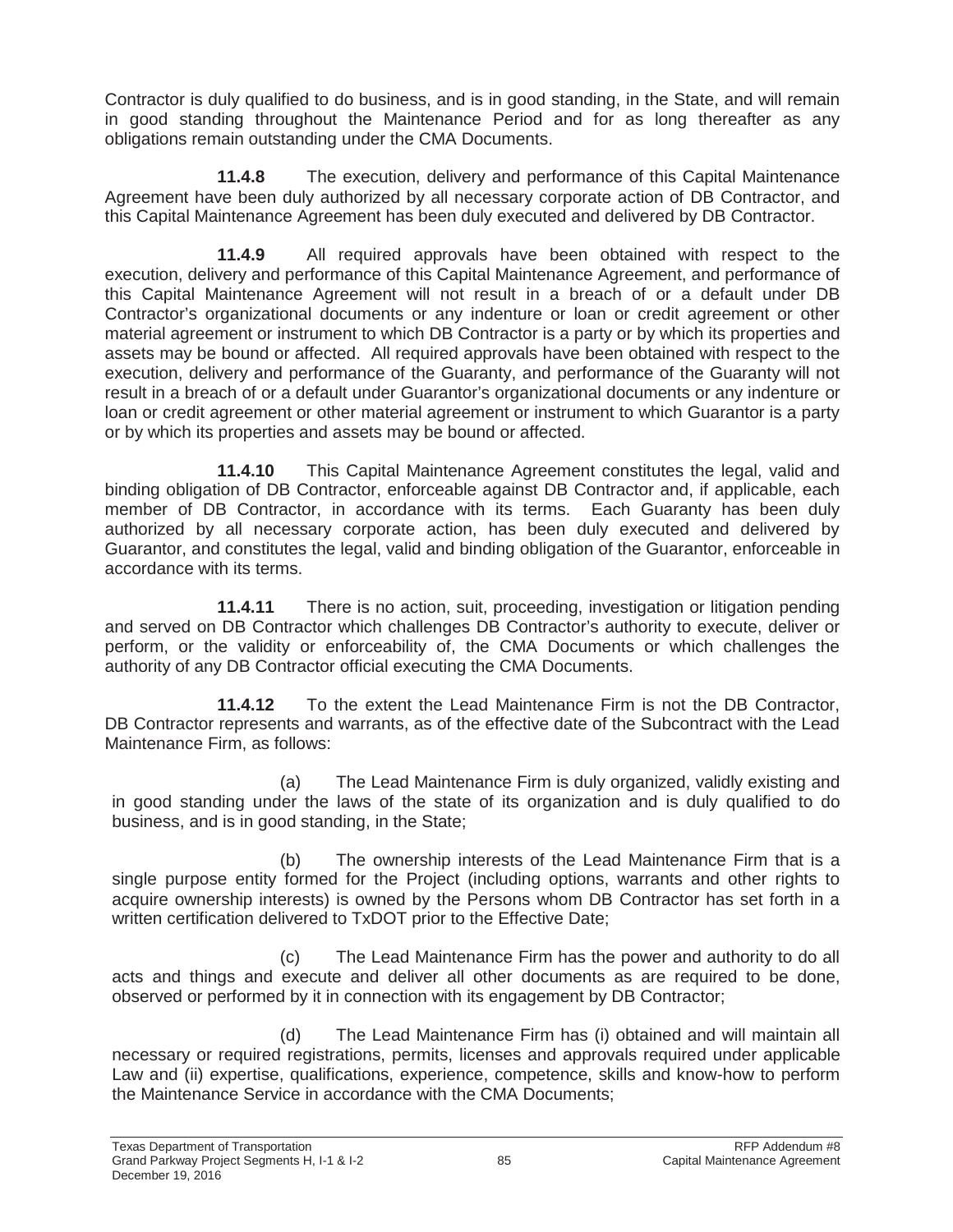(e) The Lead Maintenance Firm will comply with all health, safety and environmental Laws in the performance of any work activities for, or on behalf of, DB Contractor for the benefit of TxDOT; and

(f) The Lead Maintenance Firm is not in breach of any applicable Law that would have a material adverse effect on any aspect of the Maintenance Services.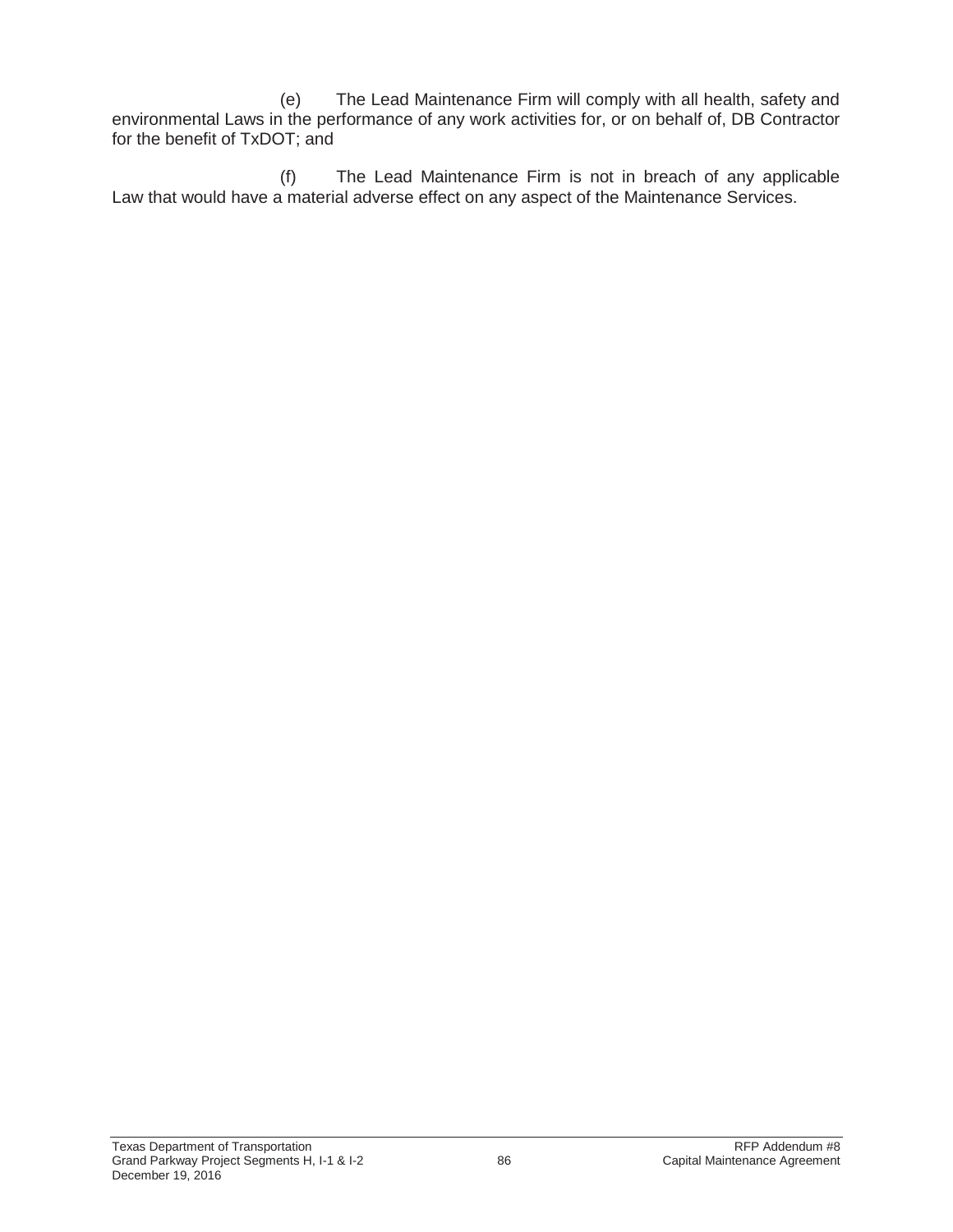### **SECTION 12. DEFAULT AND REMEDIES, DAMAGES, NONCOMPLIANCE CHARGES, LANE RENTAL CHARGES AND LIMITATION OF LIABILITY**

### **12.1 DB Contractor Maintenance Defaults**

DB Contractor shall be in default under this Capital Maintenance Agreement upon the occurrence of any one or more of the following events or conditions (each a "DB Contractor Maintenance Default"):

- (a) A DB Contractor Event of Default under the Design-Build Agreement.
- (b) DB Contractor fails to timely observe or perform or cause to be observed or performed any covenant, agreement, obligation, term or condition required to be observed or performed by DB Contractor under the CMA Documents, including failure to perform the Maintenance Services in accordance with the CMA Documents.
- (c) DB Contractor fails to resume performance of Maintenance Services which have been suspended or stopped, within the time specified in the originating notification after receipt of notice from TxDOT to do so or (if applicable) after cessation of the event preventing performance.
- (d) DB Contractor suspends, ceases, stops or abandons performance of the Maintenance Services or fails to continuously and diligently prosecute the Maintenance Services (exclusive of work stoppage: (i) due to termination by TxDOT, or (ii) due to and during the continuance of a Force Majeure Event or suspension by TxDOT).
- (e) DB Contractor fails to provide and maintain the insurance, bonds, letters of credit and guarantees required hereunder.
- (f) DB Contractor attempts or purports to assign or transfer the CMA Documents or any right or interest herein, except as expressly permitted under this Capital Maintenance Agreement.
- (g) DB Contractor fails, absent a valid dispute, to make payment when due for labor, equipment or materials in accordance with its agreements with Subcontractors or Suppliers and in accordance with applicable Laws, or shall have failed to comply with any Law or failed reasonably to comply with the instructions of TxDOT consistent with the CMA Documents, or fails to make payment to TxDOT when due of any amounts owing to TxDOT under this Capital Maintenance Agreement.
- (h) DB Contractor breaches any other agreement, representation, covenant or warranty contained in the CMA Documents.
- (i) DB Contractor fails to discharge or obtain a stay within ten Days of any final judgment(s) or order for the payment of money against it in excess of \$100,000 in the aggregate arising out of the prosecution of the Maintenance Services (provided that, for purposes hereof, posting of a bond in the amount of 125% of such judgment or order shall be deemed an effective stay).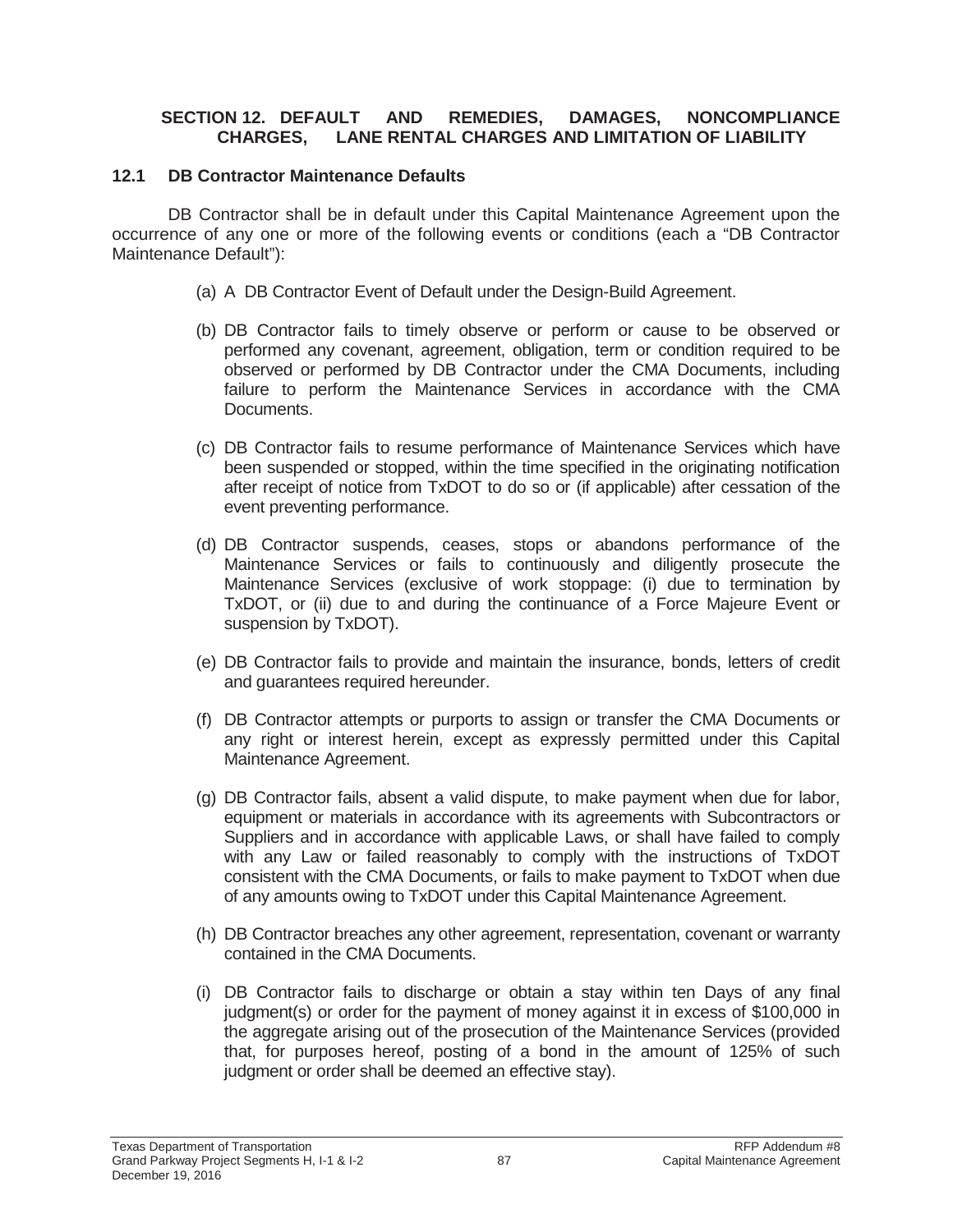- (j) Any Guarantor revokes or attempts to revoke its obligations under its guarantee or otherwise takes the position that such instrument is no longer in full force and effect.
- (k) Any final judgment is issued holding DB Contractor or any Guarantor liable for an amount in excess of \$100,000 based on a finding of intentional or reckless misconduct or violation of a state or federal false claims act.
- (l) Any representation or warranty made by DB Contractor or any Guarantor in the CMA Documents or any certificate, invoice, schedule, instrument or other document delivered by DB Contractor pursuant to the CMA Documents was false or materially misleading when made.
- (m) DB Contractor commences a voluntary case seeking liquidation, reorganization, or other relief with respect to itself or its debts under any bankruptcy, insolvency, or other similar Law now or hereafter in effect; seeks the appointment of a trustee, receiver, liquidator, custodian or other similar official to protect a substantial part of DB Contractor's assets; becomes insolvent, or generally does not pay its debts as they become due; admits in writing its inability to pay its debts; makes an assignment for the benefit of creditors; or takes any action to authorize any of the foregoing; or any of the foregoing acts or events shall occur with respect to any of DB Contractor's partners, members or joint venturers, or any Surety or Guarantor.
- (n) An involuntary case is commenced against DB Contractor seeking liquidation, reorganization, dissolution, winding up, a composition or arrangement with creditors, a readjustment of debts or other relief with respect to DB Contractor or DB Contractor's debts under any bankruptcy, insolvency or other similar Law now or hereafter in effect; seeking the appointment of a trustee, receiver, liquidator, custodian or other similar official of DB Contractor or any substantial part of DB Contractor's assets; seeking the issuance of a writ of attachment, execution, or similar process; or seeking like relief, and such involuntary case shall not be contested by DB Contractor in good faith or shall remain undismissed and unstayed for a period of 60 Days; or any of the foregoing acts or events shall occur with respect to any of DB Contractor's partners, members or joint venturers, or any Surety or Guarantor.
- (o) There occurs any Persistent DB Contractor Maintenance Default, TxDOT delivers to DB Contractor written notice of the Persistent DB Contractor Maintenance Default, and either (i) DB Contractor fails to deliver to TxDOT, within 45 Days after such notice is delivered, a remedial plan meeting the requirements for approval set forth in Section 12.3.11.2 or (ii) DB Contractor fails to fully comply with the schedule or specific elements of, or actions required under, the approved remedial plan.

# **12.2 Notice and Opportunity to Cure**

**12.2.1** For the purpose of TxDOT's exercise of remedies and subject to remedies that this Section 12 expressly states may be exercised before lapse of a cure period, DB Contractor shall have the following cure periods with respect to the following DB Contractor Maintenance Defaults:

> (a) Respecting a DB Contractor Maintenance Default under clauses (a) of Section 12.1, the same cure period, if any, as is available under the Design-Build Agreement;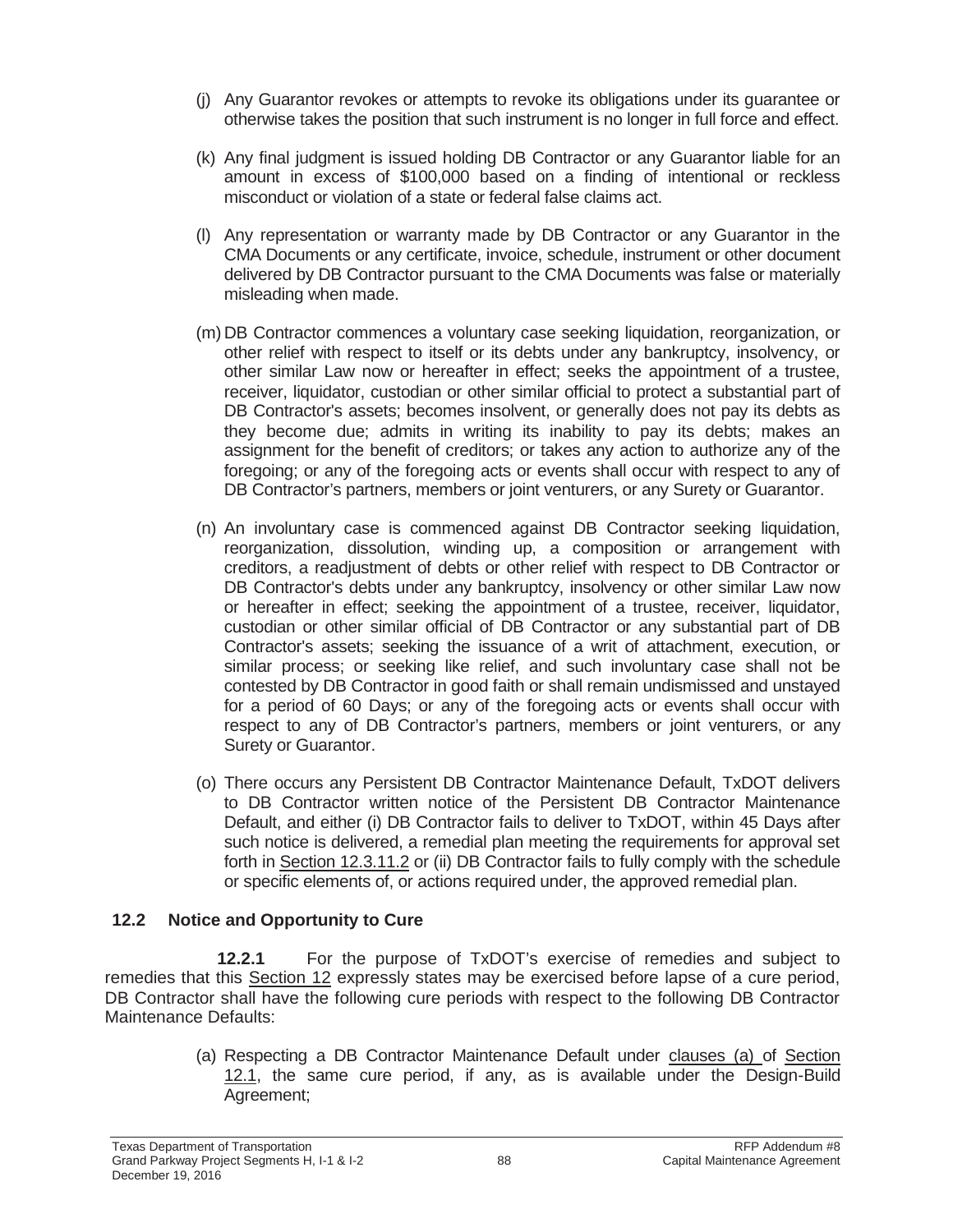- (b) Respecting a DB Contractor Maintenance Default under clauses (b) through (d), and clauses (g) through (j) of Section 12.1, a period of ten Days after TxDOT delivers to DB Contractor written notice of the default, provided that no such notice and opportunity to cure is required for any DB Contractor Maintenance Default which by its nature cannot be cured (which shall include the items described in clauses (e) and (f) and clauses (k) through (n) of Section 12.1);
- (c) Respecting a DB Contractor Default under clause (o)(i) of Section 12.1, a period of five Days after TxDOT delivers to DB Contractor written notice of the DB Contractor Default;
- (d) Respecting a DB Contractor Default under clause (o)(ii) of Section 12.1, a period of 30 Days after TxDOT delivers to DB Contractor written notice of the DB Contractor Default;
- (e) If a DB Contractor Maintenance Default is capable of cure but, by its nature, cannot be cured within ten Days, as determined by TxDOT, such additional period of time shall be allowed as may be reasonably necessary to cure the default so long as DB Contractor commences such cure within such 10-day period and thereafter diligently prosecutes such cure to completion; provided, however, that in no event shall such cure period exceed 60 Days in total.

**12.2.2** Failure to provide notice to the Surety shall not preclude TxDOT from exercising its remedies against DB Contractor. Notwithstanding the provisions in this Section 12, TxDOT may, without notice and without awaiting lapse of the period to cure any default, in the event of existence of a condition on or affecting the Project which TxDOT believes poses an immediate and imminent danger to public health or safety, rectify the dangerous condition at DB Contractor's cost, and so long as TxDOT undertakes such action in good faith, even if under a mistaken belief in the occurrence of such default, such action shall not expose TxDOT to any liability to DB Contractor and shall not entitle DB Contractor to any other remedy, it being acknowledged that TxDOT has a paramount public interest in providing and maintaining safe public use of and access to the Project. TxDOT's good faith determination of the existence of such danger shall be deemed conclusive in the absence of clear and convincing evidence to the contrary.

# **12.3 TxDOT Remedies**

**12.3.1** If any DB Contractor Maintenance Default described in Section 12.1 is not subject to cure or is not cured within the period (if any) specified in Section 12.2, or if the circumstances described in Section 12.3.11.4 exist, TxDOT may declare that an "Event of Default" has occurred and notify DB Contractor to discontinue the Maintenance Services. The declaration of an Event of Default shall be in writing and given to DB Contractor, with a copy to Surety and any Guarantor. In addition to all other rights and remedies provided by Law or equity and such rights and remedies as are otherwise available under the CMA Documents, including the Maintenance Performance Bond, any letter of credit, and Guaranty, if an Event of Default shall occur, TxDOT shall have the following rights without further notice and without waiving or releasing DB Contractor from any obligations and DB Contractor shall have the following obligations (as applicable):

> (a) TxDOT may terminate this Capital Maintenance Agreement or a portion thereof, including DB Contractor's rights of entry upon, possession and control of the Project, in which case, the provisions of Sections 14.3 shall apply.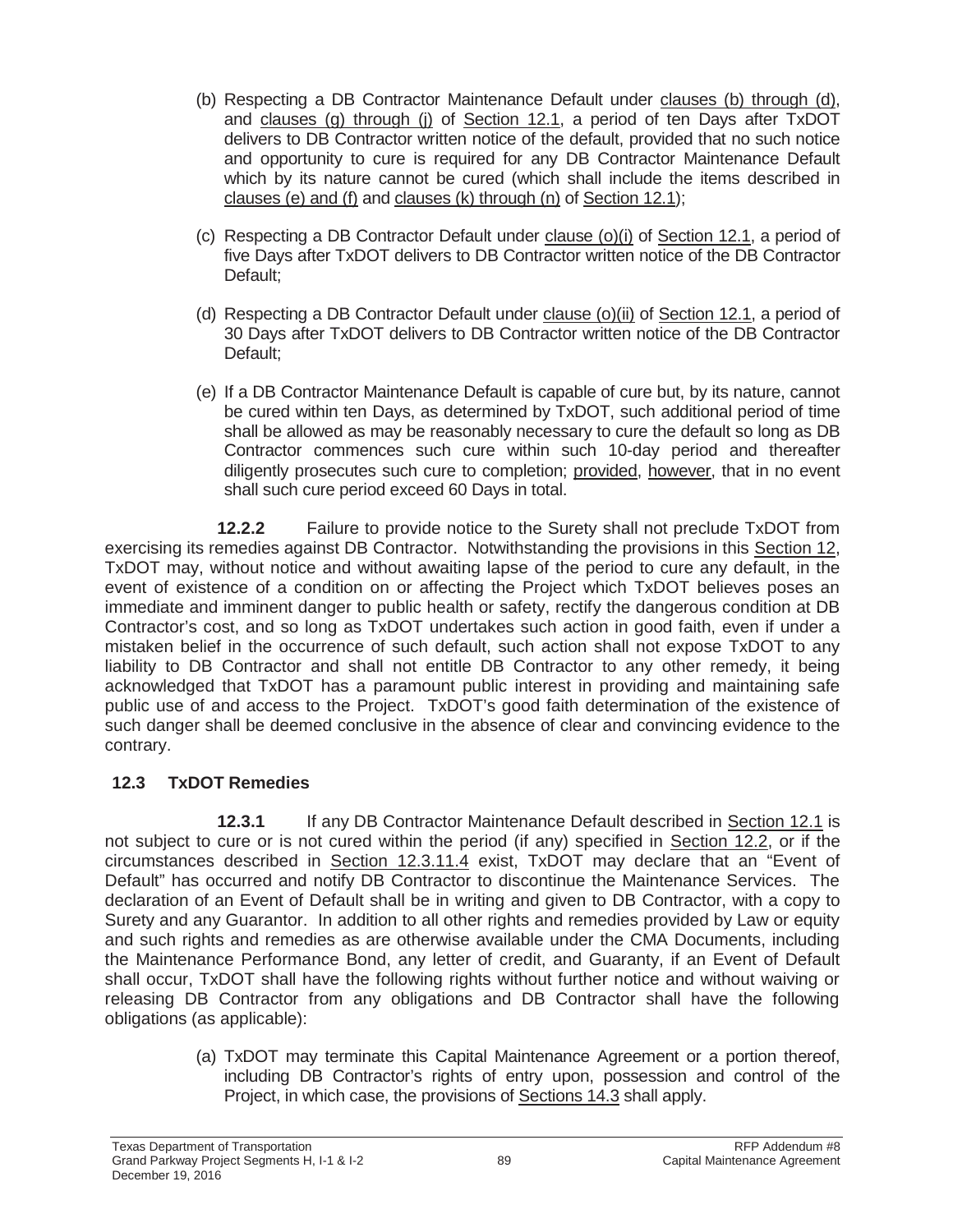- (b) If and as directed by TxDOT, DB Contractor shall withdraw from the Site and shall remove such materials, equipment, tools and instruments used by, and any debris or waste materials generated by, any DB Contractor-Related Entity on the Site or otherwise in the performance of the Maintenance Services.
- (c) DB Contractor shall deliver to TxDOT possession of any or all design or construction documents and all other completed or partially completed drawings (including plans, elevations, sections, details and diagrams), specifications, records, information, schedules, samples, shop drawings and other documents and facilities related to the Project that TxDOT deems necessary in connection with Maintenance Services.
- (d) DB Contractor shall assign to TxDOT the Subcontracts requested by TxDOT and DB Contractor shall terminate, at its sole cost, all other Subcontracts.
- (e) TxDOT, in its sole discretion, may deduct from any amounts payable by TxDOT to DB Contractor such amounts (including interest thereon as permitted under this Capital Maintenance Agreement) payable by DB Contractor to TxDOT, including reimbursements owing, damages owing under Section 5.4.7 or 5.4.8, Lane Rental Charges, Noncompliance Charges and amounts TxDOT deems advisable to cover any existing or threatened claims, Liens and stop notices of Subcontractors, laborers or other Persons, amounts of any Losses that have accrued, the cost to complete or remediate uncompleted Maintenance Services or Nonconforming Work or other damages or amounts that TxDOT has determined are or may be payable to TxDOT under the CMA Documents.
- (f) TxDOT shall have the right, but not the obligation, to pay any amount and/or perform any act as may then be required from DB Contractor under the CMA Documents or Subcontracts.
- (g) TxDOT may appropriate any or all materials, supplies and equipment on the Site as may be suitable and acceptable and may direct the Surety (other than in the Event of Default under Section 12.1(e)) to complete this Capital Maintenance Agreement or may enter into an agreement for the completion of this Capital Maintenance Agreement according to the terms and provisions hereof with another contractor or the Surety, or use such other methods as may be required for the completion of the Maintenance Services and the requirements of the CMA Documents, including completion of the Maintenance Services by TxDOT.
- (h) If TxDOT exercises any right to perform any obligations of DB Contractor, in the exercise of such right TxDOT may, but is not obligated to, among other things: (i) perform or attempt to perform, or cause to be performed, such Maintenance Services; (ii) spend such sums as TxDOT deems necessary and reasonable to employ and pay such architects, engineers, consultants and contractors and obtain materials and equipment as may be required for the purpose of completing such Maintenance Services; (iii) execute all applications, certificates and other documents as may be required for completing the Maintenance Services; (iv) modify or terminate any contractual arrangements; (v) take any and all other actions which it may in its sole discretion consider necessary to complete the Maintenance Services; and (vi) prosecute and defend any action or proceeding incident to the Maintenance Services.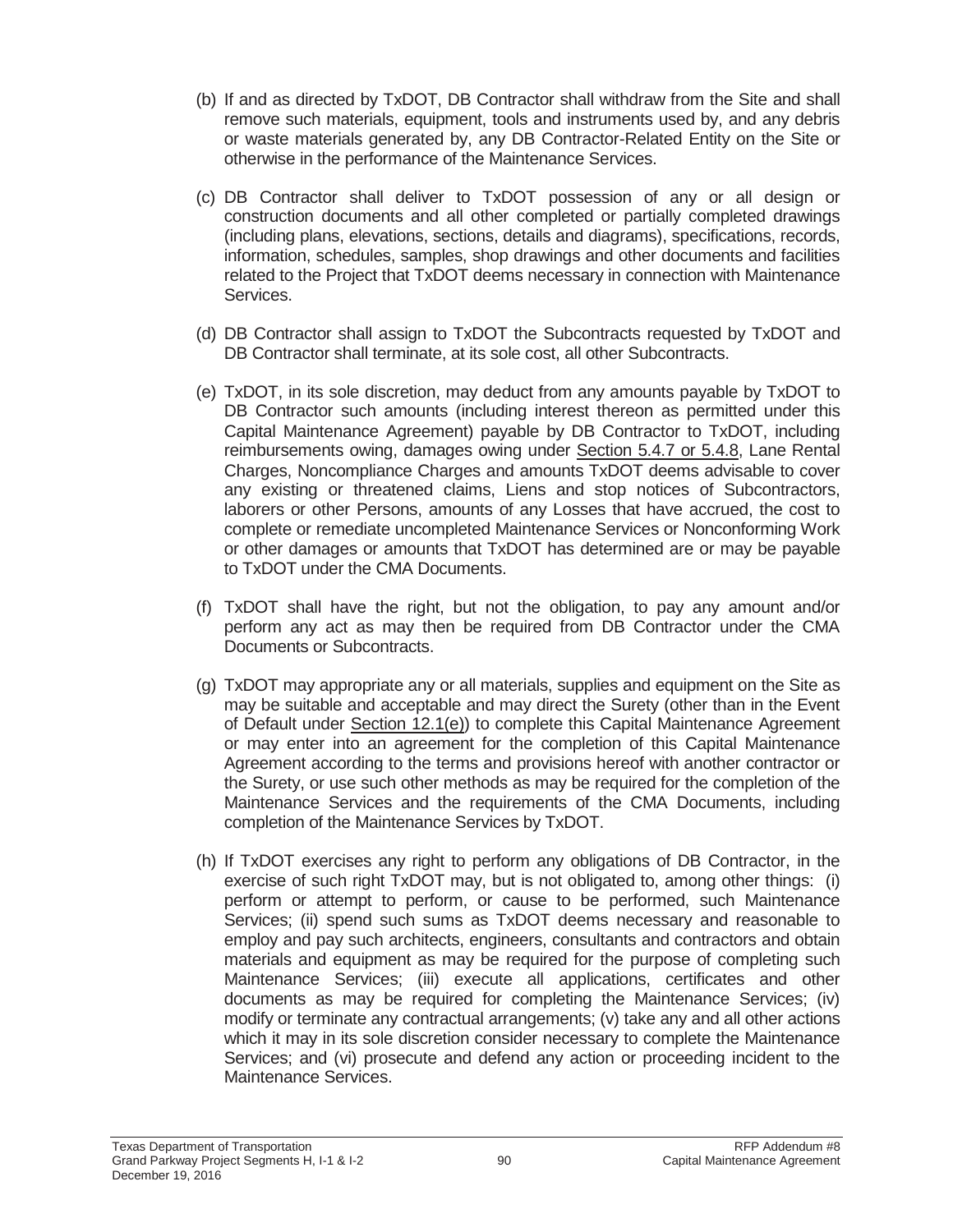**12.3.2** If an Event of Default occurs, DB Contractor and each Guarantor shall be jointly and severally liable to TxDOT for all costs incurred by TxDOT or any Person acting on TxDOT's behalf in completing the Maintenance Services. Upon the occurrence of an Event of Default, TxDOT shall be entitled to withhold all or any portion of further payments to DB Contractor until such time as TxDOT is able to determine how much, if any, remains payable to DB Contractor and the amount payable by DB Contractor to TxDOT in connection with TxDOT's damages and claims against DB Contractor-Related Entities or as otherwise required by the CMA Documents. Promptly upon such determination, TxDOT shall notify DB Contractor in writing of the amount, if any, that DB Contractor shall pay TxDOT, or TxDOT shall pay DB Contractor the applicable amount. All costs and charges incurred by TxDOT, including attorneys', consultants', accountants' and expert witness fees and costs, together with the cost of completing the Maintenance Services under the CMA Documents, will be deducted from any moneys due or which may become due DB Contractor or its Surety. If such expense exceeds the sum which would have been payable to DB Contractor under this Capital Maintenance Agreement, then DB Contractor and each Guarantor shall be liable and shall pay to TxDOT the amount of such excess. If DB Contractor or Guarantor fails to pay such amount immediately upon TxDOT's demand, then TxDOT shall be entitled to collect interest from DB Contractor or Guarantor at the rate set forth in Section 19.12 on the amounts TxDOT is required to pay in excess of the remaining balance of the Maintenance Price for the applicable Maintenance Term. The interest rate shall accrue on all amounts TxDOT has had to pay in excess of the remaining balance of the Maintenance Price for the applicable Maintenance Term from the date of TxDOT payment.

**12.3.3** DB Contractor acknowledges that if a DB Contractor Maintenance Default under Section 12.1.1(m) or (n) occurs, such default could impair or frustrate DB Contractor's performance of the Maintenance Services. Accordingly, DB Contractor agrees that upon the occurrence of any such default, TxDOT shall be entitled to request of DB Contractor, or its successor in interest, adequate assurance of future performance in accordance with the terms and conditions hereof. Failure to comply with such request within ten Days of delivery of the request shall entitle TxDOT to terminate this Capital Maintenance Agreement and to the accompanying rights set forth above. Pending receipt of adequate assurance of performance and actual performance in accordance therewith, TxDOT shall be entitled to proceed with the Maintenance Services with its own forces or with other contractors on a time and material or other appropriate basis, the cost of which will be credited against and deducted from TxDOT's payment obligations hereunder. The foregoing shall be in addition to all other rights and remedies provided by law or equity and such rights and remedies as are otherwise available under the CMA Documents, including the Maintenance Performance Bond, any letter of credit and Guaranty.

**12.3.4** In lieu of the provisions of this Section 12.3 for terminating this Capital Maintenance Agreement for default and completing the Maintenance Services, TxDOT may, in its sole discretion, pay DB Contractor for the parts already done according to the provisions of the CMA Documents and may treat the parts remaining undone as if they had never been included or contemplated by this Capital Maintenance Agreement. No Claim under this Section 12.3.4 will be allowed for prospective profits on, or any other compensation relating to, Maintenance Services uncompleted by DB Contractor.

**12.3.5** If this Capital Maintenance Agreement is terminated for grounds which are later determined not to justify a termination for default, such termination shall be deemed to constitute a termination for convenience pursuant to Section 14.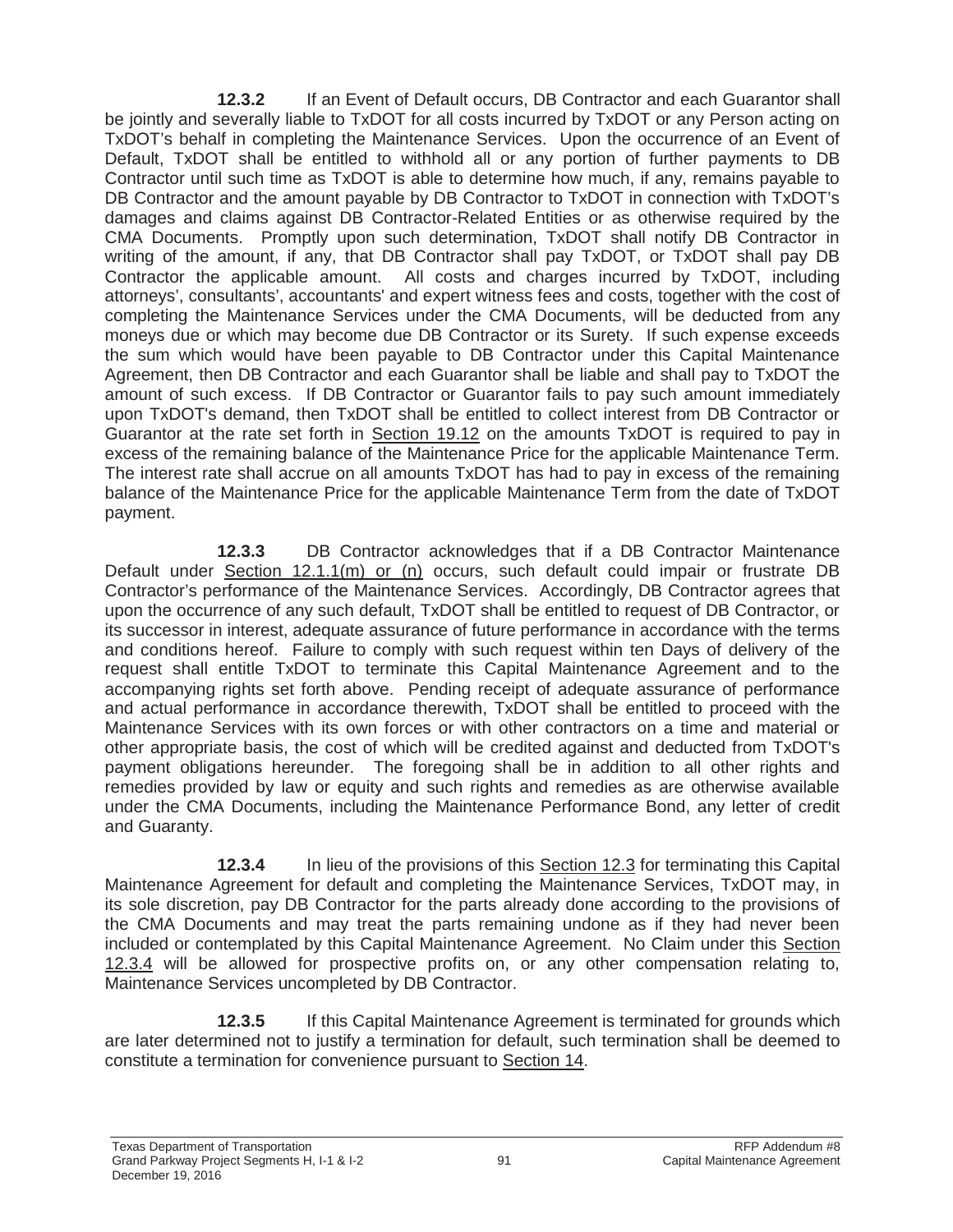**12.3.6** The exercise or beginning of the exercise by TxDOT of any one or more rights or remedies under this Section 12.3 shall not preclude the simultaneous or later exercise by TxDOT of any or all other such rights or remedies, each of which shall be cumulative.

**12.3.7** If TxDOT suffers damages as a result of any DB Contractor-Related Entity's breach, omission or failure to perform an obligation under the CMA Documents, then, subject to the limitation on liability contained in Sections 12.7 and 12.8, TxDOT shall be entitled to recovery of such damages from DB Contractor regardless of whether the breach, omission or failure that gives rise to the damages is declared an Event of Default.

**12.3.8** DB Contractor and each Surety and Guarantor shall not be relieved of liability for continuing Lane Rental Charges for Lane Closures on account of a breach or default by DB Contractor hereunder or by TxDOT's declaration of an Event of Default, or by actions taken by TxDOT under this Section 12.3.

**12.3.9** TxDOT's remedies with respect to Nonconforming Work shall include the right to allow such work to remain uncorrected and receive payment as provided in Section 5.9.2 in lieu of the remedies specified in this Section 12.

## **12.3.10 TxDOT Step-in Rights**

Upon the occurrence of a DB Contractor Maintenance Default and expiration, without full and complete cure, of the cure period, if any, available to DB Contractor, and without waiving or releasing DB Contractor from any obligations, TxDOT shall have the right, but not the obligation, for so long as such DB Contractor Maintenance Default remains uncured by TxDOT or DB Contractor, to pay any obligees of DB Contractor and perform all or any portion of DB Contractor's obligations and the Maintenance Services that are the subject of such DB Contractor Maintenance Defaults, as well as any other then-existing breaches or failures to perform for which DB Contractor received prior written notice from TxDOT but has not commenced diligent efforts to cure.

**12.3.10.1.** In connection with such action, TxDOT may, to the extent and only to the extent reasonably required for or incident to curing the DB Contractor Maintenance Default or such other breaches or failures to perform for which DB Contractor received prior written notice from TxDOT but has not commenced and continued diligent efforts to cure:

- (a) Employ security guards and other safeguards to protect the Project;
- (b) Spend such sums as are reasonably necessary to employ and pay such architects, engineers, consultants and contractors and obtain materials and equipment as may be required, without obligation or liability to DB Contractor, Subcontractors or any other Persons for loss of opportunity to perform the same Maintenance Services or supply the same materials and equipment;
- (c) Draw on and use proceeds from letters of credit, or make a claim against payment and performance bonds, guarantees and other performance security and use the proceeds to the extent available under the terms thereof to pay such sums;
- (d) Execute all applications, certificates and other documents as may be required;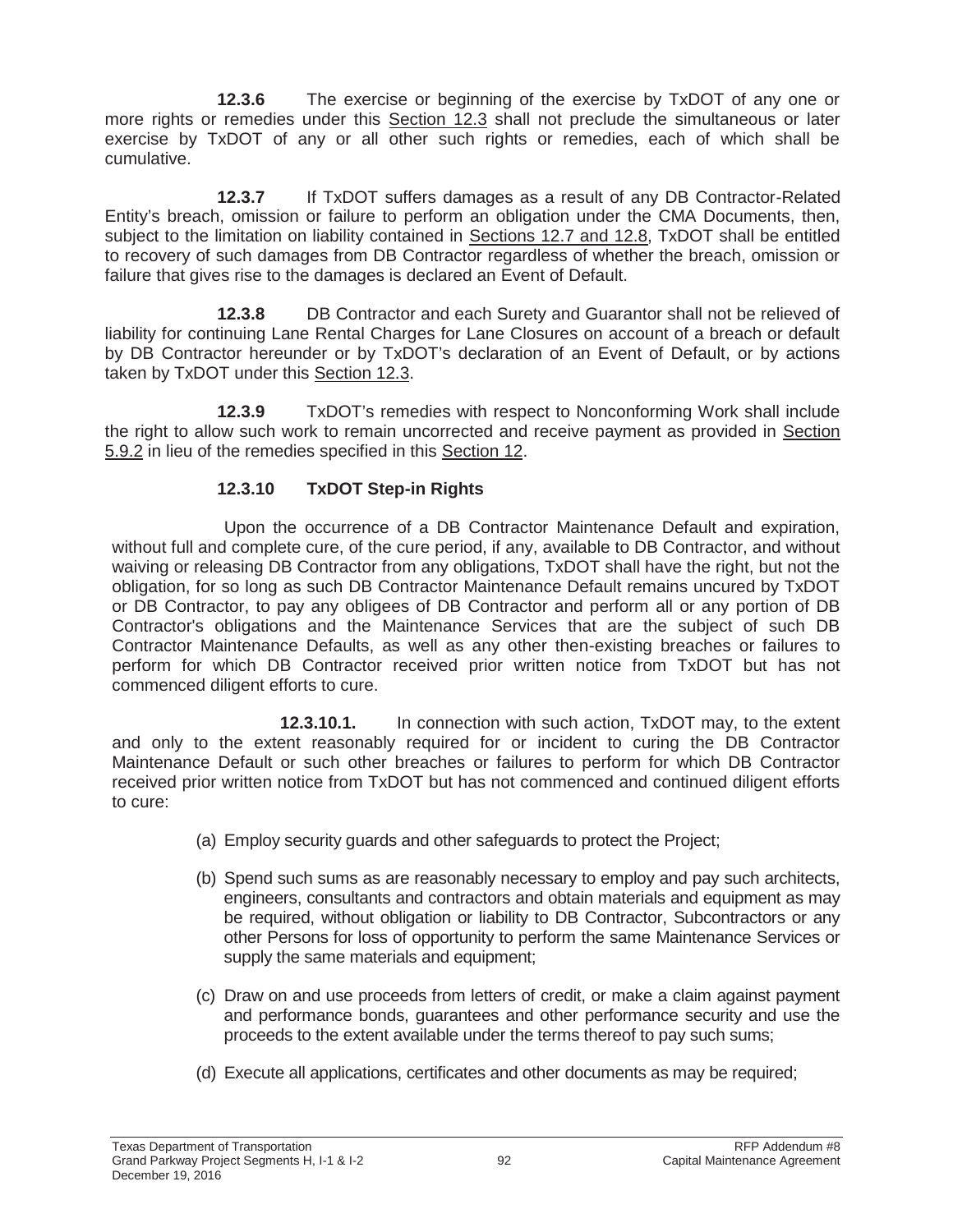- (e) Make decisions respecting, assume control over and continue the Maintenance Services as may be reasonably required;
- (f) Meet with, coordinate with, direct and instruct Subcontractors and Suppliers, process invoices and applications for payment from contractors and Suppliers, pay Subcontractors and Suppliers, and resolve claims of Subcontractors and Suppliers, and for this purpose DB Contractor irrevocably appoints TxDOT as its attorney-infact will full power and authority to act for and bind DB Contractor in its place and stead;
- (g) Take any and all other actions as may be reasonably required or incident to curing; and
- (h) Prosecute and defend any action or proceeding incident to the Maintenance Services undertaken.

**12.3.10.2.** DB Contractor shall reimburse TxDOT, within ten Days of receiving an invoice, for TxDOT's Recoverable Costs in connection with the performance of any act or Maintenance Services authorized by this Section 12.3.10. In lieu of reimbursement, TxDOT may elect, in its sole discretion, to deduct such amounts from any amounts payable to DB Contractor under this Capital Maintenance Agreement.

**12.3.10.3.** Neither TxDOT nor any of its Authorized Representatives, contractors, subcontractors, vendor and employees shall be liable to DB Contractor in any manner for any inconvenience or disturbance arising out of its entry onto the Project or the Project ROW in order to perform under this Section 12.3.10, unless caused by the gross negligence, recklessness, intentional misconduct or bad faith of such Person. If any Person exercises any right to pay or perform under this Section 12.3.10, it nevertheless shall have no liability to DB Contractor for the sufficiency or adequacy of any such payment or performance, or for the manner or quality of design, construction, operation or maintenance, unless caused by the gross negligence, recklessness, intentional misconduct or bad faith of such Person.

**12.3.10.4.** TxDOT's rights under this Section 12.3.10 are subject to the right of any Surety under payment and performance bonds to assume performance and completion of all bonded work.

**12.3.10.5.** In the event TxDOT takes action described in this Section 12.3.10 and it is later finally determined that TxDOT lacked the right to do so because there did not occur a DB Contractor Maintenance Default and expiration, without full and complete cure, of the cure period, if any, available to DB Contractor, then TxDOT's action shall be treated as a Directive Letter for a TxDOT-Directed Change.

#### **12.3.11 Remedial Plan Delivery and Implementation upon Persistent DB Contractor Maintenance Default**

**12.3.11.1.** DB Contractor recognizes and acknowledges that a pattern or practice of continuing, repeated or numerous Noncompliance Events, whether such Noncompliance Events are cured or not, will undermine the confidence and trust essential to the success of the public-private arrangement under this Capital Maintenance Agreement and will have a material, cumulative adverse impact on the value of this Capital Maintenance Agreement to TxDOT. DB Contractor acknowledges and agrees that measures for determining the existence of such a pattern or practice described in the definition of Persistent DB Contractor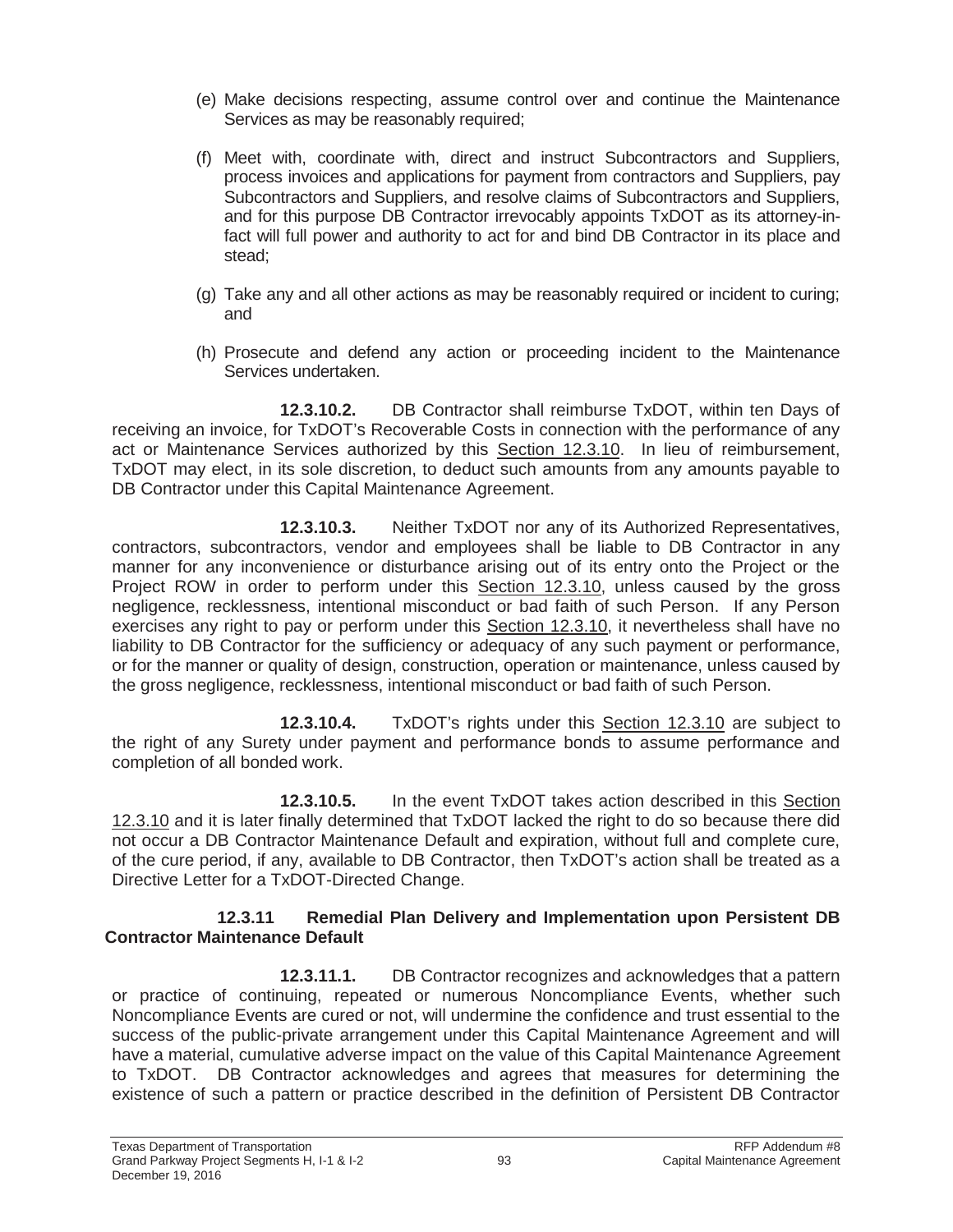Maintenance Default are a fair and appropriate objective basis to conclude that such a pattern or practice will continue.

**12.3.11.2.** Upon the occurrence of a Persistent DB Contractor Maintenance Default (refer to the trigger points in Sections 18.5), DB Contractor shall, within 45 Days after notice of the Persistent DB Contractor Maintenance Default, be required to prepare and submit a remedial plan for TxDOT approval. The remedial plan shall set forth a schedule and specific actions to be taken by DB Contractor to improve its performance and reduce (a) DB Contractor's cumulative number of Noncompliance Points assessed under Section 18 to the point that such Persistent DB Contractor Maintenance Default will not continue and (b) the cumulative number of Uncured Noncompliance Points outstanding by at least fifty percent. TxDOT may require that such actions include improving DB Contractor's quality management practices, plans and procedures, revising and restating Management Plans, changing organizational and management structure, increasing monitoring and inspections, changing the Maintenance Manager and other important personnel, replacement of Subcontractors, and delivering security to TxDOT.

**12.3.11.3.** If (a) DB Contractor complies in all material respects with the schedule and specific elements of, and actions required under, the approved remedial plan; (b) as a result thereof DB Contractor achieves the requirements set forth in Sections 12.3.11.2(a) and (b); and (c) as of the date it achieves such requirements there exist no other uncured DB Contractor Maintenance Defaults for which a notice was given, then TxDOT shall reduce the number of cured Noncompliance Points that would otherwise then be counted toward Persistent DB Contractor Maintenance Default by 25%. Such reduction shall be taken from the earliest assessed Noncompliance Points that would otherwise then be counted toward Persistent DB Contractor Maintenance Default.

**12.3.11.4.** DB Contractor's failure to deliver to TxDOT the required remedial plan within such 45-day period shall constitute a material DB Contractor Maintenance Default that may result in issuance of a notice thereof by TxDOT triggering a five-day cure period. Failure to comply in any material respect with the schedule or specific elements of, or actions required under, the remedial plan shall constitute a material DB Contractor Maintenance Default that may result in issuance of a notice thereof by TxDOT triggering a 30-day cure period. If either of the events remains uncured within the period specified in this Section 12.3.11.4, TxDOT may declare that an "Event of Default" has occurred in accordance with Section 12.3.

# **12.4 Noncompliance Charges**

**12.4.1** Upon assessment of the tenth Noncompliance Point pursuant to Section 18.3, and upon assessment of each additional ten Noncompliance Point pursuant to Section 18.3, TxDOT shall be entitled to immediate and automatic Noncompliance Charges from DB Contractor in an amount equal to \$70,000 (such amount calculated at a rate of \$7,000 per Noncompliance Point).

**12.4.2** Noncompliance Charges per Noncompliance Point shall be increased commencing on the Substantial Completion Deadline and annually thereafter throughout the Maintenance Period by the percentage based on CPI set forth in Section 8.1.3.1 (provided that the comparison CPI shall be that published for the month three months prior to the month in which the Substantial Completion Deadline occurs and three months before each anniversary of such month thereafter). In no event shall the amount be less than the amount in effect during the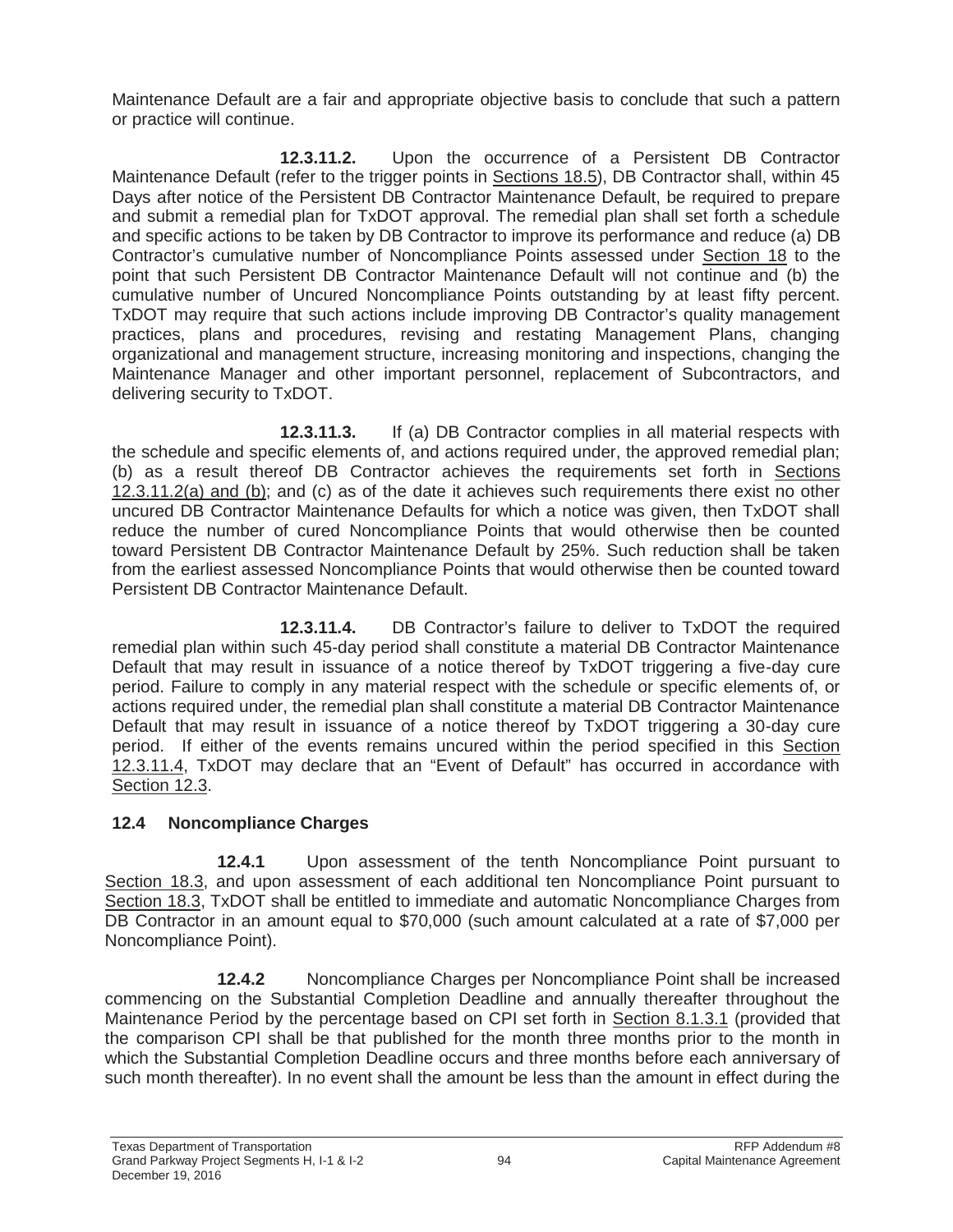immediately preceding year. If there is a decrease or no increase in the CPI index then there shall be no increase in the amount of Noncompliance Charges.

**12.4.3** Contractor acknowledges and agrees that because of the unique nature of the Project, the fact that it is an essential part of the Texas highway system, and the fact that inconvenience or hazard to the traveling public will be one of the significant impacts of any failure by DB Contractor to perform the Maintenance Services in an efficient and timely manner and properly maintain the facility, it is impracticable and extremely difficult to ascertain and determine the actual Losses which would accrue to TxDOT and the public in the event of such failure. Consequently, DB Contractor agrees to pay TxDOT the sums of money determined pursuant to Section 12.4.1 as deemed compensation to TxDOT resulting from DB Contractor's failure to meet the Performance Requirements herein as evidenced by the Noncompliance Points. DB Contractor further acknowledges and agrees that such amounts are in the nature of liquidated damages and not a penalty and that such sums are reasonable under the circumstances existing as of the Effective Date.

**12.4.4** Noncompliance Charges shall be payable by DB Contractor to TxDOT within ten Business Days after DB Contractor's receipt of an invoice therefor from TxDOT. If TxDOT has not received payment of the Noncompliance Charges within such ten Business Days, TxDOT may elect, in its sole discretion, to deduct such amounts from any amounts payable to DB Contractor under this Capital Maintenance Agreement.

# **12.5 Lane Rental Charges for Lane Closures**

**12.5.1** DB Contractor shall pay to TxDOT Lane Rental Charges as set forth in Exhibit 15 and subject to the limitations set forth therein for any Lane Closure that occurs in connection with the performance of Maintenance Services.

**12.5.2** DB Contractor acknowledges that the Lane Rental Charges described in this Section 12.5 are reasonable in order to compensate TxDOT for damages it will incur as a result of closures of the Project or portions thereof as set forth in this Section 12.5. Such damages include loss of potential revenue for TxDOT due to lane closures, loss of use, enjoyment and benefit of the Project and connecting TxDOT transportation facilities by the general public, injury to the credibility and reputation of TxDOT's transportation improvement program with policy makers and with the general public who depend on and expect availability of service, which injury to credibility and reputation may directly result in loss of ridership on the Project and connecting TxDOT transportation facilities and further loss of TxDOT's revenue, and additional costs of administering this CMA (including engineering, legal, accounting, overhead and other administrative costs). DB Contractor further acknowledges that these damages are incapable of accurate measurement because of, among other things, the unique nature of the Project and the unavailability of a substitute for it. Consequently, DB Contractor agrees to pay TxDOT the Lane Rental Charges set forth in Exhibit 15 to this Capital Maintenance Agreement as deemed compensation to TxDOT resulting from DB Contractor's failure to meet the Lane Closure restrictions set forth in **Exhibit 15** to this Capital Maintenance Agreement. DB Contractor further acknowledges and agrees that such amounts are in the nature of liquidated damages and not a penalty and that such sums are reasonable under the circumstances existing as of the Effective Date.

# **12.6 Right to Stop Performance for Failure by TxDOT to Make Undisputed Payment**

DB Contractor shall have the right to stop performance under this Capital Maintenance Agreement if TxDOT fails to make an undisputed payment due hereunder within 15 Business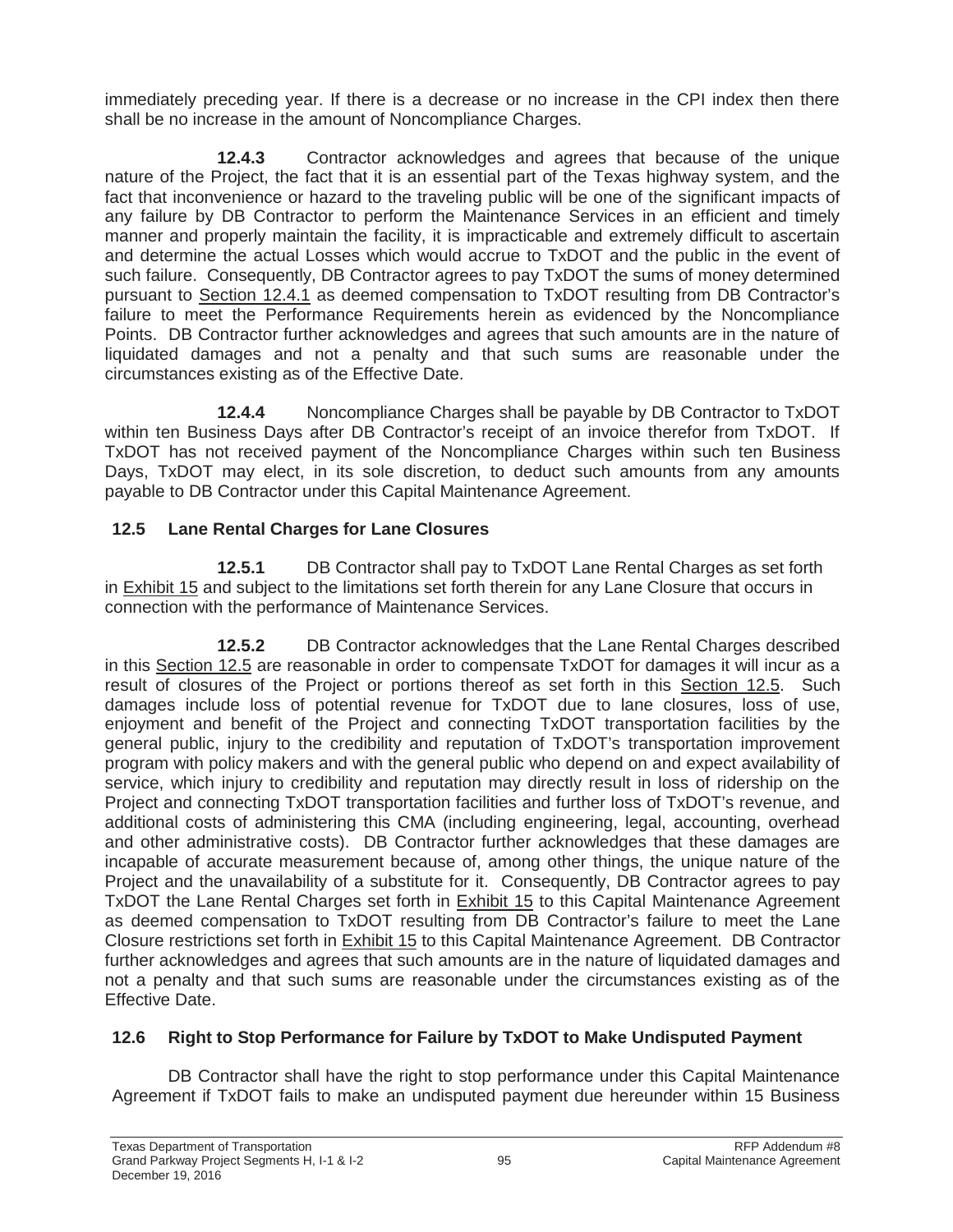Days after TxDOT's receipt of written notice of nonpayment from DB Contractor. DB Contractor shall not have the right to terminate this Capital Maintenance Agreement for default as the result of any failure by TxDOT to make an undisputed payment due hereunder. However, if such nonpayment continues for more than 180 Days, upon written notice from DB Contractor to TxDOT, such nonpayment may be deemed a Termination for Convenience pursuant to Section 14. Upon such termination, the Parties' rights and obligations shall be as set forth in Section 14.

# **12.7 Limitation of DB Contractor's Liability**

Notwithstanding any other provision of the CMA Documents, to the extent permitted by applicable Law, TxDOT will not seek indemnification and defense under Section 15 or to recover damages from DB Contractor relating to this Capital Maintenance Agreement (whether arising in contract, negligence or other tort, or any other theory of law) in excess of the sum of: (a) all those costs reasonably incurred by TxDOT or any Person acting on TxDOT's behalf in completing or correcting the Maintenance Services or having the Maintenance Services completed or corrected by another Person, including the cost of the work required or arising under the Warranties; (b) an amount equal to \$100,000,000 (which amount shall specifically include any liquidated damages paid pursuant to this Section 12); (c) any amounts paid by or on behalf of DB Contractor which are covered by insurance proceeds; and (d) all Losses incurred by any Indemnified Party relating to or arising out of any illegal activities, fraud, criminal conduct, gross negligence or intentional misconduct on the part of any DB Contractor-Related Entity.

# **12.8 Limitation on Consequential Damages**

**12.8.1** Notwithstanding any other provision of the CMA Documents, under no circumstances shall TxDOT be liable for punitive damages or indirect, incidental or consequential damages, whether arising out of breach of this Capital Maintenance Agreement, tort (including negligence) or any other theory of liability, and DB Contractor hereby releases TxDOT from any such liability.

**12.8.2** Notwithstanding any other provision of the CMA Documents and except as set forth in this Section 12.8.2 and in Section 12.8.3, to the extent permitted by applicable Law, DB Contractor shall not be liable to TxDOT for punitive damages or indirect, incidental or consequential damages, whether arising out of breach of this Capital Maintenance Agreement, in tort (including negligence) or any other theory of liability, and TxDOT hereby releases DB Contractor from any such liability.

**12.8.3** The foregoing limitation on DB Contractor's liability for punitive, indirect, incidental or consequential damages shall not apply to or limit any right of recovery TxDOT may have respecting the following:

- (a) Losses (including defense costs) to the extent (i) covered by the proceeds of insurance required to be carried pursuant to Section 7, and (ii) covered by the proceeds of insurance actually carried by or insuring any DB Contractor-Related Entity under policies solely with respect to the Project and the Maintenance Services, regardless of whether required to be carried pursuant to Section 7, or (iii) DB Contractor is deemed to have self-insured the Loss pursuant to Section 7.8.4;
- (b) Losses arising out of fraud, criminal conduct, intentional misconduct (which does not include any intentional Event of Default), recklessness, bad faith or gross negligence on the part of any DB Contractor-Related Entity;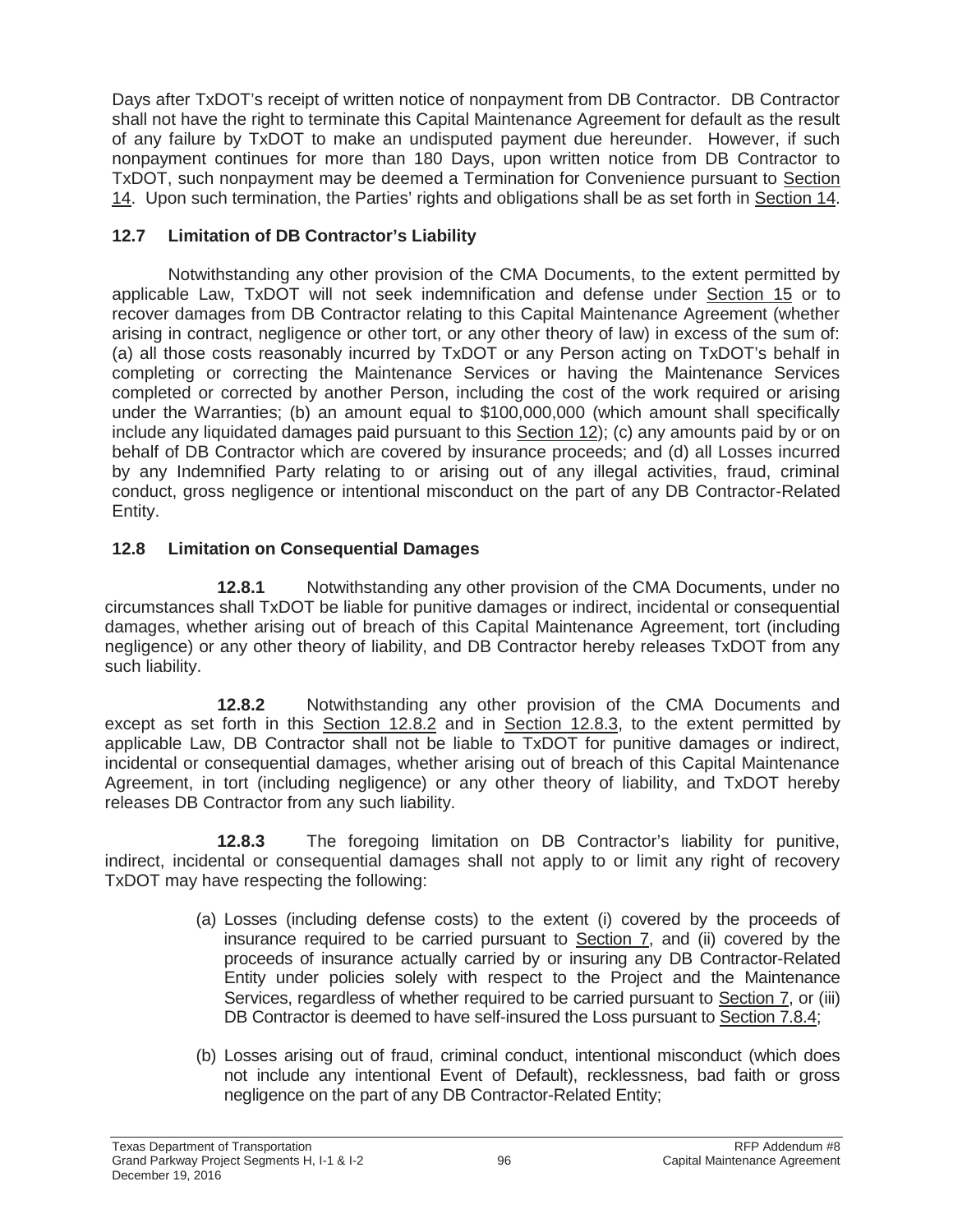- (c) DB Contractor's indemnities set forth in Section 15.1 or elsewhere in the CMA Documents;
- (d) DB Contractor's obligation to pay damages owing under Section 5.4.7 or 5.4.8, Noncompliance Charges in accordance with Section 12.4, Lane Rental Charges in accordance with Section 12.5, or damages owing under any other provision of the CMA Documents;
- (e) Losses arising out of DB Contractor Releases of Hazardous Materials; and
- (f) Any other consequential damages arising from a breach of this Capital Maintenance Agreement by DB Contractor that occurs prior to the end of the Maintenance Period, subject to a cap in the amount of \$1,000,000.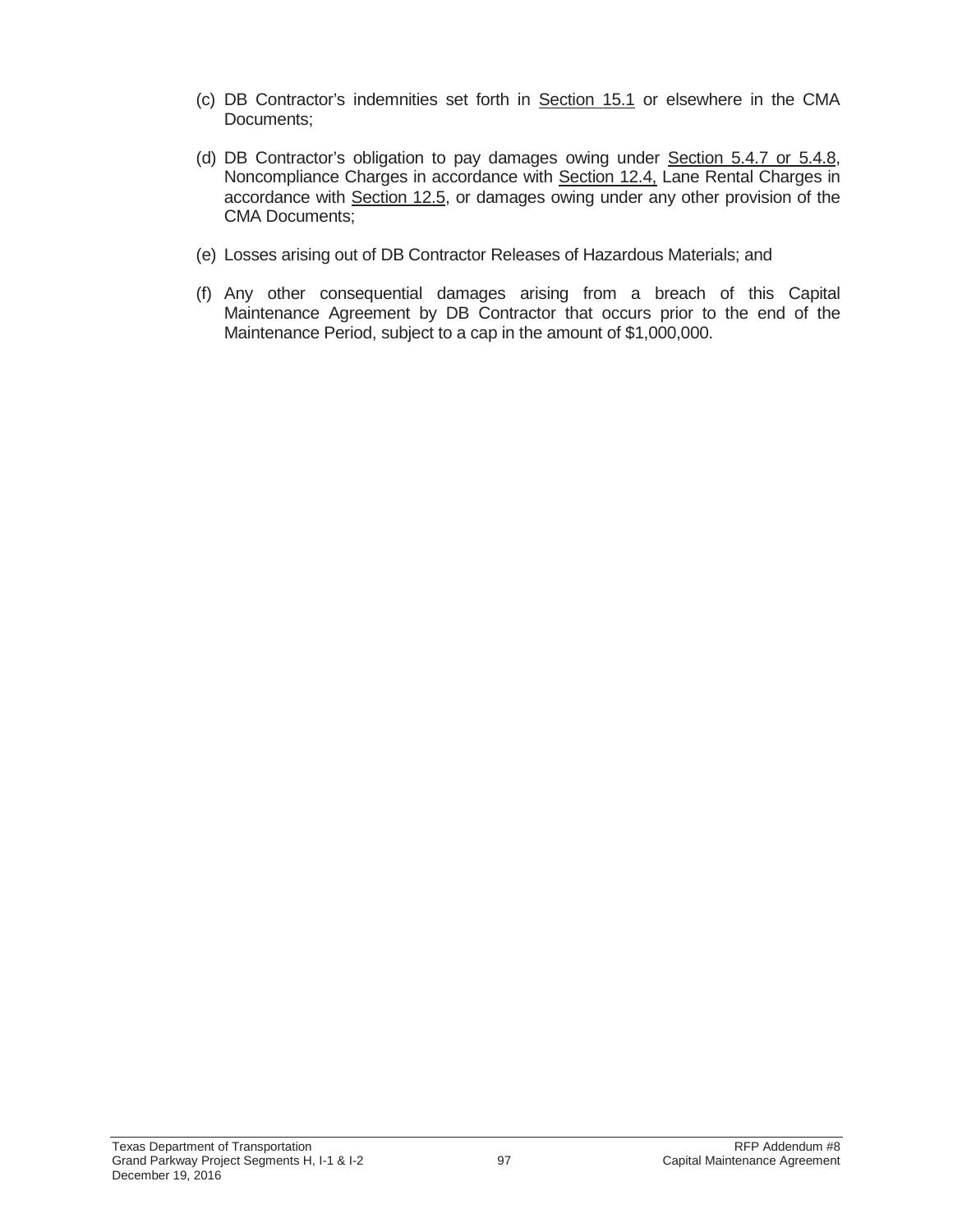### **SECTION 13. SUSPENSION**

### **13.1 Suspensions for Convenience**

TxDOT may, at any time and for any reason, by written notice, order DB Contractor to suspend all or any part of the Maintenance Services required under the CMA Documents for the period of time that TxDOT deems appropriate for the convenience of TxDOT. DB Contractor shall promptly comply with any such written suspension order. DB Contractor shall promptly recommence the suspended Maintenance Services upon receipt of written notice from TxDOT directing DB Contractor to resume work. Any such suspension for convenience shall be considered a TxDOT-Directed Change; provided that TxDOT shall have the right to direct suspensions for convenience not exceeding 24 hours each up to a total of 96 hours, which shall not be considered a TxDOT-Directed Change. Adjustments of the Maintenance Price and any time extension shall be available for any such TxDOT-Directed Change, subject to DB Contractor's compliance with the terms and conditions set forth in Section 10.

### **13.2 Suspensions for Cause**

TxDOT has the authority to suspend, wholly or in part, the Maintenance Services for cause by written order for DB Contractor's failure to:

- (a) Correct conditions unsafe for the Project personnel or the general public;
- (b) Comply with any Governmental Approval, Law, including Environmental Laws, or otherwise carry out the requirements of the CMA Documents;
- (c) Carry out orders of TxDOT;
- (d) Deliver or maintain Maintenance Security or required insurance; or
- (e) Comply with requirements for developing and implementing the MSQMP.

DB Contractor shall promptly comply with any such written suspension order. DB Contractor shall promptly recommence the Maintenance Services upon receipt of written notice from TxDOT directing DB Contractor to resume work. TxDOT shall have no liability to DB Contractor in connection with any such suspension.

### **13.3 Responsibilities of DB Contractor during Suspension Periods**

During periods that any Maintenance Services are suspended, DB Contractor shall continue to be responsible for the Maintenance Services that are not suspended, prevent damage or injury to the Maintained Elements, and erect necessary temporary structures, signs or other facilities required to maintain the Maintained Elements. Additionally, DB Contractor shall continue other Maintenance Services that have been or can be performed at the Site or offsite during the period that the Maintenance Services are suspended.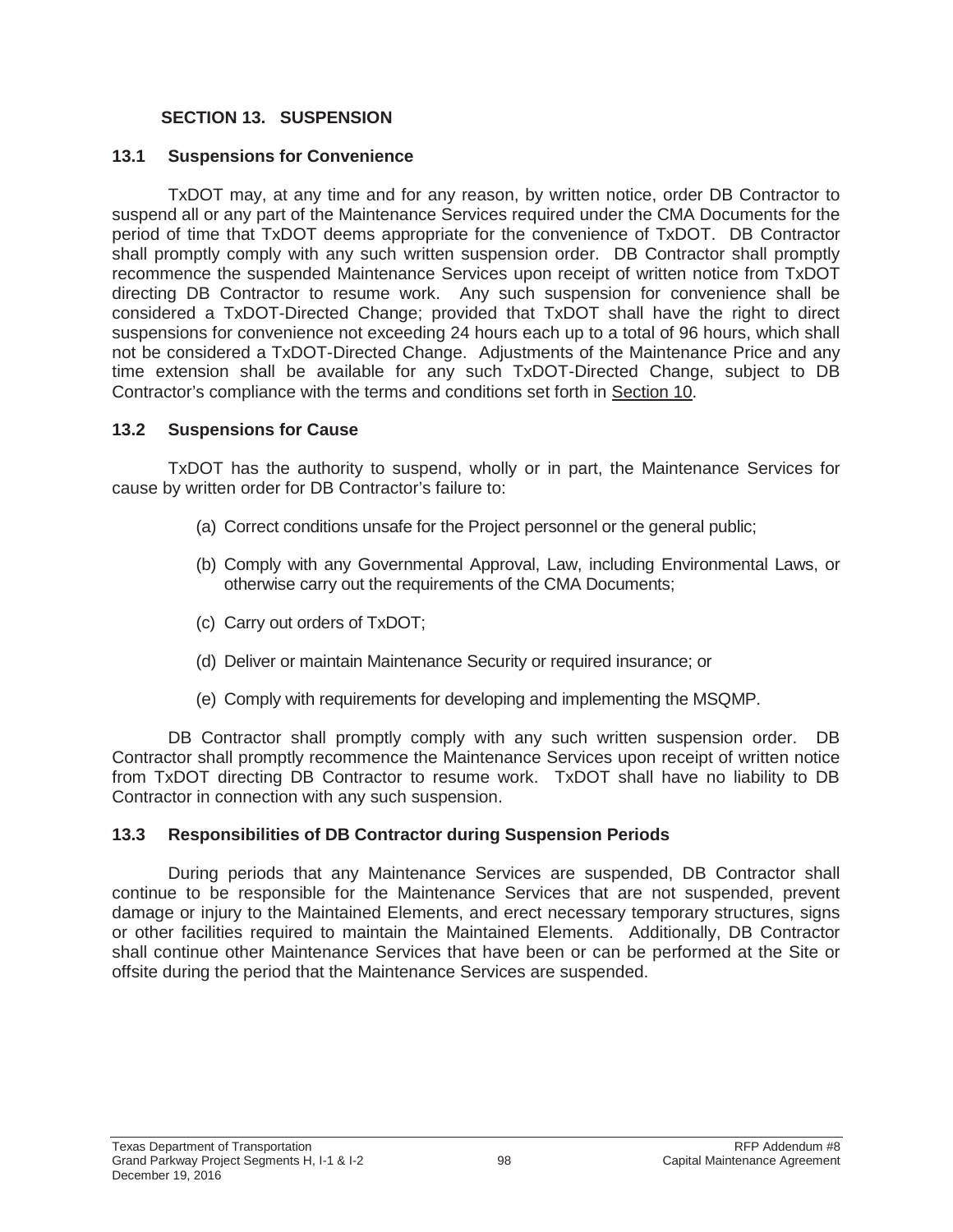### **SECTION 14. TERMINATION**

#### **14.1 Termination for Convenience**

TxDOT may, at any time, terminate this Capital Maintenance Agreement and performance of the Maintenance Services, in whole or in part, if TxDOT determines, at its sole and absolute discretion, that a termination is in TxDOT's best interest ("Termination for Convenience"). TxDOT shall terminate this Capital Management Agreement, in whole or in part, by delivering to DB Contractor a written Notice of Termination for Convenience or Notice of Partial Termination for Convenience specifying the extent of termination and its effective date. Termination (or partial termination) of this Capital Maintenance Agreement under this Section 14 shall not relieve DB Contractor, any Surety or any Guarantor of its obligation for any claims arising out of Maintenance Services performed.

### **14.2 Termination Closing**

In addition to the performance by DB Contractor of the requirements set forth in the Maintenance Transition Plan, on the effective date of the termination of this Capital Maintenance Agreement, DB Contractor shall deliver to TxDOT:

- (a) Any reports then required to be delivered pursuant to the Maintenance Transition Plan or otherwise required by the CMA Documents;
- (b) Subcontracts and other agreements which TxDOT agrees in writing to assume in accordance with Section 14.4; and
- (c) Possession and control of the Project in the condition DB Contractor is required to maintain at that time under this Capital Maintenance Agreement.

### **14.3 DB Contractor's Responsibilities After Receipt of a Notice of Termination**

After receipt of a Notice of Termination for Convenience or Notice of Partial Termination for Convenience, or of a notice of termination due to an Event of Default, and except as otherwise directed in writing by TxDOT, DB Contractor shall immediately proceed with the following obligations, regardless of any delay in determining or adjusting any amounts due:

- (a) Stop the Maintenance Services as specified in the notice;
- (b) Notify all affected Subcontractors and Suppliers that this Capital Maintenance Agreement is being terminated and that their respective Subcontracts (including orders for materials, services or facilities) are not to be further performed unless otherwise authorized in writing by TxDOT;
- (c) Enter into no further Subcontracts (including orders for materials, services or facilities), except as necessary to complete the continued portion of the Maintenance Services, if any, or for mitigation of damages;
- (d) Unless instructed otherwise by TxDOT, terminate all Subcontracts to the extent they relate to the Maintenance Services terminated;
- (e) Assign to TxDOT, in the manner, at the times, and to the extent directed by TxDOT, all of DB Contractor's right, title, and interest in the Subcontracts so terminated, in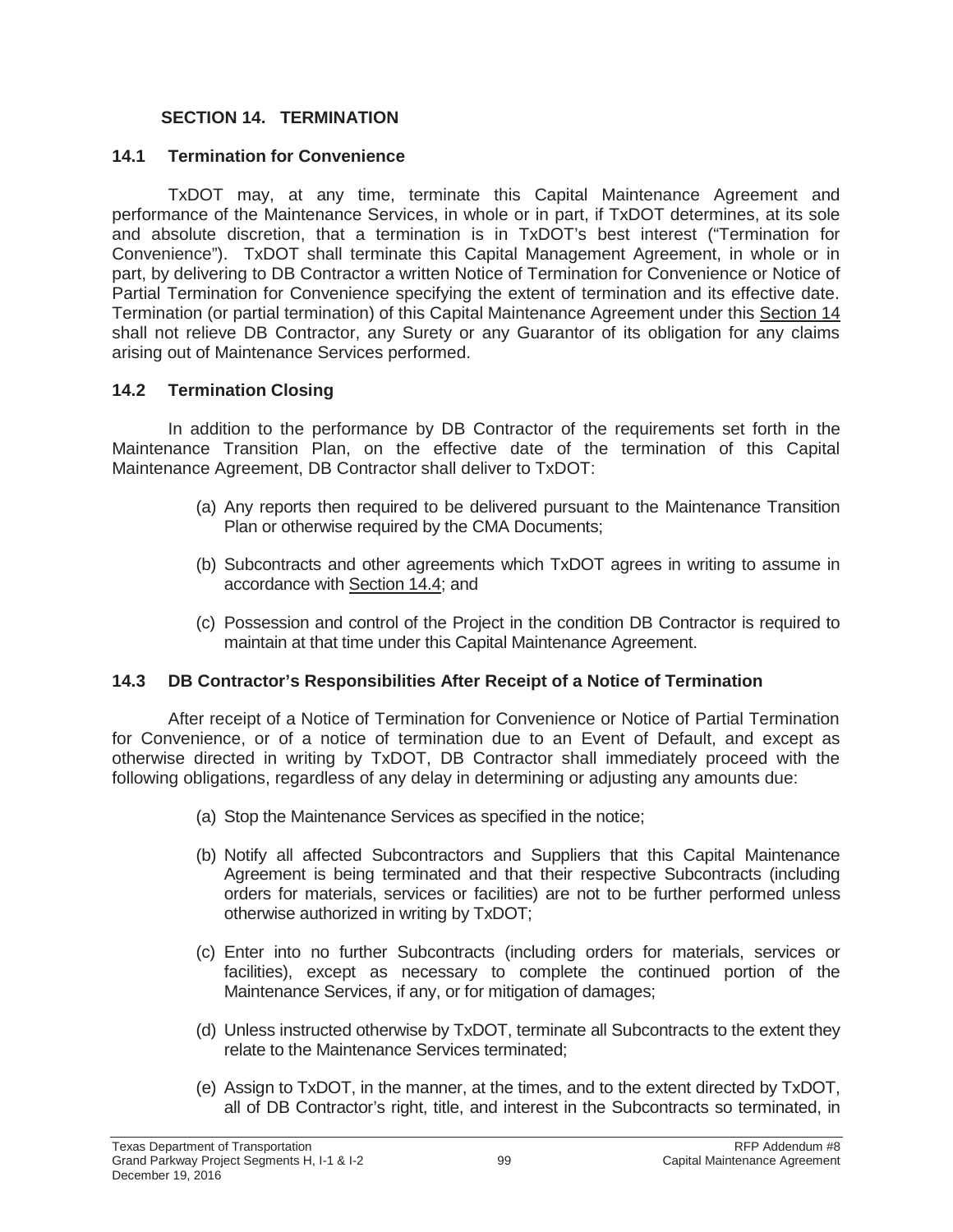which case TxDOT will have the right, in its sole discretion, to accept performance, settle or pay any termination settlement proposal arising out of the termination of such Subcontracts;

- (f) Subject to the prior written approval of TxDOT, settle all outstanding liabilities and all termination settlement proposals arising from termination of Subcontracts that are required to be terminated hereunder;
- (g) No later than 30 Days prior to the effective date of termination, unless extended in writing by TxDOT upon written request of DB Contractor within this 30-day period, provide TxDOT with an inventory list of all materials, supplies and equipment previously produced, purchased or ordered from Suppliers for use in performing the Maintenance Services and not yet used, including its storage location, as well as any documentation or other property required to be delivered hereunder which is either in the process of development or previously completed but not yet delivered to TxDOT, and such other information as TxDOT may request; and transfer title and deliver to TxDOT through bills of sale or other documents of title, as directed by TxDOT: (i) work in process, completed work, supplies, equipment and other material produced or acquired for the Maintenance Services terminated, and (ii) all design and construction documents related to the Project and/or the Maintenance Services and all other completed or partially completed drawings (including plans, elevations, sections, details and diagrams), specifications, records, samples, information and other property that would have been required to be furnished to TxDOT if the Maintenance Services had been completed;
- (h) Complete performance in accordance with the CMA Documents of all Maintenance Services not terminated;
- (i) Take all action that may be necessary, or that TxDOT may direct, for the protection and preservation of: (i) the public, including public and private vehicular movement, (ii) the Maintenance Services, and (iii) the equipment, machinery, materials and property related to the Project that is in the possession of DB Contractor and in which TxDOT has or may acquire an interest;
- (j) As authorized by TxDOT in writing, use its best efforts to sell, at reasonable prices, any property of the types referred to in subsection (i) of clause (g); provided, however, that DB Contractor: (i) is not required to extend credit to any purchaser, and (ii) may acquire the property under the conditions prescribed and at prices approved by TxDOT. The proceeds of any transfer or disposition will be applied to reduce any payments to be made by TxDOT under the CMA Documents or paid in any other manner directed by TxDOT;
- (k) Assist TxDOT in such manner as TxDOT may require prior to and for a reasonable period following the effective date of termination to ensure the orderly transition of the terminated Maintenance Services and its management to TxDOT, and shall, if appropriate and if requested by TxDOT, take all steps as may be necessary to enforce the provisions of Subcontracts pertaining to the surrender of the terminated Maintenance Services; and
- (l) Take other actions directed by TxDOT.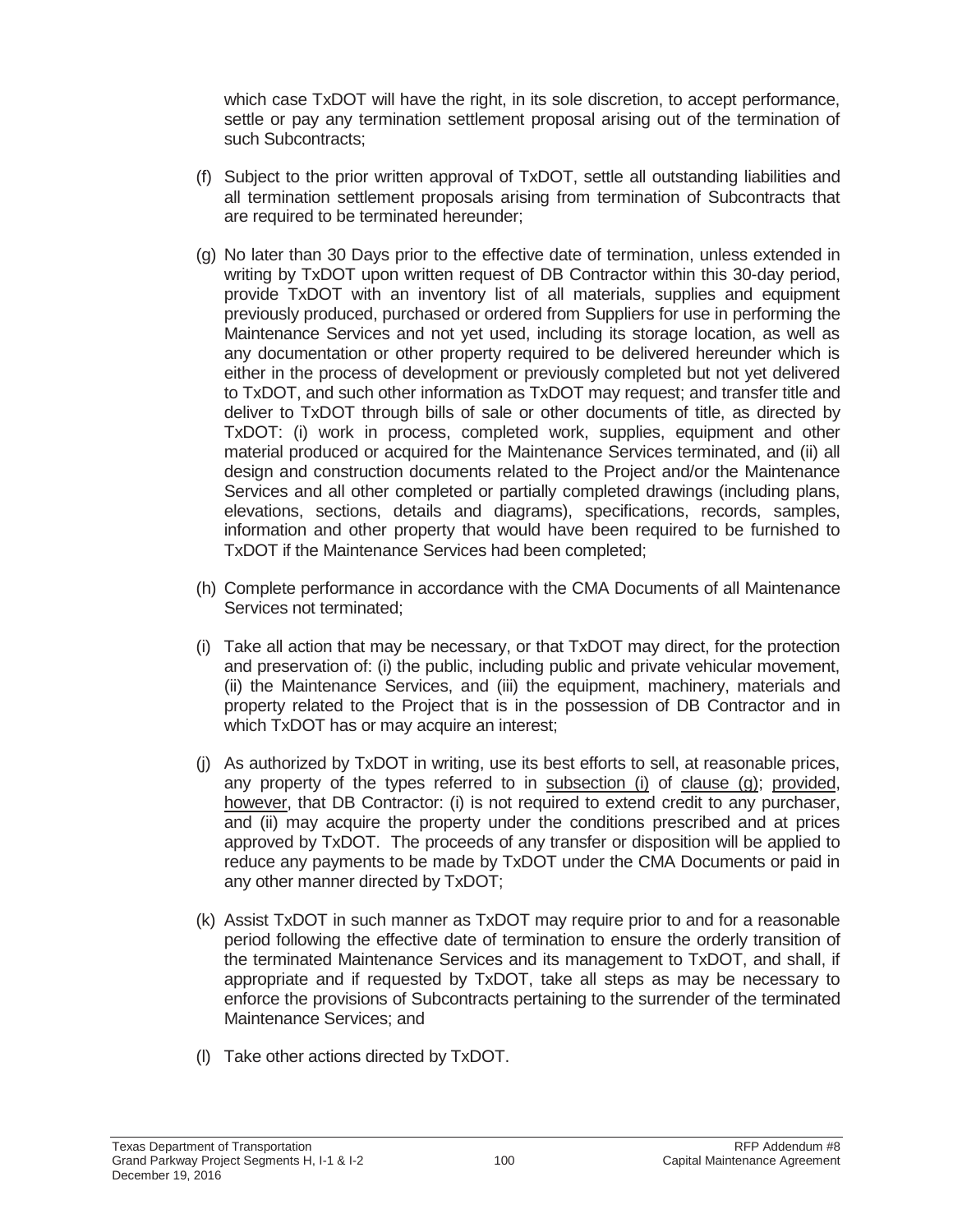# **14.4 Disposition of Subcontracts**

**14.4.1** Not later than 60 Days prior to the effective date of termination under Section 12.3.1(a) or 14.1, DB Contractor shall assemble at its offices in the State and make available for TxDOT's review at such offices, at any time or times during normal business hours, all Subcontracts which are in effect and pertain in any way to the performance of the Maintenance Services.

**14.4.2** DB Contractor shall terminate, or cause to be terminated, effective on the same date as the effective date of termination of this Capital Maintenance Agreement, any such Subcontracts which TxDOT elects, in its sole and absolute discretion, not to assume.

**14.4.3** On the effective date of termination: (a) DB Contractor and TxDOT shall execute and deliver a written assignment and assumption agreement with respect to any such Subcontracts that TxDOT elects, in its sole and absolute discretion, to assume; and (b) DB Contractor shall deliver to TxDOT true and complete copies of all such assigned and assumed Subcontracts.

**14.4.4** TxDOT's assumption of any such Subcontracts shall pertain only to obligations arising from and after the effective date of termination.

**14.4.5** Provisions shall be included in each Subcontract (at all tiers) regarding terminations for convenience, allowing such termination rights and obligations to be passed through to the Subcontractors and establishing terms and conditions relating thereto, including procedures for determining the amount payable to the Subcontractor upon a termination for convenience, consistent with this Section 14.

# **14.5 Settlement Proposal Upon Termination for Convenience**

After receipt of a Notice of Termination for Convenience or Notice of Partial Termination for Convenience, DB Contractor shall submit a final termination settlement proposal to TxDOT in the form and with the certification prescribed by TxDOT, based on the measure of compensation described in Sections 14.7 and 14.8. DB Contractor shall submit the proposal promptly, but no later than 90 Days from the effective date of termination unless DB Contractor has requested a time extension in writing within such 90-Day period and TxDOT has agreed in writing to such extension. DB Contractor's termination settlement proposal shall then be reviewed by TxDOT and acted upon, returned with comments, or rejected. If DB Contractor fails to submit the proposal within the time allowed, TxDOT may conclusively determine, on the basis of information available to it regarding the measure of compensation described in Sections 14.7 and 14.8, the amount, if any, due DB Contractor because of the termination and shall pay DB Contractor the amount so determined.

# **14.6 Amount of Negotiated Termination Settlement**

Subject to the provisions of Section 14.5, and based on (and no more than) the measure of compensation described in Sections 14.7 and 14.8, DB Contractor and TxDOT may agree upon the amount to be paid to DB Contractor by reason of the total or partial Termination for Convenience pursuant to Section 14.1. Upon determination of the settlement amount, this Capital Maintenance Agreement will be amended accordingly, and DB Contractor will be paid the agreed amount. TxDOT's execution and delivery of any settlement agreement shall not affect any of its rights under the CMA Documents with respect to completed Maintenance Services, relieve DB Contractor from its obligations with respect thereto, including Warranties,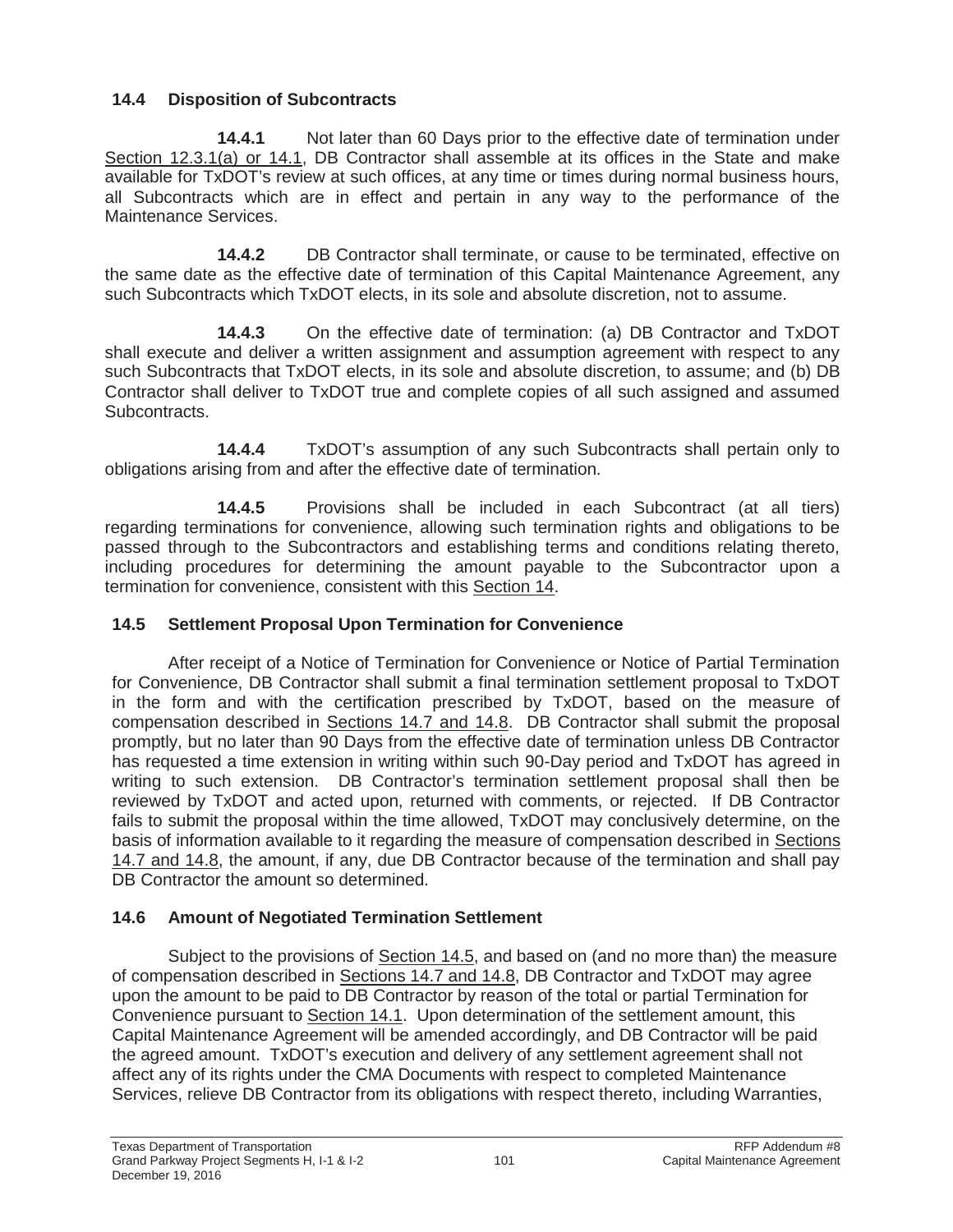or affect TxDOT's rights under the Maintenance Performance Bond, the Maintenance Payment Bond, any Guaranty, letter(s) of credit or other security issued in addition to, or in lieu of, any security provided pursuant to this Capital Maintenance Agreement

### **14.7 No Agreement as to Amount of Termination Settlement**

If DB Contractor and TxDOT fail to agree upon either all or some portion of the amount to be paid DB Contractor by reason of a Termination for Convenience pursuant to Section 14.1, the amount payable shall be determined by TxDOT in accordance with the following, but without duplication of any items or of any amounts agreed upon in accordance with Section 14.6:

**14.7.1** To the extent not previously paid, TxDOT will pay DB Contractor the sum of the following amounts for Maintenance Services performed prior to the effective date of the Notice of Termination for Convenience or Notice of Partial Termination for Convenience, subject to the limitations and deductions under Sections 14.7.2 and 14.8:

- (a) DB Contractor's actual reasonable out-of-pocket cost, without profit, and including equipment costs only to the extent permitted under the CMA Documents for (i) all Maintenance Services performed but not yet paid by TxDOT as of the effective date of the Notice of Termination for Convenience or Notice of Partial Termination for Convenience, and (ii) demobilization and work done to secure the applicable portion of the Project for termination, including reasonable overhead and accounting for any refunds payable with respect to insurance premiums, deposits or similar items, as established to TxDOT's satisfaction. In determining the reasonable cost, deductions will be made for the cost of materials, supplies and equipment to be retained, at TxDOT's sole option, by DB Contractor, amounts realized by the sale of such items, and for other appropriate credits against the cost of the Maintenance Services, including those deductions that would be permitted in connection with Final Payment under this Capital Maintenance Agreement. When, in the opinion of TxDOT's Authorized Representative, the cost of a contract item of Maintenance Services is excessively high due to costs incurred to remedy or replace Nonconforming Work, the reasonable cost to be allowed will be the estimated reasonable cost of performing that Maintenance Service in compliance with the requirements of the CMA Documents and the excessive actual cost shall be disallowed.
- (b) The cost of settling and paying reasonable claims arising out of the termination of Maintenance Services under Subcontracts as provided in Section 14.3(f), without profit and exclusive of the amounts paid or payable on account of supplies or materials delivered or services furnished by the Subcontractor prior to the effective date of the Notice of Termination for Convenience or Notice of Partial Termination for Convenience, which amounts shall be included in the cost on account of which payment is made under clause (a) above.
- (c) The reasonable out-of-pocket cost (including reasonable overhead) of the preservation and protection of property incurred pursuant to Section 14.3(i) and any other reasonable out-of-pocket cost (including overhead) incidental to termination of the Maintenance Services under this Capital Maintenance Agreement, including the reasonable cost to DB Contractor of handling material returned to the Supplier, delivered to TxDOT or otherwise disposed of as directed by TxDOT, and including a reasonable allowance for DB Contractor's administrative costs in determining the amount payable due to termination of this Capital Maintenance Agreement.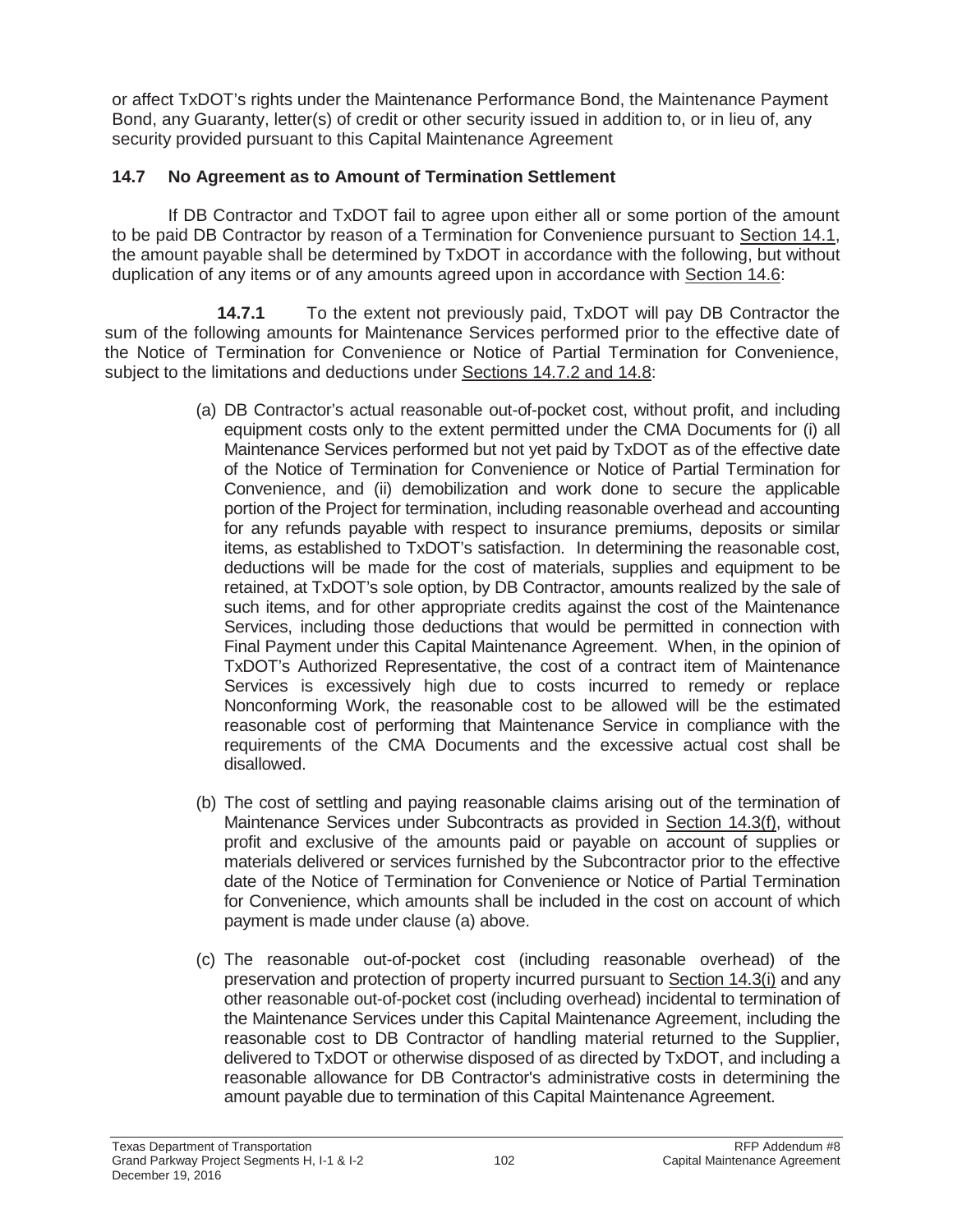**14.7.2** DB Contractor acknowledges and agrees that it shall not be entitled to any compensation or recovery for items such as lost or anticipated profits, unabsorbed overhead and opportunity costs of DB Contractor or its Subcontractors upon termination of this Capital Maintenance Agreement. The total amount to be paid to DB Contractor, exclusive of settlement costs, shall not exceed the Maintenance Price for the Maintenance Term in which the termination occurs, less the amount of payments previously made to DB Contractor during such Maintenance Term. In addition, any payments to DB Contractor during the Maintenance Period shall be reduced by the portions of the Maintenance Price related to Maintenance Services not terminated, if any. Furthermore, in the event that any refund is payable with respect to insurance or bond premiums, deposits or other items which were previously passed through to TxDOT by DB Contractor, such refund shall be paid directly to TxDOT or otherwise credited to TxDOT. Except for normal spoilage, and except to the extent that TxDOT will have otherwise expressly assumed the risk of loss, there will be excluded from the amounts payable to DB Contractor under Section 14.7.1, the fair value, as determined by TxDOT, of equipment, machinery, materials, supplies and property which is destroyed, lost, stolen, or damaged so as to become undeliverable to TxDOT, or sold pursuant to Section 14.3(j). Information contained in the EPDs may be a factor in determining the value of the Maintenance Services terminated. Upon determination of the amount of the termination payment, this Capital Maintenance Agreement shall be amended to reflect the agreed termination payment, DB Contractor shall be paid the agreed amount, and the Maintenance Price shall be reduced to reflect the reduced scope of Maintenance Services.

**14.7.3** If a termination hereunder is partial, DB Contractor may file a proposal with TxDOT for an equitable adjustment of the Maintenance Price for the continued portion of this Capital Maintenance Agreement. Any proposal by DB Contractor for an equitable adjustment under this Section 14.7.3 shall be requested within 90 Days from the effective date of the partial termination unless extended in writing by the TxDOT. The amount of any such adjustment as may be agreed upon shall be set forth in an amendment to this Capital Maintenance Agreement.

# **14.8 Reduction in Amount of Claim**

The amount otherwise due DB Contractor by reason of a full or partial Termination for Convenience shall be reduced by: (a) the amount of any claim which TxDOT may have against any DB Contractor-Related Entity in connection with this Capital Maintenance Agreement; (b) the agreed price for, or the proceeds of sale, of property, materials, supplies, equipment or other things acquired by DB Contractor or sold, pursuant to the provisions of this Section 14, and not otherwise recovered by or credited to TxDOT; (c) all unliquidated advance or other payments made to or on behalf of DB Contractor applicable to the terminated portion of the Maintenance Services or Capital Maintenance Agreement; (d) amounts that TxDOT deems advisable, in its sole discretion, to retain to cover any existing or threatened claims, Liens and stop notices relating to the Project; including claims by Utility Owners; (e) the cost of repairing any Nonconforming Work (or, in TxDOT's sole discretion, the amount of the reimbursement to which TxDOT is entitled under Section 5.9.2); and (f) any amounts due or payable by DB Contractor to TxDOT.

# **14.9 Termination Based on Failure to Issue a Maintenance NTP**

If Maintenance NTP1 has not been issued on or before the deadline therefor in Section 2.1 due to no act, omission, negligence, intentional misconduct, or breach of applicable Law, contract or Governmental Approval of any DB Contractor-Related Entity, such failure to issue Maintenance NTP1 shall be deemed a Termination for Convenience and handled in accordance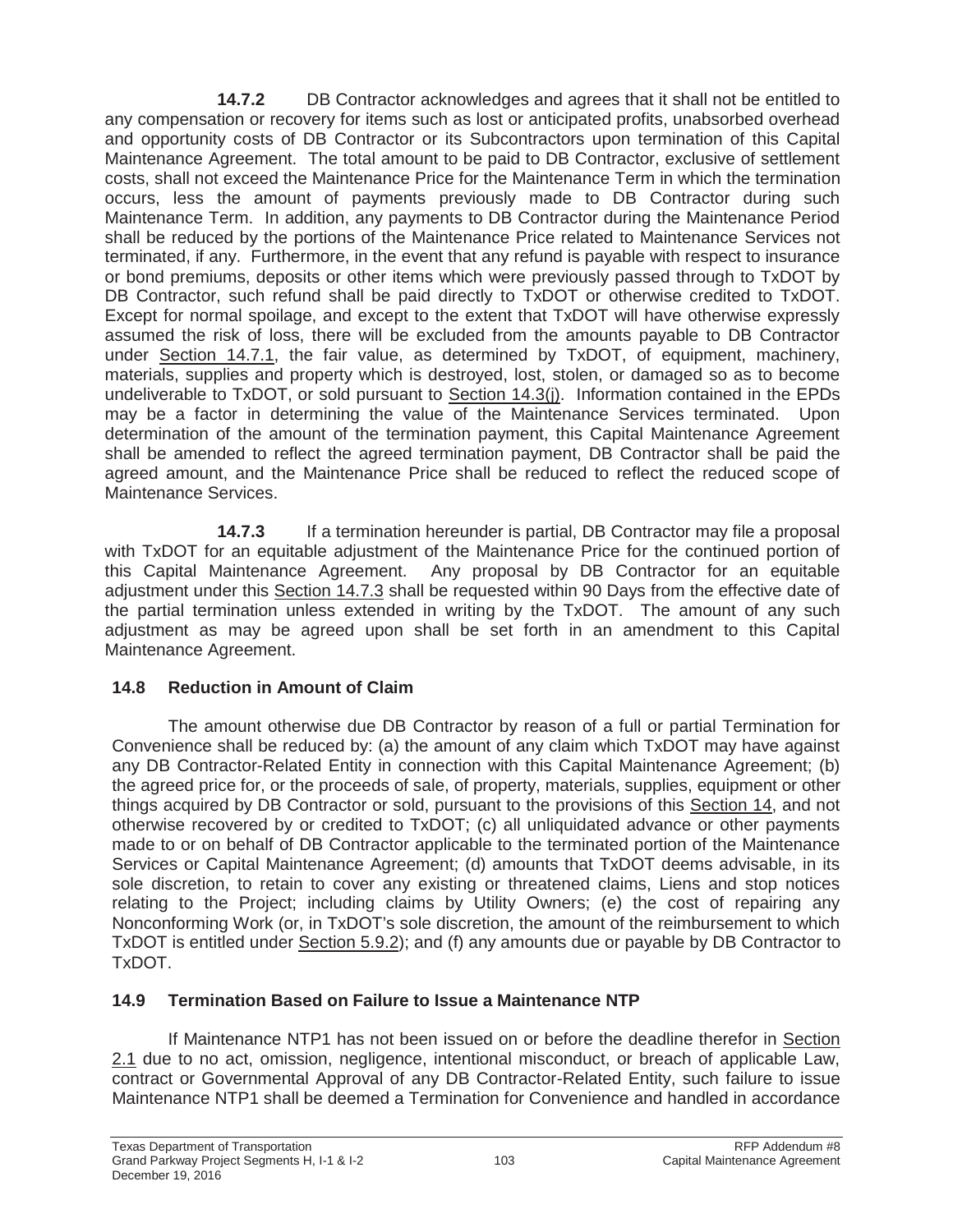with this Section 14; provided, however, the maximum amount of liability by TxDOT to DB Contractor-Related Entities shall be \$3,000,000. Under no circumstances shall TxDOT be liable to DB Contractor-Related Entities for any amounts in excess of \$3,000,000 if Maintenance NTP1 has not been issued by the deadline therefor in Section 2.2.

TxDOT's election not to issue Maintenance NTP2 or Maintenance NTP3 shall not be treated as a Termination for Convenience. Under no circumstances shall TxDOT be liable to DB Contractor-Related Entities for any amounts if this CMA terminates because TxDOT elects not to issue either Maintenance NTP2 or Maintenance NTP3.

#### **14.10 Payment**

TxDOT may from time to time, under such terms and conditions as it may prescribe and in its sole discretion, make partial payments for costs incurred by DB Contractor in connection with the terminated portion of this Capital Maintenance Agreement upon a Termination for Convenience, whenever in the opinion of TxDOT the aggregate of such payments shall be within the amount to which DB Contractor will be entitled hereunder. If the total of such payments is in excess of the amount finally agreed or determined to be due under this Section 14, such excess shall be payable by DB Contractor to TxDOT upon demand.

#### **14.11 No Consequential Damages**

Under no circumstances shall DB Contractor be entitled to anticipatory or unearned profits or consequential or other damages as a result of a Termination for Convenience. The payment to DB Contractor determined in accordance with this Section 14 constitutes DB Contractor's exclusive remedy for a Termination for Convenience.

#### **14.12 No Waiver**

Notwithstanding anything contained in this Capital Maintenance Agreement to the contrary, a Termination for Convenience shall not waive any right or claim to damages which TxDOT may have and TxDOT may pursue any cause of action which it may have at Law, in equity or under the CMA Documents.

### **14.13 Dispute Resolution**

The failure of the Parties to agree on amounts due under this Section 14 shall be a Dispute to be resolved in accordance with Section 16.

### **14.14 Allowability of Costs**

All costs claimed by DB Contractor under this Section 14 must be allowable, allocable and reasonable in accordance with the cost principles and procedures of 48 CFR Part 31.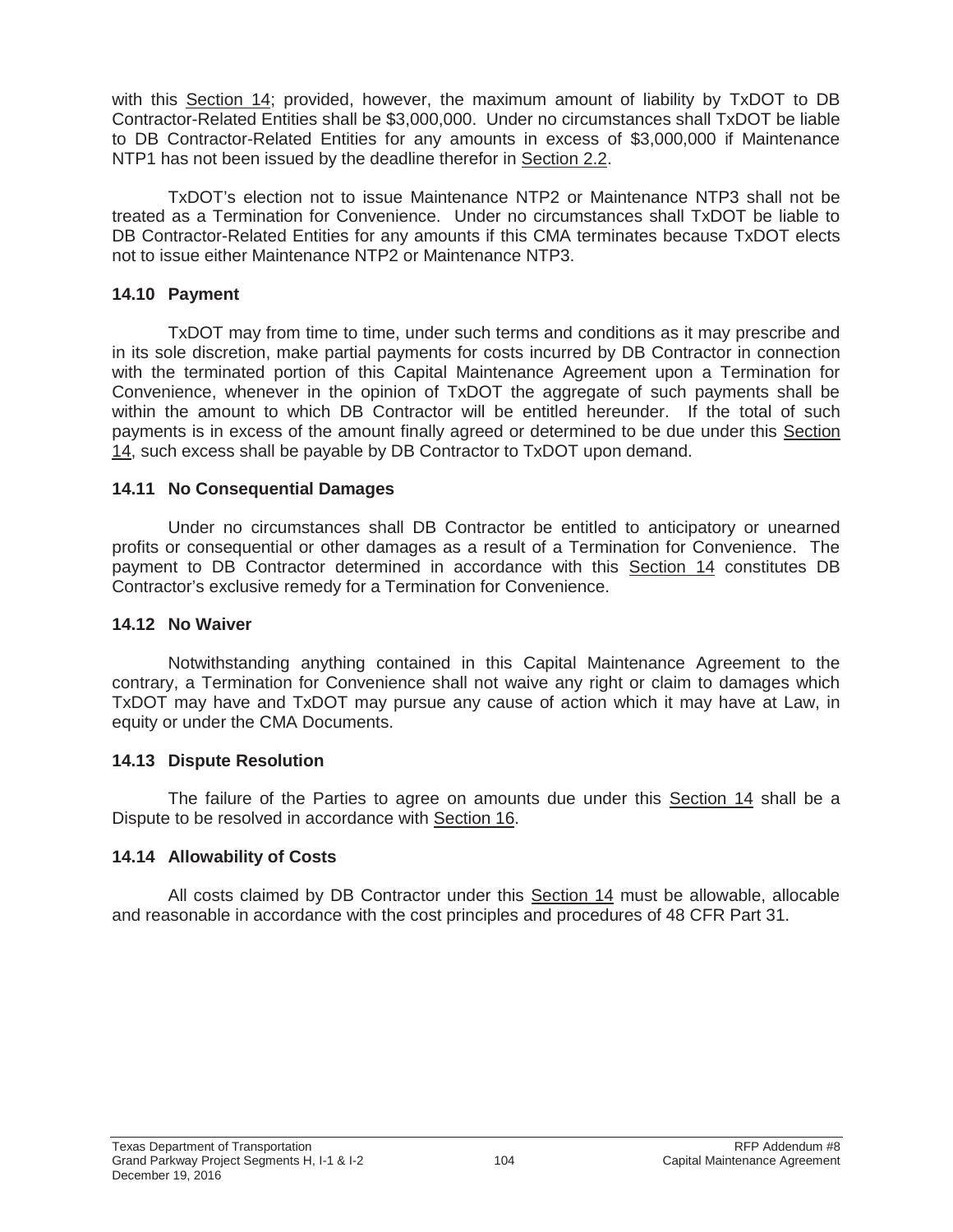### **SECTION 15. INDEMNIFICATION; RELEASES**

#### **15.1 Indemnification by DB Contractor**

**15.1.1** SUBJECT TO SECTION 15.2, DB CONTRACTOR SHALL RELEASE, DEFEND, INDEMNIFY AND HOLD HARMLESS EACH OF THE INDEMNIFIED PARTIES FROM AND AGAINST ANY AND CLAIMS, CAUSES OF ACTION, SUITS, JUDGMENTS, INVESTIGATIONS, LEGAL OR ADMINISTRATIVE PROCEEDINGS, DEMANDS AND LOSSES, IN EACH CASE IF ASSERTED OR INCURRED BY OR AWARDED TO ANY THIRD PARTY, ARISING OUT OF, RELATING TO OR RESULTING FROM:

(A) THE BREACH OR ALLEGED BREACH OF ANY OF THE CMA DOCUMENTS BY ANY DB CONTRACTOR-RELATED ENTITY.

(B) THE FAILURE OR ALLEGED FAILURE BY ANY DB CONTRACTOR-RELATED ENTITY TO COMPLY WITH ANY APPLICABLE LAWS OR GOVERNMENTAL APPROVALS.

(C) ANY ALLEGED PATENT OR COPYRIGHT INFRINGEMENT OR OTHER ALLEGEDLY IMPROPER APPROPRIATION OR USE OF TRADE SECRETS, PATENTS, PROPRIETARY INFORMATION, KNOW-HOW, COPYRIGHT RIGHTS OR INVENTIONS IN PERFORMANCE OF THE MAINTENANCE SERVICES, OR ARISING OUT OF ANY USE IN CONNECTION WITH THE PROJECT OR ANY DEVELOPMENT OF METHODS, PROCESSES, DESIGNS, INFORMATION, OR OTHER ITEMS FURNISHED OR COMMUNICATED TO TXDOT OR ANOTHER INDEMNIFIED PARTY PURSUANT TO THIS CAPITAL MAINTENANCE AGREEMENT; PROVIDED THAT THIS INDEMNITY SHALL NOT APPLY TO ANY INFRINGEMENT RESULTING FROM TXDOT'S FAILURE TO COMPLY WITH SPECIFIC WRITTEN INSTRUCTIONS REGARDING USE PROVIDED TO TXDOT BY DB CONTRACTOR.

(D) THE ACTUAL OR ALLEGED CULPABLE ACT, ERROR, OMISSION, NEGLIGENCE, BREACH OR MISCONDUCT BY ANY DB CONTRACTOR-RELATED ENTITY IN OR ASSOCIATED WITH THE PERFORMANCE OF THE MAINTENANCE SERVICES.

(E) ANY AND ALL CLAIMS BY ANY GOVERNMENTAL ENTITY CLAIMING TAXES BASED ON GROSS RECEIPTS, PURCHASES OR SALES, THE USE OF ANY PROPERTY OR INCOME OF ANY DB CONTRACTOR-RELATED ENTITY WITH RESPECT TO ANY PAYMENT FOR THE MAINTENANCE SERVICES MADE TO OR EARNED BY ANY DB CONTRACTOR-RELATED ENTITY.

(F) ANY AND ALL STOP NOTICES AND/OR LIENS FILED IN CONNECTION WITH THE MAINTENANCE SERVICES, PROVIDED THAT TXDOT HAS PAID ALL UNDISPUTED AMOUNTS DUE AND OWING TO DB CONTRACTOR WITH RESPECT TO SUCH MAINTENANCE SERVICES.

(G) ANY DB CONTRACTOR RELEASE(S) OF HAZARDOUS MATERIALS.

(H) THE CLAIM OR ASSERTION BY ANY OTHER CONTRACTOR THAT ANY DB CONTRACTOR-RELATED ENTITY INTERFERED WITH OR HINDERED THE PROGRESS OR COMPLETION OF WORK BEING PERFORMED BY SUCH OTHER CONTRACTOR, OR FAILED TO COOPERATE REASONABLY WITH SUCH OTHER CONTRACTOR, SO AS TO CAUSE INCONVENIENCE, DISRUPTION, DELAY OR LOSS, EXCEPT WHERE A DB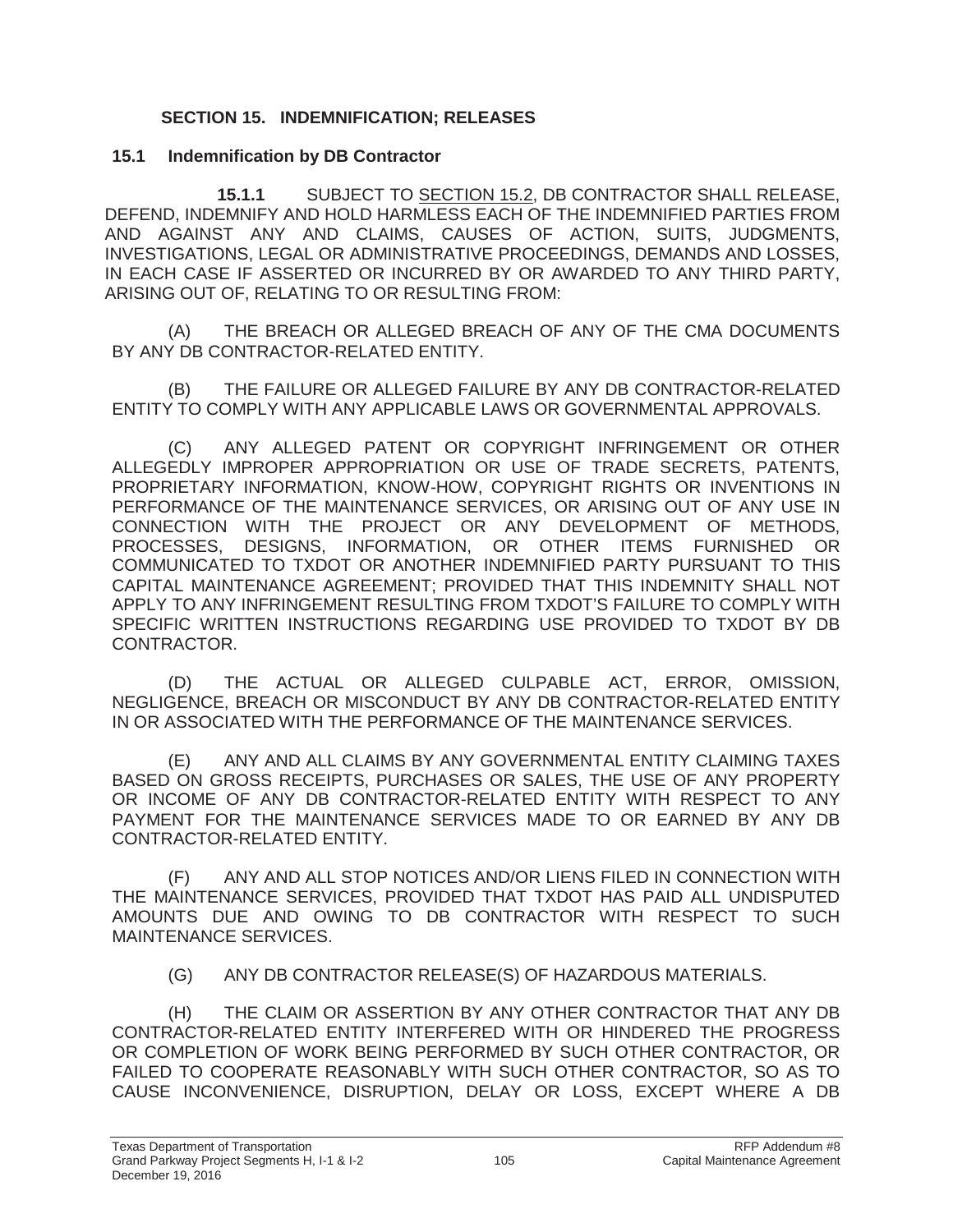CONTRACTOR-RELATED ENTITY WAS NOT IN ANY MANNER ENGAGED IN PERFORMANCE OF THE MAINTENANCE SERVICES.

(I) ERRORS, OMISSIONS, INCONSISTENCIES OR OTHER DEFECTS IN THE DESIGN, CONSTRUCTION OR MAINTENANCE PERFORMED UNDER THE CMA DOCUMENTS, REGARDLESS OF WHETHER SUCH ERRORS, OMISSIONS, INCONSISTENCIES OR DEFECTS WERE ALSO INCLUDED IN THE CONCEPT PLANS OR REFERENCE INFORMATION DOCUMENTS.

(J) (i) ANY DB CONTRACTOR-RELATED ENTITY'S BREACH OF OR FAILURE TO PERFORM AN OBLIGATION THAT TXDOT OWES TO A THIRD PERSON, INCLUDING GOVERNMENTAL ENTITIES, UNDER LAW OR UNDER ANY AGREEMENT BETWEEN TXDOT AND A THIRD PERSON, WHERE TXDOT HAS DELEGATED PERFORMANCE OF THE OBLIGATION TO DB CONTRACTOR OR (ii) THE ACTS OR OMISSIONS OF ANY DB CONTRACTOR-RELATED ENTITY WHICH RENDER TXDOT UNABLE TO PERFORM OR ABIDE BY AN OBLIGATION THAT TXDOT OWES TO A THIRD PERSON, INCLUDING GOVERNMENTAL ENTITIES, UNDER ANY AGREEMENT BETWEEN TXDOT AND A THIRD PERSON, WHERE THE AGREEMENT IS PREVIOUSLY DISCLOSED OR KNOWN TO DB CONTRACTOR.

(K) INVERSE CONDEMNATION, TRESPASS, NUISANCE OR SIMILAR TAKING OF OR HARM TO REAL PROPERTY BY REASON OF: (i) THE FAILURE OF ANY DB CONTRACTOR-RELATED ENTITY TO COMPLY WITH GOOD INDUSTRY PRACTICES OR REQUIREMENTS OF THE CMA DOCUMENTS, MAINTENANCE MANAGEMENT PLAN OR GOVERNMENTAL APPROVALS RESPECTING CONTROL AND MITIGATION OF CONSTRUCTION OR MAINTENANCE ACTIVITIES AND CONSTRUCTION OR MAINTENANCE IMPACTS, (ii) THE INTENTIONAL MISCONDUCT OR NEGLIGENCE OF ANY DB CONTRACTOR-RELATED ENTITY, OR (iii) THE ACTUAL PHYSICAL ENTRY ONTO OR ENCROACHMENT UPON ANOTHER'S PROPERTY BY ANY DB CONTRACTOR-RELATED ENTITY.

(L) THE FRAUD, BAD FAITH, ARBITRARY OR CAPRICIOUS ACTS, OR VIOLATION OF LAW BY ANY DB CONTRACTOR-RELATED ENTITY IN OR ASSOCIATED WITH PERFORMANCE OF THE MAINTENANCE SERVICES.

### **15.2 Restrictions**

Subject to the releases and disclaimers herein, DB Contractor's indemnity obligations under Section 15.1 shall not extend to any Losses incurred by an Indemnified Party to the extent caused by:

- (a) the negligence, reckless or intentional misconduct, bad faith or fraud of such Indemnified Party;
- (b) TxDOT's material breach of any of its material obligations under the CMA Documents; or
- (c) An Indemnified Party's violation of any Laws or Governmental Approvals.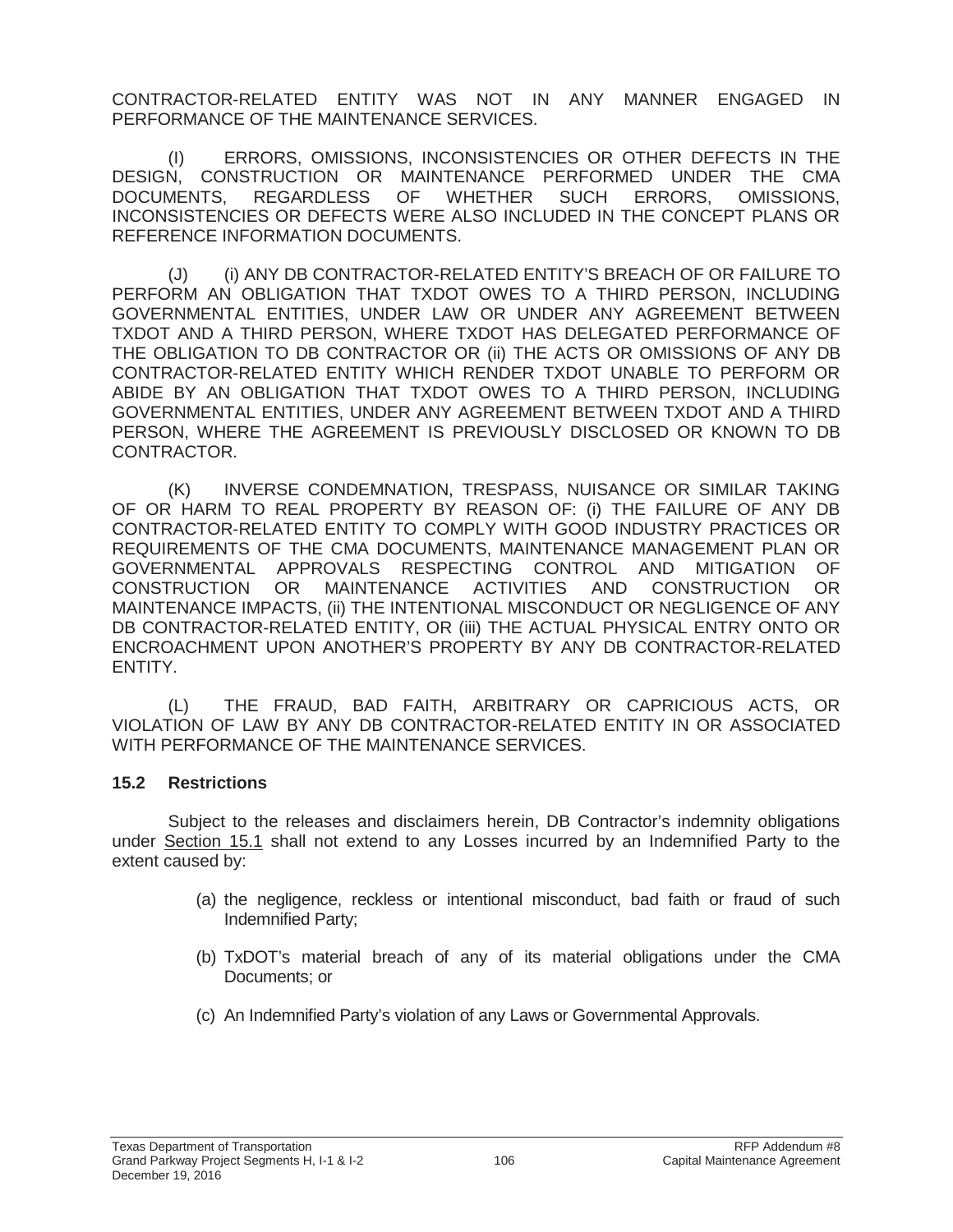### **15.3 Employee Claims**

With respect to claims by an employee of any DB Contractor-Related Entity, a Subcontractor or anyone directly or indirectly employed by them or anyone for whose acts they may be liable, the indemnification obligation under Section 15.1 shall not be limited by a limitation on the amount or type of damages, compensation or benefits payable by or for DB Contractor or a Subcontractor under workers' compensation, disability benefit or other employee benefits Laws.

### **15.4 Right to Rely**

DB Contractor hereby acknowledges and agrees that it is DB Contractor's obligation to perform the Maintenance Services in accordance with the CMA Documents and that the Indemnified Parties are fully entitled to rely on DB Contractor's performance of such obligation. DB Contractor further agrees that any certificate, review and/or approval by TxDOT and/or others hereunder shall not relieve DB Contractor of any of its obligations under the CMA Documents or in any way diminish its liability for performance of such obligations or its obligations under this Section 15.

### **15.5 CERCLA Agreement**

The indemnities set forth in Section  $15.1.1(q)$  are intended to operate as agreements pursuant to Section 107(e) of the Comprehensive Environmental Response, Compensation and Liability Act, 42 U.S.C. Section 9607(e), to insure, protect, hold harmless and indemnify the Indemnified Parties.

### **15.6 No Effect on Other Rights**

The obligations under this Section 15 shall not be construed to negate, abridge, or reduce other rights or obligations which would otherwise exist in favor of an Indemnified Party hereunder.

### **15.7 No Relief from Responsibility**

No rights of TxDOT described in this Section 15, no exercise or failure to exercise such rights, no failure of TxDOT to meet any particular standard of care in the exercise of such rights and no certificates or statements by TxDOT regarding completion or acceptance shall:

- (a) Relieve DB Contractor of its responsibility for the selection and the competent performance of all DB Contractor-Related Entities;
- (b) Relieve DB Contractor of any of its obligations or liabilities under the CMA Documents;
- (c) Be deemed or construed to waive any of TxDOT's rights and remedies under the CMA Documents; or
- (d) Be deemed or construed as any kind of representation or warranty, express or implied, by TxDOT.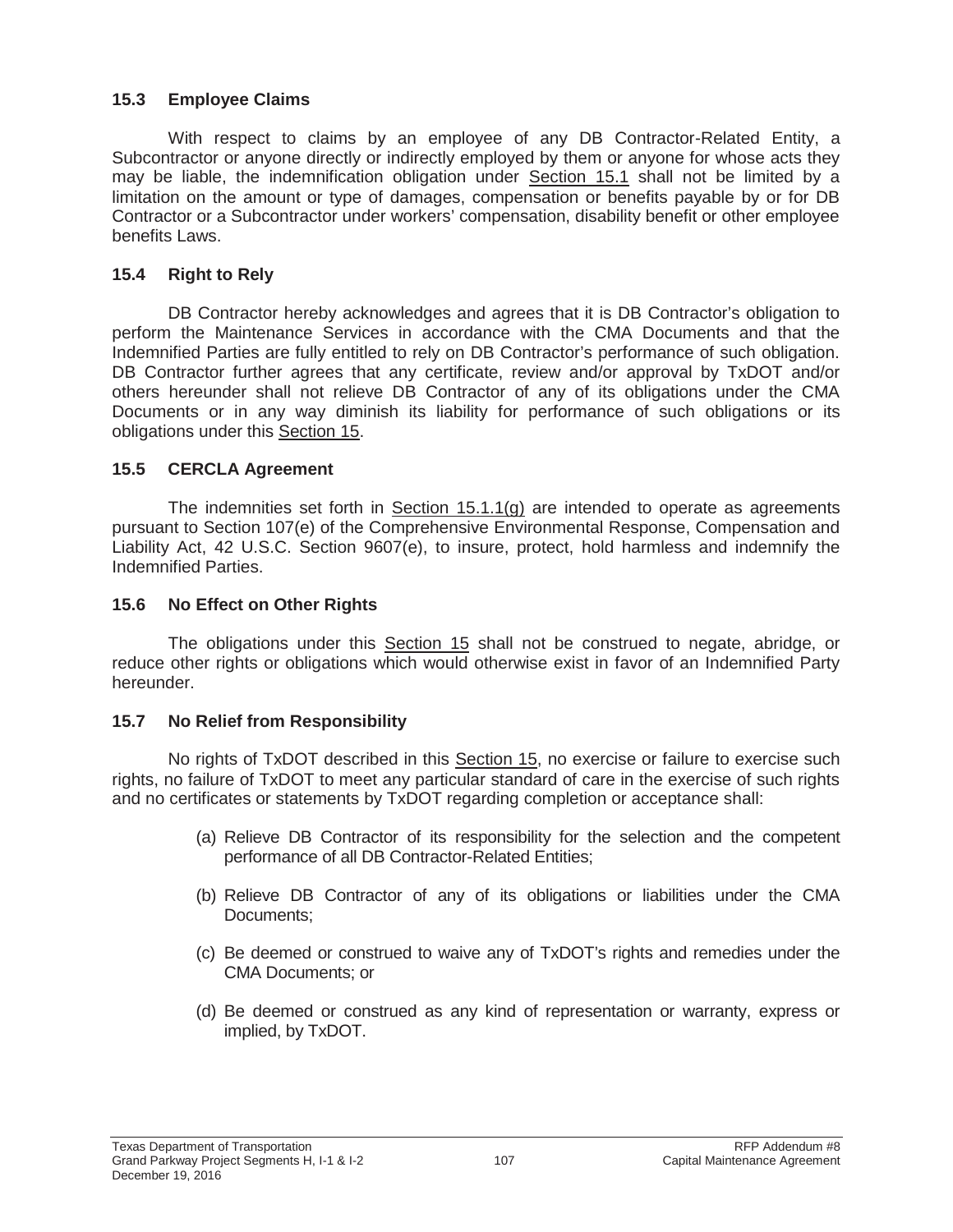# **15.8 Third Parties Definition**

**15.8.1** For purposes of this Section 15, "third party" means any person or entity other than an Indemnified Party and DB Contractor, except that a "third party" includes any Indemnified Party's employee, agent or contractor who asserts a claim against an Indemnified Party which is within the scope of the indemnities and which is not covered by the Indemnified Party's workers' compensation program.

# **15.9 Defense and Indemnification Procedures**

**15.9.1** If any of the Indemnified Parties receives notice of a claim or otherwise has actual knowledge of a claim that it believes is within the scope of the indemnities under Section 15.1, or otherwise herein where DB Contractor is obligated to defend any of the Indemnified Parties, then TxDOT, on behalf of itself or any of the other Indemnified Parties, shall by writing as soon as practicable after receipt of the claim: (a) inform DB Contractor of the claim, (b) send to DB Contractor a copy of all written materials TxDOT has received asserting such claim and (c) notify DB Contractor that should no insurer accept defense of the claim, the Indemnified Party will conduct its own defense unless DB Contractor accepts the tender of the claim in accordance with Section 15.9.3. As soon as practicable after DB Contractor receives notice of a claim or otherwise has actual knowledge of a claim, it shall tender the claim in writing to the insurers under all potentially applicable insurance policies. TxDOT and other Indemnified Parties also shall have the right to tender such claims to such insurers.

**15.9.2** Subject to Section 15.9.6, if the insurer under any applicable insurance policy accepts the tender of defense, TxDOT and DB Contractor shall cooperate in the defense as required by the insurance policy. If no insurer under potentially applicable insurance policies provides defense, then Section 15.9.3 shall apply.

**15.9.3** If the defense is tendered to DB Contractor, then within 30 Days after receipt of the tender it shall notify the Indemnified Party whether it has tendered the matter to an insurer and (if not tendered to an insurer or if the insurer has rejected the tender) shall deliver a written notice stating that DB Contractor:

- (a) Accepts the tender of defense and confirms that the claim is subject to full indemnification hereunder without any "reservation of rights" to deny or disclaim full indemnification thereafter;
- (b) Accepts the tender of defense but with a "reservation of rights" in whole or in part; or
- (c) Rejects the tender of defense based on a determination that it is not required to indemnify against the claim under the terms of this Capital Maintenance Agreement.

**15.9.4** If DB Contractor accepts the tender of defense under Section 15.9.3(a), DB Contractor shall have the right to select legal counsel for the Indemnified Party, subject to reasonable approval by the Indemnified Party, and DB Contractor shall otherwise control the defense of such claim, including settlement, and bear the fees and costs of defending and settling such claim. During such defense:

> (a) DB Contractor shall fully and regularly inform the Indemnified Party of the progress of the defense and of any settlement discussions; and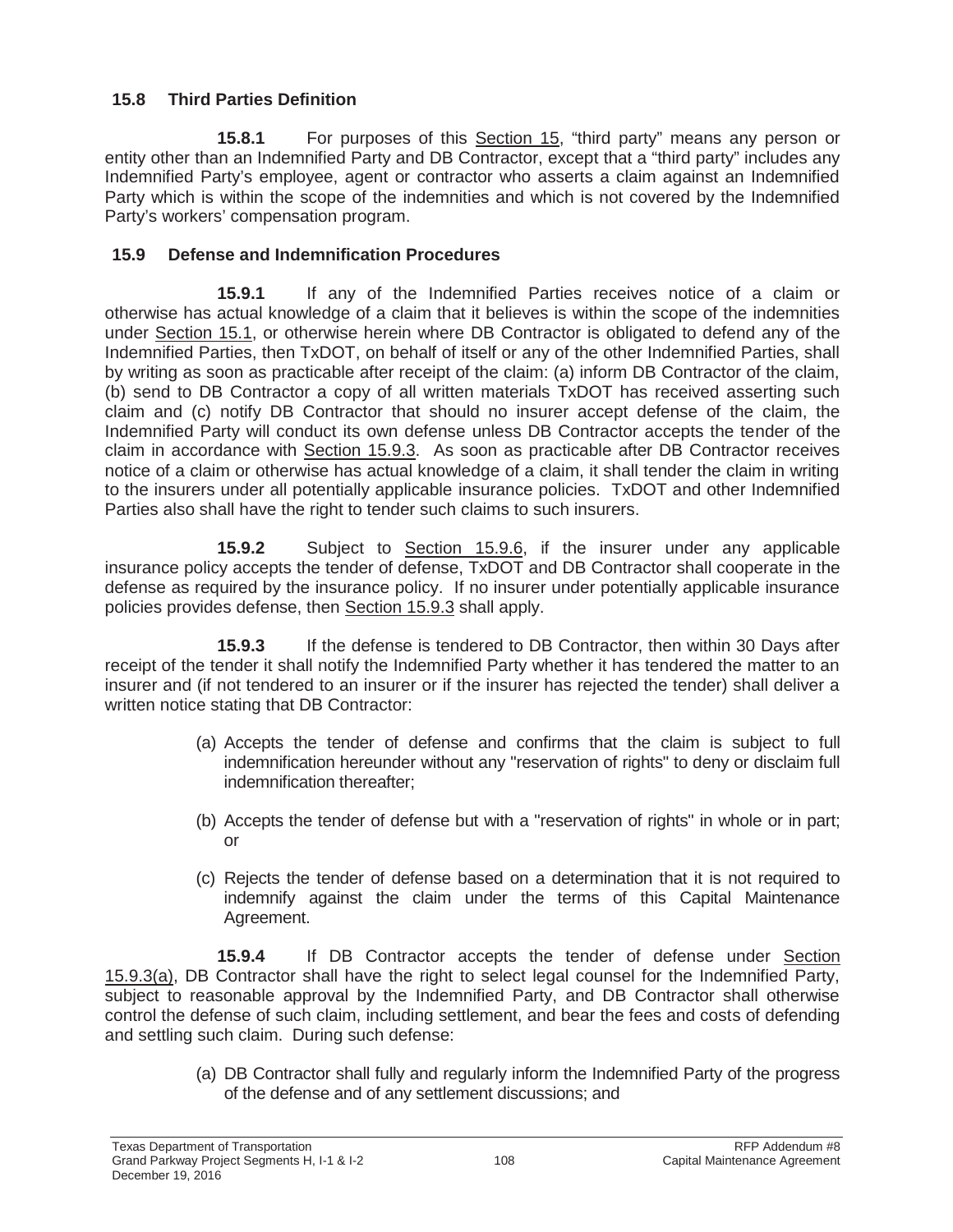(b) The Indemnified Party shall fully cooperate in said defense, provide to DB Contractor all materials and access to personnel it requests as necessary for defense, preparation and trial and which or who are under the control of or reasonably available to the Indemnified Party, and, except as may be required pursuant to the Public Information Act, maintain the confidentiality of all communications between it and DB Contractor concerning such defense.

**15.9.5** If DB Contractor responds to the tender of defense as specified in Section 15.9.3(b) or 15.9.3(c), the Indemnified Party shall be entitled to select its own legal counsel and otherwise control the defense of such claim, including settlement.

**15.9.6** The Indemnified Party may assume its own defense by delivering to DB Contractor written notice of such election and the reasons therefor, if the Indemnified Party, at the time it gives notice of the claim or at any time thereafter, reasonably determines that:

- (a) A conflict exists between it and DB Contractor which prevents or potentially prevents DB Contractor from presenting a full and effective defense;
- (b) DB Contractor is otherwise not providing an effective defense in connection with the claim; or
- (c) DB Contractor lacks the financial capacity to satisfy potential liability or to provide an effective defense.

**15.9.7** If the Indemnified Party is entitled and elects to conduct its own defense pursuant hereto of a claim for which it is entitled to indemnification, DB Contractor shall reimburse on a current basis all reasonable costs and expenses the Indemnified Party incurs in investigating and defending. In the event the Indemnified Party is entitled to and elects to conduct its own defense, then:

- (a) In the case of a defense conducted under  $Section 15.9.3(a)$ , it shall have the right to settle or compromise the claim with DB Contractor's prior written consent, which shall not be unreasonably withheld or delayed;
- (b) In the case of a defense conducted under Section 15.9.3(b), it shall have the right to settle or compromise the claim with DB Contractor's prior written consent, which shall not be unreasonably withheld or delayed, or with approval of the court or other dispute resolver following reasonable notice to DB Contractor and opportunity to be heard and without prejudice to the Indemnified Party's rights to be indemnified by DB Contractor; and
- (c) In the case of a defense conducted under Section 15.9.3(c), it shall have the right to settle or compromise the claim without DB Contractor's prior written consent and without prejudice to its rights to be indemnified by DB Contractor.

**15.9.8** The Parties acknowledge that while Section 15.1, or otherwise pursuant to this Capital Maintenance Agreement, contemplates that DB Contractor will have responsibility for certain claims and liabilities arising out of its obligations to indemnify, circumstances may arise in which there may be shared liability of the Parties with respect to such claims and liabilities. In such case, where either Party believes a claim or liability may entail shared responsibility and that principles of comparative negligence and indemnity are applicable, it shall confer with the other Party on management of the claim or liability in question. If the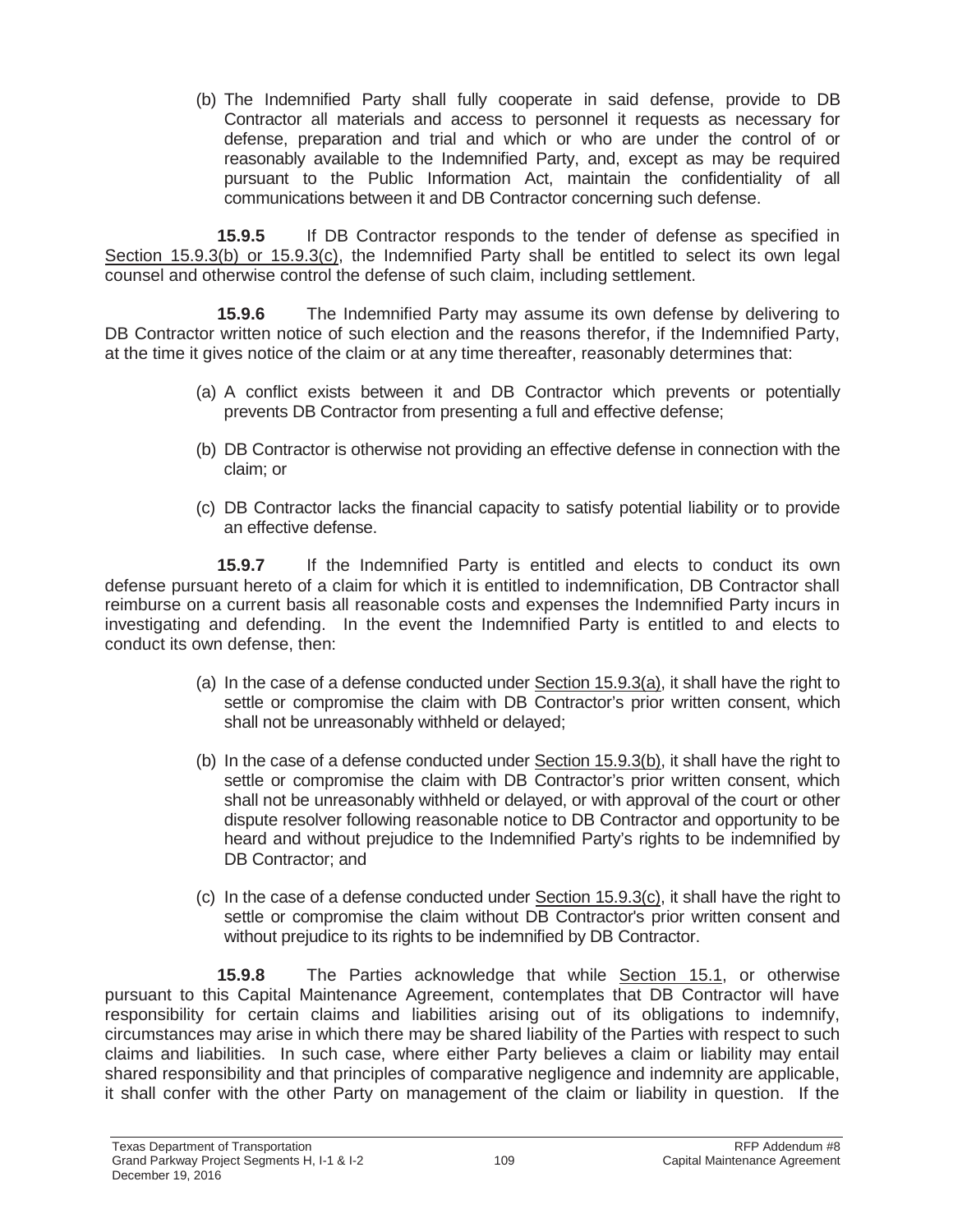Parties cannot agree on an approach to representation in the matter in question, each shall arrange to represent itself and to bear its own costs in connection therewith pending the outcome of such matter. Within 30 Days subsequent to the final, non-appealable resolution of the matter in question, whether by arbitration or by judicial proceedings, the Parties shall adjust the costs of defense, including reimbursement of reasonable attorneys' fees and other litigation and defense costs, in accordance with the indemnification arrangements of Section 15.9, and consistent with the outcome of such proceedings concerning the respective liabilities of the Parties on the third party claim.

**15.9.9** In determining responsibilities and obligations for defending suits pursuant to this Section 15.9, specific consideration shall be given to the following factors: (a) the party performing the activity in question; (b) the location of the activity and incident; (c) contractual arrangements then governing the performance of the activity; and (d) allegations of respective fault contained in the claim.

#### **15.10 Waiver and Release**

DB Contractor hereby waives and releases any and all claims and causes of action it may now or hereafter have against TxDOT for adjustments in the Maintenance Price or for schedule relief arising out of or relating to any errors, omissions, inconsistences or Defects in the design and construction work rendered under the Design-Build Agreement, regardless of whether such errors, omissions, inconsistencies or Defects were also included in the Concept Plans or Reference Information Documents.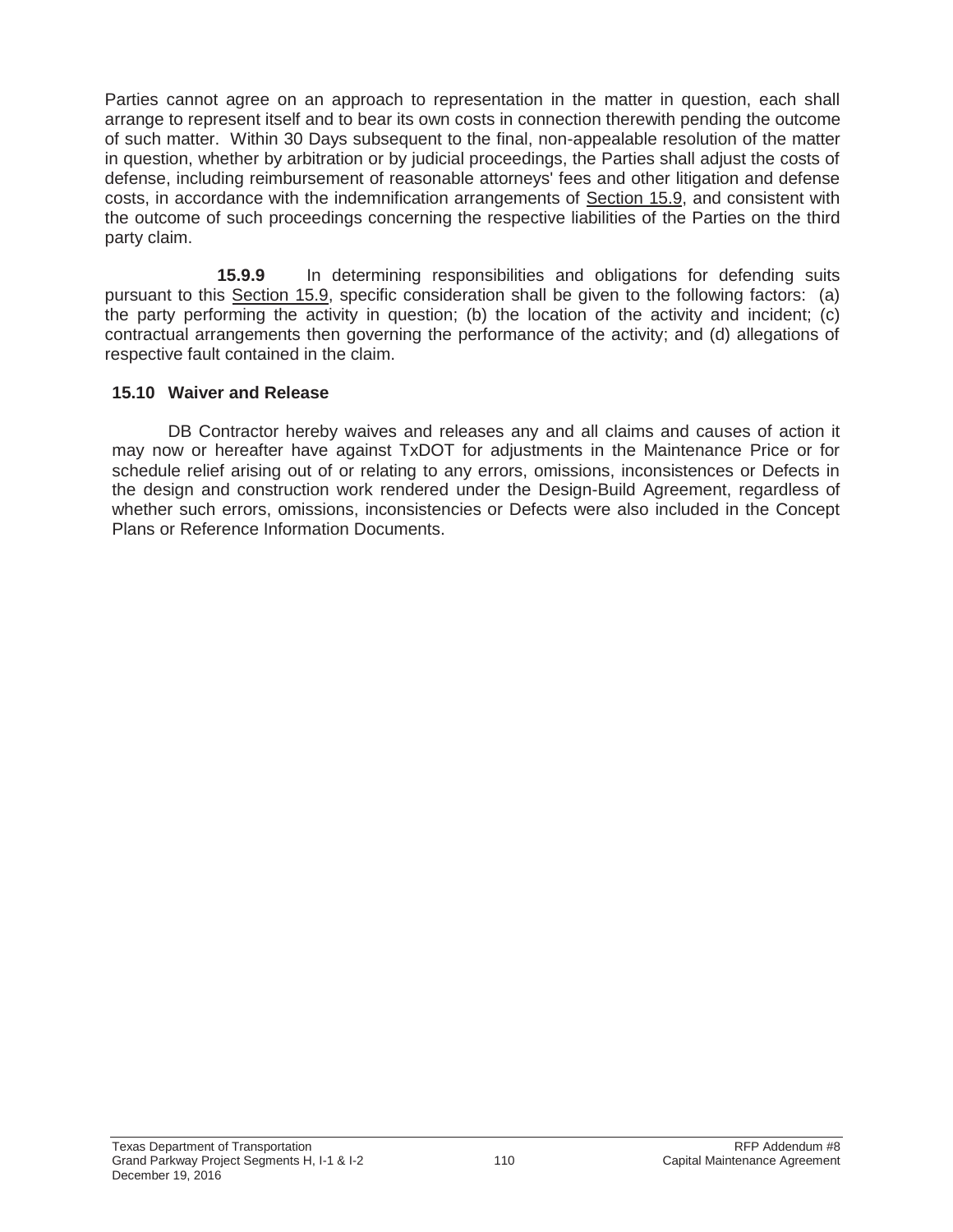### **SECTION 16. PARTNERING AND DISPUTE RESOLUTION**

#### **16.1 General Dispute Resolution Provisions**

Partnering will be encouraged in preference to formal dispute resolution mechanisms. Partnering in this context is intended to be a voluntary, non-binding procedure available for use by the Parties to resolve any issues that may arise during performance of the Maintenance Services.

#### **16.2 Partnering**

#### **16.2.1 Schedule; Participation**

As soon as possible after issuance of Maintenance NTP1, TxDOT and DB Contractor shall jointly select a third-party facilitator to conduct the partnering meetings. The cost of the facilitator shall be shared equally by TxDOT and DB Contractor. Partnering meetings shall be conducted at the office of TxDOT or at such location as otherwise agreed upon by the Parties. Persons who should attend the partnering meetings include the Maintenance Manager and executives of the Parties.

### **16.2.2 Confidentiality**

Subject to the requirements of the Public Information Act, any statements made or materials prepared during or relating to partnering meetings, including any statements made or documents prepared by the facilitator, shall not be admissible or discoverable in any judicial or other dispute resolution proceeding, unless such statements or materials are admissible or discoverable under applicable Law.

### **16.3 Dispute Resolution Procedures**

If partnering fails to resolve an issue and DB Contractor elects to pursue a formal Dispute with TxDOT, the Dispute shall be resolved pursuant to Texas Transportation Code Section 201.112 and the dispute resolution procedures established thereunder, as the same may be amended from time to time. This Section 16 shall not apply to: (a) Claims that are not actionable against TxDOT by DB Contractor on its own behalf or on behalf of any of its Subcontractors in accordance with Section 16.4, (b) Claims arising solely in tort; (c) Claims for indemnity under Section 15; (d) Claims for injunctive relief; (e) Claims against insurance companies, including any Subcontractor Dispute that is covered by insurance; (f) Claims arising out of or relating to any Utility Adjustment where the Utility Owner is a necessary party (unless, and only to the extent that, the applicable agreement with the Utility Owner provides for resolution of claims as set forth in this Section 16); (g) any Dispute based on remedies expressly created by statute; or (h) any Dispute that is actionable only against a Surety.

### **16.4 Dispute Resolution: Additional Requirements for Subcontractor Disputes**

For purposes of this Section 16, a "Subcontractor Dispute" shall mean any dispute by a Subcontractor, including also any pass-through claims by a lower tier Subcontractor, against DB Contractor that is actionable by DB Contractor against TxDOT and arises from the Maintenance Services, materials or other services provided or to be provided under the CMA Documents. If DB Contractor determines to pursue a Dispute against TxDOT that includes a Subcontractor Dispute, the following additional conditions shall apply: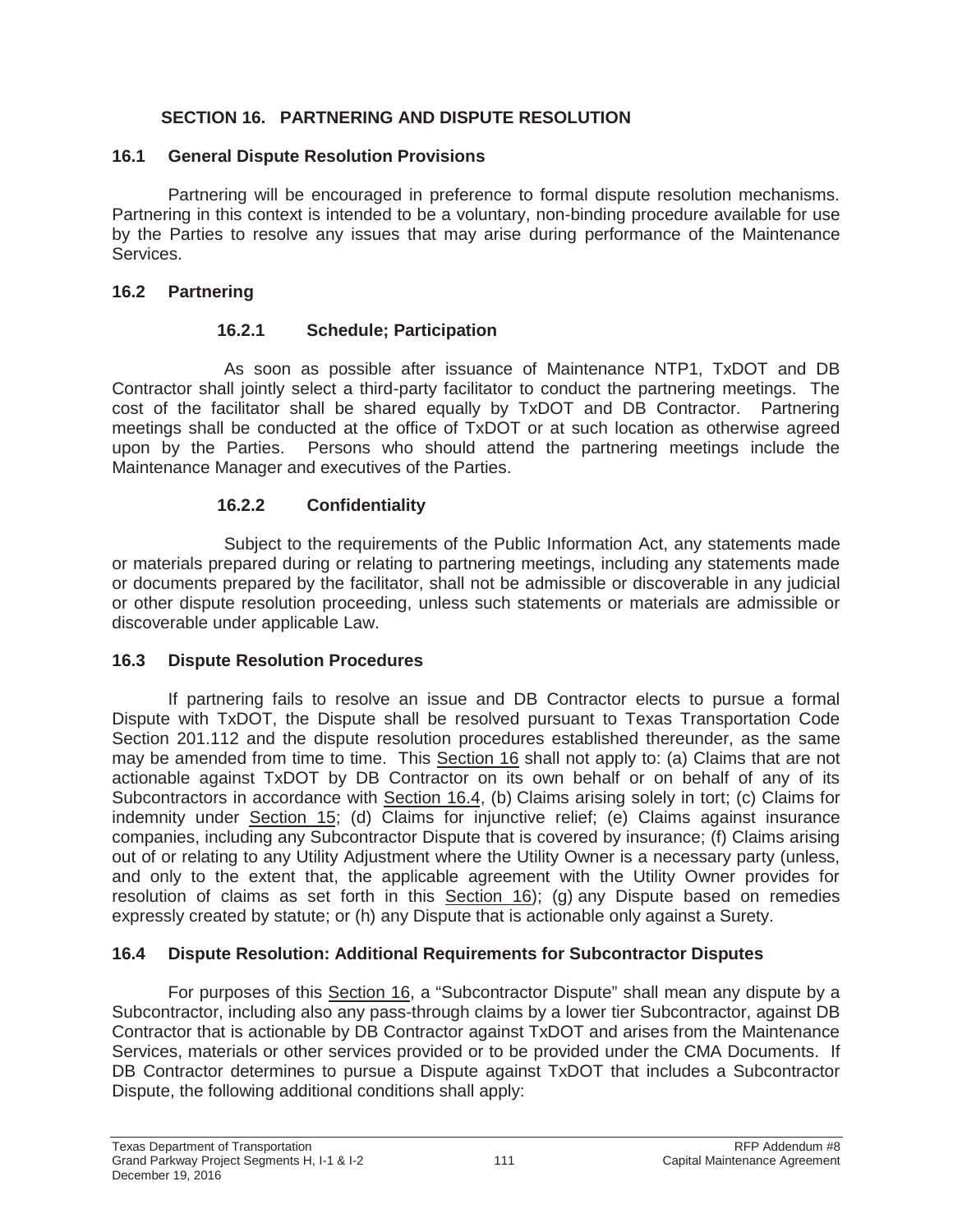(a) DB Contractor shall identify clearly in all submissions pursuant to this Section 16, that portion of the Dispute that involves a Subcontractor Dispute.

(b) Failure of DB Contractor to assert a Subcontractor Dispute on behalf of any Subcontractor at the time of submission of a related demand by DB Contractor, as provided hereunder, shall constitute a release and discharge of TxDOT by DB Contractor on account of, and with respect to, such Subcontractor Dispute.

(c) DB Contractor shall require in all Subcontracts that all Subcontractors of any tier: (a) agree to submit Subcontractor Disputes to DB Contractor in a proper form and in sufficient time to allow processing by DB Contractor in accordance with this Section 16; (b) agree to be bound by the terms of this Section 16 to the extent applicable to Subcontractor Disputes; (c) agree that, to the extent a Subcontractor Dispute is involved, completion of all steps required under this Section 16 shall be a condition precedent to pursuit by the Subcontractor of any other remedies permitted by Law, including institution of a lawsuit against DB Contractor; (d) agree that any Subcontractor Dispute brought against a Surety, that also is actionable against TxDOT through DB Contractor, shall be stayed until completion of all steps required under this subsection; and (e) agree that the existence of a dispute resolution process for Disputes involving Subcontractor Disputes shall not be deemed to create any claim, right or cause of action by any Subcontractor against TxDOT. Subcontractors shall, at all times, have rights and remedies only against DB Contractor.

# **16.5 Mediation**

DB Contractor and TxDOT, by mutual agreement, may refer a Dispute (as well as any dispute with a Utility Owner relating to any Utility Adjustment) to mediation for resolution. The Parties shall use diligent efforts to convene and conclude any such proceedings within 30 Days after they agree to refer the Dispute to mediation. DB Contractor and TxDOT shall share equally the expenses of the mediation. If any Dispute has been referred to mediation for resolution by mutual agreement of the Parties, but the Dispute is not resolved within the foregoing 30 day period, then either Party can, on or after the 31st day, cease participating in such mediation. A Party shall give written notice to the other Party that it will no longer participate. The deadlines in this Section 16.5 for processing a Dispute are tolled, day for day, during mediation.

# **16.6 Subsequent Proceedings**

# **16.6.1 Exclusive Jurisdiction and Venue**

DB Contractor agrees that the exclusive jurisdiction and venue for any legal action or proceeding, at law or in equity, arising out of or relating to the CMA Documents or the Project shall be the Travis County District Court. DB Contractor waives all objections it might have to the jurisdiction or venue of such court and hereby consents to such court's jurisdiction, regardless of DB Contractor's residence or domicile, for any such action or proceeding.

# **16.6.2 Admissibility of Disputes Resolution Proceedings**

The admissibility, in any administrative or judicial proceeding subsequent to this dispute resolution process, of the Parties' submittals and any TxDOT determinations shall be in the discretion of the appropriate administrative officer or the court in accordance with applicable Law.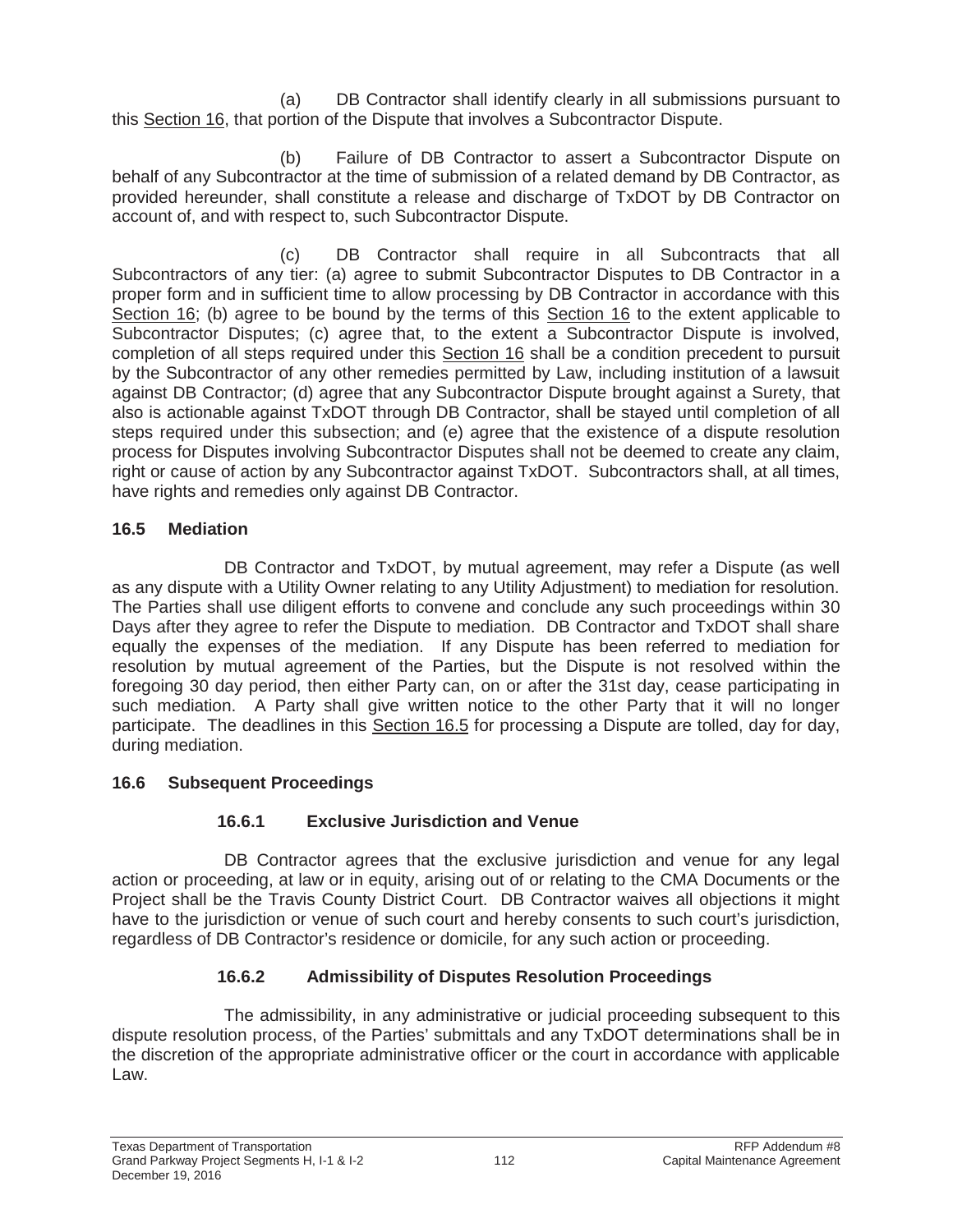### **16.7 Continuation of Maintenance Services**

At all times during this dispute resolution process or any subsequent administrative, arbitration or court proceeding, DB Contractor and all Subcontractors shall proceed with the Maintenance Services, without delay, in accordance with this Capital Maintenance Agreement, and as directed by TxDOT. DB Contractor acknowledges that it shall be solely responsible for any Project delay that results from its actions or inactions during the dispute resolution process, even if DB Contractor's position in connection with the Dispute ultimately prevails. In addition, all Parties shall continue to comply with all provisions of the CMA Documents, the Governmental Approvals and applicable Law.

### **16.8 Records Related to Claims and Disputes**

Throughout the course of any Maintenance Services that are the subject of any Claim or Dispute, DB Contractor shall keep separate and complete records as required by Section 17. These records shall be retained for a period of not less than five years from the date of resolution of the Claim or Dispute.

### **16.9 Interest**

**16.9.1** This Section 16.9 applies only to claims that are subject to the Texas Prompt Payment Act, Government Code, Chapter 2251.

**16.9.2** In the event DB Contractor elects to pursue a formal Dispute with TxDOT under this Section 16, TxDOT shall notify DB Contractor whether it will dispute the claim not later than the 21st day after the date TxDOT receives the claim. A payment becomes overdue and begins to accrue interest in accordance with the Prompt Payment Act, Government Code, Chapter 2251.

### **16.10 Attorney Fees**

**16.10.1** This Section 16.10 applies only to claims that are subject to the Texas Prompt Payment Act, Government Code, Chapter 2251.

**16.10.2** A party shall pay the attorneys' fees of the other Party for Disputes brought pursuant to this Section 16 only if such payment is required pursuant to the Texas Prompt Payment Act and the payment of attorneys' fees is ordered in a TxDOT administrative order or in a judicial order.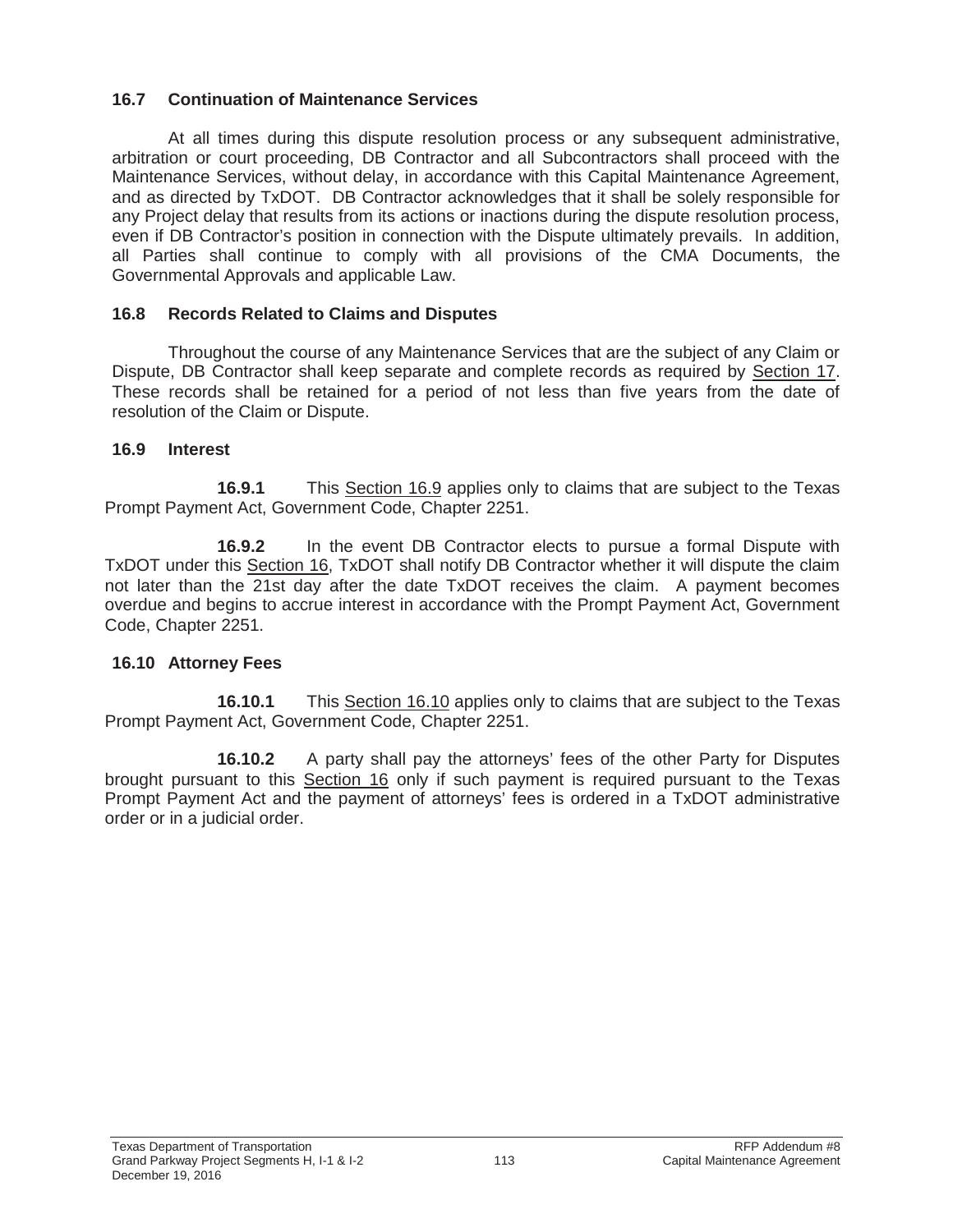# **SECTION 17. DOCUMENTS AND RECORDS**

#### **17.1 Escrowed Proposal Documents**

Prior to execution of this Capital Maintenance Agreement, DB Contractor delivered into escrow one copy of all cost, unit pricing, price quote and other documentary information used in preparation of the Maintenance Price (the "EPDs"). Upon execution of this Capital Maintenance Agreement, the EPDs shall be transferred from escrow and held in locked fireproof cabinet(s) supplied by DB Contractor and located in TxDOT's project office with the key held only by DB Contractor. Concurrently with approval of each Change Order or amendment to any CMA Document, one copy of all documentary information used in preparation of the Change Order or amendment shall be added to the cabinet to be held with the other EPDs. The EPDs will be held in such cabinet or otherwise maintained until all of the following have occurred: (a) Maintenance Services Warranty Period and all required extensions have expired as required under Sections 9.2.1 and 9.2.2 of this Capital Maintenance Agreement; (b) all Claims or Disputes regarding the Maintenance Services have been settled; and (c) Final Payment has been made and accepted.

### **17.1.1 Availability for Review**

The EPDs shall be available during business hours for joint review by DB Contractor, TxDOT and any dispute resolver in accordance with Section 16, in connection with approval of the Maintenance Services Deliverables Schedule, negotiation of Change Orders and resolution of Claims or Disputes under the CMA Documents, and also as described in Section 17.1.6. TxDOT shall be entitled to review all or any part of the EPDs in order to satisfy itself regarding the applicability of the individual documents to the matter at issue.

### **17.1.2 Proprietary Information**

The EPDs are, and shall always remain, the property of DB Contractor and shall be considered to be in DB Contractor's possession, subject to TxDOT's right to review the EPDs as provided in this Section 17.1. DB Contractor will have and control the keys to the filing cabinet containing the EPDs. TxDOT acknowledges that DB Contractor may consider that the EPDs constitute trade secrets or proprietary information. TxDOT shall have the right to copy the EPDs for the purposes set forth in this Section 17.1, provided that the Parties execute a mutually agreeable confidentiality agreement with respect to EPDs that constitute trade secrets or proprietary information, which shall explicitly acknowledge that such confidentiality agreement is subject to applicable Law (including the Public Information Act).

### **17.1.3 Representation**

DB Contractor represents and warrants that the EPDs constitute all documentary information used in the preparation of its Maintenance Price. DB Contractor agrees that no other price proposal preparation information will be considered in resolving Disputes or Claims. DB Contractor further agrees that the EPDs are not part of the CMA Documents and that nothing in the EPDs shall change or modify any CMA Document.

### **17.1.4 Contents of EPDs**

The EPDs shall, inter alia, clearly detail how each cost or price included in the Proposal has been determined and shall show cost or price elements in sufficient detail as is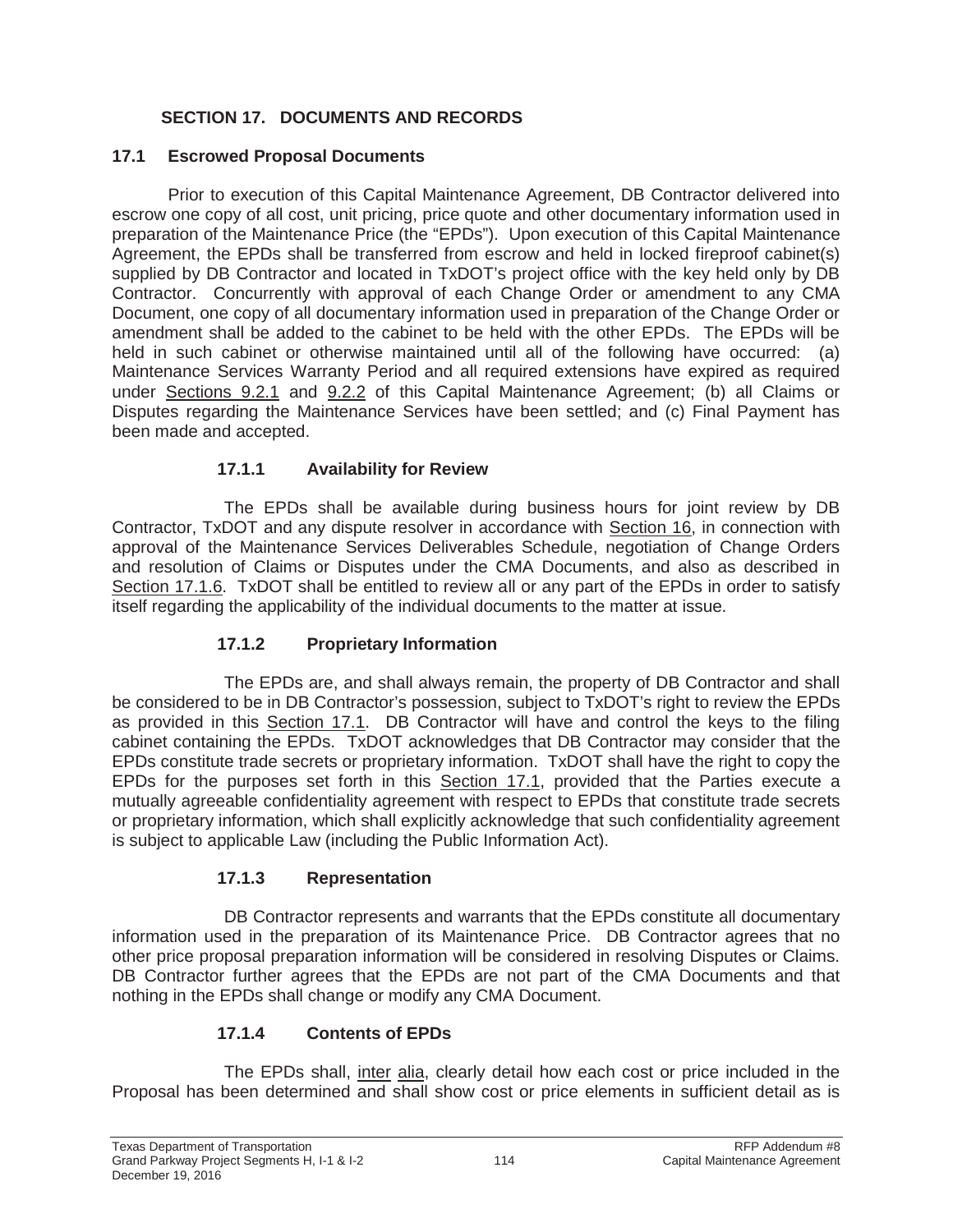adequate to enable TxDOT to understand how DB Contractor calculated the Maintenance Price. The EPDs provided in connection with quotations and Change Orders shall, inter alia, clearly detail how the total cost or price and individual components of that cost or price were determined. The EPDs shall itemize the estimated costs or price of performing the required work separated into usual and customary items and cost or price categories to present a detailed estimate of costs and price, such as direct labor, repair labor, equipment ownership and operation, expendable materials, permanent materials, supplies, Subcontract costs, plant and equipment, indirect costs, contingencies, mark-up, overhead and profit. The EPDs shall itemize the estimated annual costs of insurance premiums for each coverage required to be provided by DB Contractor under Section 7. The EPDs shall include all assumptions, detailed quantity takeoffs, price reductions and discounts, rates of production and progress calculations, and quotes from Subcontractors used by DB Contractor to arrive at the Maintenance Price, and any adjustments to the Maintenance Price under this Capital Maintenance Agreement.

# **17.1.5 Form of EPDs**

Except as otherwise provided in the RFP, DB Contractor shall submit the EPDs in such format as is used by DB Contractor in connection with its Proposal. DB Contractor represents and warrants that the EPDs provided with the Proposal were personally examined by an authorized officer of DB Contractor prior to delivery, and that the EPDs meet the requirements of Section 17.1.4. DB Contractor further represents and warrants that all EPDs provided were or will be personally examined prior to delivery by an authorized officer of DB Contractor.

# **17.1.6 Review by TxDOT**

TxDOT may at any time conduct a review of the EPDs to determine whether they are complete. If TxDOT determines that any data is missing from an EPD, DB Contractor shall provide such data within three Business Days after delivery of TxDOT's request for such data. At that time of its submission to TxDOT, such data will be date stamped, labeled to identify it as supplementary EPD information and added to the EPD. DB Contractor shall have no right to add documents to the EPDs except upon TxDOT's request. The EPDs associated with any Change Order or Maintenance Price adjustment under this Capital Maintenance Agreement shall be reviewed, organized and indexed in the same manner described in Section 4.4 of the ITP.

# **17.2 Subcontract Pricing Documents**

DB Contractor shall require each Major Subcontractor to submit to DB Contractor a copy of all documentary information used in determining its Subcontract price (including the price for Subcontract work included in any Change Order), immediately prior to executing the Subcontract and each Subcontract change order, to be held in the same manner as the EPDs and which shall be accessible by TxDOT, DB Contractor and dispute resolvers, on terms substantially similar to those contained herein. Each such Subcontract shall include a representation and warranty from the Subcontractor, for the benefit of DB Contractor and TxDOT, stating that its submission in the EPDs, constitute all the documentary information used in establishing its Subcontract price, and agreeing to provide a sworn certification in favor of DB Contractor and TxDOT together with each supplemental set of EPDs, stating that the information contained therein is complete, accurate and current. Each Subcontract that is not subject to the foregoing requirement shall include a provision requiring the Subcontractor to preserve all documentary information used in establishing its Subcontract price and to provide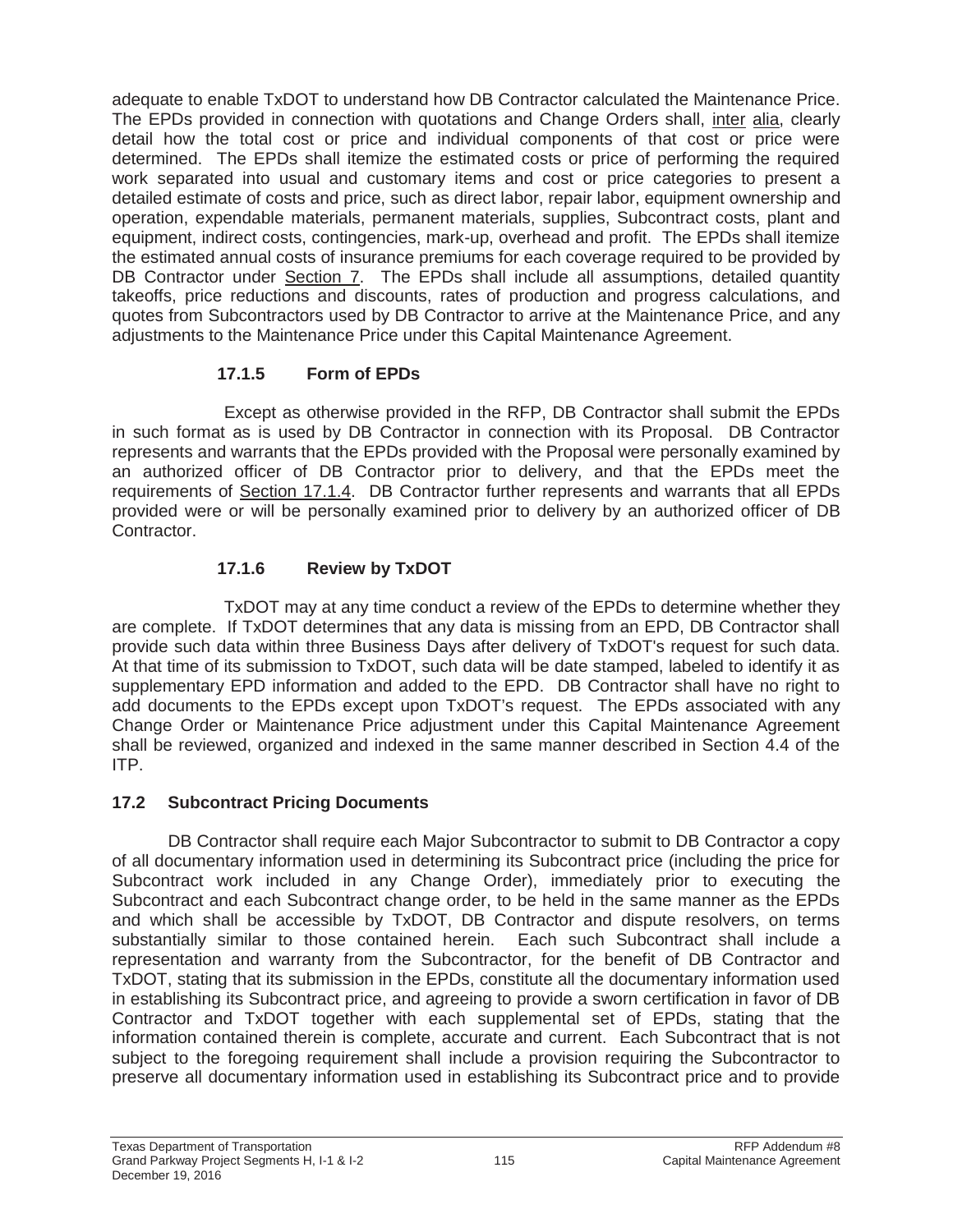such documentation to DB Contractor and/or TxDOT in connection with any claim made by such Subcontractor.

# **17.3 Reporting Requirements**

**17.3.1** DB Contractor shall deliver to TxDOT financial and narrative reports, statements, certifications, budgets and information as and when required under the CMA Documents.

**17.3.2** DB Contractor shall furnish, or cause to be furnished, to TxDOT such information and statements as TxDOT may reasonably request from time to time for any purpose related to the Project, the Maintenance Services or the CMA Documents. In addition, DB Contractor shall deliver to TxDOT the following financial statements for each Guarantor, at the times specified below:

**17.3.2.1.** Within 60 Days after the end of each fiscal quarter, duplicate copies of the balance sheet and a consolidated statement of earnings of the Guarantor and its consolidated subsidiaries for such quarter and for the period from the beginning of the then current fiscal year to the end of such quarter, setting forth in comparative form the figures for the corresponding periods during the previous fiscal year, all in reasonable detail and certified as complete and correct, subject to changes resulting from year-end adjustments, by the chief financial officer of the Guarantor;

**17.3.2.2.** Within 120 Days after the end of each fiscal year, duplicate copies of the financial statements (which shall include a balance sheet and a consolidated statement of financial condition of the Guarantor and its consolidated subsidiaries at the end of such year, and statements of earnings, changes in financial position of the Guarantor and its consolidated subsidiaries for such year, and all related notes to the financial statements, setting forth in each case in comparative form the figures for the previous fiscal year), all in reasonable detail and accompanied by an opinion thereon of an independent public accountant of recognized national standing selected by the Guarantor, which opinion shall state that such financial statements have been prepared in accordance with Generally Accepted Accounting Principles consistently applied, and that the examination of such accountants in connection with such financial statements has been made in accordance with generally accepted auditing standards, and accordingly, included such tests of the accounting records and such other auditing procedures as were considered necessary in the circumstances. If financial statements are prepared in accordance with principles other than U.S. GAAP, a letter from the certified public accountant of the applicable entity, discussing the areas of the financial statements that would be affected by a conversion to U.S. GAAP is required; and

**17.3.2.3.** Upon request of TxDOT for particular fiscal quarters, copies of all other financial statements and information reported by the Guarantor to its shareholders generally and of all reports filed by the Guarantor with the U.S. Securities and Exchange Commission under Sections 13, 14 or 15(d) of the Exchange Act, to be provided to TxDOT as soon as practicable after furnishing such information to the Guarantor's shareholders or filing such reports with the U.S. Securities and Exchange Commission, as the case may be.

**17.3.3** DB Contractor shall cooperate and provide, and shall cause the Subcontractors to cooperate and provide, such information as determined necessary or desirable by TxDOT in connection with any Project financing. Without limiting the generality of the foregoing, DB Contractor shall provide such information deemed necessary or desirable by TxDOT for inclusion in TxDOT's securities disclosure documents and in order to comply with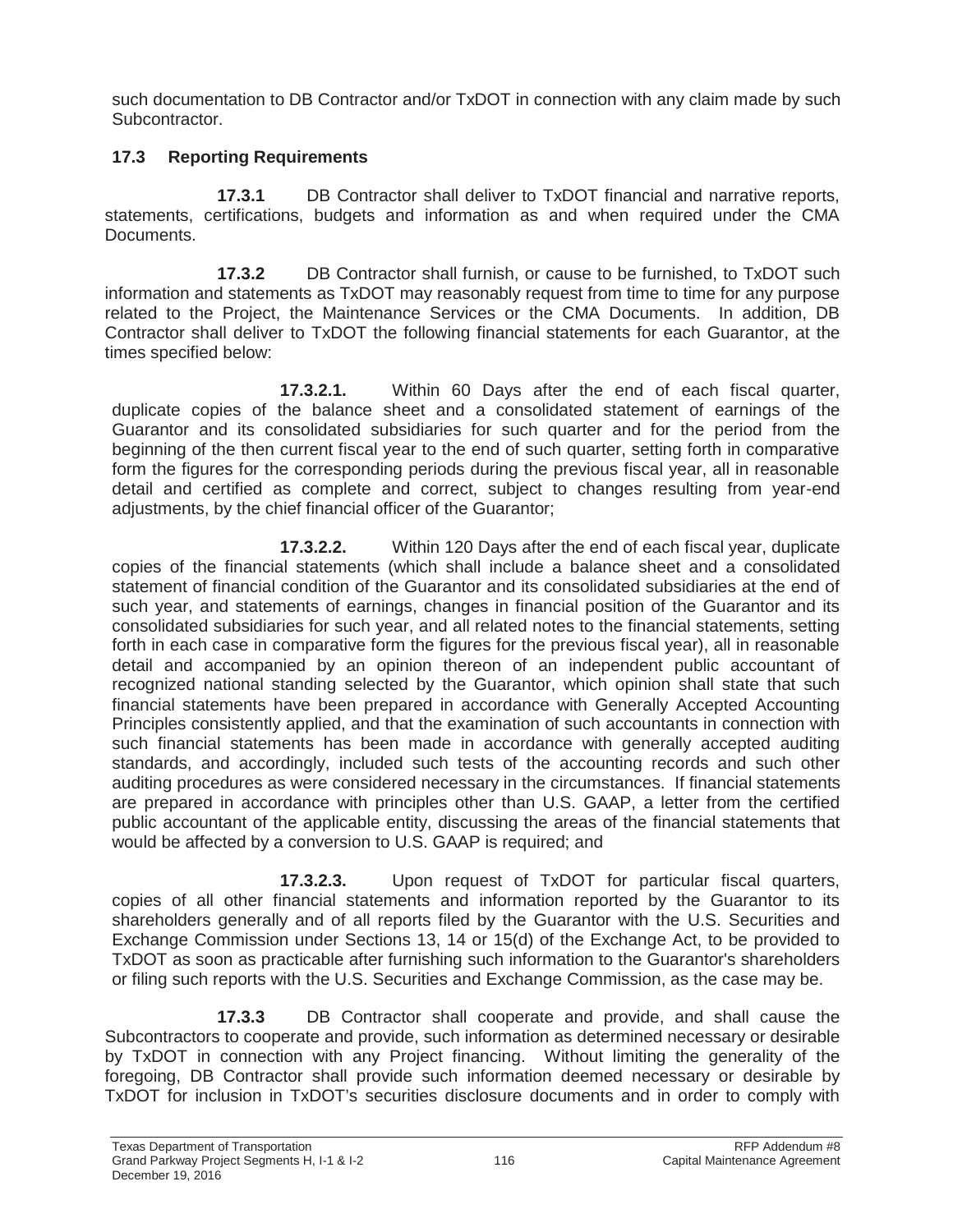Securities and Exchange Commission Rule 15c2-12 regarding certain periodic information and notice of material events. DB Contractor shall provide customary representations and warranties to TxDOT and the capital markets as to the correctness, completeness and accuracy of any information furnished.

**17.3.4** DB Contractor shall cooperate and provide, and shall cause the Subcontractors to cooperate and provide, such information as is necessary or requested by TxDOT to assist or facilitate the submission by TxDOT of any documentation, reports or analysis required by the State, FHWA and/or any other Governmental Entity with jurisdiction over the Project.

**17.3.5** All reports and information delivered by DB Contractor under Sections 17.3.3 and 17.3.4 shall also be delivered electronically, to the extent electronic files exist, and be suitable for posting on the web.

### **17.4 Maintenance of, Access to and Audit of Records**

**17.4.1** Except for EPDs (which shall be maintained as set forth in Section 17.1), DB Contractor shall maintain at a location TxDOT approves in writing in its sole discretion, a complete set of all books and records prepared or received by DB Contractor in its management, scheduling, cost accounting and other activities related to the Maintenance Services and the Project, including copies of all original documents delivered to TxDOT, in accordance with the applicable provisions of the CMA Documents. DB Contractor shall grant to TxDOT such audit rights and shall allow TxDOT and its designated representatives such access to and the right to copy such books and records as TxDOT may request in connection with the issuance of Change Orders, the resolution of Claims and Disputes, and such other matters as TxDOT reasonably deems necessary for purposes of verifying compliance with the CMA Documents and applicable Law.

**17.4.2** Where the payment method for any Maintenance Services is on a time and materials basis, such examination and audit rights shall include all books, records, documents and other evidence and accounting principles and practices sufficient to reflect properly all direct and indirect costs of whatever nature claimed to have been incurred and anticipated to be incurred for the performance of such Maintenance Services. If an audit indicates DB Contractor has been overpaid under a previous payment, the excess payment plus interest thereon at the rate set forth in Section 19.12 will be credited against current payments.

**17.4.3** For cost and pricing data submitted in connection with pricing Change Orders, TxDOT and its representatives shall have the right to examine and copy all books, records, documents and other data of DB Contractor related to the negotiation of or performance of Maintenance Services under such Change Orders for the purpose of evaluating the accuracy, completeness and currency of the cost or pricing data submitted; provided, however, that the foregoing shall not apply to pricing based on adequate price competition, established catalog or market prices of commercial items sold in substantial quantities to the public or prices set by Law, in each case, as determined by TxDOT. Such right of examination shall extend to all documents deemed necessary by TxDOT and its representative to permit adequate evaluation of the cost or pricing data submitted, along with the computations and projections used therein.

**17.4.4** All Claims or Disputes filed against TxDOT shall be subject to audit at any time following the filing of the Claim or Dispute. The audit may be performed by employees of TxDOT or by an auditor under contract with TxDOT. No notice is required before commencing any audit within 60 Days after termination of this Capital Maintenance Agreement. Thereafter,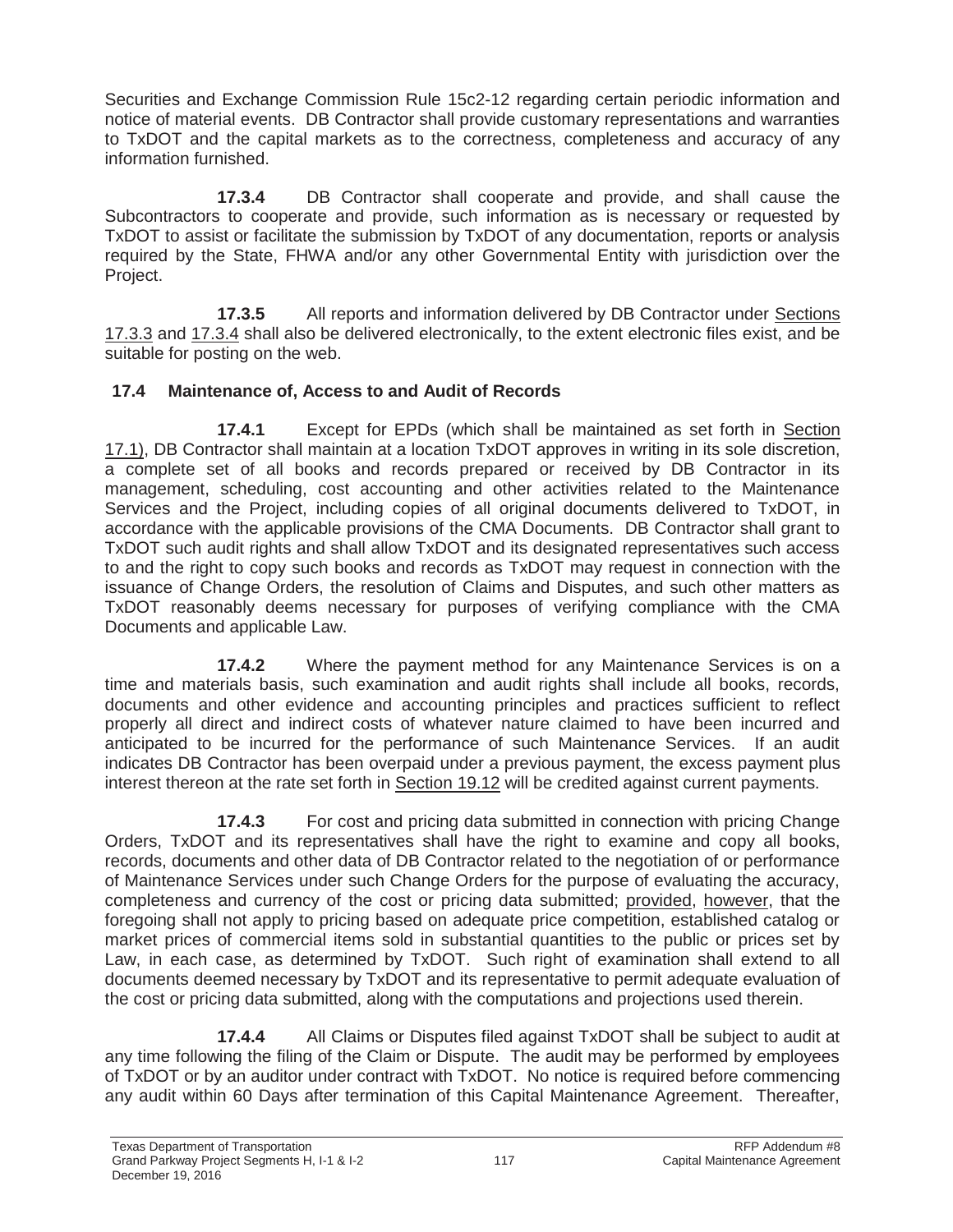TxDOT shall provide 20 Days' notice to DB Contractor, any Subcontractors or their respective agents before commencing an audit. DB Contractor, Subcontractors or their agents shall provide adequate facilities, acceptable to TxDOT, for the audit during normal business hours. DB Contractor, Subcontractors or their agents shall cooperate with the auditors. Failure of DB Contractor, Subcontractors or their agents to maintain and retain sufficient records to allow the auditors to verify all or a portion of the Claim or Dispute or to permit the auditor access to the books and records of DB Contractor, Subcontractors or their agents shall constitute a waiver of the Claim or Dispute and shall bar any recovery thereunder.

**17.4.5** At a minimum, the auditors shall have available to them the following documents:

- 1. Daily time sheets and supervisor's daily reports;
- 2. Union agreements;
- 3. Insurance, welfare, and benefits records;
- 4. Payroll registers;
- 5. Earnings records;
- 6. Payroll tax forms;
- 7. Material invoices and requisitions;
- 8. Material cost distribution work sheets;
- 9. Equipment records (list of company equipment, rates, etc.);
- 10. Subcontractors' (including Suppliers') invoices;
- 11. Subcontractors' and agents' payment certificates;
- 12. Canceled checks (payroll, Subcontractors and Suppliers);
- 13. Job cost reports;
- 14. Job payroll ledger;
- 15. General ledger;
- 16. Cash disbursements journal;
- 17. All documents that relate to each and every Claim or Dispute, together with all documents that support the amount of damages as to each Claim or Dispute; and
- 18. Work sheets used to prepare the Claim or Dispute establishing the cost components for items of the Claim or Dispute, including labor, benefits and insurance, materials, equipment, subcontractors, all documents that establish the time periods, individuals involved, the hours for the individuals, and the rates for the individuals.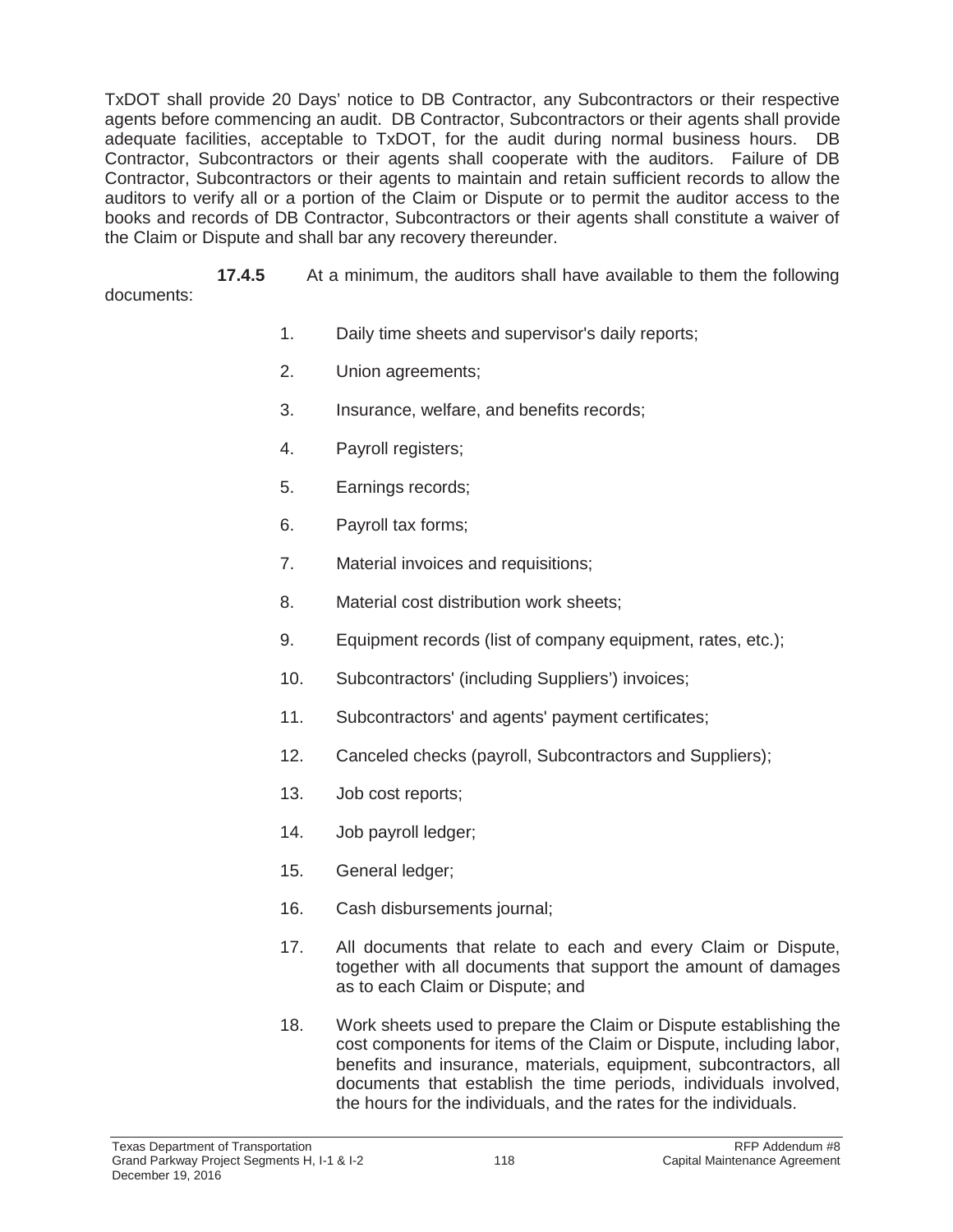**17.4.6** Full compliance by DB Contractor with the provisions of this Section 17.4 is a contractual condition precedent to DB Contractor's right to seek relief under Section 16.

**17.4.7** DB Contractor represents and warrants the completeness and accuracy of all information it or its agents provides in connection with this Section 17.4, and shall cause all Subcontractors to warrant the completeness and accuracy of all information such Subcontractors or their agents provides in connection with this Section 17.4.

**17.4.8** TxDOT's rights of audit include the right to observe the business operations of DB Contractor and its Subcontractors to confirm the accuracy of books and records.

**17.4.9** Nothing in the CMA Documents shall in any way limit the constitutional and statutory powers, duties and rights of elected State officials, including the independent rights of the State auditor, in carrying out his or her legal authority. DB Contractor understands and acknowledges that: (a) the State auditor may conduct an audit or investigation of any Person receiving funds from the State directly under this Capital Maintenance Agreement or indirectly through a Subcontract, (b) acceptance of funds directly under this Capital Maintenance Agreement or indirectly through a Subcontract acts as acceptance of the authority of the State auditor, under the direction of the legislative audit committee, to conduct an audit or investigation in connection with those funds, and (c) a Person that is the subject of an audit or investigation must provide the State auditor with access to any information the State Auditor considers relevant to the investigation or audit.

# **17.5 Retention of Records**

Except for EPDs (which shall be maintained as set forth in Section 17.1), DB Contractor shall maintain all books and records prepared or received by DB Contractor in its management, scheduling, cost accounting and other activities relating to the Maintenance Services or the Project, including copies of all original documents delivered to TxDOT, until five years after termination of this Capital Maintenance Agreement. All books and records and the then-current electronic document control system shall be provided to TxDOT at the time of the expiration of the Maintenance Period or earlier termination of the CMA. DB Contractor shall notify TxDOT where such books and records are kept. Notwithstanding the foregoing, all books and records which relate to Claims or Disputes being processed or actions brought under the dispute resolution provisions hereof shall be retained and made available until such Claims or Disputes have been finally resolved. Books and records to be retained include all books, documents, electronic information and files and other evidence bearing on DB Contractor's activities or costs under the CMA Documents. DB Contractor shall make these books and records available for audit and inspection to TxDOT, at DB Contractor's offices in [\_\_\_\_\_] County, Texas, at all reasonable times, without charge, and shall allow such Persons to make copies of such books and records, at no expense to DB Contractor. If approved by TxDOT, photographs, microphotographs or other authentic reproductions may be maintained instead of original books and records.

# **17.6 Public Information Act**

**17.6.1** DB Contractor acknowledges and agrees that, except as provided by Section 223.204 of the Code, all records, documents, drawings, plans, specifications and other materials in TxDOT's possession, including materials submitted by DB Contractor, are subject to the provisions of the Public Information Act. To the extent that this Capital Maintenance Agreement involves the exchange or creation of "public information" as such term is defined by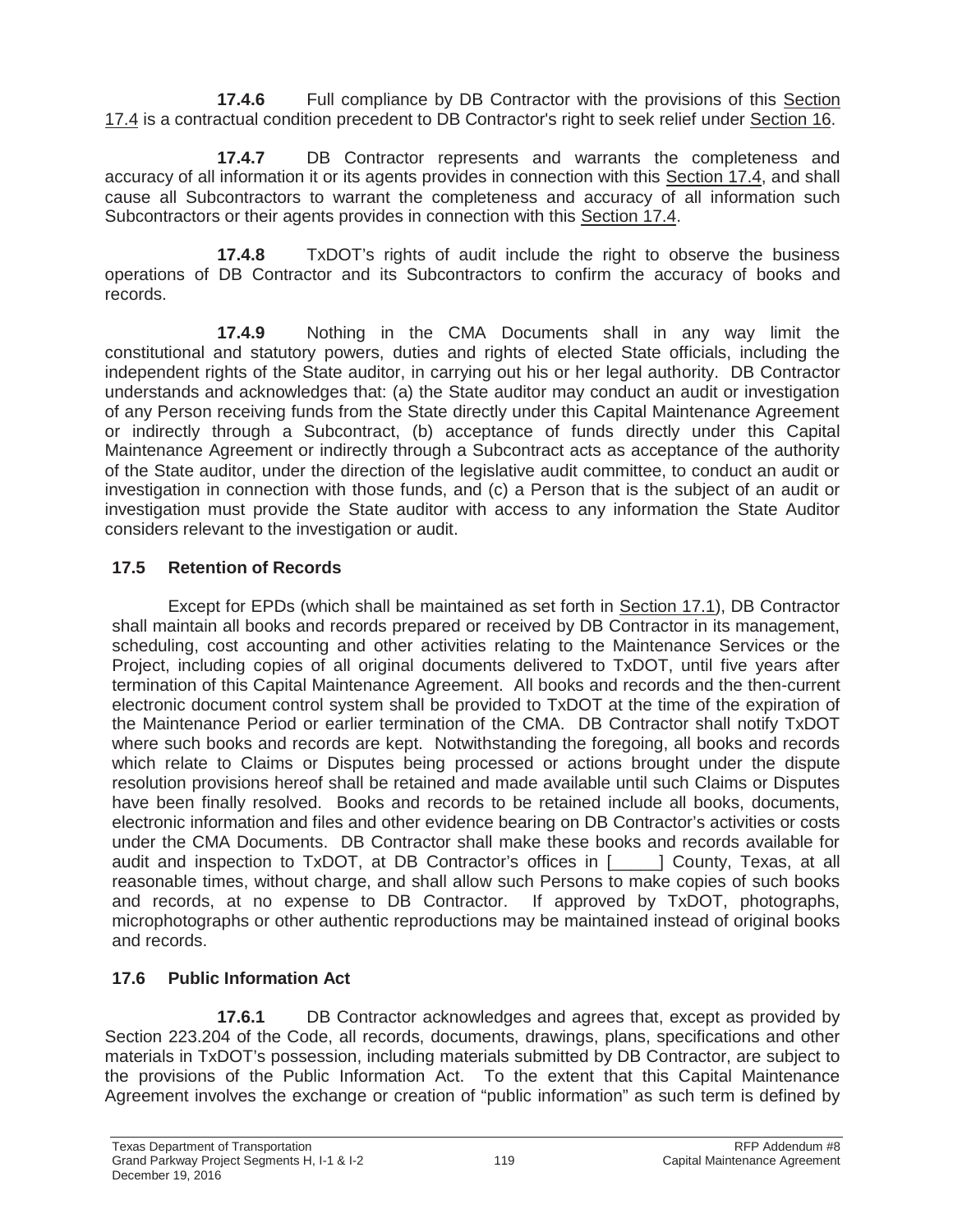the Public Information Act, that TxDOT collects, assembles, or maintains or has a right of access to, and is not otherwise excepted from disclosure under the Public Information Act, DB Contractor is required to make any such information available (in pdf format), which is accessible by the public at no additional charge to the State. If DB Contractor believes information or materials submitted to TxDOT constitute trade secrets, proprietary information or other information that is not subject to the Public Information Act pursuant to Section 223.204 of the Code or excepted from disclosure under the Public Information Act, DB Contractor shall be solely responsible for specifically and conspicuously designating that information by placing "CONFIDENTIAL" in the center header of each such page affected, as it determines to be appropriate. Any specific proprietary information, trade secrets or confidential commercial and financial information shall be clearly identified as such, and shall be accompanied by a concise statement of reasons supporting the claim. Nothing contained in this Section 17.6 shall modify or amend requirements and obligations imposed on TxDOT by the Public Information Act or other applicable Law, and the provisions of the Public Information Act or other Laws shall control in the event of a conflict between the procedures described above and the applicable Law. DB Contractor is advised to contact legal counsel concerning such Law and its application to DB Contractor.

**17.6.2** If TxDOT receives a request for public disclosure of materials marked "CONFIDENTIAL," TxDOT will use reasonable efforts to notify DB Contractor of the request and give DB Contractor an opportunity to assert, in writing and at its sole expense, a claimed exception under the Public Information Act or other applicable Law within the time period specified in the notice issued by TxDOT and allowed under the Public Information Act. Under no circumstances, however, will TxDOT be responsible or liable to DB Contractor or any other Person for the disclosure of any such labeled materials, whether the disclosure is required by Law, or court order, or occurs through inadvertence, mistake or negligence on the part of TxDOT or its officers, employees, contractors or consultants.

**17.6.3** In the event of any proceeding or litigation concerning the disclosure of any material submitted by DB Contractor to TxDOT, TxDOT's sole involvement will be as a stakeholder retaining the material until otherwise ordered by a court or such other authority having jurisdiction with respect thereto, and DB Contractor shall be fully responsible for otherwise prosecuting or defending any action concerning the materials at its sole cost and risk; provided, however, that TxDOT reserves the right, in its sole discretion, to intervene or participate in the litigation in such manner as it deems necessary or desirable. Except in the case of TxDOT's voluntary intervention or participation in litigation, DB Contractor shall pay and reimburse TxDOT within 30 Days after receipt of written demand and reasonable supporting documentation for all costs and fees, including attorneys' fees and costs, TxDOT incurs in connection with any litigation, proceeding or request for disclosure.

# **17.7 Ownership and Use of Documents**

All data, sketches, charts, calculations, plans, specifications, electronic files, correspondence and other documents created or collected under the terms of the CMA Documents shall be considered "works made for hire," as defined under the U.S. Copyright Act, 17 U.S.C. §101, et seq., as amended, for which TxDOT owns the copyright. Design Documents shall become TxDOT's property upon preparation; Construction Documents shall become TxDOT's property upon delivery to TxDOT; and other documents prepared or obtained by DB Contractor in connection with the performance of its obligations under the CMA Documents, including studies, manuals, as-built drawings, technical and other reports and the like, shall become the property of TxDOT upon DB Contractor's preparation or receipt thereof. Copies of all Design Documents and Construction Documents shall be furnished to TxDOT upon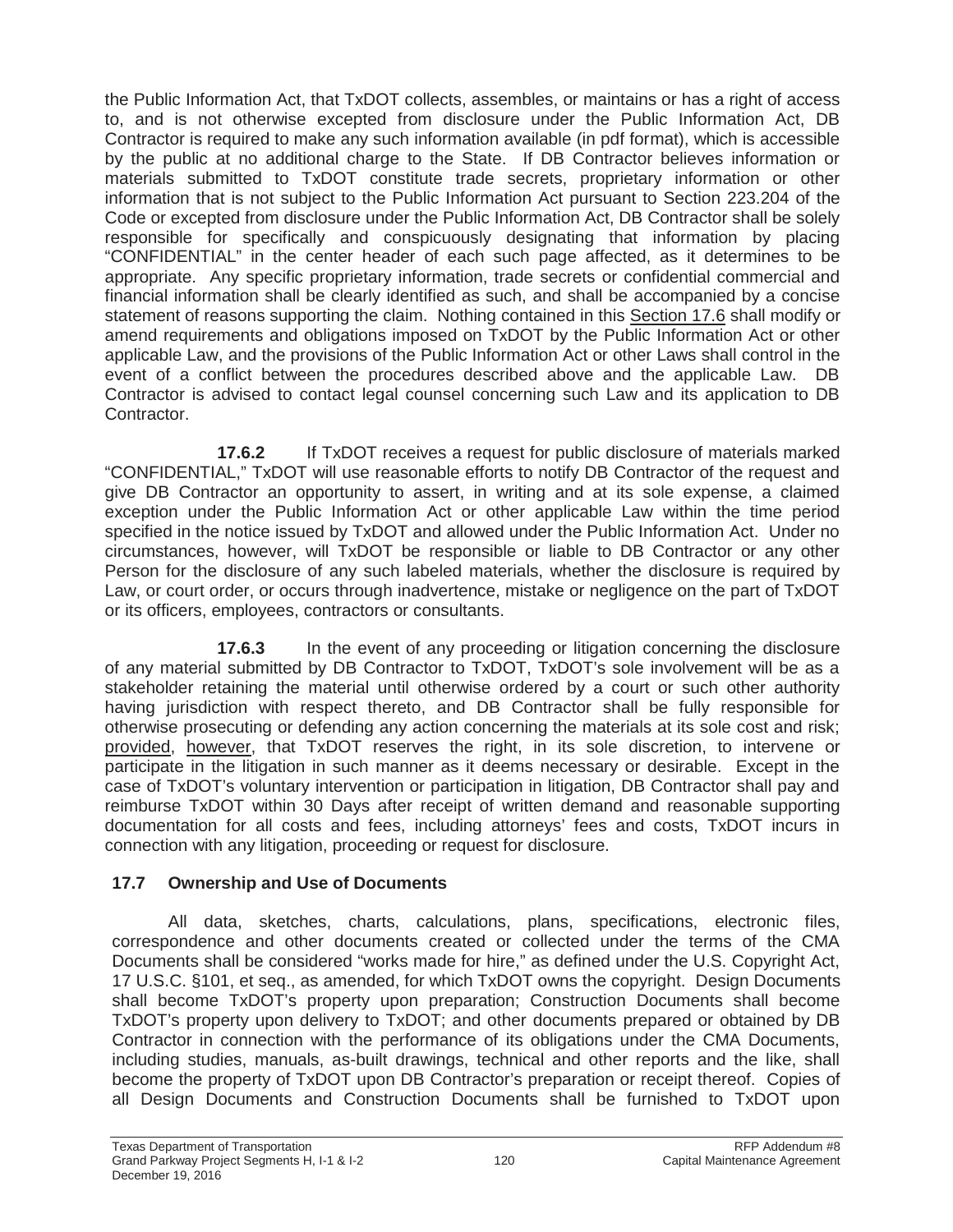preparation or receipt thereof by DB Contractor. DB Contractor shall maintain all other documents described in this Section 17.7 in accordance with the requirements of Section 17.4 and shall deliver copies to TxDOT as required by the CMA Documents or upon request if not otherwise required to be delivered, with an indexed set delivered to TxDOT as a condition to Final Payment.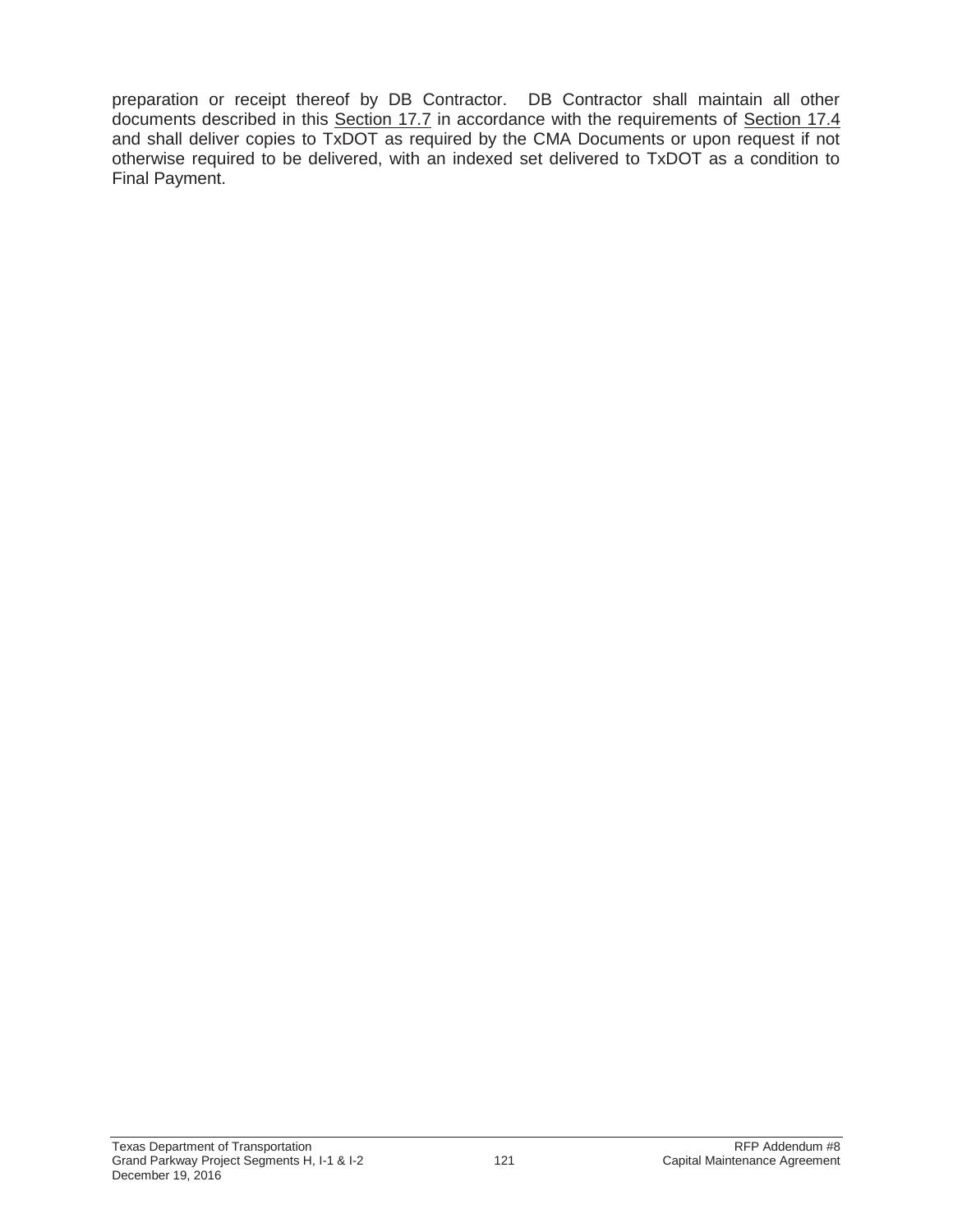#### **SECTION 18. NONCOMPLIANCE EVENTS AND NONCOMPLIANCE POINTS**

#### **18.1 Noncompliance Points System**

**18.1.1** Certain of DB Contractor's failures and breaches of its contractual obligations under the CMA Documents during the Maintenance Period in relation to the Maintenance Services constitute Noncompliance Events that may result in the assessment of Noncompliance Points. Exhibit 8 to this Capital Maintenance Agreement sets forth a table identifying such Noncompliance Events and the "Cure Period" (if any) available to DB Contractor for each such Noncompliance Event and the amount of Noncompliance Points that may be assessed. Noncompliance Points are a system to measure DB Contractor performance levels and trigger the remedies set forth or referenced in this Section 18.

**18.1.2** The persistent accumulation of Noncompliance Points may also result in a Persistent DB Contractor Maintenance Default calculated in accordance with Section 18.5.

**18.1.3** The inclusion in Exhibit 8 to this Capital Maintenance Agreement of a breach or failure to perform bears no implication as to whether the breach or failure is material.

**18.1.4** For purposes of this Section 18, "Cure Period" shall be the period identified in the context of Noncompliance Events, as indicated in the tables in Exhibit 8 to this Capital Maintenance Agreement.

#### **18.2 Assessment Notification and Cure Process**

#### **18.2.1 Notification Initiated by DB Contractor**

**18.2.1.1.** As an integral part of DB Contractor's self-monitoring obligations, DB Contractor shall record in the Maintenance Management System each Noncompliance Event specified in Exhibit 8 to this Capital Maintenance Agreement. DB Contractor shall enter each Noncompliance Event into the Maintenance Management System in real time upon discovery or no later than 12:00 noon the next business day if the occurrence takes place after normal business hours. At a minimum, each Noncompliance Event record shall:

(a) Include a description of each Noncompliance Event in reasonable detail, including the number of Noncompliance Points assigned thereto as set forth in Exhibit 8 to this Capital Maintenance Agreement;

- (b) Identify the Project location (if applicable);
- (c) Identify the date and time of occurrence;
- (d) Identify the applicable response time, if any;
- (e) Indicate the applicable Cure Period, if any;
- (f) Indicate status; and
- (g) Indicate date and time of cure (if any).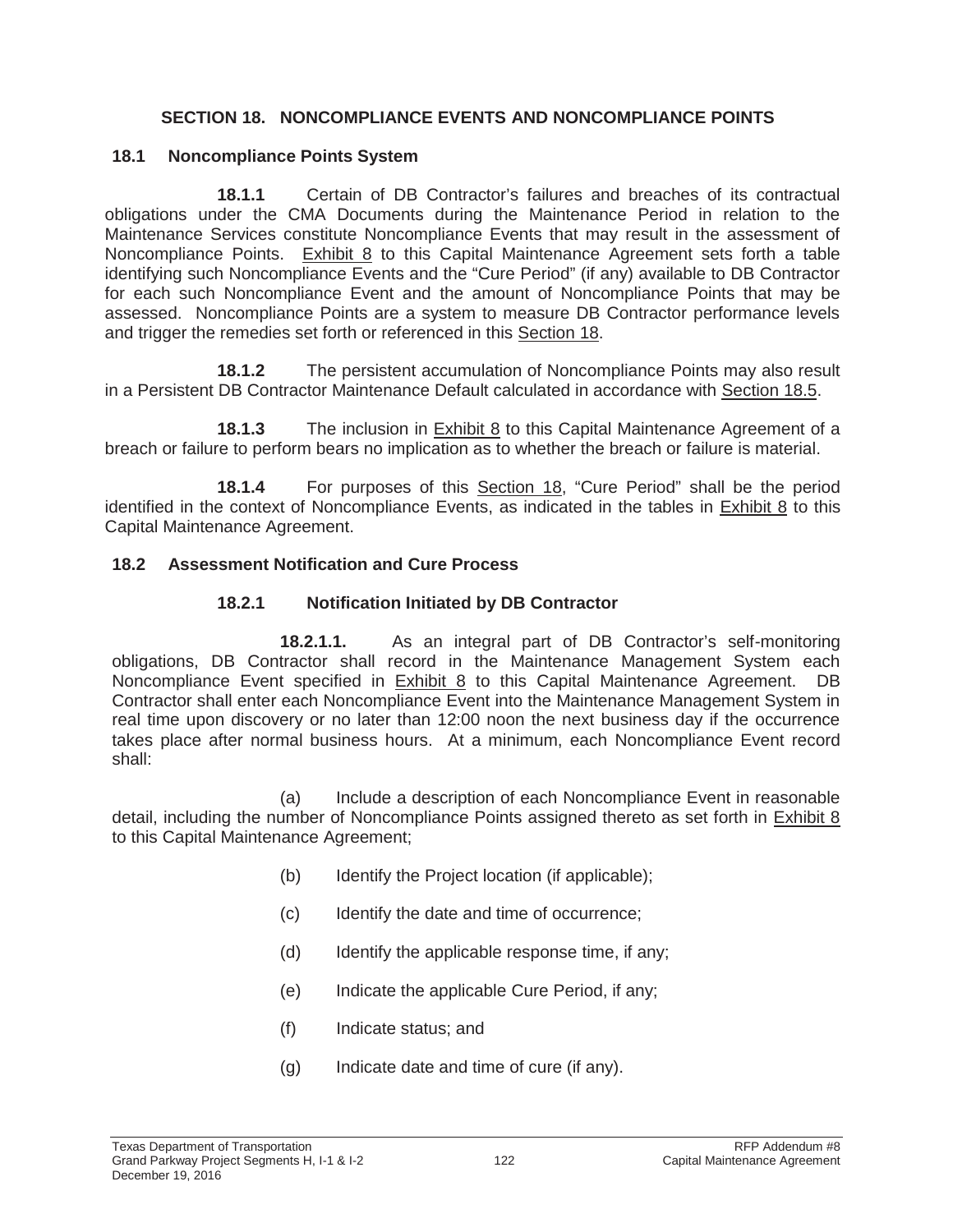**18.2.1.2.** DB Contractor shall ensure that TxDOT has electronic access to the Maintenance Management System at all times and ability to make entries as provided in Section 18.2.1.1.

**18.2.1.3.** On or before the 10<sup>th</sup> day of the month following the end of the monthly period the Maintenance Period, DB Contractor shall submit all Noncompliance Events occurring during the preceding month (the "Monthly Noncompliance Events Report") as part of the Monthly Maintenance Services Report set forth in Section 6.0 of Exhibit 2. At its discretion, TxDOT may require a separate Noncompliance Event Report more frequently during any period of a Persistent DB Contractor Maintenance Default. The Monthly Noncompliance Events Report (or more frequent report) shall include all the same information required in the Maintenance Management System and shall identify each Noncompliance Event for which cure has not yet occurred. Within a reasonable time after receiving the Monthly Noncompliance Events Report (or more frequent report), TxDOT shall deliver to DB Contractor, for each Noncompliance Event, TxDOT's determination whether the Noncompliance Event was cured during the applicable Cure Period (if any), and the Noncompliance Points to be assessed with respect thereto (a "Notice of Determination").

# **18.2.2 Notification Initiated by TxDOT**

If TxDOT believes there has occurred any Noncompliance Event specified in Exhibit 8 to this Capital Maintenance Agreement, as it may be revised from time to time, TxDOT may deliver to DB Contractor a Notice of Determination. The Notice of Determination will set forth the Noncompliance Event, the applicable Cure Period (if any), TxDOT's determination whether the Noncompliance Event was cured during the applicable Cure Period (if any), and the Noncompliance Points to be assessed with respect thereto. TxDOT may deliver the Notice of Determination via the Maintenance Management System, and delivery shall be deemed given upon proper entry of the information into the Maintenance Management System.

# **18.2.3 Cure Periods**

**18.2.3.1.** DB Contractor shall cure each Noncompliance Event by the end of the Cure Period (if any) for each such Noncompliance Event set forth in Exhibit 8 to this Capital Maintenance Agreement. If DB Contractor does not cure by the end of the Cure Period, an Interval of Recurrence will be applied as specified in Exhibit 8.

**18.2.3.2.** For each Noncompliance Event with a Cure Period and Interval of Recurrence specified in Exhibit 8 to this Capital Maintenance Agreement, DB Contractor's Cure Period with respect to such Noncompliance Event shall be deemed to start upon the earliest of the date and time DB Contractor first obtained knowledge of, or first reasonably should have known of, the Noncompliance Event or the date and time DB Contractor received notice thereof by any third party. For this purpose, if the notice of the Noncompliance Event is initiated by TxDOT, DB Contractor shall be deemed to first obtain knowledge of the Noncompliance Event no later than the date and time of delivery of the initial notice to DB Contractor as described in Section 18.2.2.

**18.2.3.3.** Each of the Cure Periods set forth in Exhibit 8 to this Capital Maintenance Agreement shall be the only cure period for DB Contractor applicable to the Noncompliance Events; and if such Cure Period set forth in Exhibit 8 to this Capital Maintenance Agreement differs from any cure period set forth in Section 12.2.1 that might otherwise apply to the Noncompliance Event, such Cure Period set forth in Exhibit 8 to this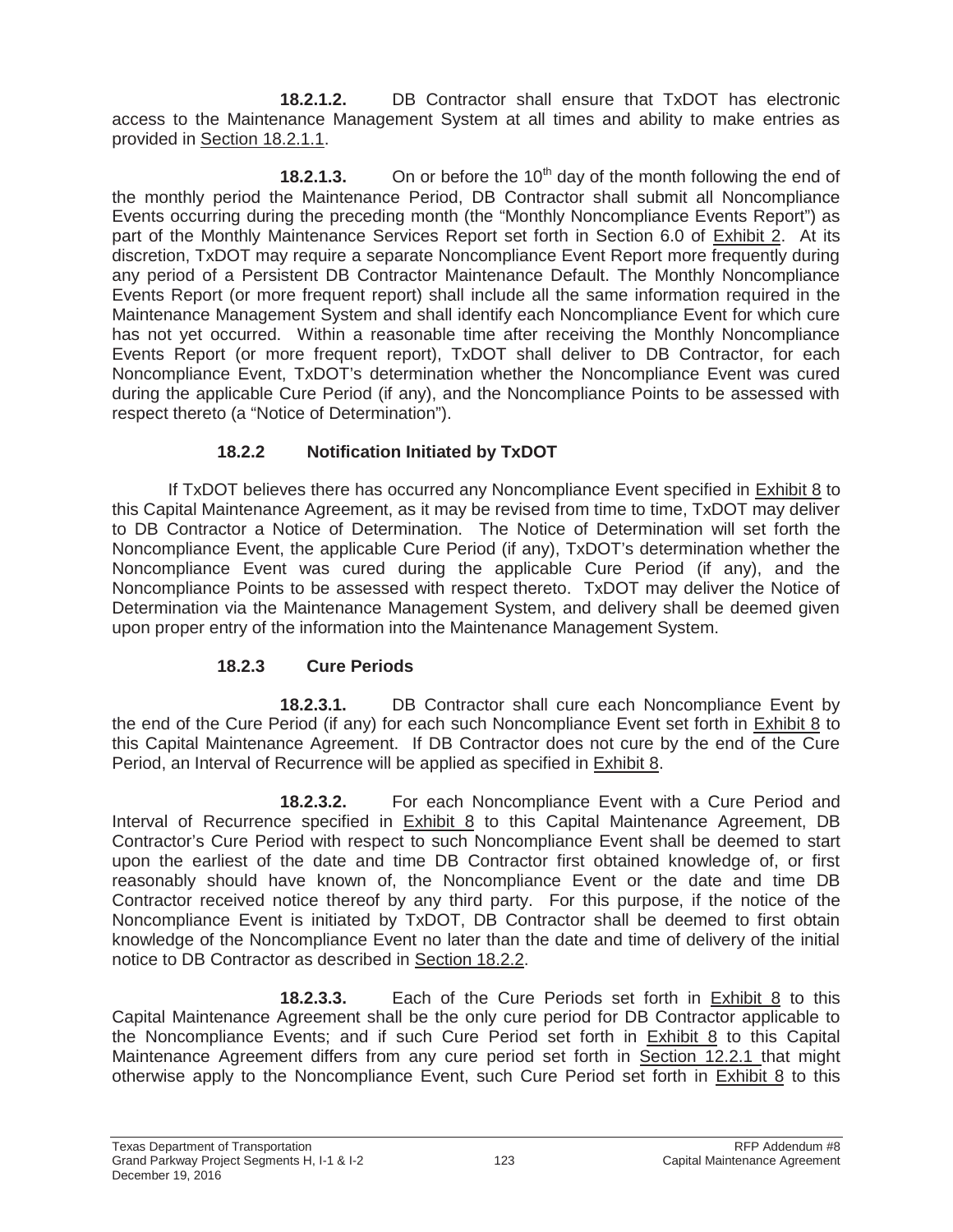Capital Maintenance Agreement shall control for purposes of the assessment of Noncompliance Points under this Section 18.

### **18.2.4 Notification of Cure**

**18.2.4.1.** When DB Contractor determines that it has completed cure of any Noncompliance Event for which it is being assessed Noncompliance Points, DB Contractor shall enter in the Maintenance Management System, as well as in the next Monthly Noncompliance Events Report (or more frequent report), notice identifying the Noncompliance Event, stating that DB Contractor has completed cure and briefly describing the cure, including any modifications to the Maintenance Management Plan to protect against future similar Noncompliance Events.

**18.2.4.2.** Thereafter, TxDOT shall have the right, but not the obligation, to inspect to verify completion of the cure. If satisfied that the Noncompliance Event is fully cured, TxDOT shall deliver to DB Contractor a certification of cure either by entry into the Maintenance Management System or in a separate writing within a reasonable time from the date that TxDOT has completed its inspection to verify completion of the cure. If TxDOT does not inspect to ensure the defect was cured, then the cure time shall end at the time DB Contractor has stated the defect was cured.

**18.2.4.3.** TxDOT may reject any DB Contractor notice of cure if TxDOT determines that DB Contractor has not fully cured the Noncompliance Event. Upon making this determination, TxDOT shall deliver a notice of rejection to DB Contractor either by entry into the Maintenance Management System or in a separate writing. Any Dispute regarding rejection of cure shall be resolved according to the dispute resolution procedures set forth in this Capital Maintenance Agreement.

### **18.3 Assessment of Noncompliance Points**

If the Maintenance Management System or Monthly Noncompliance Events Report (or more frequent report) indicates or TxDOT is notified or otherwise becomes aware of a Noncompliance Event or TxDOT serves Notice of Determination under Section 18.2.2, TxDOT may assess Noncompliance Points in accordance with Exhibit 8 to this Capital Maintenance Agreement, subject to the following terms and conditions.

**18.3.1** The date of assessment shall be deemed to be the date of the end of the first Cure Period, and the date of the end of each subsequent Cure Period, regardless of the date of the initial Notice of Determination under Section 18.2.2.

**18.3.2** A failure by DB Contractor to keep record of or report to TxDOT a Noncompliance Event as and when required under Section 18.2.1.1 or 18.2.1.3, on the one hand, and the subject Noncompliance Event, on the other hand, constitute separate and distinct breaches and failures to perform for the purpose of assessing Noncompliance Points.

**18.3.3** The number of points listed in Exhibit 8 to this Capital Maintenance Agreement for any particular Noncompliance Event is the maximum number of Noncompliance Points that may be assessed for each event or circumstance that is a Noncompliance Event. TxDOT may, but is not obligated to, assess less than the maximum number of Noncompliance Points for any particular Noncompliance Event.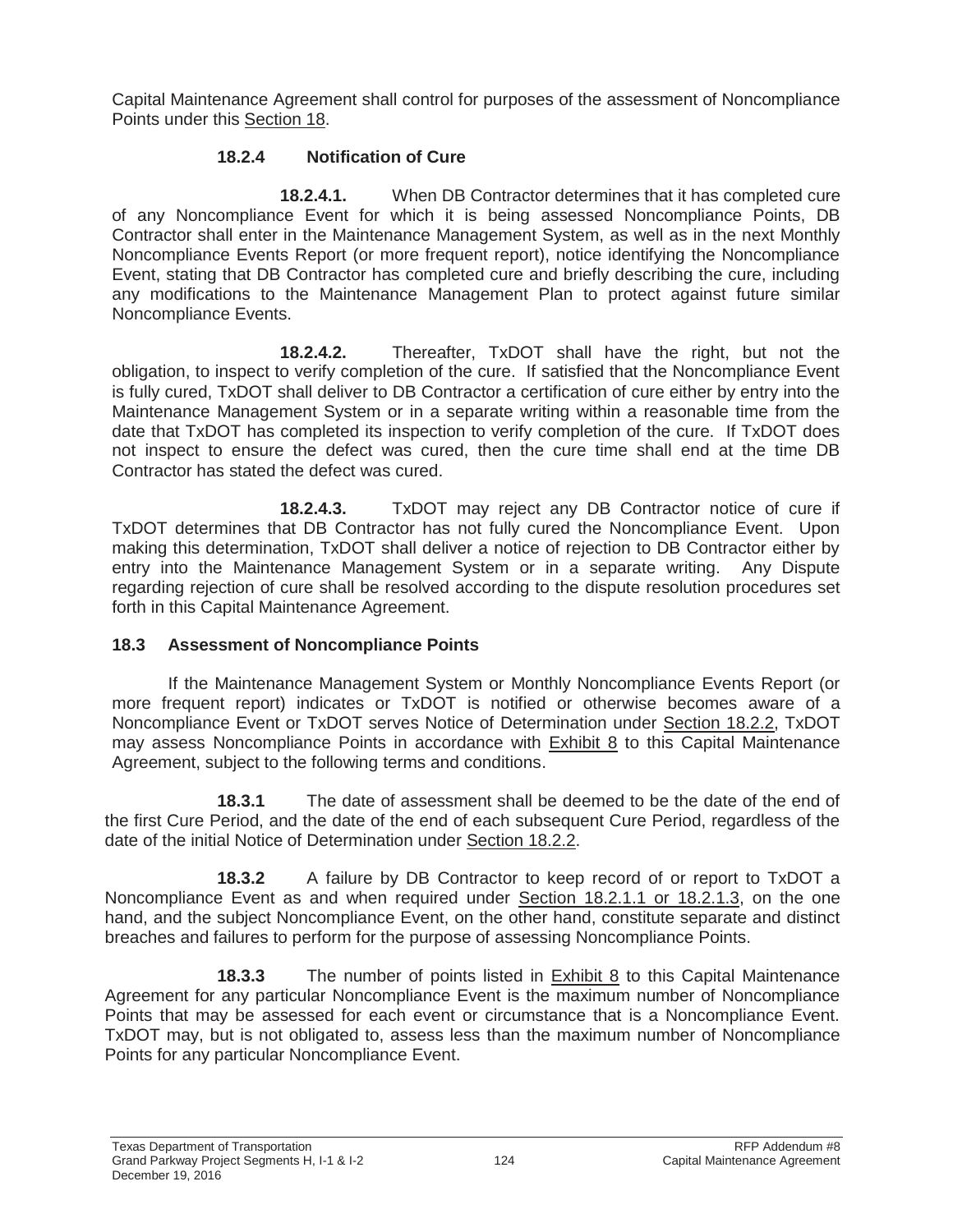**18.3.4** If a Noncompliance Event for which a Cure Period is provided in Exhibit 8 to this Capital Maintenance Agreement is not fully cured within the applicable Cure Period, then continuation of such Noncompliance Event beyond such Cure Period shall be treated as a new and separate Noncompliance Event, without necessity for further notice, for the purpose of assessing Noncompliance Points. Additionally, without further notice, (a) a new Cure Period equal to the Interval of Recurrence set forth in Exhibit 8 to this Capital Maintenance Agreement, as applicable, shall apply upon expiration of the initial Cure Period or prior Interval of Recurrence, as applicable, and (b) if applicable, additional Noncompliance Charges shall be assessed against DB Contractor in accordance with Section 12.4 and deducted from the applicable monthly payment for the Maintenance Services in accordance with Section 8. Regardless of the continuing assessment of Noncompliance Points under this Section 18.3, TxDOT shall be entitled to exercise its step-in rights in accordance with Section 12.3.10 and, if applicable, its work suspension rights in accordance with Section 13.2, after expiration of the initial Cure Period available to DB Contractor.

**18.3.5** For each Noncompliance Event for which a Cure Period is identified in Exhibit 8 to this Capital Maintenance Agreement, provided that the Noncompliance Event is not cured, the Noncompliance Points shall first be assessed at the end of the first Cure Period, and shall be assessed again at the end of each subsequent Cure Period (equal to the applicable Interval of Recurrence), as described in Section 18.3.4.

**18.3.6** For each Noncompliance Event for which there is no applicable Cure Period identified in **Exhibit 8** to this Capital Maintenance Agreement, the Noncompliance Points will first be assessed on the date on which the breach of failure occurred. Continuation of such Noncompliance Event will not be treated as a new or separate breach or failure.

### **18.4 Records Regarding Assessment of Noncompliance Points**

DB Contractor is responsible for keeping and providing TxDOT with current records of the number of assessed Noncompliance Points for each Noncompliance Event, the date of each assessment, and the date when the Noncompliance Event is cured.

# **18.5 Trigger Points for Persistent DB Contractor Maintenance Default**

**18.5.1** A "Persistent DB Contractor Maintenance Default," entitling TxDOT to require submittal of DB Contractor's remedial plan under Section 12.3.11, shall exist on any date during the Maintenance Period when: (a) 100 or more Noncompliance Points, cured or uncured, have been assessed in any consecutive 365-day period; or (b) 250 or more Noncompliance Points, cured or uncured, have been assessed in any consecutive 1,095-day period.

**18.5.2** The number of cured Noncompliance Points that would otherwise then be counted under Section 18.5.1 is subject to reduction in accordance with Section 12.3.11.3.

# **18.6 Special Provisions for Certain Noncompliance Events**

**18.6.1** The provisions of this Section 18.6 apply to a Noncompliance Event that has a Cure Period identified in Exhibit 8 to this Capital Maintenance Agreement and is directly attributable to a Force Majeure Event.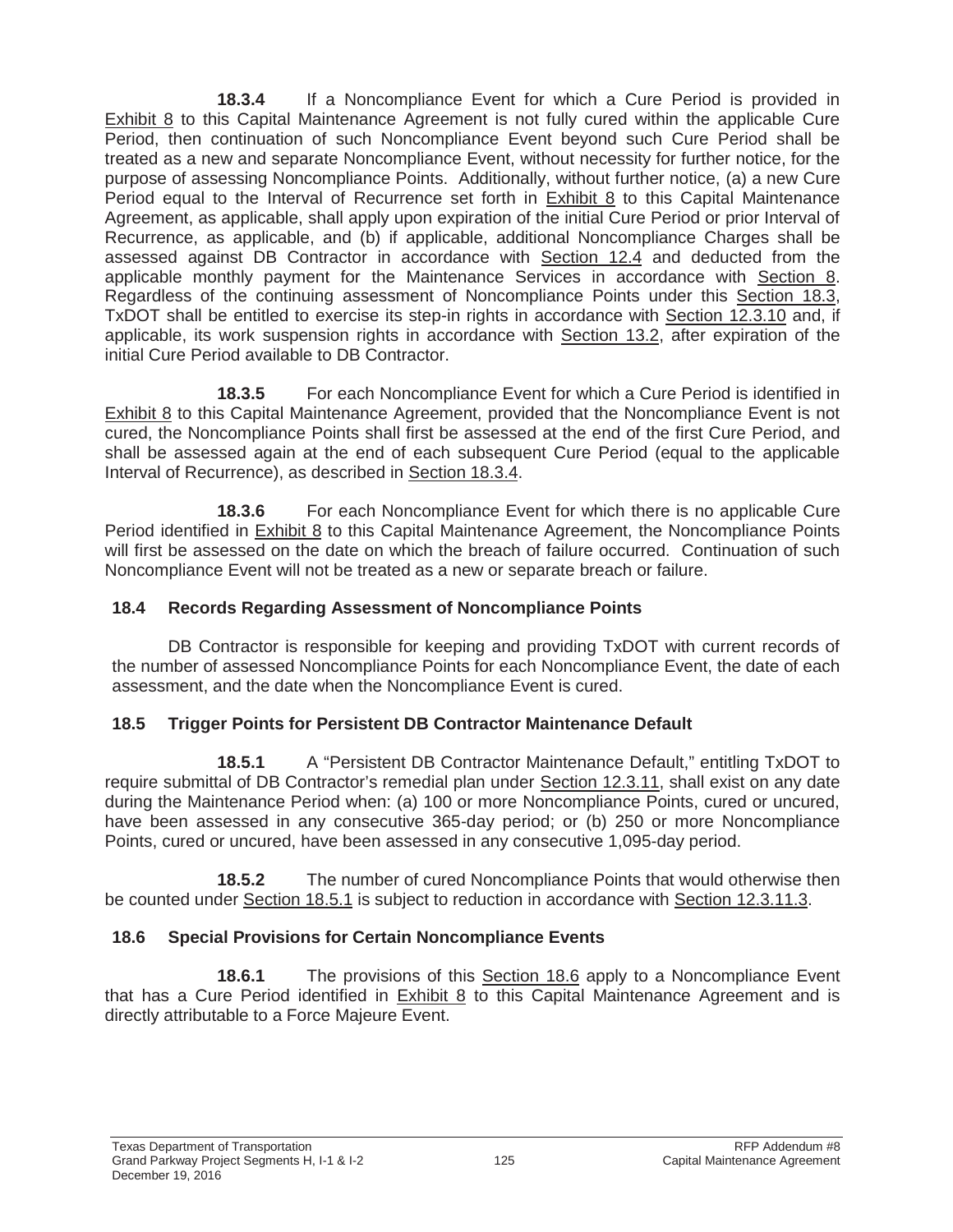### **18.6.2** If any such Noncompliance Event occurs, then:

(a) The applicable Cure Period for any such Noncompliance Event shall be extended if such Noncompliance Event is not reasonably capable of being cured within the applicable Cure Period solely due to the occurrence of such Force Majeure Event. The extension shall be for a reasonable period of time under the circumstances, taking into account the scope of the efforts necessary to cure, the effect of the Force Majeure Event on DB Contractor's ability to cure, availability of temporary remedial measures, and need for rapid action due to impact of the Noncompliance Event on safety or traffic movement;

(b) It shall not be counted toward a Persistent DB Contractor Maintenance Default for purposes of Section 18.5, provided the Noncompliance Event is cured within the applicable Cure Period, as it may be extended pursuant to Section 18.6.2(a);

(c) Regardless of which Party initiates notice of such Noncompliance Event, no Noncompliance Points shall be assessed if DB Contractor cures such Noncompliance Event within the applicable Cure Period, as it may be extended pursuant to Section18.6.2(a); and

(d) Such Noncompliance Event shall not result in Noncompliance Charges under Sections 12.4.1 and 18.3 if the Noncompliance Event is cured within the applicable Cure Period, as it may be extended pursuant to Section 18.6.2(a).

**18.6.3** For the avoidance of doubt, it is understood that for any Noncompliance Event directly attributable to a Force Majeure Event where DB Contractor is unable to comply with the underlying Performance Requirement due to an ongoing Force Majeure Event, then solely during the period that such Force Majeure Event is continuing and for the duration of the adverse effects of such Force Majeure Event, no Noncompliance Points or Noncompliance Charges will be assessed for such Noncompliance Event and DB Contractor shall be excused from performance of the underlying Performance Requirement.

# **18.7 Special Provisions for TxDOT Step-in**

**18.7.1** If TxDOT exercises a step-in right under Section 12.3.10 with respect to any portion of the Project (the "affected Project portion"), then:

(a) During the period that TxDOT is in control of the Maintenance Services for the affected Project portion (the "step-in or suspension period"), neither the condition of the affected Project portion nor the performance of or failure to perform Maintenance Services respecting the affected Project portion shall result in a new Noncompliance Event, assessment of new Noncompliance Points or new Noncompliance Charges under Section12.4.1.

(b) All Cure Periods that are available for Noncompliance Events respecting the affected Project portion and that arose prior to and are pending as of the date the step-in or suspension period commences shall be deemed forfeited by DB Contractor;

(c) No Noncompliance Points shall be assessed for intervals of recurrence that occur during the step-in or suspension period for Noncompliance Events respecting the affected Project portion; and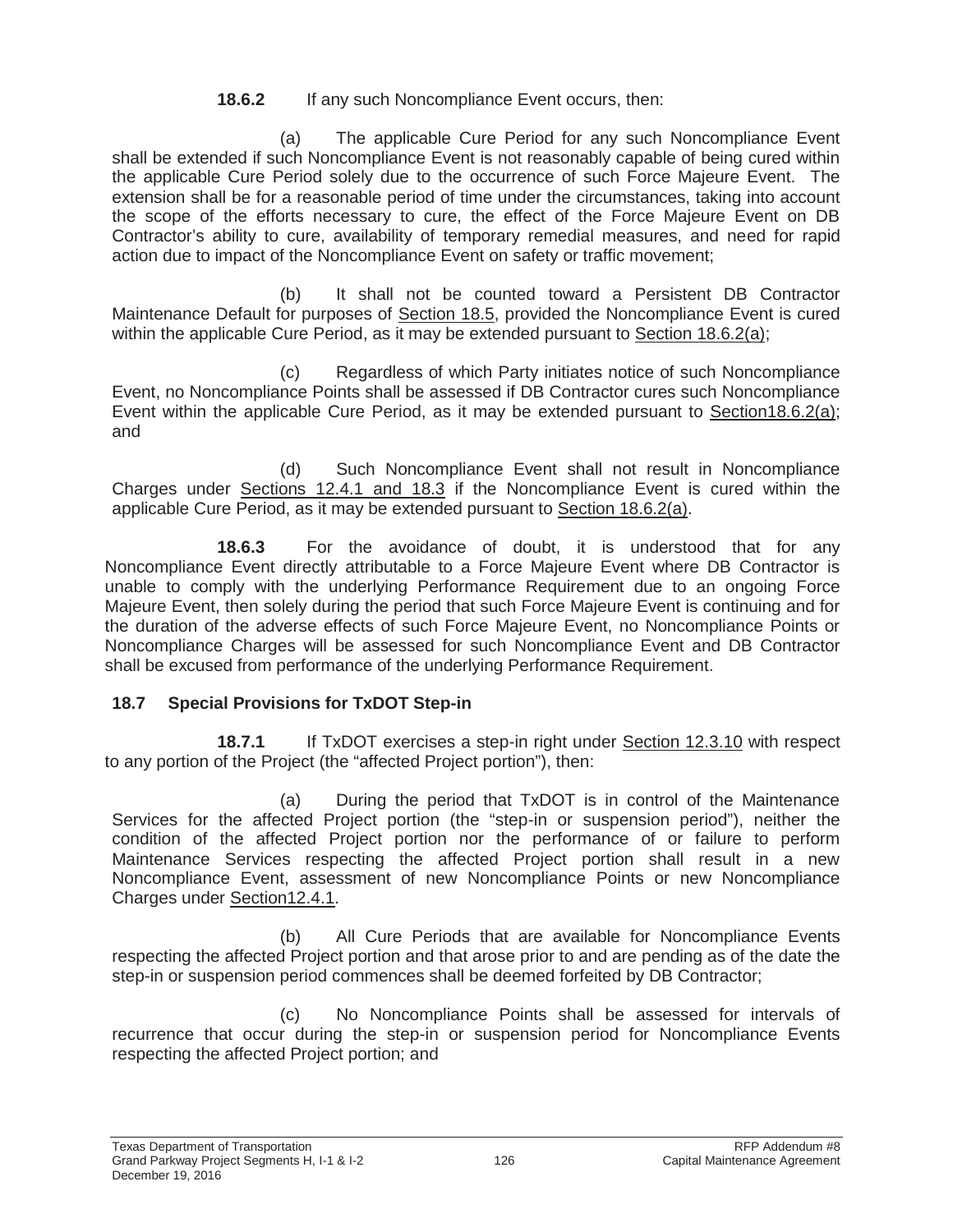(d) The step-in or suspension period for the affected Project portion shall be disregarded for purposes of determining a Persistent DB Contractor Maintenance Default under Section 18.6. For avoidance of doubt, this means that (i) such step-in or suspension period shall not be included in counting the consecutive time periods set forth in Section 18.5 and (ii) such consecutive time periods shall be treated as consecutive notwithstanding the intervening step-in or suspension period.

**18.7.2** • Refer to Section 12.3.10.2 for TxDOT's right to damages and to offset the payments to DB Contractor under this Capital Maintenance Agreement if TxDOT incurs costs arising out of exercise of its step-in right under Section 12.3.10.

### **18.8 Increased Oversight, Testing and Inspection**

**18.8.1** In addition to other remedies available under this Capital Maintenance Agreement, TxDOT shall be entitled to change the type and/or increase the level of its and its representatives' monitoring, inspection, sampling, measuring, testing, auditing and oversight of the Project or the Maintenance Services and DB Contractor's compliance with its obligations under the CMA Documents, in such manner and to such level as TxDOT sees fit, if at any time:

(a) The number of Uncured Noncompliance Points assessed against DB Contractor equals or exceeds 25 for any date occurring on or after the Substantial Completion Deadline;

(b) There exists a Persistent DB Contractor Maintenance Default; or

(c) DB Contractor receives one or more notices of a DB Contractor Maintenance Default that may become an Event of Default as set forth in Section 12.

**18.8.2** If TxDOT changes the type or increases the level of its monitoring, inspection, sampling, measuring, testing, auditing and oversight of the Project or the Maintenance Services pursuant to Section 18.8.1, then DB Contractor shall pay and reimburse TxDOT within 30 Days after receipt of demand and reasonable supporting documentation all reasonable increased costs and fees TxDOT incurs in connection with such action, including TxDOT Recoverable Costs. TxDOT may apply changes in the type or increases of the level of its monitoring, inspection, sampling, measuring, testing, auditing and oversight of the Project or the Maintenance Services for a period of 90 Days regardless of any curative action by DB Contractor. DB Contractor's obligation to pay and reimburse shall apply to all changes in the type or increases in the level of TxDOT's monitoring, inspection, sampling, measuring, testing, auditing and oversight of the Project or the Maintenance Services occurring until DB Contractor has:

(a) Reduced the number of Uncured Noncompliance Points below the threshold triggering such heightened scrutiny;

(b) Reduced by fifty percent the number of Uncured Noncompliance Points outstanding on the date TxDOT delivers the notice invoking such heightened scrutiny;

(c) Fully cured the breaches and failures that are the basis for a potential Event of Default and any other then-existing DB Contractor Maintenance Defaults; and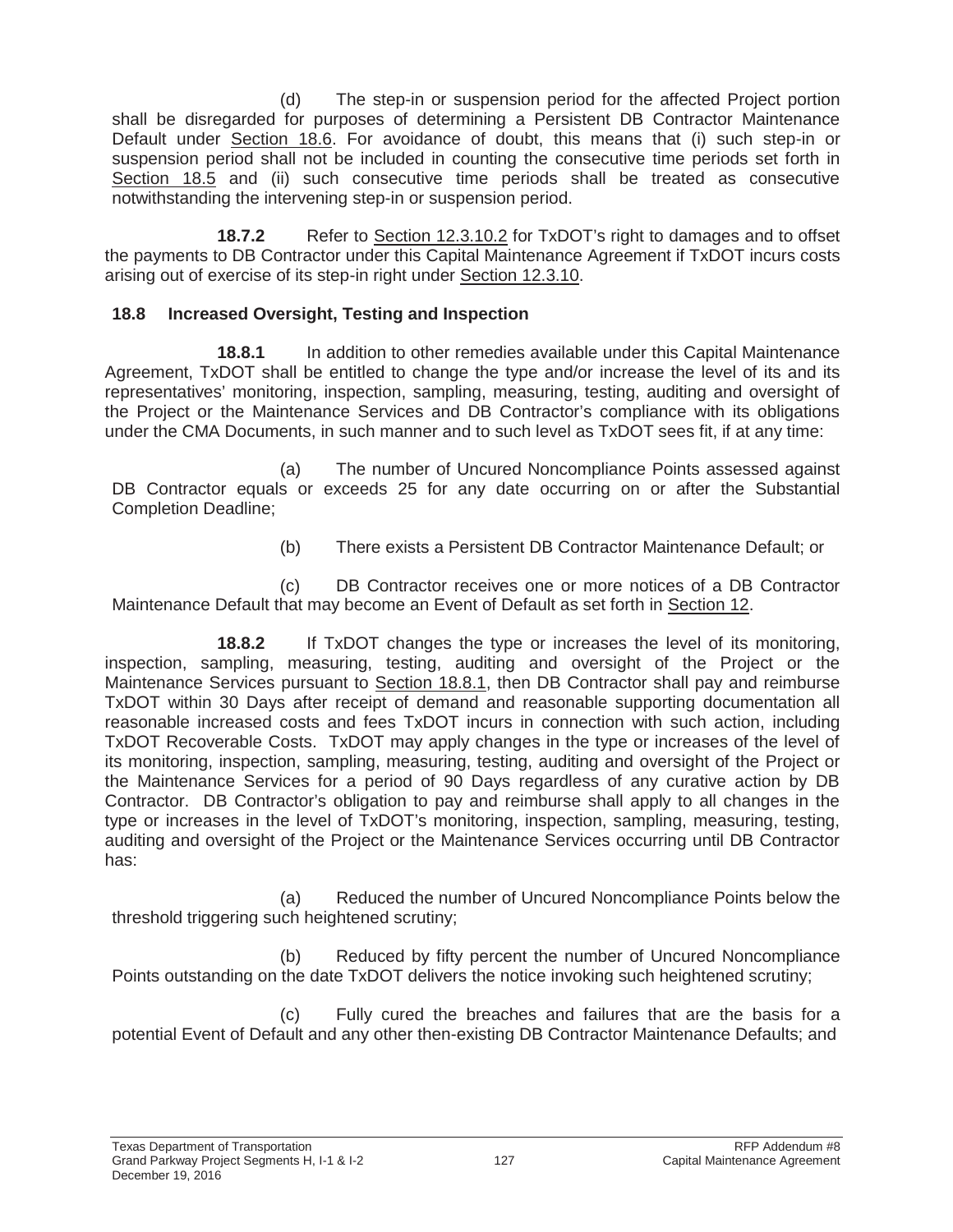(d) Completed delivery to TxDOT and performance of an approved remedial plan required to be prepared and implemented by DB Contractor pursuant to Section12.3.11.

**18.8.3** The foregoing does not preclude TxDOT, at its discretion and expense, from increasing its level of monitoring, inspection, sampling, measuring, testing, auditing and any other monitoring, inspection, sampling, measuring, testing, auditing and oversight of the Project or the Maintenance Services at other times.

### **18.9 Provisions Regarding Dispute Resolution**

**18.9.1** DB Contractor may object to the assessment of Noncompliance Points or the starting point for or duration of the Cure Period respecting any Noncompliance Event by delivering to TxDOT notice of such objection not later than five Days after TxDOT delivers its Notice of Determination.

**18.9.2** DB Contractor may object to TxDOT's rejection of any certification of completion of a cure given pursuant to Section 18.2.4.3 by delivering to TxDOT notice of such objection not later than 15 Days after TxDOT delivers its notice of rejection.

**18.9.3** If for any reason DB Contractor fails to deliver its notice of objection within the applicable time period, DB Contractor shall be conclusively deemed to have accepted the matters set forth in the applicable notice, and shall be forever barred from challenging them.

**18.9.4** If DB Contractor gives timely notice of objection and the Parties are unable to reach agreement on any matter in Dispute within ten Days of such objection, either Party may refer the matter for resolution according to the dispute resolution procedures set forth in this Capital Maintenance Agreement.

**18.9.5** In the case of any Dispute as to the number of Noncompliance Points to assign for Noncompliance Events added to **Exhibit 8** to this Capital Maintenance Agreement, the sole issue for decision shall be how many Noncompliance Points should be assigned in comparison with the number of Noncompliance Points set forth in Exhibit 8 to this Capital Maintenance Agreement for Noncompliance Events of equivalent severity.

**18.9.6** Pending the resolution of any Dispute arising under this Section 18.9, the provisions of this Section 18 shall take effect as if the matter were not in Dispute. If the final decision regarding the Dispute is that (a) the Noncompliance Points should not have been assessed, (b) the number of Noncompliance Points must be adjusted, (c) the starting point or duration of the Cure Period must be adjusted, or (d) a Noncompliance Event has been cured, then the number of Noncompliance Points assigned or assessed, the uncured Noncompliance Points balance and the related liabilities of DB Contractor shall be adjusted to reflect such decision.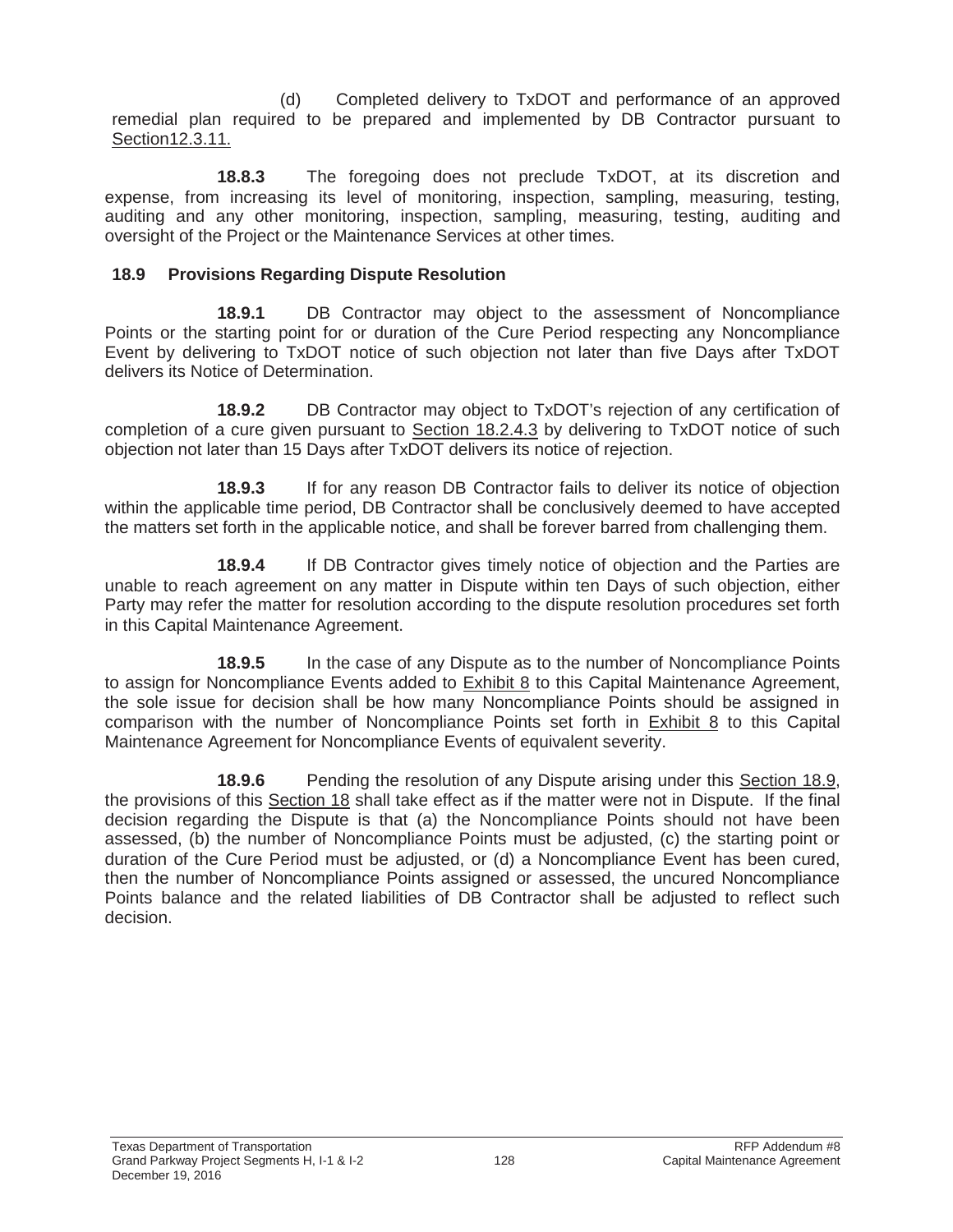### **SECTION 19. MISCELLANEOUS PROVISIONS**

### **19.1 Amendments**

The CMA Documents may be amended only by a written instrument duly executed by the Parties or their respective successors or assigns, except to the extent expressly provided otherwise in this Capital Maintenance Agreement.

### **19.2 Waiver**

**19.2.1** No waiver of any term, covenant or condition of the CMA Documents shall be valid unless in writing and signed by the obligee Party.

**19.2.2** The exercise by a Party of any right or remedy provided under the CMA Documents shall not waive or preclude any other or further exercise thereof or the exercise of any other right or remedy. No waiver by any Party of any right or remedy under the CMA Documents shall be deemed to be a waiver of any other or subsequent right or remedy under the CMA Documents. The consent by one Party to any act by the other Party requiring such consent shall not be deemed to render unnecessary the obtaining of consent to any subsequent act for which consent is required, regardless of whether similar to the act for which consent is given.

**19.2.3** Except as provided otherwise in the CMA Documents, no act, delay or omission done, suffered or permitted by one Party or its agents shall be deemed to waive, exhaust or impair any right, remedy or power of such Party hereunder, or to relieve the other Party from the full performance of its obligations under the CMA Documents.

**19.2.4** Either Party's waiver of any breach or failure to enforce any of the terms, covenants, conditions or other provisions of the CMA Documents at any time shall not in any way limit or waive that Party's right thereafter to enforce or compel strict compliance with every term, covenant, condition or other provision, any course of dealing or custom of the trade notwithstanding. Furthermore, if the Parties make and implement any interpretation of the CMA Documents without documenting such interpretation by an instrument in writing signed by both Parties, such interpretation and implementation thereof will not be binding in the event of any future Claims or Disputes.

# **19.3 Independent Contractor**

**19.3.1 DB Contractor is an independent contractor, and nothing contained in** the CMA Documents shall be construed as constituting any relationship with TxDOT other than that of independent contractor.

**19.3.2** Nothing in the CMA Documents is intended or shall be construed to create any partnership, joint venture or similar relationship between TxDOT and DB Contractor; and in no event shall either Party take a position in any tax return or other writing of any kind that a partnership, joint venture or similar relationship exists. While the term "public-private partnership" may be used on occasion to refer to contractual relationships of the type hereby created, the Parties do not thereby express any intention to form or hold themselves out as a de jure or de facto partnership, joint venture or similar relationship, to share net profits or net losses, or to give TxDOT control or joint control over DB Contractor's financial decisions or discretionary actions concerning the Project and the Maintenance Services.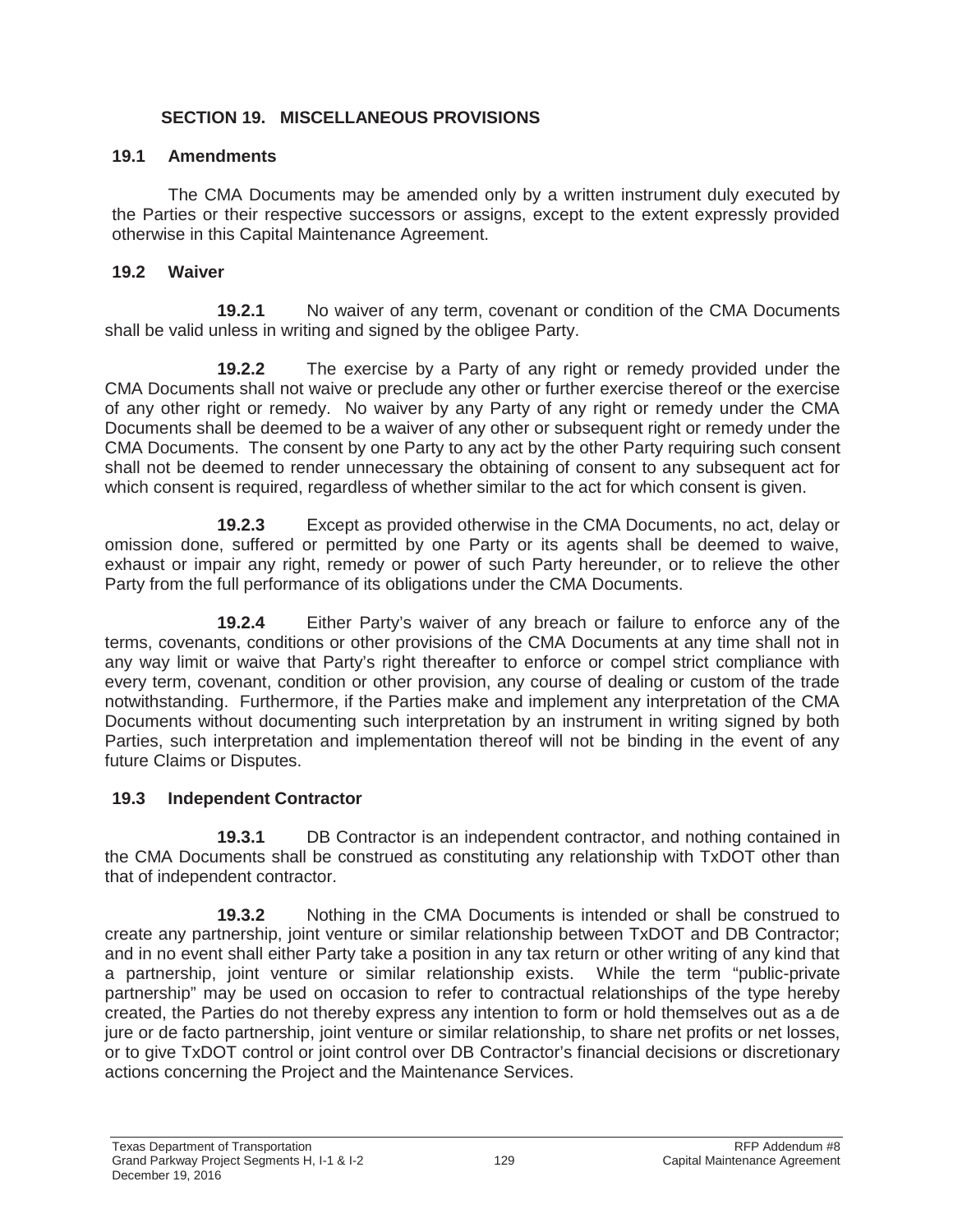**19.3.3** In no event shall the relationship between TxDOT and DB Contractor be construed as creating any relationship whatsoever between TxDOT and DB Contractor's employees. Neither DB Contractor nor any of its employees is or shall be deemed to be an employee of TxDOT. Except as otherwise specified in the CMA Documents, DB Contractor has sole authority and responsibility to employ, discharge and otherwise control its employees and has complete and sole responsibility as a principal for its agents, for all Subcontractors and for all other Persons that DB Contractor or any Subcontractor hires to perform or assist in performing the Maintenance Services.

# **19.4 Successors and Assigns**

**19.4.1** The CMA Documents shall be binding upon and inure to the benefit of TxDOT and DB Contractor and each of their permitted successors, assigns and legal representatives.

**19.4.2** TxDOT may transfer and assign all or any portion of its rights, title and interests in and to the CMA Documents, including rights with respect to the P&P Bond(s), Guarantees, letters of credit and other security for payment or performance:

(a) without DB Contractor's consent, to the Corporation and any other public agency or public entity as permitted by Law.

(b) without DB Contractor's consent, to any other Person that succeeds to the governmental powers and authority of TxDOT.

(c) to any other Person with the prior written approval of DB Contractor.

**19.4.3** In the event of TxDOT's assignment of all of its rights, title and interests in the CMA Documents as permitted hereunder, DB Contractor shall have no further recourse to TxDOT under the CMA Documents or otherwise except as specifically provided by other contractual agreement or by statute.

**19.4.4** DB Contractor may not, without the prior written consent of TxDOT in its sole discretion, voluntarily or involuntarily assign, convey, transfer, pledge, mortgage or otherwise encumber its rights or interests under the CMA Documents. No partner, joint venturer member or shareholder of DB Contractor may assign, convey, transfer, pledge, mortgage or otherwise encumber its ownership interest in DB Contractor without the prior written consent of TxDOT, in TxDOT's sole discretion.

# **19.5 Designation of Representatives; Cooperation with Representatives**

**19.5.1** TxDOT and DB Contractor shall each designate an individual or individuals who shall be authorized to make decisions and bind the Parties on matters relating to the CMA Documents ("Authorized Representative"). Exhibit 13 hereto provides the initial Authorized Representative designations. Such designations may be changed by a subsequent writing delivered to the other Party in accordance with Section 19.10. The Parties may also designate technical representatives who shall be authorized to investigate and report on matters relating to the Maintenance Services and negotiate on behalf of each of the Parties, but who do not have authority to bind TxDOT or DB Contractor. Upon assignment of the Capital Maintenance Agreement by TxDOT to the Corporation, any Authorized Representatives will be acting in accordance with resolutions of the Corporation authorizing them to represent the interests of the Corporation as a party to the Capital Maintenance Agreement. Authorization to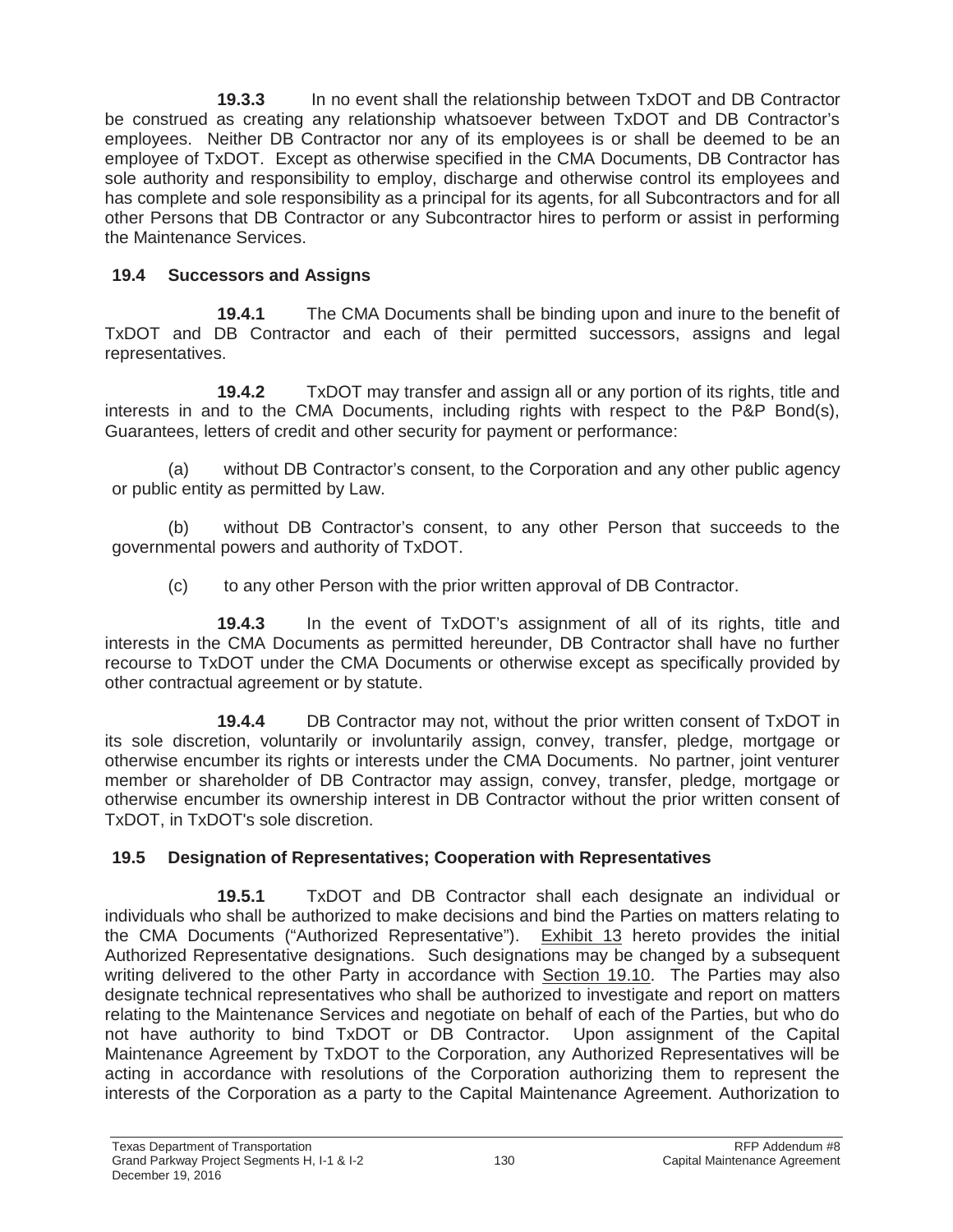take specified actions under the Capital Maintenance Agreement on behalf of the Corporation may also be provided in accordance with the Signature Authority Matrix then in effect, as adopted by the Corporation. Upon assignment, any representatives will be determined by resolution of the Corporation and notice provided to the DB Contractor of same.

**19.5.2** DB Contractor shall cooperate with TxDOT and all representatives of TxDOT designated as described above.

### **19.6 Survival**

DB Contractor's representations and warranties, the dispute resolution provisions contained in Section 16, the indemnifications and releases contained in Section 15, the express rights and obligations of the Parties following termination of this Capital Maintenance Agreement under Sections 1, 3.3, 3.7, 7.2.1.2, 7.4.3, 8.4.1, 9, 10.9.4, 12, 14, 17.4.4 and 17.5 and all other provisions which by their inherent character should survive termination of this Capital Maintenance Agreement and/or Final Payment, shall survive the termination of this Capital Maintenance Agreement and Final Payment.

### **19.7 Limitation on Third Party Beneficiaries**

It is not intended by any of the provisions of the CMA Documents to create any third party beneficiary hereunder or to authorize anyone not a Party hereto to maintain a suit for personal injury or property damage pursuant to the terms or provisions hereof, except to the extent that specific provisions (such as the warranty and indemnity provisions) identify third parties and state that they are entitled to benefits hereunder. Except as otherwise provided in this Section 19.7, the duties, obligations and responsibilities of the Parties to the CMA Documents with respect to third parties shall remain as imposed by Law. The CMA Documents shall not be construed to create a contractual relationship of any kind between TxDOT and a Subcontractor or any Person other than DB Contractor.

# **19.8 Tort Liability; Personal Liability of TxDOT Employees**

**19.8.1** TxDOT's Authorized Representatives are acting solely as agents and representatives of TxDOT when carrying out the provisions of or exercising the power or authority granted to them under the CMA Documents. They shall not be, or deemed to be, liable to any DB Contractor-Related Entity either personally or as employees of TxDOT for actions in their ordinary course of employment.

**19.8.2** No agent, consultant, officer or authorized employee of TxDOT nor any member of the Texas Transportation Commission, shall be, or deemed to be, personally responsible to any DB Contractor-Related Entity for any liability arising under the CMA Documents.

**19.8.3** The Parties agree to provide to each other's Authorized Representatives written notice of any claim which such Party may receive from any third party relating in any way to the matters addressed in the CMA Documents, and shall otherwise provide notice in such form and within such period as is required by Law.

**19.8.4** In no event shall TxDOT be, or deemed to be, liable to any Person for injury, damage, or death sustained by reason of a Defect or want of repair on or within the Site during the period DB Contractor has operation and control of the Site, nor shall TxDOT be liable for any injury, damage or death caused by the actions, omissions, negligence, intentional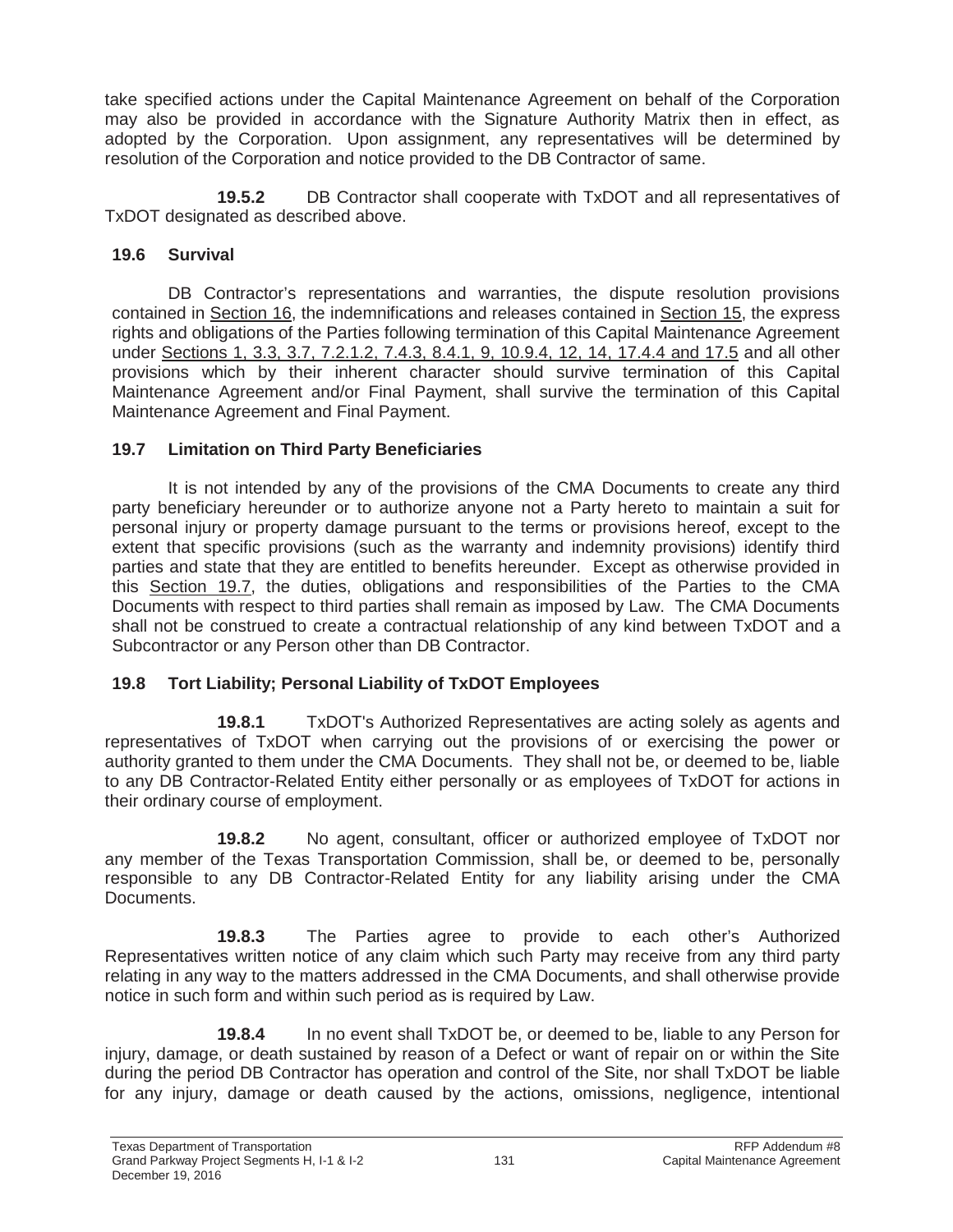misconduct, or breach of applicable Law or contract by any DB Contractor-Related Entity. DB Contractor expressly acknowledges and agrees that TxDOT's rights in this Capital Maintenance Agreement to take any action with respect to the Project, including the right to review, comment on, disapprove and/or accept designs, plans, specifications, work plans, construction, installation, traffic management details, safety plan and the like, are discretionary in nature and exist solely for the benefit and protection of TxDOT and do not create or impose upon TxDOT any standard or duty of care toward DB Contractor or any other Person, all of which are hereby expressly disclaimed.

#### **19.9 Governing Law**

The CMA Documents shall be governed by and construed in accordance with the Laws of the State of Texas.

### **19.10 Notices and Communications**

**19.10.1** Notices under the CMA Documents shall be in writing and: (a) delivered personally, (b) sent by certified mail, return receipt requested, (c) sent by a recognized overnight mail or courier service, with delivery receipt requested, or (d) sent by facsimile or email communication followed by a hard copy and with receipt confirmed by telephone, to the addresses set forth in Sections 19.10.2 and 19.10.3, as applicable (or to such other address as may from time to time be specified in writing by such Person).

**19.10.2** All notices, correspondence and other communications to DB Contractor shall be delivered to the following address or as otherwise directed by DB Contractor's Authorized Representative:

| Telephone: [ |  |
|--------------|--|
| Facsimile: [ |  |
| E-mail: [    |  |

In addition, copies of all notices to proceed and suspension, termination and default notices shall be delivered to the following Persons:



**19.10.3** All notices, correspondence and other communications to TxDOT shall be marked as regarding the SH 99 Grand Parkway Segments H, I-1 & I-2 and shall be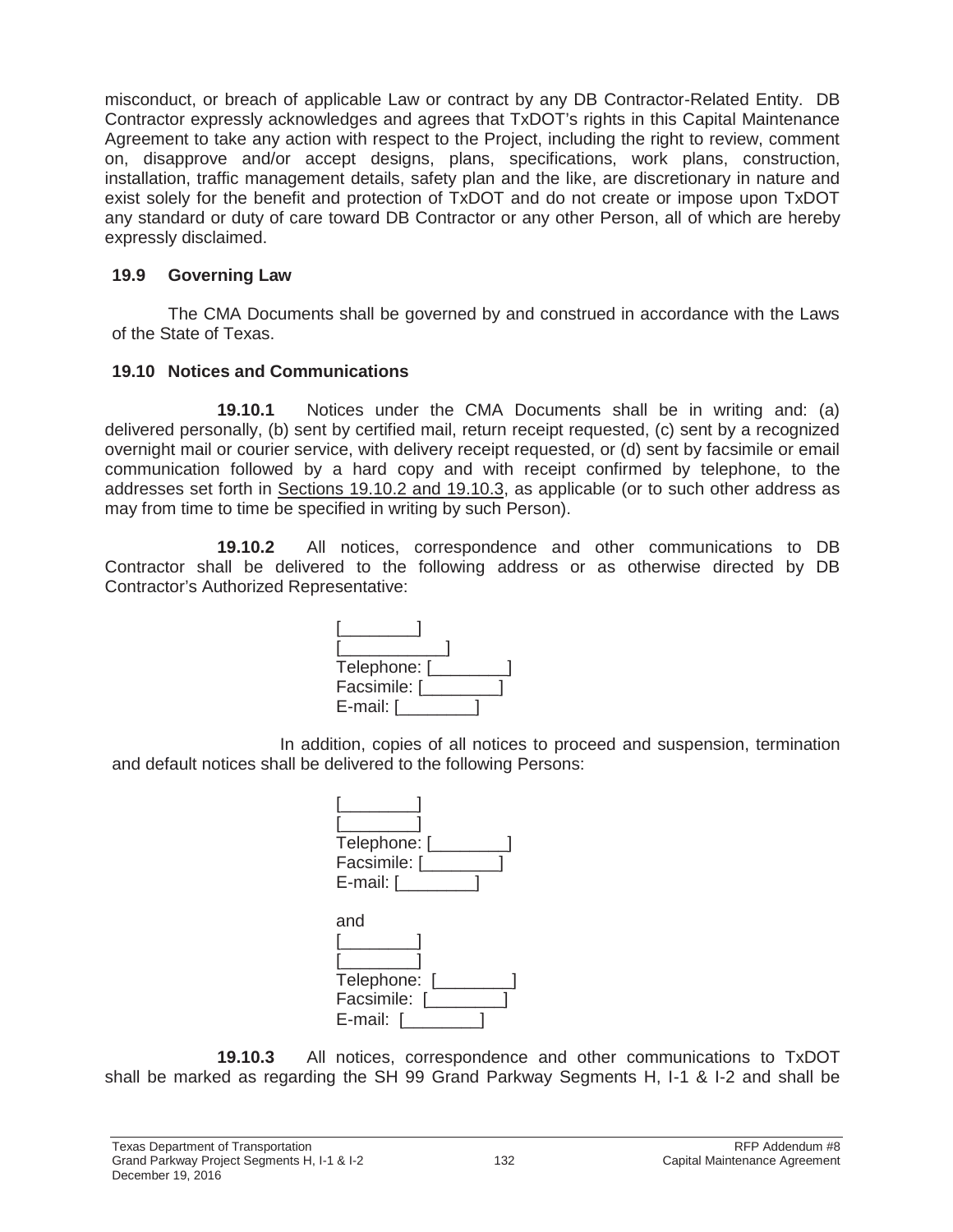delivered to the following address or as otherwise directed by TxDOT's Authorized Representative:

|                 | <b>Texas Department of Transportation</b><br>Director, Houston District Strategic Projects<br>7600 Washington Ave.<br>Houston, TX 77007<br>Attn: Varuna Singh, P.E.<br>Telephone: (713) 866-7040<br>E-mail: Varuna.Singh@txdot.gov                     |
|-----------------|--------------------------------------------------------------------------------------------------------------------------------------------------------------------------------------------------------------------------------------------------------|
| With copies to: |                                                                                                                                                                                                                                                        |
|                 | <b>Texas Department of Transportation</b><br>Director, Project Finance and Debt Management Division<br>125 East 11 <sup>th</sup> Street<br><b>Austin, TX 78701</b><br>Attn: Ben Asher<br>Telephone: (512) 463-8611<br>E-mail: Benjamin.Asher@txdot.gov |
| and             |                                                                                                                                                                                                                                                        |
|                 | <b>Texas Department of Transportation</b><br><b>CDA Program Director</b><br>125 East 11th Street<br>Austin, TX 78701<br>Attn: Katherine Holtz, P.E.<br>Telephone: (512) 936-2561<br>E-mail: Katherine.Holtz@txdot.gov                                  |
| and             |                                                                                                                                                                                                                                                        |
|                 | <b>Texas Department of Transportation</b><br><b>Houston District Engineer</b><br>7600 Washington Avenue<br>Houston, TX 77007<br>Attn: Quincy Allen, P.E.<br>Telephone: (713) 802-5002<br>E-mail: Quincy.Allen@txdot.gov                                |
| and             |                                                                                                                                                                                                                                                        |
|                 | <b>Texas Department of Transportation</b><br><b>Beaumont District Engineer</b><br>8350 Eastex Freeway<br>Beaumont, Texas 77708-1701<br>Attn: Tucker Ferguson, P.E.<br>Telephone: (409) 898-5756                                                        |

Email: Tucker.Ferguson@txdot.gov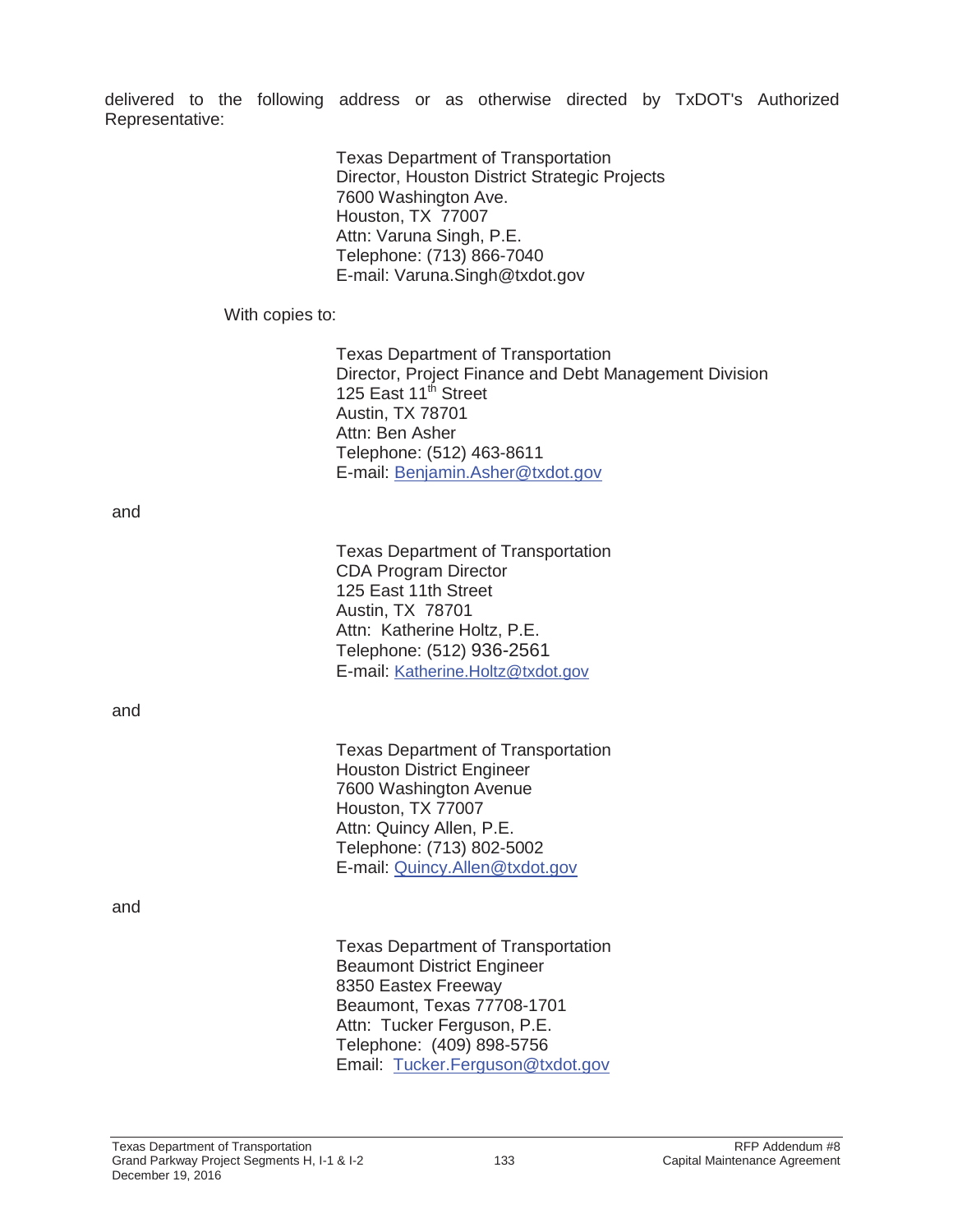Texas Department of Transportation Houston District Project Manager for SH99 Grand Parkway Segments H, I-2 and I-2 Project 7600 Washington Avenue Houston, TX 77007 Attn: Eric Bennett, P.E. Telephone: (713) 866-7038 E-mail: Eric.Bennett@txdot.gov

In addition, copies of all notices regarding Disputes, termination and default notices shall be delivered to the following persons:

> Texas Department of Transportation General Counsel Division 125 East 11th Street Austin, Texas 78701 Attn: General Counsel Division Telephone: (512) 463-8630 E-mail: jack.ingram@txdot.gov

All communications to TxDOT shall be clearly marked with the contract number to identify this Capital Maintenance Agreement and the Project name and location.

Upon assignment of the Capital Maintenance Agreement to the Corporation, the personnel to whom notices, correspondence and other communications shall be delivered will be determined by the Corporation by resolution and notice of the personnel will be provided to the DB Contractor pursuant to this Section 19.10.

**19.10.4** Notices shall be deemed received when actually received in the office of the addressee (or by the addressee if personally delivered) or when delivery is refused, as shown on the receipt of the U.S. Postal Service, private carrier or other Person making the delivery. Notwithstanding the foregoing, notices sent by telefacsimile after 4:00 p.m. Central Standard or Daylight Time (as applicable) and all other notices received after 5:00 p.m. shall be deemed received on the first Business Day following delivery (that is, in order for a fax to be deemed received on the same day, at least the first page of the fax must have been received before 4:00 p.m.). Any technical or other communications pertaining to the Maintenance Services shall be conducted by DB Contractor's Authorized Representative and technical representatives designated by TxDOT.

#### **19.11 Taxes**

**19.11.1** DB Contractor shall pay, prior to delinquency, all applicable taxes. DB Contractor shall have no right to an adjustment to the Maintenance Price or any other Claim, except as provided in Section 19.11.2, due to its misinterpretation of Laws respecting taxes or incorrect assumptions regarding applicability of taxes.

**19.11.2** With respect to Expendable Materials any DB Contractor-Related Entity purchases, DB Contractor shall submit or cause the DB Contractor-Related Entity to submit a "Texas Sales and Use Tax Exemption Certification" to the seller of the Expendable Materials. In the event DB Contractor is thereafter required by the State Comptroller to pay sales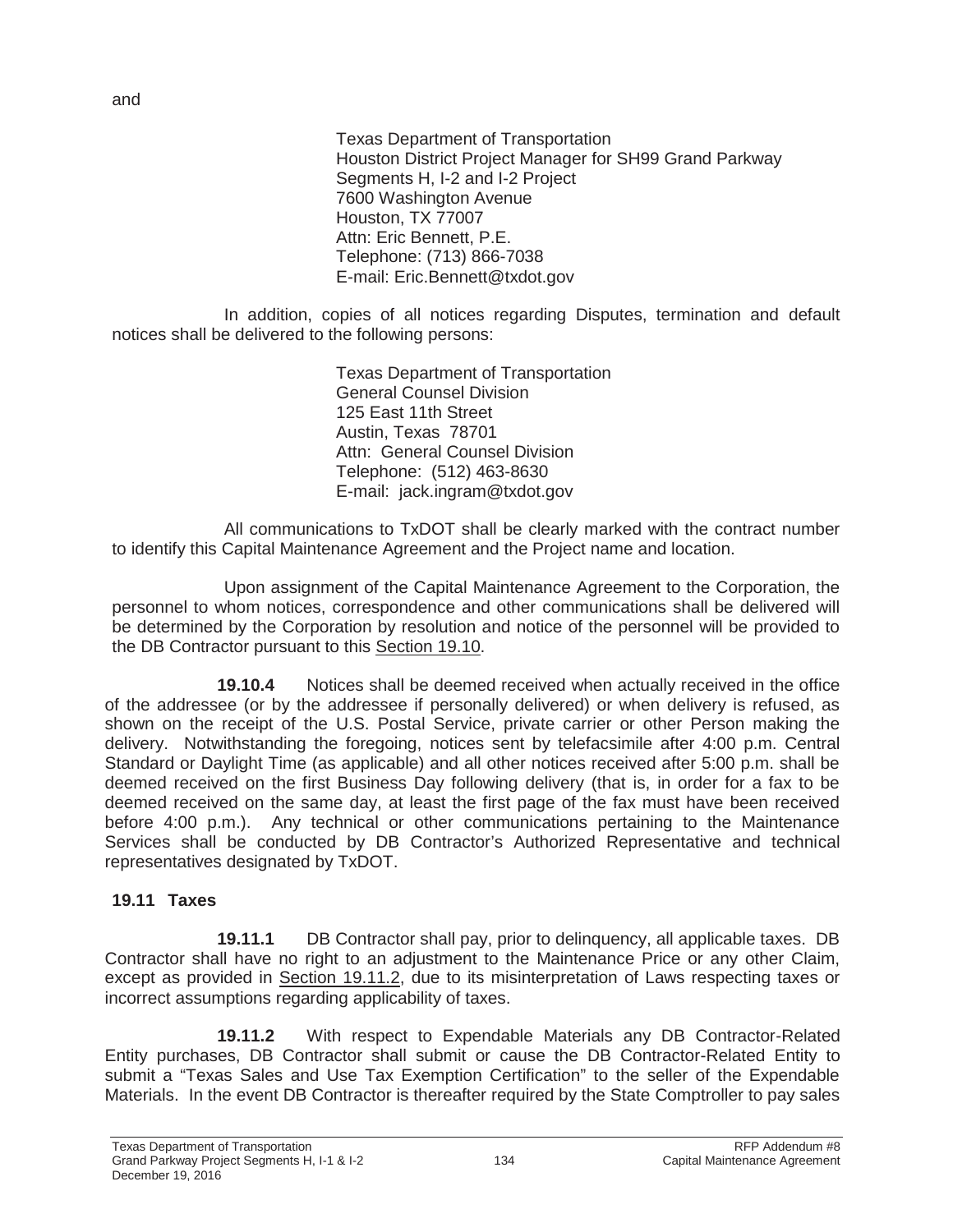tax on Expendable Materials, TxDOT shall reimburse DB Contractor for such sales tax. Reimbursement shall be due within 60 Days after TxDOT receives from DB Contractor written evidence of the State Comptroller's claim for sales tax, the amount of the sales tax paid, the date paid and the items purchased. DB Contractor agrees to cooperate with TxDOT in connection with the filing and prosecution of any request for refund of any sales tax paid with respect to Expendable Materials. If materials purchased for the Maintenance Services are not wholly used or expended on the Project, such that they do not qualify as Expendable Materials, DB Contractor will be responsible to pay applicable sales taxes.

#### **19.12 Interest on Amounts Due and Owing**

Except as expressly provided otherwise in Section 16.9 or in the case of TxDOT's Recoverable Costs, all amounts to which a Party is entitled to assess, collect, demand or recover under this Capital Maintenance Agreement shall earn interest from the date on which such amount is due and owing at the lesser of: (i) 12% per annum or (ii) the maximum rate allowable under applicable Law.

#### **19.13 Further Assurances**

DB Contractor shall promptly execute and deliver to TxDOT all such instruments and other documents and assurances as are reasonably requested by TxDOT to further evidence the obligations of DB Contractor hereunder, including assurances regarding the validity of: (a) the assignments of Subcontracts contained herein and (b) any instruments securing performance hereof.

### **19.14 Severability**

If any clause, provision, section or part of the CMA Documents is ruled invalid under Section 16 or otherwise by a court having proper jurisdiction, then the Parties shall: (a) promptly meet and negotiate a substitute for such clause, provision, section or part, which shall, to the greatest extent legally permissible, effect the original intent of the Parties, including an equitable adjustment to the Maintenance Price to account for any change in the Maintenance Services resulting from such invalidated portion; and (b) if necessary or desirable, apply to the court or other decision maker (as applicable) which declared such invalidity for an interpretation of the invalidated portion to guide the negotiations. The invalidity or unenforceability of any such clause, provision, section or part shall not affect the validity or enforceability of the balance of the CMA Documents, which shall be construed and enforced as if the CMA Documents did not contain such invalid or unenforceable clause, provision, section or part.

### **19.15 Headings**

The captions of the sections of this Capital Maintenance Agreement are for convenience only and shall not be deemed part of this Capital Maintenance Agreement or considered in construing this Capital Maintenance Agreement.

### **19.16 Entire Agreement**

The CMA Documents together with those sections of the Design-Build Agreement, the Disputes Board Agreement, the RFP and those other documents and Laws, in whole or in part, expressly incorporated herein, or therein, by reference, collectively contain the entire understanding and agreement of the Parties with respect to the subject matter hereof and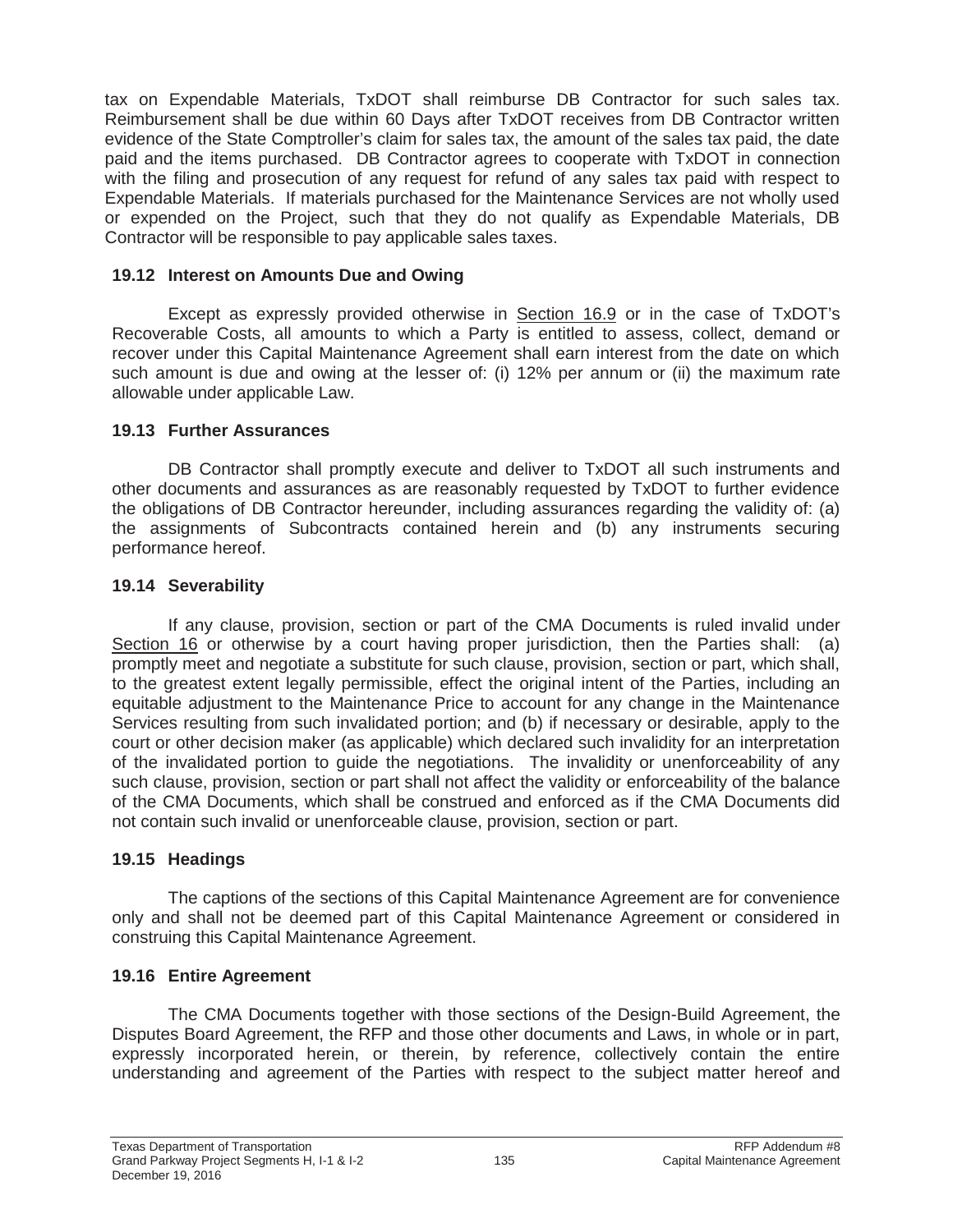supersede all prior agreements, understandings, statements, representations and negotiations between the Parties with respect to its subject matter.

### **19.17 Counterparts**

This instrument may be executed in two or more counterparts, each of which shall be deemed an original, but all of which together shall constitute one and the same instrument.